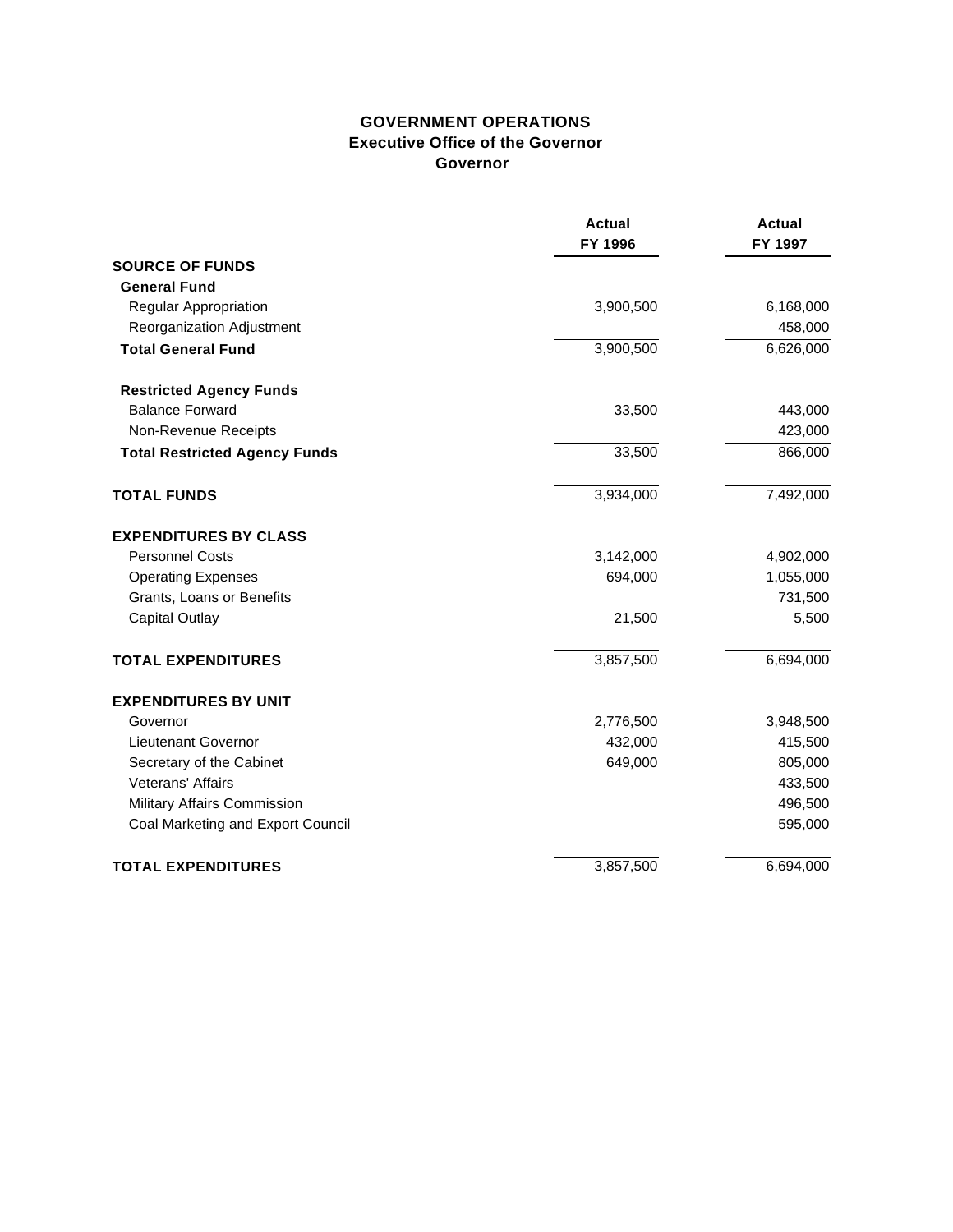### **GOVERNMENT OPERATIONS Executive Office of the Governor Governor's Office for Policy and Management**

|                                      | Actual<br>FY 1996 | Actual<br>FY 1997 |
|--------------------------------------|-------------------|-------------------|
| <b>SOURCE OF FUNDS</b>               |                   |                   |
| <b>General Fund</b>                  |                   |                   |
| <b>Regular Appropriation</b>         | 2,183,500         | 2,269,000         |
| <b>Restricted Agency Funds</b>       |                   |                   |
| <b>Balance Forward</b>               | 157,000           | 157,000           |
| <b>Current Receipts</b>              |                   | 10,000            |
| <b>Total Restricted Agency Funds</b> | 157,000           | 167,000           |
| <b>TOTAL FUNDS</b>                   | 2,340,500         | 2,436,000         |
| <b>EXPENDITURES BY CLASS</b>         |                   |                   |
| <b>Personnel Costs</b>               | 1,555,000         | 1,625,000         |
| <b>Operating Expenses</b>            | 469,000           | 566,000           |
| Capital Outlay                       | 87,500            | 14,500            |
| <b>TOTAL EXPENDITURES</b>            | 2,111,500         | 2,205,500         |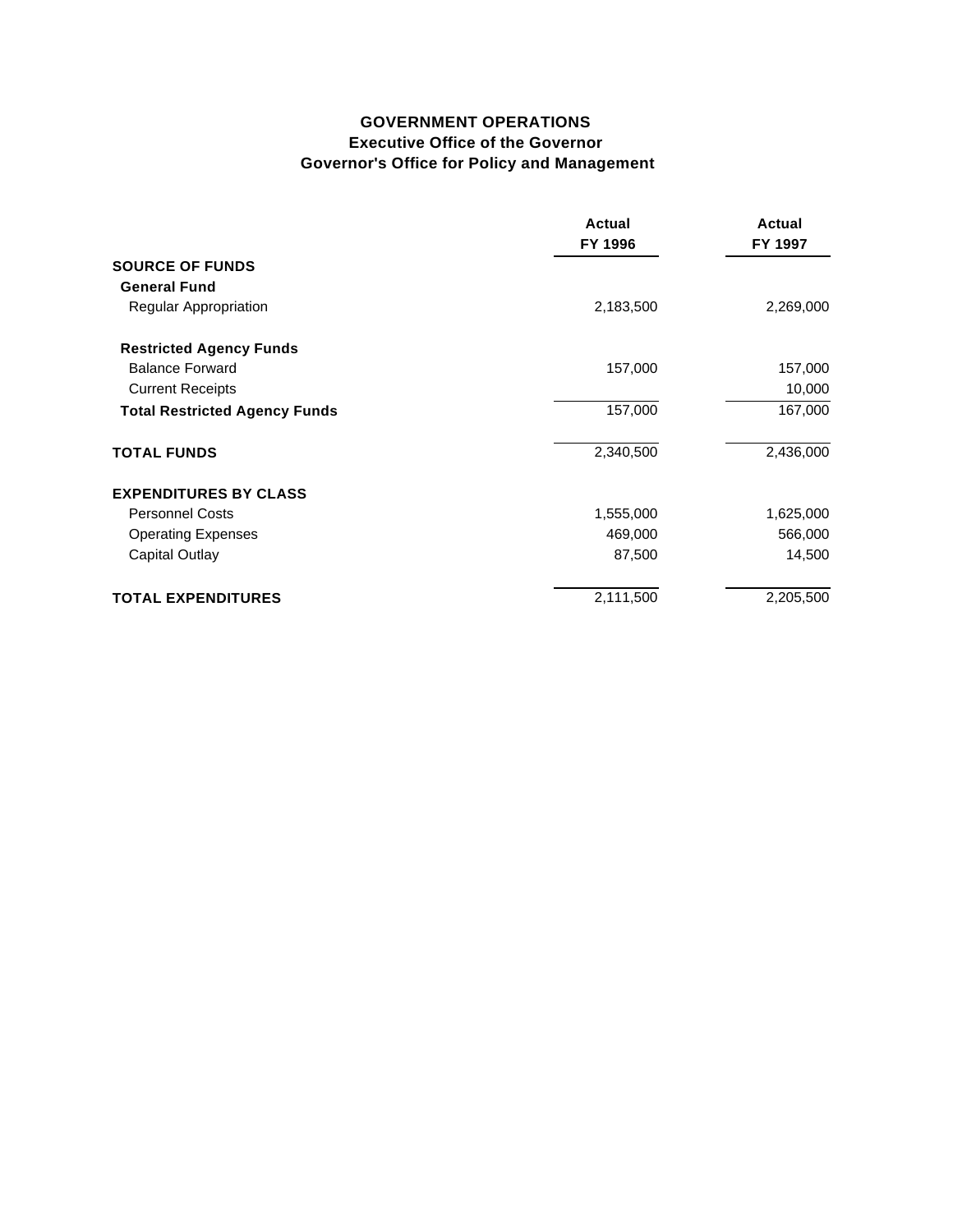#### **GOVERNMENT OPERATIONS Executive Office of the Governor State Planning Fund**

|                              | Actual<br>FY 1996 | Actual<br>FY 1997 |
|------------------------------|-------------------|-------------------|
| <b>SOURCE OF FUNDS</b>       |                   |                   |
| <b>General Fund</b>          |                   |                   |
| <b>Planning Fund</b>         | 187,000           | 324,000           |
| <b>EXPENDITURES BY CLASS</b> |                   |                   |
| Grants, Loans or Benefits    | 180,000           | 195,500           |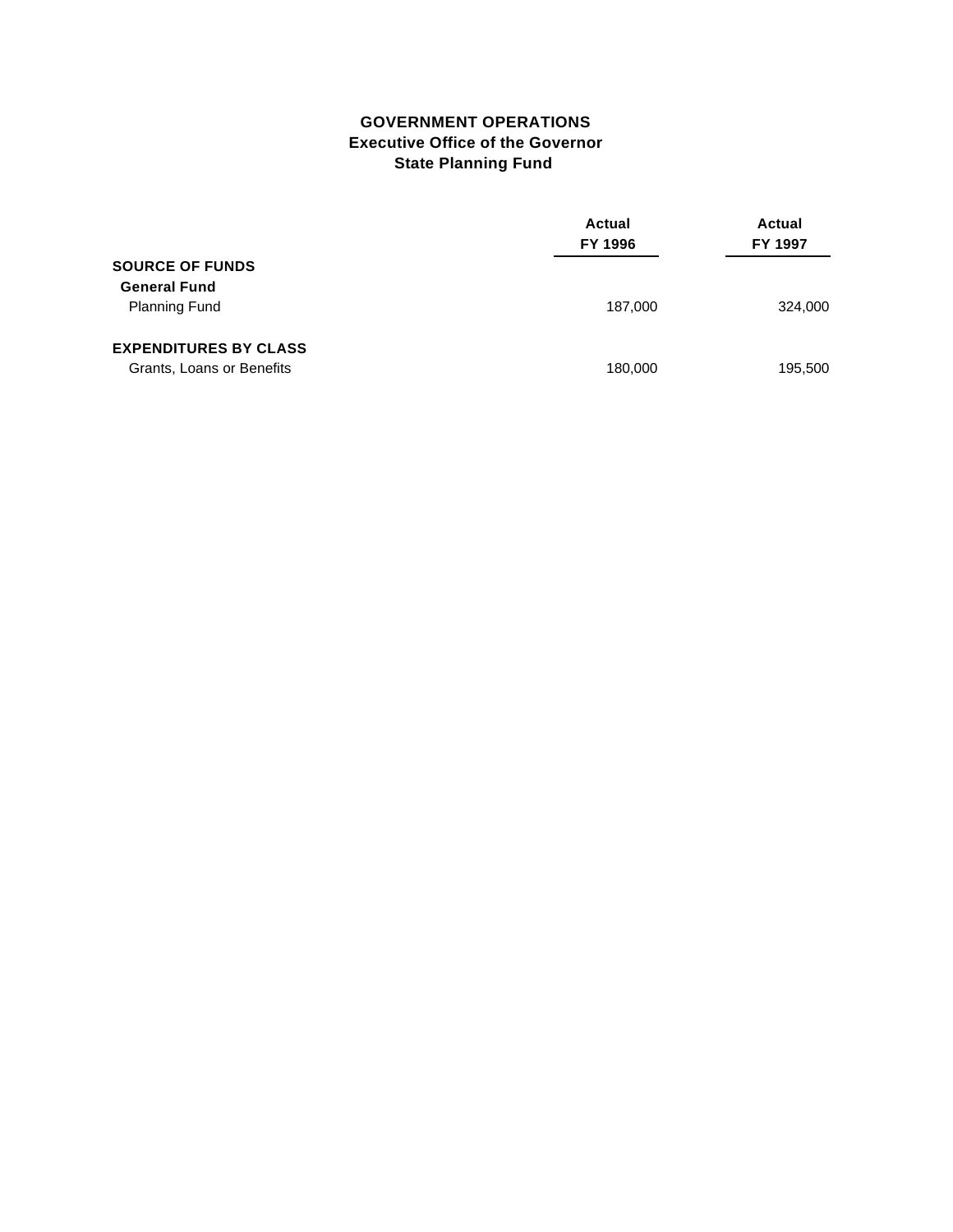## **GOVERNMENT OPERATIONS Secretary of State**

|                                        | <b>Actual</b><br>FY 1996 | <b>Actual</b><br>FY 1997 |
|----------------------------------------|--------------------------|--------------------------|
| <b>SOURCE OF FUNDS</b>                 |                          |                          |
| <b>General Fund</b>                    |                          |                          |
| Regular Appropriation                  | 1,827,000                | 2,160,500                |
| <b>Restricted Agency Funds</b>         |                          |                          |
| <b>Balance Forward</b>                 | 67,500                   | 211,500                  |
| <b>Current Receipts</b>                | 144,000                  | 199,500                  |
| <b>Total Restricted Agency Funds</b>   | 211,500                  | 411,000                  |
| <b>TOTAL FUNDS</b>                     | 2,038,500                | 2,571,500                |
| <b>EXPENDITURES BY CLASS</b>           |                          |                          |
| <b>Personnel Costs</b>                 | 1,438,000                | 1,445,500                |
| <b>Operating Expenses</b>              | 385,000                  | 543,000                  |
| Capital Outlay                         | 5,500                    | 61,000                   |
| <b>TOTAL EXPENDITURES</b>              | 1,828,500                | 2,049,500                |
| <b>EXPENDITURES BY UNIT</b>            |                          |                          |
| <b>General Administration</b>          | 1,784,500                | 1,988,500                |
| <b>Restoration of Land Grant Books</b> | 44,000                   | 61,000                   |
| <b>TOTAL EXPENDITURES</b>              | 1,828,500                | 2,049,500                |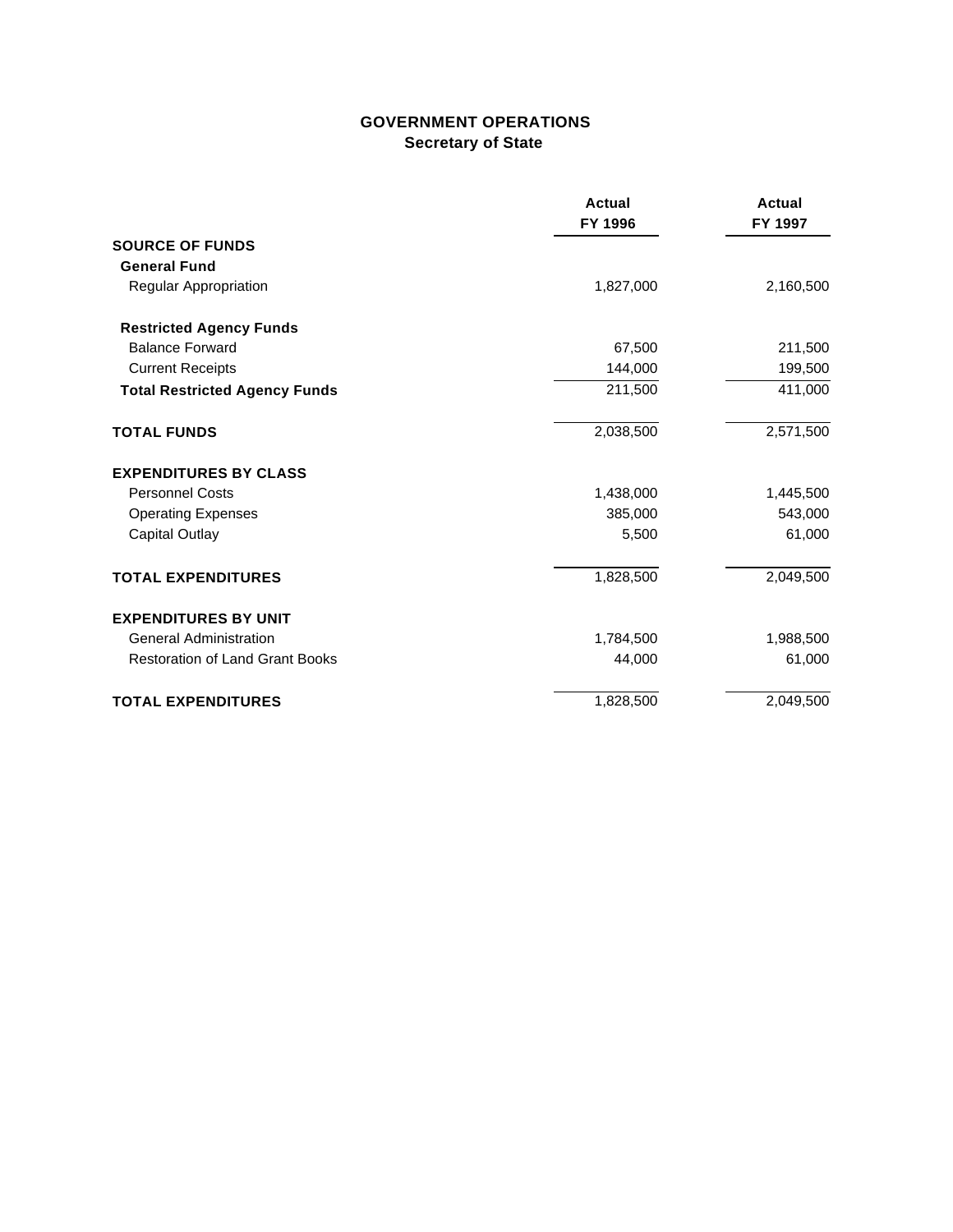## **GOVERNMENT OPERATIONS Board of Elections**

|                                              | <b>Actual</b><br>FY 1996 | <b>Actual</b><br>FY 1997 |
|----------------------------------------------|--------------------------|--------------------------|
| <b>SOURCE OF FUNDS</b>                       |                          |                          |
| <b>General Fund</b>                          |                          |                          |
| <b>Regular Appropriation</b>                 | 3,855,000                | 3,188,000                |
| <b>Mandated Allotments</b>                   | 90,000                   | 89,000                   |
| <b>Total General Fund</b>                    | 3,945,000                | 3,277,000                |
| <b>Restricted Agency Funds</b>               |                          |                          |
| <b>Balance Forward</b>                       | 14,000                   | 10,500                   |
| <b>Current Receipts</b>                      | 69,500                   | 51,500                   |
| <b>Total Restricted Agency Funds</b>         | 83,500                   | 62,000                   |
| <b>TOTAL FUNDS</b>                           | 4,028,500                | 3,339,000                |
| <b>EXPENDITURES BY CLASS</b>                 |                          |                          |
| <b>Personnel Costs</b>                       | 690,500                  | 729,000                  |
| <b>Operating Expenses</b>                    | 521,500                  | 445,000                  |
| Grants, Loans or Benefits                    | 2,781,500                | 1,901,500                |
| <b>Capital Outlay</b>                        | 24,500                   | 75,000                   |
| <b>TOTAL EXPENDITURES</b>                    | 4,018,000                | 3,150,500                |
| <b>EXPENDITURES BY UNIT</b>                  |                          |                          |
| General Administration and Support           | 1,236,500                | 1,247,500                |
| State's Share of County Election Expenses    | 1,730,000                | 812,500                  |
| State's Share of Voter Registration Expenses | 1,051,500                | 1,089,000                |
| <b>Presidential Electors</b>                 |                          | 1,500                    |
| <b>TOTAL EXPENDITURES</b>                    | 4,018,000                | 3,150,500                |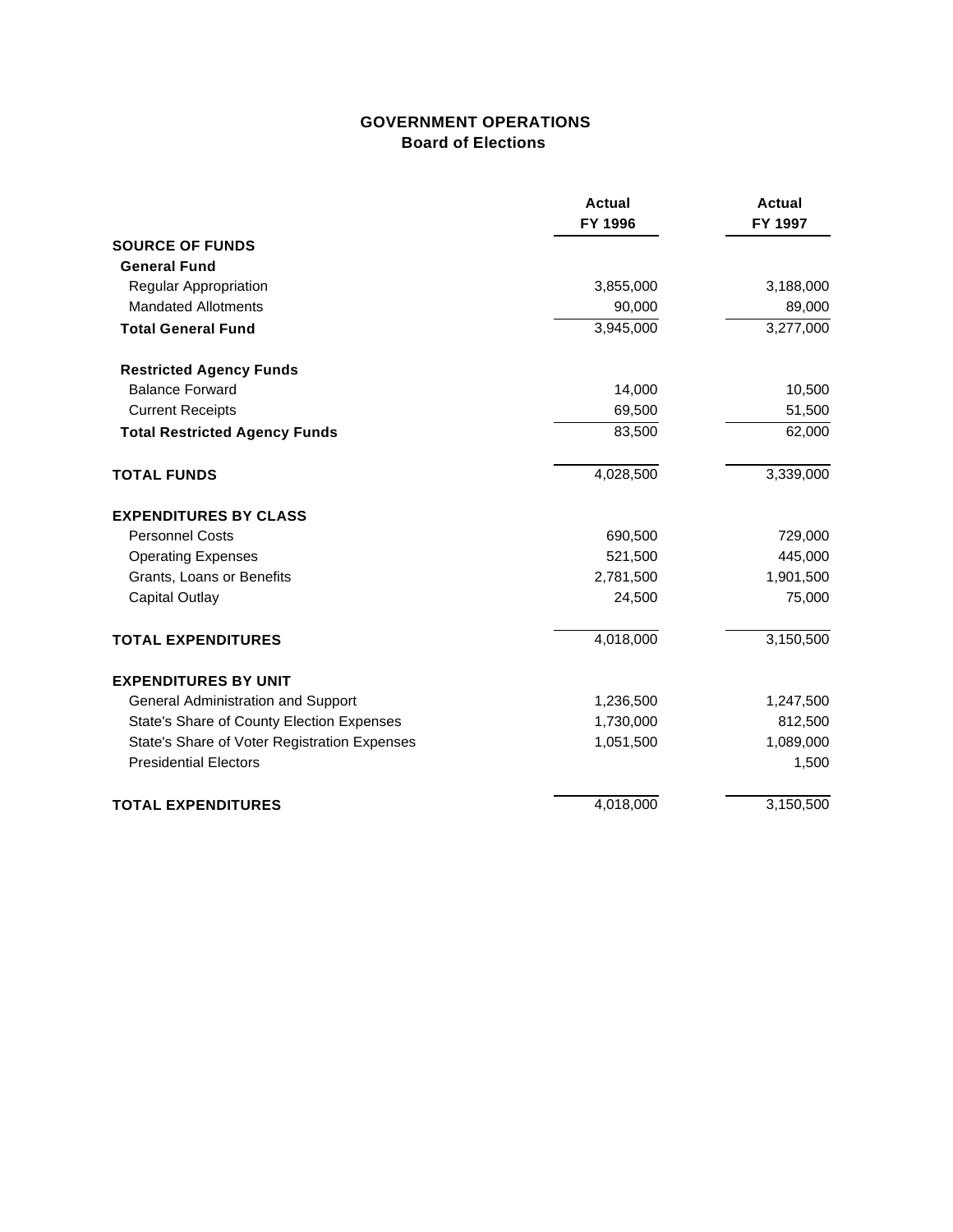# **GOVERNMENT OPERATIONS Registry of Election Finance**

|                                      | <b>Actual</b><br>FY 1996 | Actual<br>FY 1997 |
|--------------------------------------|--------------------------|-------------------|
| <b>SOURCE OF FUNDS</b>               |                          |                   |
| <b>General Fund</b>                  |                          |                   |
| Regular Appropriation                | 1,298,000                | 1,285,500         |
| <b>Mandated Allotments</b>           | 2,400,000                |                   |
| <b>Total General Fund</b>            | 3,698,000                | 1,285,500         |
| <b>Restricted Agency Funds</b>       |                          |                   |
| <b>Balance Forward</b>               | 202,500                  | 213,500           |
| <b>Current Receipts</b>              | 69,500                   | 13,000            |
| Non-Revenue Receipts                 | 18,500                   | 500               |
| <b>Total Restricted Agency Funds</b> | 290,500                  | 227,000           |
| <b>TOTAL FUNDS</b>                   | 3,988,500                | 1,512,500         |
| <b>EXPENDITURES BY CLASS</b>         |                          |                   |
| <b>Personnel Costs</b>               | 983,000                  | 944,500           |
| <b>Operating Expenses</b>            | 2,637,500                | 328,500           |
| <b>Capital Outlay</b>                | 16,000                   |                   |
| <b>TOTAL EXPENDITURES</b>            | 3,636,500                | 1,273,000         |
| <b>EXPENDITURES BY UNIT</b>          |                          |                   |
| General Administration and Support   | 1,242,000                | 1,273,000         |
| <b>Election Campaign Fund</b>        | 2,394,500                |                   |
| <b>TOTAL EXPENDITURES</b>            | 3,636,500                | 1,273,000         |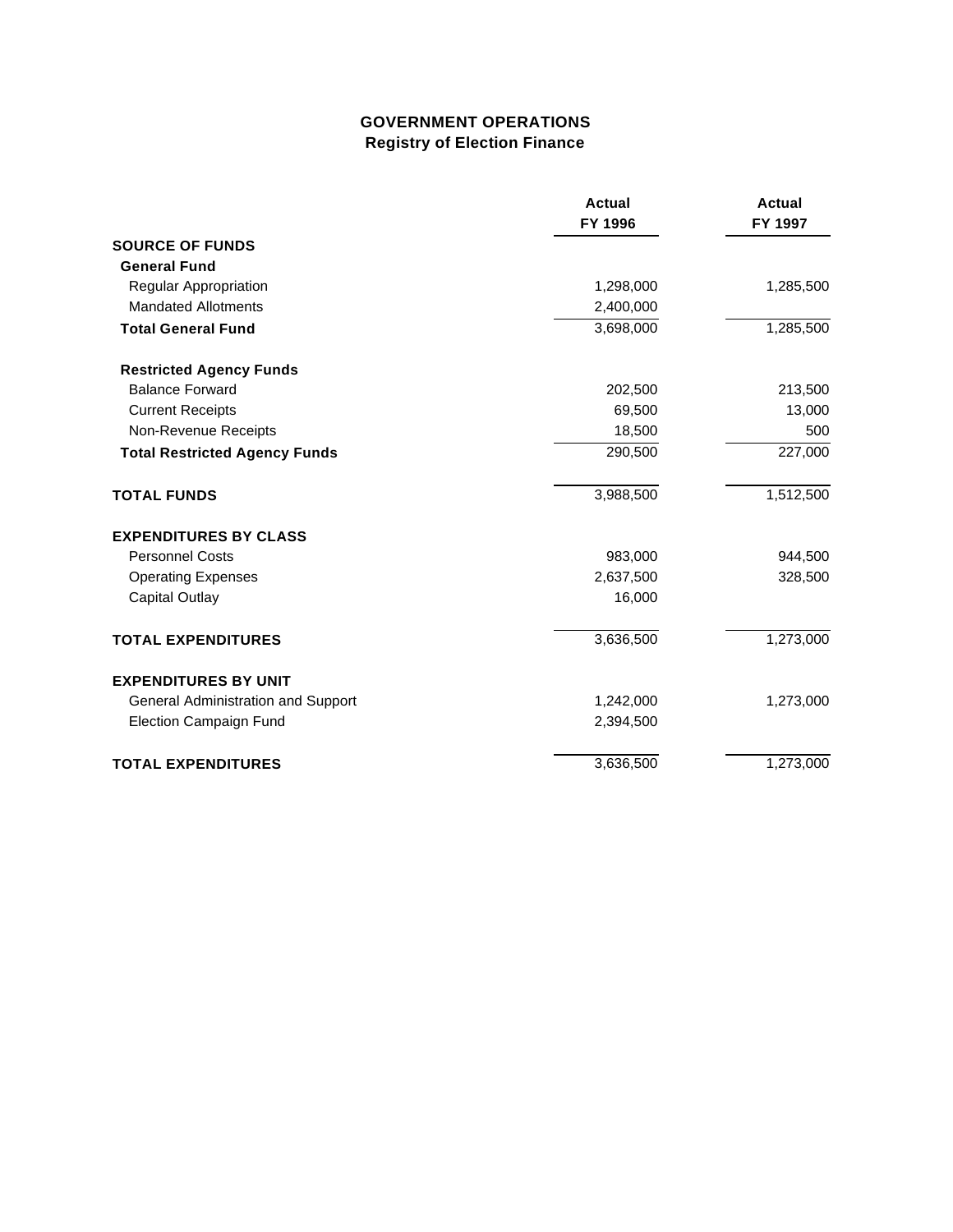### **GOVERNMENT OPERATIONS Treasury**

|                                      | Actual<br>FY 1996 | <b>Actual</b><br>FY 1997 |
|--------------------------------------|-------------------|--------------------------|
| <b>SOURCE OF FUNDS</b>               |                   |                          |
| <b>General Fund</b>                  |                   |                          |
| Regular Appropriation                | 1,574,000         | 1,736,000                |
| Special Appropriation                | 176,500           |                          |
| <b>Total General Fund</b>            | 1,750,500         | 1,736,000                |
| <b>Restricted Agency Funds</b>       |                   |                          |
| <b>Balance Forward</b>               | 100,500           | 47,500                   |
| Non-Revenue Receipts                 | 203,000           | 166,500                  |
| <b>Total Restricted Agency Funds</b> | 303,500           | 214,000                  |
| <b>TOTAL FUNDS</b>                   | 2,054,000         | 1,950,000                |
| <b>EXPENDITURES BY CLASS</b>         |                   |                          |
| <b>Personnel Costs</b>               | 1,575,500         | 1,507,500                |
| <b>Operating Expenses</b>            | 399,000           | 438,000                  |
| <b>Capital Outlay</b>                | 32,000            |                          |
| <b>TOTAL EXPENDITURES</b>            | 2,006,500         | 1,945,500                |
| <b>EXPENDITURES BY UNIT</b>          |                   |                          |
| <b>Administration and Support</b>    | 1,290,000         | 1,117,500                |
| Disbursements and Accounting         | 375,000           | 458,500                  |
| Abandoned Property Administration    | 341,500           | 369,500                  |
| <b>TOTAL EXPENDITURES</b>            | 2,006,500         | 1,945,500                |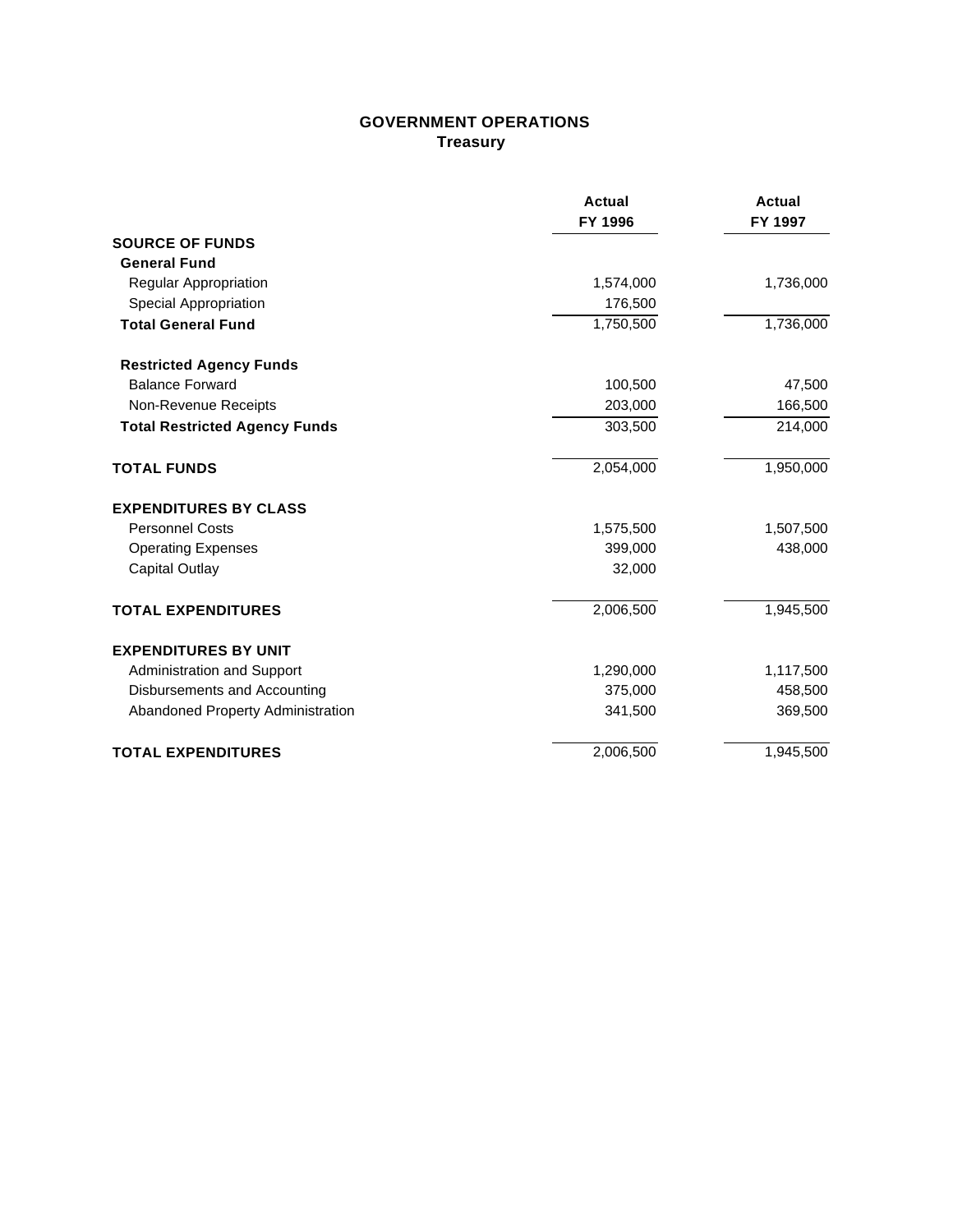#### **GOVERNMENT OPERATIONS Auditor of Public Accounts**

|                                      | <b>Actual</b><br>FY 1996 | <b>Actual</b><br>FY 1997 |
|--------------------------------------|--------------------------|--------------------------|
| <b>SOURCE OF FUNDS</b>               |                          |                          |
| <b>General Fund</b>                  |                          |                          |
| Regular Appropriation                | 4,197,000                | 4,434,000                |
| <b>Restricted Agency Funds</b>       |                          |                          |
| <b>Balance Forward</b>               | 568,500                  | 1,242,500                |
| <b>Current Receipts</b>              | 3,200,000                | 2,629,500                |
| <b>Total Restricted Agency Funds</b> | 3,768,500                | 3,872,000                |
| <b>TOTAL FUNDS</b>                   | 7,965,500                | 8,306,000                |
| <b>EXPENDITURES BY CLASS</b>         |                          |                          |
| <b>Personnel Costs</b>               | 5,856,500                | 6,457,500                |
| <b>Operating Expenses</b>            | 741,500                  | 810,500                  |
| <b>Capital Outlay</b>                | 125,000                  | 247,000                  |
| <b>TOTAL EXPENDITURES</b>            | 6,723,000                | 7,515,000                |
| <b>EXPENDITURES BY UNIT</b>          |                          |                          |
| Administration                       | 1,105,000                | 1,204,000                |
| <b>County Audits</b>                 | 2,894,500                | 3,094,000                |
| <b>State Audits</b>                  | 2,723,500                | 3,217,000                |
| <b>TOTAL EXPENDITURES</b>            | 6,723,000                | 7,515,000                |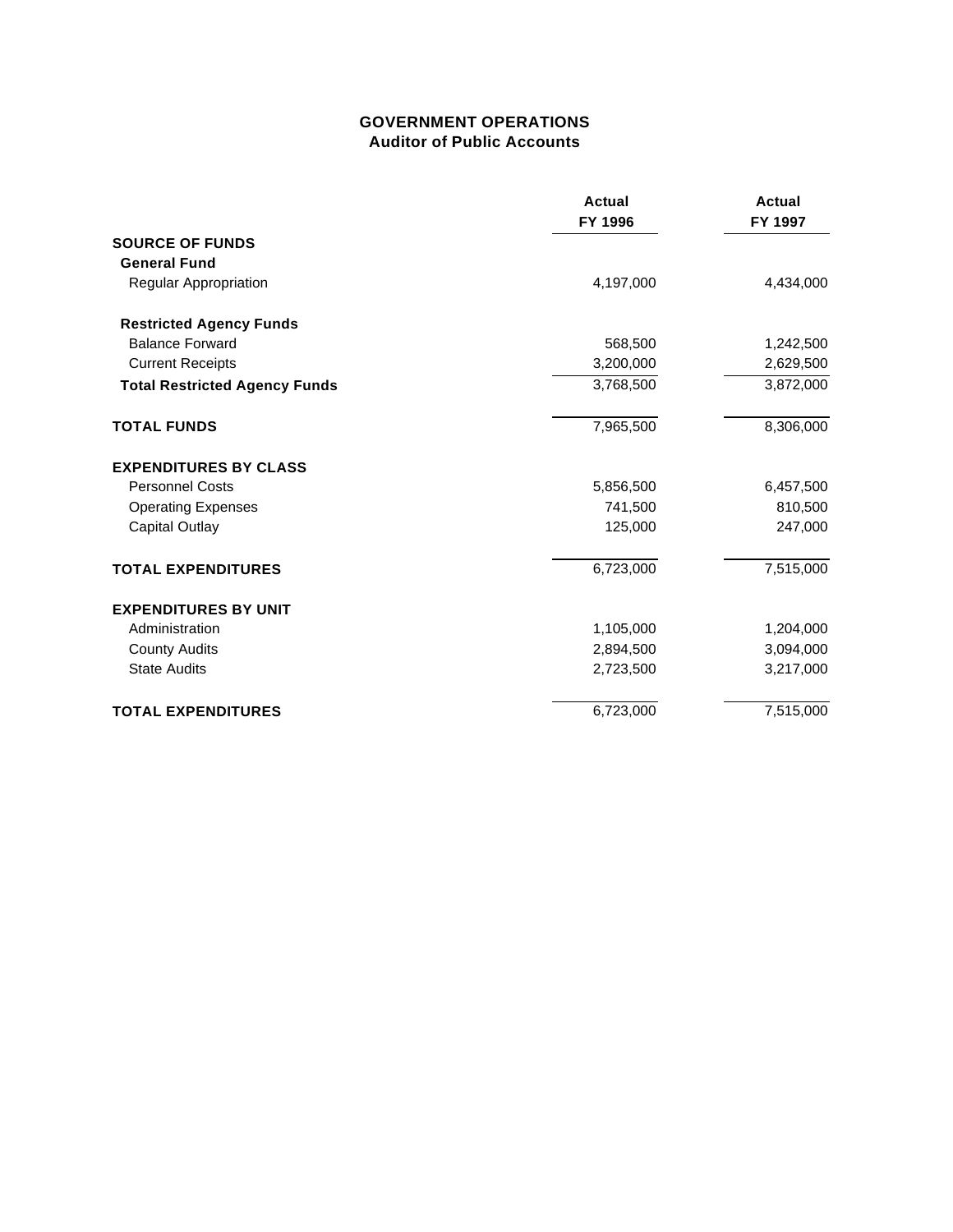# **GOVERNMENT OPERATIONS Agriculture**

|                                       | <b>Actual</b><br>FY 1996 | <b>Actual</b><br>FY 1997 |
|---------------------------------------|--------------------------|--------------------------|
| <b>SOURCE OF FUNDS</b>                |                          |                          |
| <b>General Fund</b>                   |                          |                          |
| Regular Appropriation                 | 13,024,500               | 16,048,500               |
| Special Appropriation                 | 400,000                  | 312,000                  |
| <b>Continuing Appropriation</b>       | $-400,000$               | $-256,000$               |
| <b>Total General Fund</b>             | 13,024,500               | 16,104,500               |
| <b>Restricted Agency Funds</b>        |                          |                          |
| <b>Balance Forward</b>                | 1,966,000                | 1,850,500                |
| <b>Current Receipts</b>               | 2,132,000                | 2,147,000                |
| Non-Revenue Receipts                  | $-272,500$               | 286,500                  |
| <b>Total Restricted Agency Funds</b>  | 3,825,500                | 4,284,000                |
| <b>Federal Funds</b>                  |                          |                          |
| <b>Balance Forward</b>                | 212,000                  | 94,000                   |
| <b>Current Receipts</b>               | 1,041,000                | 1,713,500                |
| Non-Revenue Receipts                  |                          | 96,000                   |
| <b>Revenue Redistribution</b>         | $-1,500$                 |                          |
| <b>Total Federal Funds</b>            | 1,251,500                | 1,903,500                |
| <b>TOTAL FUNDS</b>                    | 18,101,500               | 22,292,000               |
| <b>EXPENDITURES BY CLASS</b>          |                          |                          |
| <b>Personnel Costs</b>                | 11,210,000               | 12,018,000               |
| <b>Operating Expenses</b>             | 3,141,500                | 4,346,500                |
| Grants, Loans or Benefits             | 1,139,000                | 2,695,500                |
| <b>Capital Outlay</b>                 | 137,000                  | 109,500                  |
| <b>TOTAL EXPENDITURES</b>             | 15,627,500               | 19,169,500               |
| <b>EXPENDITURES BY UNIT</b>           |                          |                          |
| Strategic Planning and Administration | 2,274,500                | 3,280,500                |
| <b>Environmental Outreach</b>         | 3,199,000                | 4,006,000                |
| <b>Consumer and Public Service</b>    | 3,789,500                | 4,889,000                |
| State Veterinarian                    | 4,498,000                | 4,253,000                |
| Markets                               | 1,866,500                | 2,741,000                |
| <b>TOTAL EXPENDITURES</b>             | 15,627,500               | 19,169,500               |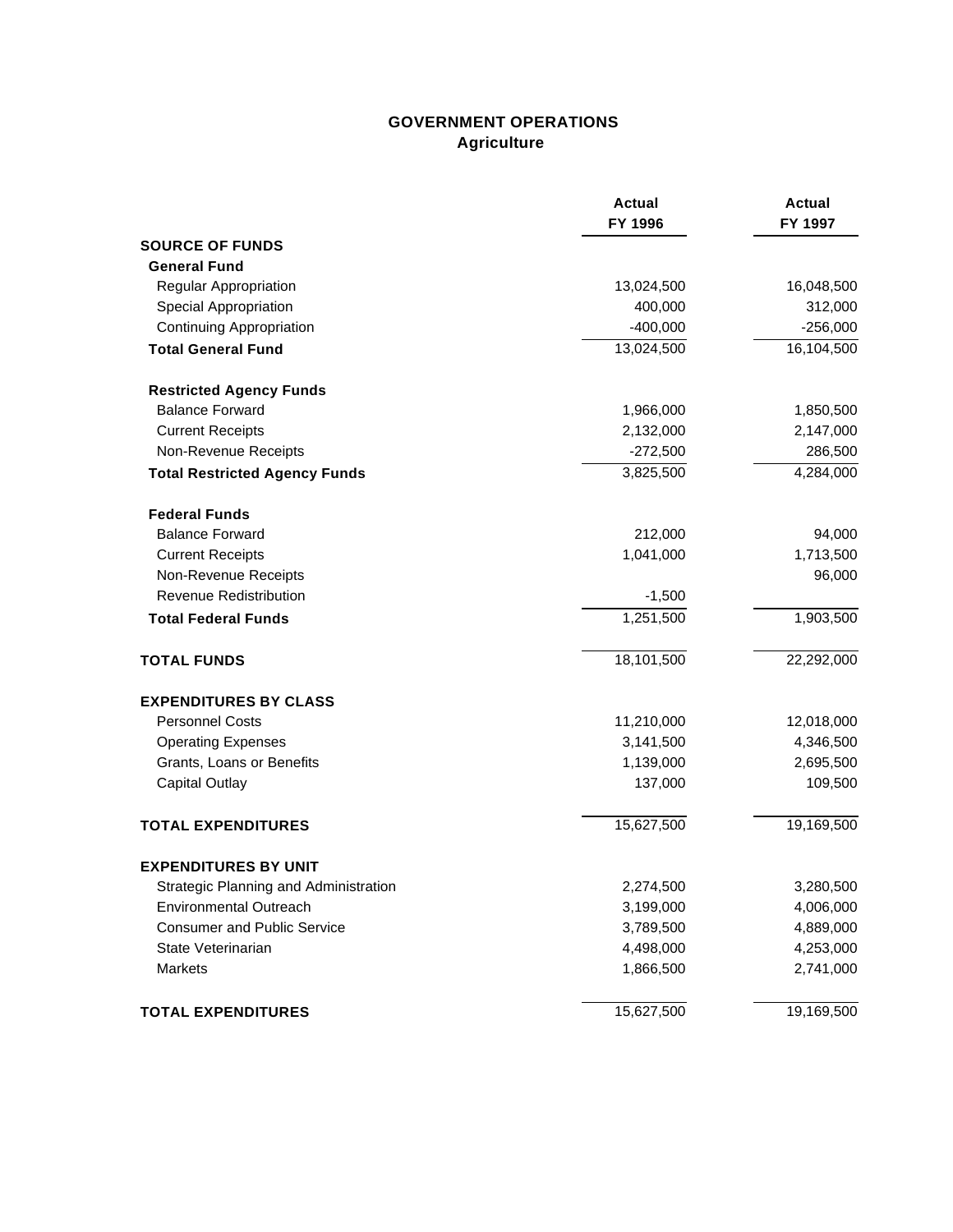### **GOVERNMENT OPERATIONS Attorney General**

|                                      | Actual<br>FY 1996 | Actual<br>FY 1997 |
|--------------------------------------|-------------------|-------------------|
| <b>SOURCE OF FUNDS</b>               |                   |                   |
| <b>General Fund</b>                  |                   |                   |
| Regular Appropriation                | 8,896,000         | 10,183,000        |
| <b>Restricted Agency Funds</b>       |                   |                   |
| <b>Balance Forward</b>               | 1,442,000         | 1,824,000         |
| <b>Current Receipts</b>              | 2,257,500         | 2,085,500         |
| Non-Revenue Receipts                 | 3,701,000         | 3,244,000         |
| <b>Total Restricted Agency Funds</b> | 7,400,500         | 7,153,500         |
| <b>Federal Funds</b>                 |                   |                   |
| <b>Balance Forward</b>               | 500               | 17,000            |
| <b>Current Receipts</b>              | 635,000           | 697,500           |
| Non-Revenue Receipts                 | 548,000           | 602,500           |
| Revenue Redistribution               | $-32,000$         |                   |
| <b>Total Federal Funds</b>           | 1,151,500         | 1,317,000         |
| <b>TOTAL FUNDS</b>                   | 17,448,000        | 18,653,500        |
| <b>EXPENDITURES BY CLASS</b>         |                   |                   |
| <b>Personnel Costs</b>               | 11,221,000        | 12,278,500        |
| <b>Operating Expenses</b>            | 1,633,000         | 1,861,500         |
| Grants, Loans or Benefits            | 2,512,500         | 3,014,000         |
| Debt Service                         | 194,500           | 123,500           |
| Capital Outlay                       | 46,000            | 47,000            |
| <b>TOTAL EXPENDITURES</b>            | 15,607,000        | 17,324,500        |
| <b>EXPENDITURES BY UNIT</b>          |                   |                   |
| <b>Administrative Services</b>       | 2,148,500         | 1,995,000         |
| <b>Criminal Services</b>             | 5,207,000         | 5,964,000         |
| <b>Advocacy Services</b>             | 2,316,000         | 3,504,000         |
| <b>Civil Services</b>                | 2,181,500         | 2,338,500         |
| Uninsured Employers Fund             | 3,754,000         | 3,523,000         |
| <b>TOTAL EXPENDITURES</b>            | 15,607,000        | 17,324,500        |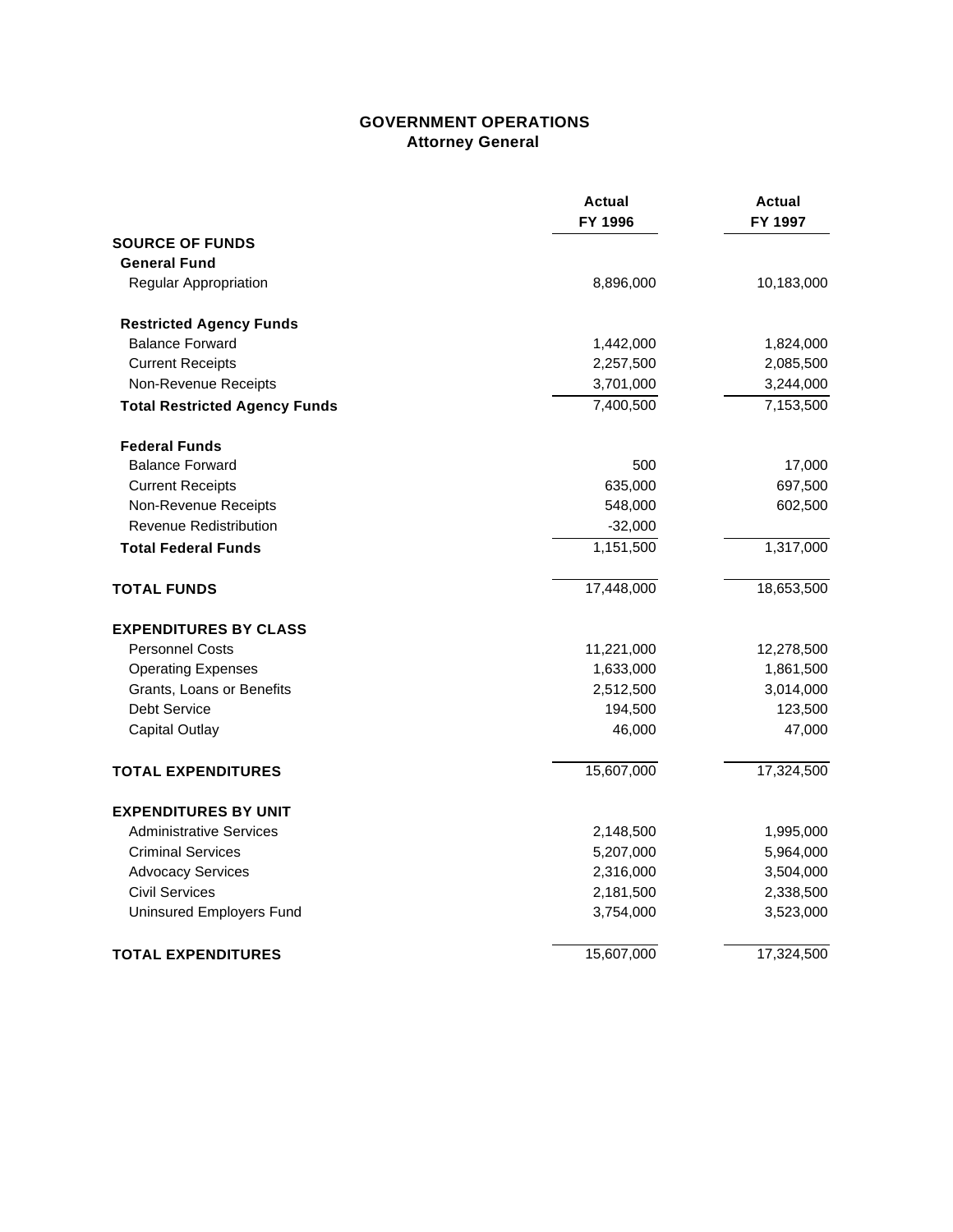# **GOVERNMENT OPERATIONS Unified Prosecutorial System**

|                                      | <b>Actual</b><br>FY 1996 | <b>Actual</b><br>FY 1997 |
|--------------------------------------|--------------------------|--------------------------|
| <b>SOURCE OF FUNDS</b>               |                          |                          |
| <b>General Fund</b>                  |                          |                          |
| Regular Appropriation                | 26,392,500               | 30,898,000               |
| <b>Mandated Allotments</b>           | 131,500                  | 44,500                   |
| <b>Total General Fund</b>            | 26,524,000               | 30,942,500               |
| <b>Restricted Agency Funds</b>       |                          |                          |
| <b>Balance Forward</b>               | 108,500                  | 239,000                  |
| <b>Current Receipts</b>              | 340,500                  | 479,500                  |
| Non-Revenue Receipts                 | 267,000                  |                          |
| <b>Total Restricted Agency Funds</b> | 716,000                  | 718,500                  |
| <b>Federal Funds</b>                 |                          |                          |
| <b>Balance Forward</b>               | 500                      | 10,000                   |
| Non-Revenue Receipts                 |                          | 425,000                  |
| <b>Revenue Redistribution</b>        | 280,500                  |                          |
| <b>Total Federal Funds</b>           | 281,000                  | 435,000                  |
| <b>TOTAL FUNDS</b>                   | 27,521,000               | 32,096,000               |
| <b>EXPENDITURES BY CLASS</b>         |                          |                          |
| <b>Personnel Costs</b>               | 25,050,000               | 27,898,500               |
| <b>Operating Expenses</b>            | 2,043,000                | 3,514,000                |
| Grants, Loans or Benefits            | 80,500                   | 68,000                   |
| <b>Capital Outlay</b>                | 96,000                   |                          |
| <b>TOTAL EXPENDITURES</b>            | 27,269,500               | 31,480,500               |
| <b>EXPENDITURES BY UNIT</b>          |                          |                          |
| <b>County Attorneys</b>              | 13,693,000               | 15,127,000               |
| Commonwealth's Attorneys             | 13,576,500               | 16,353,500               |
| <b>TOTAL EXPENDITURES</b>            | 27,269,500               | 31,480,500               |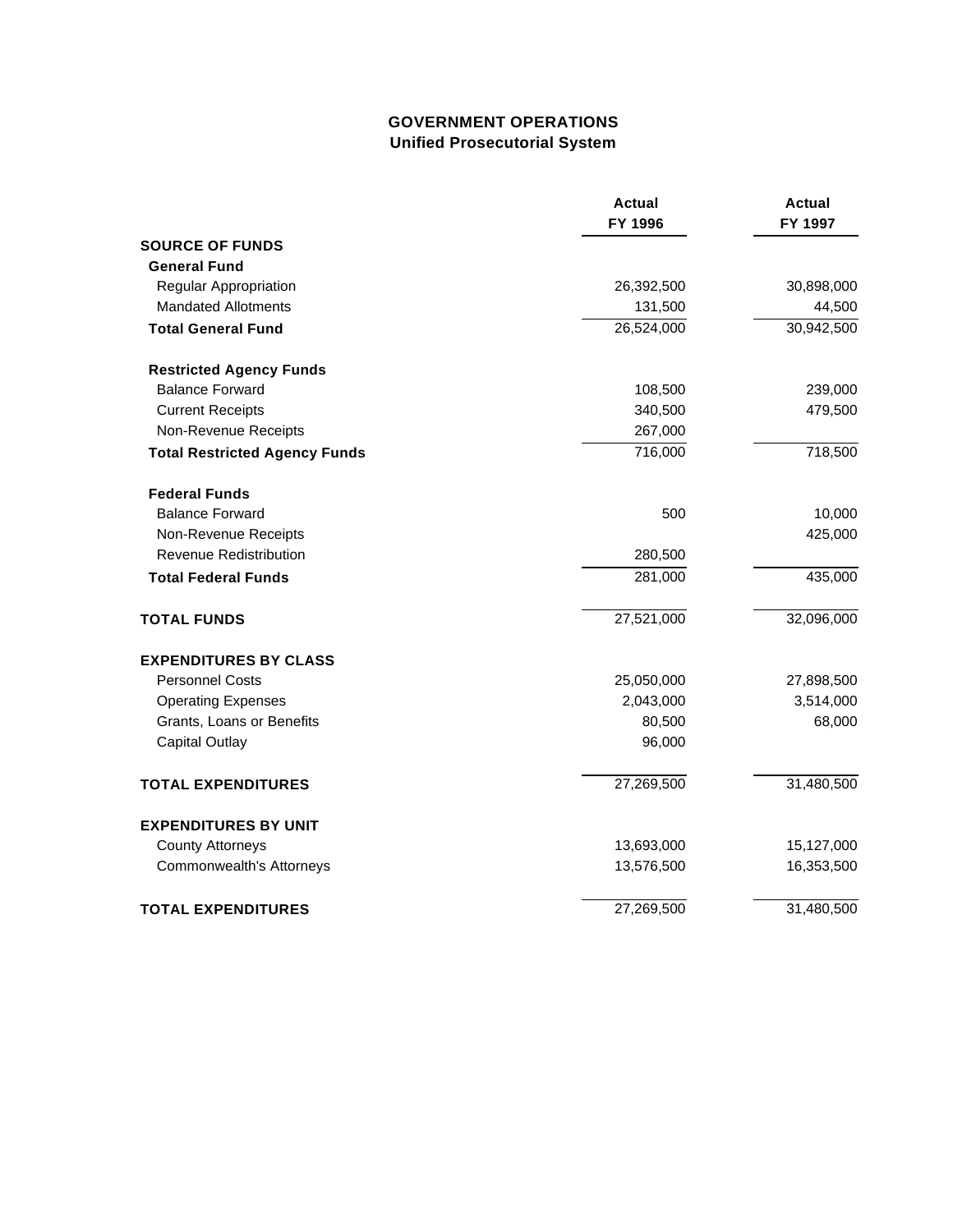### **GOVERNMENT OPERATIONS Unified Prosecutorial System Commonwealth's Attorneys**

|                                      | <b>Actual</b><br>FY 1996 | <b>Actual</b><br>FY 1997 |
|--------------------------------------|--------------------------|--------------------------|
| <b>SOURCE OF FUNDS</b>               |                          |                          |
| <b>General Fund</b>                  |                          |                          |
| Regular Appropriation                | 12,817,500               | 15,841,500               |
| <b>Mandated Allotments</b>           | 82,000                   | 44,500                   |
| <b>Total General Fund</b>            | 12,899,500               | 15,886,000               |
| <b>Restricted Agency Funds</b>       |                          |                          |
| <b>Balance Forward</b>               | 98,500                   | 179,000                  |
| <b>Current Receipts</b>              | 254,500                  | 407,000                  |
| Non-Revenue Receipts                 | 235,500                  | 1,000                    |
| <b>Total Restricted Agency Funds</b> | 588,500                  | 587,000                  |
| <b>Federal Funds</b>                 |                          |                          |
| <b>Balance Forward</b>               | 500                      | 10,000                   |
| Non-Revenue Receipts                 |                          | 410,000                  |
| <b>Revenue Redistribution</b>        | 280,500                  |                          |
| <b>Total Federal Funds</b>           | 281,000                  | 420,000                  |
| <b>EXPENDITURES BY CLASS</b>         |                          |                          |
| <b>Personnel Costs</b>               | 11,809,000               | 13,530,000               |
| <b>Operating Expenses</b>            | 1,608,500                | 2,755,500                |
| Grants, Loans or Benefits            | 63,000                   | 68,000                   |
| <b>Capital Outlay</b>                | 96,000                   |                          |
| <b>TOTAL EXPENDITURES</b>            | 13,576,500               | 16,353,500               |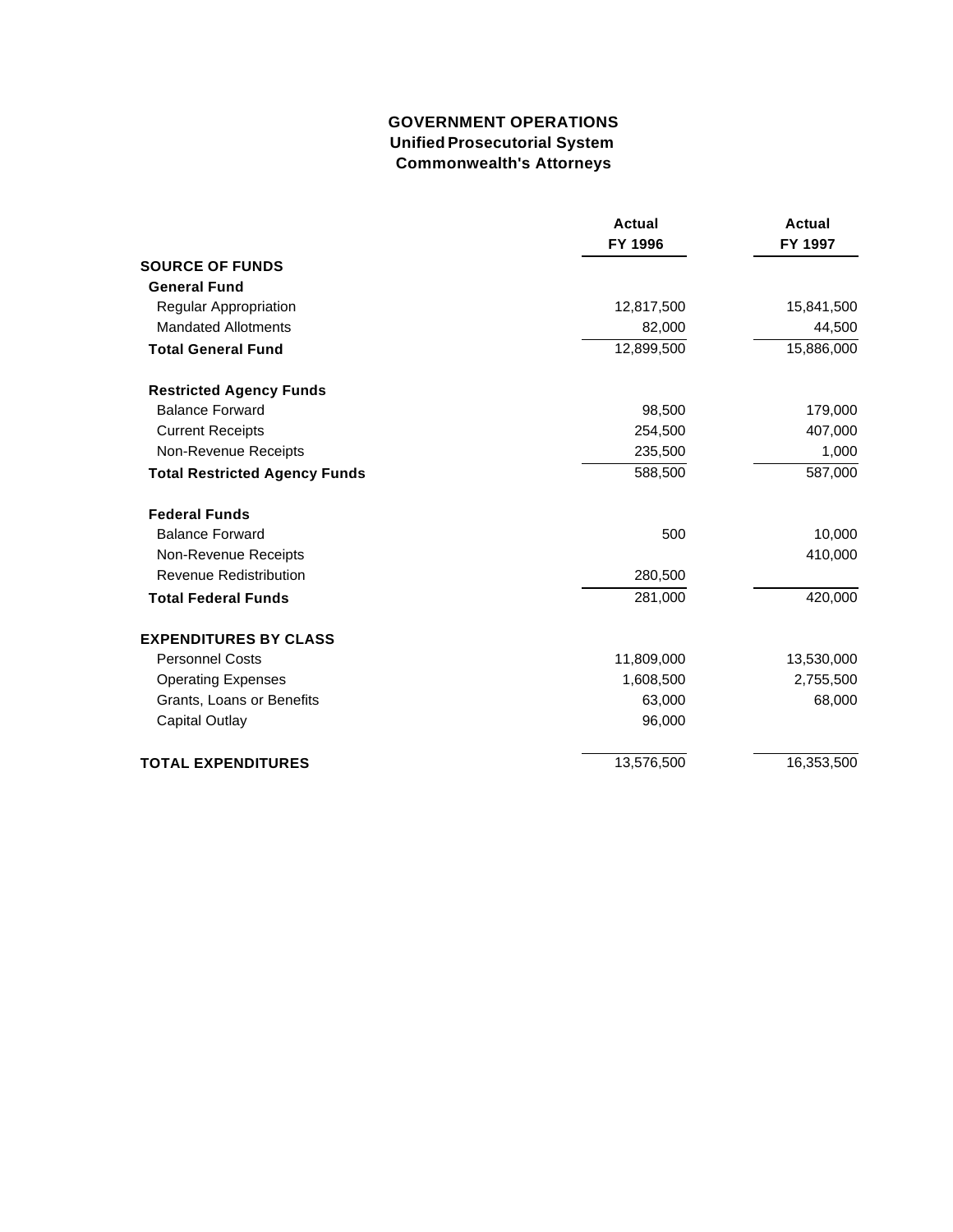### **GOVERNMENT OPERATIONS Unified Prosecutorial System County Attorneys**

|                                      | <b>Actual</b><br>FY 1996 | <b>Actual</b><br>FY 1997 |
|--------------------------------------|--------------------------|--------------------------|
| <b>SOURCE OF FUNDS</b>               |                          |                          |
| <b>General Fund</b>                  |                          |                          |
| Regular Appropriation                | 13,575,000               | 15,056,500               |
| <b>Mandated Allotments</b>           | 49,500                   |                          |
| <b>Total General Fund</b>            | 13,624,500               | 15,056,500               |
| <b>Restricted Agency Funds</b>       |                          |                          |
| <b>Balance Forward</b>               | 10,000                   | 60,000                   |
| <b>Current Receipts</b>              | 86,000                   | 72,500                   |
| Non-Revenue Receipts                 | 31,500                   | $-1,000$                 |
| <b>Total Restricted Agency Funds</b> | 127,500                  | 131,500                  |
| <b>Federal Funds</b>                 |                          |                          |
| Non-Revenue Receipts                 |                          | 15,000                   |
| <b>TOTAL FUNDS</b>                   | 13,752,000               | 15,203,000               |
| <b>EXPENDITURES BY CLASS</b>         |                          |                          |
| <b>Personnel Costs</b>               | 13,241,000               | 14,368,500               |
| <b>Operating Expenses</b>            | 434,500                  | 758,500                  |
| Grants, Loans or Benefits            | 17,500                   |                          |
| <b>TOTAL EXPENDITURES</b>            | 13,693,000               | 15,127,000               |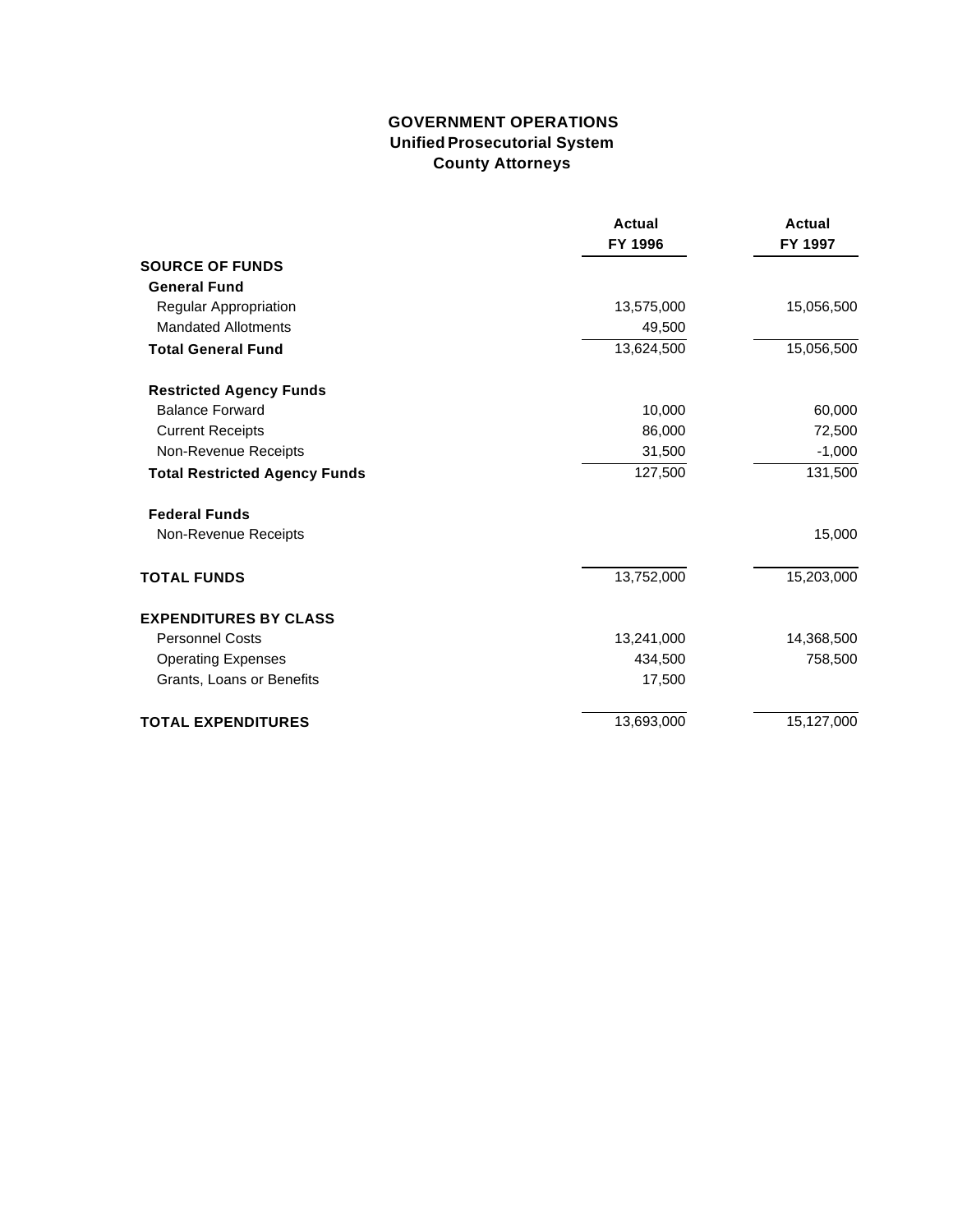#### **GOVERNMENT OPERATIONS Personnel Board**

|                                      | Actual<br>FY 1996 | <b>Actual</b><br>FY 1997 |
|--------------------------------------|-------------------|--------------------------|
| <b>SOURCE OF FUNDS</b>               |                   |                          |
| <b>General Fund</b>                  |                   |                          |
| Regular Appropriation                | 455,100           | 490,700                  |
| <b>Restricted Agency Funds</b>       |                   |                          |
| <b>Balance Forward</b>               | 7,000             | 9,500                    |
| <b>Current Receipts</b>              | 2,500             | 2,000                    |
| <b>Total Restricted Agency Funds</b> | 9,500             | 11,500                   |
| <b>TOTAL FUNDS</b>                   | 464,600           | 502,200                  |
| <b>EXPENDITURES BY CLASS</b>         |                   |                          |
| <b>Personnel Costs</b>               | 378,500           | 413,000                  |
| <b>Operating Expenses</b>            | 65,300            | 78,200                   |
| Capital Outlay                       | 2,500             |                          |
| <b>TOTAL EXPENDITURES</b>            | 446,300           | 491,200                  |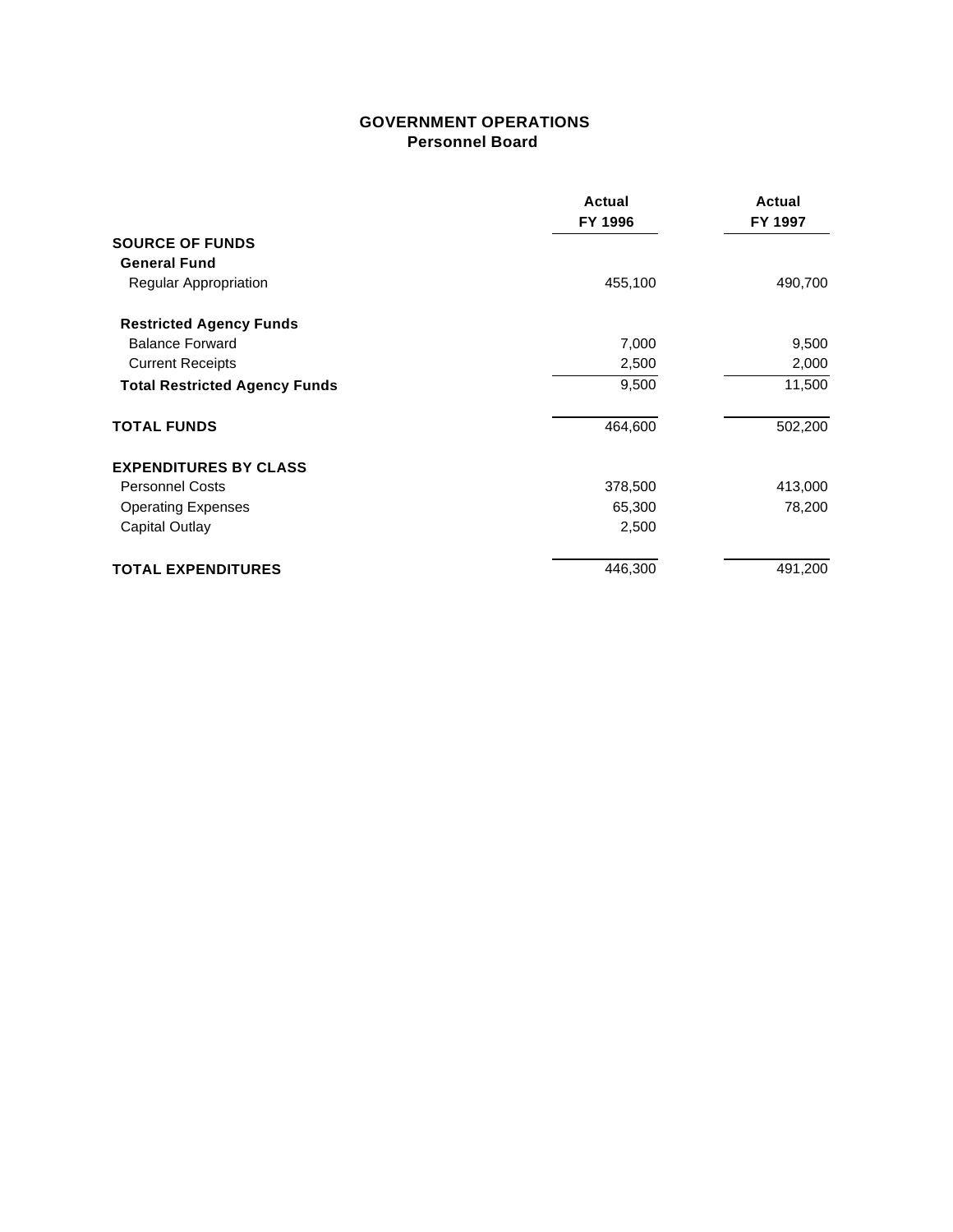### **GOVERNMENT OPERATIONS Local Government**

|                                          | <b>Actual</b><br>FY 1996 | <b>Actual</b><br>FY 1997 |
|------------------------------------------|--------------------------|--------------------------|
| <b>SOURCE OF FUNDS</b>                   |                          |                          |
| <b>General Fund</b>                      |                          |                          |
| Regular Appropriation                    | 5,673,500                | 5,825,000                |
| Special Appropriation                    | 1,279,000                |                          |
| Reorganization Adjustment                |                          | 70,000                   |
| <b>Total General Fund</b>                | 6,952,500                | 5,895,000                |
| <b>Restricted Agency Funds</b>           |                          |                          |
| <b>Balance Forward</b>                   | 1,899,000                | 1,194,000                |
| <b>Current Receipts</b>                  | 299,000                  | 427,500                  |
| Non-Revenue Receipts                     | 170,500                  | 80,500                   |
| <b>Total Restricted Agency Funds</b>     | 2,368,500                | 1,702,000                |
| <b>Federal Funds</b>                     |                          |                          |
| <b>Balance Forward</b>                   | 3,000                    | 8,000                    |
| <b>Current Receipts</b>                  | 31,765,000               | 30,768,500               |
| Non-Revenue Receipts                     | 68,000                   | 276,000                  |
| <b>Revenue Redistribution</b>            | 168,000                  |                          |
| <b>Total Federal Funds</b>               | 32,004,000               | 31,052,500               |
| <b>TOTAL FUNDS</b>                       | 41,325,000               | 38,649,500               |
| <b>EXPENDITURES BY CLASS</b>             |                          |                          |
| <b>Personnel Costs</b>                   | 2,710,000                | 3,155,500                |
| <b>Operating Expenses</b>                | 525,500                  | 623,000                  |
| Grants, Loans or Benefits                | 36,311,000               | 32,585,000               |
| Debt Service                             | 133,000                  | 222,000                  |
| <b>Capital Outlay</b>                    | 60,500                   | 61,000                   |
| <b>TOTAL EXPENDITURES</b>                | 39,740,000               | 36,646,500               |
| <b>EXPENDITURES BY UNIT</b>              |                          |                          |
| <b>Community Development</b>             | 30,463,000               | 29,234,000               |
| Commissioner                             | 1,260,500                | 432,500                  |
| <b>Financial Services</b>                | 820,500                  | 908,500                  |
| Kentucky Appalachian Regional Commission |                          | 154,000                  |
| <b>Support Services</b>                  | 1,255,000                | 1,248,500                |
| Training and ADD Services                | 5,941,000                | 4,669,000                |
| <b>TOTAL EXPENDITURES</b>                | 39,740,000               | 36,646,500               |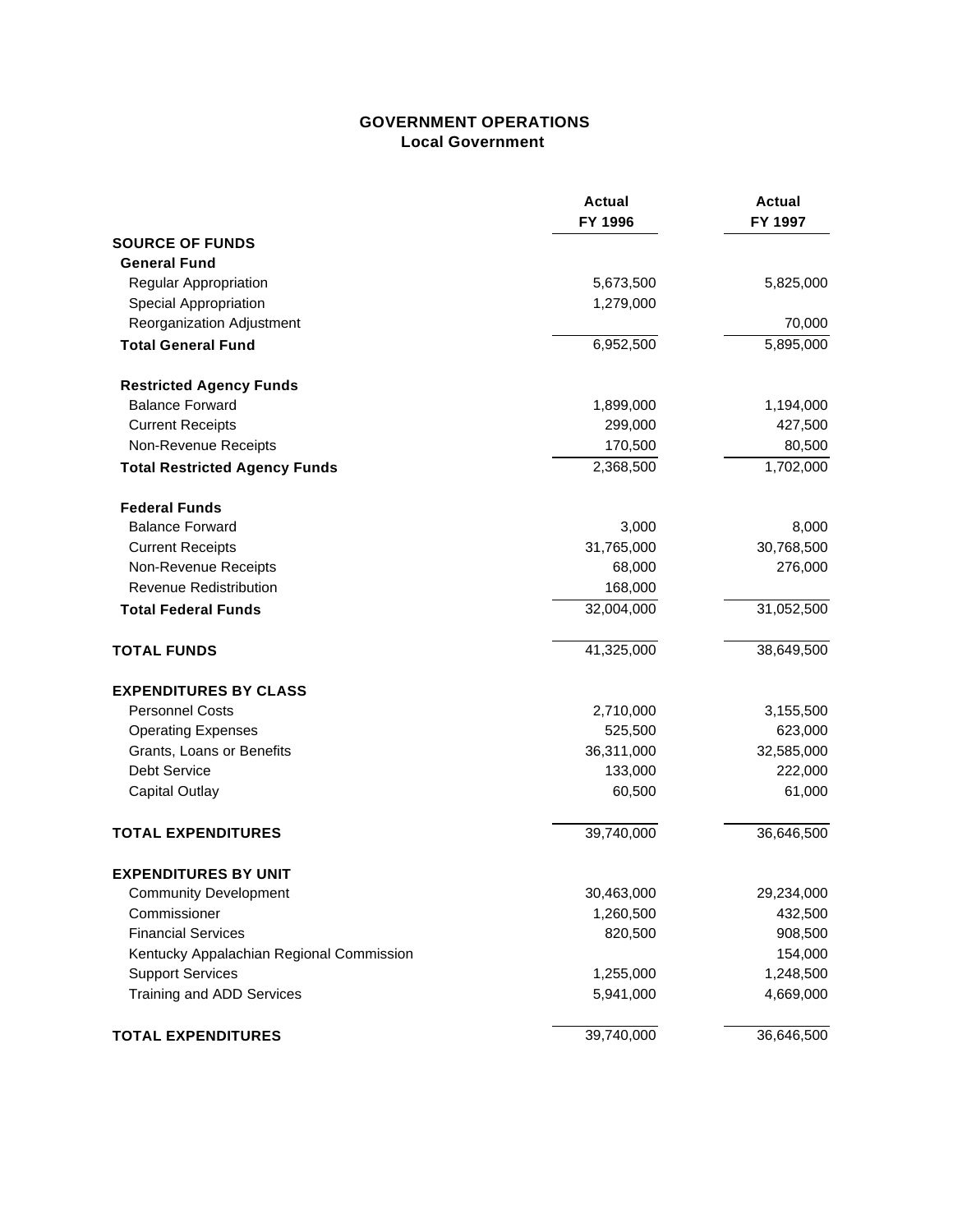#### **GOVERNMENT OPERATIONS Local Government Special Funds**

|                                      | Actual     | Actual     |
|--------------------------------------|------------|------------|
|                                      | FY 1996    | FY 1997    |
| <b>SOURCE OF FUNDS</b>               |            |            |
| <b>General Fund</b>                  |            |            |
| Regular Appropriation                | 52,018,000 | 57,270,000 |
| <b>Continuing Appropriation</b>      | 7,541,000  | 11,494,500 |
| <b>TOTAL FUNDS</b>                   | 59,559,000 | 68,764,500 |
| <b>EXPENDITURES BY CLASS</b>         |            |            |
| Grants, Loans or Benefits            | 48,064,500 | 56,551,000 |
| <b>EXPENDITURES BY UNIT</b>          |            |            |
| Economic Development Assistance Fund | 28,614,000 | 31,194,000 |
| Economic Development Fund            | 19,450,500 | 25,357,000 |
| <b>TOTAL EXPENDITURES</b>            | 48,064,500 | 56,551,000 |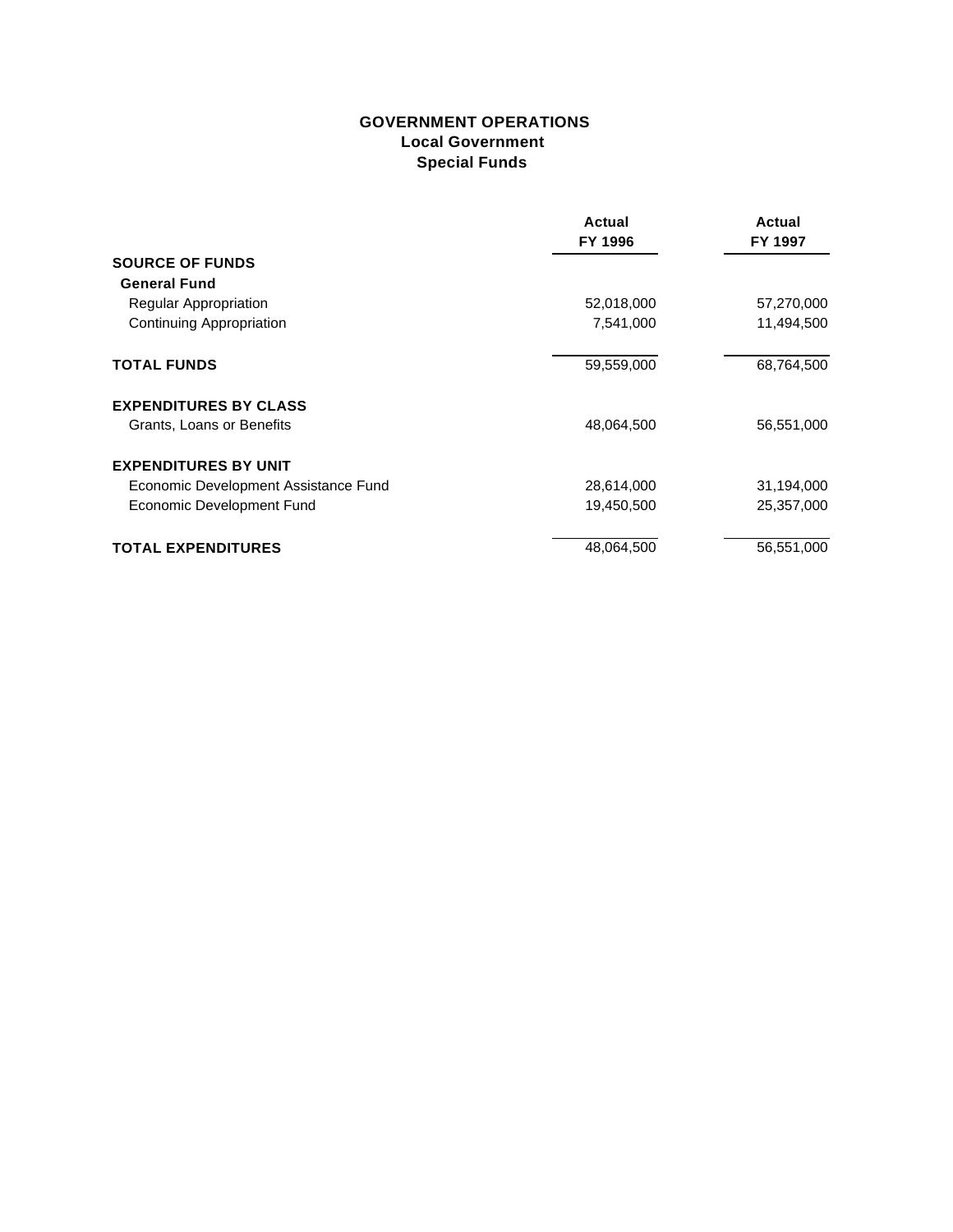# **GOVERNMENT OPERATIONS Kentucky Retirement Systems**

|                                | Actual<br>FY 1996 | Actual<br>FY 1997 |
|--------------------------------|-------------------|-------------------|
|                                |                   |                   |
| <b>SOURCE OF FUNDS</b>         |                   |                   |
| <b>Restricted Agency Funds</b> |                   |                   |
| Non-Revenue Receipts           | 9,886,500         | 11,303,500        |
| <b>EXPENDITURES BY CLASS</b>   |                   |                   |
| <b>Personnel Costs</b>         | 8,499,000         | 9,272,500         |
| <b>Operating Expenses</b>      | 1,204,500         | 1,285,500         |
| Capital Outlay                 | 183,000           | 745,500           |
| <b>TOTAL EXPENDITURES</b>      | 9,886,500         | 11,303,500        |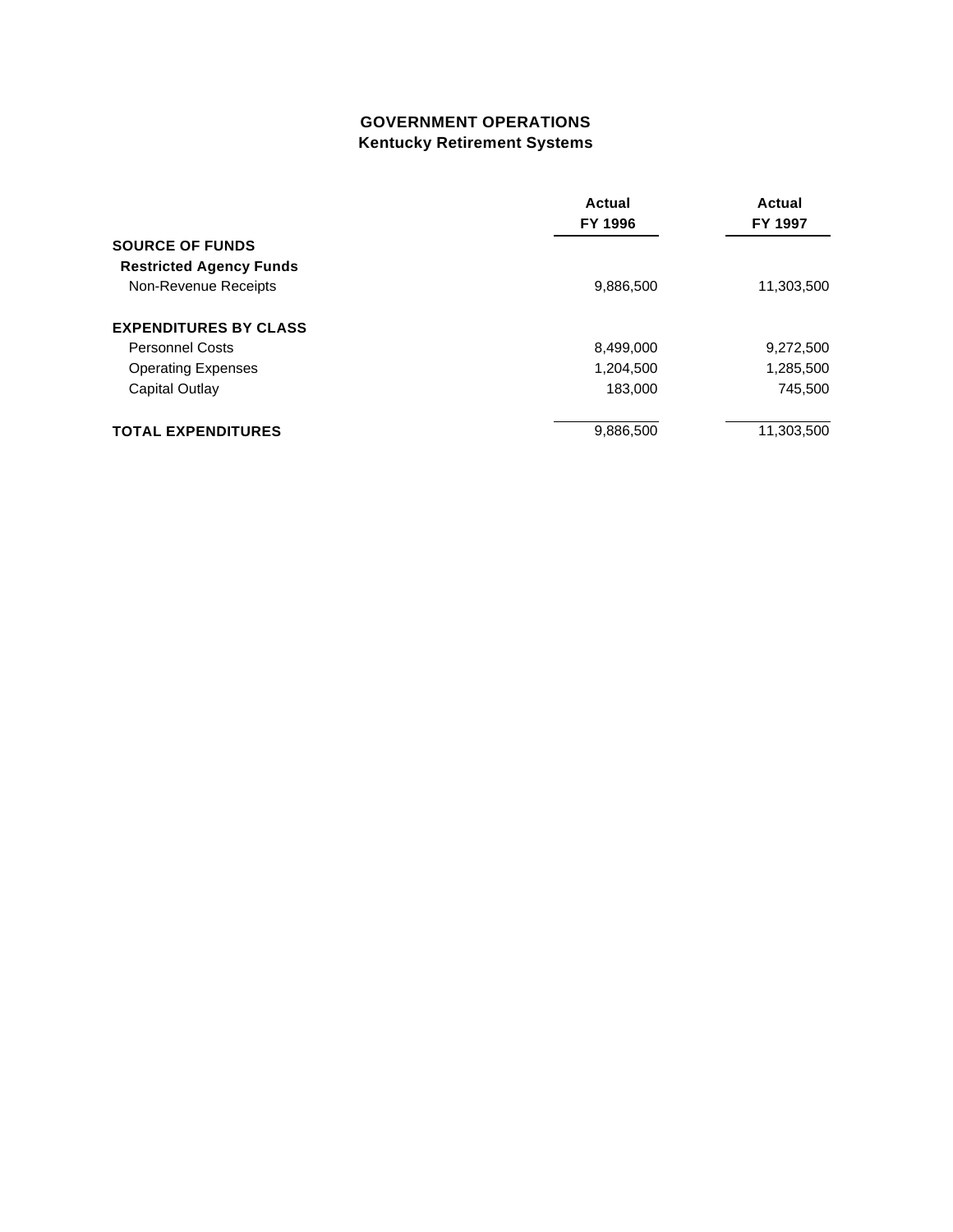# **GOVERNMENT OPERATIONS Kentucky Kare Health Insurance Authority**

|                                                    | Actual<br>FY 1996<br>111,500<br>599,000<br>$-70,000$<br>640,500 | Actual<br>FY 1997<br>31,500<br>657,500<br>$-90,500$<br>598,500 |
|----------------------------------------------------|-----------------------------------------------------------------|----------------------------------------------------------------|
| <b>SOURCE OF FUNDS</b>                             |                                                                 |                                                                |
| <b>Restricted Agency Funds</b>                     |                                                                 |                                                                |
| <b>Balance Forward</b>                             |                                                                 |                                                                |
| <b>Current Receipts</b>                            |                                                                 |                                                                |
| Non-Revenue Receipts<br><b>TOTAL FUNDS</b>         |                                                                 |                                                                |
|                                                    |                                                                 |                                                                |
| <b>Personnel Costs</b>                             | 482,000<br>102,500<br>24,500                                    | 420,500<br>93,500<br>2,000                                     |
| <b>Operating Expenses</b><br><b>Capital Outlay</b> |                                                                 |                                                                |
|                                                    |                                                                 |                                                                |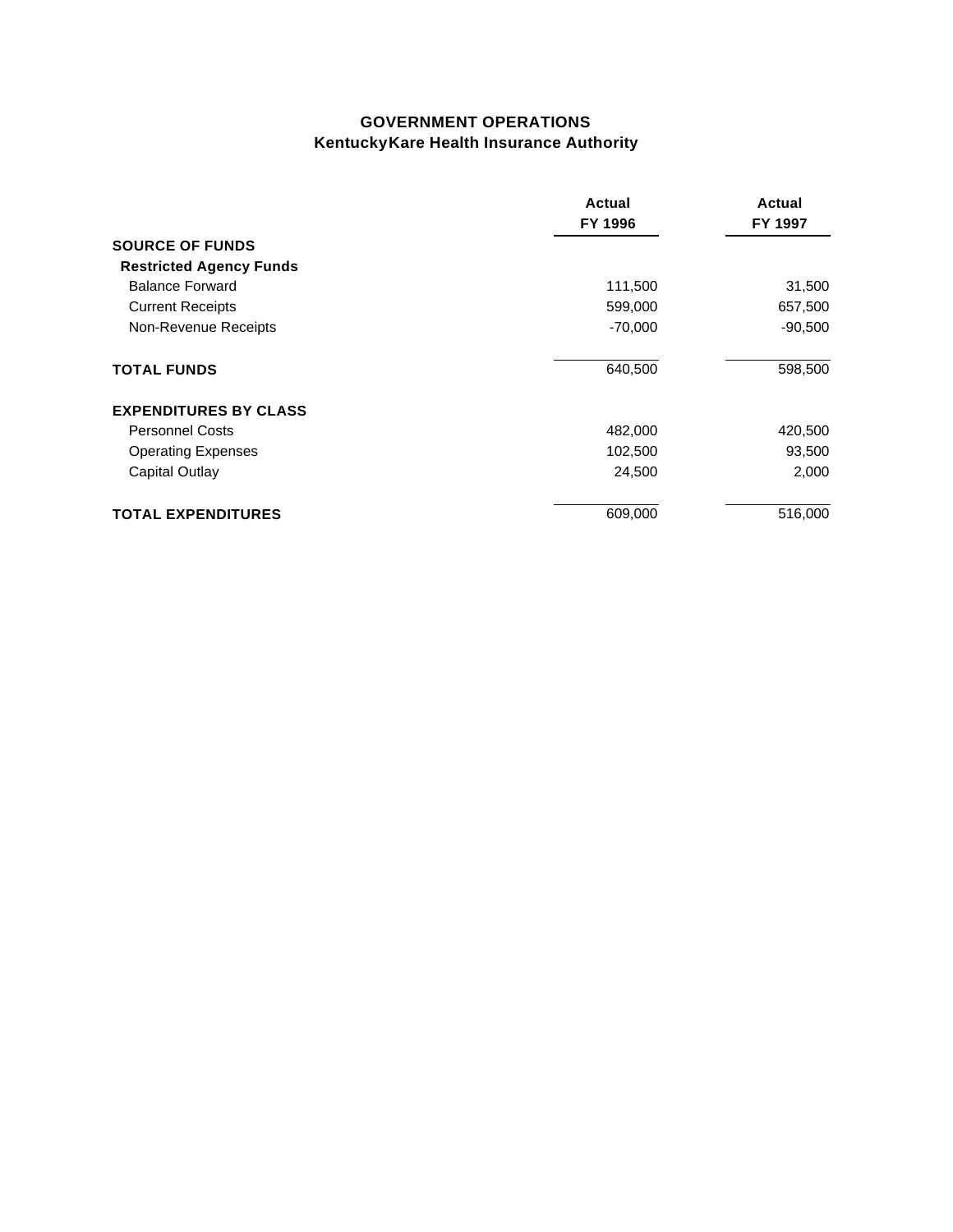# **GOVERNMENT OPERATIONS Military Affairs**

|                                      | <b>Actual</b><br>FY 1996 | <b>Actual</b><br>FY 1997 |
|--------------------------------------|--------------------------|--------------------------|
| <b>SOURCE OF FUNDS</b>               |                          |                          |
| <b>General Fund</b>                  |                          |                          |
| Regular Appropriation                | 10,664,000               | 9,463,000                |
| Reorganization Adjustment            |                          | $-263,000$               |
| <b>Mandated Allotments</b>           | 4,264,500                | 11,618,000               |
| <b>Total General Fund</b>            | 14,928,500               | 20,818,000               |
| <b>Restricted Agency Funds</b>       |                          |                          |
| <b>Balance Forward</b>               | 3,280,000                | 5,395,000                |
| <b>Current Receipts</b>              | 10,800,000               | 9,751,000                |
| Non-Revenue Receipts                 | $-136,000$               | $-1,178,000$             |
| <b>Total Restricted Agency Funds</b> | 13,944,000               | 13,968,000               |
| <b>Federal Funds</b>                 |                          |                          |
| <b>Balance Forward</b>               | 1,500                    |                          |
| <b>Current Receipts</b>              | 19,759,000               | 37,702,000               |
| Non-Revenue Receipts                 | $-33,500$                | $-155,500$               |
| <b>Revenue Redistribution</b>        | $-106,000$               |                          |
| <b>Total Federal Funds</b>           | 19,621,000               | 37,546,500               |
| <b>TOTAL FUNDS</b>                   | 48,493,500               | 72,332,500               |
| <b>EXPENDITURES BY CLASS</b>         |                          |                          |
| <b>Personnel Costs</b>               | 11,778,000               | 14,971,500               |
| <b>Operating Expenses</b>            | 7,978,500                | 10,261,500               |
| Grants, Loans or Benefits            | 20,312,000               | 41,861,000               |
| <b>Capital Outlay</b>                | 1,088,500                | 346,500                  |
| Construction                         | 151,500                  | 8,000                    |
| <b>TOTAL EXPENDITURES</b>            | 41,308,500               | 67,448,500               |
| <b>EXPENDITURES BY UNIT</b>          |                          |                          |
| Disaster and Emergency Services      | 24,774,500               | 47,366,500               |
| <b>National Guard</b>                | 475,000                  | 3,964,000                |
| Air Transportation                   | 1,592,000                | 1,767,500                |
| <b>Bluegrass Station</b>             | 1,989,500                | 2,539,000                |
| <b>General Administration</b>        | 2,892,500                | 2,499,500                |
| <b>Property Management</b>           | 6,297,500                | 6,521,000                |
| Retroeurope                          | 2,788,500                | 2,791,000                |
| Veterans                             | 499,000                  |                          |
| <b>TOTAL EXPENDITURES</b>            | 41,308,500               | 67,448,500               |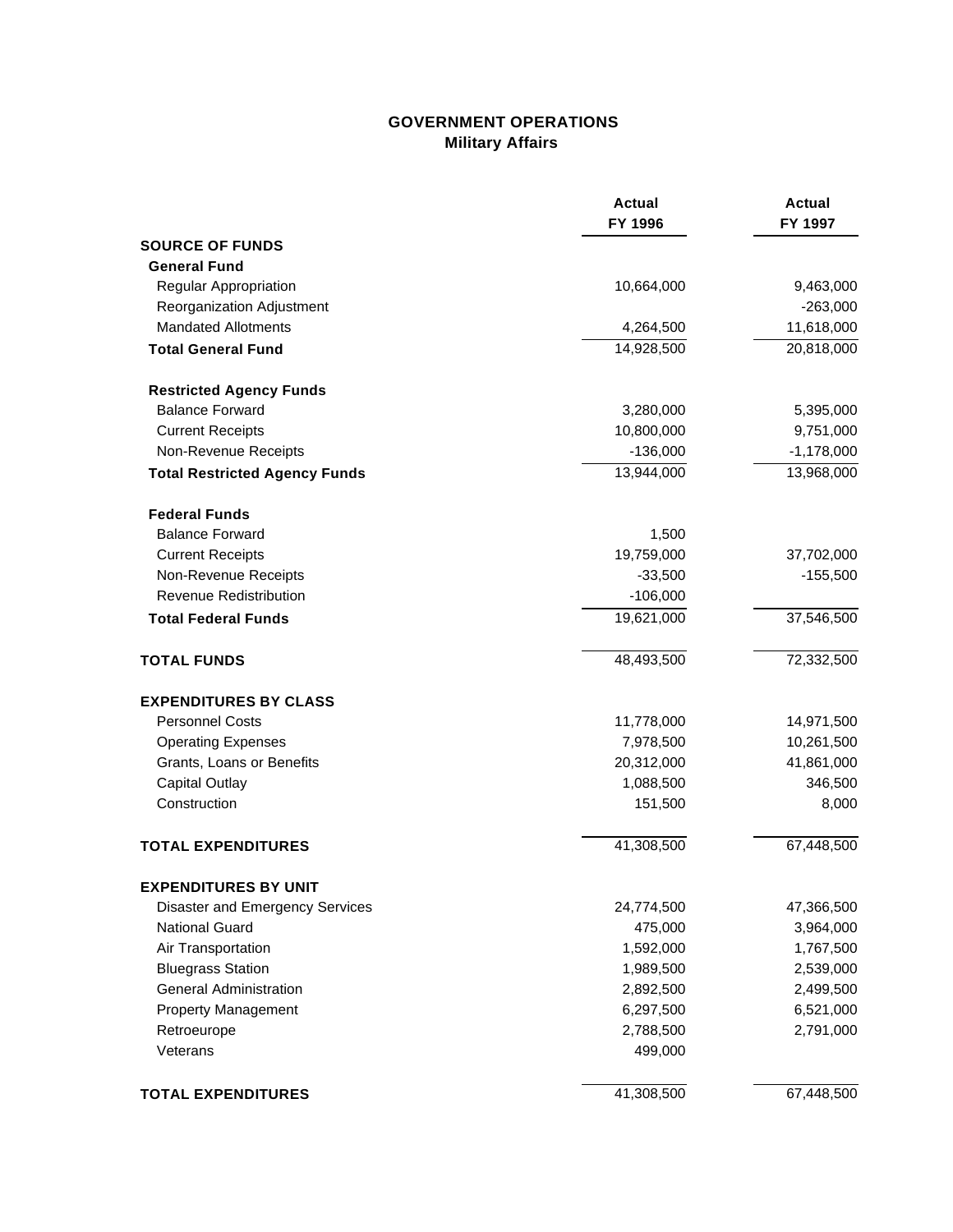### **GOVERNMENT OPERATIONS Kentucky Veterans Center**

|                                      | Actual<br>FY 1996 | <b>Actual</b><br>FY 1997 |
|--------------------------------------|-------------------|--------------------------|
| <b>SOURCE OF FUNDS</b>               |                   |                          |
| <b>General Fund</b>                  |                   |                          |
| Regular Appropriation                | 7,281,000         | 5,835,000                |
| <b>Restricted Agency Funds</b>       |                   |                          |
| <b>Balance Forward</b>               | 1,967,000         | 3,680,000                |
| <b>Current Receipts</b>              | 8,652,000         | 9,298,500                |
| Non-Revenue Receipts                 | $-146,500$        | 15,500                   |
| <b>Total Restricted Agency Funds</b> | 10,472,500        | 12,994,000               |
| <b>TOTAL FUNDS</b>                   | 17,753,500        | 18,829,000               |
| <b>EXPENDITURES BY CLASS</b>         |                   |                          |
| <b>Personnel Costs</b>               | 10,455,500        | 11,731,000               |
| <b>Operating Expenses</b>            | 2,814,500         | 3,217,500                |
| Debt Service                         | 226,000           | 227,000                  |
| Capital Outlay                       | 376,000           | 106,500                  |
| <b>TOTAL EXPENDITURES</b>            | 13,872,000        | 15,282,000               |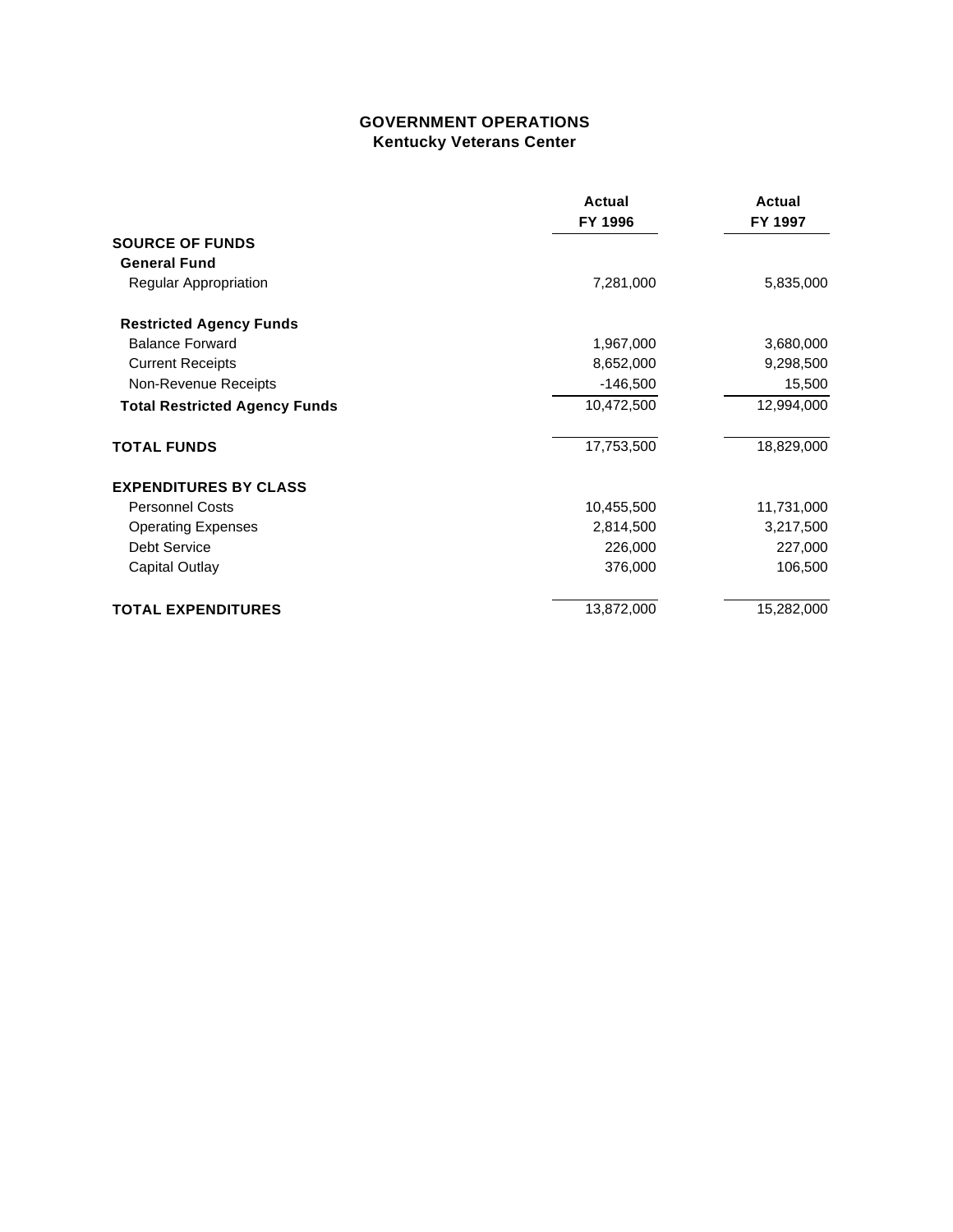#### **GOVERNMENT OPERATIONS Commission on Women**

|                                      | <b>Actual</b><br>FY 1996 | <b>Actual</b><br>FY 1997 |
|--------------------------------------|--------------------------|--------------------------|
| <b>SOURCE OF FUNDS</b>               |                          |                          |
| <b>General Fund</b>                  |                          |                          |
| Regular Appropriation                | 178,500                  | 209,500                  |
| <b>Restricted Agency Funds</b>       |                          |                          |
| <b>Balance Forward</b>               | 13,500                   | 2,000                    |
| <b>Current Receipts</b>              | 1,500                    |                          |
| <b>Total Restricted Agency Funds</b> | 15,000                   | 2,000                    |
| <b>Federal Funds</b>                 |                          |                          |
| <b>Current Receipts</b>              |                          | 5,000                    |
| <b>TOTAL FUNDS</b>                   | 193,500                  | 216,500                  |
| <b>EXPENDITURES BY CLASS</b>         |                          |                          |
| <b>Personnel Costs</b>               | 144,500                  | 155,000                  |
| <b>Operating Expenses</b>            | 47,500                   | 39,500                   |
| Capital Outlay                       | $-1,000$                 | 7,500                    |
| <b>TOTAL EXPENDITURES</b>            | 191,000                  | 202,000                  |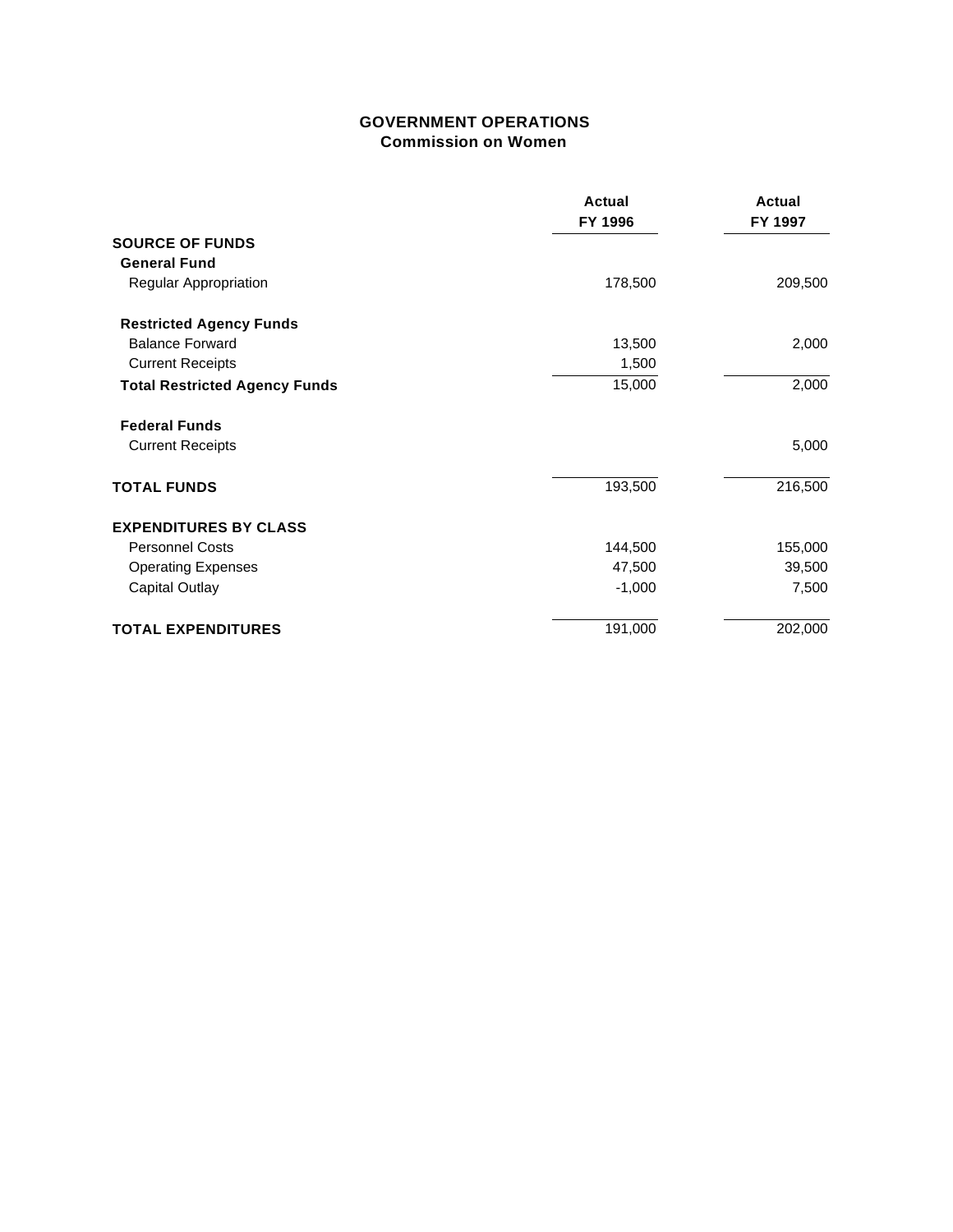# **GOVERNMENT OPERATIONS Commission on Human Rights**

|                                      | <b>Actual</b><br>FY 1996 | <b>Actual</b><br>FY 1997 |
|--------------------------------------|--------------------------|--------------------------|
| <b>SOURCE OF FUNDS</b>               |                          |                          |
| <b>General Fund</b>                  |                          |                          |
| Regular Appropriation                | 1,731,000                | 1,744,000                |
| <b>Restricted Agency Funds</b>       |                          |                          |
| <b>Balance Forward</b>               | 126,000                  | 168,000                  |
| <b>Current Receipts</b>              | 42,500                   |                          |
| <b>Total Restricted Agency Funds</b> | 168,500                  | 168,000                  |
| <b>Federal Funds</b>                 |                          |                          |
| <b>Balance Forward</b>               | 35,500                   | 141,500                  |
| <b>Current Receipts</b>              | 147,500                  | 184,000                  |
| <b>Revenue Redistribution</b>        | 36,000                   |                          |
| <b>Total Federal Funds</b>           | 219,000                  | 325,500                  |
| <b>TOTAL FUNDS</b>                   | 2,118,500                | 2,237,500                |
| <b>EXPENDITURES BY CLASS</b>         |                          |                          |
| <b>Personnel Costs</b>               | 1,337,000                | 1,531,000                |
| <b>Operating Expenses</b>            | 378,000                  | 349,500                  |
| Grants, Loans or Benefits            | 54,000                   | 12,500                   |
| <b>Capital Outlay</b>                | 1,500                    | 3,000                    |
| <b>TOTAL EXPENDITURES</b>            | 1,770,500                | 1,896,000                |
| <b>EXPENDITURES BY UNIT</b>          |                          |                          |
| <b>Enforcement Branch</b>            | 724,500                  | 752,500                  |
| General Administration and Support   | 588,500                  | 605,000                  |
| <b>Legal Services</b>                | 150,500                  | 190,000                  |
| Research and Information             | 307,000                  | 348,500                  |
| <b>TOTAL EXPENDITURES</b>            | 1,770,500                | 1,896,000                |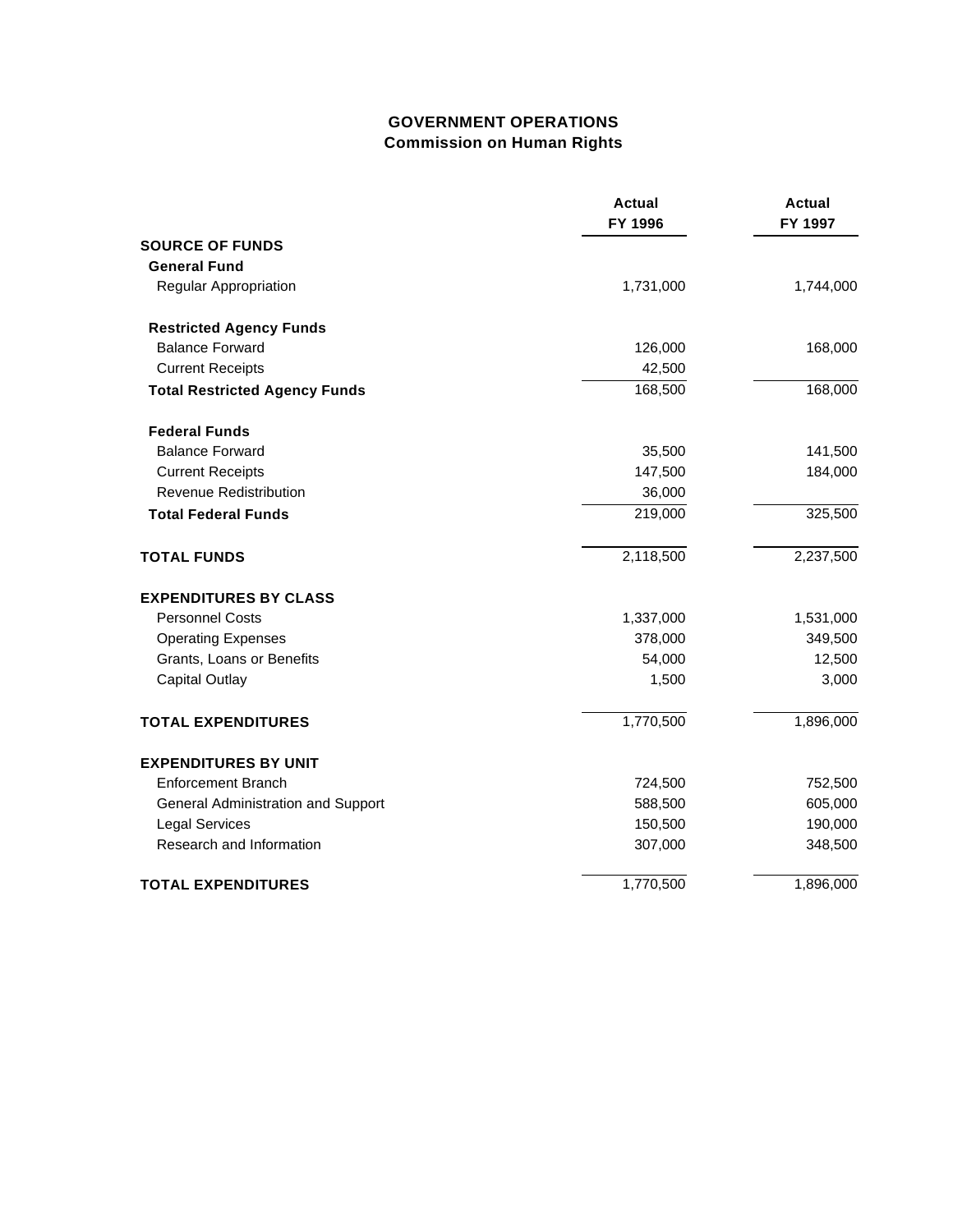# **GOVERNMENT OPERATIONS Boards and Commissions**

|                                        | <b>Actual</b><br>FY 1996 | <b>Actual</b><br>FY 1997 |
|----------------------------------------|--------------------------|--------------------------|
| <b>SOURCE OF FUNDS</b>                 |                          |                          |
| <b>Restricted Agency Funds</b>         |                          |                          |
| <b>Balance Forward</b>                 | 13,155,000               | 13,315,000               |
| <b>Current Receipts</b>                | 9,512,500                | 11,650,000               |
| Non-Revenue Receipts                   | 83,500                   | 82,000                   |
| <b>Total Restricted Agency Funds</b>   | 22,751,000               | 25,047,000               |
| <b>TOTAL FUNDS</b>                     | 22,751,000               | 25,047,000               |
| <b>EXPENDITURES BY CLASS</b>           |                          |                          |
| <b>Personnel Costs</b>                 | 6,245,000                | 6,751,500                |
| <b>Operating Expenses</b>              | 2,565,000                | 2,806,500                |
| Grants, Loans or Benefits              | 339,000                  | 439,500                  |
| <b>Capital Outlay</b>                  | 288,500                  | 113,000                  |
| <b>TOTAL EXPENDITURES</b>              | 9,437,500                | 10,110,500               |
| <b>EXPENDITURES BY UNIT</b>            |                          |                          |
| Accountancy                            | 457,000                  | 491,500                  |
| Alcohol & Drug Counselors              |                          | 26,500                   |
| Architects                             | 149,000                  | 147,000                  |
| <b>Art Therapists</b>                  | 7,000                    | 5,500                    |
| <b>Athletic Commission</b>             | 54,500                   | 50,000                   |
| Auctioneers                            | 169,000                  | 194,000                  |
| <b>Barbering</b>                       | 173,000                  | 190,500                  |
| <b>Chiropractic Examiners</b>          | 118,000                  | 124,500                  |
| Dentistry                              | 280,500                  | 313,000                  |
| <b>Dietitians and Nutritionists</b>    | 32,000                   | 22,500                   |
| Engineers                              | 890,500                  | 901,500                  |
| <b>Embalmers and Funeral Directors</b> | 121,500                  | 130,500                  |
| Geologists                             | 47,000                   | 51,000                   |
| Hairdressers and Cosmetologists        | 502,500                  | 616,000                  |
| <b>Hearing Instrument Specialists</b>  | 25,500                   | 24,500                   |
| Landscape Architects                   | 34,500                   | 37,500                   |
| Marriage and Family Therapists         | 18,000                   | 19,000                   |
| <b>Medical Licensure</b>               | 1,135,000                | 1,260,000                |
| Nursing                                | 1,845,000                | 2,145,500                |
| <b>Nursing Home Administrators</b>     | 56,500                   | 61,500                   |
| <b>Occupational Therapy</b>            | 22,500                   | 24,500                   |
| <b>Ophthalmic Dispensers</b>           | 17,000                   | 18,000                   |
| <b>Optometric Examiners</b>            | 105,000                  | 153,000                  |
| Pharmacy                               | 487,500                  | 482,000                  |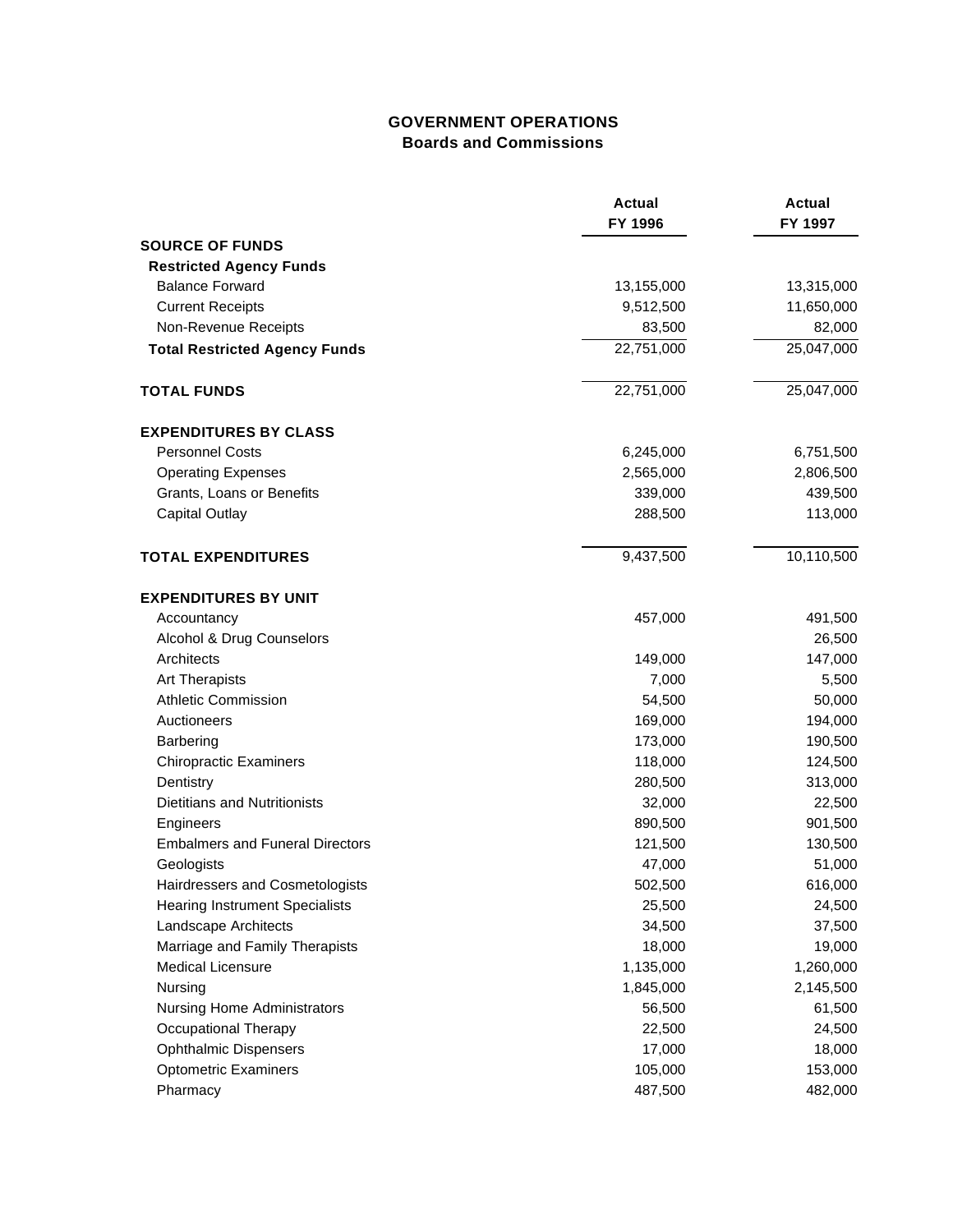| <b>Physical Therapy</b>                 | 183,500   | 194,500    |
|-----------------------------------------|-----------|------------|
|                                         | Actual    | Actual     |
|                                         | FY 1996   | FY 1997    |
| <b>EXPENDITURES BY UNIT (CONTINUED)</b> |           |            |
| Podiatry                                | 5,500     | 7,500      |
| <b>Professional Counselors</b>          |           | 5,000      |
| Psychology                              | 141,500   | 147,000    |
| Real Estate Appraisers                  | 285,500   | 343,500    |
| <b>Real Estate Commission</b>           | 1,832,500 | 1,685,500  |
| <b>Respiratory Care</b>                 | 53,500    | 46,000     |
| Social Workers                          | 74,000    | 70,500     |
| Speech Pathologists                     | 44,000    | 50,000     |
| <b>Veterinary Examiners</b>             | 69,500    | 71,500     |
| <b>TOTAL EXPENDITURES</b>               | 9,437,500 | 10,110,500 |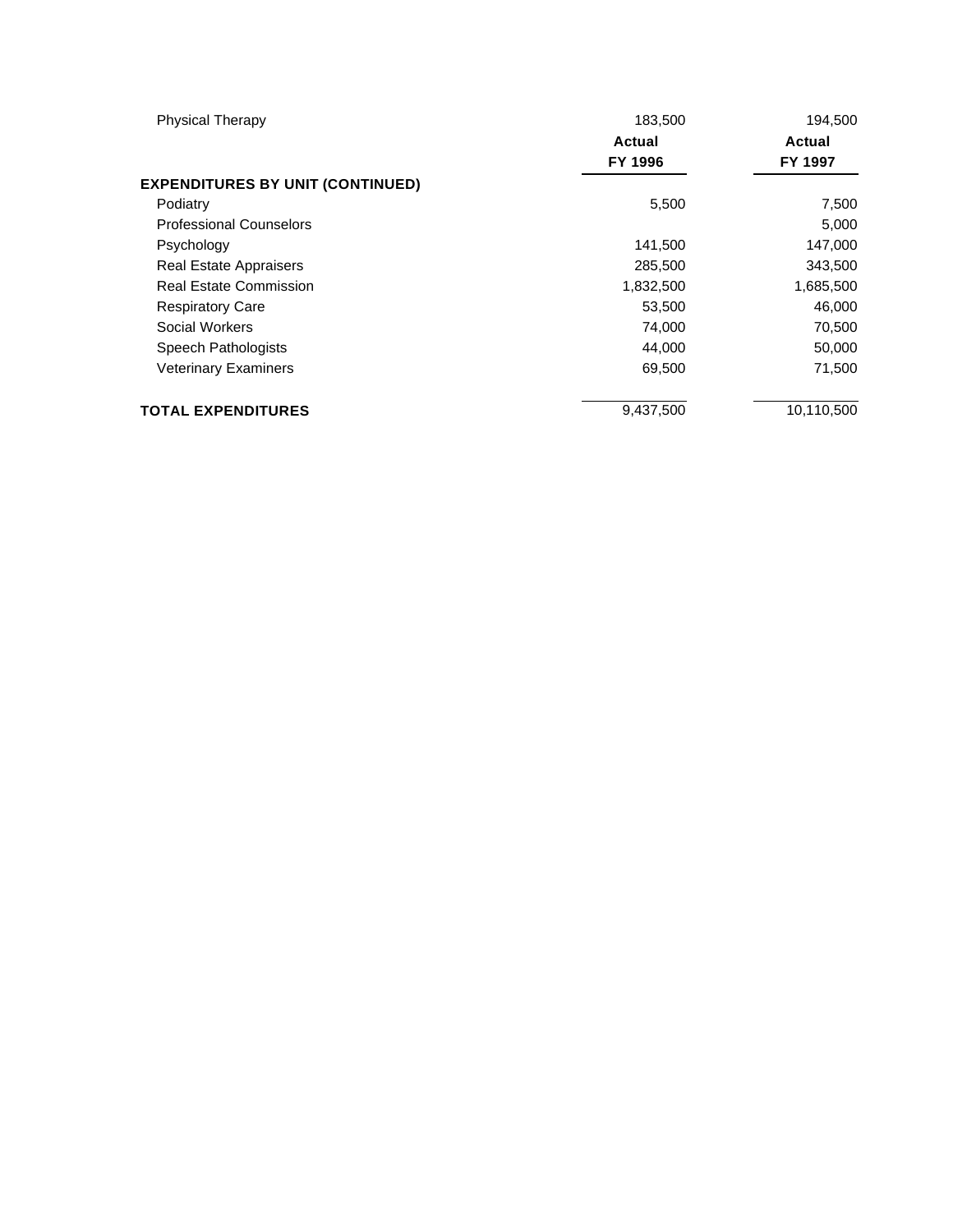### **GOVERNMENT OPERATIONS Executive Branch Ethics Commission**

|                                      | Actual<br>FY 1996 | Actual<br>FY 1997 |
|--------------------------------------|-------------------|-------------------|
| <b>SOURCE OF FUNDS</b>               |                   |                   |
| <b>General Fund</b>                  |                   |                   |
| Regular Appropriation                | 207,000           | 247,500           |
| <b>Restricted Agency Funds</b>       |                   |                   |
| <b>Balance Forward</b>               |                   | 7,500             |
| <b>Current Receipts</b>              | 11,500            | 2,500             |
| <b>Total Restricted Agency Funds</b> | 11,500            | 10,000            |
| <b>TOTAL FUNDS</b>                   | 218,500           | 257,500           |
| <b>EXPENDITURES BY CLASS</b>         |                   |                   |
| <b>Personnel Costs</b>               | 163,500           | 194,000           |
| <b>Operating Expenses</b>            | 35,500            | 43,000            |
| Capital Outlay                       | 1,500             | 6,000             |
| <b>TOTAL EXPENDITURES</b>            | 200,500           | 243,000           |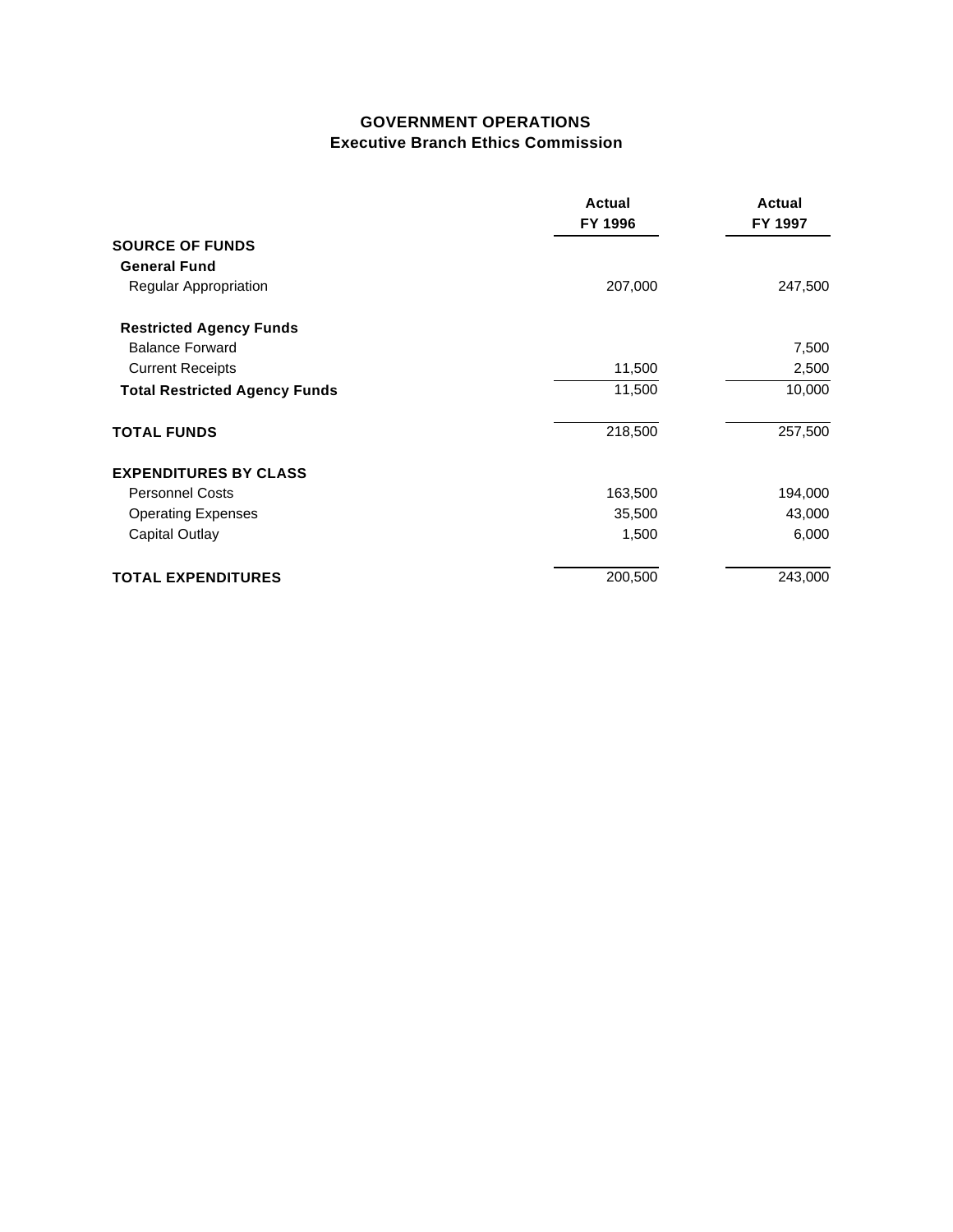### **GOVERNMENT OPERATIONS Appropriations Not Otherwise Classified**

|                                             | <b>Actual</b><br>FY 1996 | <b>Actual</b><br>FY 1997 |
|---------------------------------------------|--------------------------|--------------------------|
| <b>SOURCE OF FUNDS</b>                      |                          |                          |
| <b>General Fund</b>                         |                          |                          |
| Regular Appropriation                       | 3,380,500                | 3,645,500                |
| <b>Special Appropriation</b>                | 238,000                  |                          |
| <b>Mandated Allotments</b>                  | 567,000                  | 951,000                  |
| <b>TOTAL FUNDS</b>                          | 4,185,500                | 4,596,500                |
| <b>EXPENDITURES BY CLASS</b>                |                          |                          |
| <b>Personnel Costs</b>                      | 2,081,500                | 2,767,500                |
| <b>Operating Expenses</b>                   | 1,368,000                | 1,543,000                |
| Grants, Loans or Benefits                   | 2,500                    | 2,500                    |
| <b>TOTAL EXPENDITURES</b>                   | 3,452,000                | 4,313,000                |
| <b>EXPENDITURES BY UNIT</b>                 |                          |                          |
| <b>Attorney General Expense</b>             |                          | 147,000                  |
| Board of Claims Awards                      | 326,500                  | 248,000                  |
| Guardian Ad Litem                           | 1,450,000                | 2,016,500                |
| <b>Prior Year Claims</b>                    | 638,500                  | 480,000                  |
| Unredeemed Checks Refunded                  | 158,000                  | 223,000                  |
| <b>Involuntary Commitments ICF/MR</b>       | 46,000                   | 50,500                   |
| <b>Blanket Employee Bonds</b>               |                          |                          |
| Frankfort in Lieu of Taxes                  | 195,000                  | 195,000                  |
| <b>Frankfort Cemetery</b>                   | 2,500                    | 2,500                    |
| Police and Firemen Life Insurance           | 50,000                   | 250,000                  |
| Master Commissioners Employer's Retirement  | 200,000                  | 210,000                  |
| <b>Master Commissioners Social Security</b> | 190,000                  | 143,000                  |
| <b>Workers' Compensation</b>                | 195,500                  | 347,500                  |
| <b>TOTAL EXPENDITURES</b>                   | 3,452,000                | 4,313,000                |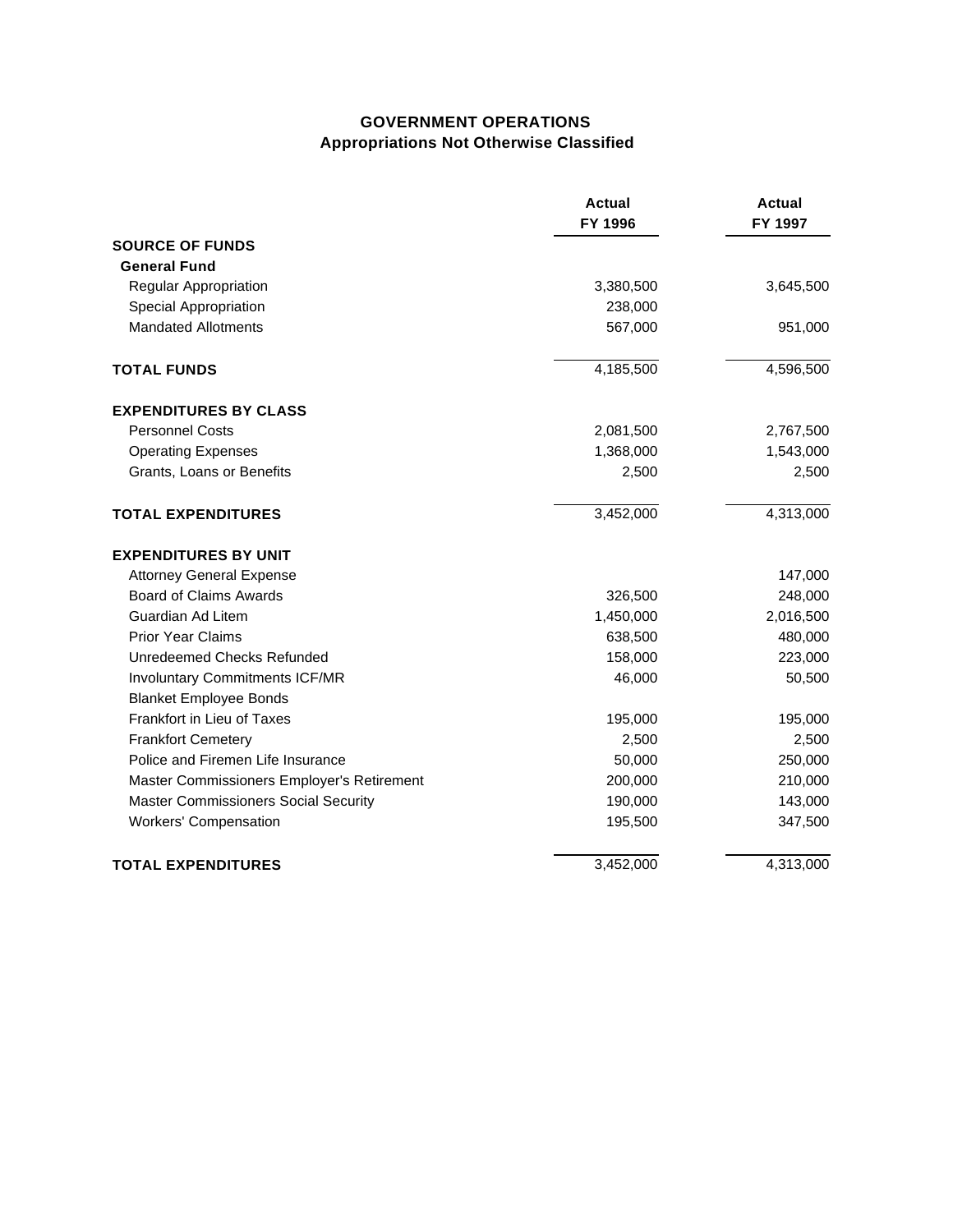# **GOVERNMENT OPERATIONS Appropriations Not Otherwise Classified - Judgments**

|                                    | Actual<br>FY 1996 | Actual<br>FY 1997 |
|------------------------------------|-------------------|-------------------|
| <b>SOURCE OF FUNDS</b>             |                   |                   |
| <b>General Fund</b>                |                   |                   |
| Regular Appropriation              | 2,000,000         | 26,471,000        |
| <b>Mandated Allotments</b>         | 49,993,000        | 28,600,000        |
| <b>TOTAL FUNDS</b>                 | 51,993,000        | 55,071,000        |
| <b>EXPENDITURES BY CLASS</b>       |                   |                   |
| <b>Operating Expenses</b>          | 29,444,000        | 27,735,000        |
| <b>EXPENDITURES BY UNIT</b>        |                   |                   |
| Judgments - Unspecified            | 4,638,500         | 18,270,000        |
| <b>Federal Pension Tax Refunds</b> | 291,500           | 26,000            |
| Peabody Coal Tax Refunds           | 2,229,500         | 56,500            |
| ARMCO Inc. Tax Refunds             | 3,651,500         | 2,863,500         |
| GTE - Unitary                      | 18,633,000        | 6,519,000         |
| <b>TOTAL EXPENDITURES</b>          | 29,444,000        | 27,735,000        |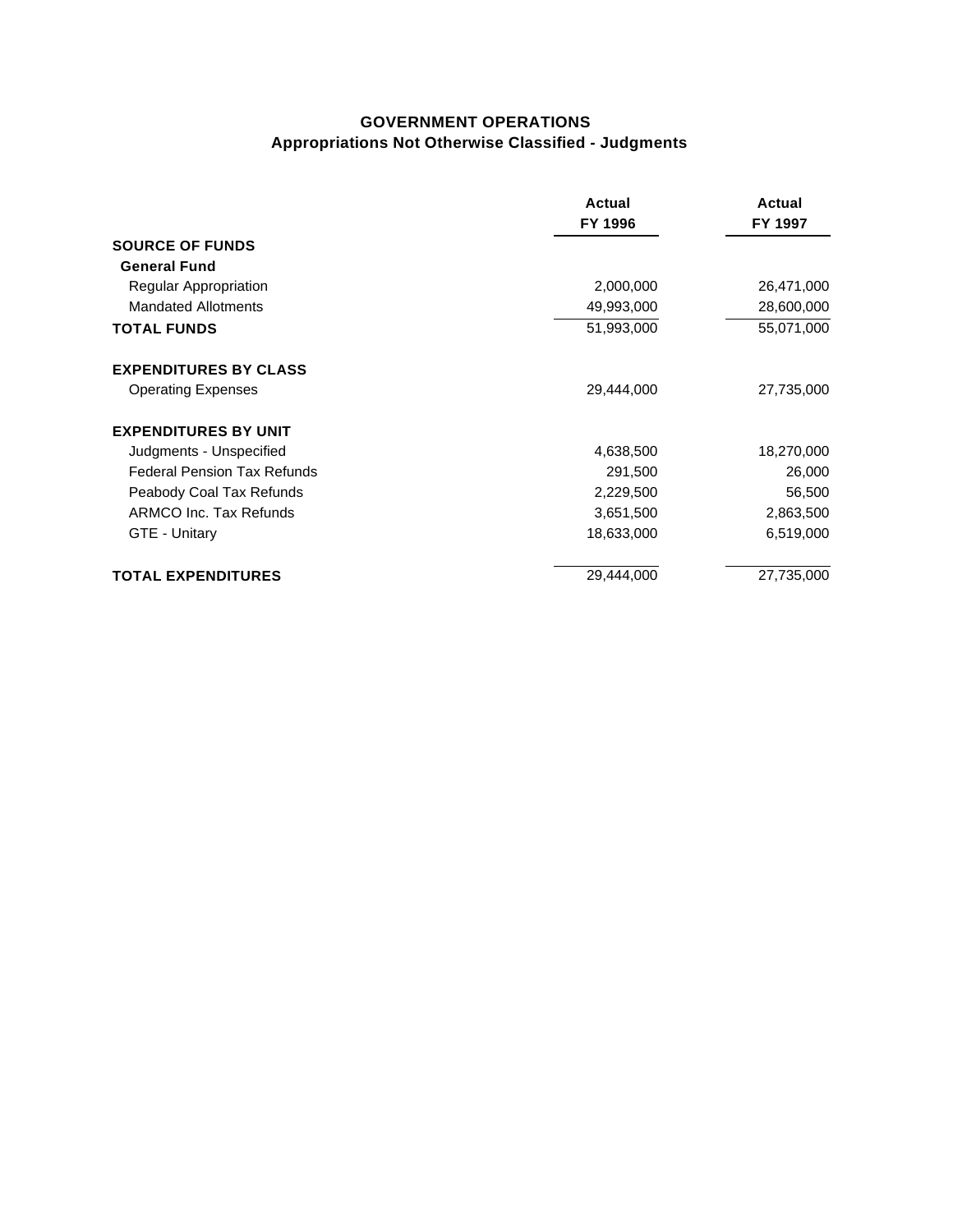## **GOVERNMENT OPERATIONS Governmental Services Center**

| <b>SOURCE OF FUNDS</b>                            | Actual<br>FY 1996  | Actual<br>FY 1997<br>95,000<br>1,530,500 |                                |
|---------------------------------------------------|--------------------|------------------------------------------|--------------------------------|
|                                                   |                    |                                          | <b>Restricted Agency Funds</b> |
| <b>Balance Forward</b><br><b>Current Receipts</b> | 231,500<br>980,000 |                                          |                                |
|                                                   |                    |                                          | <b>TOTAL FUNDS</b>             |
| <b>EXPENDITURES BY CLASS</b>                      |                    |                                          |                                |
| <b>Personnel Costs</b>                            | 845,000            | 812,500                                  |                                |
| <b>Operating Expenses</b><br>Capital Outlay       | 248,500<br>23,000  | 280,000<br>15,000                        |                                |
|                                                   |                    |                                          | <b>TOTAL EXPENDITURES</b>      |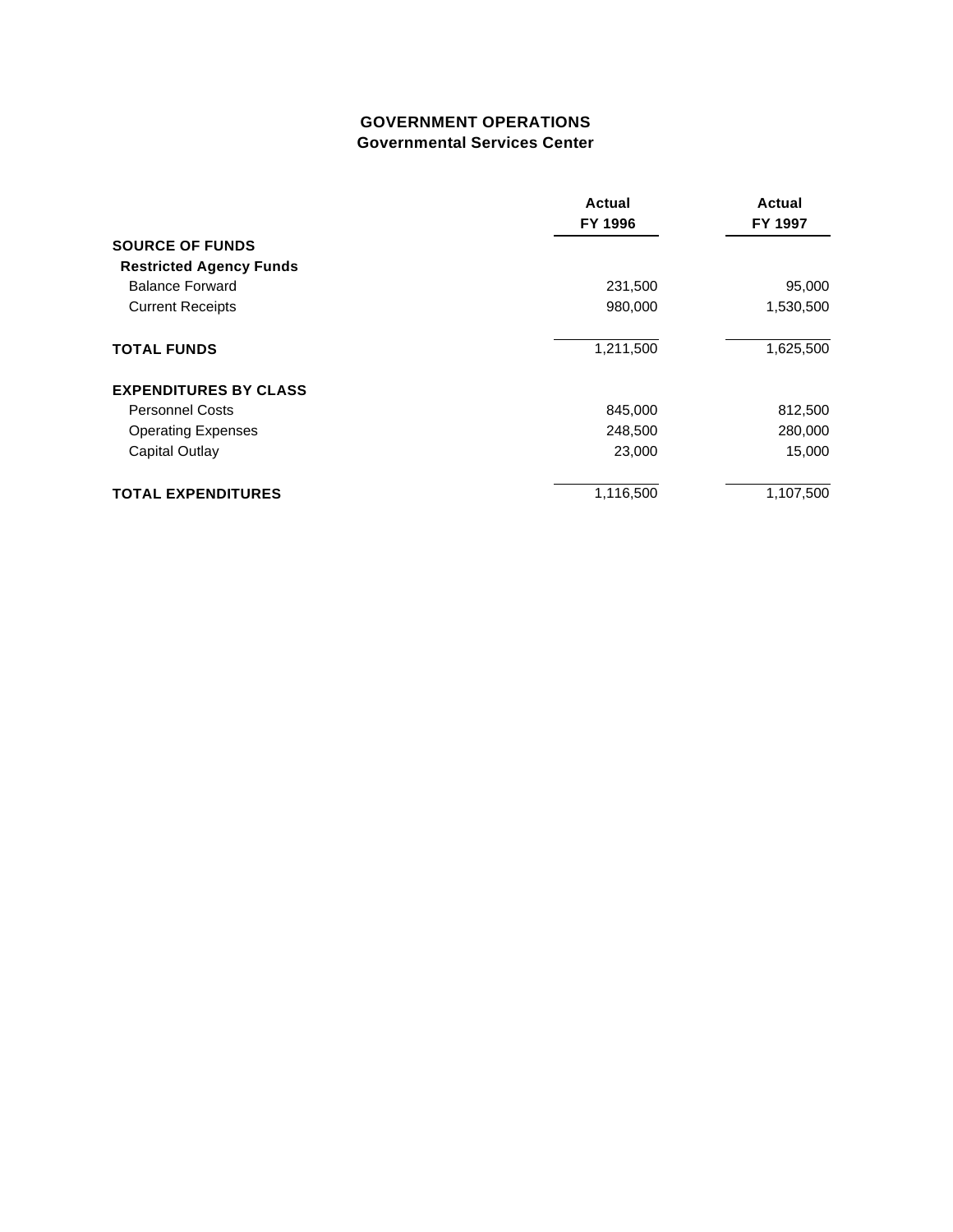## **ECONOMIC DEVELOPMENT Financial Incentives**

|                                      | <b>Actual</b><br>FY 1996 | <b>Actual</b><br>FY 1997 |
|--------------------------------------|--------------------------|--------------------------|
| <b>SOURCE OF FUNDS</b>               |                          |                          |
| <b>General Fund</b>                  |                          |                          |
| Regular Appropriation                | 57,689,500               | 55,417,500               |
| <b>Continuing Appropriation</b>      | 8,618,000                | 10,027,500               |
| <b>Total General Fund</b>            | 66,307,500               | 65,445,000               |
| <b>Restricted Agency Funds</b>       |                          |                          |
| <b>Balance Forward</b>               | 1,263,500                | 1,358,500                |
| <b>Current Receipts</b>              | 1,343,000                | 924,000                  |
| Non-Revenue Receipts                 | 1,000                    |                          |
| <b>Total Restricted Agency Funds</b> | 2,607,500                | 2,282,500                |
| <b>TOTAL FUNDS</b>                   | 68,915,000               | 67,727,500               |
| <b>EXPENDITURES BY CLASS</b>         |                          |                          |
| <b>Personnel Costs</b>               | 1,478,000                | 1,468,500                |
| <b>Operating Expenses</b>            | 99,500                   | 141,500                  |
| Grants, Loans or Benefits            | 2,220,500                | 3,237,500                |
| Debt Service                         | 50,126,000               | 50,317,000               |
| <b>Capital Outlay</b>                | 34,500                   | 11,500                   |
| <b>TOTAL EXPENDITURES</b>            | 53,958,500               | 55,176,000               |
| <b>EXPENDITURES BY UNIT</b>          |                          |                          |
| Commissioner                         | 51,610,000               | 51,971,500               |
| <b>Bluegrass State Skills</b>        | 2,348,500                | 3,204,500                |
| <b>TOTAL EXPENDITURES</b>            | 53,958,500               | 55,176,000               |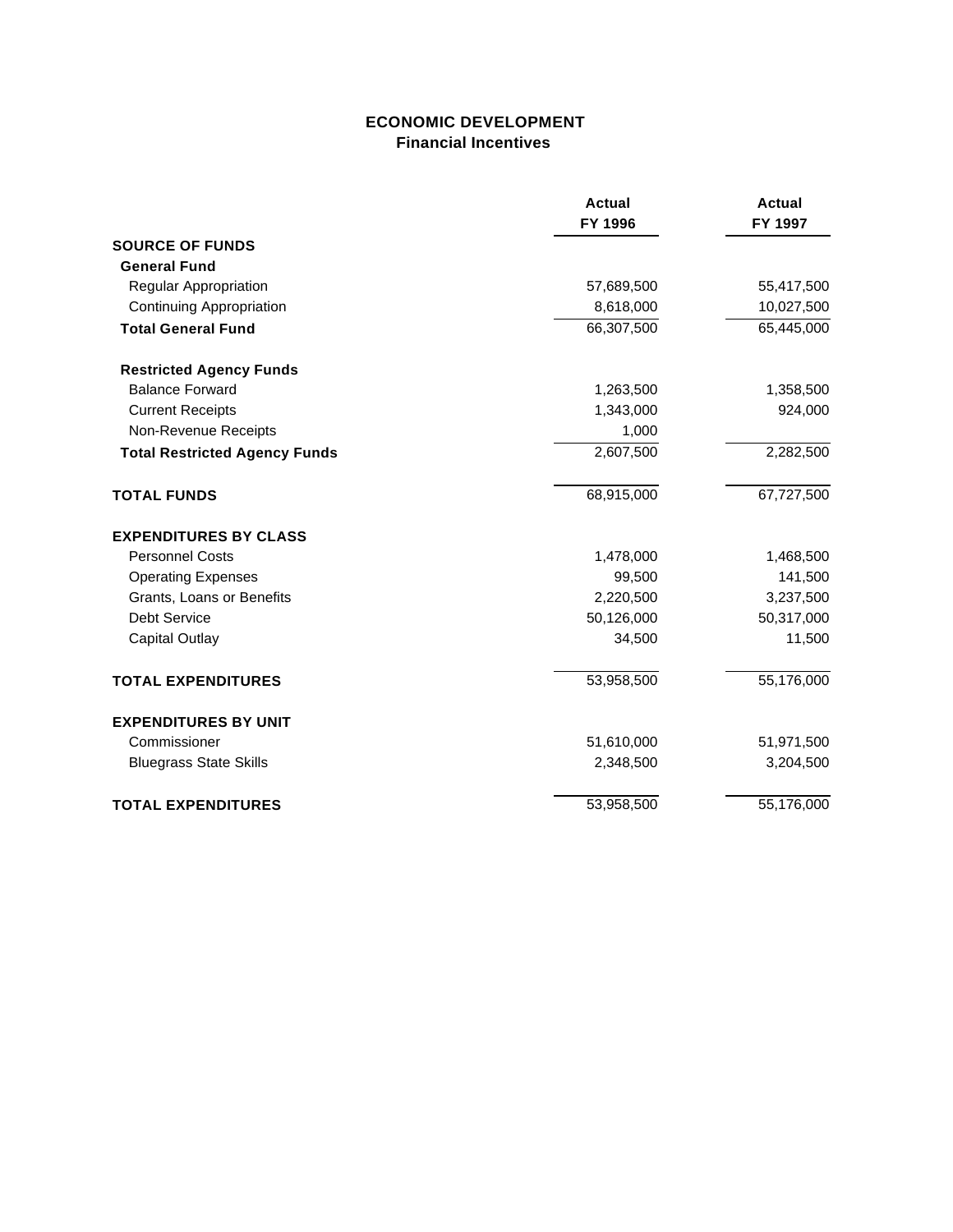# **ECONOMIC DEVELOPMENT Community Development**

|                                      | <b>Actual</b><br>FY 1996 | <b>Actual</b><br>FY 1997 |
|--------------------------------------|--------------------------|--------------------------|
| <b>SOURCE OF FUNDS</b>               |                          |                          |
| <b>General Fund</b>                  |                          |                          |
| Regular Appropriation                | 3,078,000                | 3,214,000                |
| Special Appropriation                | 10,000                   |                          |
| Reorganization Adjustment            | 416,000                  |                          |
| <b>Total General Fund</b>            | 3,504,000                | 3,214,000                |
| <b>Restricted Agency Funds</b>       |                          |                          |
| <b>Balance Forward</b>               | 377,500                  | 103,500                  |
| <b>Current Receipts</b>              | 20,000                   | 18,500                   |
| Non-Revenue Receipts                 | 551,000                  | 150,500                  |
| <b>Total Restricted Agency Funds</b> | 948,500                  | 272,500                  |
| <b>Federal Funds</b>                 |                          |                          |
| <b>Balance Forward</b>               | 22,000                   | 72,000                   |
| <b>Current Receipts</b>              | 683,000                  | 401,500                  |
| <b>Total Federal Funds</b>           | 705,000                  | 473,500                  |
| <b>TOTAL FUNDS</b>                   | 5,157,500                | 3,960,000                |
| <b>EXPENDITURES BY CLASS</b>         |                          |                          |
| <b>Personnel Costs</b>               | 2,202,000                | 1,985,000                |
| <b>Operating Expenses</b>            | 418,500                  | 454,000                  |
| Grants, Loans or Benefits            | 1,774,500                | 1,318,000                |
| <b>Capital Outlay</b>                | 23,500                   | 7,000                    |
| <b>TOTAL EXPENDITURES</b>            | 4,418,500                | 3,764,000                |
| <b>EXPENDITURES BY UNIT</b>          |                          |                          |
| Commissioner                         | 207,000                  | 241,000                  |
| <b>Entrepreneurship Division</b>     | 2,043,000                | 1,911,000                |
| <b>Small and Minority Business</b>   | 394,500                  | 364,500                  |
| <b>Regional Offices</b>              | 923,000                  | 944,500                  |
| <b>Trade Division</b>                | 300,000                  | 303,000                  |
| Coal Marketing and Export Council    | 551,000                  |                          |
| <b>TOTAL EXPENDITURES</b>            | 4,418,500                | 3,764,000                |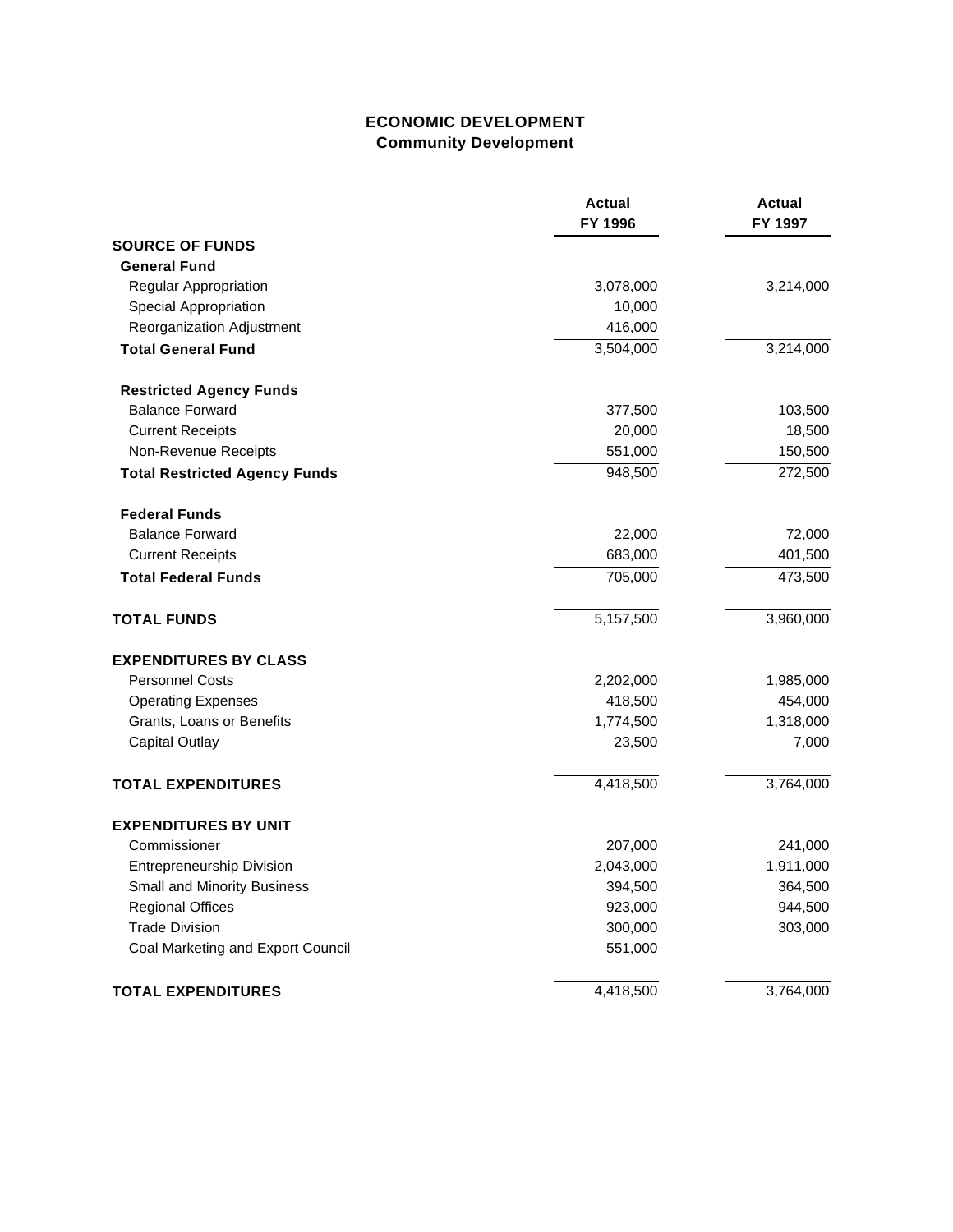# **ECONOMIC DEVELOPMENT Secretary**

|                                | Actual     | Actual    |
|--------------------------------|------------|-----------|
|                                | FY 1996    | FY 1997   |
| <b>SOURCE OF FUNDS</b>         |            |           |
| <b>General Fund</b>            |            |           |
| Regular Appropriation          | 2,110,500  | 1,691,000 |
| Reorganization Adjustment      | $-416,000$ |           |
| <b>Total General Fund</b>      | 1,694,500  | 1,691,000 |
| <b>Restricted Agency Funds</b> |            |           |
| Non-Revenue Receipts           |            | 350,000   |
| <b>TOTAL FUNDS</b>             | 1,694,500  | 2,041,000 |
| <b>EXPENDITURES BY CLASS</b>   |            |           |
| <b>Personnel Costs</b>         | 988,500    | 1,009,500 |
| <b>Operating Expenses</b>      | 178,500    | 224,500   |
| Grants, Loans or Benefits      | 475,000    | 800,000   |
| Capital Outlay                 | 3,000      |           |
| <b>TOTAL EXPENDITURES</b>      | 1,645,000  | 2,034,000 |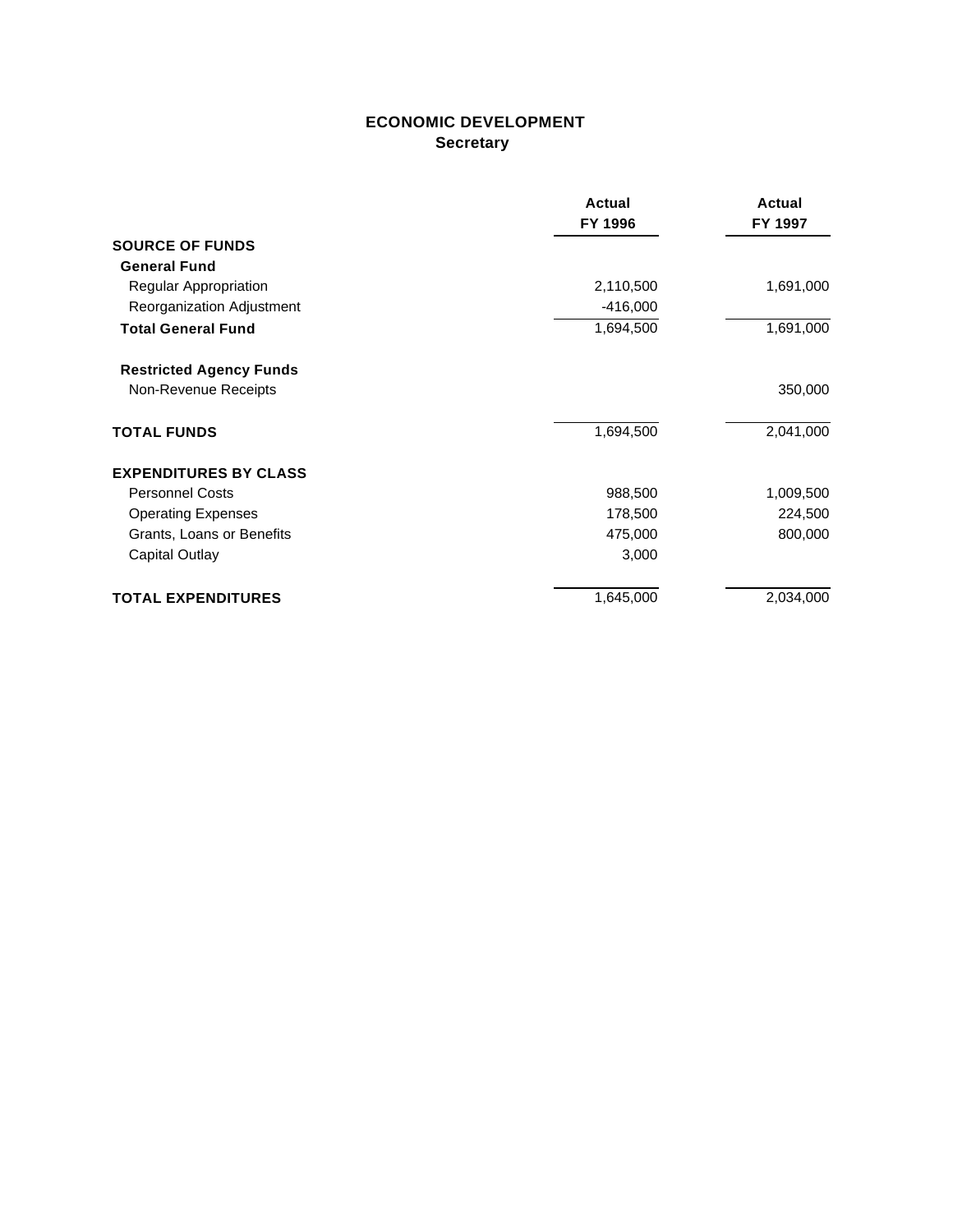## **ECONOMIC DEVELOPMENT Administration**

|                                      | <b>Actual</b><br>FY 1996 | <b>Actual</b><br>FY 1997 |
|--------------------------------------|--------------------------|--------------------------|
| <b>SOURCE OF FUNDS</b>               |                          |                          |
| <b>General Fund</b>                  |                          |                          |
| Regular Appropriation                | 1,597,000                | 1,726,000                |
| <b>Restricted Agency Funds</b>       |                          |                          |
| <b>Balance Forward</b>               | 119,500                  | 83,500                   |
| <b>Current Receipts</b>              | 213,500                  | 203,000                  |
| <b>Total Restricted Agency Funds</b> | 333,000                  | 286,500                  |
| <b>TOTAL FUNDS</b>                   | 1,930,000                | 2,012,500                |
| <b>EXPENDITURES BY CLASS</b>         |                          |                          |
| <b>Personnel Costs</b>               | 1,163,500                | 1,293,500                |
| <b>Operating Expenses</b>            | 650,000                  | 608,500                  |
| Grants, Loans or Benefits            | 500                      |                          |
| <b>Capital Outlay</b>                | 20,500                   |                          |
| <b>TOTAL EXPENDITURES</b>            | 1,834,500                | 1,902,000                |
| <b>EXPENDITURES BY UNIT</b>          |                          |                          |
| Commissioner                         | 148,500                  | 218,000                  |
| <b>Administrative Services</b>       | 846,500                  | 854,000                  |
| Research                             | 839,500                  | 830,000                  |
| <b>TOTAL EXPENDITURES</b>            | 1,834,500                | 1,902,000                |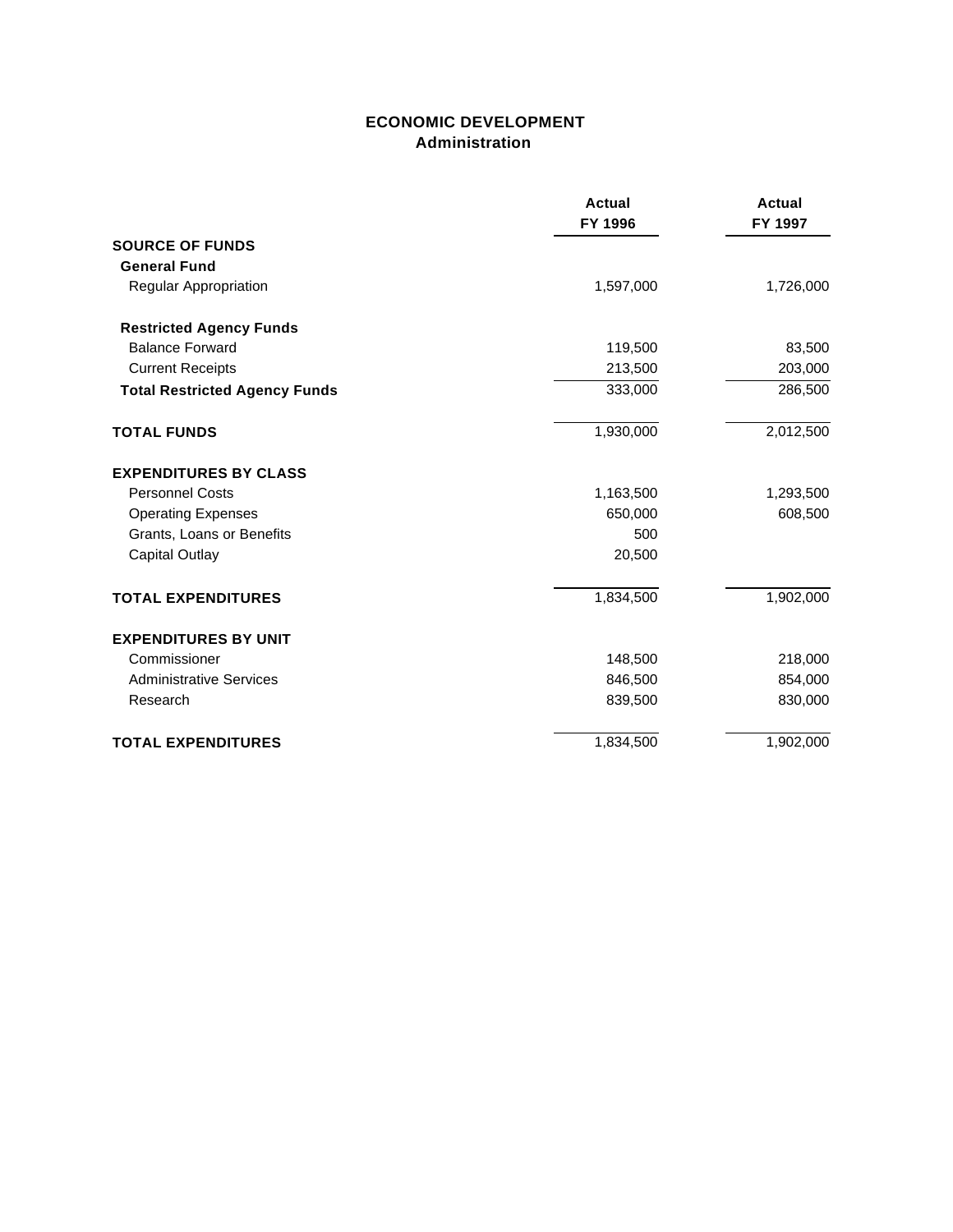## **ECONOMIC DEVELOPMENT Job Development**

|                              | Actual<br>FY 1996 | Actual<br>FY 1997 |
|------------------------------|-------------------|-------------------|
| <b>SOURCE OF FUNDS</b>       |                   |                   |
| <b>General Fund</b>          |                   |                   |
| Regular Appropriation        | 1,890,000         | 2,015,500         |
| <b>EXPENDITURES BY CLASS</b> |                   |                   |
| <b>Personnel Costs</b>       | 1,506,000         | 1,608,000         |
| <b>Operating Expenses</b>    | 313,000           | 328,500           |
| <b>TOTAL EXPENDITURES</b>    | 1,819,000         | 1,936,500         |
| <b>EXPENDITURES BY UNIT</b>  |                   |                   |
| Commissioner                 | 937,500           | 1,001,500         |
| Industrial Development       | 603,000           | 641,500           |
| <b>Site Evaluation</b>       | 278,500           | 293,500           |
| <b>TOTAL EXPENDITURES</b>    | 1,819,000         | 1,936,500         |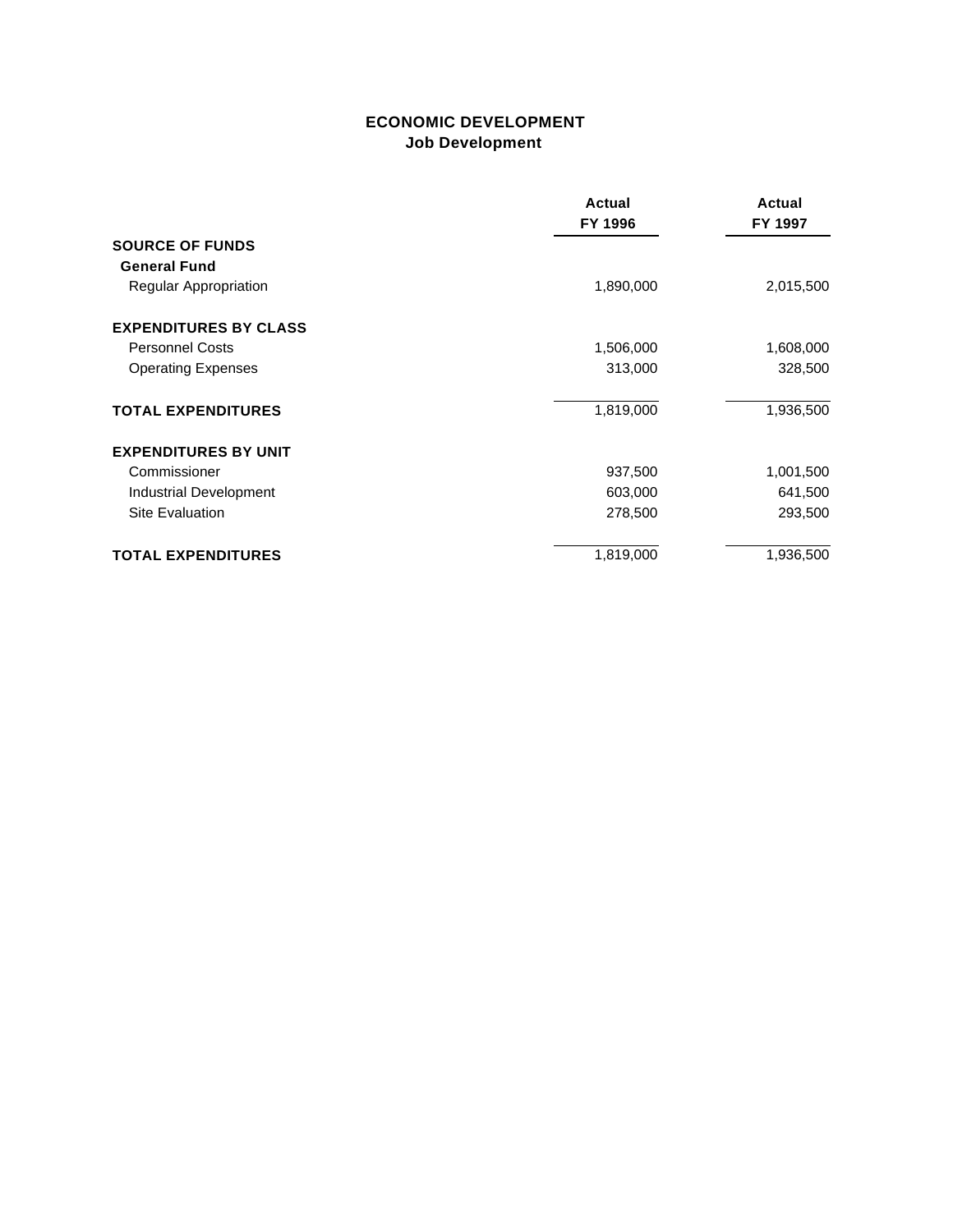### **EDUCATION**

|                                                 | <b>Actual</b><br>FY 1996 | <b>Actual</b><br>FY 1997 |
|-------------------------------------------------|--------------------------|--------------------------|
| <b>SOURCE OF FUNDS</b>                          |                          |                          |
| <b>General Fund</b>                             |                          |                          |
| Regular Appropriation                           | 2,364,788,000            | 2,431,790,500            |
| <b>Restricted Agency Funds</b>                  |                          |                          |
| <b>Balance Forward</b>                          | 1,877,500                | 1,415,500                |
| <b>Current Receipts</b>                         | 2,322,500                | 2,360,500                |
| Non-Revenue Receipts                            | 1,056,000                | 912,500                  |
| <b>Total Restricted Agency Funds</b>            | 5,256,000                | 4,688,500                |
| <b>Federal Funds</b>                            |                          |                          |
| <b>Balance Forward</b>                          | 277,500                  | 204,500                  |
| <b>Current Receipts</b>                         | 317,023,000              | 326,235,000              |
| Non-Revenue Receipts                            | $-32,000$                | 293,000                  |
| <b>Revenue Redistribution</b>                   | 6,053,500                | 4,491,000                |
| <b>Total Federal Funds</b>                      | 323,322,000              | 331,223,500              |
| <b>TOTAL FUNDS</b>                              | 2,693,366,000            | 2,767,702,500            |
| <b>EXPENDITURES BY CLASS</b>                    |                          |                          |
| <b>Personnel Costs</b>                          | 48,155,000               | 48,544,000               |
| <b>Operating Expenses</b>                       | 10,290,000               | 11,611,000               |
| Grants, Loans or Benefits                       | 2,600,988,000            | 2,703,906,000            |
| <b>Debt Service</b>                             | 741,000                  |                          |
| <b>Capital Outlay</b>                           | 896,000                  | 438,000                  |
| Construction                                    |                          | 4,000                    |
| <b>TOTAL EXPENDITURES</b>                       | 2,661,070,000            | 2,764,503,000            |
| <b>EXPENDITURES BY UNIT</b>                     |                          |                          |
| Support Education Excellence in Kentucky (SEEK) | 1,908,027,500            | 1,975,181,500            |
| <b>Executive Policy and Management</b>          | 3,355,500                | 3,903,000                |
| <b>Management Support Services</b>              | 359,148,000              | 393,171,000              |
| <b>Learning Results Services</b>                | 33,444,500               | 32,900,000               |
| <b>Learning Support Services</b>                | 357,094,500              | 359,347,500              |
| <b>TOTAL EXPENDITURES</b>                       | 2,661,070,000            | 2,764,503,000            |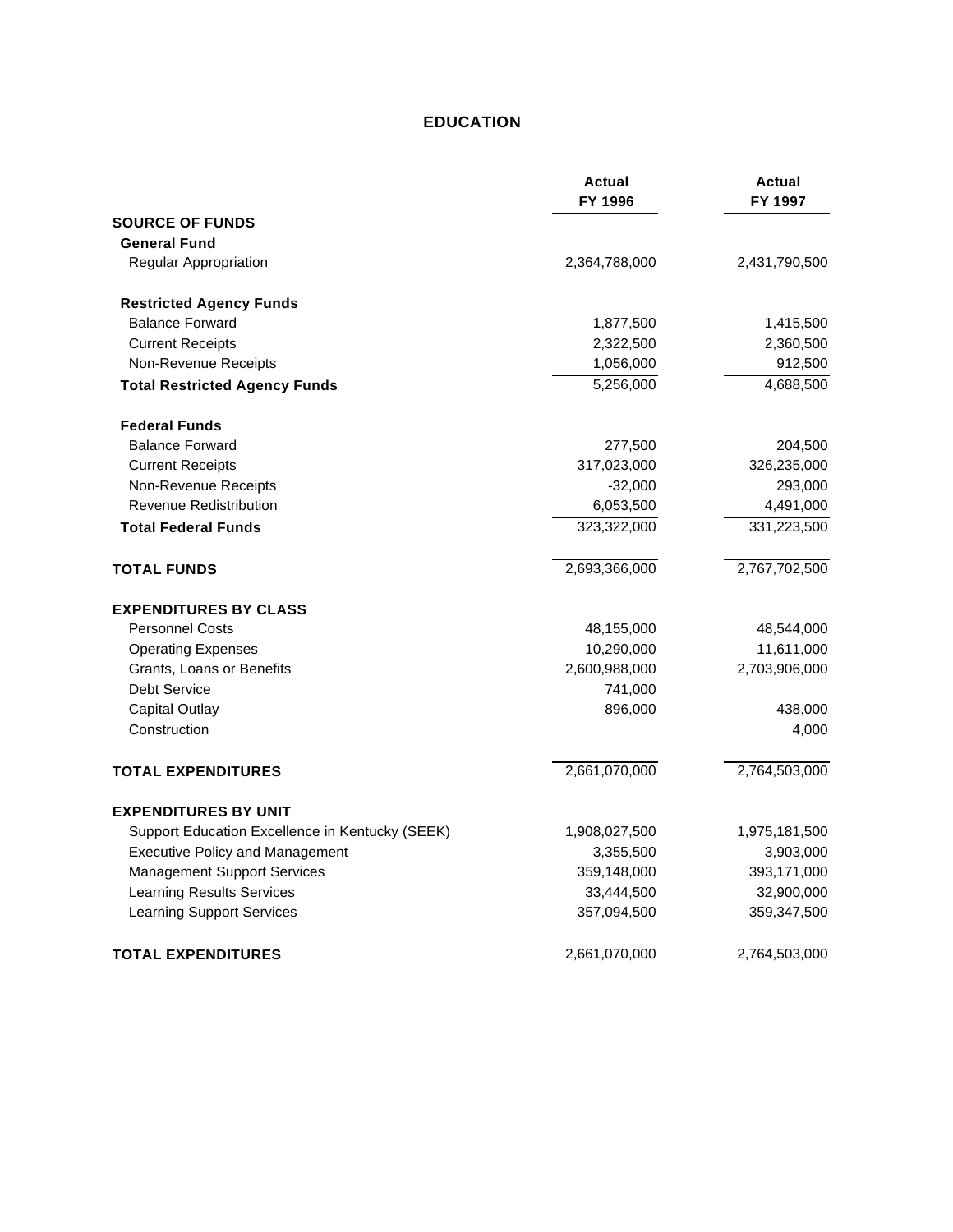# **EDUCATION Support Education Excellence in Kentucky (SEEK)**

|                                                           | Actual<br>FY 1996 | Actual<br>FY 1997 |
|-----------------------------------------------------------|-------------------|-------------------|
| <b>SOURCE OF FUNDS</b>                                    |                   |                   |
| <b>General Fund</b>                                       |                   |                   |
| Regular Appropriation                                     | 1,933,303,000     | 1,975,214,500     |
| <b>EXPENDITURES BY CLASS</b>                              |                   |                   |
| Grants, Loans or Benefits                                 | 1,908,027,500     | 1,975,181,500     |
| <b>EXPENDITURES BY UNIT</b>                               |                   |                   |
| <b>Base Funding</b>                                       | 1,420,889,000     | 1,430,515,500     |
| <b>Pupil Transportation</b>                               | 143,430,500       | 161,429,000       |
| <b>Equalized Facilities</b>                               | 27,714,500        | 37,856,500        |
| Tier I Equalization                                       | 88,860,000        | 106,689,500       |
| Vocational Education - State Vocational Technical Schools | 17,050,000        | 17,944,000        |
| Vocational Education Transportation                       | 2,083,500         | 2,147,000         |
| <b>LEA Teacher Retirement Match</b>                       | 208,000,000       | 218,600,000       |
| <b>TOTAL EXPENDITURES</b>                                 | 1,908,027,500     | 1,975,181,500     |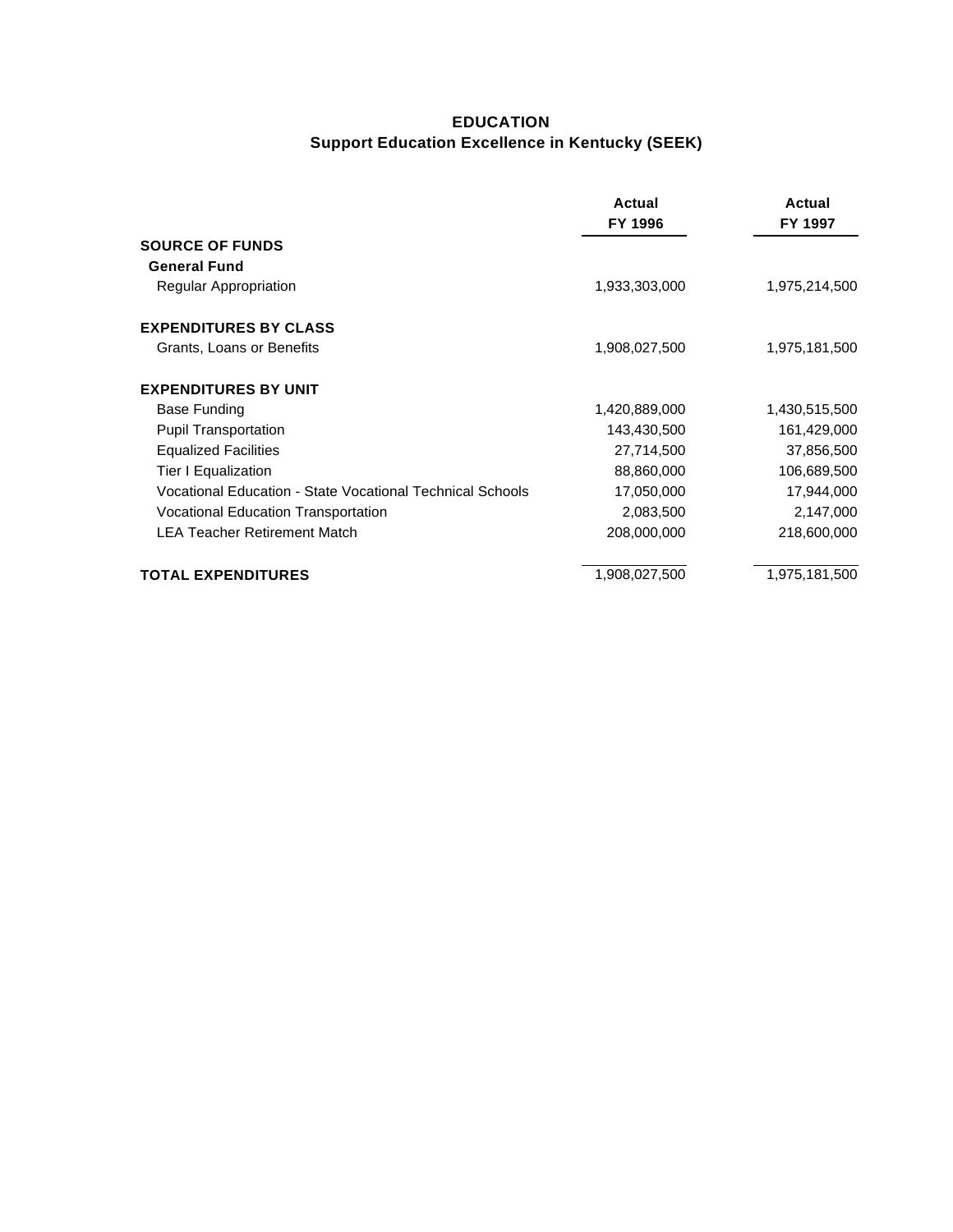# **EDUCATION Executive Policy and Management**

|                                                   | <b>Actual</b><br>FY 1996 | <b>Actual</b><br>FY 1997 |
|---------------------------------------------------|--------------------------|--------------------------|
| <b>SOURCE OF FUNDS</b>                            |                          |                          |
| <b>General Fund</b>                               |                          |                          |
| Regular Appropriation                             | 2,609,000                | 3,184,000                |
| <b>Restricted Agency Funds</b>                    |                          |                          |
| <b>Balance Forward</b>                            | 67,000                   | 72,500                   |
| <b>Current Receipts</b>                           | 299,500                  | 339,500                  |
| Non-Revenue Receipts                              |                          | 500                      |
| <b>Total Restricted Agency Funds</b>              | 366,500                  | 412,500                  |
| <b>Federal Funds</b>                              |                          |                          |
| <b>Balance Forward</b>                            |                          | 1,500                    |
| <b>Current Receipts</b>                           | 454,500                  | 445,500                  |
| <b>Total Federal Funds</b>                        | 454,500                  | 447,000                  |
| <b>TOTAL FUNDS</b>                                | 3,430,000                | 4,043,500                |
| <b>EXPENDITURES BY CLASS</b>                      |                          |                          |
| <b>Personnel Costs</b>                            | 2,445,500                | 2,682,500                |
| <b>Operating Expenses</b>                         | 428,500                  | 496,500                  |
| Grants, Loans or Benefits                         | 472,000                  | 724,000                  |
| <b>Capital Outlay</b>                             | 9,500                    |                          |
| <b>TOTAL EXPENDITURES</b>                         | 3,355,500                | 3,903,000                |
| <b>EXPENDITURES BY UNIT</b>                       |                          |                          |
| Commissioner                                      | 536,000                  | 543,500                  |
| Kentucky Board of Education                       | 80,500                   | 97,500                   |
| Communications, Planning and Government Relations | 1,966,500                | 1,825,500                |
| <b>Legal Services</b>                             | 772,500                  | 1,436,500                |
| <b>TOTAL EXPENDITURES</b>                         | 3,355,500                | 3,903,000                |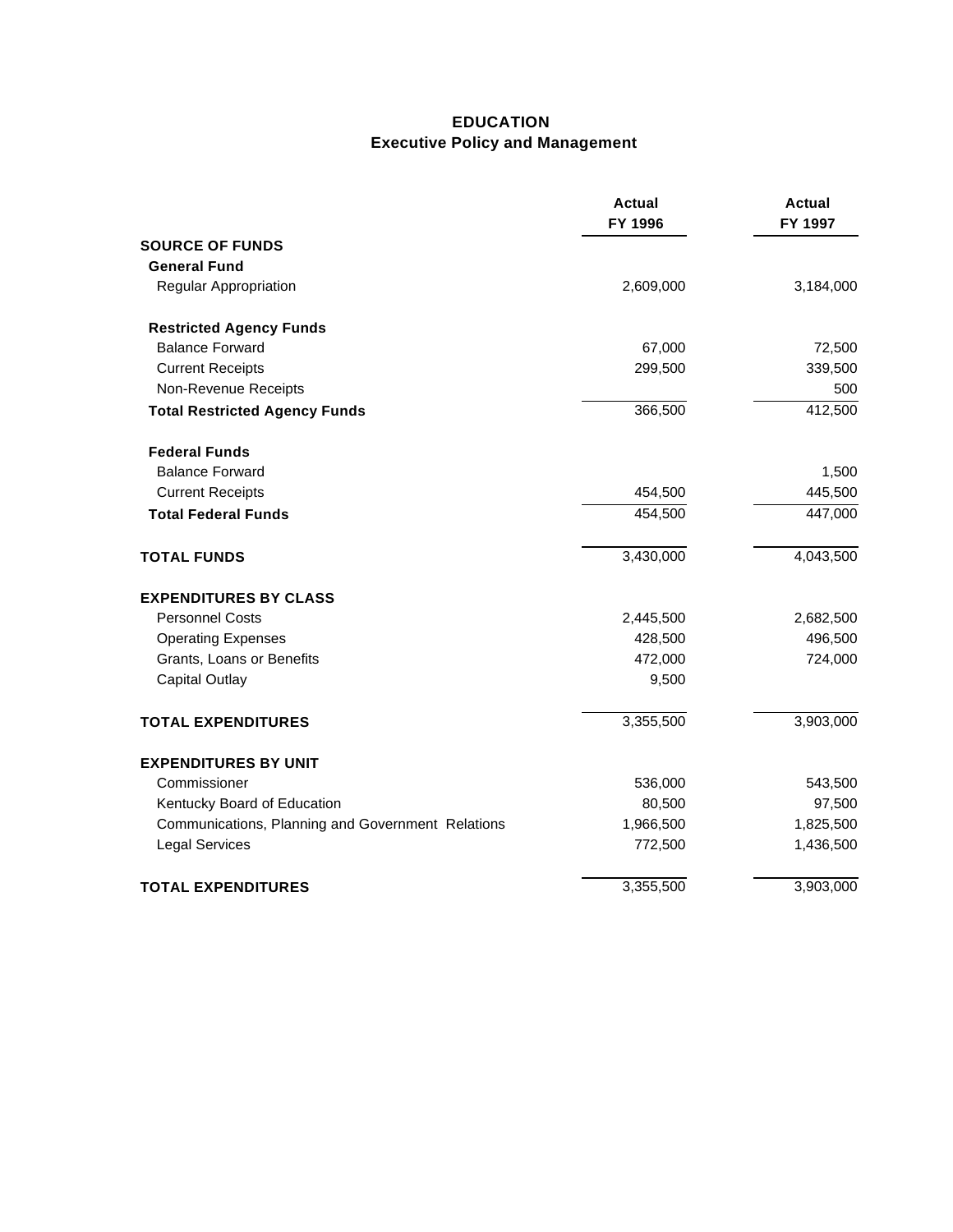## **EDUCATION Management Support Services**

|                                      | <b>Actual</b><br>FY 1996 | <b>Actual</b><br>FY 1997 |
|--------------------------------------|--------------------------|--------------------------|
| <b>SOURCE OF FUNDS</b>               |                          |                          |
| <b>General Fund</b>                  |                          |                          |
| Regular Appropriation                | 240,643,500              | 260,612,000              |
| <b>Restricted Agency Funds</b>       |                          |                          |
| <b>Balance Forward</b>               | 906,000                  | 645,000                  |
| <b>Current Receipts</b>              | 723,000                  | 853,000                  |
| Non-Revenue Receipts                 | 1,039,000                | 912,000                  |
| <b>Total Restricted Agency Funds</b> | 2,668,000                | 2,410,000                |
| <b>Federal Funds</b>                 |                          |                          |
| <b>Balance Forward</b>               | 1,000                    | 500                      |
| <b>Current Receipts</b>              | 122,047,000              | 131,882,000              |
| <b>Revenue Redistribution</b>        | $-533,500$               | $-522,500$               |
| <b>Total Federal Funds</b>           | 121,514,500              | 131,360,000              |
| <b>TOTAL FUNDS</b>                   | 364,826,000              | 394,382,000              |
| <b>EXPENDITURES BY CLASS</b>         |                          |                          |
| <b>Personnel Costs</b>               | 9,132,500                | 8,853,500                |
| <b>Operating Expenses</b>            | 3,902,000                | 4,312,500                |
| Grants, Loans or Benefits            | 344,960,500              | 379,870,500              |
| <b>Debt Service</b>                  | 735,000                  |                          |
| <b>Capital Outlay</b>                | 418,000                  | 134,500                  |
| <b>TOTAL EXPENDITURES</b>            | 359,148,000              | 393,171,000              |
| <b>EXPENDITURES BY UNIT</b>          |                          |                          |
| <b>Deputy Commissioner</b>           | 149,500                  | 158,000                  |
| Internal Administration              | 7,250,000                | 7,312,000                |
| <b>District Support Services</b>     | 329,384,500              | 361,841,000              |
| <b>Education Technology</b>          | 22,364,000               | 23,860,000               |
| <b>TOTAL EXPENDITURES</b>            | 359,148,000              | 393,171,000              |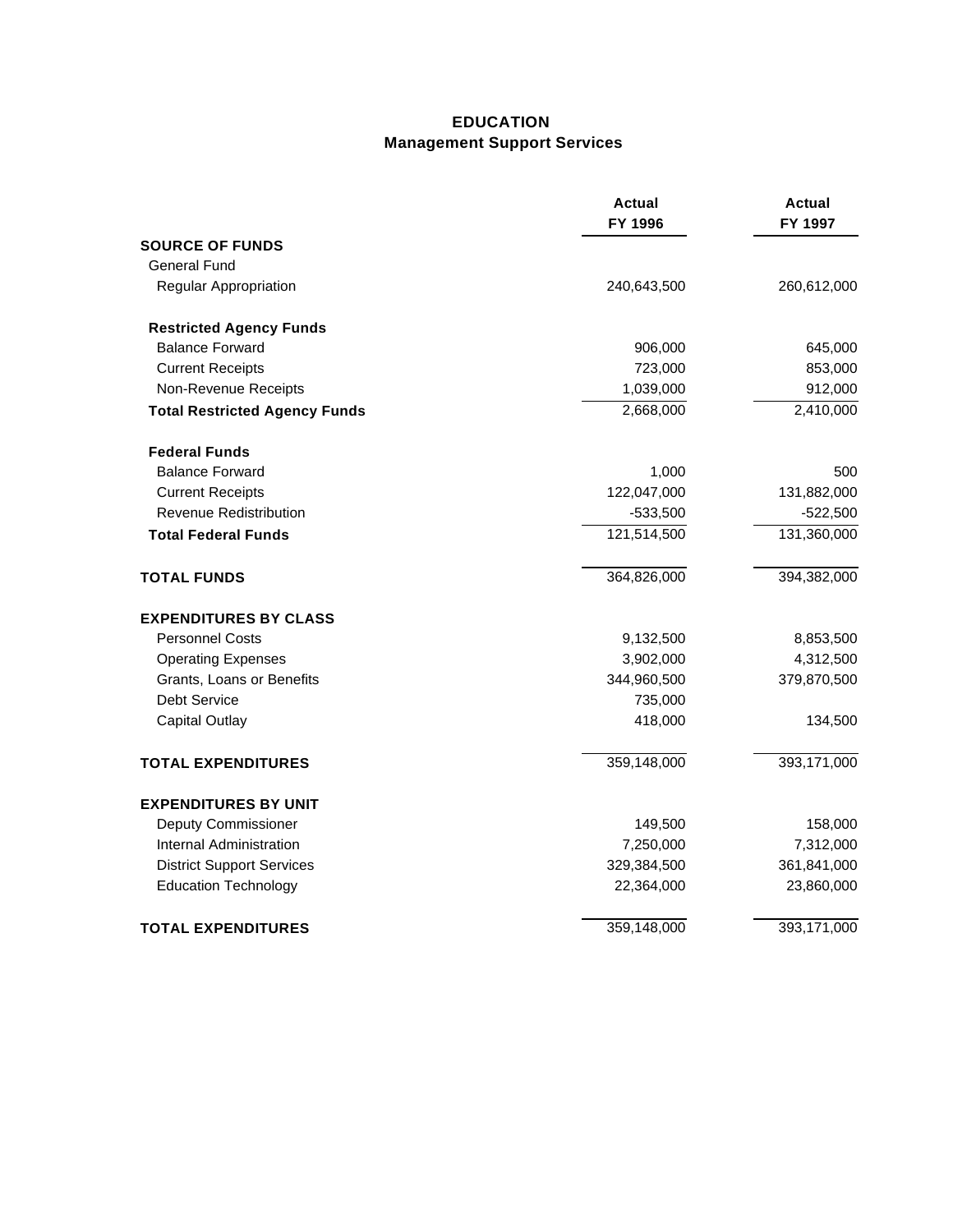### **EDUCATION Learning Results Services**

|                                        | <b>Actual</b><br>FY 1996 | Actual<br>FY 1997 |
|----------------------------------------|--------------------------|-------------------|
| <b>SOURCE OF FUNDS</b>                 |                          |                   |
| <b>General Fund</b>                    |                          |                   |
| Regular Appropriation                  | 31,075,000               | 30,964,000        |
| <b>Restricted Agency Funds</b>         |                          |                   |
| <b>Balance Forward</b>                 | 317,500                  | 146,500           |
| <b>Current Receipts</b>                | 201,000                  | 261,000           |
| <b>Total Restricted Agency Funds</b>   | 518,500                  | 407,500           |
| <b>Federal Funds</b>                   |                          |                   |
| <b>Balance Forward</b>                 | 12,500                   | 18,000            |
| <b>Current Receipts</b>                | 2,003,000                | 2,235,500         |
| <b>Total Federal Funds</b>             | 2,015,500                | 2,253,500         |
| <b>TOTAL FUNDS</b>                     | 33,609,000               | 33,625,000        |
| <b>EXPENDITURES BY CLASS</b>           |                          |                   |
| <b>Personnel Costs</b>                 | 16,230,500               | 15,908,500        |
| <b>Operating Expenses</b>              | 1,339,000                | 1,544,000         |
| Grants, Loans or Benefits              | 15,800,000               | 15,447,500        |
| <b>Capital Outlay</b>                  | 75,000                   |                   |
| <b>TOTAL EXPENDITURES</b>              | 33,444,500               | 32,900,000        |
| <b>EXPENDITURES BY UNIT</b>            |                          |                   |
| <b>Deputy Commissioner</b>             | 2,507,500                | 2,555,000         |
| Curriculum, Assessment, Accountability | 11,224,500               | 10,955,500        |
| Regional Assistance                    | 19,712,500               | 19,389,500        |
| <b>TOTAL EXPENDITURES</b>              | 33,444,500               | 32,900,000        |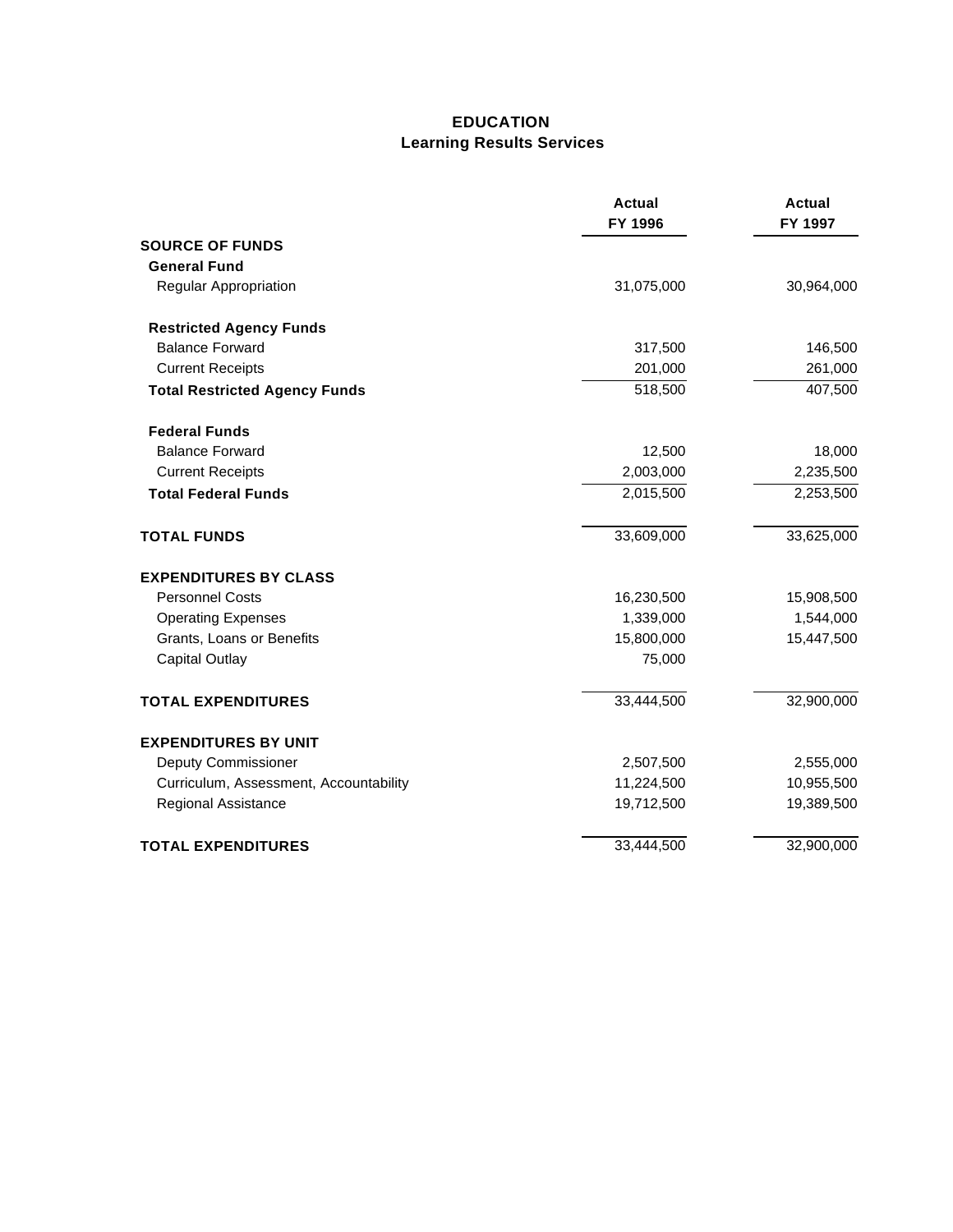## **EDUCATION Learning Support Services**

|                                            | <b>Actual</b><br>FY 1996 | <b>Actual</b><br>FY 1997 |
|--------------------------------------------|--------------------------|--------------------------|
| <b>SOURCE OF FUNDS</b>                     |                          |                          |
| <b>General Fund</b>                        |                          |                          |
| Regular Appropriation                      | 157, 157, 500            | 161,816,000              |
| <b>Restricted Agency Funds</b>             |                          |                          |
| <b>Balance Forward</b>                     | 587,000                  | 551,500                  |
| <b>Current Receipts</b>                    | 1,099,000                | 907,000                  |
| Non-Revenue Receipts                       | 17,000                   |                          |
| <b>Total Restricted Agency Funds</b>       | 1,703,000                | 1,458,500                |
| <b>Federal Funds</b>                       |                          |                          |
| <b>Balance Forward</b>                     | 264,000                  | 184,500                  |
| <b>Current Receipts</b>                    | 192,518,500              | 191,672,000              |
| Non-Revenue Receipts                       | $-32,000$                | 293,000                  |
| <b>Revenue Redistribution</b>              | 6,587,000                | 5,013,500                |
| <b>Total Federal Funds</b>                 | 199,337,500              | 197,163,000              |
| <b>TOTAL FUNDS</b>                         | 358,198,000              | 360,437,500              |
| <b>EXPENDITURES BY CLASS</b>               |                          |                          |
| <b>Personnel Costs</b>                     | 20,346,500               | 21,099,500               |
| <b>Operating Expenses</b>                  | 4,620,500                | 5,258,000                |
| Grants, Loans or Benefits                  | 331,728,000              | 332,682,500              |
| <b>Debt Service</b>                        | 6,000                    |                          |
| <b>Capital Outlay</b>                      | 393,500                  | 303,500                  |
| Construction                               |                          | 4,000                    |
| <b>TOTAL EXPENDITURES</b>                  | 357,094,500              | 359,347,500              |
| <b>EXPENDITURES BY UNIT</b>                |                          |                          |
| Deputy Commissioner                        | 429,500                  | 433,000                  |
| Learning Program Development               | 144,515,500              | 146,875,000              |
| <b>Special Instructional Services</b>      | 194,287,500              | 193,005,000              |
| <b>Teacher Education and Certification</b> | 5,736,000                | 6,573,500                |
| Kentucky School for the Blind              | 4,487,500                | 4,646,500                |
| Kentucky School for the Deaf               | 7,638,500                | 7,814,500                |
| <b>TOTAL EXPENDITURES</b>                  | 357,094,500              | 359,347,500              |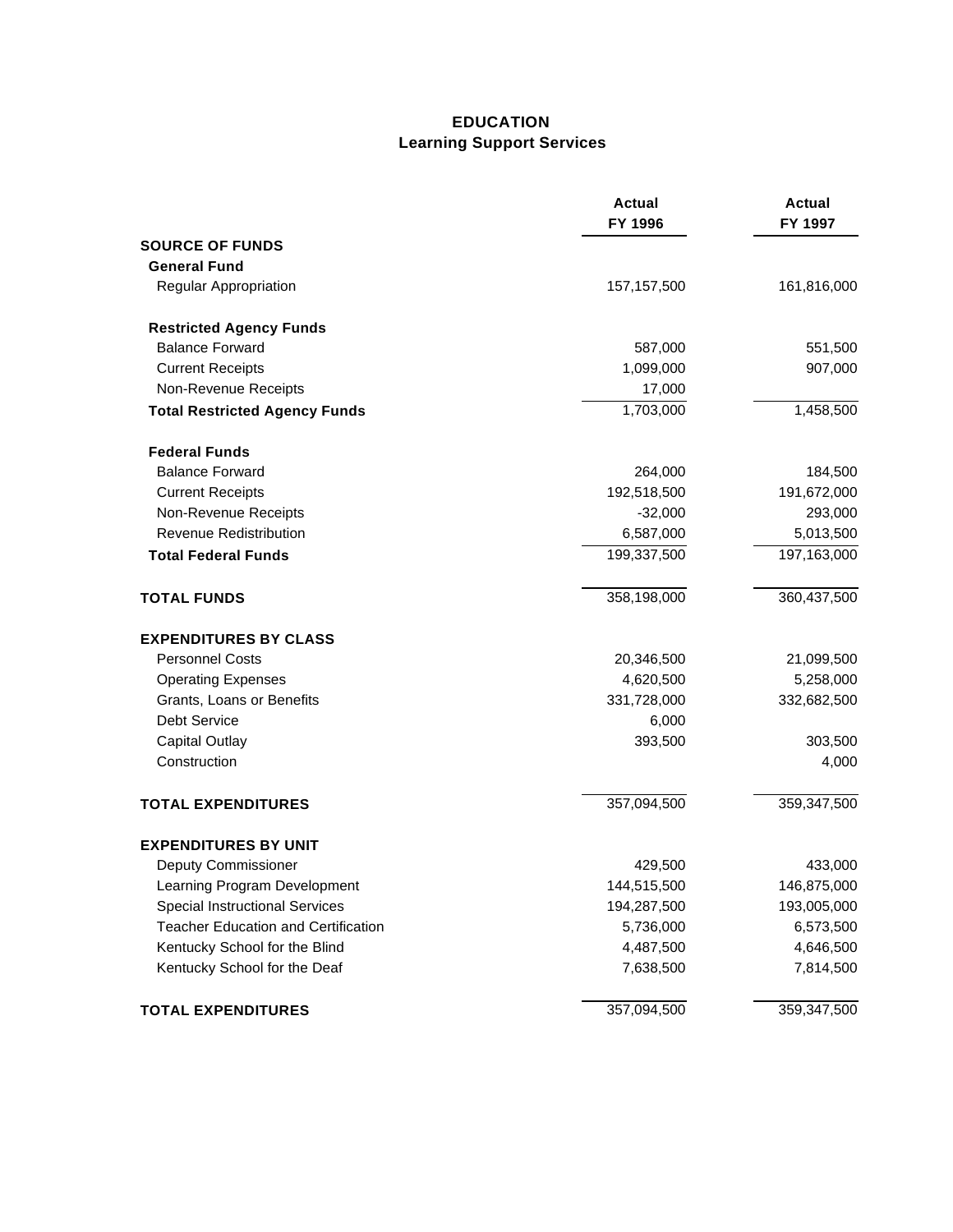### **EDUCATION, ARTS AND HUMANITIES Secretary**

|                                      | Actual<br>FY 1996 | <b>Actual</b><br>FY 1997 |
|--------------------------------------|-------------------|--------------------------|
| <b>SOURCE OF FUNDS</b>               |                   |                          |
| <b>General Fund</b>                  |                   |                          |
| Regular Appropriation                | 1,600,500         | 1,865,000                |
| <b>Restricted Agency Funds</b>       |                   |                          |
| <b>Balance Forward</b>               | 21,000            | 4,000                    |
| <b>Current Receipts</b>              | 2,000             | 117,000                  |
| <b>Total Restricted Agency Funds</b> | 23,000            | 121,000                  |
| <b>TOTAL FUNDS</b>                   | 1,623,500         | 1,986,000                |
| <b>EXPENDITURES BY CLASS</b>         |                   |                          |
| <b>Personnel Costs</b>               | 365,000           | 442,500                  |
| <b>Operating Expenses</b>            | 70,000            | 66,000                   |
| Grants, Loans or Benefits            | 1,126,000         | 1,446,000                |
| <b>Capital Outlay</b>                | 13,500            |                          |
| <b>TOTAL EXPENDITURES</b>            | 1,574,500         | 1,954,500                |
| <b>EXPENDITURES BY UNIT</b>          |                   |                          |
| <b>Development Office</b>            | 98,000            | 126,000                  |
| Governor's Scholars Program          | 1,003,500         | 1,118,500                |
| Governor's School for the Arts       | 250,000           | 300,000                  |
| Secretary                            | 223,000           | 410,000                  |
| <b>TOTAL EXPENDITURES</b>            | 1,574,500         | 1,954,500                |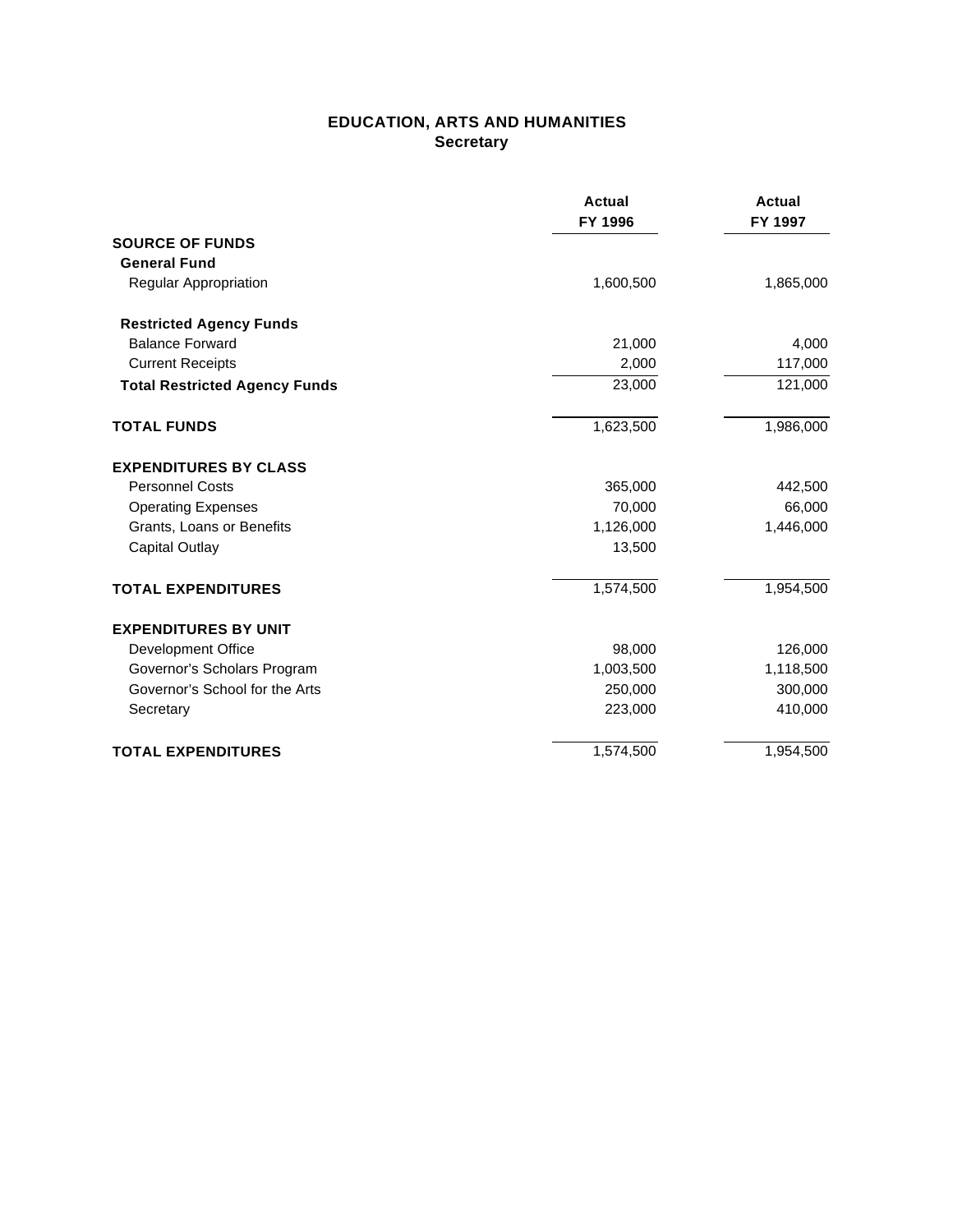### **EDUCATION, ARTS AND HUMANITIES Kentucky Arts Council**

|                                      | <b>Actual</b><br>FY 1996 | <b>Actual</b><br>FY 1997 |
|--------------------------------------|--------------------------|--------------------------|
| <b>SOURCE OF FUNDS</b>               |                          |                          |
| <b>General Fund</b>                  |                          |                          |
| Regular Appropriation                |                          | 3,392,000                |
| Reorganization Adjustment            | 3,308,000                |                          |
| <b>Total General Fund</b>            | 3,308,000                | 3,392,000                |
| <b>Restricted Agency Funds</b>       |                          |                          |
| <b>Balance Forward</b>               | 117,000                  | 76,000                   |
| <b>Current Receipts</b>              | 247,500                  | 337,000                  |
| Non-Revenue Receipts                 |                          | 44,000                   |
| <b>Total Restricted Agency Funds</b> | 364,500                  | 457,000                  |
| <b>Federal Funds</b>                 |                          |                          |
| <b>Balance Forward</b>               | 90,500                   | 257,000                  |
| <b>Current Receipts</b>              | 801,000                  | 526,500                  |
| Non-Revenue Receipts                 |                          | $-44,500$                |
| <b>Total Federal Funds</b>           | 891,500                  | 739,000                  |
| <b>TOTAL FUNDS</b>                   | 4,564,000                | 4,588,000                |
| <b>EXPENDITURES BY CLASS</b>         |                          |                          |
| <b>Personnel Costs</b>               | 752,000                  | 771,000                  |
| <b>Operating Expenses</b>            | 382,500                  | 523,000                  |
| Grants, Loans or Benefits            | 3,041,500                | 2,913,500                |
| <b>Capital Outlay</b>                | 37,500                   | 22,500                   |
| <b>TOTAL EXPENDITURES</b>            | 4,213,500                | 4,230,000                |
| <b>EXPENDITURES BY UNIT</b>          |                          |                          |
| Kentucky Arts Council                | 3,821,000                | 3,839,500                |
| <b>Craft Marketing</b>               | 392,500                  | 390,500                  |
| <b>TOTAL EXPENDITURES</b>            | 4,213,500                | 4,230,000                |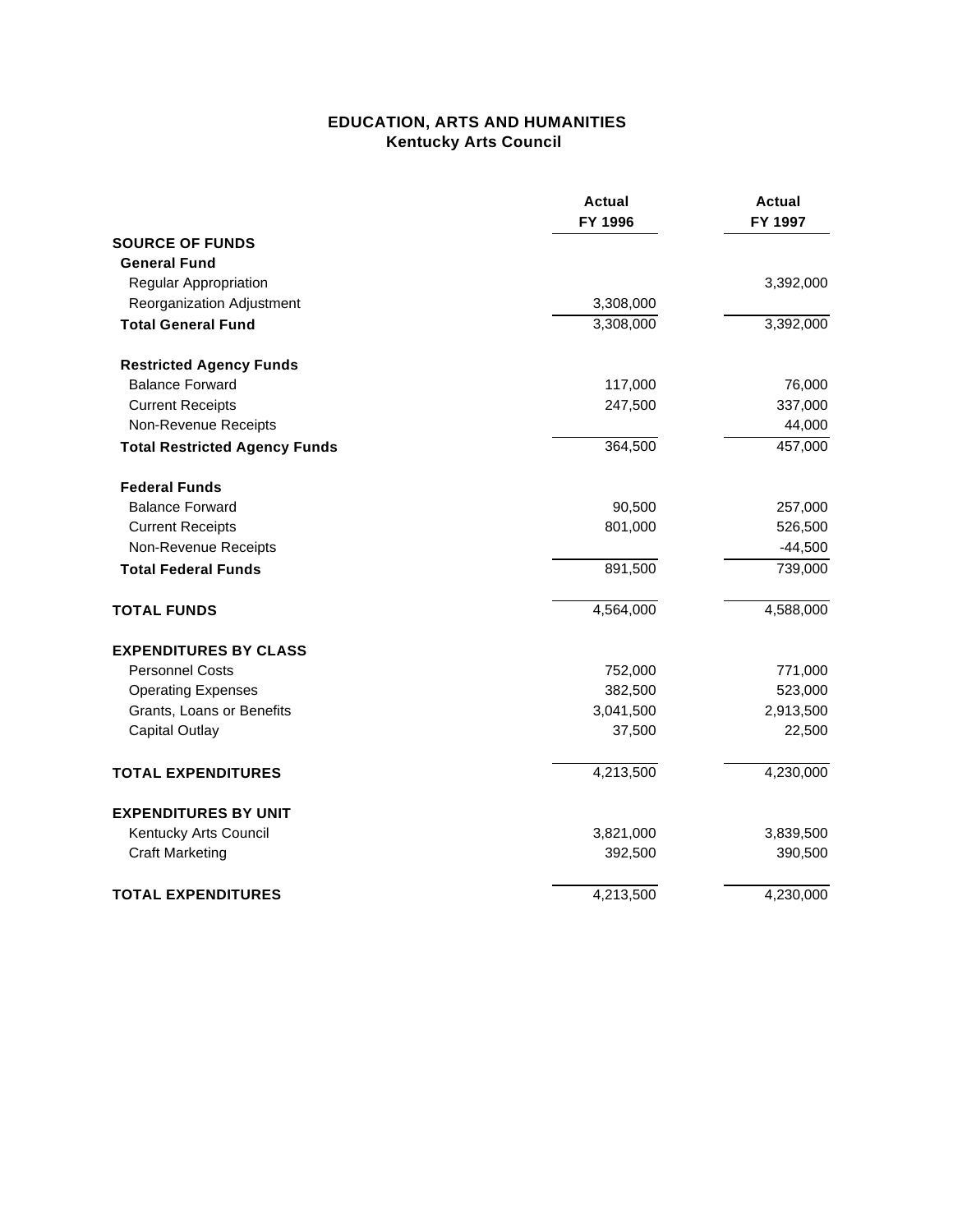### **EDUCATION, ARTS AND HUMANITIES Deaf and Hard of Hearing**

|                                      | Actual<br>FY 1996 | Actual<br>FY 1997 |
|--------------------------------------|-------------------|-------------------|
| <b>SOURCE OF FUNDS</b>               |                   |                   |
| <b>General Fund</b>                  |                   |                   |
| Regular Appropriation                | 341,500           | 461,000           |
| <b>Restricted Agency Funds</b>       |                   |                   |
| <b>Balance Forward</b>               | 4,500             | 137,000           |
| <b>Current Receipts</b>              | 290,000           | 231,500           |
| <b>Total Restricted Agency Funds</b> | 294,500           | 368,500           |
| <b>TOTAL FUNDS</b>                   | 636,000           | 829,500           |
| <b>EXPENDITURES BY CLASS</b>         |                   |                   |
| <b>Personnel Costs</b>               | 291,500           | 411,000           |
| <b>Operating Expenses</b>            | 90,000            | 335,500           |
| Grants, Loans or Benefits            | 10,000            | 19,500            |
| Capital Outlay                       | 27,000            | 19,500            |
| <b>TOTAL EXPENDITURES</b>            | 418,500           | 785,500           |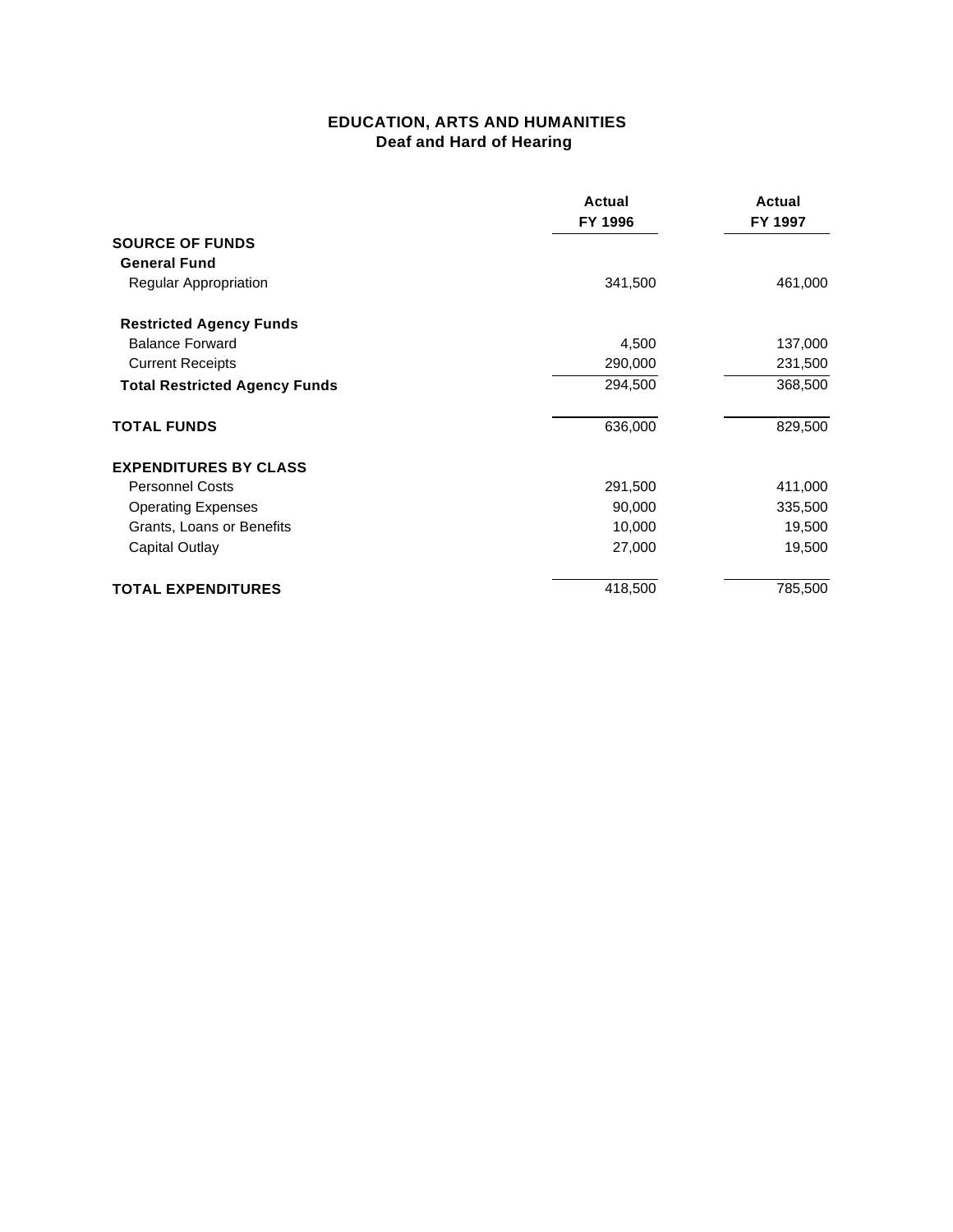# **EDUCATION, ARTS AND HUMANITIES Kentucky Heritage Council**

|                                      | <b>Actual</b><br>FY 1996 | <b>Actual</b><br>FY 1997 |
|--------------------------------------|--------------------------|--------------------------|
| <b>SOURCE OF FUNDS</b>               |                          |                          |
| <b>General Fund</b>                  |                          |                          |
| Regular Appropriation                | 711,500                  | 569,000                  |
| <b>Restricted Agency Funds</b>       |                          |                          |
| <b>Balance Forward</b>               | 238,500                  | 154,500                  |
| <b>Current Receipts</b>              | 47,000                   | 53,000                   |
| Non-Revenue Receipts                 | 30,000                   | 1,000                    |
| <b>Total Restricted Agency Funds</b> | 315,500                  | 208,500                  |
| <b>Federal Funds</b>                 |                          |                          |
| <b>Current Receipts</b>              | 806,500                  | 850,000                  |
| Non-Revenue Receipts                 | $-23,500$                | $-1,500$                 |
| <b>Total Federal Funds</b>           | 783,000                  | 848,500                  |
| <b>TOTAL FUNDS</b>                   | 1,810,000                | 1,626,000                |
| <b>EXPENDITURES BY CLASS</b>         |                          |                          |
| <b>Personnel Costs</b>               | 836,500                  | 804,000                  |
| <b>Operating Expenses</b>            | 248,000                  | 285,500                  |
| Grants, Loans or Benefits            | 554,500                  | 496,500                  |
| <b>Capital Outlay</b>                | 14,500                   |                          |
| <b>TOTAL EXPENDITURES</b>            | 1,653,500                | 1,586,000                |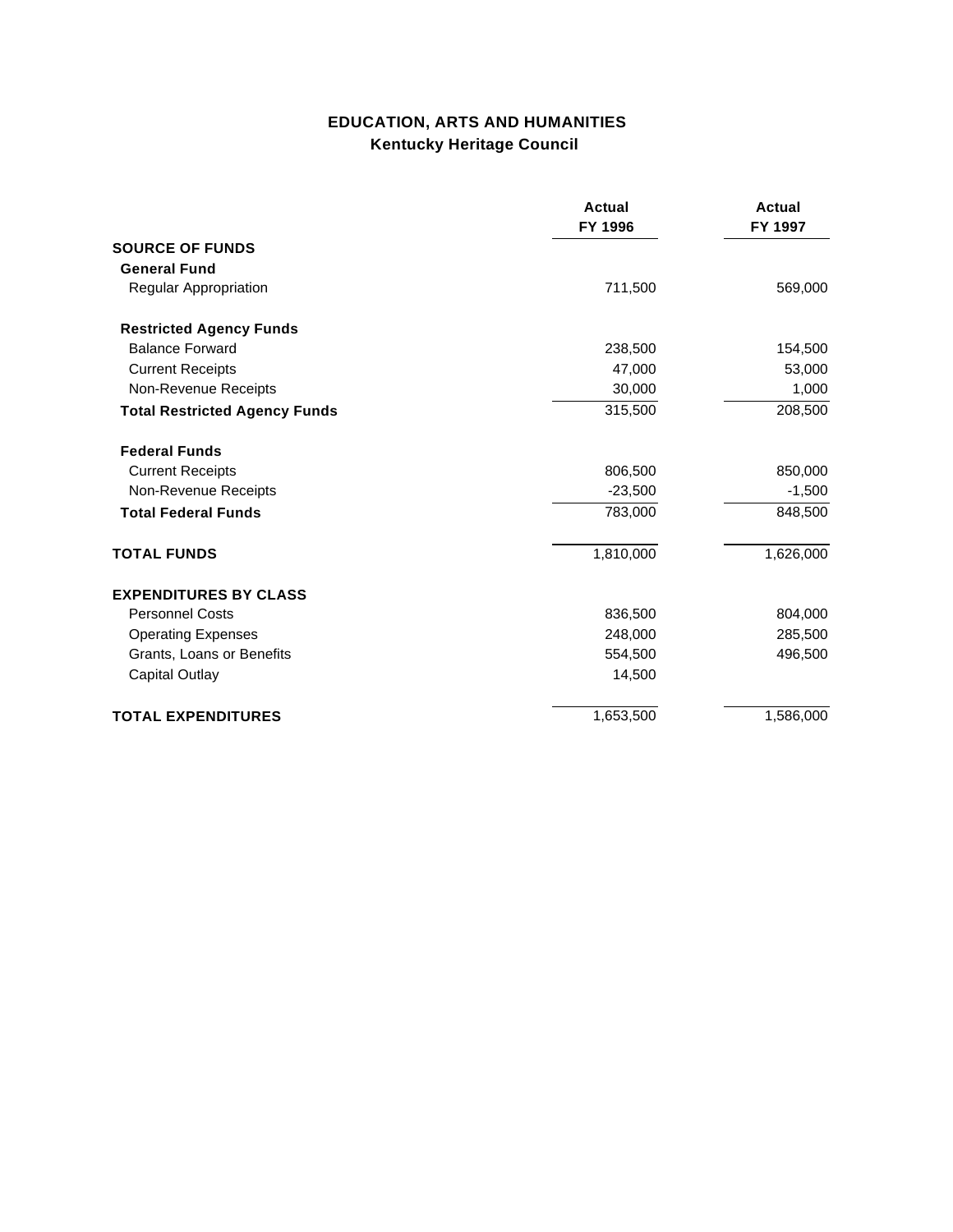## **EDUCATION, ARTS AND HUMANITIES Kentucky Educational Television**

|                                      | <b>Actual</b><br>FY 1996 | Actual<br>FY 1997 |
|--------------------------------------|--------------------------|-------------------|
| <b>SOURCE OF FUNDS</b>               |                          |                   |
| <b>General Fund</b>                  |                          |                   |
| Regular Appropriation                | 15,123,500               | 15,761,500        |
| <b>Restricted Agency Funds</b>       |                          |                   |
| <b>Balance Forward</b>               | 1,566,000                | 1,487,500         |
| <b>Current Receipts</b>              | 1,224,500                | 1,073,500         |
| Non-Revenue Receipts                 | 19,500                   | 28,500            |
| <b>Total Restricted Agency Funds</b> | 2,810,000                | 2,589,500         |
| <b>Federal Funds</b>                 |                          |                   |
| <b>Current Receipts</b>              | 34,000                   | 357,000           |
| Non-Revenue Receipts                 |                          | 3,436,000         |
| <b>Total Federal Funds</b>           | 34,000                   | 3,793,000         |
| <b>TOTAL FUNDS</b>                   | 17,967,500               | 22,144,000        |
| <b>EXPENDITURES BY CLASS</b>         |                          |                   |
| <b>Personnel Costs</b>               | 7,718,000                | 8,178,000         |
| <b>Operating Expenses</b>            | 5,274,000                | 6,342,500         |
| Grants, Loans or Benefits            | 200,000                  | 350,000           |
| Debt Service                         | 2,523,000                | 2,520,000         |
| <b>Capital Outlay</b>                | 295,000                  | 3,014,000         |
| Construction                         | 468,500                  | 87,000            |
| <b>TOTAL EXPENDITURES</b>            | 16,478,500               | 20,491,500        |
| <b>EXPENDITURES BY UNIT</b>          |                          |                   |
| General Administration and Support   | 2,047,500                | 2,193,500         |
| <b>Broadcasting and Education</b>    | 8,709,500                | 8,531,000         |
| <b>Debt Service</b>                  | 2,523,000                | 2,520,000         |
| <b>KTLN</b>                          |                          | 3,436,000         |
| Engineering                          | 3,198,500                | 3,811,000         |
| <b>TOTAL EXPENDITURES</b>            | 16,478,500               | 20,491,500        |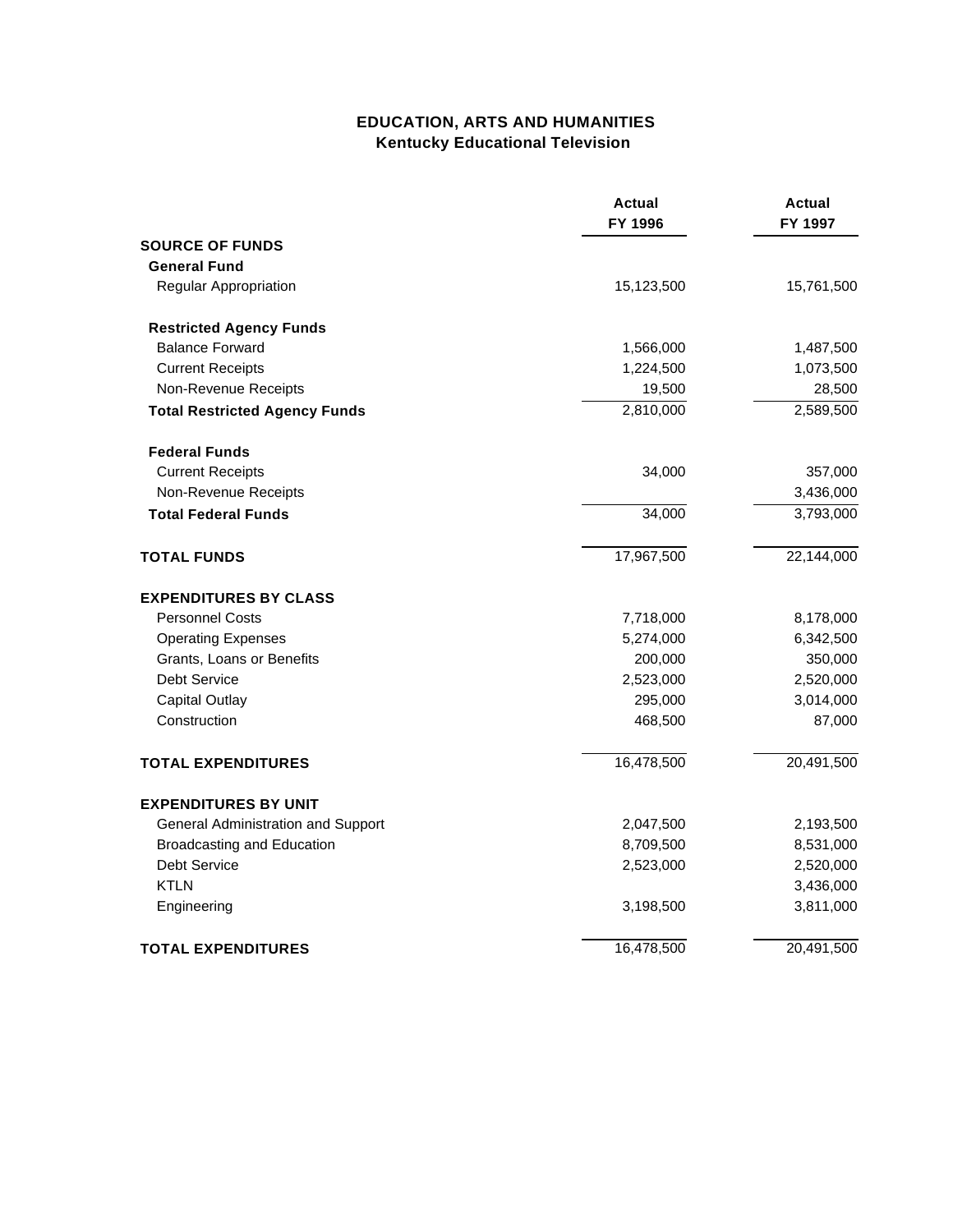## **EDUCATION, ARTS AND HUMANITIES Kentucky Historical Society**

|                                       | <b>Actual</b><br>FY 1996 | <b>Actual</b><br>FY 1997 |
|---------------------------------------|--------------------------|--------------------------|
| <b>SOURCE OF FUNDS</b>                |                          |                          |
| <b>General Fund</b>                   |                          |                          |
| Regular Appropriation                 | 3,904,500                | 4,003,500                |
| <b>Restricted Agency Funds</b>        |                          |                          |
| <b>Balance Forward</b>                | 253,500                  | 257,000                  |
| <b>Current Receipts</b>               | 323,000                  | 306,000                  |
| Non-Revenue Receipts                  | $-4,000$                 | 38,000                   |
| <b>Total Restricted Agency Funds</b>  | 572,500                  | 601,000                  |
| <b>Federal Funds</b>                  |                          |                          |
| <b>Current Receipts</b>               | 28,000                   | 150,000                  |
| Non-Revenue Receipts                  | 25,500                   | $-17,500$                |
| <b>Total Federal Funds</b>            | 53,500                   | 132,500                  |
| <b>TOTAL FUNDS</b>                    | 4,530,500                | 4,737,000                |
| <b>EXPENDITURES BY CLASS</b>          |                          |                          |
| <b>Personnel Costs</b>                | 1,714,500                | 1,952,000                |
| <b>Operating Expenses</b>             | 541,000                  | 818,000                  |
| Grants, Loans or Benefits             | 73,000                   | 90,000                   |
| <b>Debt Service</b>                   | 1,121,000                | 1,713,000                |
| <b>Capital Outlay</b>                 | 90,000                   |                          |
| <b>TOTAL EXPENDITURES</b>             | 3,539,500                | 4,573,000                |
| <b>EXPENDITURES BY UNIT</b>           |                          |                          |
| Oral History and Educational Outreach | 424,000                  | 483,500                  |
| <b>Research and Publications</b>      | 571,500                  | 677,500                  |
| <b>Museums</b>                        | 611,500                  | 671,000                  |
| Administration                        | 1,932,500                | 2,741,000                |
| <b>TOTAL EXPENDITURES</b>             | 3,539,500                | 4,573,000                |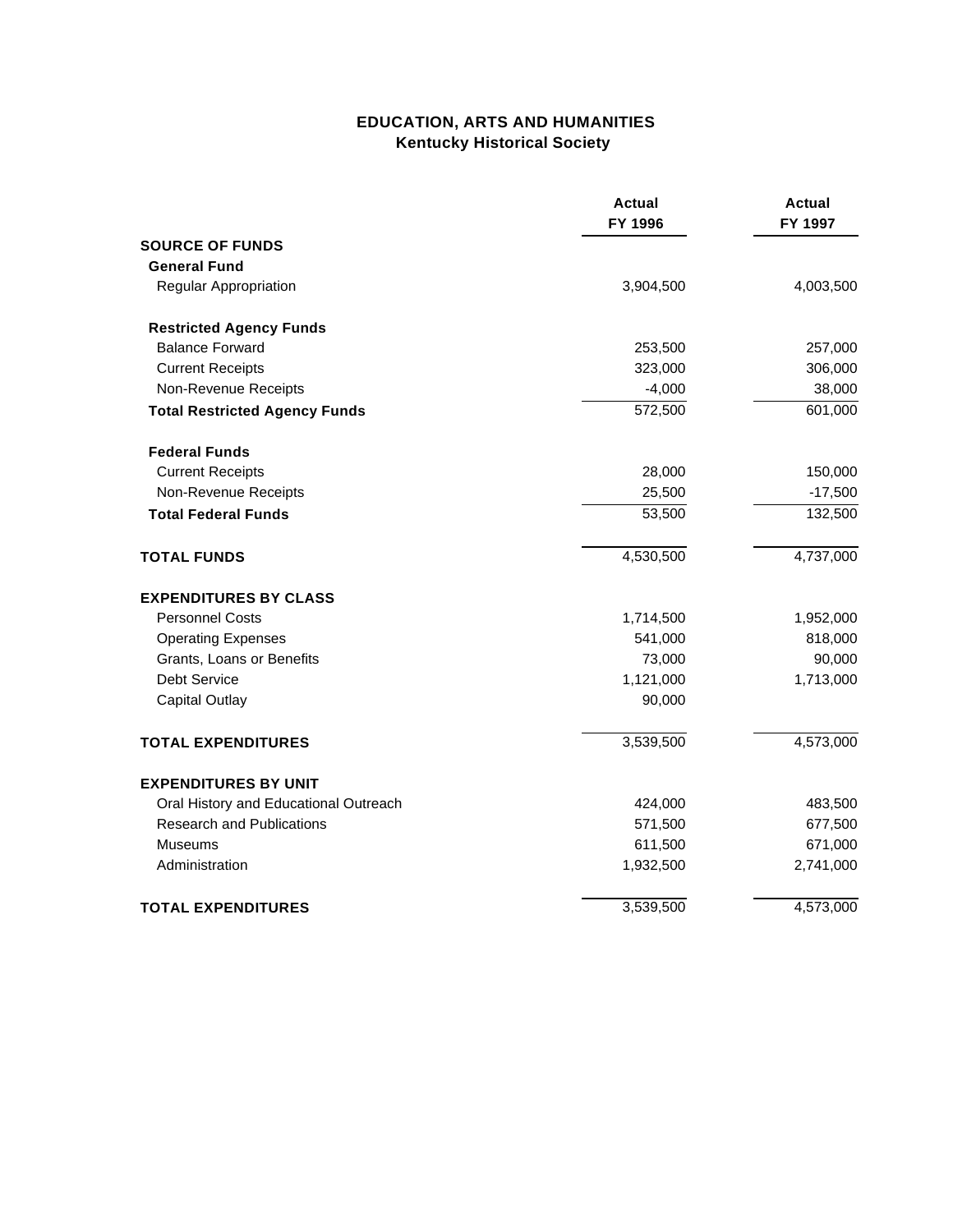#### **EDUCATION, ARTS AND HUMANITIES Libraries and Archives**

|                                      | <b>Actual</b><br>FY 1996 | <b>Actual</b><br>FY 1997 |
|--------------------------------------|--------------------------|--------------------------|
| <b>SOURCE OF FUNDS</b>               |                          |                          |
| <b>General Fund</b>                  |                          |                          |
| Regular Appropriation                | 12,687,000               | 13,130,000               |
| <b>Restricted Agency Funds</b>       |                          |                          |
| <b>Balance Forward</b>               | 764,000                  | 921,000                  |
| <b>Current Receipts</b>              | 1,043,500                | 882,000                  |
| <b>Total Restricted Agency Funds</b> | 1,807,500                | 1,803,000                |
| <b>Federal Funds</b>                 |                          |                          |
| <b>Balance Forward</b>               | 10,500                   | 4,500                    |
| <b>Current Receipts</b>              | 2,151,000                | 1,592,500                |
| Non-Revenue Receipts                 | 1,000                    | 5,000                    |
| <b>Total Federal Funds</b>           | 2,162,500                | 1,602,000                |
| <b>TOTAL FUNDS</b>                   | 16,657,000               | 16,535,000               |
| <b>EXPENDITURES BY CLASS</b>         |                          |                          |
| <b>Personnel Costs</b>               | 5,404,000                | 5,770,000                |
| <b>Operating Expenses</b>            | 2,414,000                | 2,457,500                |
| Grants, Loans or Benefits            | 6,248,500                | 5,833,000                |
| <b>Debt Service</b>                  | 1,387,000                | 1,385,000                |
| <b>Capital Outlay</b>                | 275,000                  | 389,500                  |
| <b>TOTAL EXPENDITURES</b>            | 15,728,500               | 15,835,000               |
| <b>EXPENDITURES BY UNIT</b>          |                          |                          |
| <b>General Operations</b>            | 9,312,000                | 9,572,000                |
| <b>Direct Local Aid</b>              | 6,416,500                | 6,263,000                |
| <b>TOTAL EXPENDITURES</b>            | 15,728,500               | 15,835,000               |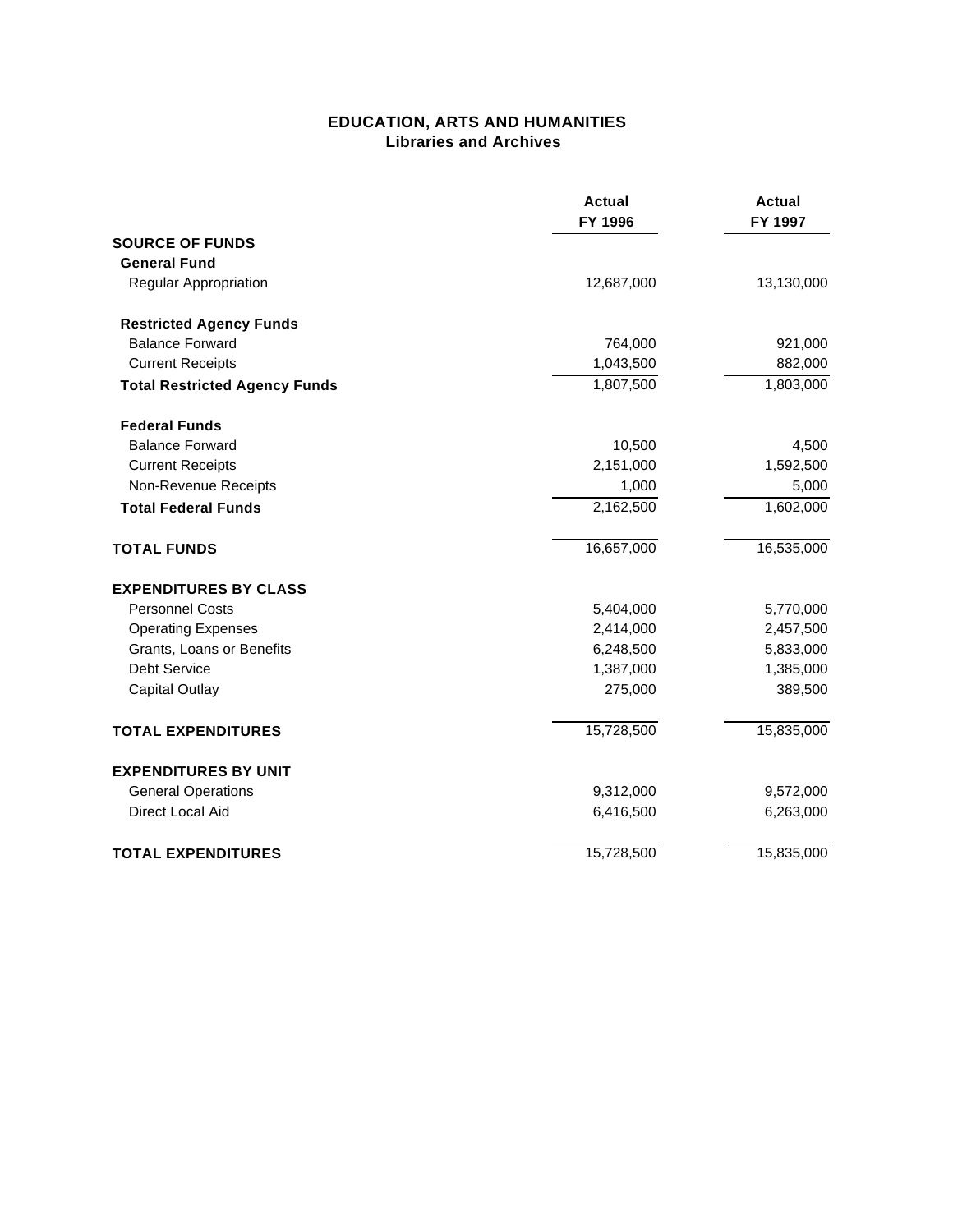### **EDUCATION, ARTS AND HUMANITIES Kentucky Center for the Arts**

|                              | <b>Actual</b><br>FY 1996 | Actual<br>FY 1997 |
|------------------------------|--------------------------|-------------------|
| <b>SOURCE OF FUNDS</b>       |                          |                   |
| <b>General Fund</b>          |                          |                   |
| Regular Appropriation        | 3,401,500                | 3,134,500         |
| <b>EXPENDITURES BY CLASS</b> |                          |                   |
| <b>Personnel Costs</b>       | 51,000                   | 37,000            |
| <b>Operating Expenses</b>    | 573,000                  | 587,500           |
| <b>Debt Service</b>          | 2,776,000                | 2,509,000         |
| <b>TOTAL EXPENDITURES</b>    | 3,400,000                | 3,133,500         |
| <b>EXPENDITURES BY UNIT</b>  |                          |                   |
| Facility                     | 624,000                  | 624,500           |
| <b>Bond Issue</b>            | 2,776,000                | 2,509,000         |
| <b>TOTAL EXPENDITURES</b>    | 3,400,000                | 3,133,500         |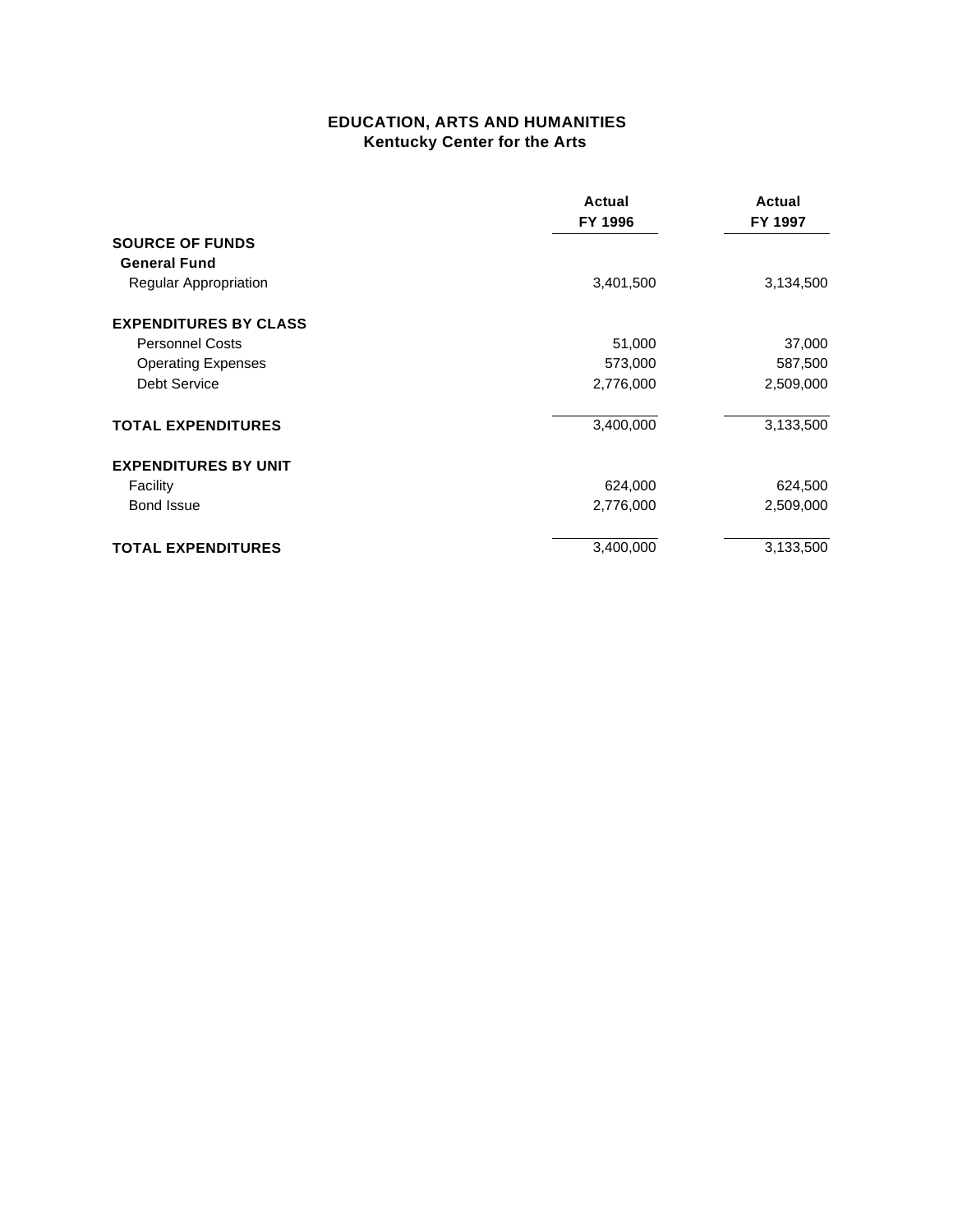### **EDUCATION, ARTS AND HUMANITIES Environmental Education Council**

|                                      | Actual<br>FY 1996 | Actual<br>FY 1997 |
|--------------------------------------|-------------------|-------------------|
| <b>SOURCE OF FUNDS</b>               |                   |                   |
| <b>Restricted Agency Funds</b>       |                   | 51,000            |
| <b>Balance Forward</b>               | 40,000            |                   |
| <b>Current Receipts</b>              | 7,000             | 5,000             |
| Non-Revenue Receipts                 | 150,000           | 150,500           |
| <b>Total Restricted Agency Funds</b> | 197,000           | 206,500           |
| <b>TOTAL FUNDS</b>                   | 197,000           | 206,500           |
| <b>EXPENDITURES BY CLASS</b>         |                   |                   |
| <b>Personnel Costs</b>               | 74,500            | 84,500            |
| <b>Operating Expenses</b>            | 38,000            | 46,000            |
| Grants, Loans or Benefits            | 29,500            | 9,500             |
| Capital Outlay                       | 3,000             |                   |
| <b>TOTAL EXPENDITURES</b>            | 145,000           | 140,000           |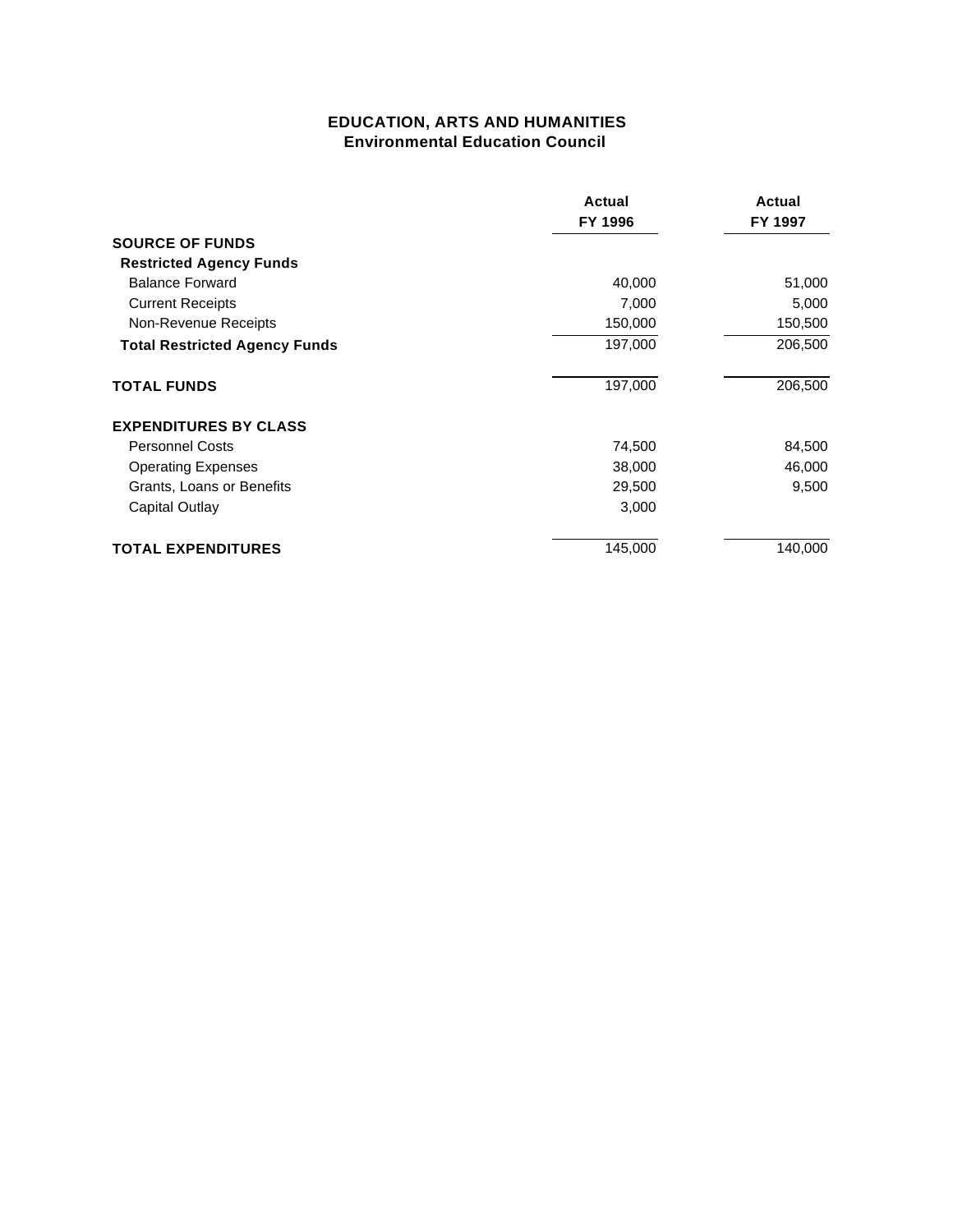### **EDUCATION, ARTS AND HUMANITIES Kentucky Teachers' Retirement System**

|                                | Actual<br>FY 1996 | <b>Actual</b><br>FY 1997 |
|--------------------------------|-------------------|--------------------------|
| <b>SOURCE OF FUNDS</b>         |                   |                          |
| <b>General Fund</b>            |                   |                          |
| Regular Appropriation          | 61,829,000        | 69,647,500               |
| <b>Restricted Agency Funds</b> |                   |                          |
| Non-Revenue Receipts           | 3,276,800         | 3,453,300                |
| <b>TOTAL FUNDS</b>             | 65,105,800        | 73,100,800               |
| <b>EXPENDITURES BY CLASS</b>   |                   |                          |
| <b>Personnel Costs</b>         | 2,617,000         | 2,841,100                |
| <b>Operating Expenses</b>      | 608,500           | 588,700                  |
| Grants, Loans or Benefits      | 61,829,000        | 69,647,500               |
| <b>Capital Outlay</b>          | 51,300            | 23,500                   |
| <b>TOTAL EXPENDITURES</b>      | 65,105,800        | 73,100,800               |
| <b>EXPENDITURES BY UNIT</b>    |                   |                          |
| <b>Benefits</b>                | 61,829,000        | 69,647,500               |
| Administration                 | 3,276,800         | 3,453,300                |
| <b>TOTAL EXPENDITURES</b>      | 65,105,800        | 73,100,800               |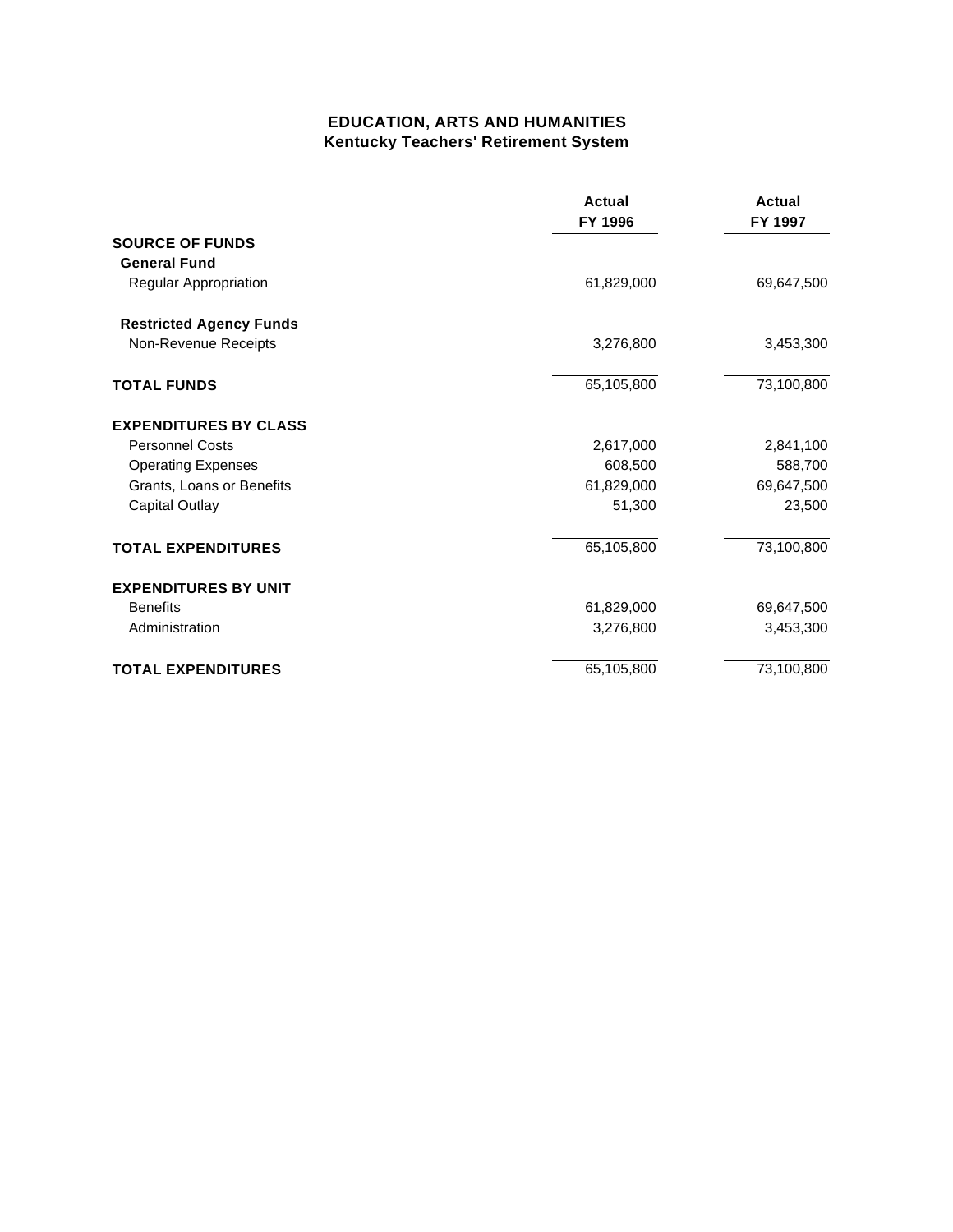### **EDUCATION, ARTS AND HUMANITIES School Facilities Construction Commission**

|                                                  | Actual<br>FY 1996 | Actual<br>FY 1997 |
|--------------------------------------------------|-------------------|-------------------|
| <b>SOURCE OF FUNDS</b>                           |                   |                   |
| <b>General Fund</b>                              |                   |                   |
| Regular Appropriation                            | 58,531,000        | 60,144,000        |
| <b>Continuing Appropriation</b>                  | 2,904,500         |                   |
| <b>Total General Fund</b>                        | 61,435,500        | 60,144,000        |
| <b>Restricted Agency Funds</b>                   |                   |                   |
| <b>Balance Forward</b>                           | 500               | 500               |
| Non-Revenue Receipts                             |                   | $-500$            |
| <b>Total Restricted Agency Funds</b>             | 500               | 0                 |
| <b>TOTAL FUNDS</b>                               | 61,436,000        | 60,144,000        |
| <b>EXPENDITURES BY CLASS</b>                     |                   |                   |
| <b>Personnel Costs</b>                           | 136,500           | 200,500           |
| <b>Operating Expenses</b>                        | 14,000            | 24,500            |
| <b>Debt Service</b>                              | 55,831,500        | 57,022,500        |
| <b>TOTAL EXPENDITURES</b>                        | 55,982,000        | 57,247,500        |
| <b>EXPENDITURES BY UNIT</b>                      |                   |                   |
| <b>School Facilities Construction Commission</b> | 55,949,000        | 57,242,000        |
| <b>Education Technology Funding Program</b>      | 33,000            | 5,500             |
| <b>TOTAL EXPENDITURES</b>                        | 55,982,000        | 57,247,500        |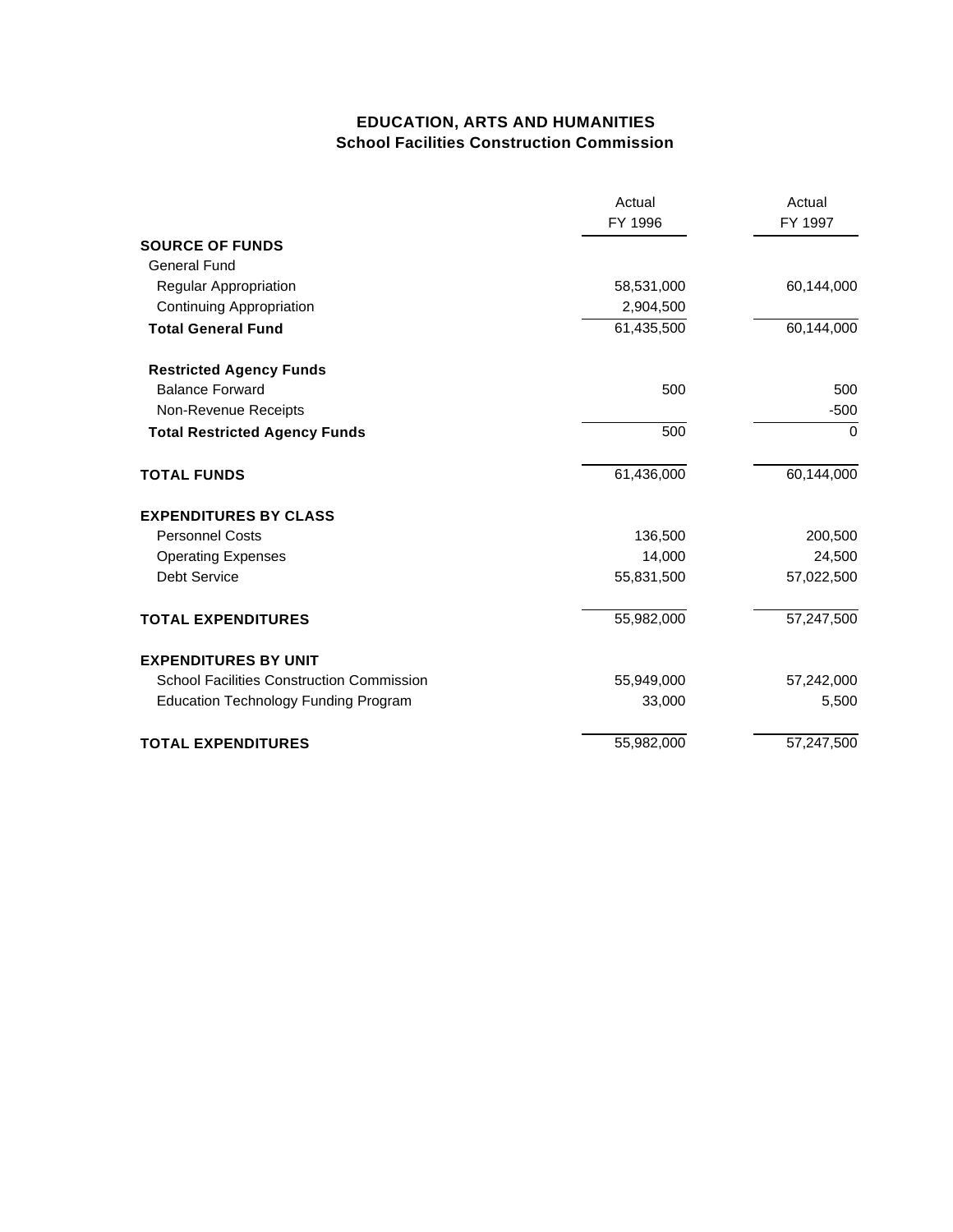#### **FAMILIES AND CHILDREN**

|                                      | <b>Actual</b><br>FY 1996 | <b>Actual</b><br>FY 1997 |
|--------------------------------------|--------------------------|--------------------------|
| <b>SOURCE OF FUNDS</b>               |                          |                          |
| <b>General Fund</b>                  |                          |                          |
| Regular Appropriation                | 306,348,200              | 256,680,100              |
| <b>Special Appropriation</b>         |                          | 105,000                  |
| <b>Continuing Appropriation</b>      | 8,851,000                | 3,750,500                |
| Reorganization Adjustment            |                          | 8,247,000                |
| <b>Total General Fund</b>            | 315,199,200              | 268,782,600              |
| <b>Restricted Agency Funds</b>       |                          |                          |
| <b>Balance Forward</b>               | 12,739,500               | 12,836,900               |
| <b>Current Receipts</b>              | 38,401,800               | 55,553,800               |
| Non-Revenue Receipts                 | 2,852,400                | 30,255,800               |
| <b>Total Restricted Agency Funds</b> | 53,993,700               | 98,646,500               |
| <b>Federal Funds</b>                 |                          |                          |
| <b>Balance Forward</b>               | 3,524,700                | 2,593,800                |
| <b>Current Receipts</b>              | 398,781,700              | 442,351,600              |
| Non-Revenue Receipts                 | 10,813,000               | 19,438,600               |
| <b>Revenue Redistribution</b>        | $-4,426,600$             | $-42,505,800$            |
| <b>Total Federal Funds</b>           | 408,692,800              | 421,878,200              |
| <b>TOTAL FUNDS</b>                   | 777,885,700              | 789,307,300              |
| <b>EXPENDITURES BY CLASS</b>         |                          |                          |
| <b>Personnel Costs</b>               | 223,203,200              | 213,970,200              |
| <b>Operating Expenses</b>            | 62,562,400               | 61,942,000               |
| Grants, Loans or Benefits            | 438,771,800              | 452,283,300              |
| <b>Debt Service</b>                  | 11,713,000               | 11,672,000               |
| <b>Capital Outlay</b>                | 2,311,300                | 705,300                  |
| Construction                         | 800,000                  | 1,860,000                |
| <b>TOTAL EXPENDITURES</b>            | 739,361,700              | 742,432,800              |
| <b>EXPENDITURES BY UNIT</b>          |                          |                          |
| <b>Administration Services</b>       | 35,624,400               | 26,911,000               |
| Social Insurance                     | 400,702,500              | 437,166,500              |
| <b>Social Services</b>               | 303,034,800              | 278,355,300              |
| <b>TOTAL EXPENDITURES</b>            | 739,361,700              | 742,432,800              |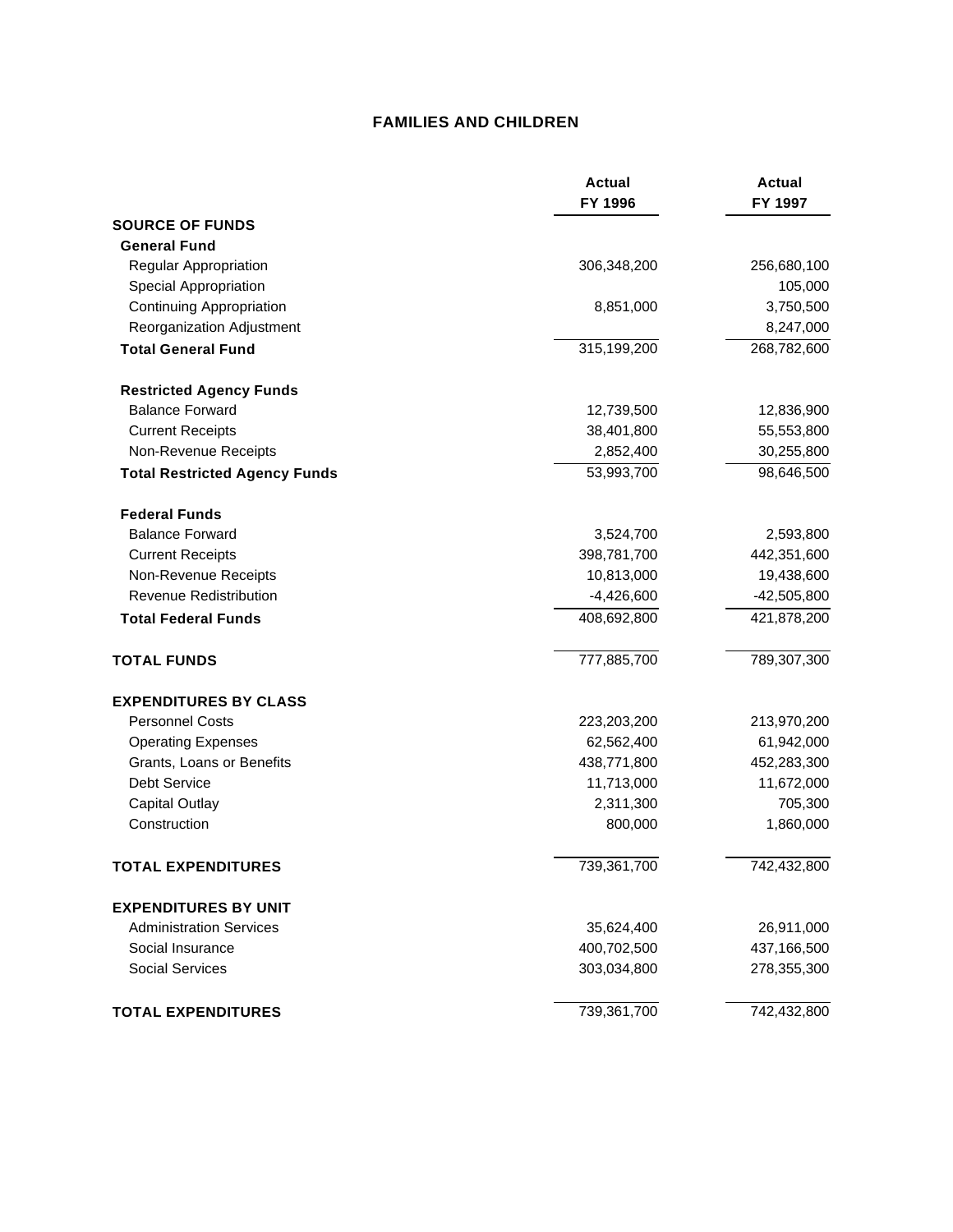### **FAMILIES AND CHILDREN Administration Services**

|                                      | <b>Actual</b><br>FY 1996 | <b>Actual</b><br>FY 1997 |
|--------------------------------------|--------------------------|--------------------------|
| <b>SOURCE OF FUNDS</b>               |                          |                          |
| <b>General Fund</b>                  |                          |                          |
| Regular Appropriation                | 23,204,200               | 16,668,000               |
| Special Appropriation                |                          | 105,000                  |
| Reorganization Adjustment            |                          | 2,424,000                |
| <b>Total General Fund</b>            | 23,204,200               | 19,197,000               |
| <b>Restricted Agency Funds</b>       |                          |                          |
| <b>Balance Forward</b>               | 3,570,500                | 3,708,000                |
| <b>Current Receipts</b>              | 4,483,000                | 852,500                  |
| Non-Revenue Receipts                 | 6,500                    | 1,301,500                |
| <b>Total Restricted Agency Funds</b> | 8,060,000                | 5,862,000                |
| <b>Federal Funds</b>                 |                          |                          |
| <b>Balance Forward</b>               | 294,500                  | 1,228,000                |
| <b>Current Receipts</b>              | 1,000                    |                          |
| Non-Revenue Receipts                 | 170,000                  | 6,216,500                |
| Revenue Redistribution               | 9,020,000                | $-564,500$               |
| <b>Total Federal Funds</b>           | 9,485,500                | 6,880,000                |
| <b>TOTAL FUNDS</b>                   | 40,749,700               | 31,939,000               |
| <b>EXPENDITURES BY CLASS</b>         |                          |                          |
| <b>Personnel Costs</b>               | 15,129,300               | 10,859,500               |
| <b>Operating Expenses</b>            | 8,247,300                | 4,252,000                |
| Grants, Loans or Benefits            | 141,100                  | 45,000                   |
| Debt Service                         | 11,713,000               | 11,672,000               |
| <b>Capital Outlay</b>                | 393,700                  | 82,500                   |
| <b>TOTAL EXPENDITURES</b>            | 35,624,400               | 26,911,000               |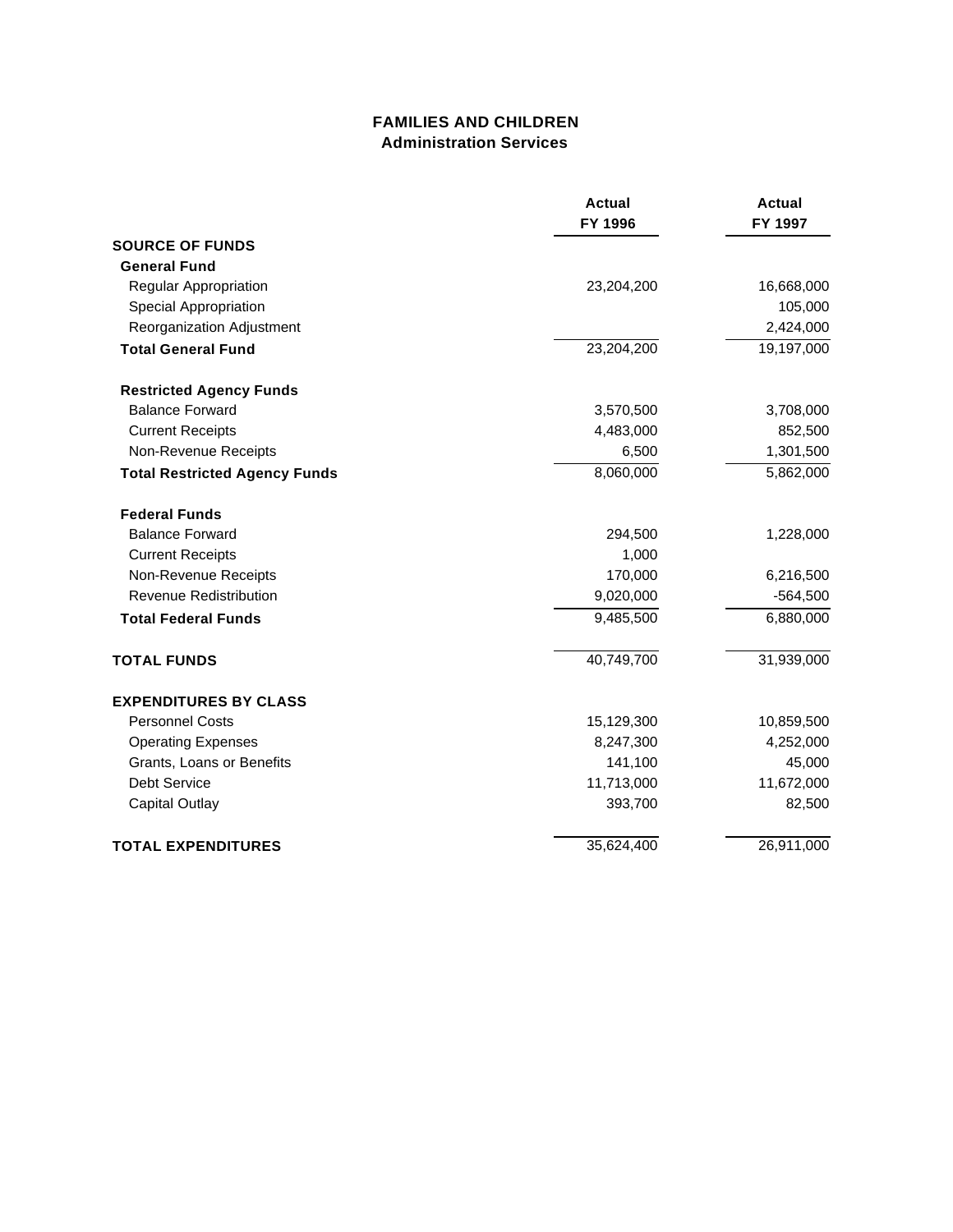### **FAMILIES AND CHILDREN Social Insurance Social Insurance - Administration**

|                                      | <b>Actual</b><br>FY 1996 | <b>Actual</b><br>FY 1997 |
|--------------------------------------|--------------------------|--------------------------|
| <b>SOURCE OF FUNDS</b>               |                          |                          |
| <b>General Fund</b>                  |                          |                          |
| Regular Appropriation                | 49,333,000               | 44,509,500               |
| Reorganization Adjustment            |                          | 5,633,000                |
| <b>Total General Fund</b>            | 49,333,000               | 50,142,500               |
| <b>Restricted Agency Funds</b>       |                          |                          |
| <b>Balance Forward</b>               | 166,000                  | 286,000                  |
| <b>Current Receipts</b>              | 24,273,000               | 28,997,500               |
| Non-Revenue Receipts                 | 43,500                   |                          |
| <b>Total Restricted Agency Funds</b> | 24,482,500               | 29,283,500               |
| <b>Federal Funds</b>                 |                          |                          |
| <b>Balance Forward</b>               | 1,523,000                | 401,500                  |
| <b>Current Receipts</b>              | 85,786,000               | 142,560,500              |
| Non-Revenue Receipts                 | 10,643,000               | 13,222,000               |
| Revenue Redistribution               | $-14,937,000$            | $-38,047,500$            |
| <b>Total Federal Funds</b>           | 83,015,000               | 118,136,500              |
| <b>TOTAL FUNDS</b>                   | 156,830,500              | 197,562,500              |
| <b>EXPENDITURES BY CLASS</b>         |                          |                          |
| <b>Personnel Costs</b>               | 91,310,500               | 110,597,000              |
| <b>Operating Expenses</b>            | 37,191,000               | 42,147,000               |
| Grants, Loans or Benefits            | 23,269,000               | 38,179,000               |
| <b>Capital Outlay</b>                | 1,219,000                | 616,000                  |
| <b>TOTAL EXPENDITURES</b>            | 152,989,500              | 191,539,000              |
| <b>EXPENDITURES BY UNIT</b>          |                          |                          |
| Food Stamps                          | 47,168,500               | 49,148,000               |
| <b>Medicaid Eligibility</b>          | 21,750,500               | 23,506,500               |
| State Supplementation-Administration | 403,000                  | 445,000                  |
| <b>Disability Determinations</b>     |                          | 27,431,000               |
| <b>Child Support Administration</b>  | 39,863,500               | 43,183,000               |
| Energy and Weatherization            | 2,014,000                | 2,052,500                |
| <b>Commodity Program</b>             | 498,000                  |                          |
| <b>TANF Administration</b>           | 41,292,000               | 45,773,000               |
| <b>TOTAL EXPENDITURES</b>            | 152,989,500              | 191,539,000              |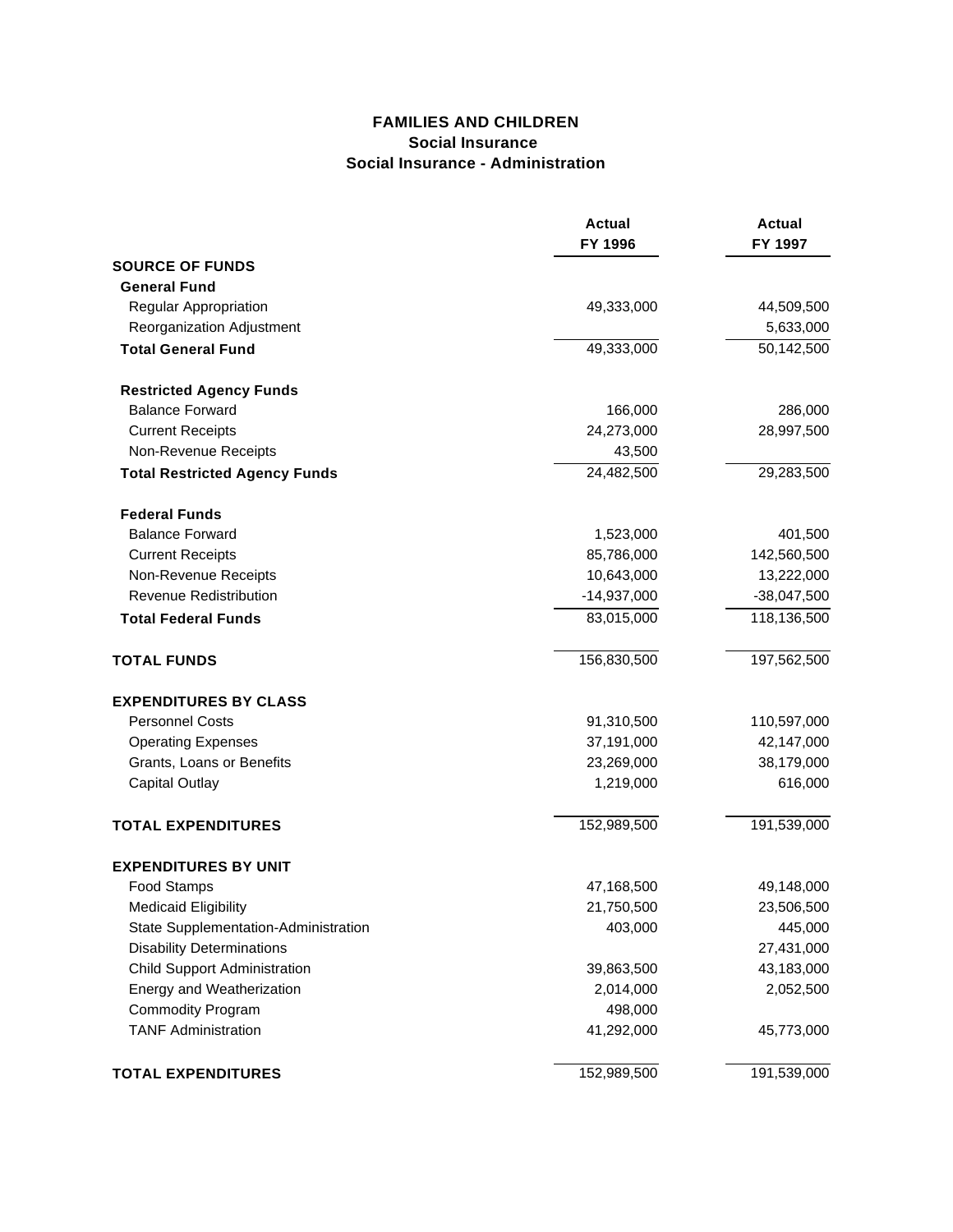#### **FAMILIES AND CHILDREN Social Insurance Social Insurance - Benefits**

|                                       | <b>Actual</b><br>FY 1996 | <b>Actual</b><br>FY 1997 |
|---------------------------------------|--------------------------|--------------------------|
|                                       |                          |                          |
| <b>SOURCE OF FUNDS</b>                |                          |                          |
| <b>General Fund</b>                   |                          |                          |
| Regular Appropriation                 | 91,241,500               | 86,538,500               |
| <b>Continuing Appropriation</b>       | 8,851,000                | 3,750,500                |
| Reorganization Adjustment             |                          | 190,000                  |
| <b>Total General Fund</b>             | 100,092,500              | 90,479,000               |
| <b>Restricted Agency Funds</b>        |                          |                          |
| <b>Balance Forward</b>                | 4,031,500                | 6,626,000                |
| <b>Current Receipts</b>               | 5,010,500                | 4,000                    |
| Non-Revenue Receipts                  | 3,000                    | 2,501,500                |
| <b>Total Restricted Agency Funds</b>  | 9,045,000                | 9,131,500                |
| <b>Federal Funds</b>                  |                          |                          |
| <b>Balance Forward</b>                | 19,500                   | 14,500                   |
| <b>Current Receipts</b>               | 168,606,500              | 176,024,000              |
| Revenue Redistribution                | $-3,659,500$             | $-13,606,500$            |
| <b>Total Federal Funds</b>            | 164,966,500              | 162,432,000              |
| <b>TOTAL FUNDS</b>                    | 274,104,000              | 262,042,500              |
| <b>EXPENDITURES BY CLASS</b>          |                          |                          |
| <b>Operating Expenses</b>             | 500                      |                          |
| Grants, Loans or Benefits             | 247,712,500              | 245,627,500              |
| <b>TOTAL EXPENDITURES</b>             | 247,713,000              | 245,627,500              |
| <b>EXPENDITURES BY UNIT</b>           |                          |                          |
| Energy and Weatherization             | 22,705,500               | 22,654,500               |
| Food Stamps E & T Benefits            | 662,000                  | 680,000                  |
| <b>State Supplementation-Benefits</b> | 16,487,500               | 15,848,500               |
| <b>TANF Benefits</b>                  | 207,858,000              | 206,444,500              |
| <b>TOTAL EXPENDITURES</b>             | 247,713,000              | 245,627,500              |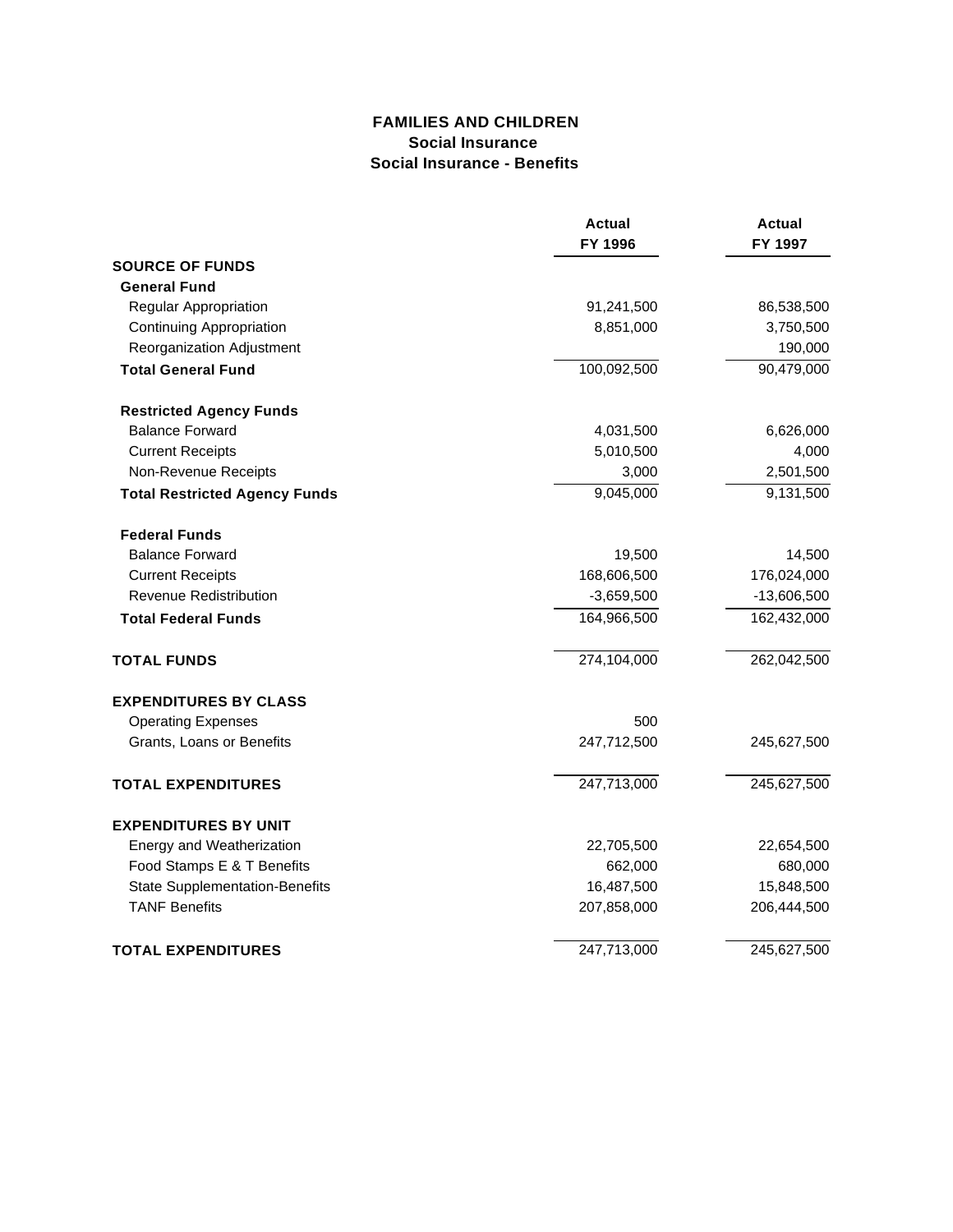### **FAMILIES AND CHILDREN Social Services**

|                                      | <b>Actual</b><br>FY 1996 | <b>Actual</b><br>FY 1997 |
|--------------------------------------|--------------------------|--------------------------|
| <b>SOURCE OF FUNDS</b>               |                          |                          |
| <b>General Fund</b>                  |                          |                          |
| Regular Appropriation                | 142,569,500              | 108,964,100              |
| <b>Restricted Agency Funds</b>       |                          |                          |
| <b>Balance Forward</b>               | 4,971,500                | 2,216,900                |
| <b>Current Receipts</b>              | 4,635,300                | 25,699,800               |
| Non-Revenue Receipts                 | 2,799,400                | 26,452,800               |
| <b>Total Restricted Agency Funds</b> | 12,406,200               | 54,369,500               |
| <b>Federal Funds</b>                 |                          |                          |
| <b>Balance Forward</b>               | 1,687,700                | 949,800                  |
| <b>Current Receipts</b>              | 144,388,200              | 123,767,100              |
| Non-Revenue Receipts                 |                          | 100                      |
| <b>Revenue Redistribution</b>        | 5,149,900                | 9,712,700                |
| <b>Total Federal Funds</b>           | 151,225,800              | 134,429,700              |
| <b>TOTAL FUNDS</b>                   | 306,201,500              | 297,763,300              |
| <b>EXPENDITURES BY CLASS</b>         |                          |                          |
| <b>Personnel Costs</b>               | 116,763,400              | 92,513,700               |
| <b>Operating Expenses</b>            | 17,123,600               | 15,543,000               |
| Grants, Loans or Benefits            | 167,649,200              | 168,431,800              |
| <b>Capital Outlay</b>                | 698,600                  | 6,800                    |
| Construction                         | 800,000                  | 1,860,000                |
| <b>TOTAL EXPENDITURES</b>            | 303,034,800              | 278,355,300              |
| <b>EXPENDITURES BY UNIT</b>          |                          |                          |
| Family and Community Services        | 221,961,400              | 240,561,000              |
| Juvenile Treatment Services          | 41,823,000               |                          |
| Aging and Support Services           | 39,250,400               | 37,794,300               |
| <b>TOTAL EXPENDITURES</b>            | 303,034,800              | 278,355,300              |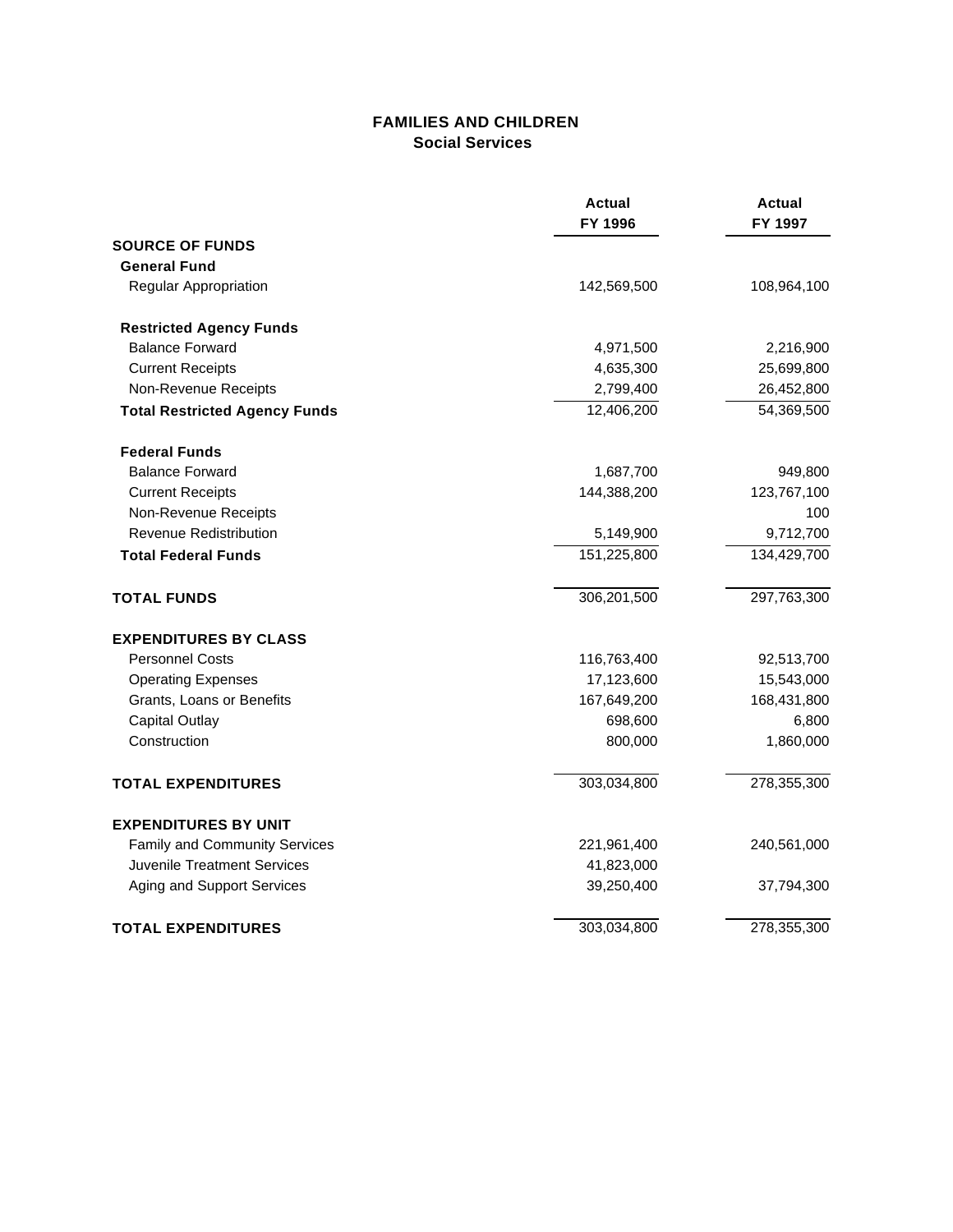### **FINANCE AND ADMINISTRATION General Administration**

|                                            | <b>Actual</b><br>FY 1996 | <b>Actual</b><br>FY 1997 |
|--------------------------------------------|--------------------------|--------------------------|
| <b>SOURCE OF FUNDS</b>                     |                          |                          |
| <b>General Fund</b>                        |                          |                          |
| Regular Appropriation                      | 8,488,000                | 8,290,000                |
| Special Appropriation                      | 400,000                  |                          |
| Reorganization Adjustment                  |                          | $-70,000$                |
| <b>Mandated Allotments</b>                 | 54,000                   |                          |
| <b>Total General Fund</b>                  | 8,942,000                | 8,220,000                |
| <b>Restricted Agency Funds</b>             |                          |                          |
| <b>Balance Forward</b>                     | 1,163,000                | 2,387,000                |
| <b>Current Receipts</b>                    | 3,040,500                | 2,525,500                |
| Non-Revenue Receipts                       | 413,500                  | 622,000                  |
| <b>Total Restricted Agency Funds</b>       | 4,617,000                | 5,534,500                |
| <b>Federal Funds</b>                       |                          |                          |
| <b>Balance Forward</b>                     | 3,199,500                |                          |
| <b>Current Receipts</b>                    | 36,474,000               | 46,902,500               |
| Non-Revenue Receipts                       | $-1,906,000$             | $-4,918,500$             |
| <b>Revenue Redistribution</b>              | $-813,500$               | $-588,000$               |
| <b>Total Federal Funds</b>                 | 36,954,000               | 41,396,000               |
| <b>Road Fund</b>                           |                          |                          |
| Regular Appropriation                      | 125,000                  | 125,000                  |
| <b>Total Road Fund</b>                     | 125,000                  | 125,000                  |
| <b>TOTAL FUNDS</b>                         | 50,638,000               | 55,275,500               |
| <b>EXPENDITURES BY CLASS</b>               |                          |                          |
| <b>Personnel Costs</b>                     | 7,343,500                | 7,367,500                |
| <b>Operating Expenses</b>                  | 36,629,000               | 37,929,000               |
| Grants, Loans or Benefits                  | 3,578,000                | 5,242,000                |
| Debt Service                               | 30,500                   | 26,000                   |
| <b>Capital Outlay</b>                      | 120,500                  | 131,000                  |
| <b>TOTAL EXPENDITURES</b>                  | 47,701,500               | 50,695,500               |
| <b>EXPENDITURES BY UNIT</b>                |                          |                          |
| Secretary                                  | 4,432,000                | 3,962,500                |
| Financial Management and Economic Analysis | 35,859,000               | 37,381,000               |
| Controller                                 | 7,410,500                | 9,352,000                |
| <b>TOTAL EXPENDITURES</b>                  | 47,701,500               | 50,695,500               |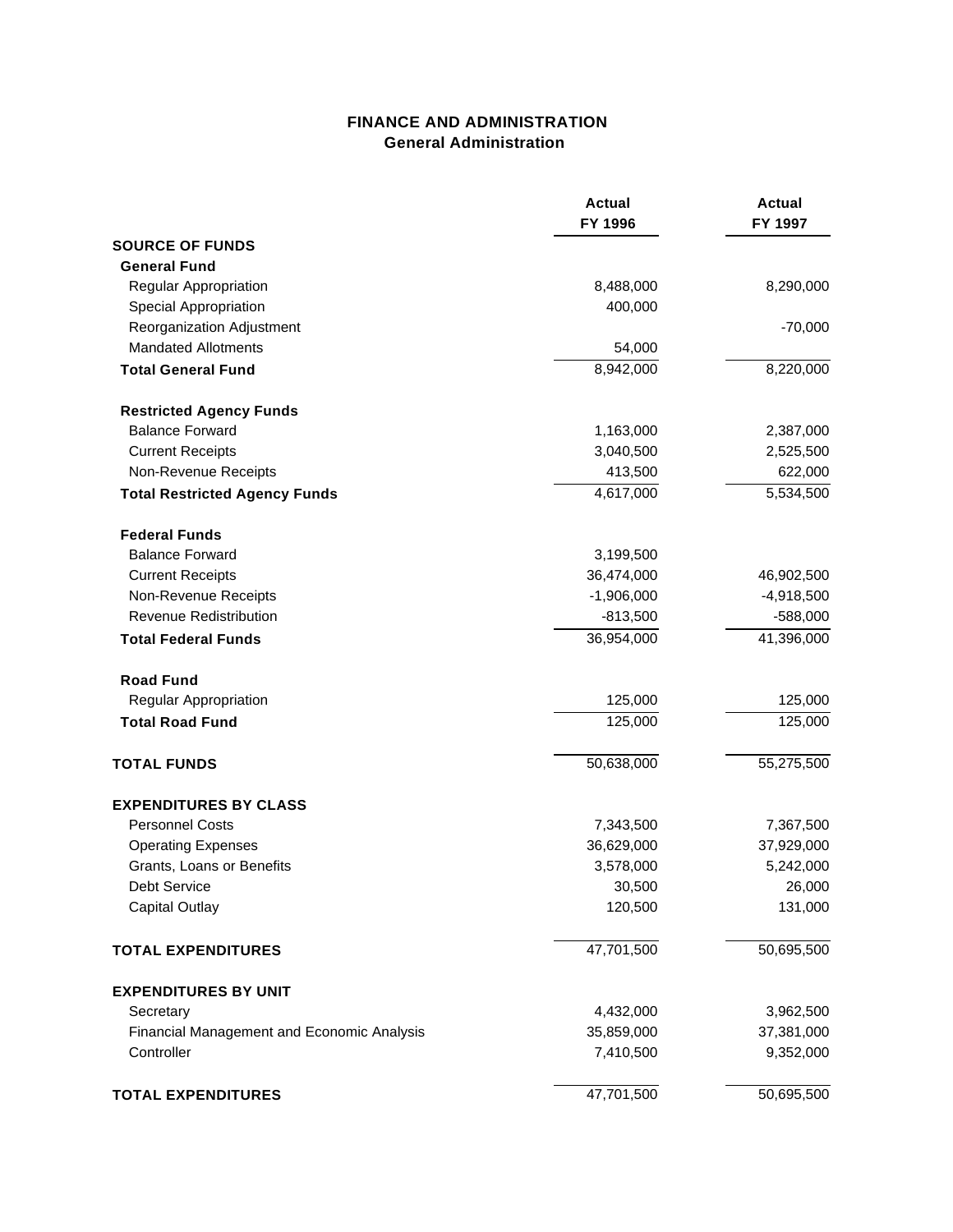### **FINANCE AND ADMINISTRATION Administration**

|                                      | <b>Actual</b><br>FY 1996 | <b>Actual</b><br>FY 1997 |
|--------------------------------------|--------------------------|--------------------------|
| <b>SOURCE OF FUNDS</b>               |                          |                          |
| <b>General Fund</b>                  |                          |                          |
| Regular Appropriation                | 3,318,500                | 3,469,000                |
| Reorganization Adjustment            |                          | 110,000                  |
| <b>Total General Fund</b>            | 3,318,500                | 3,579,000                |
| <b>Restricted Agency Funds</b>       |                          |                          |
| <b>Balance Forward</b>               | 2,485,000                | 2,396,000                |
| <b>Current Receipts</b>              | 2,617,500                | 2,958,000                |
| Non-Revenue Receipts                 | 14,163,500               | 14,081,000               |
| <b>Total Restricted Agency Funds</b> | 19,266,000               | 19,435,000               |
| <b>Road Fund</b>                     |                          |                          |
| Regular Appropriation                | 246,000                  | 246,000                  |
| <b>Total Road Fund</b>               | 246,000                  | 246,000                  |
| <b>TOTAL FUNDS</b>                   | 22,830,500               | 23,260,000               |
| <b>EXPENDITURES BY CLASS</b>         |                          |                          |
| <b>Personnel Costs</b>               | 6,848,500                | 7,264,500                |
| <b>Operating Expenses</b>            | 13,143,000               | 12,588,000               |
| Grants, Loans or Benefits            |                          | 101,000                  |
| <b>Capital Outlay</b>                | 389,500                  | 181,000                  |
| Construction                         | 48,500                   | 83,000                   |
| <b>TOTAL EXPENDITURES</b>            | 20,429,500               | 20,217,500               |
| <b>EXPENDITURES BY UNIT</b>          |                          |                          |
| Commissioner                         | 2,891,500                | 3,237,500                |
| Purchases                            | 12,829,000               | 12,516,500               |
| Printing                             | 4,709,000                | 4,463,500                |
| <b>TOTAL EXPENDITURES</b>            | 20,429,500               | 20,217,500               |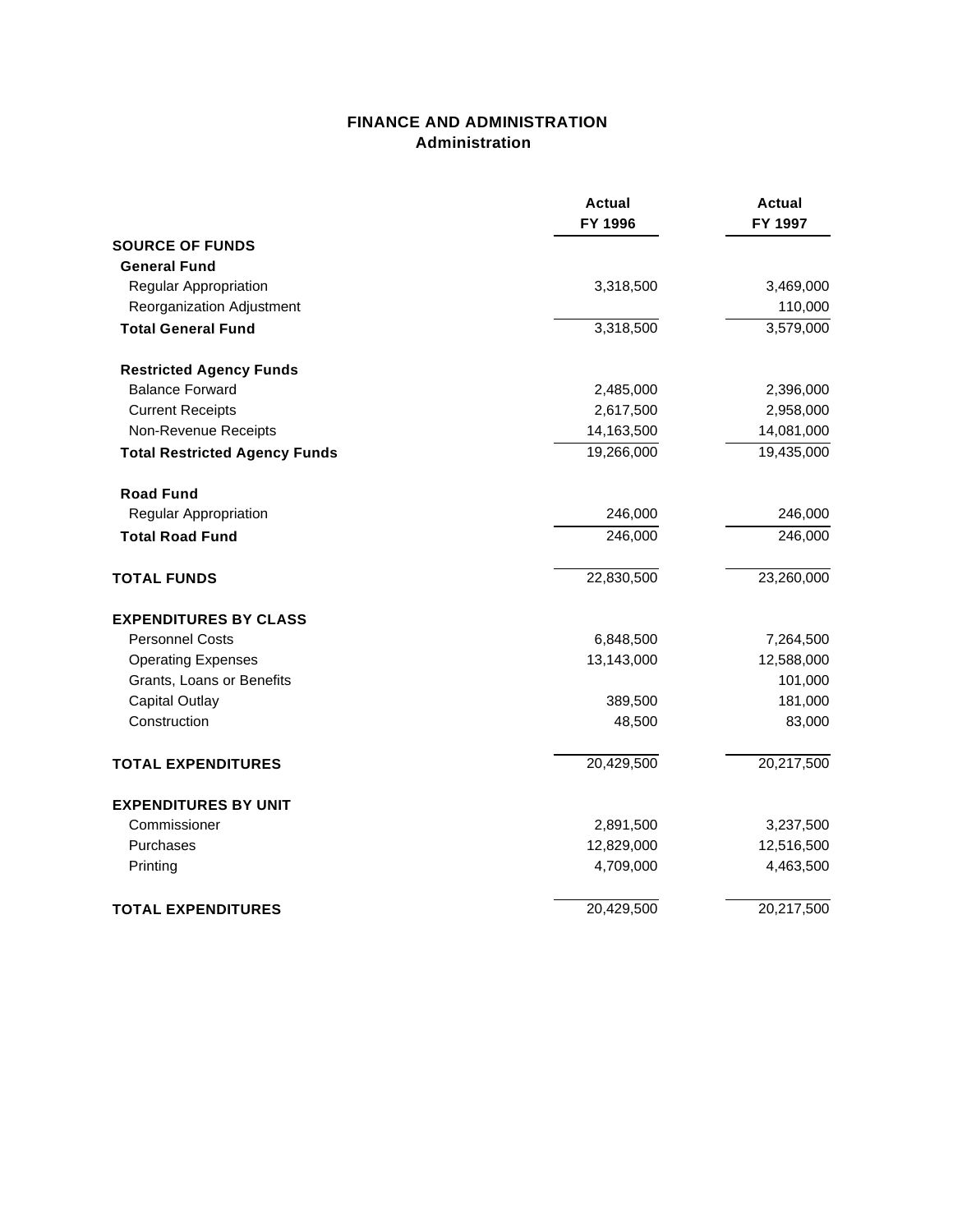### **FINANCE AND ADMINISTRATION Facilities Management**

|                                      | Actual<br>FY 1996 | Actual<br>FY 1997 |
|--------------------------------------|-------------------|-------------------|
| <b>SOURCE OF FUNDS</b>               |                   |                   |
| <b>General Fund</b>                  |                   |                   |
| Regular Appropriation                | 7,899,500         | 6,400,500         |
| Reorganization Adjustment            |                   | $-110,000$        |
| <b>Mandated Allotments</b>           |                   | 812,000           |
| <b>Total General Fund</b>            | 7,899,500         | 7,102,500         |
| <b>Restricted Agency Funds</b>       |                   |                   |
| <b>Balance Forward</b>               | 2,842,500         | 2,738,500         |
| <b>Current Receipts</b>              | 19,000            | 33,500            |
| Non-Revenue Receipts                 | 15,388,500        | 15,787,000        |
| <b>Total Restricted Agency Funds</b> | 18,250,000        | 18,559,000        |
| <b>TOTAL FUNDS</b>                   | 26,149,500        | 25,661,500        |
| <b>EXPENDITURES BY CLASS</b>         |                   |                   |
| <b>Personnel Costs</b>               | 12,351,000        | 12,811,500        |
| <b>Operating Expenses</b>            | 9,143,000         | 9,744,500         |
| Grants, Loans or Benefits            | 1,000             |                   |
| <b>Capital Outlay</b>                | 836,500           | 621,000           |
| Construction                         | 200,000           |                   |
| <b>TOTAL EXPENDITURES</b>            | 22,531,500        | 23,177,000        |
| <b>EXPENDITURES BY UNIT</b>          |                   |                   |
| Commissioner                         | 372,000           | 333,500           |
| Engineering                          | 1,490,500         | 1,593,000         |
| Contracting and Administration       | 884,000           | 931,500           |
| <b>Building Services</b>             | 18,532,000        | 18,199,000        |
| <b>Real Properties</b>               | 833,500           | 884,500           |
| <b>Historic Properties</b>           | 419,500           | 423,500           |
| 1997 Flood Housing/Disaster Aid      |                   | 812,000           |
| <b>TOTAL EXPENDITURES</b>            | 22,531,500        | 23,177,000        |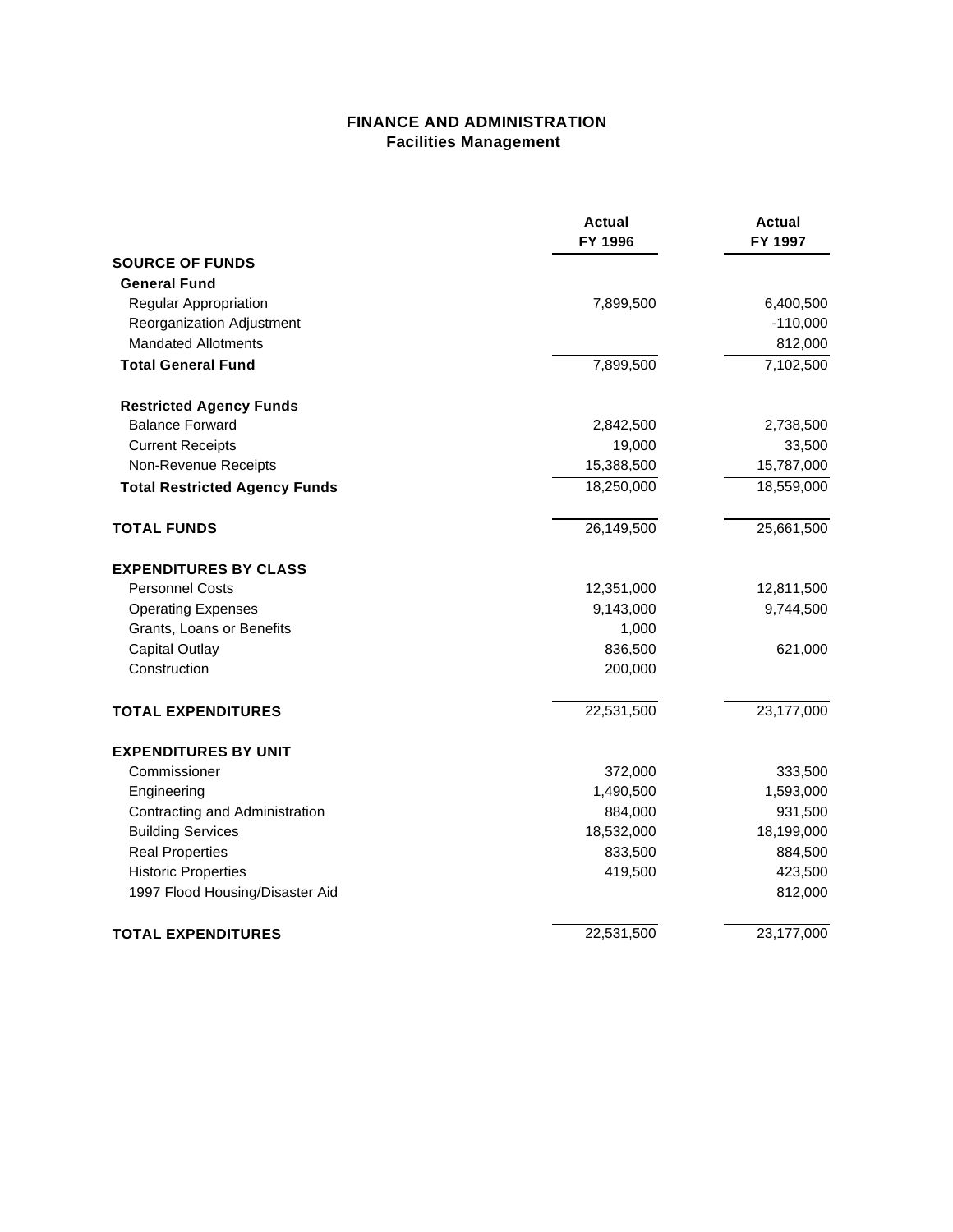#### **FINANCE AND ADMINISTRATION Debt Service**

|                                         | Actual     | <b>Actual</b> |
|-----------------------------------------|------------|---------------|
|                                         | FY 1996    | FY 1997       |
| <b>SOURCE OF FUNDS</b>                  |            |               |
| <b>General Fund</b>                     |            |               |
| Regular Appropriation                   | 19,647,500 | 19,446,000    |
| <b>Restricted Agency Funds</b>          |            |               |
| <b>Balance Forward</b>                  | 229,500    | 231,500       |
| <b>Current Receipts</b>                 | 163,000    | 163,000       |
| Non-Revenue Receipts                    | $-37,500$  | 37,500        |
| <b>Total Restricted Agency Funds</b>    | 355,000    | 432,000       |
| <b>TOTAL FUNDS</b>                      | 20,002,500 | 19,878,000    |
| <b>EXPENDITURES BY CLASS</b>            |            |               |
| Debt Service                            | 17,867,500 | 18,202,000    |
| <b>EXPENDITURES BY UNIT</b>             |            |               |
| State Property and Buildings Commission | 7,183,000  | 7,600,000     |
| Kentucky Infrastructure Authority       | 10,684,500 | 10,602,000    |
| <b>TOTAL EXPENDITURES</b>               | 17,867,500 | 18,202,000    |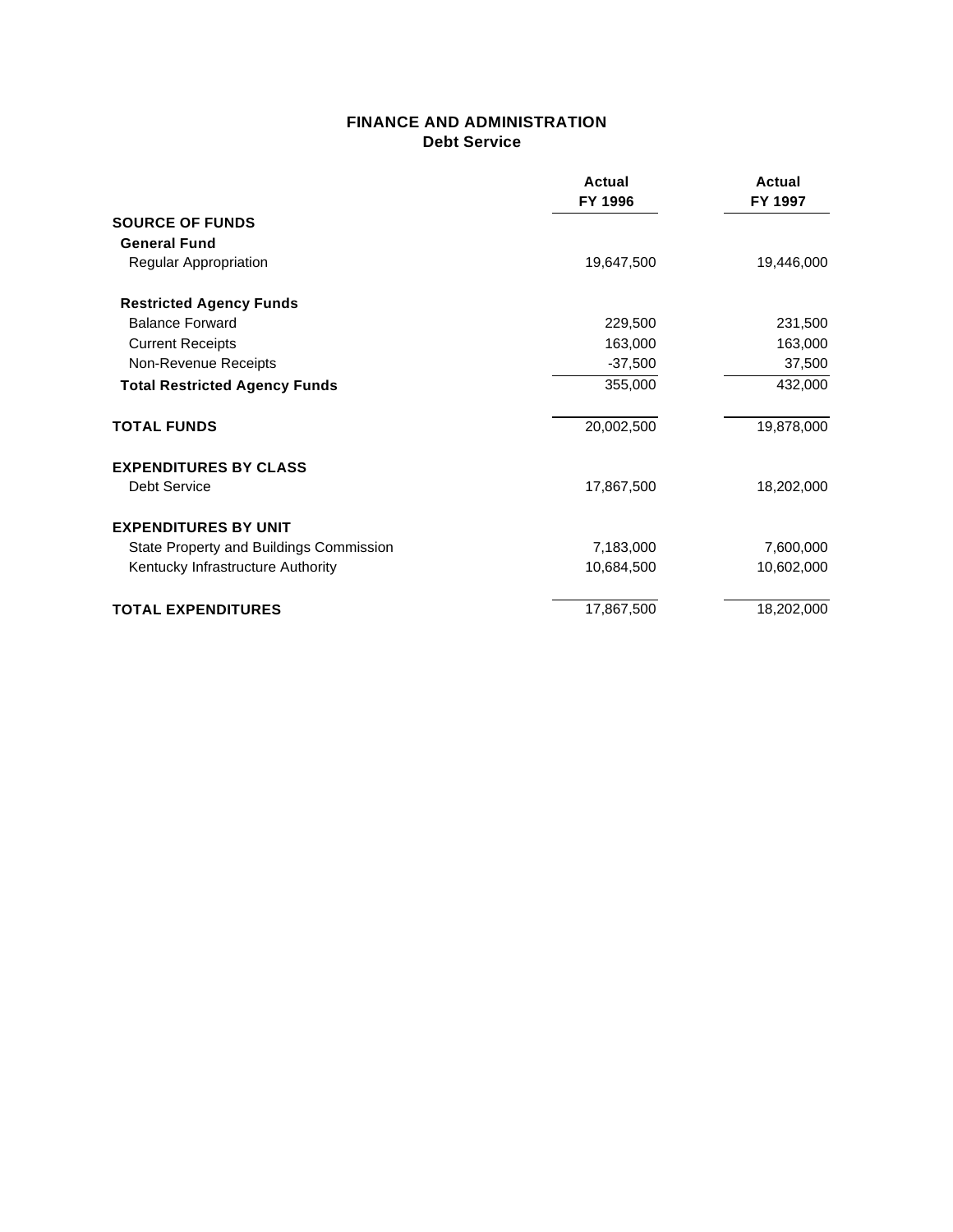### **FINANCE AND ADMINISTRATION Information Systems**

|                                | <b>Actual</b> | <b>Actual</b> |
|--------------------------------|---------------|---------------|
|                                | FY 1996       | FY 1997       |
| <b>SOURCE OF FUNDS</b>         |               |               |
| <b>Restricted Agency Funds</b> |               |               |
| <b>Balance Forward</b>         | 2,720,000     | 2,288,000     |
| Non-Revenue Receipts           | 43,755,500    | 45,219,500    |
| <b>TOTAL FUNDS</b>             | 46,475,500    | 47,507,500    |
| <b>EXPENDITURES BY CLASS</b>   |               |               |
| <b>Personnel Costs</b>         | 20,815,500    | 21,701,500    |
| <b>Operating Expenses</b>      | 15,127,000    | 16,238,000    |
| Capital Outlay                 | 1,506,500     | 678,000       |
| Construction                   | 6,773,000     | 6,427,000     |
| <b>TOTAL EXPENDITURES</b>      | 44,222,000    | 45,044,500    |
| <b>EXPENDITURES BY UNIT</b>    |               |               |
| Commissioner                   | 594,000       | 769,500       |
| <b>Support Services</b>        | 3,943,000     | 4,065,500     |
| <b>Systems Engineering</b>     | 5,268,500     | 5,618,500     |
| <b>Systems Development</b>     | 4,806,500     | 4,922,500     |
| <b>Network Services</b>        | 6,574,500     | 7,429,500     |
| <b>Computer Services</b>       | 13,412,000    | 13,135,000    |
| Telecommunications             | 9,623,500     | 9,104,000     |
| <b>TOTAL EXPENDITURES</b>      | 44,222,000    | 45,044,500    |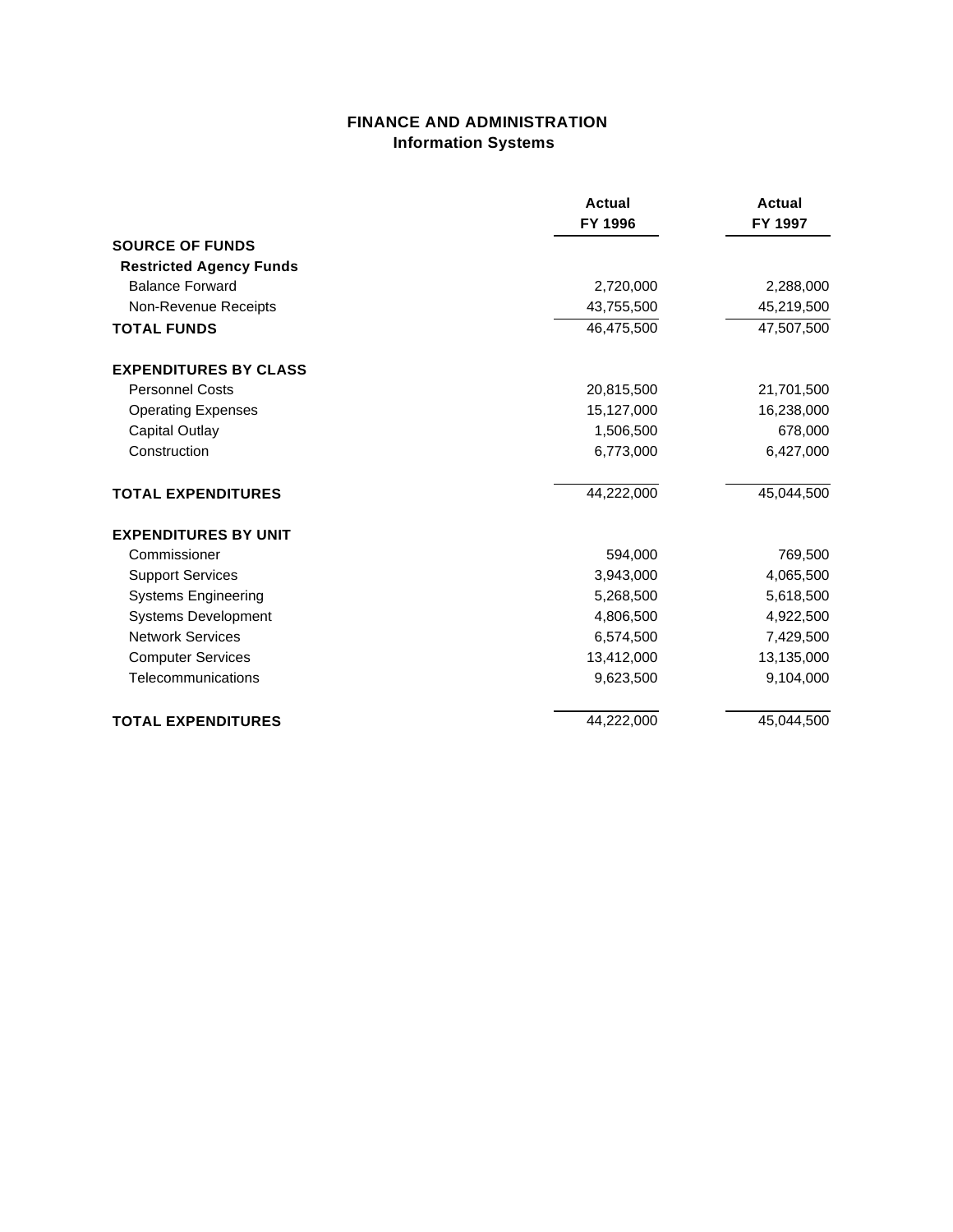### **FINANCE AND ADMINISTRATION County Fees**

|                                                          | <b>Actual</b><br>FY 1996 | <b>Actual</b><br>FY 1997 |
|----------------------------------------------------------|--------------------------|--------------------------|
| <b>SOURCE OF FUNDS</b>                                   |                          |                          |
| <b>Restricted Agency Funds</b><br><b>Balance Forward</b> |                          |                          |
|                                                          | $-1,630,500$             | 484,000                  |
| <b>Current Receipts</b>                                  | 45,637,500               | 48,924,500               |
| <b>TOTAL FUNDS</b>                                       | 44,007,000               | 49,408,500               |
| <b>EXPENDITURES BY CLASS</b>                             |                          |                          |
| <b>Personnel Costs</b>                                   | 25,564,000               | 27,347,000               |
| <b>Operating Expenses</b>                                | 15,643,500               | 15,921,500               |
| <b>Capital Outlay</b>                                    | 2,309,500                | 3,160,500                |
| <b>TOTAL EXPENDITURES</b>                                | 43,517,000               | 46,429,000               |
| <b>EXPENDITURES BY UNIT</b>                              |                          |                          |
| Jefferson County                                         | 21,112,000               | 23,069,500               |
| <b>Kenton County</b>                                     | 3,568,500                | 3,770,000                |
| <b>Campbell County</b>                                   | 2,209,500                | 2,305,500                |
| <b>Fayette County</b>                                    | 6,832,500                | 6,843,000                |
| <b>Daviess County</b>                                    | 2,913,500                | 3,059,000                |
| <b>Pike County</b>                                       | 2,118,000                | 2,199,000                |
| <b>Hardin County</b>                                     | 2,371,500                | 2,475,000                |
| <b>Warren County</b>                                     | 2,391,500                | 2,708,000                |
| <b>TOTAL EXPENDITURES</b>                                | 43,517,000               | 46,429,000               |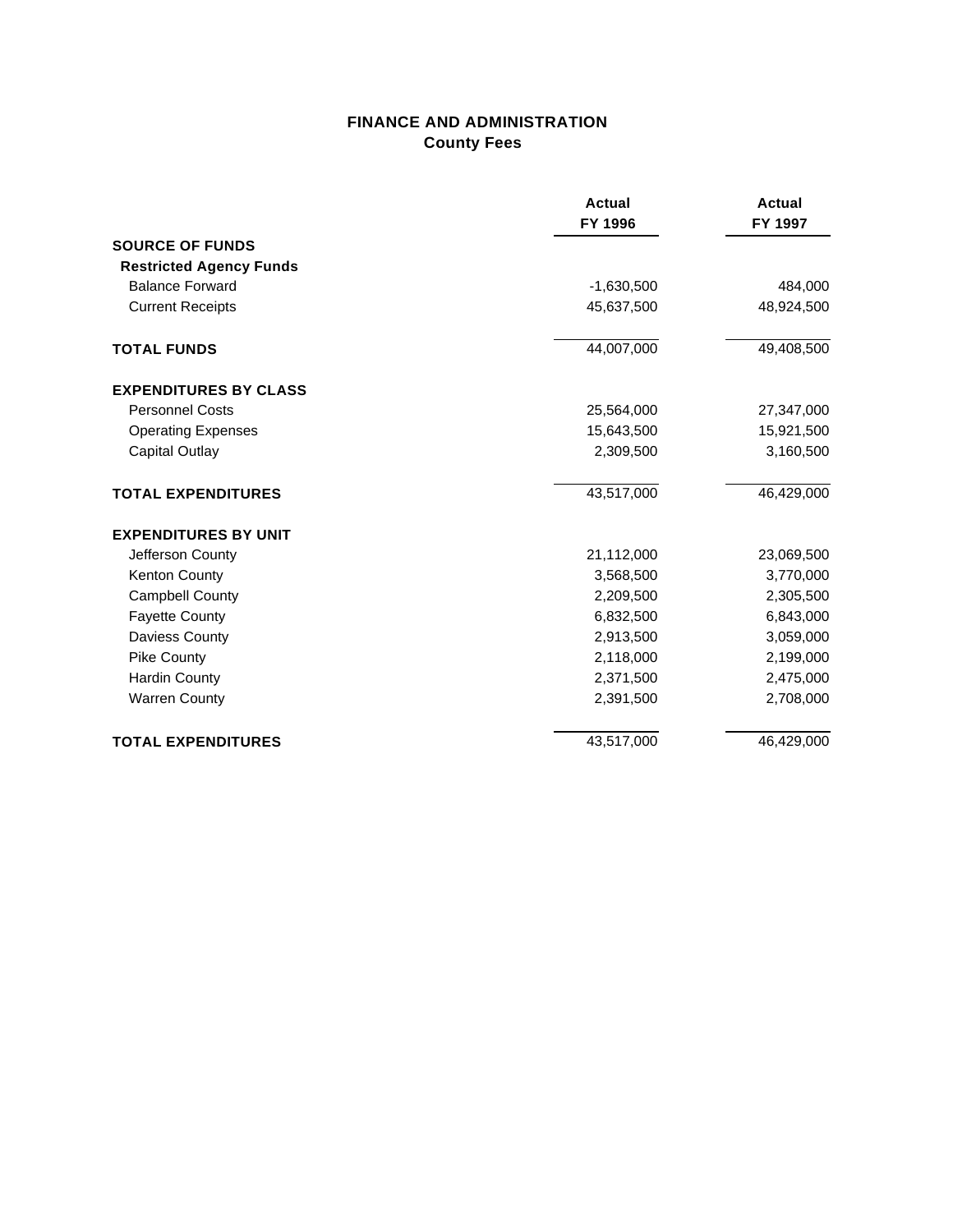## **FINANCE AND ADMINISTRATION County Costs**

|                                      | <b>Actual</b><br>FY 1996 | <b>Actual</b><br>FY 1997 |
|--------------------------------------|--------------------------|--------------------------|
| <b>SOURCE OF FUNDS</b>               |                          |                          |
| <b>General Fund</b>                  |                          |                          |
| Regular Appropriation                | 13,946,000               | 14,586,000               |
| <b>Special Appropriation</b>         | 1,200,000                |                          |
| <b>Mandated Allotments</b>           |                          | 1,500,000                |
| <b>Total General Fund</b>            | 15,146,000               | 16,086,000               |
| <b>Restricted Agency Funds</b>       |                          |                          |
| <b>Balance Forward</b>               | 262,000                  | 272,000                  |
| <b>Current Receipts</b>              | 1,200,500                | 1,178,000                |
| Non-Revenue Receipts                 | 10,500                   | 36,000                   |
| <b>Total Restricted Agency Funds</b> | 1,473,000                | 1,486,000                |
| <b>TOTAL FUNDS</b>                   | 16,619,000               | 17,572,000               |
| <b>EXPENDITURES BY CLASS</b>         |                          |                          |
| <b>Personnel Costs</b>               | 401,500                  | 484,500                  |
| <b>Operating Expenses</b>            | 12,553,000               | 14,262,000               |
| Grants, Loans or Benefits            | 1,970,000                | 2,009,500                |
| <b>TOTAL EXPENDITURES</b>            | 14,924,500               | 16,756,000               |
| <b>EXPENDITURES BY UNIT</b>          |                          |                          |
| <b>County Costs</b>                  | 13,404,500               | 15,119,000               |
| Access to Justice                    | 1,144,500                | 1,183,500                |
| Public Defender Program              | 375,500                  | 453,500                  |
| <b>TOTAL EXPENDITURES</b>            | 14,924,500               | 16,756,000               |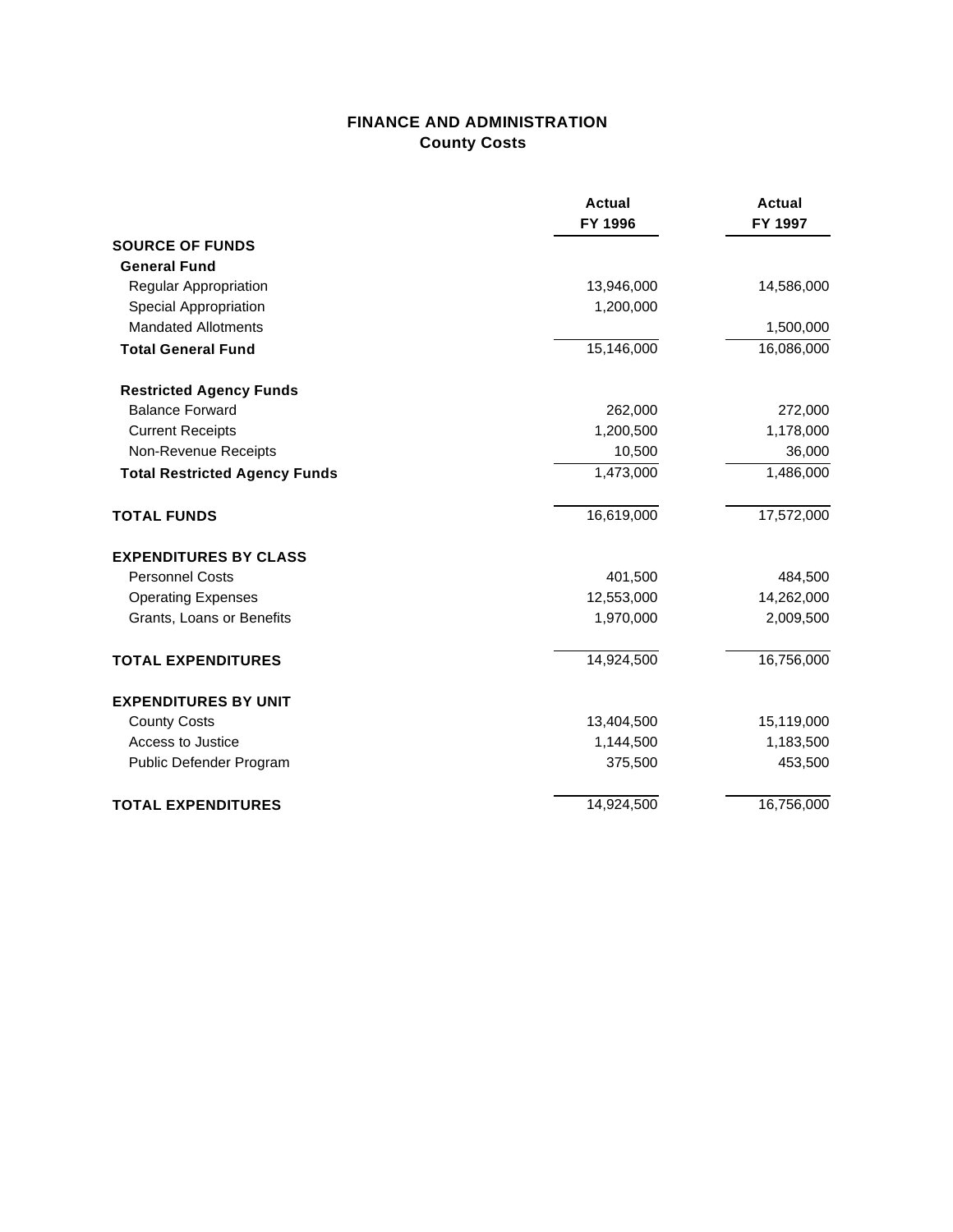### **HEALTH SERVICES**

|                                         | <b>Actual</b><br>FY 1996 | <b>Actual</b><br>FY 1997 |
|-----------------------------------------|--------------------------|--------------------------|
| <b>SOURCE OF FUNDS</b>                  |                          |                          |
| <b>General Fund</b>                     |                          |                          |
| Regular Appropriation                   | 690,497,800              | 508,845,400              |
| <b>Continuing Appropriation</b>         | 1,800,000                |                          |
| Reorganization Adjustment               |                          | 227,285,700              |
| <b>Total General Fund</b>               | 692,297,800              | 736,131,100              |
| <b>Restricted Agency Funds</b>          |                          |                          |
| <b>Balance Forward</b>                  | 20,390,400               | 50,876,400               |
| <b>Current Receipts</b>                 | 120,032,600              | 138,319,800              |
| Non-Revenue Receipts                    | 150,711,200              | 189,551,500              |
| <b>Total Restricted Agency Funds</b>    | 291,134,200              | 378,747,700              |
| <b>Federal Funds</b>                    |                          |                          |
| <b>Balance Forward</b>                  | 2,663,500                | 2,719,500                |
| <b>Current Receipts</b>                 | 1,627,069,900            | 1,956,921,200            |
| Non-Revenue Receipts                    |                          | 4,727,000                |
| <b>Revenue Redistribution</b>           | $-6,592,000$             | $-24,683,000$            |
| <b>Total Federal Funds</b>              | 1,623,141,400            | 1,939,684,700            |
| <b>TOTAL FUNDS</b>                      | 2,606,573,400            | 3,054,563,500            |
| <b>EXPENDITURES BY CLASS</b>            |                          |                          |
| <b>Personnel Costs</b>                  | 177,617,500              | 173,290,300              |
| <b>Operating Expenses</b>               | 26,651,900               | 31,392,100               |
| Grants, Loans or Benefits               | 2,344,509,100            | 2,820,561,300            |
| <b>Capital Outlay</b>                   | 2,937,100                | 579,800                  |
| Construction                            | 6,000                    |                          |
| <b>TOTAL EXPENDITURES</b>               | 2,551,721,600            | 3,025,823,500            |
| <b>EXPENDITURES BY UNIT</b>             |                          |                          |
| <b>Administrative Support</b>           | 12,516,700               | 19,261,300               |
| Children with Special Health Care Needs | 15,200,500               | 14,908,000               |
| <b>Medicaid Services</b>                | 2,099,153,500            | 2,570,035,000            |
| Mental Health/Mental Retardation        | 236,301,500              | 257,152,500              |
| <b>Public Health</b>                    | 185,442,000              | 164,127,000              |
| <b>Certificate of Need</b>              |                          | 339,700                  |
| Health Care Policy Board                | 3,107,400                |                          |
| <b>TOTAL EXPENDITURES</b>               | 2,551,721,600            | 3,025,823,500            |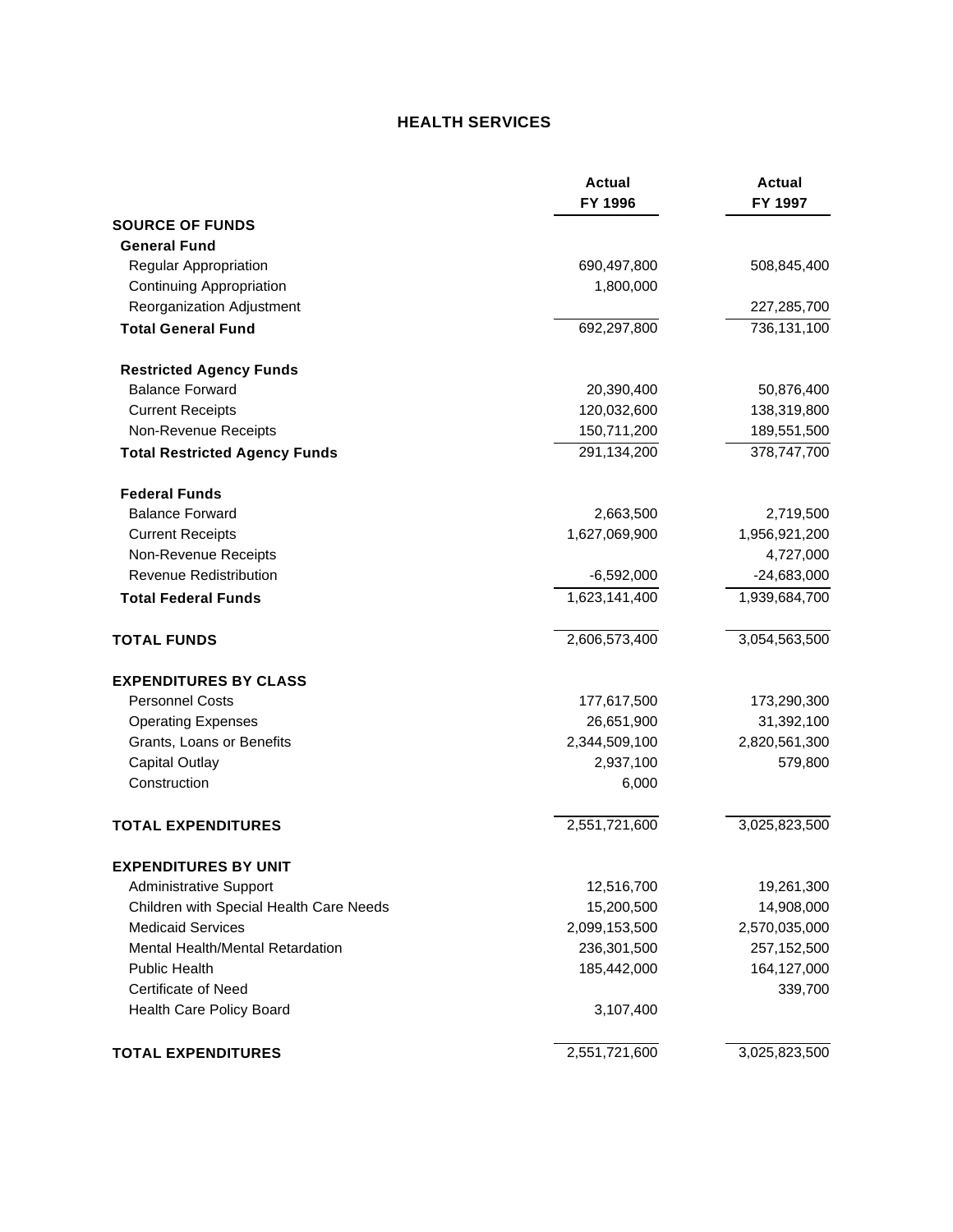### **HEALTH SERVICES Administrative Support Inspector General**

|                                      | <b>Actual</b><br>FY 1996 | <b>Actual</b><br>FY 1997 |
|--------------------------------------|--------------------------|--------------------------|
| <b>SOURCE OF FUNDS</b>               |                          |                          |
| <b>General Fund</b>                  |                          |                          |
| Regular Appropriation                | 3,533,300                | 3,139,500                |
| <b>Continuing Appropriation</b>      | 800,000                  |                          |
| <b>Total General Fund</b>            | 4,333,300                | 3,139,500                |
| <b>Restricted Agency Funds</b>       |                          |                          |
| <b>Balance Forward</b>               | 131,000                  | 482,500                  |
| <b>Current Receipts</b>              | 2,292,600                | 1,325,500                |
| Non-Revenue Receipts                 | 286,000                  | 491,000                  |
| <b>Total Restricted Agency Funds</b> | 2,709,600                | 2,299,000                |
| <b>Federal Funds</b>                 |                          |                          |
| <b>Current Receipts</b>              | 2,933,900                | 3,050,500                |
| Revenue Redistribution               | 3,022,500                | 3,063,000                |
| <b>Total Federal Funds</b>           | 5,956,400                | 6,113,500                |
| <b>TOTAL FUNDS</b>                   | 12,999,300               | 11,552,000               |
| <b>EXPENDITURES BY CLASS</b>         |                          |                          |
| <b>Personnel Costs</b>               | 9,852,600                | 9,943,900                |
| <b>Operating Expenses</b>            | 979,200                  | 891,200                  |
| Grants, Loans or Benefits            | 1,563,600                | 716,900                  |
| <b>Capital Outlay</b>                | 121,300                  |                          |
| <b>TOTAL EXPENDITURES</b>            | 12,516,700               | 11,552,000               |
| <b>EXPENDITURES BY UNIT</b>          |                          |                          |
| Audits                               | 2,106,000                | 2,045,000                |
| Licensing and Regulation             | 7,973,700                | 8,336,500                |
| Special Investigations               | 2,437,000                | 1,170,500                |
| <b>TOTAL EXPENDITURES</b>            | 12,516,700               | 11,552,000               |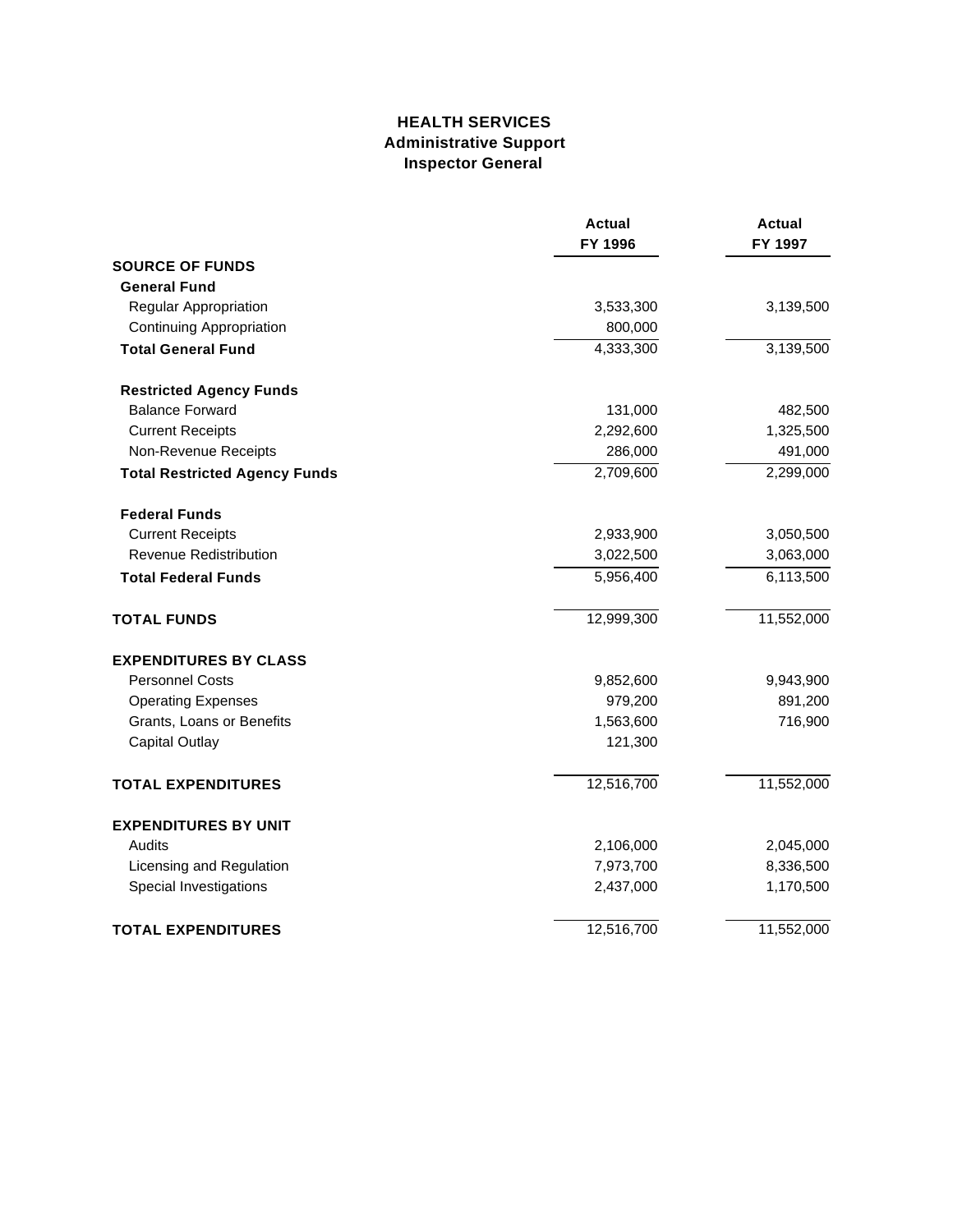### **HEALTH SERVICES Administrative Support Support Services**

|                                | <b>Actual</b><br>FY 1996 | <b>Actual</b><br>FY 1997 |
|--------------------------------|--------------------------|--------------------------|
| <b>SOURCE OF FUNDS</b>         |                          |                          |
| <b>General Fund</b>            |                          |                          |
| Regular Appropriation          |                          | 3,127,900                |
| <b>Restricted Agency Funds</b> |                          |                          |
| <b>Current Receipts</b>        |                          | 6,194,800                |
| <b>Federal Funds</b>           |                          |                          |
| <b>Current Receipts</b>        |                          | 926,200                  |
| <b>TOTAL FUNDS</b>             |                          | 10,248,900               |
| <b>EXPENDITURES BY CLASS</b>   |                          |                          |
| <b>Personnel Costs</b>         |                          | 4,556,700                |
| <b>Operating Expenses</b>      |                          | 3,158,400                |
| Grants, Loans or Benefits      |                          | $-57,000$                |
| <b>Capital Outlay</b>          |                          | 51,200                   |
| <b>TOTAL EXPENDITURES</b>      |                          | 7,709,300                |
| <b>EXPENDITURES BY UNIT</b>    |                          |                          |
| Secretary                      |                          | 173,800                  |
| <b>General Counsel</b>         |                          | 1,018,800                |
| Program Support                |                          | 5,466,000                |
| <b>Building Costs</b>          |                          | 1,050,700                |
| <b>TOTAL EXPENDITURES</b>      |                          | 7,709,300                |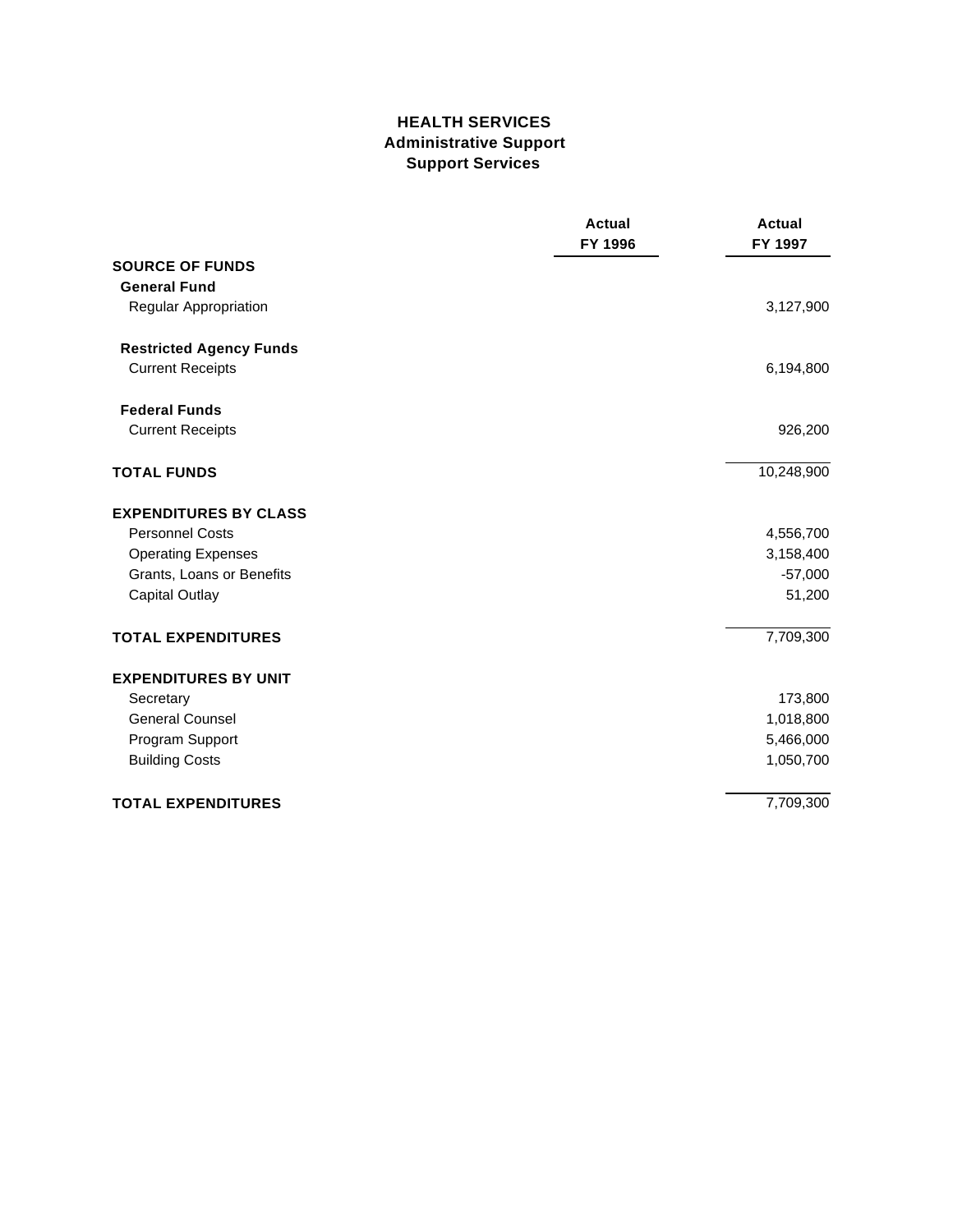### **HEALTH SERVICES Children with Special Health Care Needs**

|                                      | Actual<br>FY 1996 | Actual<br>FY 1997 |
|--------------------------------------|-------------------|-------------------|
| <b>SOURCE OF FUNDS</b>               |                   |                   |
| <b>General Fund</b>                  |                   |                   |
| Regular Appropriation                | 8,066,500         | 1,370,000         |
| Reorganization Adjustment            |                   | 1,251,000         |
| <b>Total General Fund</b>            | 8,066,500         | 2,621,000         |
| <b>Restricted Agency Funds</b>       |                   |                   |
| <b>Balance Forward</b>               | 3,063,000         | 5,013,000         |
| <b>Current Receipts</b>              | 4,494,500         | 5,168,000         |
| Non-Revenue Receipts                 | 3,500             |                   |
| <b>Total Restricted Agency Funds</b> | 7,561,000         | 10,181,000        |
| <b>Federal Funds</b>                 |                   |                   |
| <b>Balance Forward</b>               | 403,500           | 213,500           |
| <b>Current Receipts</b>              | 707,000           | 550,000           |
| Non-Revenue Receipts                 |                   | 3,992,500         |
| <b>Revenue Redistribution</b>        | 3,733,500         |                   |
| <b>Total Federal Funds</b>           | 4,844,000         | 4,756,000         |
| <b>TOTAL FUNDS</b>                   | 20,471,500        | 17,558,000        |
| <b>EXPENDITURES BY CLASS</b>         |                   |                   |
| <b>Personnel Costs</b>               | 3,936,000         | 3,748,500         |
| <b>Operating Expenses</b>            | 531,000           | 587,000           |
| Grants, Loans or Benefits            | 10,611,000        | 10,553,000        |
| <b>Capital Outlay</b>                | 122,500           | 19,500            |
| <b>TOTAL EXPENDITURES</b>            | 15,200,500        | 14,908,000        |
| <b>EXPENDITURES BY UNIT</b>          |                   |                   |
| Special Health Care Needs Program    | 13,332,500        | 13,288,500        |
| Hemophilia Program                   | 1,263,000         | 955,500           |
| Disabled Children's Program          | 605,000           | 664,000           |
| <b>TOTAL EXPENDITURES</b>            | 15,200,500        | 14,908,000        |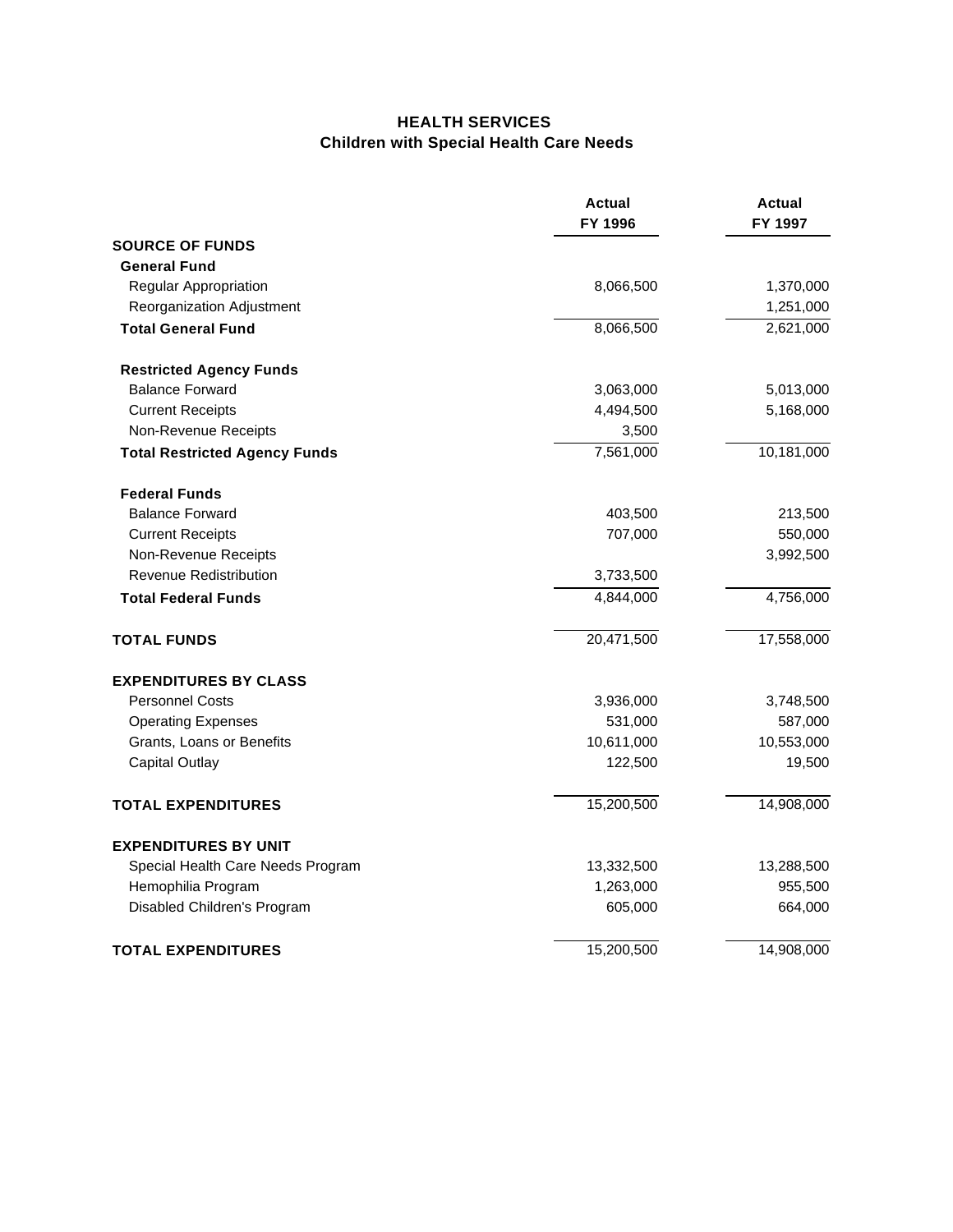### **HEALTH SERVICES Medicaid Services Administration**

|                                      | <b>Actual</b><br>FY 1996 | <b>Actual</b><br>FY 1997 |
|--------------------------------------|--------------------------|--------------------------|
| <b>SOURCE OF FUNDS</b>               |                          |                          |
| <b>General Fund</b>                  |                          |                          |
| Regular Appropriation                | 22,117,500               | 8,698,500                |
| Reorganization Adjustment            |                          | 88,000                   |
| <b>Total General Fund</b>            | 22,117,500               | 8,786,500                |
| <b>Restricted Agency Funds</b>       |                          |                          |
| <b>Balance Forward</b>               | 238,000                  | 1,107,500                |
| <b>Current Receipts</b>              | 171,500                  | 268,500                  |
| Non-Revenue Receipts                 | 3,000,000                | 19,500,000               |
| <b>Total Restricted Agency Funds</b> | 3,409,500                | 20,876,000               |
| <b>Federal Funds</b>                 |                          |                          |
| <b>Balance Forward</b>               | 100,500                  | 101,500                  |
| <b>Current Receipts</b>              | 33,574,000               | 46,980,000               |
| Revenue Redistribution               | $-13,790,500$            | $-26,603,000$            |
| <b>Total Federal Funds</b>           | 19,884,000               | 20,478,500               |
| <b>TOTAL FUNDS</b>                   | 45,411,000               | 50,141,000               |
| <b>EXPENDITURES BY CLASS</b>         |                          |                          |
| <b>Personnel Costs</b>               | 29,256,000               | 32,983,000               |
| <b>Operating Expenses</b>            | 854,500                  | 970,500                  |
| Grants, Loans or Benefits            | 12,494,000               | 12,258,000               |
| <b>Capital Outlay</b>                | 321,000                  |                          |
| <b>TOTAL EXPENDITURES</b>            | 42,925,500               | 46,211,500               |
| <b>EXPENDITURES BY UNIT</b>          |                          |                          |
| <b>Eligibility Determination</b>     | 8,522,000                | 11,610,000               |
| Program Administration               | 34,403,500               | 34,601,500               |
| <b>TOTAL EXPENDITURES</b>            | 42,925,500               | 46,211,500               |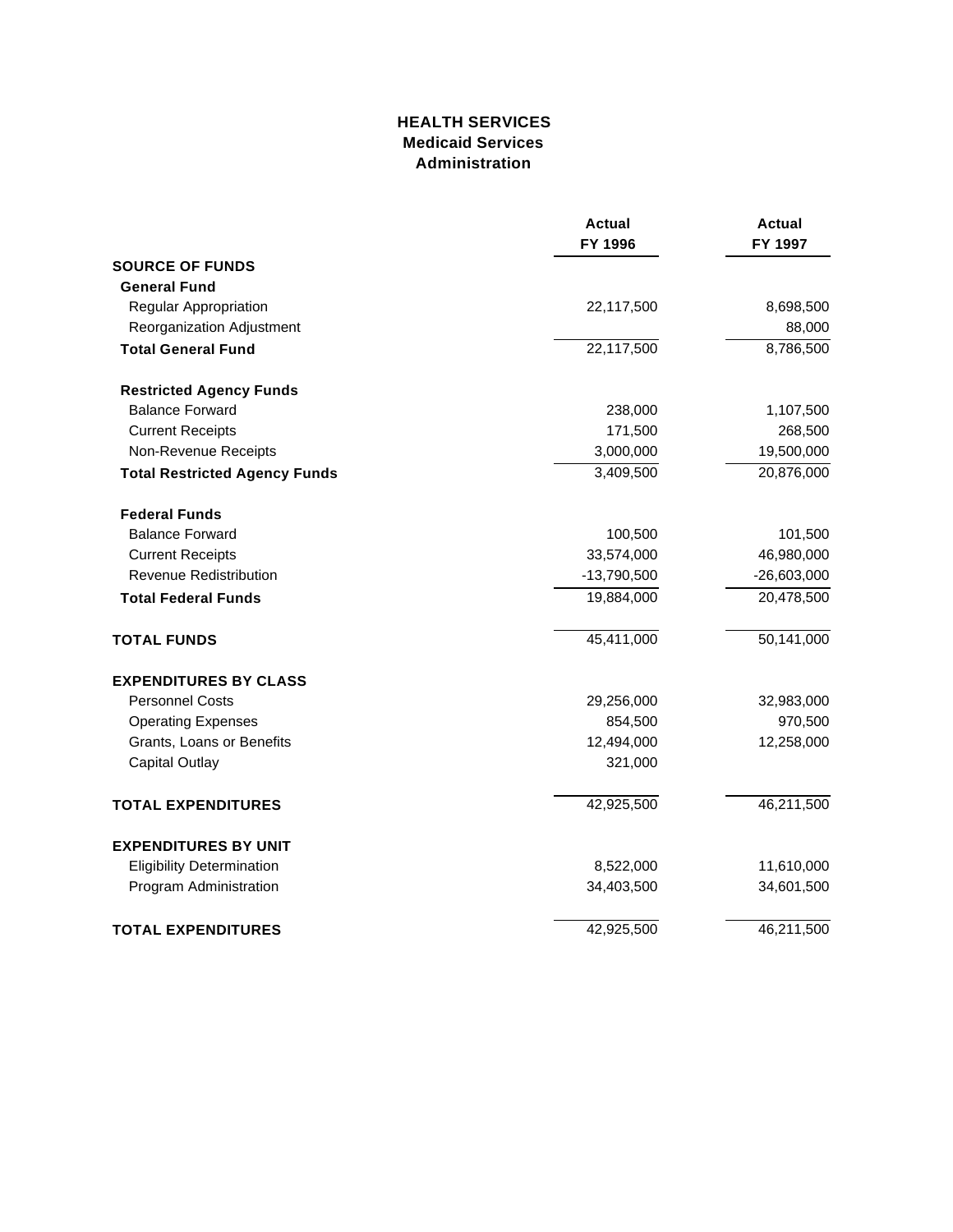### **HEALTH SERVICES Medicaid Services Benefits**

|                                      | <b>Actual</b><br>FY 1996 | Actual<br>FY 1997 |
|--------------------------------------|--------------------------|-------------------|
|                                      |                          |                   |
| <b>SOURCE OF FUNDS</b>               |                          |                   |
| <b>General Fund</b>                  |                          |                   |
| Regular Appropriation                | 472,495,000              | 365,000,000       |
| Reorganization Adjustment            |                          | 190,100,000       |
| <b>Total General Fund</b>            | 472,495,000              | 555,100,000       |
| <b>Restricted Agency Funds</b>       |                          |                   |
| <b>Balance Forward</b>               | 1,984,000                | 4,338,500         |
| <b>Current Receipts</b>              | 371,800                  |                   |
| Non-Revenue Receipts                 | 147,421,700              | 200,532,500       |
| <b>Total Restricted Agency Funds</b> | 149,777,500              | 204,871,000       |
| <b>Federal Funds</b>                 |                          |                   |
| <b>Balance Forward</b>               | 786,000                  | 1,565,500         |
| <b>Current Receipts</b>              | 1,439,073,500            | 1,770,231,500     |
| <b>Total Federal Funds</b>           | 1,439,859,500            | 1,771,797,000     |
| <b>TOTAL FUNDS</b>                   | 2,062,132,000            | 2,531,768,000     |
| <b>EXPENDITURES BY CLASS</b>         |                          |                   |
| Grants, Loans or Benefits            | 2,056,228,000            | 2,523,823,500     |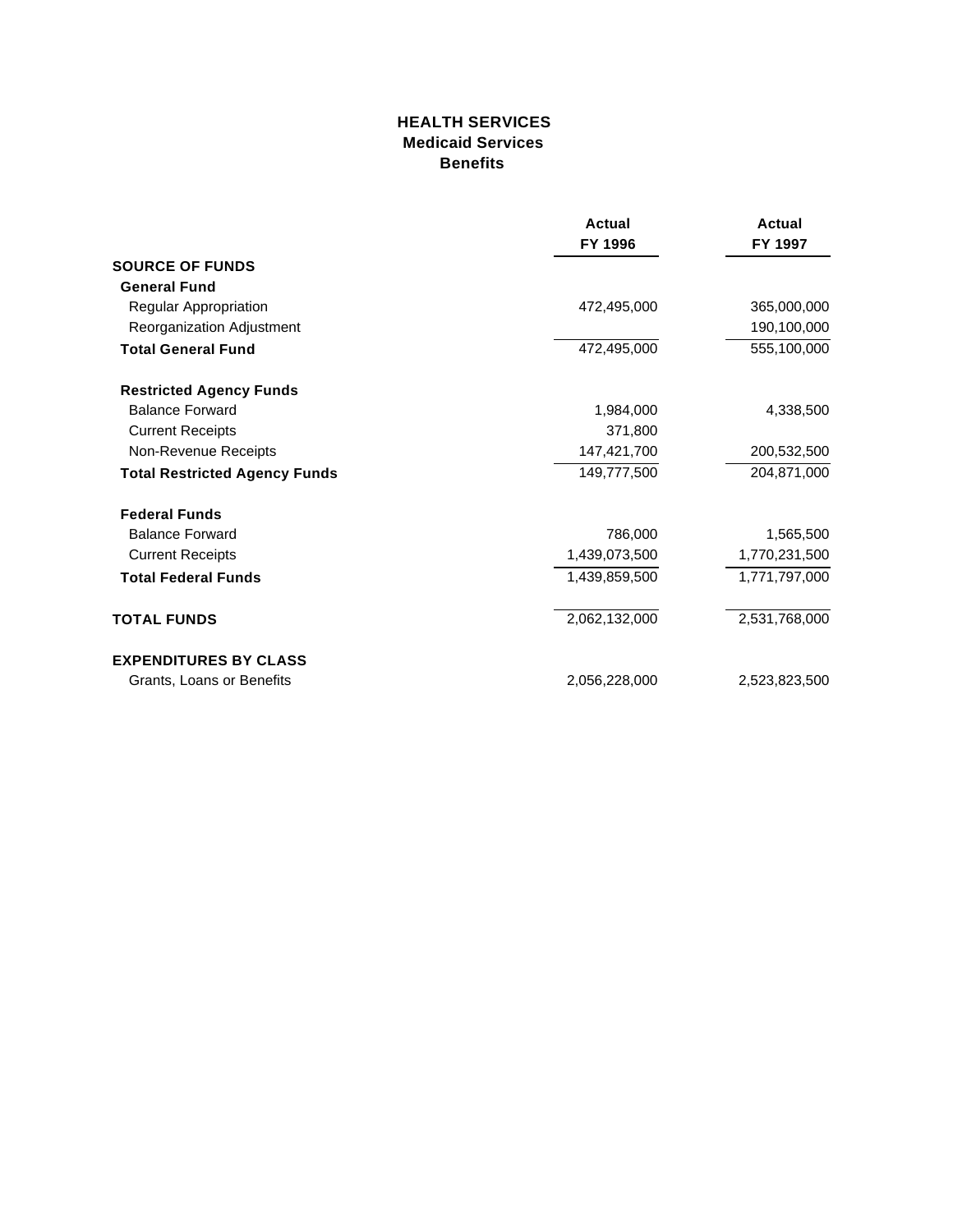### **HEALTH SERVICES Mental Health/Mental Retardation**

|                                              | <b>Actual</b><br>FY 1996 | <b>Actual</b><br>FY 1997 |
|----------------------------------------------|--------------------------|--------------------------|
| <b>SOURCE OF FUNDS</b>                       |                          |                          |
| <b>General Fund</b>                          |                          |                          |
| Regular Appropriation                        | 132,125,500              | 77,991,000               |
| Reorganization Adjustment                    |                          | 35,536,500               |
| <b>Total General Fund</b>                    | 132,125,500              | 113,527,500              |
| <b>Restricted Agency Funds</b>               |                          |                          |
| <b>Balance Forward</b>                       | 13,594,500               | 37,634,500               |
| <b>Current Receipts</b>                      | 103,438,500              | 115,876,000              |
| Non-Revenue Receipts                         |                          | $-30,972,000$            |
| <b>Total Restricted Agency Funds</b>         | 117,033,000              | 122,538,500              |
| <b>Federal Funds</b>                         |                          |                          |
| <b>Balance Forward</b>                       | 1,093,500                | 400,500                  |
| <b>Current Receipts</b>                      | 24,042,500               | 30,596,500               |
| Non-Revenue Receipts                         |                          | 734,500                  |
| Revenue Redistribution                       | 41,500                   | $-1,469,500$             |
| <b>Total Federal Funds</b>                   | 25,177,500               | 30,262,000               |
| <b>TOTAL FUNDS</b>                           | 274,336,000              | 266,328,000              |
| <b>EXPENDITURES BY CLASS</b>                 |                          |                          |
| <b>Personnel Costs</b>                       | 96,381,500               | 98,831,500               |
| <b>Operating Expenses</b>                    | 15,384,000               | 17,524,000               |
| Grants, Loans or Benefits                    | 123,009,000              | 140,435,000              |
| <b>Capital Outlay</b>                        | 1,521,000                | 362,000                  |
| Construction                                 | 6,000                    |                          |
| <b>TOTAL EXPENDITURES</b>                    | 236,301,500              | 257,152,500              |
| <b>EXPENDITURES BY UNIT</b>                  |                          |                          |
| <b>Community Alcohol and Drug Services</b>   | 23,397,000               | 25,410,000               |
| <b>Community MH Services</b>                 | 26,686,500               | 31,940,000               |
| <b>Community Mental Retardation Services</b> | 21,803,000               | 30,088,500               |
| <b>General MH/MR Support</b>                 | 24,792,000               | 26,363,000               |
| <b>Residential MH/MR Services</b>            | 139,623,000              | 143,351,000              |
| <b>TOTAL EXPENDITURES</b>                    | 236,301,500              | 257,152,500              |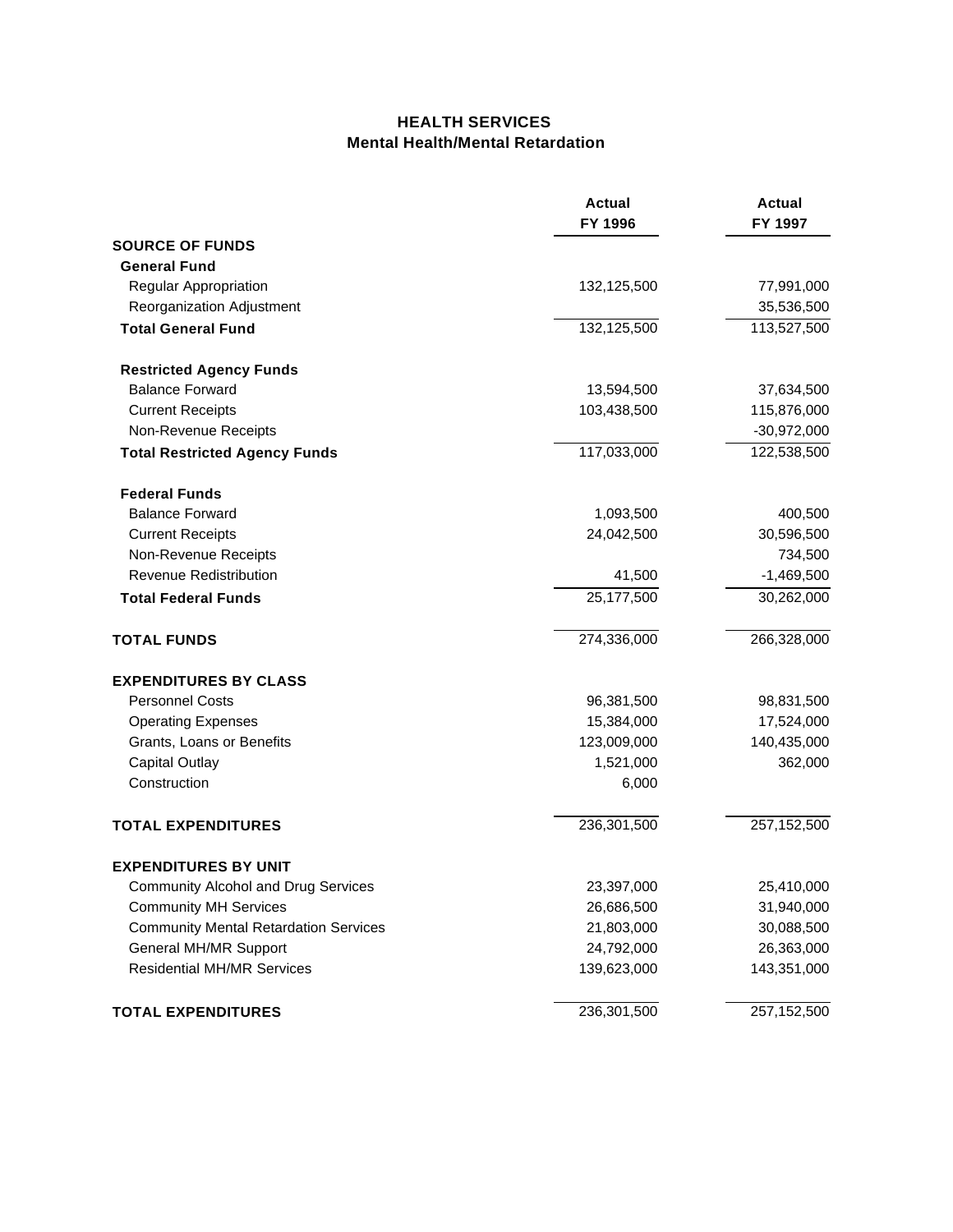## **HEALTH SERVICES Public Health**

|                                      | <b>Actual</b><br>FY 1996 | <b>Actual</b><br>FY 1997 |
|--------------------------------------|--------------------------|--------------------------|
| <b>SOURCE OF FUNDS</b>               |                          |                          |
| <b>General Fund</b>                  |                          |                          |
| Regular Appropriation                | 49,160,000               | 49,518,500               |
| <b>Continuing Appropriation</b>      | 1,000,000                |                          |
| <b>Total General Fund</b>            | 50,160,000               | 49,518,500               |
| <b>Restricted Agency Funds</b>       |                          |                          |
| <b>Balance Forward</b>               | 1,236,500                | 1,941,000                |
| <b>Current Receipts</b>              | 8,939,500                | 9,269,500                |
| <b>Total Restricted Agency Funds</b> | 10,176,000               | 11,210,500               |
| <b>Federal Funds</b>                 |                          |                          |
| <b>Balance Forward</b>               | 280,000                  | 438,500                  |
| <b>Current Receipts</b>              | 126,739,000              | 104,586,500              |
| <b>Revenue Redistribution</b>        | 401,000                  | 326,500                  |
| <b>Total Federal Funds</b>           | 127,420,000              | 105,351,500              |
| <b>TOTAL FUNDS</b>                   | 187,756,000              | 166,080,500              |
| <b>EXPENDITURES BY CLASS</b>         |                          |                          |
| <b>Personnel Costs</b>               | 35,522,000               | 22,924,000               |
| <b>Operating Expenses</b>            | 8,463,000                | 8,211,000                |
| Grants, Loans or Benefits            | 140,603,500              | 132,831,900              |
| <b>Capital Outlay</b>                | 853,500                  | 160,100                  |
| <b>TOTAL EXPENDITURES</b>            | 185,442,000              | 164,127,000              |
| <b>EXPENDITURES BY UNIT</b>          |                          |                          |
| <b>General Health Support</b>        | 14,738,000               | 13,541,000               |
| Health Systems Development           | 3,820,500                |                          |
| Epidemiology and Health Planning     | 22,897,000               | 18,126,000               |
| <b>Disability Determination</b>      | 23,104,000               |                          |
| Adult and Child Health               | 110,119,000              | 120,942,500              |
| Public Health Protection and Safety  | 6,326,000                | 6,767,000                |
| <b>Laboratory Services</b>           | 4,437,500                | 4,750,500                |
| <b>TOTAL EXPENDITURES</b>            | 185,442,000              | 164,127,000              |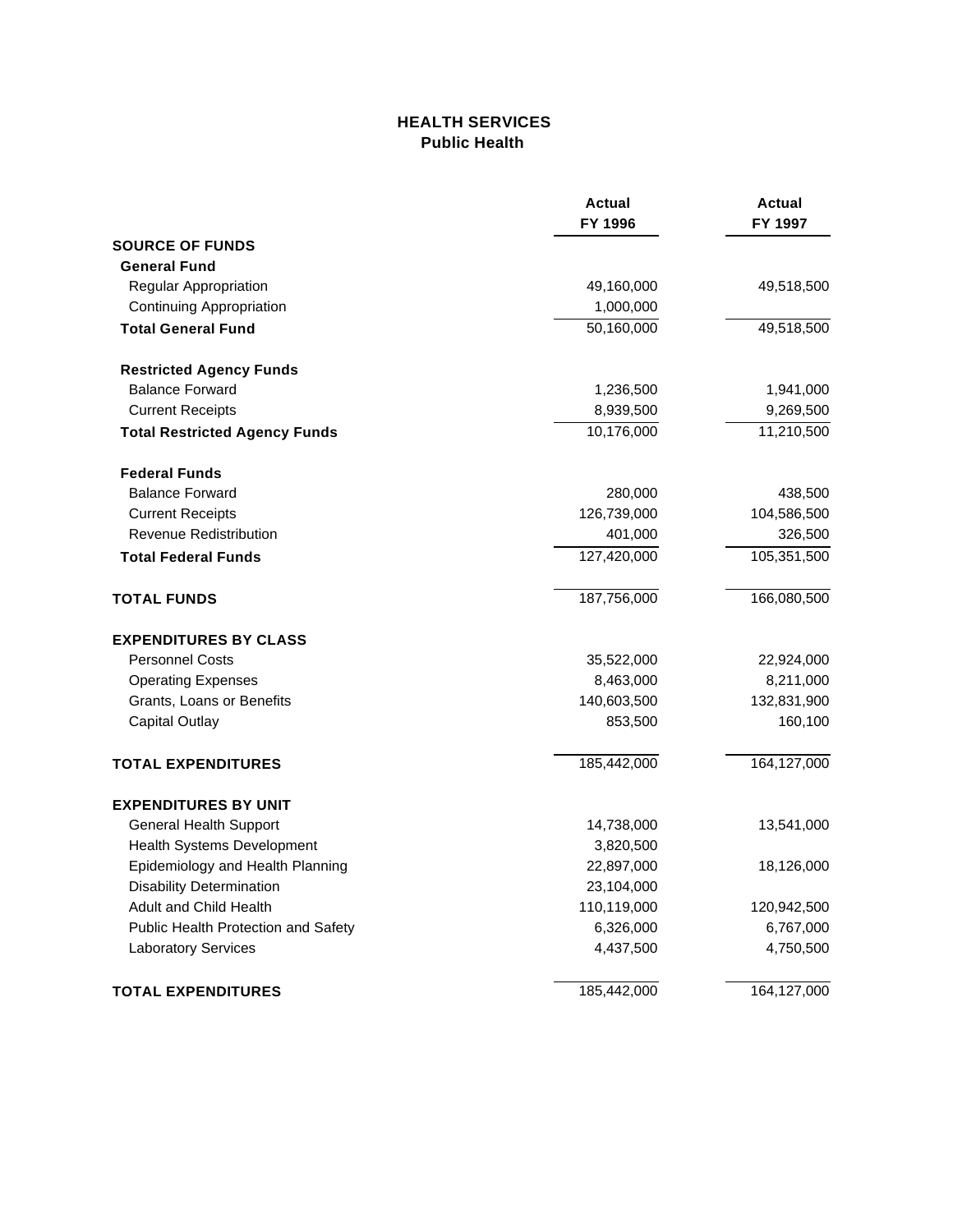## **HEALTH SERVICES Certificate of Need**

|                                      | Actual<br>FY 1996 | Actual<br>FY 1997 |
|--------------------------------------|-------------------|-------------------|
|                                      |                   |                   |
| <b>SOURCE OF FUNDS</b>               |                   |                   |
| <b>General Fund</b>                  |                   |                   |
| Reorganization Adjustment            |                   | 310,200           |
| <b>Restricted Agency Funds</b>       |                   |                   |
| <b>Balance Forward</b>               |                   | 359,400           |
| <b>Current Receipts</b>              |                   | 217,500           |
| <b>Total Restricted Agency Funds</b> |                   | 576,900           |
| <b>TOTAL FUNDS</b>                   |                   | 887,100           |
| <b>EXPENDITURES BY CLASS</b>         |                   |                   |
| <b>Personnel Costs</b>               |                   | 302,700           |
| <b>Operating Expenses</b>            |                   | 50,000            |
| Capital Outlay                       |                   | $-13,000$         |
| <b>TOTAL EXPENDITURES</b>            |                   | 339,700           |
|                                      |                   |                   |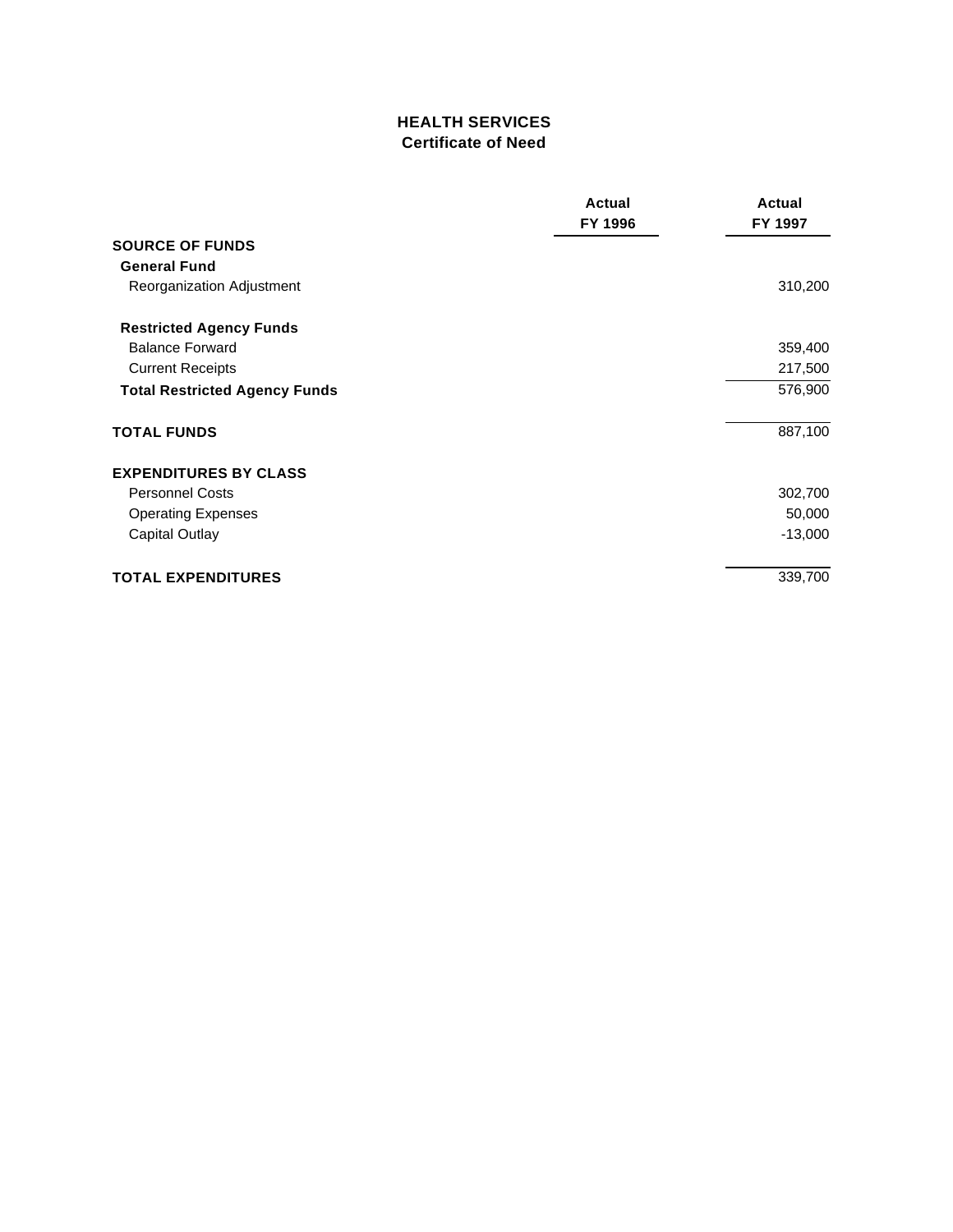## **HEALTH SERVICES Health Care Policy Board**

|                                      | Actual<br>FY 1996 | Actual<br>FY 1997 |
|--------------------------------------|-------------------|-------------------|
| <b>SOURCE OF FUNDS</b>               |                   |                   |
| <b>General Fund</b>                  |                   |                   |
| Regular Appropriation                | 3,000,000         |                   |
| <b>Restricted Agency Funds</b>       |                   |                   |
| <b>Balance Forward</b>               | 143,400           |                   |
| <b>Current Receipts</b>              | 324,200           |                   |
| <b>Total Restricted Agency Funds</b> | 467,600           |                   |
| <b>TOTAL FUNDS</b>                   | 3,467,600         |                   |
| <b>EXPENDITURES BY CLASS</b>         |                   |                   |
| <b>Personnel Costs</b>               | 2,669,400         |                   |
| <b>Operating Expenses</b>            | 440,200           |                   |
| Capital Outlay                       | $-2,200$          |                   |
| <b>TOTAL EXPENDITURES</b>            | 3,107,400         |                   |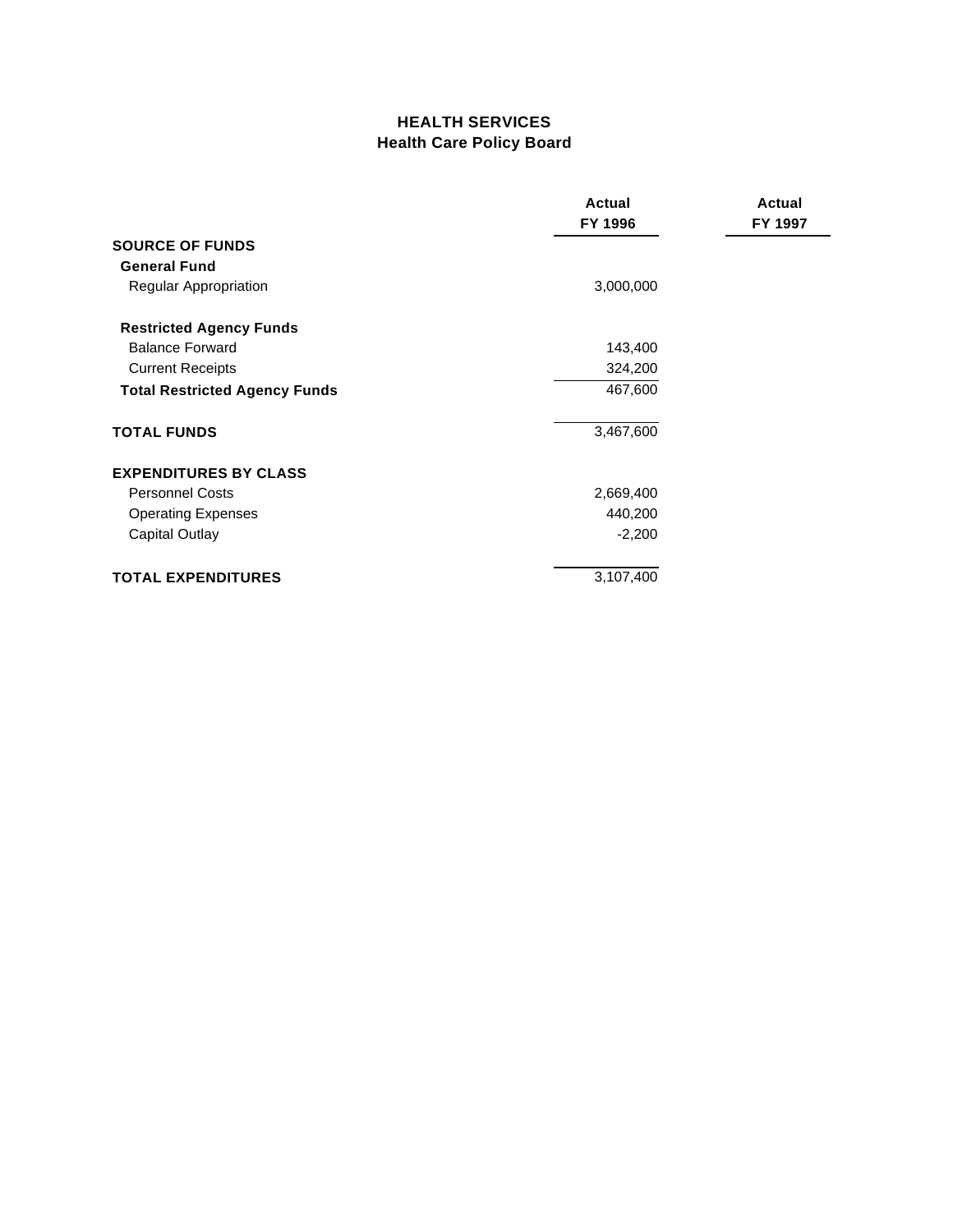## **JUSTICE**

|                                      | <b>Actual</b><br>FY 1996 | <b>Actual</b><br>FY 1997 |
|--------------------------------------|--------------------------|--------------------------|
| <b>SOURCE OF FUNDS</b>               |                          |                          |
| <b>General Fund</b>                  |                          |                          |
| Regular Appropriation                | 252,752,500              | 279,774,500              |
| Special Appropriation                | 1,877,000                |                          |
| <b>Continuing Appropriation</b>      | 654,200                  | 502,200                  |
| Reorganization Adjustment            |                          | 36,891,500               |
| <b>Mandated Allotments</b>           | 170,000                  | 300,000                  |
| <b>Total General Fund</b>            | 255,453,700              | 317,468,200              |
| <b>Restricted Agency Funds</b>       |                          |                          |
| <b>Balance Forward</b>               | 13,464,500               | 13,322,500               |
| <b>Current Receipts</b>              | 12,641,000               | 16,574,500               |
| Non-Revenue Receipts                 | 30,673,000               | 32,299,000               |
| <b>Total Restricted Agency Funds</b> | 56,778,500               | 62,196,000               |
| <b>Federal Funds</b>                 |                          |                          |
| <b>Balance Forward</b>               | 492,000                  | 477,000                  |
| <b>Current Receipts</b>              | 12,643,000               | 29,276,500               |
| Non-Revenue Receipts                 | $-3,399,500$             | $-3,625,500$             |
| <b>Revenue Redistribution</b>        | 875,000                  | 806,000                  |
| <b>Total Federal Funds</b>           | 10,610,500               | 26,934,000               |
| <b>Road Fund</b>                     |                          |                          |
| Regular Appropriation                | 40,407,000               | 40,407,000               |
| <b>TOTAL FUNDS</b>                   | 363,249,700              | 447,005,200              |
| <b>EXPENDITURES BY CLASS</b>         |                          |                          |
| <b>Personnel Costs</b>               | 182,192,500              | 230,771,000              |
| <b>Operating Expenses</b>            | 48,396,000               | 58,901,500               |
| Grants, Loans or Benefits            | 87,503,500               | 112,264,500              |
| <b>Debt Service</b>                  | 20,104,000               | 19,677,500               |
| <b>Capital Outlay</b>                | 7,135,500                | 6,155,500                |
| Construction                         | 1,273,000                | 916,000                  |
| <b>TOTAL EXPENDITURES</b>            | 346,604,500              | 428,686,000              |
| <b>EXPENDITURES BY UNIT</b>          |                          |                          |
| Justice Administration               | 10,888,500               | 11,826,000               |
| <b>State Police</b>                  | 92,290,500               | 100,600,000              |
| Juvenile Justice                     |                          | 56,168,500               |
| <b>Criminal Justice Training</b>     | 17,393,500               | 20,074,000               |
| Corrections                          | 226,032,000              | 240,017,500              |
| <b>TOTAL EXPENDITURES</b>            | 346,604,500              | 428,686,000              |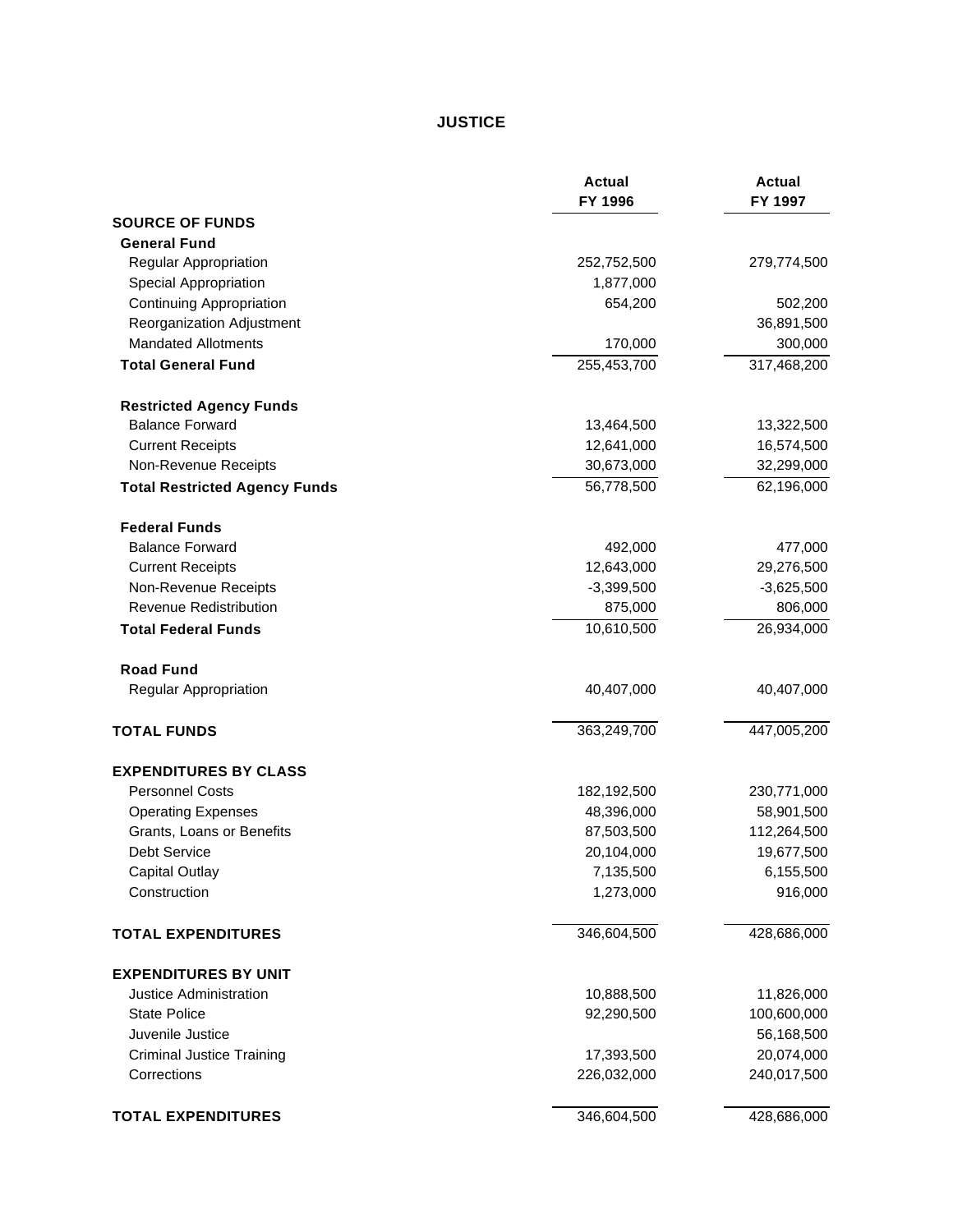#### **JUSTICE Justice Administration**

|                                      | <b>Actual</b><br>FY 1996 | <b>Actual</b><br>FY 1997 |
|--------------------------------------|--------------------------|--------------------------|
| <b>SOURCE OF FUNDS</b>               |                          |                          |
| <b>General Fund</b>                  |                          |                          |
| Regular Appropriation                | 4,762,000                | 4,769,000                |
| <b>Special Appropriation</b>         | 33,000                   |                          |
| Reorganization Adjustment            |                          | 304,000                  |
| <b>Mandated Allotments</b>           | 170,000                  |                          |
| <b>Total General Fund</b>            | 4,965,000                | 5,073,000                |
| <b>Restricted Agency Funds</b>       |                          |                          |
| <b>Balance Forward</b>               | 2,277,500                | 3,557,500                |
| <b>Current Receipts</b>              | 2,640,000                | 3,203,500                |
| Non-Revenue Receipts                 | 359,000                  | 882,000                  |
| <b>Total Restricted Agency Funds</b> | 5,276,500                | 7,643,000                |
| <b>Federal Funds</b>                 |                          |                          |
| <b>Balance Forward</b>               | 50,500                   | 64,000                   |
| <b>Current Receipts</b>              | 7,611,000                | 9,260,000                |
| Non-Revenue Receipts                 | $-3,399,500$             | $-3,625,500$             |
| <b>Revenue Redistribution</b>        | 8,000                    | $-12,500$                |
| <b>Total Federal Funds</b>           | 4,270,000                | 5,686,000                |
| <b>TOTAL FUNDS</b>                   | 14,511,500               | 18,402,000               |
| <b>EXPENDITURES BY CLASS</b>         |                          |                          |
| <b>Personnel Costs</b>               | 4,394,000                | 4,388,000                |
| <b>Operating Expenses</b>            | 1,358,500                | 1,335,000                |
| Grants, Loans or Benefits            | 5,071,500                | 6,001,500                |
| <b>Capital Outlay</b>                | 64,500                   | 101,500                  |
| <b>TOTAL EXPENDITURES</b>            | 10,888,500               | 11,826,000               |
| <b>EXPENDITURES BY UNIT</b>          |                          |                          |
| Youth Services                       | 1,387,000                |                          |
| <b>Charitable Gaming</b>             | 901,000                  | 989,000                  |
| <b>Grants Management</b>             | 4,425,000                | 5,177,000                |
| <b>Medical Examiner</b>              | 1,889,500                | 2,375,000                |
| Parole Board                         | 859,500                  | 952,500                  |
| Secretary                            | 1,426,500                | 2,332,500                |
| <b>TOTAL EXPENDITURES</b>            | 10,888,500               | 11,826,000               |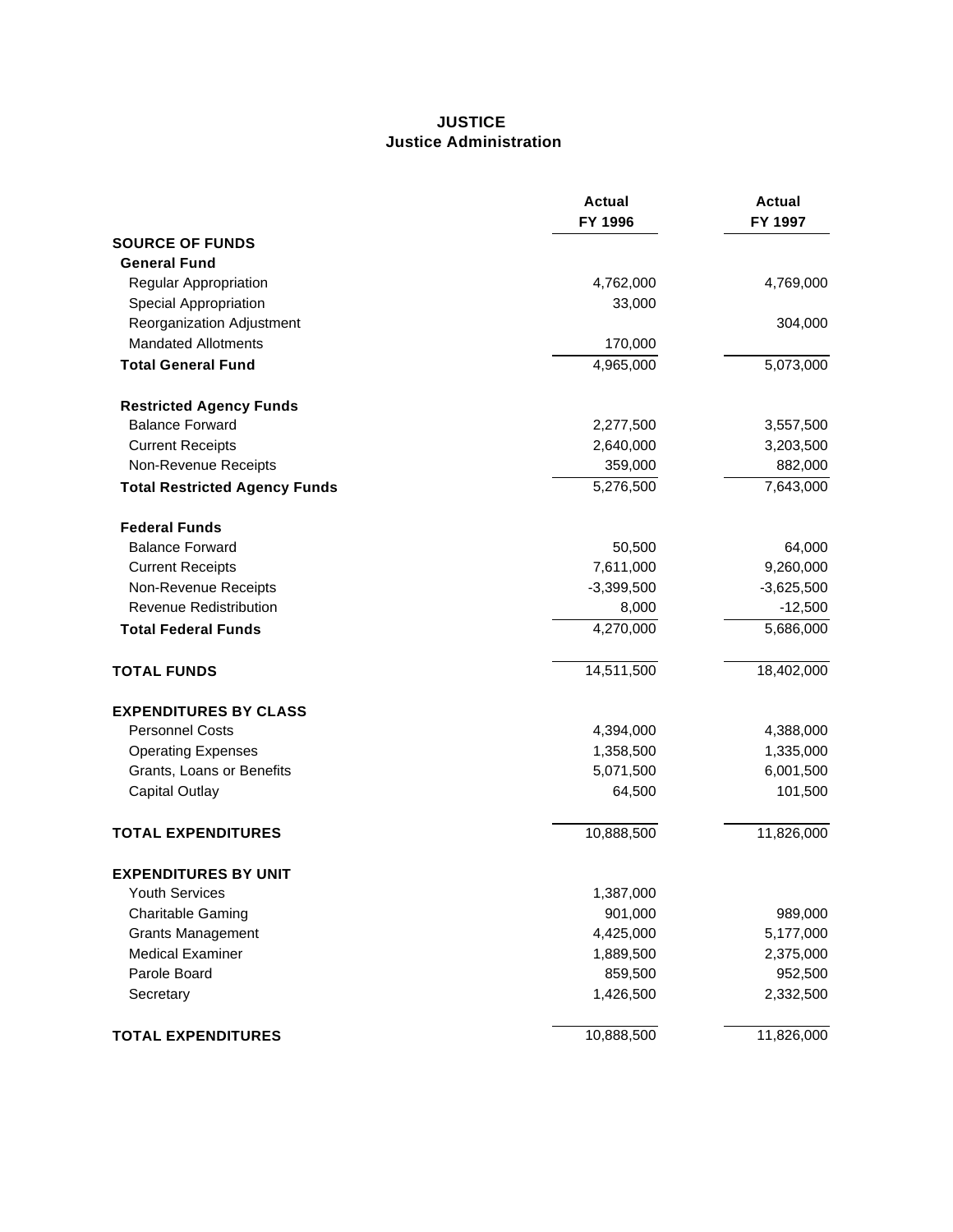## **JUSTICE State Police**

|                                      | <b>Actual</b><br>FY 1996 | <b>Actual</b><br>FY 1997 |
|--------------------------------------|--------------------------|--------------------------|
| <b>SOURCE OF FUNDS</b>               |                          |                          |
| <b>General Fund</b>                  |                          |                          |
| Regular Appropriation                | 40,779,000               | 48,174,500               |
| <b>Restricted Agency Funds</b>       |                          |                          |
| <b>Balance Forward</b>               | 3,254,500                | 1,642,500                |
| <b>Current Receipts</b>              | 3,175,500                | 3,496,500                |
| Non-Revenue Receipts                 | 1,931,000                | 1,636,500                |
| <b>Total Restricted Agency Funds</b> | 8,361,000                | 6,775,500                |
| <b>Federal Funds</b>                 |                          |                          |
| <b>Balance Forward</b>               | 368,500                  | 429,500                  |
| <b>Current Receipts</b>              | 4,788,500                | 4,996,000                |
| <b>Revenue Redistribution</b>        | $-91,500$                | $-154,500$               |
| <b>Total Federal Funds</b>           | 5,065,500                | 5,271,000                |
| <b>Road Fund</b>                     |                          |                          |
| Regular Appropriation                | 40,407,000               | 40,407,000               |
| <b>TOTAL FUNDS</b>                   | 94,612,500               | 100,628,000              |
| <b>EXPENDITURES BY CLASS</b>         |                          |                          |
| <b>Personnel Costs</b>               | 69,007,500               | 76,973,500               |
| <b>Operating Expenses</b>            | 15,845,500               | 17,765,500               |
| Grants, Loans or Benefits            | 1,369,000                | 1,235,500                |
| <b>Debt Service</b>                  | 279,000                  | 278,000                  |
| <b>Capital Outlay</b>                | 5,462,500                | 4,292,500                |
| Construction                         | 327,000                  | 55,000                   |
| <b>TOTAL EXPENDITURES</b>            | 92,290,500               | 100,600,000              |
| <b>EXPENDITURES BY UNIT</b>          |                          |                          |
| Administration                       | 5,323,000                | 5,826,000                |
| Operations                           | 60,230,000               | 65,736,000               |
| Services                             | 26,737,500               | 29,038,000               |
| <b>TOTAL EXPENDITURES</b>            | 92,290,500               | 100,600,000              |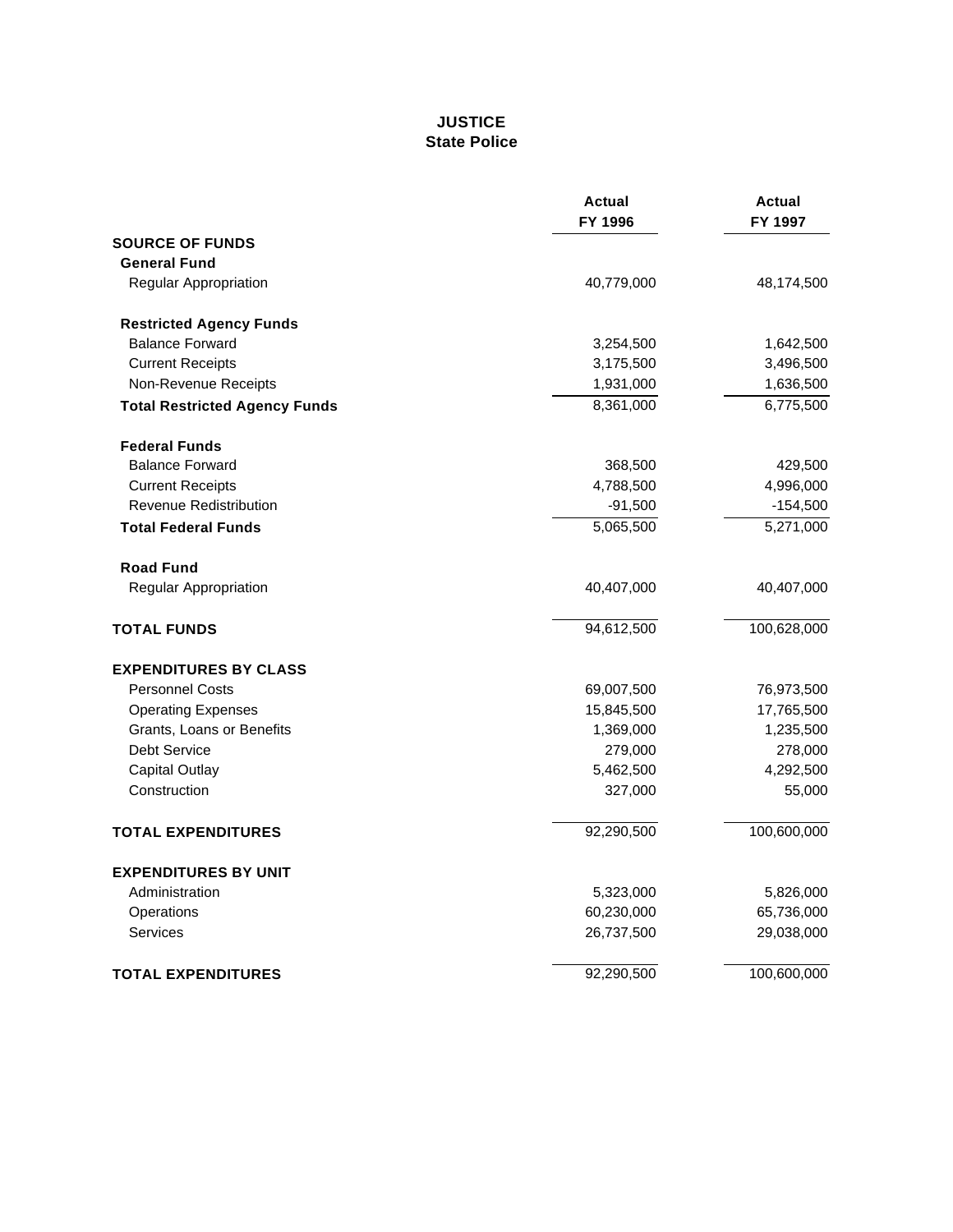### **JUSTICE Juvenile Justice**

|                                | <b>Actual</b><br>FY 1996 | <b>Actual</b><br>FY 1997 |
|--------------------------------|--------------------------|--------------------------|
| <b>SOURCE OF FUNDS</b>         |                          |                          |
| <b>General Fund</b>            |                          |                          |
| Reorganization Adjustment      |                          | 38,056,000               |
| <b>Restricted Agency Funds</b> |                          |                          |
| <b>Current Receipts</b>        |                          | 3,560,000                |
| <b>Federal Funds</b>           |                          |                          |
| <b>Current Receipts</b>        |                          | 15,001,500               |
| <b>TOTAL FUNDS</b>             |                          | 56,617,500               |
| <b>EXPENDITURES BY CLASS</b>   |                          |                          |
| <b>Personnel Costs</b>         |                          | 33,419,500               |
| <b>Operating Expenses</b>      |                          | 4,984,000                |
| Grants, Loans or Benefits      |                          | 16,664,000               |
| <b>Debt Service</b>            |                          | 376,000                  |
| <b>Capital Outlay</b>          |                          | 725,000                  |
| <b>TOTAL EXPENDITURES</b>      |                          | 56,168,500               |
| <b>EXPENDITURES BY UNIT</b>    |                          |                          |
| <b>Detention Services</b>      |                          | 1,428,000                |
| Program Management             |                          | 453,500                  |
| <b>Program Operations</b>      |                          | 52,331,500               |
| <b>Support Services</b>        |                          | 1,955,500                |
| <b>TOTAL EXPENDITURES</b>      |                          | 56,168,500               |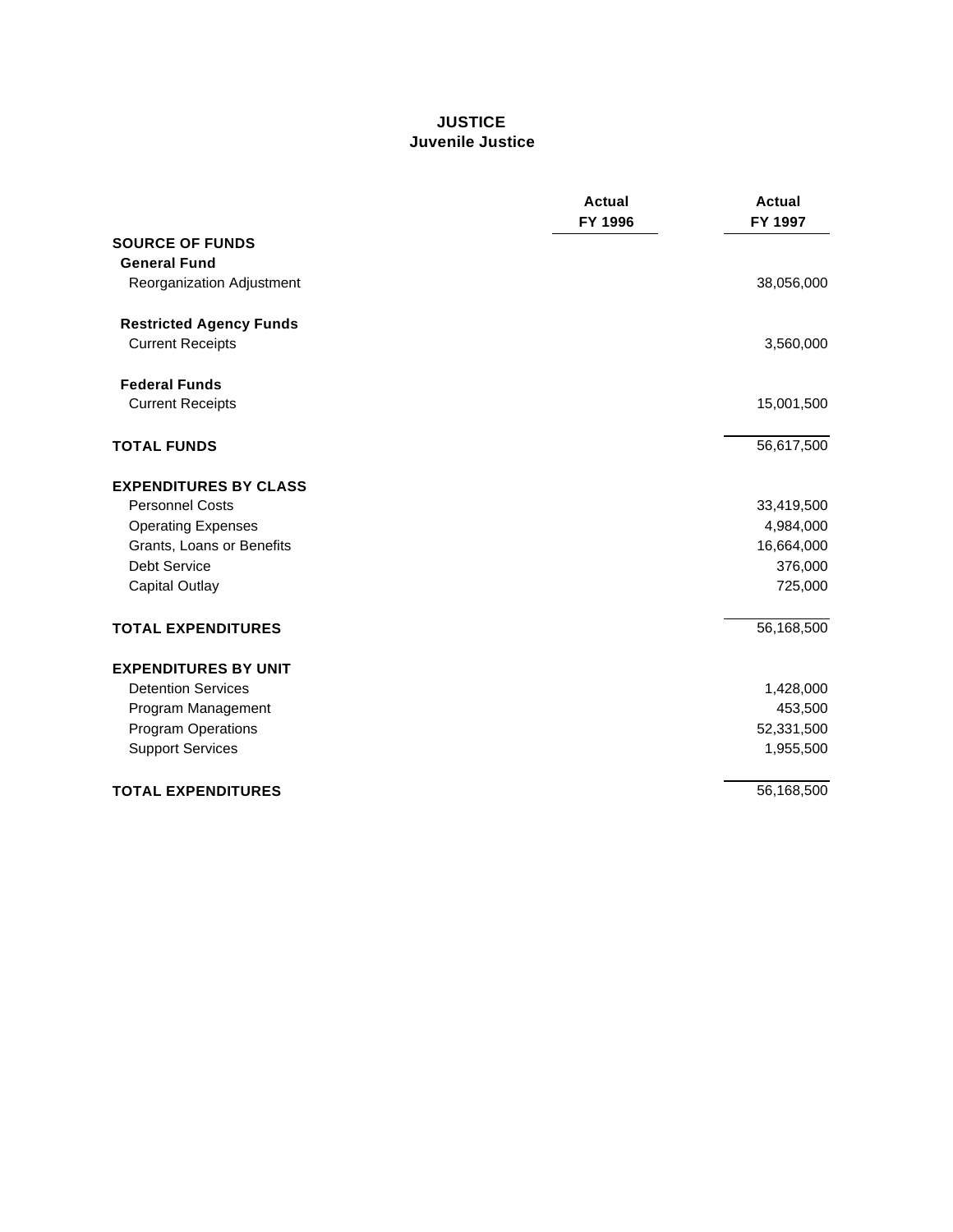## **JUSTICE Criminal Justice Training**

|                                       | Actual<br>FY 1996 | <b>Actual</b><br>FY 1997 |
|---------------------------------------|-------------------|--------------------------|
| <b>SOURCE OF FUNDS</b>                |                   |                          |
| <b>Restricted Agency Funds</b>        |                   |                          |
| <b>Balance Forward</b>                | 2,369,000         | 2,928,500                |
| <b>Current Receipts</b>               | 215,500           | 1,182,500                |
| Non-Revenue Receipts                  | 17,737,500        | 18,939,500               |
| <b>Total Restricted Agency Funds</b>  | 20,322,000        | 23,050,500               |
| <b>TOTAL FUNDS</b>                    | 20,322,000        | 23,050,500               |
| <b>EXPENDITURES BY CLASS</b>          |                   |                          |
| <b>Personnel Costs</b>                | 2,406,500         | 2,779,500                |
| <b>Operating Expenses</b>             | 2,413,000         | 4,363,000                |
| Grants, Loans or Benefits             | 11,283,000        | 11,664,500               |
| Debt Service                          | 1,103,500         | 1,107,500                |
| <b>Capital Outlay</b>                 | 187,500           | 159,500                  |
| <b>TOTAL EXPENDITURES</b>             | 17,393,500        | 20,074,000               |
| <b>EXPENDITURES BY UNIT</b>           |                   |                          |
| Kentucky Law Enforcement Program Fund | 17,393,500        | 19,618,500               |
| Special Training Program              |                   | 455,500                  |
| <b>TOTAL EXPENDITURES</b>             | 17,393,500        | 20,074,000               |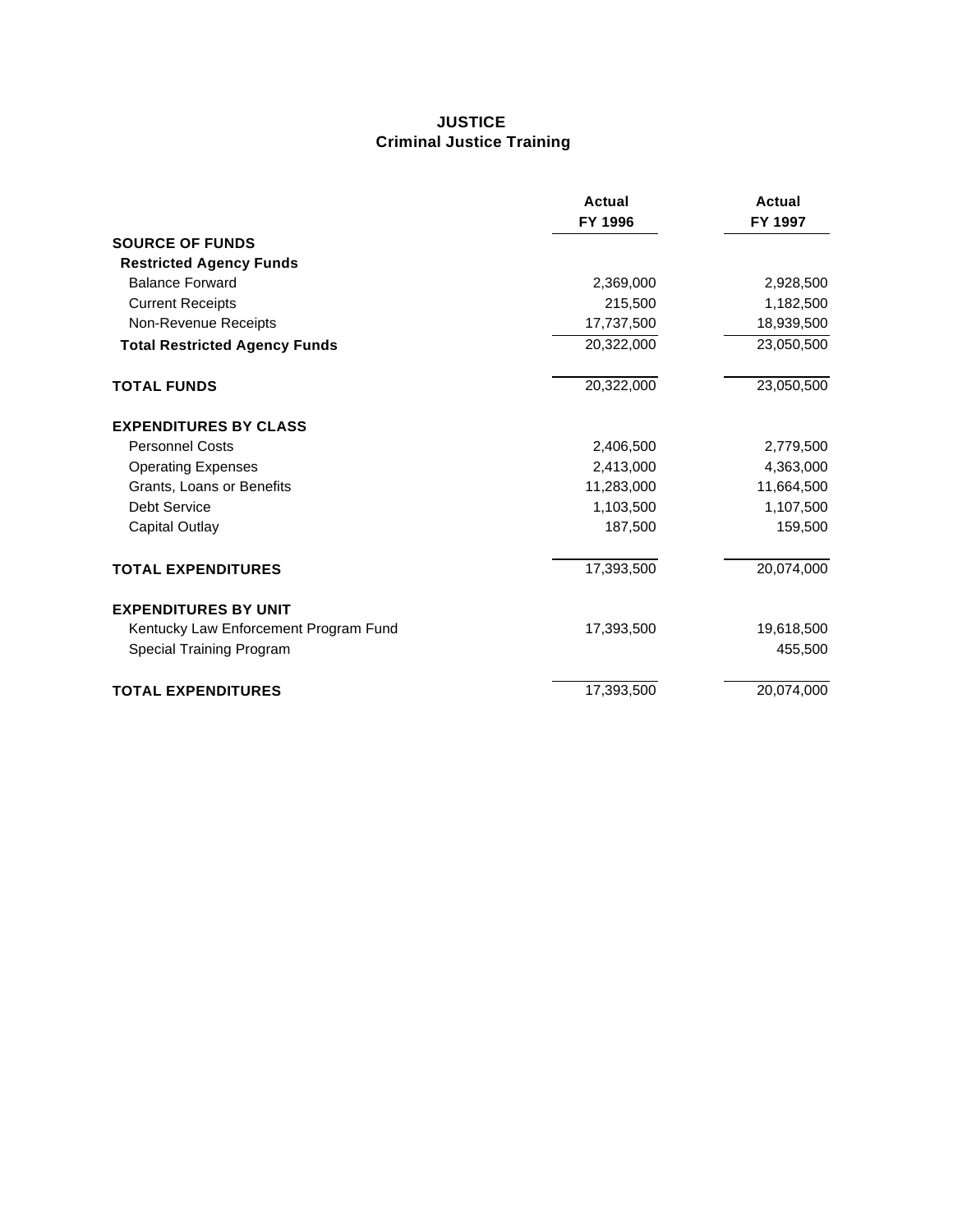## **JUSTICE Corrections**

|                                                | <b>Actual</b><br>FY 1996 | <b>Actual</b><br>FY 1997 |
|------------------------------------------------|--------------------------|--------------------------|
| <b>SOURCE OF FUNDS</b>                         |                          |                          |
| <b>General Fund</b>                            |                          |                          |
| Regular Appropriation                          | 207,211,500              | 226,831,000              |
| <b>Special Appropriation</b>                   | 1,844,000                |                          |
| <b>Continuing Appropriation</b>                | 654,200                  | 502,200                  |
| Reorganization Adjustment                      |                          | $-1,468,500$             |
| <b>Mandated Allotments</b>                     |                          | 300,000                  |
| <b>Total General Fund</b>                      | 209,709,700              | 226,164,700              |
| <b>Restricted Agency Funds</b>                 |                          |                          |
| <b>Balance Forward</b>                         | 5,563,500                | 5,194,000                |
| <b>Current Receipts</b>                        | 6,610,000                | 5,132,000                |
| Non-Revenue Receipts                           | 10,645,500               | 10,841,000               |
| <b>Total Restricted Agency Funds</b>           | 22,819,000               | 21,167,000               |
| <b>Federal Funds</b>                           |                          |                          |
| <b>Balance Forward</b>                         | 73,000                   | $-16,500$                |
| <b>Current Receipts</b>                        | 243,500                  | 19,000                   |
| <b>Revenue Redistribution</b>                  | 958,500                  | 973,000                  |
| <b>Total Federal Funds</b>                     | 1,275,000                | 975,500                  |
| <b>TOTAL FUNDS</b>                             | 233,803,700              | 248,307,200              |
| <b>EXPENDITURES BY CLASS</b>                   |                          |                          |
| <b>Personnel Costs</b>                         | 106,384,500              | 113,210,500              |
| <b>Operating Expenses</b>                      | 28,779,000               | 30,454,000               |
| Grants, Loans or Benefits                      | 69,780,000               | 76,699,000               |
| <b>Debt Service</b>                            | 18,721,500               | 17,916,000               |
| <b>Capital Outlay</b>                          | 1,421,000                | 877,000                  |
| Construction                                   | 946,000                  | 861,000                  |
| <b>TOTAL EXPENDITURES</b>                      | 226,032,000              | 240,017,500              |
| <b>EXPENDITURES BY UNIT</b>                    |                          |                          |
| <b>Corrections Management</b>                  | 24,552,500               | 23,915,000               |
| <b>Adult Institutions</b>                      | 144,862,500              | 154,461,000              |
| <b>Community Services and Local Facilities</b> | 42,227,500               | 46,773,000               |
| Local Jail Support                             | 14,389,500               | 14,868,500               |
| <b>TOTAL EXPENDITURES</b>                      | 226,032,000              | 240,017,500              |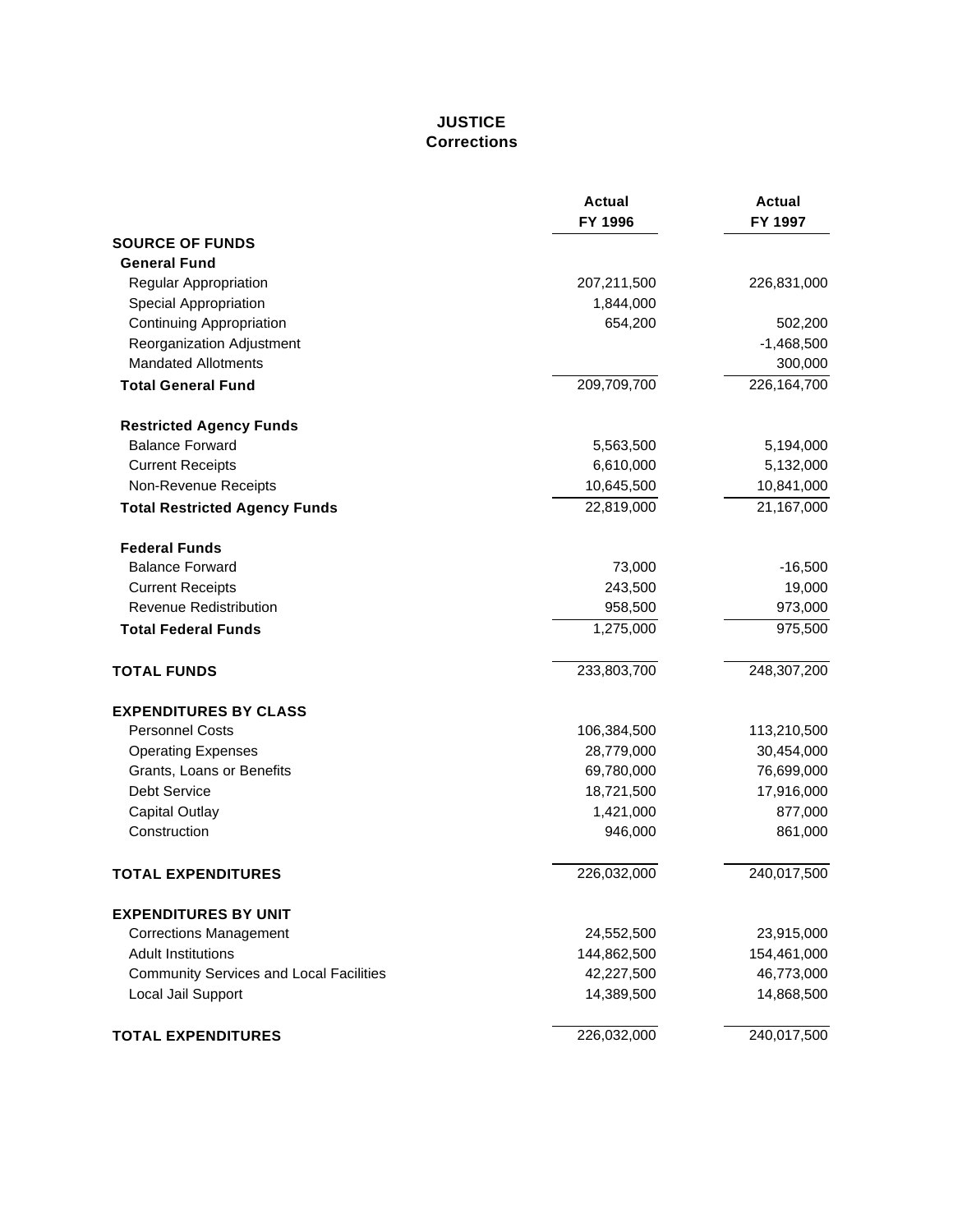### **JUSTICE Corrections Management**

|                                      | <b>Actual</b><br>FY 1996 | <b>Actual</b><br>FY 1997 |
|--------------------------------------|--------------------------|--------------------------|
| <b>SOURCE OF FUNDS</b>               |                          |                          |
| <b>General Fund</b>                  |                          |                          |
| Regular Appropriation                | 24,629,000               | 24,829,500               |
| Reorganization Adjustment            |                          | $-1,468,500$             |
| <b>Total General Fund</b>            | 24,629,000               | 23,361,000               |
| <b>Restricted Agency Funds</b>       |                          |                          |
| <b>Balance Forward</b>               | 110,000                  | 42,000                   |
| <b>Current Receipts</b>              | 73,500                   | 237,000                  |
| Non-Revenue Receipts                 |                          | 44,000                   |
| <b>Total Restricted Agency Funds</b> | 183,500                  | 323,000                  |
| <b>Federal Funds</b>                 |                          |                          |
| <b>Balance Forward</b>               | 500                      | $-21,500$                |
| <b>Revenue Redistribution</b>        | 209,000                  | 368,500                  |
| <b>Total Federal Funds</b>           | 209,500                  | 347,000                  |
| <b>TOTAL FUNDS</b>                   | 25,022,000               | 24,031,000               |
| <b>EXPENDITURES BY CLASS</b>         |                          |                          |
| <b>Personnel Costs</b>               | 4,464,000                | 4,737,000                |
| <b>Operating Expenses</b>            | 1,202,000                | 1,251,500                |
| Grants, Loans or Benefits            | 500                      | 4,500                    |
| <b>Debt Service</b>                  | 18,721,500               | 17,916,000               |
| <b>Capital Outlay</b>                | 164,500                  | 6,000                    |
| <b>TOTAL EXPENDITURES</b>            | 24,552,500               | 23,915,000               |
| <b>EXPENDITURES BY UNIT</b>          |                          |                          |
| <b>Administrative Services</b>       | 2,809,000                | 3,350,500                |
| Commissioner                         | 1,267,500                | 893,500                  |
| <b>Debt Service</b>                  | 18,721,500               | 17,916,000               |
| <b>General Counsel</b>               | 699,000                  | 737,500                  |
| <b>Corrections Training</b>          | 1,055,500                | 1,017,500                |
| <b>TOTAL EXPENDITURES</b>            | 24,552,500               | 23,915,000               |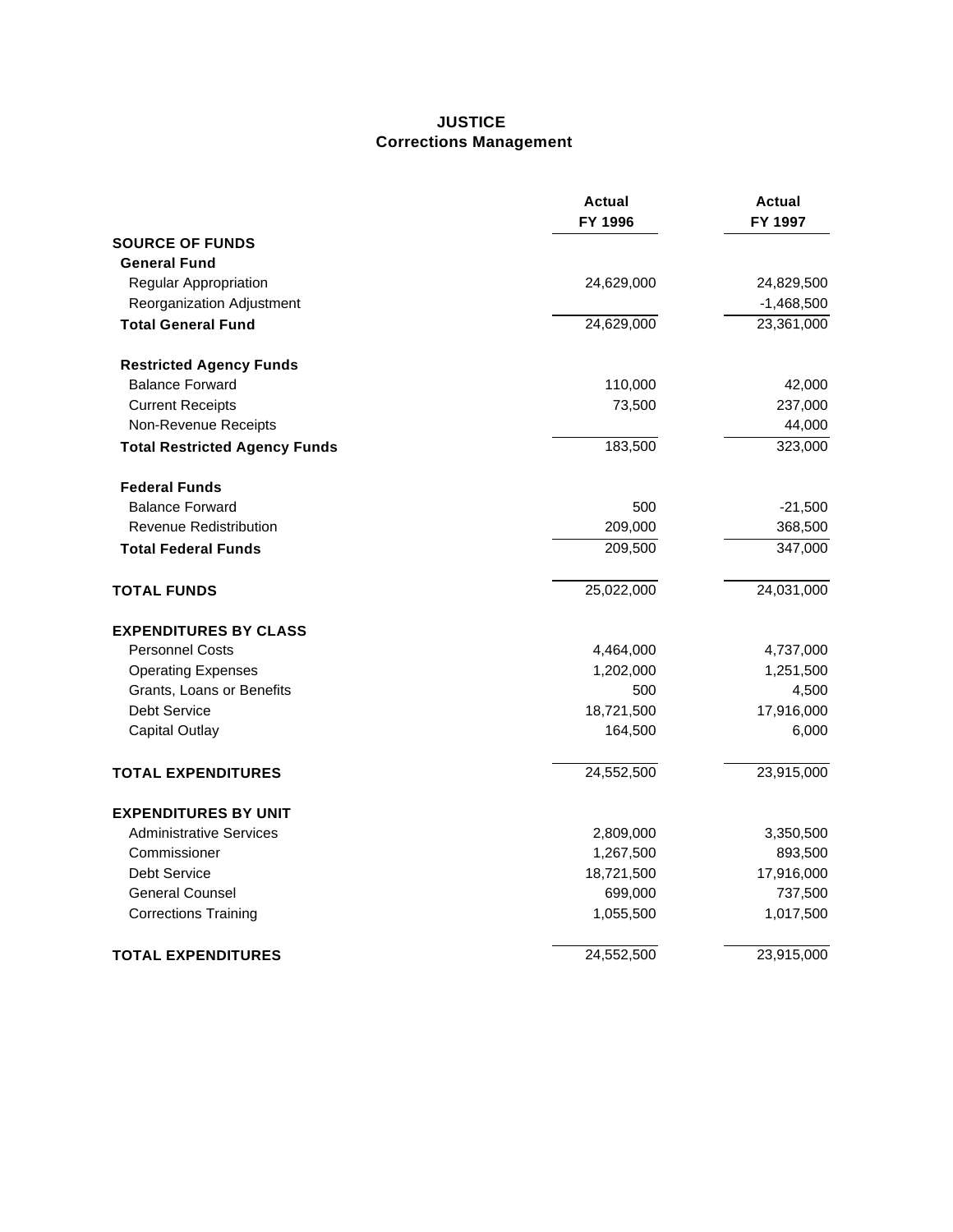#### **JUSTICE Adult Correctional Institutions**

|                                         | <b>Actual</b><br>FY 1996 | <b>Actual</b><br>FY 1997 |
|-----------------------------------------|--------------------------|--------------------------|
| <b>SOURCE OF FUNDS</b>                  |                          |                          |
| <b>General Fund</b>                     |                          |                          |
| <b>Regular Appropriation</b>            | 128,356,500              | 141,059,000              |
| <b>Special Appropriation</b>            | 60,000                   |                          |
| <b>Total General Fund</b>               | 128,416,500              | 141,059,000              |
| <b>Restricted Agency Funds</b>          |                          |                          |
| <b>Balance Forward</b>                  | 5,153,500                | 5,072,000                |
| <b>Current Receipts</b>                 | 6,221,000                | 4,558,500                |
| Non-Revenue Receipts                    | 10,645,500               | 10,786,500               |
| <b>Total Restricted Agency Funds</b>    | 22,020,000               | 20,417,000               |
| <b>Federal Funds</b>                    |                          |                          |
| <b>Balance Forward</b>                  | 49,500                   | 5,000                    |
| <b>Current Receipts</b>                 | 243,500                  | 19,000                   |
| <b>Revenue Redistribution</b>           | 293,500                  | 526,500                  |
| <b>Total Federal Funds</b>              | 586,500                  | 550,500                  |
| <b>TOTAL FUNDS</b>                      | 151,023,000              | 162,026,500              |
| <b>EXPENDITURES BY CLASS</b>            |                          |                          |
| <b>Personnel Costs</b>                  | 82,086,000               | 88,504,000               |
| <b>Operating Expenses</b>               | 24,927,000               | 26,458,500               |
| Grants, Loans or Benefits               | 35,835,500               | 37,776,000               |
| <b>Capital Outlay</b>                   | 1,068,000                | 861,500                  |
| Construction                            | 946,000                  | 861,000                  |
| <b>TOTAL EXPENDITURES</b>               | 144,862,500              | 154,461,000              |
| <b>EXPENDITURES BY UNIT</b>             |                          |                          |
| <b>Blackburn Correctional Complex</b>   | 4,586,500                | 4,749,500                |
| <b>Bell County Forestry Camp</b>        | 1,864,000                | 1,833,500                |
| <b>Correctional Industries</b>          | 9,460,000                | 9,425,000                |
| <b>Educational Services</b>             | 3,977,000                | 4,656,500                |
| Eastern Kentucky Correctional Complex   | 14,692,000               | 14,811,000               |
| Farm Operations                         | 1,121,500                | 1,557,500                |
| Frankfort Career Development Center     | 2,029,000                | 1,988,500                |
| <b>Green River Correctional Complex</b> | 7,337,000                | 7,689,000                |
| Ky. Correctional Institution for Women  | 5,604,000                | 6,529,500                |
| Kentucky State Penitentiary             | 12,643,500               | 13,134,000               |
| Kentucky State Reformatory              | 19,170,000               | 20,643,000               |
| Luther Luckett Correctional Complex     | 11,113,000               | 11,320,500               |
| <b>Medical Services</b>                 | 10,903,500               | 12,906,500               |
| Mental Health                           | 2,529,500                | 4,067,500                |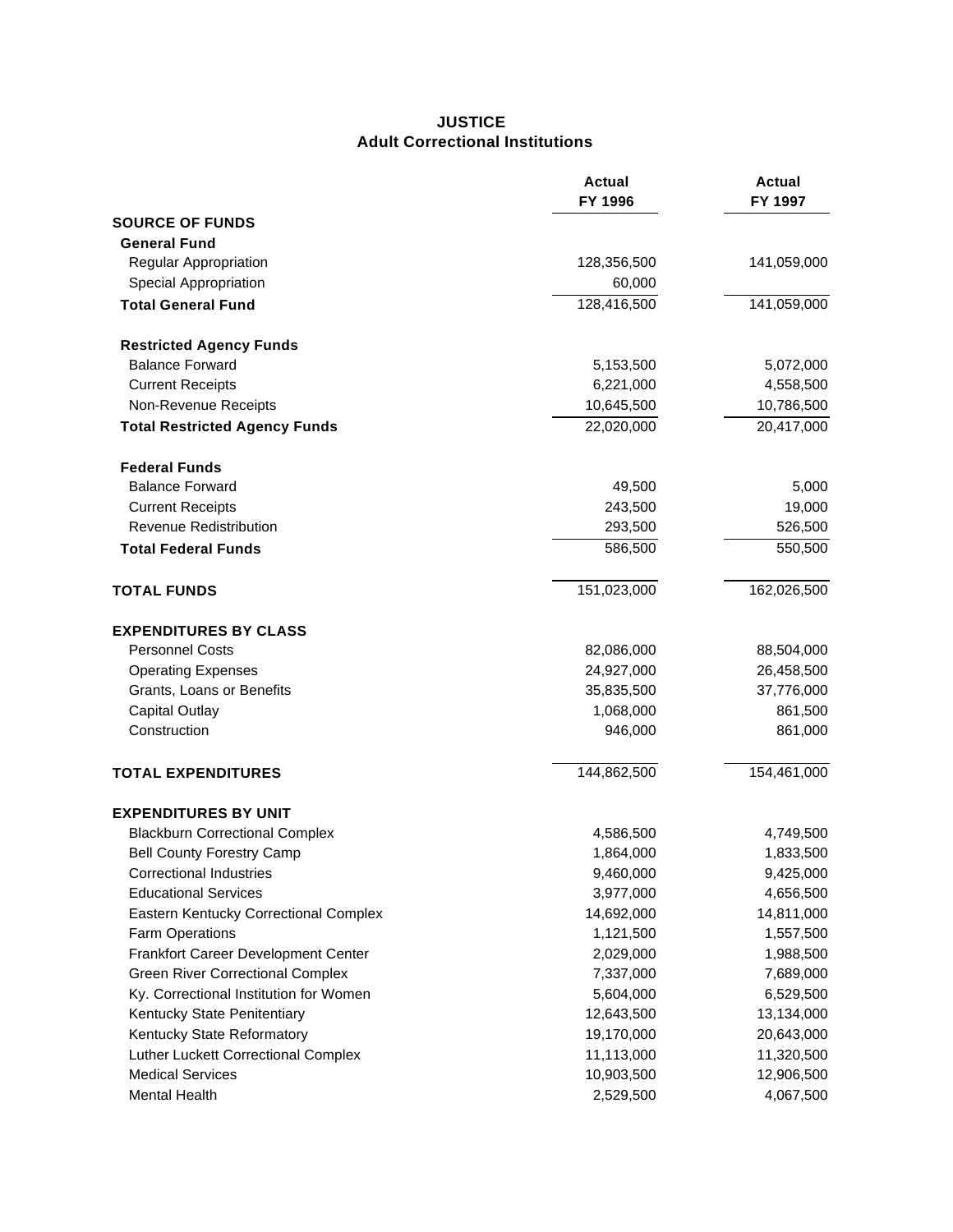|                                              | Actual      | Actual      |
|----------------------------------------------|-------------|-------------|
|                                              | FY 1996     | FY 1997     |
| Northpoint Training Center                   | 10,902,500  | 11,787,500  |
| <b>Management Operations</b>                 | 673,500     | 659,000     |
| <b>Private Prisons</b>                       | 13,106,000  | 13,140,000  |
| <b>Roederer Correctional Complex</b>         | 7,348,000   | 7,398,000   |
| <b>Western Kentucky Correctional Complex</b> | 5,802,000   | 6,165,000   |
| <b>TOTAL EXPENDITURES</b>                    | 144,862,500 | 154,461,000 |
|                                              |             |             |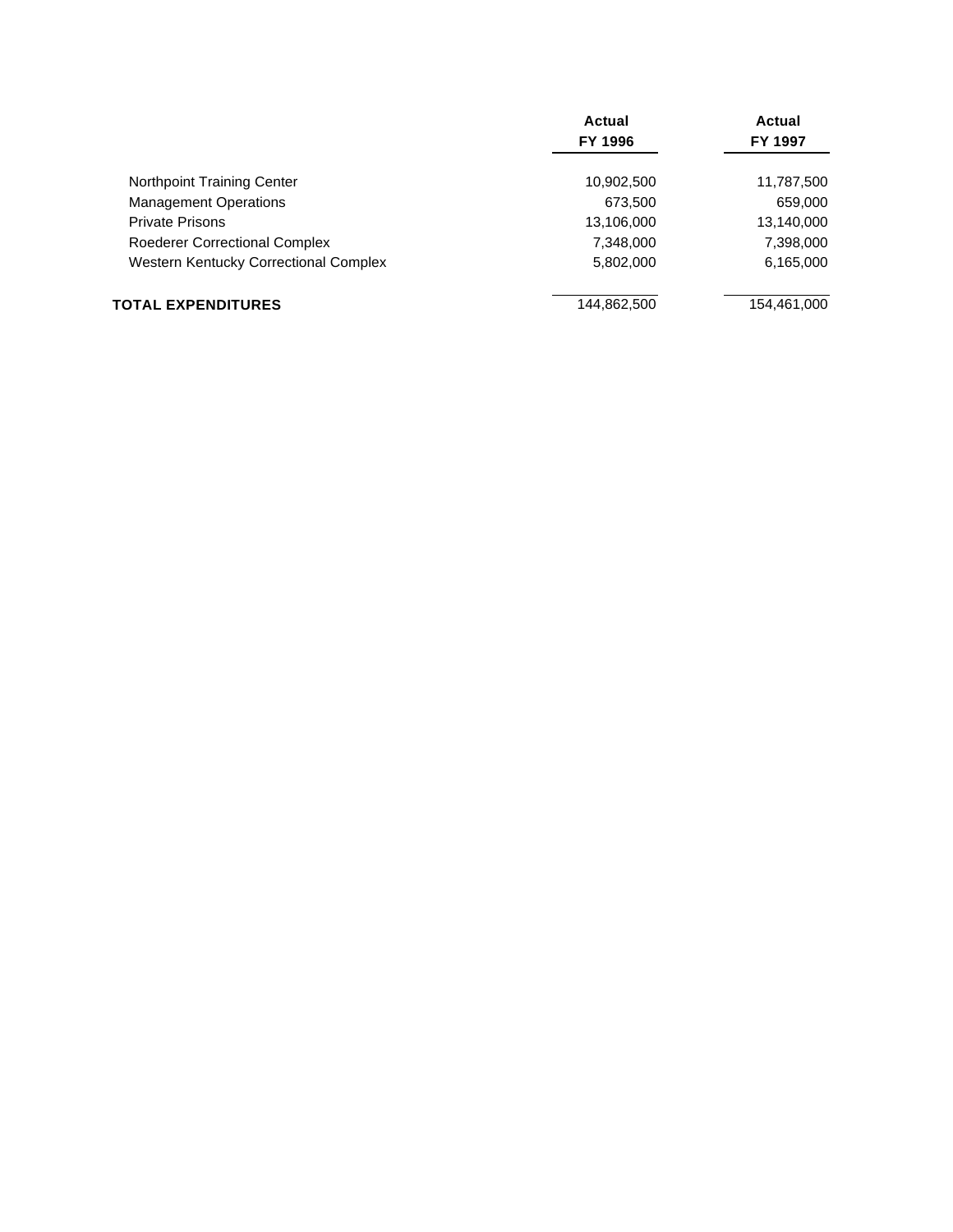## **JUSTICE Community Services and Local Facilities**

|                                      | <b>Actual</b><br>FY 1996 | <b>Actual</b><br>FY 1997 |
|--------------------------------------|--------------------------|--------------------------|
| <b>SOURCE OF FUNDS</b>               |                          |                          |
| <b>General Fund</b>                  |                          |                          |
| Regular Appropriation                | 39,757,500               | 46,074,000               |
| <b>Special Appropriation</b>         | 1,784,000                |                          |
| <b>Continuing Appropriation</b>      | 214,500                  |                          |
| <b>Mandated Allotments</b>           |                          | 300,000                  |
| <b>Total General Fund</b>            | 41,756,000               | 46,374,000               |
| <b>Restricted Agency Funds</b>       |                          |                          |
| <b>Balance Forward</b>               | 300,000                  | 80,000                   |
| <b>Current Receipts</b>              | 315,500                  | 336,500                  |
| Non-Revenue Receipts                 |                          | 10,500                   |
| <b>Total Restricted Agency Funds</b> | 615,500                  | 427,000                  |
| <b>Federal Funds</b>                 |                          |                          |
| <b>Balance Forward</b>               | 23,000                   |                          |
| Revenue Redistribution               | 456,000                  | 78,000                   |
| <b>Total Federal Funds</b>           | 479,000                  | 78,000                   |
| <b>TOTAL FUNDS</b>                   | 42,850,500               | 46,879,000               |
| <b>EXPENDITURES BY CLASS</b>         |                          |                          |
| <b>Personnel Costs</b>               | 19,802,500               | 19,938,000               |
| <b>Operating Expenses</b>            | 2,239,000                | 2,342,500                |
| Grants, Loans or Benefits            | 19,997,500               | 24,483,000               |
| <b>Capital Outlay</b>                | 188,500                  | 9,500                    |
| <b>TOTAL EXPENDITURES</b>            | 42,227,500               | 46,773,000               |
| <b>EXPENDITURES BY UNIT</b>          |                          |                          |
| <b>Local Facilities</b>              | 25,286,000               | 29,698,500               |
| <b>Probation and Parole</b>          | 16,941,500               | 17,074,500               |
| <b>TOTAL EXPENDITURES</b>            | 42,227,500               | 46,773,000               |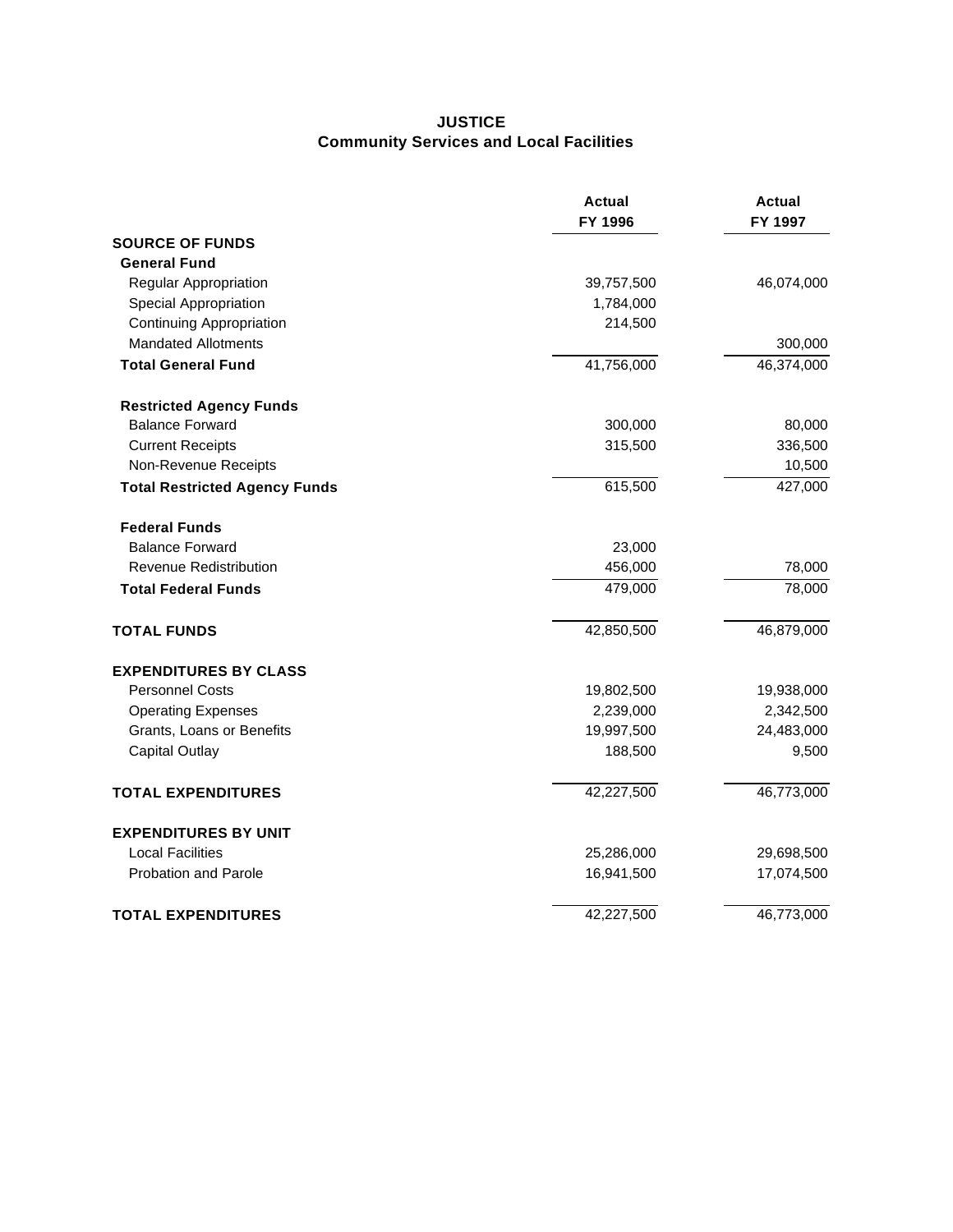## **JUSTICE Local Jail Support**

|                                 | Actual<br>FY 1996 | Actual<br>FY 1997 |
|---------------------------------|-------------------|-------------------|
| <b>SOURCE OF FUNDS</b>          |                   |                   |
| <b>General Fund</b>             |                   |                   |
| Regular Appropriation           | 14,468,500        | 14,868,500        |
| <b>Continuing Appropriation</b> | 439,700           | 502,200           |
| <b>TOTAL FUNDS</b>              | 14,908,200        | 15,370,700        |
| <b>EXPENDITURES BY CLASS</b>    |                   |                   |
| <b>Personnel Costs</b>          | 32,000            | 31,500            |
| <b>Operating Expenses</b>       | 411,000           | 401,500           |
| Grants, Loans or Benefits       | 13,946,500        | 14,435,500        |
| <b>TOTAL EXPENDITURES</b>       | 14,389,500        | 14,868,500        |
| <b>EXPENDITURES BY UNIT</b>     |                   |                   |
| Local Jail Allotment            | 12,917,500        | 13,317,500        |
| <b>Restricted Medical</b>       | 888,000           | 888,000           |
| Jailers' Allowance              | 446,500           | 436,500           |
| Catastrophic Medical            | 137,500           | 226,500           |
| <b>TOTAL EXPENDITURES</b>       | 14,389,500        | 14,868,500        |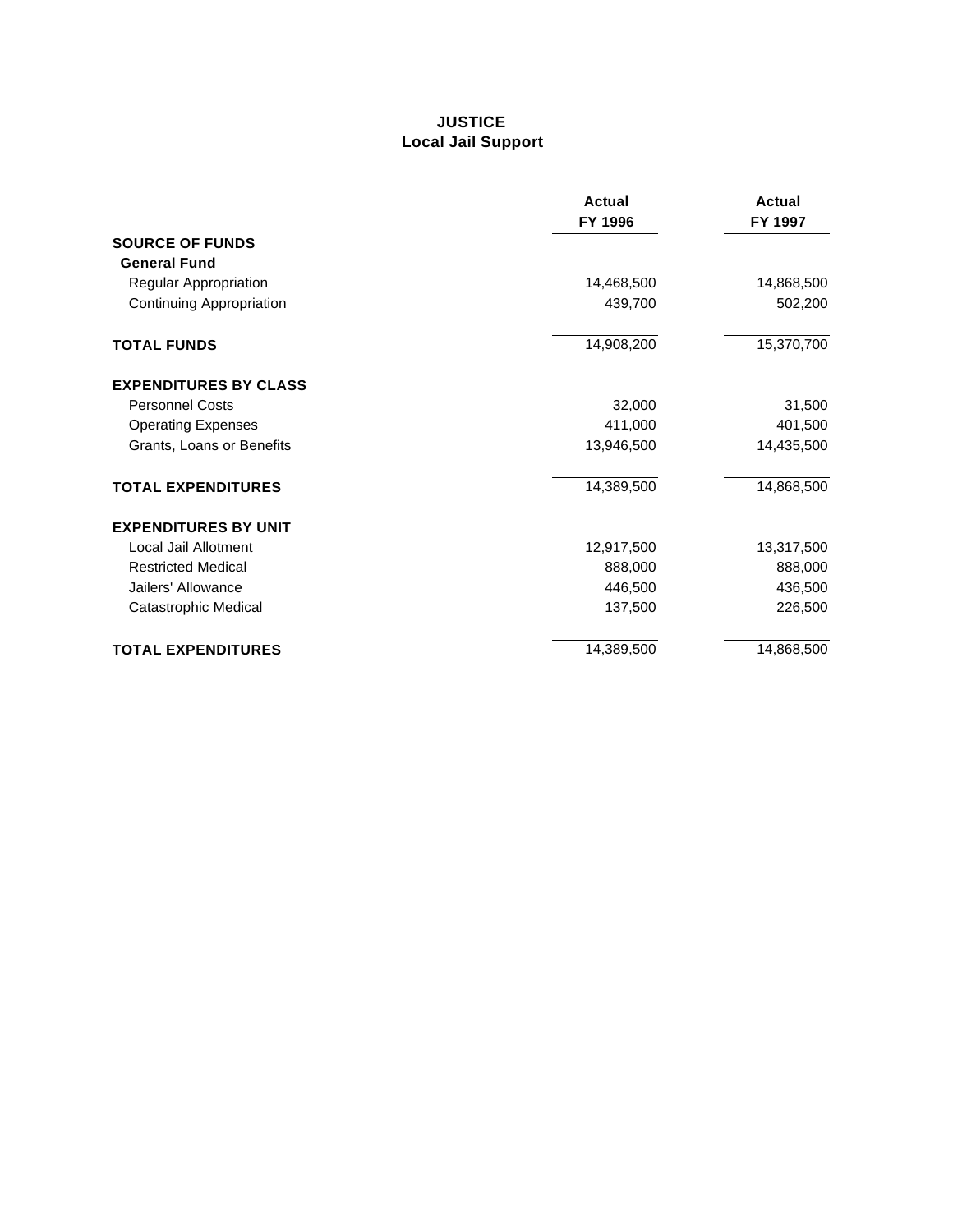# **LABOR**

|                                                           | <b>Actual</b><br>FY 1996 | <b>Actual</b><br>FY 1997 |
|-----------------------------------------------------------|--------------------------|--------------------------|
| <b>SOURCE OF FUNDS</b>                                    |                          |                          |
| <b>General Fund</b>                                       |                          |                          |
| Regular Appropriation                                     | 2,116,600                | 2,146,600                |
| Reorganization Adjustment                                 | $-100$                   |                          |
| <b>Total General Fund</b>                                 | 2,116,500                | 2,146,600                |
| <b>Restricted Agency Funds</b>                            |                          |                          |
| <b>Balance Forward</b>                                    | 7,324,400                | 8,685,500                |
| <b>Current Receipts</b>                                   | 4,634,400                | 5,176,300                |
| Non-Revenue Receipts                                      | 148,820,000              | 141,748,500              |
| <b>Total Restricted Agency Funds</b>                      | 160,778,800              | 155,610,300              |
| <b>Federal Funds</b>                                      |                          |                          |
| <b>Balance Forward</b>                                    | 111,000                  | 90,400                   |
| <b>Current Receipts</b>                                   | 2,720,400                | 2,800,900                |
| Non-Revenue Receipts                                      | $-27,000$                | $-17,200$                |
| <b>Revenue Redistribution</b>                             | 44,400                   | 25,500                   |
| <b>Total Federal Funds</b>                                | 2,848,800                | 2,899,600                |
| <b>TOTAL FUNDS</b>                                        | 165,744,100              | 160,656,500              |
| <b>EXPENDITURES BY CLASS</b>                              |                          |                          |
| <b>Personnel Costs</b>                                    | 20,489,800               | 21,707,100               |
| <b>Operating Expenses</b>                                 | 4,103,400                | 5,658,000                |
| Grants, Loans or Benefits                                 | 131,619,500              | 124,568,000              |
| <b>Capital Outlay</b>                                     | 605,500                  | 473,000                  |
| <b>TOTAL EXPENDITURES</b>                                 | 156,818,200              | 152,406,100              |
| <b>EXPENDITURES BY UNIT</b>                               |                          |                          |
| General Administration and Support                        | 3,454,600                | 3,941,200                |
| <b>Workplace Standards</b>                                | 143,509,600              | 137,001,900              |
| <b>Workers Claims</b>                                     | 9,480,000                | 11,057,400               |
| Kentucky Occupational Safety and Health Review Commission | 374,000                  | 405,600                  |
| <b>TOTAL EXPENDITURES</b>                                 | 156,818,200              | 152,406,100              |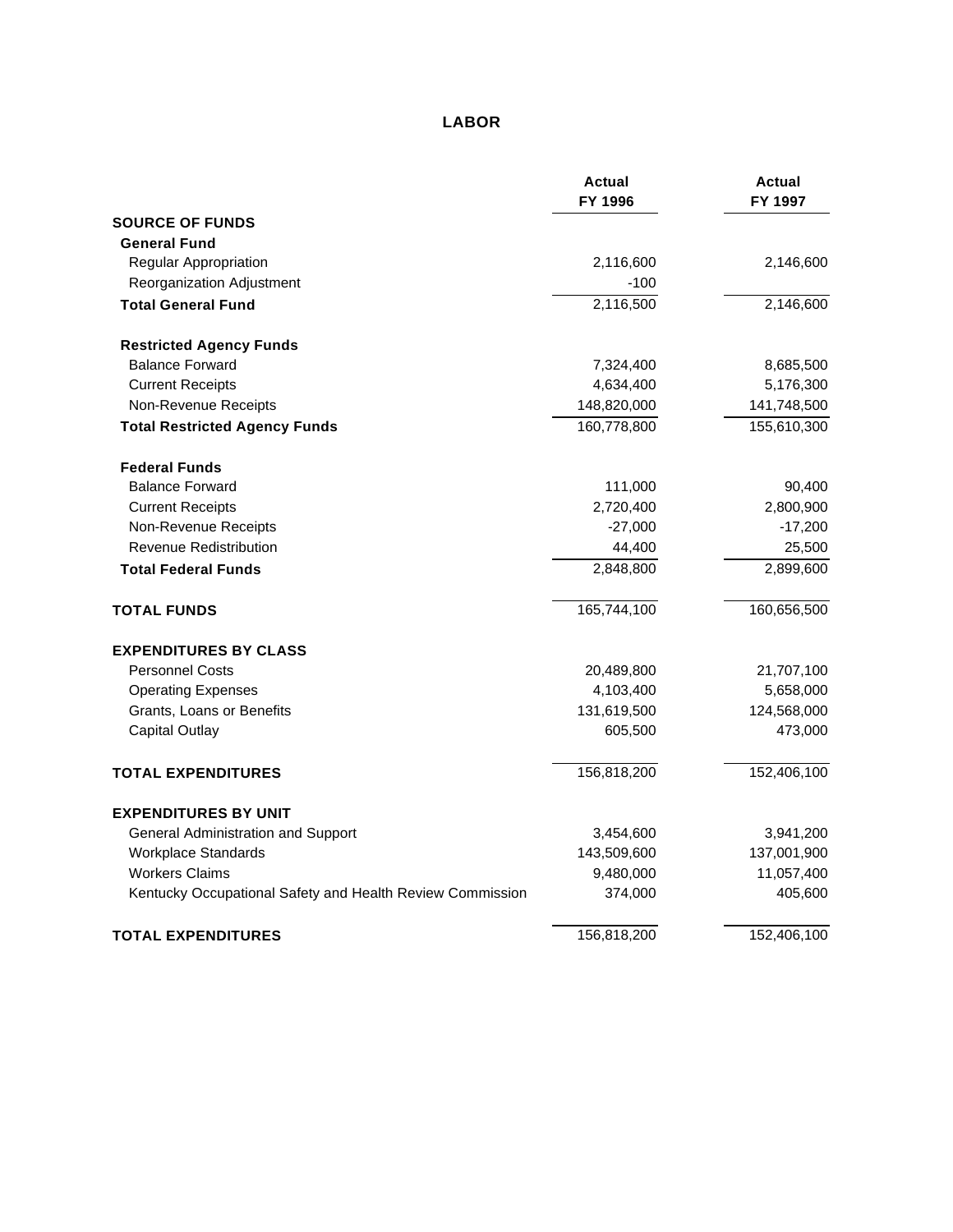#### **LABOR General Administration and Support**

|                                      | <b>Actual</b><br>FY 1996 | Actual<br>FY 1997 |
|--------------------------------------|--------------------------|-------------------|
| <b>SOURCE OF FUNDS</b>               |                          |                   |
| <b>General Fund</b>                  |                          |                   |
| <b>Regular Appropriation</b>         | 371,600                  | 485,900           |
| Reorganization Adjustment            | 111,400                  |                   |
| <b>Total General Fund</b>            | 483,000                  | 485,900           |
| <b>Restricted Agency Funds</b>       |                          |                   |
| <b>Balance Forward</b>               | 646,900                  | 817,800           |
| <b>Current Receipts</b>              | 2,300                    | 2,800             |
| Non-Revenue Receipts                 | 3,141,500                | 3,351,700         |
| <b>Total Restricted Agency Funds</b> | 3,790,700                | 4,172,300         |
| <b>TOTAL FUNDS</b>                   | 4,273,700                | 4,658,200         |
| <b>EXPENDITURES BY CLASS</b>         |                          |                   |
| <b>Personnel Costs</b>               | 2,718,200                | 2,939,700         |
| <b>Operating Expenses</b>            | 489,400                  | 661,000           |
| Grants, Loans or Benefits            | 150,000                  | 113,500           |
| <b>Capital Outlay</b>                | 97,000                   | 227,000           |
| <b>TOTAL EXPENDITURES</b>            | 3,454,600                | 3,941,200         |
| <b>EXPENDITURES BY UNIT</b>          |                          |                   |
| Secretary                            | 580,700                  | 550,000           |
| <b>General Counsel</b>               | 464,700                  | 514,000           |
| <b>Administrative Services</b>       | 1,928,100                | 2,407,200         |
| Labor-Management Relations           | 481,100                  | 470,000           |
| <b>TOTAL EXPENDITURES</b>            | 3,454,600                | 3,941,200         |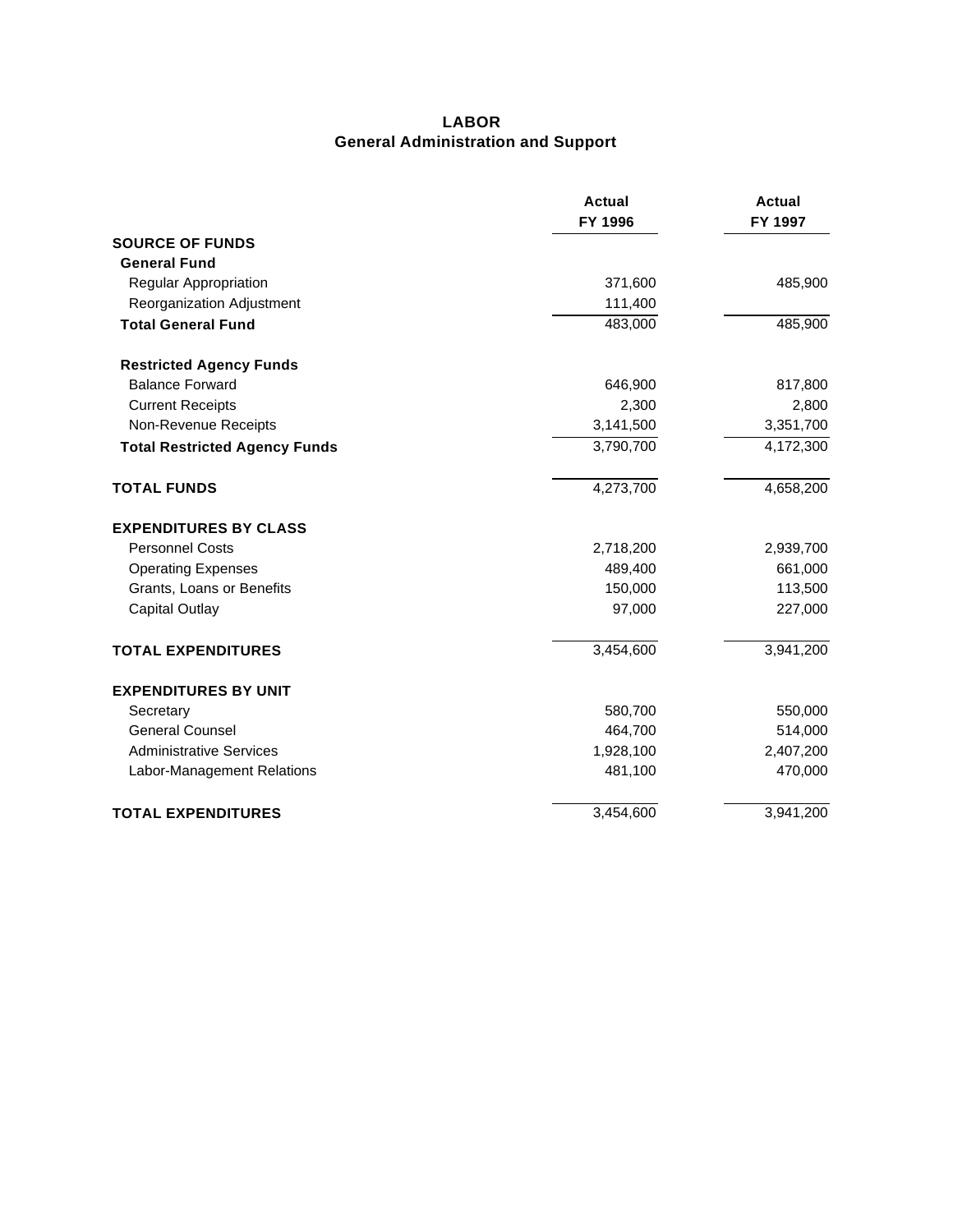### **LABOR Workplace Standards**

|                                                           | <b>Actual</b><br>FY 1996 | <b>Actual</b><br>FY 1997 |
|-----------------------------------------------------------|--------------------------|--------------------------|
| <b>SOURCE OF FUNDS</b>                                    |                          |                          |
| <b>General Fund</b>                                       |                          |                          |
| Regular Appropriation                                     | 1,745,000                | 1,660,700                |
| Reorganization Adjustment                                 | $-111,500$               |                          |
| <b>Total General Fund</b>                                 | 1,633,500                | 1,660,700                |
| <b>Restricted Agency Funds</b>                            |                          |                          |
| <b>Balance Forward</b>                                    | 5,425,800                | 7,035,300                |
| <b>Current Receipts</b>                                   | 4,582,400                | 5,092,400                |
| Non-Revenue Receipts                                      | 136,468,000              | 126,867,200              |
| <b>Total Restricted Agency Funds</b>                      | 146,476,200              | 138,994,900              |
| <b>Federal Funds</b>                                      |                          |                          |
| <b>Balance Forward</b>                                    | 100,000                  | 73,100                   |
| <b>Current Receipts</b>                                   | 2,539,600                | 2,645,200                |
| Non-Revenue Receipts                                      | $-27,000$                | $-17,200$                |
| <b>Revenue Redistribution</b>                             | 44,400                   | 25,500                   |
| <b>Total Federal Funds</b>                                | 2,657,000                | 2,726,600                |
| <b>TOTAL FUNDS</b>                                        | 150,766,700              | 143,382,200              |
| <b>EXPENDITURES BY CLASS</b>                              |                          |                          |
| <b>Personnel Costs</b>                                    | 9,950,100                | 10,284,900               |
| <b>Operating Expenses</b>                                 | 1,908,000                | 2,162,500                |
| Grants, Loans or Benefits                                 | 131,390,500              | 124,454,500              |
| <b>Capital Outlay</b>                                     | 261,000                  | 100,000                  |
| <b>TOTAL EXPENDITURES</b>                                 | 143,509,600              | 137,001,900              |
| <b>EXPENDITURES BY UNIT</b>                               |                          |                          |
| Employment Standards, Apprenticeship and Training         | 1,529,500                | 1,582,400                |
| Occupation Safety and Health Compliance                   | 2,466,500                | 2,608,000                |
| Education and Training for Occupational Safety and Health | 2,787,500                | 2,814,600                |
| Special Fund                                              | 136,726,100              | 129,903,700              |
| Coal Workers' Pneumoconiosis Fund                         |                          | 93,200                   |
| <b>TOTAL EXPENDITURES</b>                                 | 143,509,600              | 137,001,900              |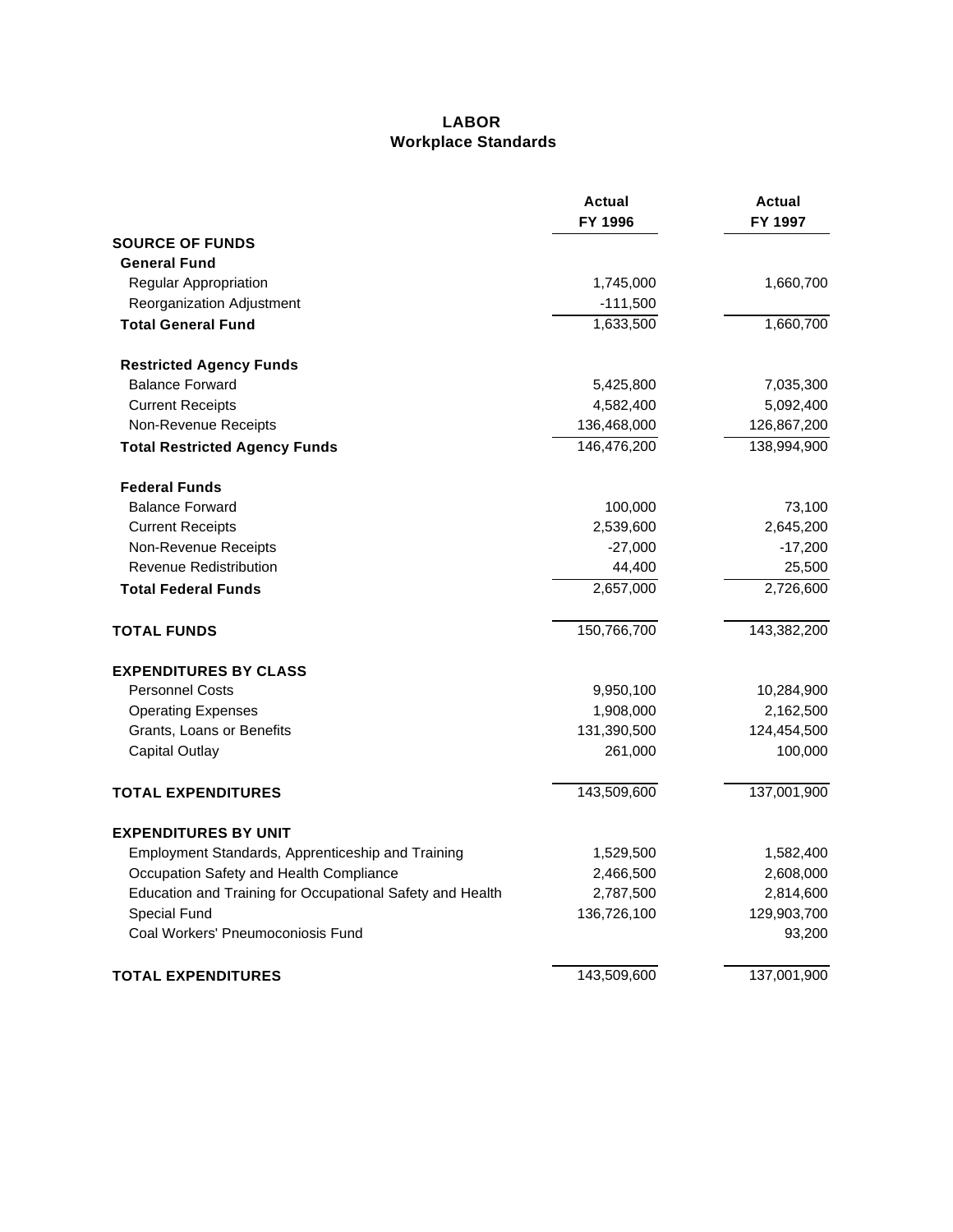### **LABOR Workplace Standards Employment Standards, Apprenticeship and Training**

|                               | <b>Actual</b><br>FY 1996 | <b>Actual</b><br>FY 1997 |
|-------------------------------|--------------------------|--------------------------|
| <b>SOURCE OF FUNDS</b>        |                          |                          |
| <b>General Fund</b>           |                          |                          |
| Regular Appropriation         | 1,745,000                | 1,660,700                |
| Reorganization Adjustment     | $-111,500$               |                          |
| <b>Total General Fund</b>     | 1,633,500                | 1,660,700                |
| <b>Federal Funds</b>          |                          |                          |
| <b>Balance Forward</b>        | 300                      |                          |
| <b>Revenue Redistribution</b> | 44,400                   | 25,500                   |
| <b>Total Federal Funds</b>    | 44,700                   | 25,500                   |
| <b>TOTAL FUNDS</b>            | 1,678,200                | 1,686,200                |
| <b>EXPENDITURES BY CLASS</b>  |                          |                          |
| <b>Personnel Costs</b>        | 1,323,500                | 1,293,400                |
| <b>Operating Expenses</b>     | 201,000                  | 289,000                  |
| <b>Capital Outlay</b>         | 5,000                    |                          |
| <b>TOTAL EXPENDITURES</b>     | 1,529,500                | 1,582,400                |
| <b>EXPENDITURES BY UNIT</b>   |                          |                          |
| Administration                | 302,000                  | 281,500                  |
| Wage and Hour                 | 981,000                  | 1,097,400                |
| Apprenticeship                | 202,000                  | 178,000                  |
| School-to-Work                | 44,500                   | 25,500                   |
| <b>TOTAL EXPENDITURES</b>     | 1,529,500                | 1,582,400                |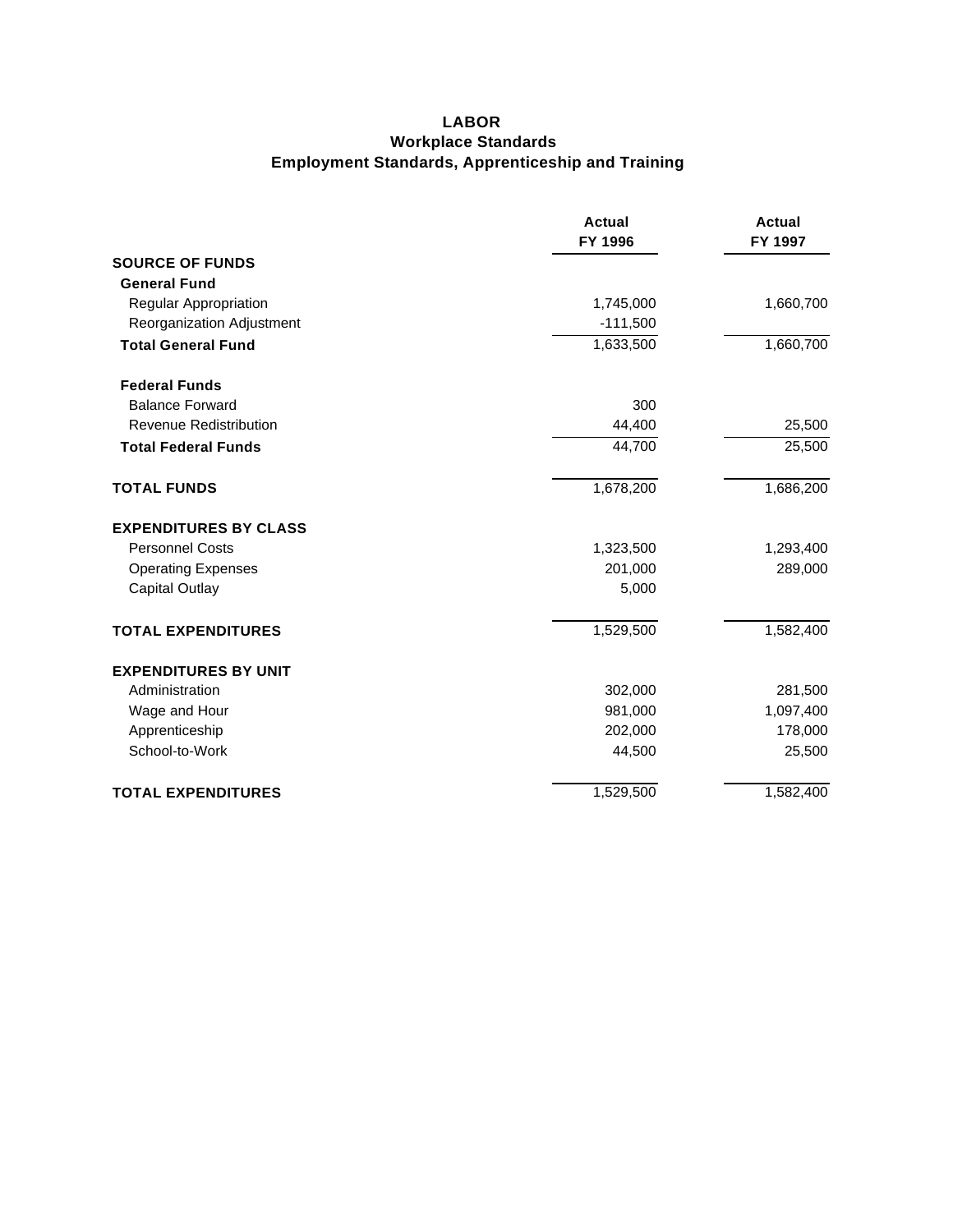## **LABOR Workplace Standards Occupational Safety and Health Compliance**

|                                      | Actual<br>FY 1996 | Actual<br>FY 1997 |
|--------------------------------------|-------------------|-------------------|
| <b>SOURCE OF FUNDS</b>               |                   |                   |
| <b>Restricted Agency Funds</b>       |                   |                   |
| <b>Balance Forward</b>               | 281,300           | 465,700           |
| Non-Revenue Receipts                 | 1,518,000         | 1,546,400         |
| <b>Total Restricted Agency Funds</b> | 1,799,300         | 2,012,100         |
| <b>Federal Funds</b>                 |                   |                   |
| <b>Balance Forward</b>               | 42,200            | 32,400            |
| <b>Current Receipts</b>              | 1,150,100         | 1,256,500         |
| Non-Revenue Receipts                 | $-27,000$         | $-17,200$         |
| <b>Total Federal Funds</b>           | 1,165,300         | 1,271,700         |
| <b>TOTAL FUNDS</b>                   | 2,964,600         | 3,283,800         |
| <b>EXPENDITURES BY CLASS</b>         |                   |                   |
| <b>Personnel Costs</b>               | 1,765,000         | 1,862,000         |
| <b>Operating Expenses</b>            | 392,500           | 508,000           |
| Grants, Loans or Benefits            | 216,000           | 216,000           |
| <b>Capital Outlay</b>                | 93,000            | 22,000            |
| <b>TOTAL EXPENDITURES</b>            | 2,466,500         | 2,608,000         |
| <b>EXPENDITURES BY UNIT</b>          |                   |                   |
| Safety                               | 1,212,500         | 1,295,000         |
| Health                               | 1,209,000         | 1,262,000         |
| Anti-Discrimination                  | 45,000            | 51,000            |
| <b>TOTAL EXPENDITURES</b>            | 2,466,500         | 2,608,000         |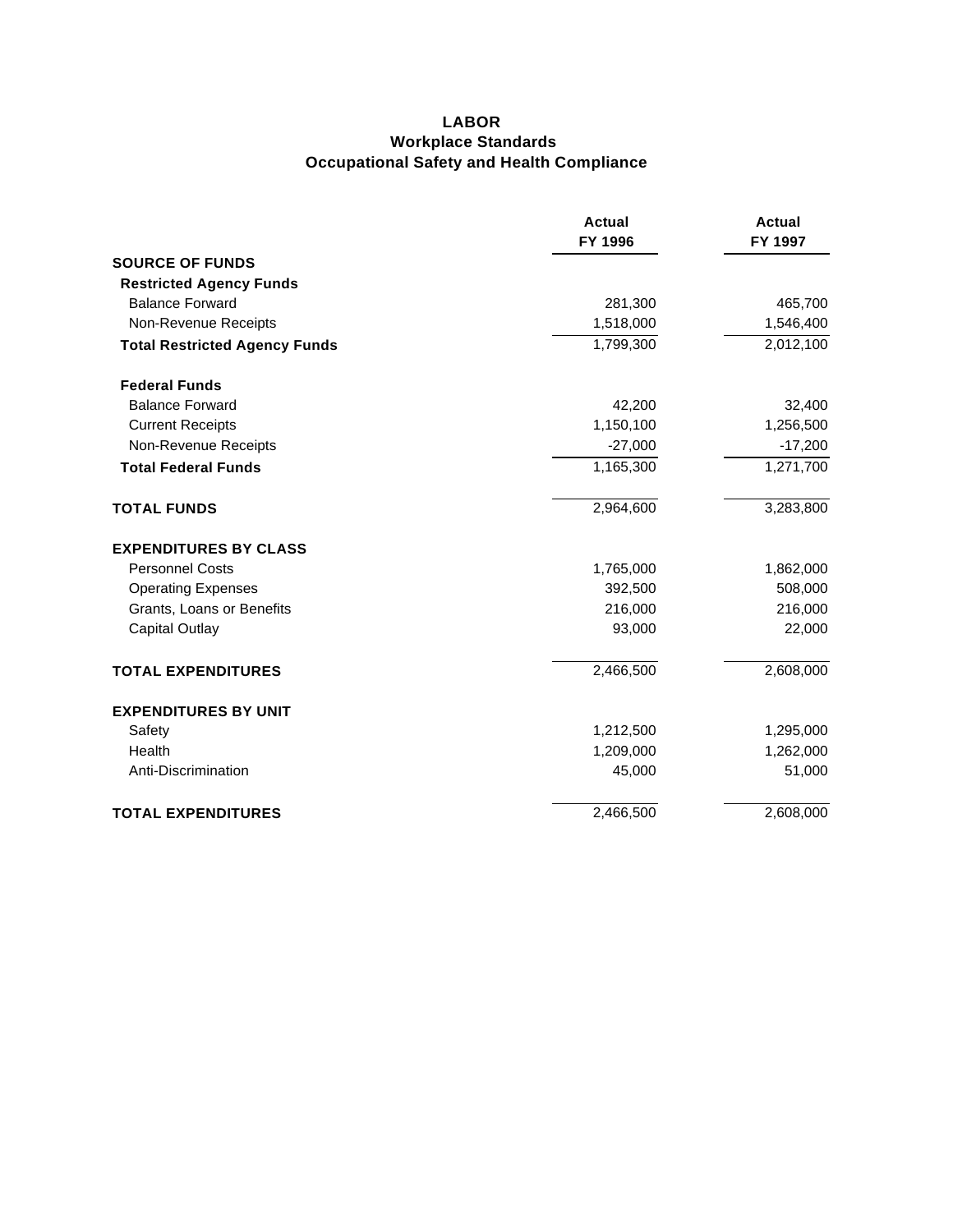## **LABOR Workplace Standards Education and Training for Occupational Safety and Health**

|                                       | <b>Actual</b><br>FY 1996 | <b>Actual</b><br>FY 1997 |
|---------------------------------------|--------------------------|--------------------------|
| <b>SOURCE OF FUNDS</b>                |                          |                          |
| <b>Restricted Agency Funds</b>        |                          |                          |
| <b>Balance Forward</b>                | 322,200                  | 391,000                  |
| Non-Revenue Receipts                  | 1,450,000                | 1,501,800                |
| <b>Total Restricted Agency Funds</b>  | 1,772,200                | 1,892,800                |
| <b>Federal Funds</b>                  |                          |                          |
| <b>Balance Forward</b>                | 57,500                   | 40,700                   |
| <b>Current Receipts</b>               | 1,389,500                | 1,388,700                |
| <b>Total Federal Funds</b>            | 1,447,000                | 1,429,400                |
| <b>TOTAL FUNDS</b>                    | 3,219,200                | 3,322,200                |
| <b>EXPENDITURES BY CLASS</b>          |                          |                          |
| <b>Personnel Costs</b>                | 2,094,000                | 2,167,600                |
| <b>Operating Expenses</b>             | 575,500                  | 567,500                  |
| Grants, Loans or Benefits             | 7,000                    | 1,500                    |
| <b>Capital Outlay</b>                 | 111,000                  | 78,000                   |
| <b>TOTAL EXPENDITURES</b>             | 2,787,500                | 2,814,600                |
| <b>EXPENDITURES BY UNIT</b>           |                          |                          |
| Training                              | 653,500                  | 707,600                  |
| Standards                             | 195,000                  | 217,000                  |
| Consultation                          | 710,000                  | 727,000                  |
| Federal Coordinator/Admin             | 821,000                  | 768,500                  |
| <b>Management Information Systems</b> | 152,000                  | 160,000                  |
| <b>Labor Statistics</b>               | 256,000                  | 234,500                  |
| <b>TOTAL EXPENDITURES</b>             | 2,787,500                | 2,814,600                |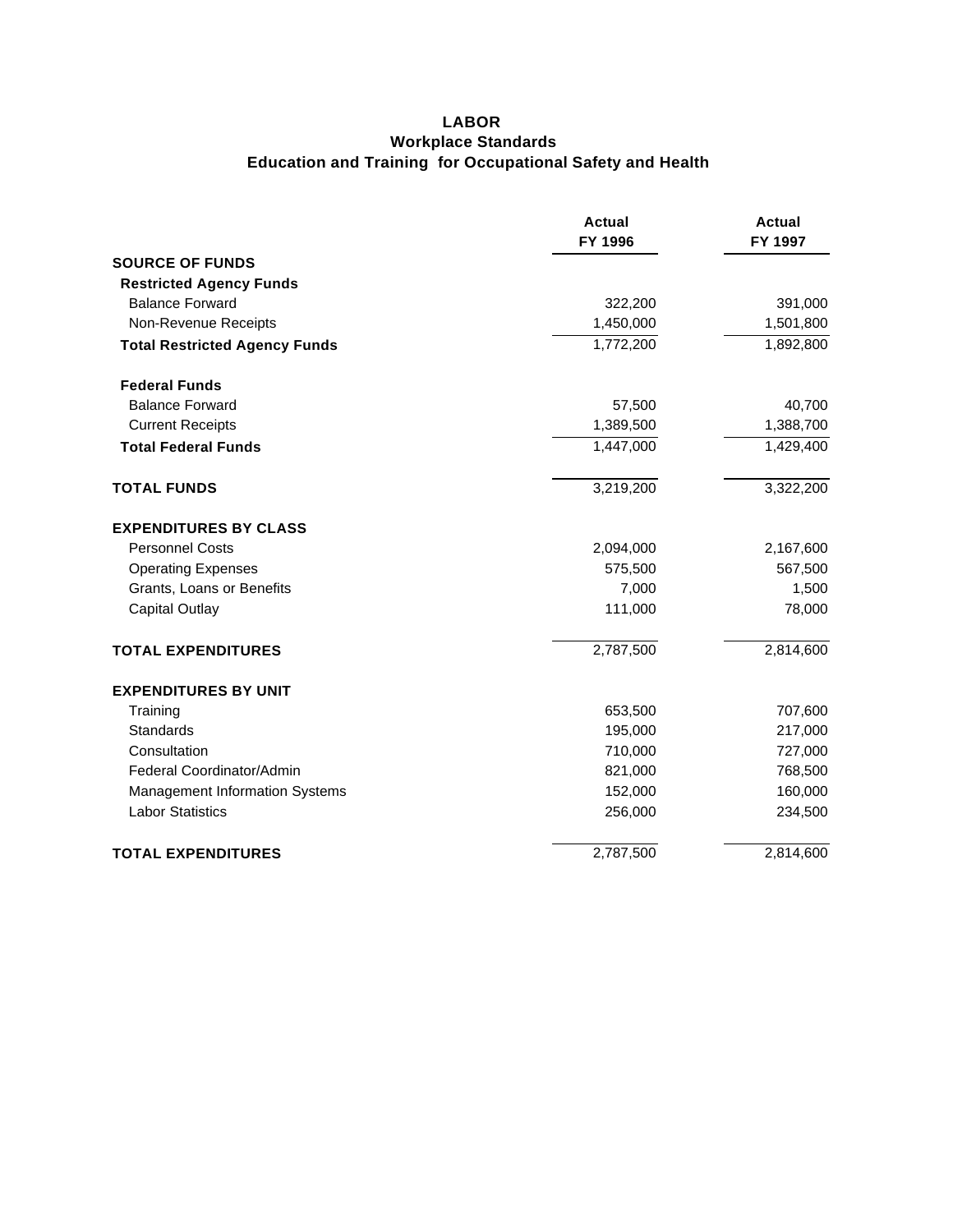### **LABOR Workplace Standards Special Fund**

|                                      | Actual<br>FY 1996 | <b>Actual</b><br>FY 1997 |
|--------------------------------------|-------------------|--------------------------|
| <b>SOURCE OF FUNDS</b>               |                   |                          |
| <b>Restricted Agency Funds</b>       |                   |                          |
| <b>Balance Forward</b>               | 4,822,300         | 6,178,600                |
| <b>Current Receipts</b>              | 4,582,400         | 5,092,400                |
| Non-Revenue Receipts                 | 133,500,000       | 123,600,000              |
| <b>Total Restricted Agency Funds</b> | 142,904,700       | 134,871,000              |
| <b>TOTAL FUNDS</b>                   | 142,904,700       | 134,871,000              |
| <b>EXPENDITURES BY CLASS</b>         |                   |                          |
| <b>Personnel Costs</b>               | 4,767,600         | 4,923,700                |
| <b>Operating Expenses</b>            | 739,000           | 743,000                  |
| Grants, Loans or Benefits            | 131,167,500       | 124,237,000              |
| <b>Capital Outlay</b>                | 52,000            |                          |
| <b>TOTAL EXPENDITURES</b>            | 136,726,100       | 129,903,700              |
| <b>EXPENDITURES BY UNIT</b>          |                   |                          |
| Administration                       | 5,559,000         | 5,667,000                |
| Awards                               | 131,167,100       | 124,236,700              |
| <b>TOTAL EXPENDITURES</b>            | 136,726,100       | 129,903,700              |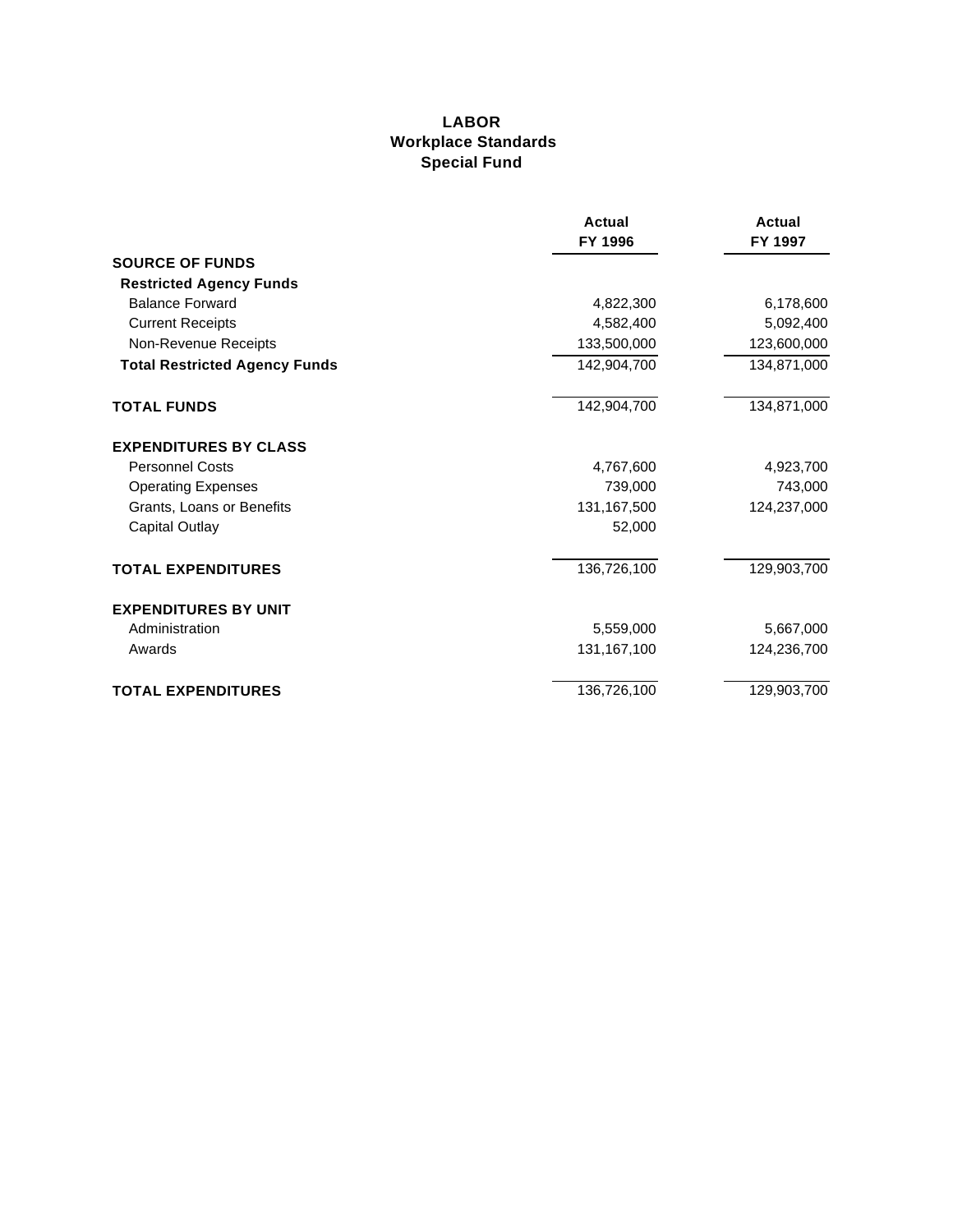#### **LABOR Workplace Standards Coal Workers' Pneumoconiosis Fund**

|                                | <b>Actual</b><br>FY 1996 | Actual<br><b>FY 1997</b> |
|--------------------------------|--------------------------|--------------------------|
| <b>SOURCE OF FUNDS</b>         |                          |                          |
| <b>Restricted Agency Funds</b> |                          |                          |
| Non-Revenue Receipts           |                          | 219,000                  |
| <b>EXPENDITURES BY CLASS</b>   |                          |                          |
| <b>Personnel Costs</b>         |                          | 38,200                   |
| <b>Operating Expenses</b>      |                          | 55,000                   |
| <b>TOTAL EXPENDITURES</b>      |                          | 93,200                   |
| <b>EXPENDITURES BY UNIT</b>    |                          |                          |
| Administration                 |                          | 93,200                   |

The Coal Workers' Pneumoconiosis Fund was created by the passage of House Bill 1, enacted during the 1996 First Extraordinary Session of the General Assembly. The fund is liable for one-half of the income benefits and retraining incentive benefits for pneumoconiosis resulting from exposure to coal dust created in the severance or processing of coal. The employer is liable for the remaining one-half.

In order to prefund the liabilities of the Coal Workers' Pneumoconiosis Fund, an assessment of three percent (3%) was imposed upon workers' compensation premiums received on or after January 1, 1997, from employers engaged in the severance or processing of coal. An additional pneumoconiosis assessment of \$0.025 per ton was also placed upon coal severed on or after January 1, 1997. These assessments are collected by the Kentucky Workers' Compensation Funding Commission.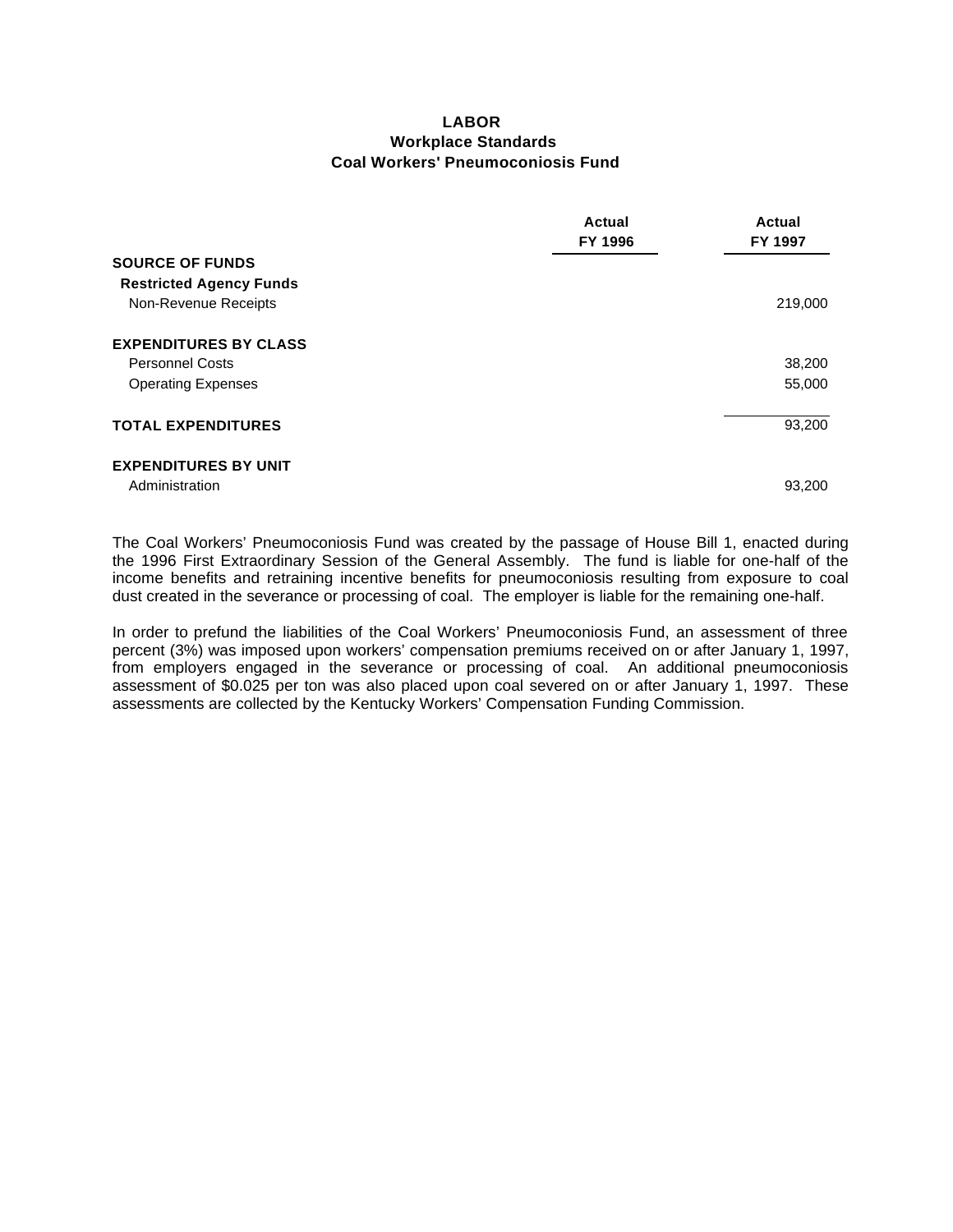#### **LABOR Workers Claims**

|                                       | <b>Actual</b><br>FY 1996 | <b>Actual</b><br>FY 1997 |
|---------------------------------------|--------------------------|--------------------------|
| <b>SOURCE OF FUNDS</b>                |                          |                          |
| <b>Restricted Agency Funds</b>        |                          |                          |
| <b>Balance Forward</b>                | 1,234,500                | 804,200                  |
| <b>Current Receipts</b>               | 49,700                   | 81,100                   |
| Non-Revenue Receipts                  | 9,000,000                | 11,279,900               |
| <b>Total Restricted Agency Funds</b>  | 10,284,200               | 12,165,200               |
| <b>TOTAL FUNDS</b>                    | 10,284,200               | 12,165,200               |
| <b>EXPENDITURES BY CLASS</b>          |                          |                          |
| <b>Personnel Costs</b>                | 7,474,500                | 8,127,900                |
| <b>Operating Expenses</b>             | 1,681,000                | 2,783,500                |
| Grants, Loans or Benefits             | 79,000                   |                          |
| <b>Capital Outlay</b>                 | 245,500                  | 146,000                  |
| <b>TOTAL EXPENDITURES</b>             | 9,480,000                | 11,057,400               |
| <b>EXPENDITURES BY UNIT</b>           |                          |                          |
| Commissioner                          | 905,000                  | 923,900                  |
| Information and Research              | 2,201,000                | 2,071,000                |
| <b>Claims Processing and Appeals</b>  | 1,225,000                | 1,155,000                |
| Administrative Law Judge              | 3,150,000                | 3,247,500                |
| Insurance                             | 1,293,500                | 1,672,000                |
| <b>Workers' Compensation Board</b>    | 705,500                  | 708,000                  |
| Arbitration                           |                          | 583,000                  |
| Ombudsman and Workers Comp Specialist |                          | 697,000                  |
| <b>TOTAL EXPENDITURES</b>             | 9,480,000                | 11,057,400               |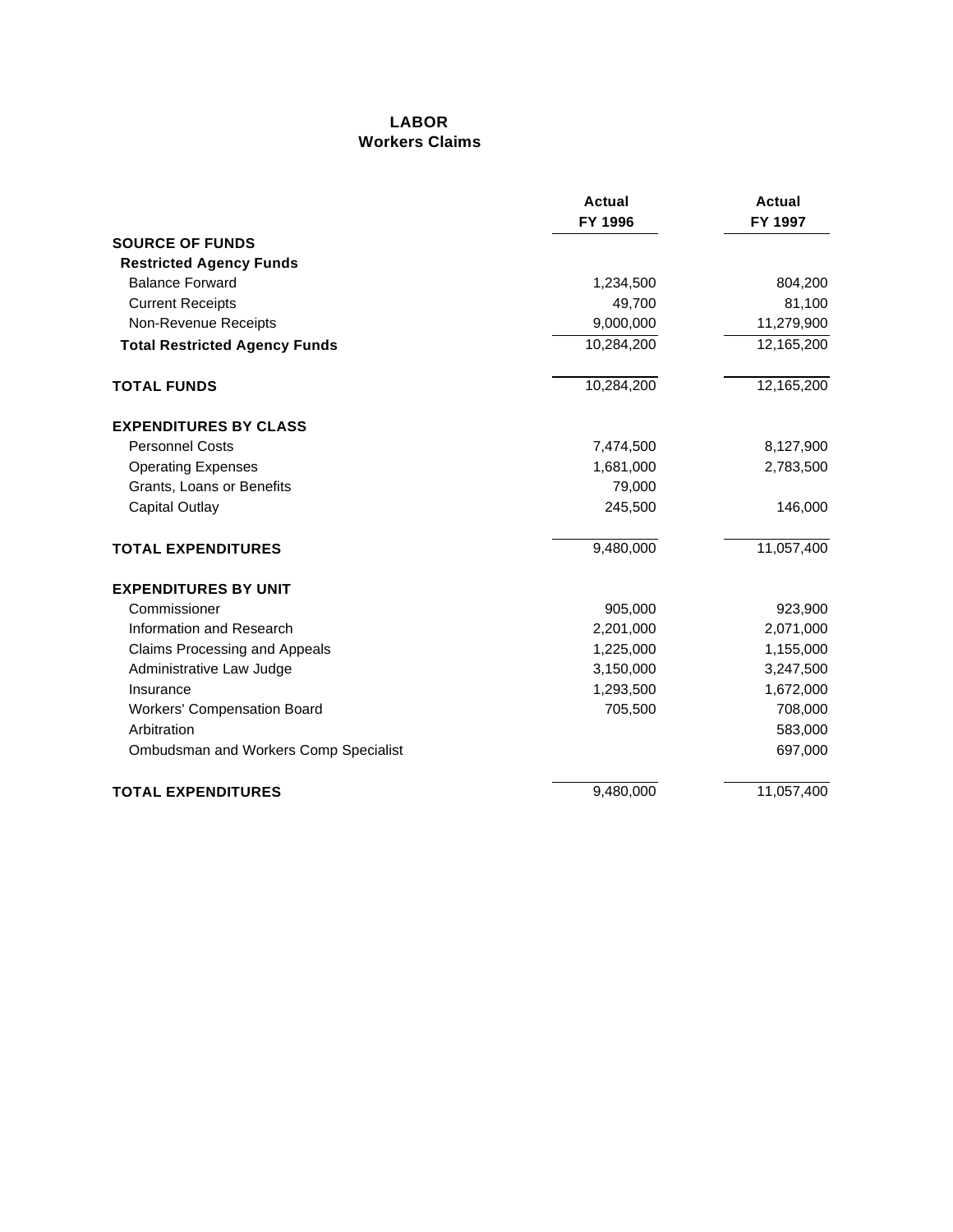### **LABOR Kentucky Occupational Safety and Health Review Commission**

|                                      | <b>Actual</b><br>FY 1996 | Actual<br>FY 1997 |
|--------------------------------------|--------------------------|-------------------|
| <b>SOURCE OF FUNDS</b>               |                          |                   |
| <b>Restricted Agency Funds</b>       |                          |                   |
| <b>Balance Forward</b>               | 17,200                   | 28,200            |
| Non-Revenue Receipts                 | 210,500                  | 249,700           |
| <b>Total Restricted Agency Funds</b> | 227,700                  | 277,900           |
| <b>Federal Funds</b>                 |                          |                   |
| <b>Balance Forward</b>               | 11,000                   | 17,300            |
| <b>Current Receipts</b>              | 180,800                  | 155,700           |
| <b>Total Federal Funds</b>           | 191,800                  | 173,000           |
| <b>TOTAL FUNDS</b>                   | 419,500                  | 450,900           |
| <b>EXPENDITURES BY CLASS</b>         |                          |                   |
| <b>Personnel Costs</b>               | 347,000                  | 354,600           |
| <b>Operating Expenses</b>            | 25,000                   | 51,000            |
| <b>Capital Outlay</b>                | 2,000                    |                   |
| <b>TOTAL EXPENDITURES</b>            | 374,000                  | 405,600           |
| <b>EXPENDITURES BY UNIT</b>          |                          |                   |
| <b>Review Commission</b>             | 374,000                  | 405,600           |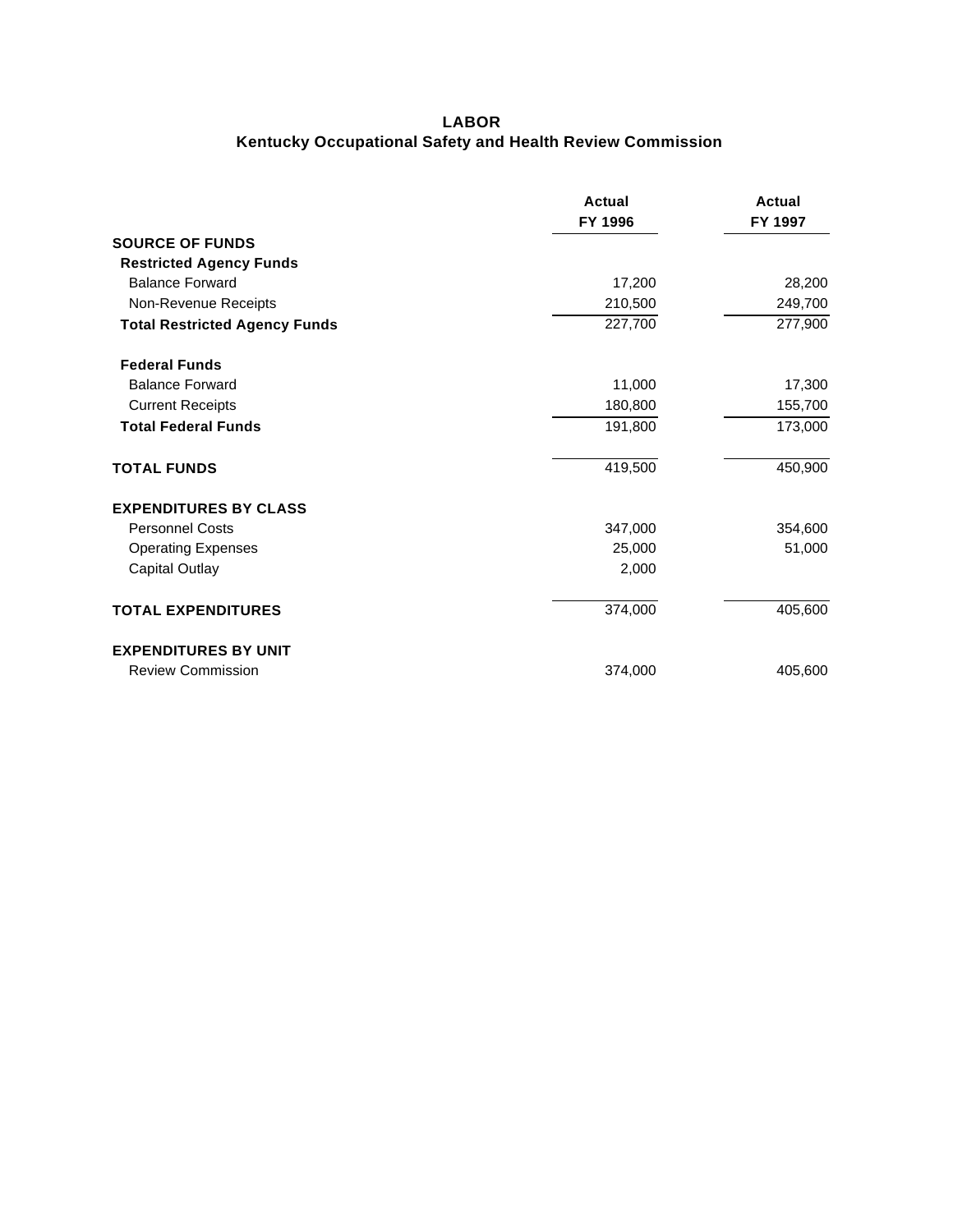#### **LABOR Kentucky Workers' Compensation Funding Commission**

|                                                | Actual<br>FY 1996 | Actual<br>FY 1997 |
|------------------------------------------------|-------------------|-------------------|
| <b>SOURCE OF FUNDS</b>                         |                   |                   |
| <b>Restricted Agency Funds</b>                 |                   |                   |
| <b>Balance Forward</b>                         | 344,847,200       | 346,664,700       |
| <b>Current Receipts</b>                        | 158,966,000       | 139,362,100       |
| <b>TOTAL FUNDS</b>                             | 503,813,200       | 486,026,800       |
| <b>EXPENDITURES BY CLASS</b>                   |                   |                   |
| <b>Personnel Costs</b>                         | 822,500           | 1,042,500         |
| <b>Operating Expenses</b>                      | 155,956,000       | 145,132,000       |
| <b>Capital Outlay</b>                          | 8,000             |                   |
| Construction                                   | 362,000           | 341,000           |
| <b>TOTAL EXPENDITURES</b>                      | 157,148,500       | 146,515,500       |
| <b>EXPENDITURES BY UNIT</b>                    |                   |                   |
| <b>Funding Commission</b>                      | 1,115,000         | 1,474,500         |
| Labor Cabinet                                  | 149,195,500       | 141,835,000       |
| Uninsured Employers Fund                       | 3,838,000         | 3,206,000         |
| Kentucky Employers' Mutual Insurance Authority | 3,000,000         |                   |
| <b>TOTAL EXPENDITURES</b>                      | 157,148,500       | 146,515,500       |

The detail of the historical budget record differs from the fiscal year 1996 and fiscal year 1997 Financial Supplementary Information. The cash balance carry forwards and receipts are greater in the estimates taken from the Yearly Financial Statements and Independent Auditor's Report than in the Supplements. The balance carry forward of \$344 million in fiscal year 1996 and \$346 million in fiscal year 1997 reflects the carrying amounts and market values of investments, including United States Treasury Bills, Government Agency Obligations, Commercial Paper, Corporate Bonds and the Office of Finance Management and Economic Analysis' short-term investment account. The current receipts for each year of the biennium include funds generated through general assessments, special assessments (for coal), penalty and interest assessments and investment income.

House Bill 928, passed by the 1994 General Assembly, attached the Kentucky Workers' Compensation Funding Commission to the Labor Cabinet for administrative purposes. The revenues and expenditures displayed above have not been included in the total Labor Cabinet roll-up. Combining these entities would result in a distortion of actual revenues and expenditures, because the majority of restricted agency funds for Labor Cabinet operations are transferred from the Funding Commission and are categorized in the Financial Supplements as non-revenue receipts to the Labor Cabinet. Expenditures for the Funding Commission include the transfer of restricted agency funds to the Labor Cabinet, the Uninsured Employer's Fund, which is a part of the Office of the Attorney General, and the Kentucky Employer's Mutual Insurance Authority.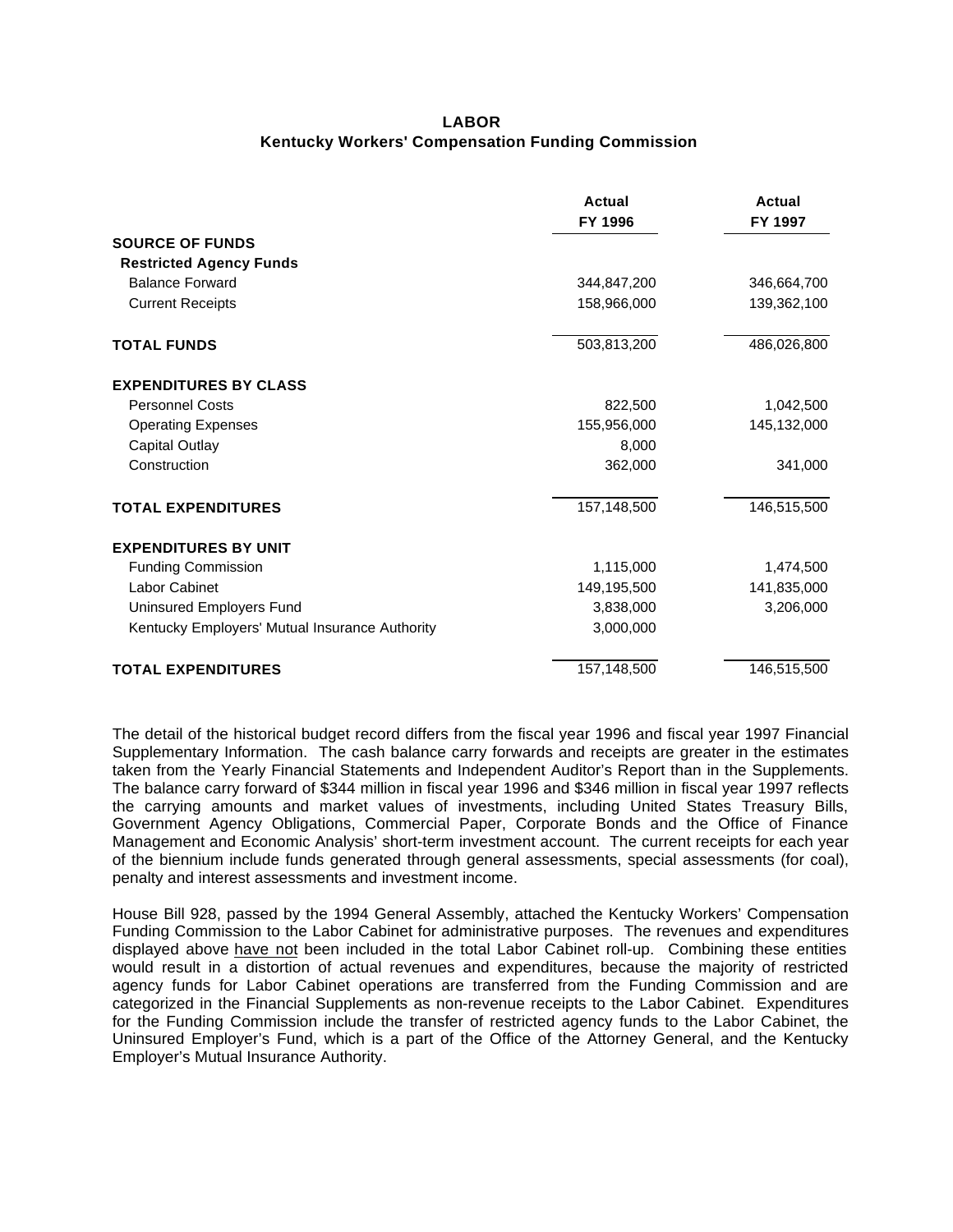### **NATURAL RESOURCES AND ENVIRONMENTAL PROTECTION**

|                                            | <b>Actual</b><br>FY 1996 | <b>Actual</b><br>FY 1997 |
|--------------------------------------------|--------------------------|--------------------------|
| <b>SOURCE OF FUNDS</b>                     |                          |                          |
| <b>General Fund</b>                        |                          |                          |
| Regular Appropriation                      | 46,599,500               | 48,771,500               |
| <b>Mandated Allotments</b>                 | 385,000                  | 725,500                  |
| <b>Total General Fund</b>                  | 46,984,500               | 49,497,000               |
| <b>Restricted Agency Funds</b>             |                          |                          |
| <b>Balance Forward</b>                     | 50,843,000               | 48,249,000               |
| <b>Current Receipts</b>                    | 19,153,000               | 18,626,000               |
| Non-Revenue Receipts                       | 936,500                  | 7,160,500                |
| <b>Total Restricted Agency Funds</b>       | 70,932,500               | 74,035,500               |
| <b>Federal Funds</b>                       |                          |                          |
| <b>Balance Forward</b>                     | 914,000                  | 1,275,000                |
| <b>Current Receipts</b>                    | 36,982,000               | 36,364,000               |
| Non-Revenue Receipts                       | 158,500                  | $-110,500$               |
| <b>Revenue Redistribution</b>              | $-1,656,000$             | $-2,354,500$             |
| <b>Total Federal Funds</b>                 | 36,398,500               | $\overline{35,}174,000$  |
| <b>TOTAL FUNDS</b>                         | 154,315,500              | 158,706,500              |
| <b>EXPENDITURES BY CLASS</b>               |                          |                          |
| <b>Personnel Costs</b>                     | 69,413,500               | 73,615,000               |
| <b>Operating Expenses</b>                  | 12,748,500               | 14,461,000               |
| Grants, Loans or Benefits                  | 12,020,500               | 11,263,500               |
| <b>Capital Outlay</b>                      | 3,693,500                | 3,079,000                |
| Construction                               | 6,188,500                | 6,116,500                |
| <b>TOTAL EXPENDITURES</b>                  | 104,064,500              | 108,535,000              |
| <b>EXPENDITURES BY UNIT</b>                |                          |                          |
| General Administration and Support         | 9,625,000                | 10,150,000               |
| <b>Natural Resources</b>                   | 16,270,500               | 17,716,500               |
| <b>Environmental Protection</b>            | 42,192,500               | 45,451,000               |
| Surface Mining Reclamation and Enforcement | 26,504,500               | 27,870,500               |
| Abandoned Mine Lands Reclamation Projects  | 7,488,500                | 5,223,500                |
| <b>Environmental Quality Commission</b>    | 187,000                  | 218,000                  |
| Kentucky Nature Preserves Commission       | 989,500                  | 1,226,000                |
| Kentucky River Authority                   | 807,000                  | 679,500                  |
| <b>TOTAL EXPENDITURES</b>                  | 104,064,500              | 108,535,000              |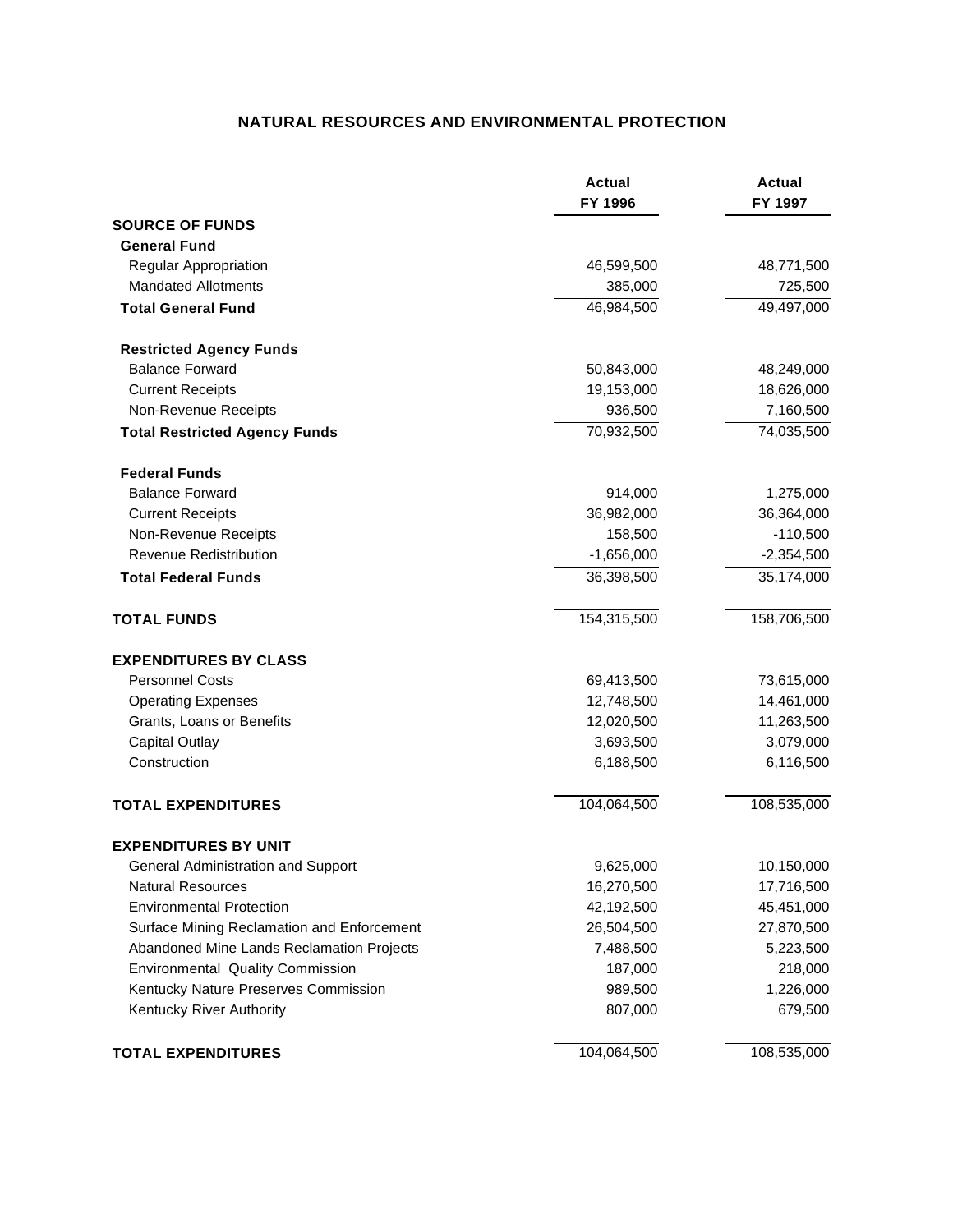# **NATURAL RESOURCES AND ENVIRONMENTAL PROTECTION General Administration and Support**

|                                      | <b>Actual</b><br>FY 1996 | Actual<br>FY 1997 |
|--------------------------------------|--------------------------|-------------------|
| <b>SOURCE OF FUNDS</b>               |                          |                   |
| <b>General Fund</b>                  |                          |                   |
| Regular Appropriation                | 7,461,000                | 7,636,000         |
| Reorganization Adjustment            |                          | 113,500           |
| <b>Total General Fund</b>            | 7,461,000                | 7,749,500         |
| <b>Restricted Agency Funds</b>       |                          |                   |
| <b>Balance Forward</b>               | 669,500                  | 956,500           |
| <b>Current Receipts</b>              | 20,000                   | 14,000            |
| Non-Revenue Receipts                 | 607,000                  | 351,000           |
| <b>Total Restricted Agency Funds</b> | 1,296,500                | 1,321,500         |
| <b>Federal Funds</b>                 |                          |                   |
| <b>Balance Forward</b>               | 82,500                   | 25,000            |
| <b>Current Receipts</b>              | 2,058,000                | 2,155,000         |
| Revenue Redistribution               | $-130,500$               | $-150,500$        |
| <b>Total Federal Funds</b>           | 2,010,000                | 2,029,500         |
| <b>TOTAL FUNDS</b>                   | 10,767,500               | 11,100,500        |
| <b>EXPENDITURES BY CLASS</b>         |                          |                   |
| <b>Personnel Costs</b>               | 8,043,000                | 8,502,000         |
| <b>Operating Expenses</b>            | 1,347,000                | 1,602,500         |
| Grants, Loans or Benefits            | 95,500                   |                   |
| <b>Capital Outlay</b>                | 139,500                  | 45,500            |
| <b>TOTAL EXPENDITURES</b>            | 9,625,000                | 10,150,000        |
| <b>EXPENDITURES BY UNIT</b>          |                          |                   |
| Secretary                            | 1,131,000                | 1,228,500         |
| <b>Administrative Services</b>       | 2,035,500                | 1,826,000         |
| <b>Administrative Hearings</b>       | 740,500                  | 749,500           |
| <b>Legal Services</b>                | 5,032,500                | 5,069,000         |
| <b>Information Services</b>          | 685,500                  | 1,277,000         |
| <b>TOTAL EXPENDITURES</b>            | 9,625,000                | 10,150,000        |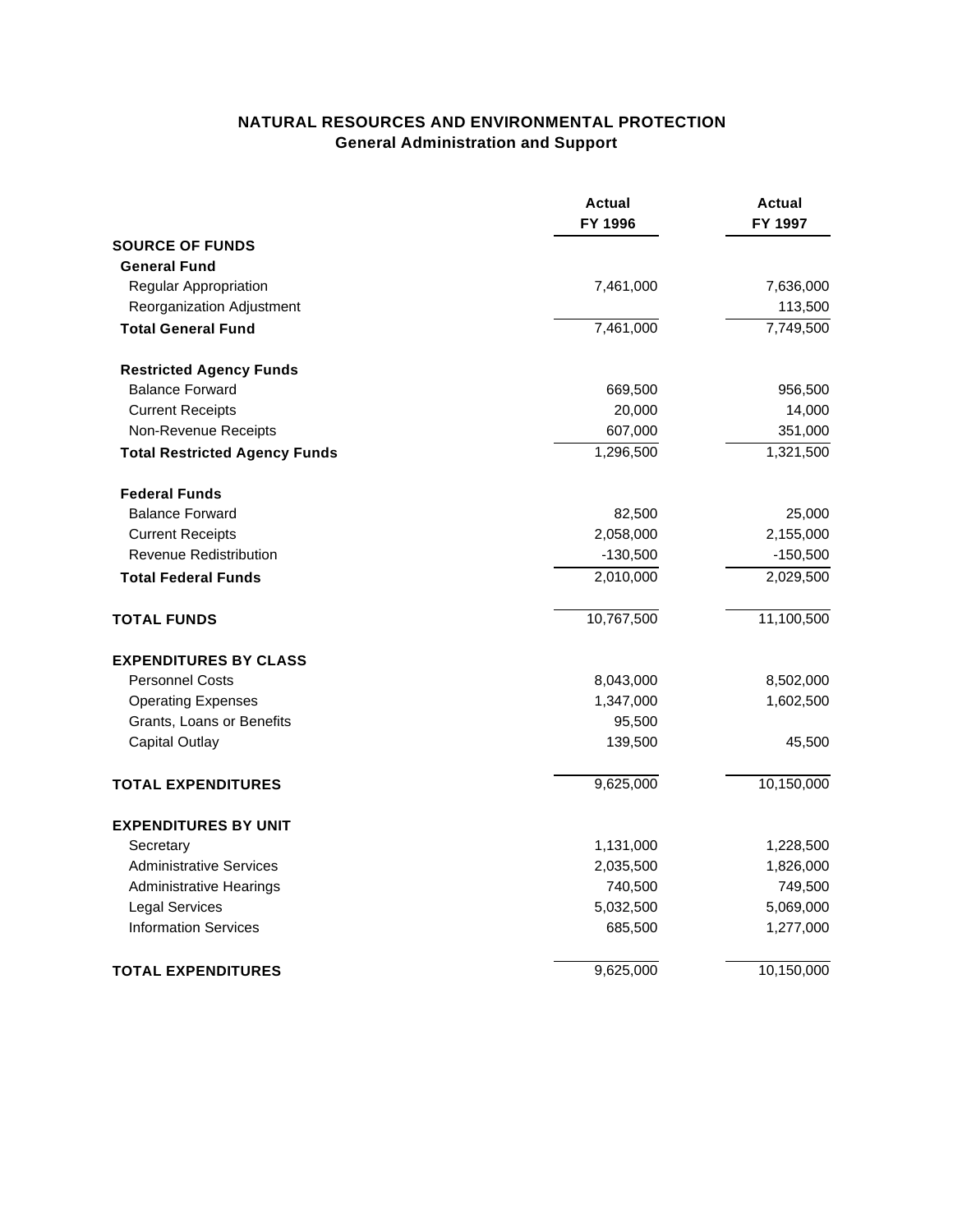## **NATURAL RESOURCES AND ENVIRONMENTAL PROTECTION Natural Resources**

|                                      | <b>Actual</b><br>FY 1996 | Actual<br>FY 1997 |
|--------------------------------------|--------------------------|-------------------|
| <b>SOURCE OF FUNDS</b>               |                          |                   |
| <b>General Fund</b>                  |                          |                   |
| Regular Appropriation                | 8,775,500                | 10,758,000        |
| Reorganization Adjustment            | 275,500                  |                   |
| <b>Mandated Allotments</b>           | 385,000                  | 714,500           |
| <b>Total General Fund</b>            | 9,436,000                | 11,472,500        |
| <b>Restricted Agency Funds</b>       |                          |                   |
| <b>Balance Forward</b>               | 3,906,000                | 2,985,500         |
| <b>Current Receipts</b>              | 1,030,000                | 1,038,000         |
| Non-Revenue Receipts                 | 3,008,000                | 3,315,500         |
| <b>Total Restricted Agency Funds</b> | 7,944,000                | 7,339,000         |
| <b>Federal Funds</b>                 |                          |                   |
| <b>Balance Forward</b>               | 32,000                   | 314,500           |
| <b>Current Receipts</b>              | 2,298,500                | 1,536,000         |
| <b>Revenue Redistribution</b>        | $-140,000$               | $-148,000$        |
| <b>Total Federal Funds</b>           | 2,190,500                | 1,702,500         |
| <b>TOTAL FUNDS</b>                   | 19,570,500               | 20,514,000        |
| <b>EXPENDITURES BY CLASS</b>         |                          |                   |
| <b>Personnel Costs</b>               | 9,849,500                | 10,417,000        |
| <b>Operating Expenses</b>            | 1,858,500                | 2,103,500         |
| Grants, Loans or Benefits            | 4,290,000                | 5,123,000         |
| <b>Capital Outlay</b>                | 272,500                  | 73,000            |
| <b>TOTAL EXPENDITURES</b>            | 16,270,500               | 17,716,500        |
| <b>EXPENDITURES BY UNIT</b>          |                          |                   |
| Commissioner                         | 364,500                  | 289,500           |
| Forestry                             | 10,218,000               | 10,494,500        |
| Conservation                         | 4,135,000                | 5,154,500         |
| Energy                               | 1,151,000                | 1,389,000         |
| Kentucky River Locks and Dams        | 402,000                  | 389,000           |
| <b>TOTAL EXPENDITURES</b>            | 16,270,500               | 17,716,500        |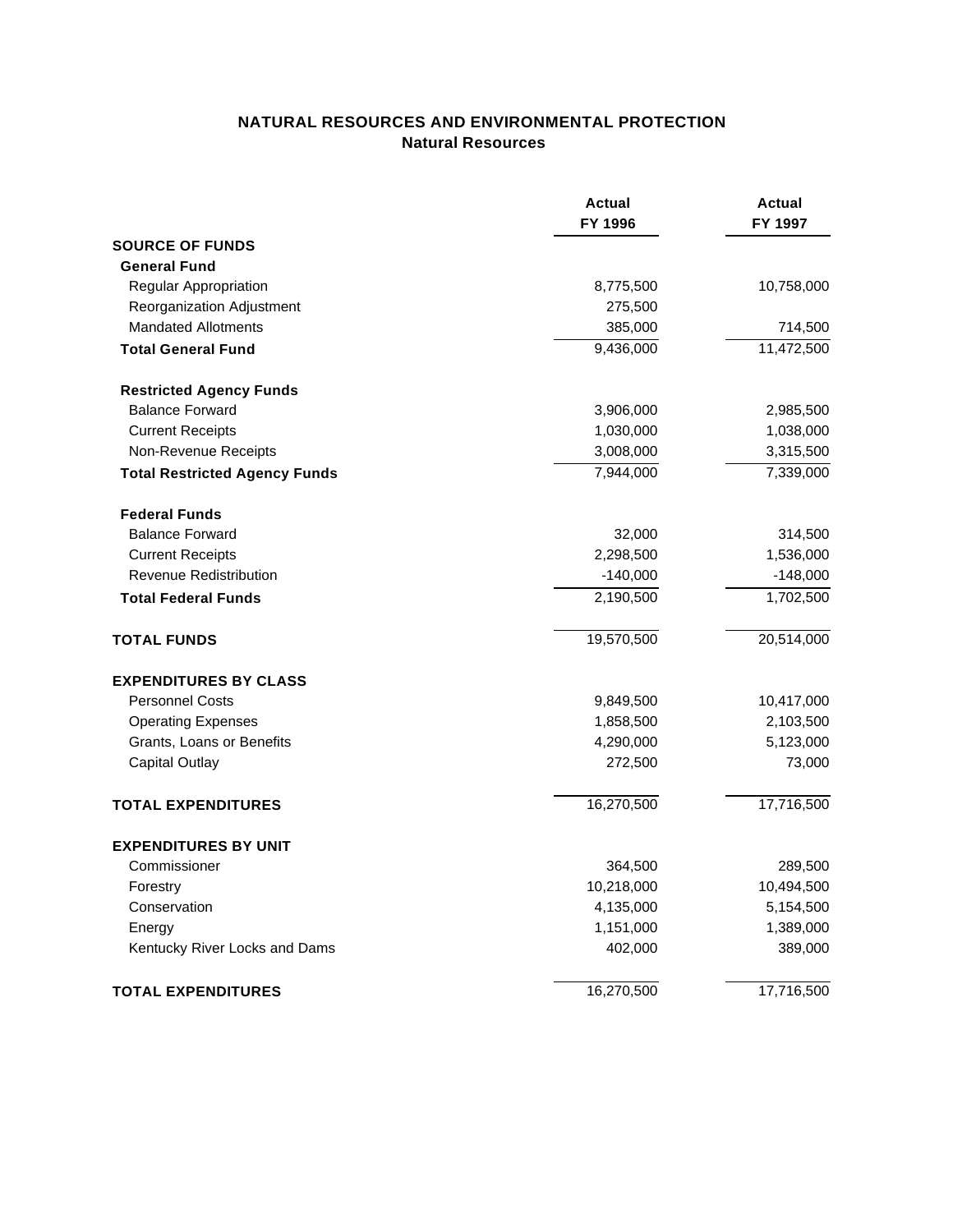### **NATURAL RESOURCES AND ENVIRONMENTAL PROTECTION Environmental Protection**

|                                      | <b>Actual</b><br>FY 1996 | <b>Actual</b><br>FY 1997 |
|--------------------------------------|--------------------------|--------------------------|
| <b>SOURCE OF FUNDS</b>               |                          |                          |
| <b>General Fund</b>                  |                          |                          |
| Regular Appropriation                | 19,448,500               | 20,060,500               |
| Reorganization Adjustment            |                          | $-97,500$                |
| <b>Total General Fund</b>            | 19,448,500               | 19,963,000               |
| <b>Restricted Agency Funds</b>       |                          |                          |
| <b>Balance Forward</b>               | 18,271,500               | 16,588,000               |
| <b>Current Receipts</b>              | 13,777,000               | 12,250,000               |
| Non-Revenue Receipts                 | $-3,314,000$             | 1,698,000                |
| <b>Total Restricted Agency Funds</b> | 28,734,500               | 30,536,000               |
| <b>Federal Funds</b>                 |                          |                          |
| <b>Balance Forward</b>               | 115,500                  | 760,000                  |
| <b>Current Receipts</b>              | 11,637,000               | 11,148,500               |
| <b>Revenue Redistribution</b>        | $-272,500$               | $-663,500$               |
| <b>Total Federal Funds</b>           | 11,480,000               | 11,245,000               |
| <b>TOTAL FUNDS</b>                   | 59,663,000               | 61,744,000               |
| <b>EXPENDITURES BY CLASS</b>         |                          |                          |
| <b>Personnel Costs</b>               | 29,207,000               | 31,459,000               |
| <b>Operating Expenses</b>            | 6,274,000                | 7,138,500                |
| Grants, Loans or Benefits            | 3,338,000                | 3,713,500                |
| <b>Capital Outlay</b>                | 1,998,500                | 1,540,000                |
| Construction                         | 1,375,000                | 1,600,000                |
| <b>TOTAL EXPENDITURES</b>            | 42,192,500               | 45,451,000               |
| <b>EXPENDITURES BY UNIT</b>          |                          |                          |
| Commissioner                         | 1,202,000                | 1,282,000                |
| Water                                | 14,008,500               | 15,232,500               |
| Waste Management                     | 14,499,500               | 16,040,000               |
| <b>Air Quality</b>                   | 8,788,500                | 9,022,500                |
| <b>Environmental Services</b>        | 3,251,500                | 3,455,500                |
| <b>Maxey Flats</b>                   | 442,500                  | 418,500                  |
| <b>TOTAL EXPENDITURES</b>            | 42,192,500               | 45,451,000               |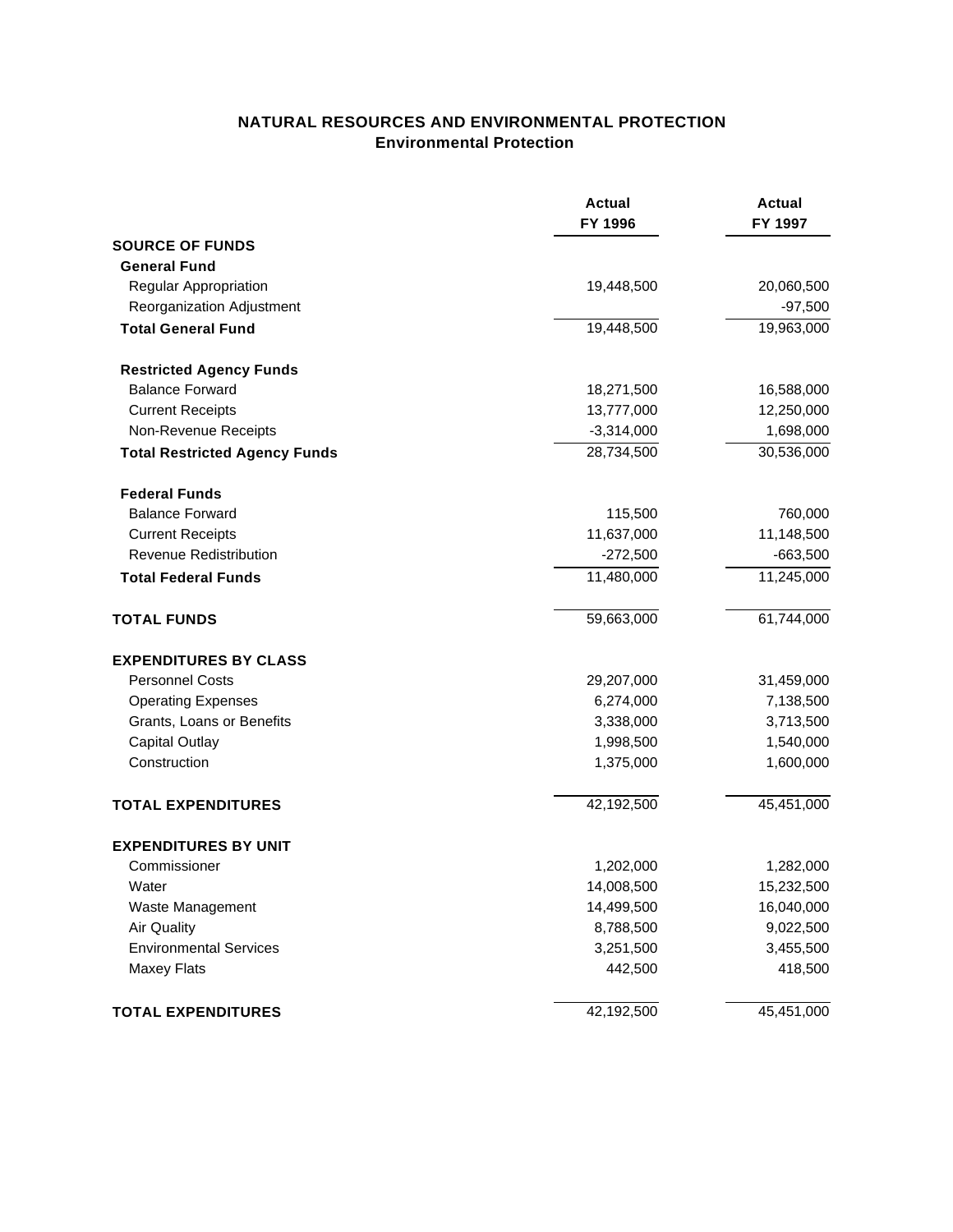# **NATURAL RESOURCES AND ENVIRONMENTAL PROTECTION Surface Mining Reclamation and Enforcement**

|                                      | <b>Actual</b><br>FY 1996 | <b>Actual</b><br>FY 1997 |
|--------------------------------------|--------------------------|--------------------------|
| <b>SOURCE OF FUNDS</b>               |                          |                          |
| <b>General Fund</b>                  |                          |                          |
| Regular Appropriation                | 10,029,000               | 9,404,500                |
| Reorganization Adjustment            | $-275,500$               | $-16,000$                |
| <b>Mandated Allotments</b>           |                          | 11,000                   |
| <b>Total General Fund</b>            | 9,753,500                | 9,399,500                |
| <b>Restricted Agency Funds</b>       |                          |                          |
| <b>Balance Forward</b>               | 26,201,500               | 25,820,000               |
| <b>Current Receipts</b>              | 2,885,000                | 3,842,000                |
| Non-Revenue Receipts                 | 930,000                  | 1,572,000                |
| <b>Total Restricted Agency Funds</b> | 30,016,500               | 31,234,000               |
| <b>Federal Funds</b>                 |                          |                          |
| <b>Balance Forward</b>               | 426,500                  | 174,000                  |
| <b>Current Receipts</b>              | 13,795,500               | 16,078,500               |
| Non-Revenue Receipts                 | 34,500                   |                          |
| <b>Revenue Redistribution</b>        | $-1,106,000$             | $-1,390,000$             |
| <b>Total Federal Funds</b>           | 13,150,500               | 14,862,500               |
| <b>TOTAL FUNDS</b>                   | 52,920,500               | 55,496,000               |
| <b>EXPENDITURES BY CLASS</b>         |                          |                          |
| <b>Personnel Costs</b>               | 20,885,500               | 21,885,000               |
| <b>Operating Expenses</b>            | 2,985,500                | 3,221,000                |
| Grants, Loans or Benefits            | 1,401,500                | 1,475,000                |
| <b>Capital Outlay</b>                | 1,216,000                | 1,289,500                |
| Construction                         | 16,000                   |                          |
| <b>TOTAL EXPENDITURES</b>            | 26,504,500               | 27,870,500               |
| <b>EXPENDITURES BY UNIT</b>          |                          |                          |
| Commissioner                         | 899,000                  | 1,126,500                |
| Permits                              | 7,376,500                | 7,976,500                |
| <b>Field Services</b>                | 12,140,500               | 12,199,500               |
| <b>Abandoned Mine Lands</b>          | 6,088,500                | 6,568,000                |
| <b>TOTAL EXPENDITURES</b>            | 26,504,500               | 27,870,500               |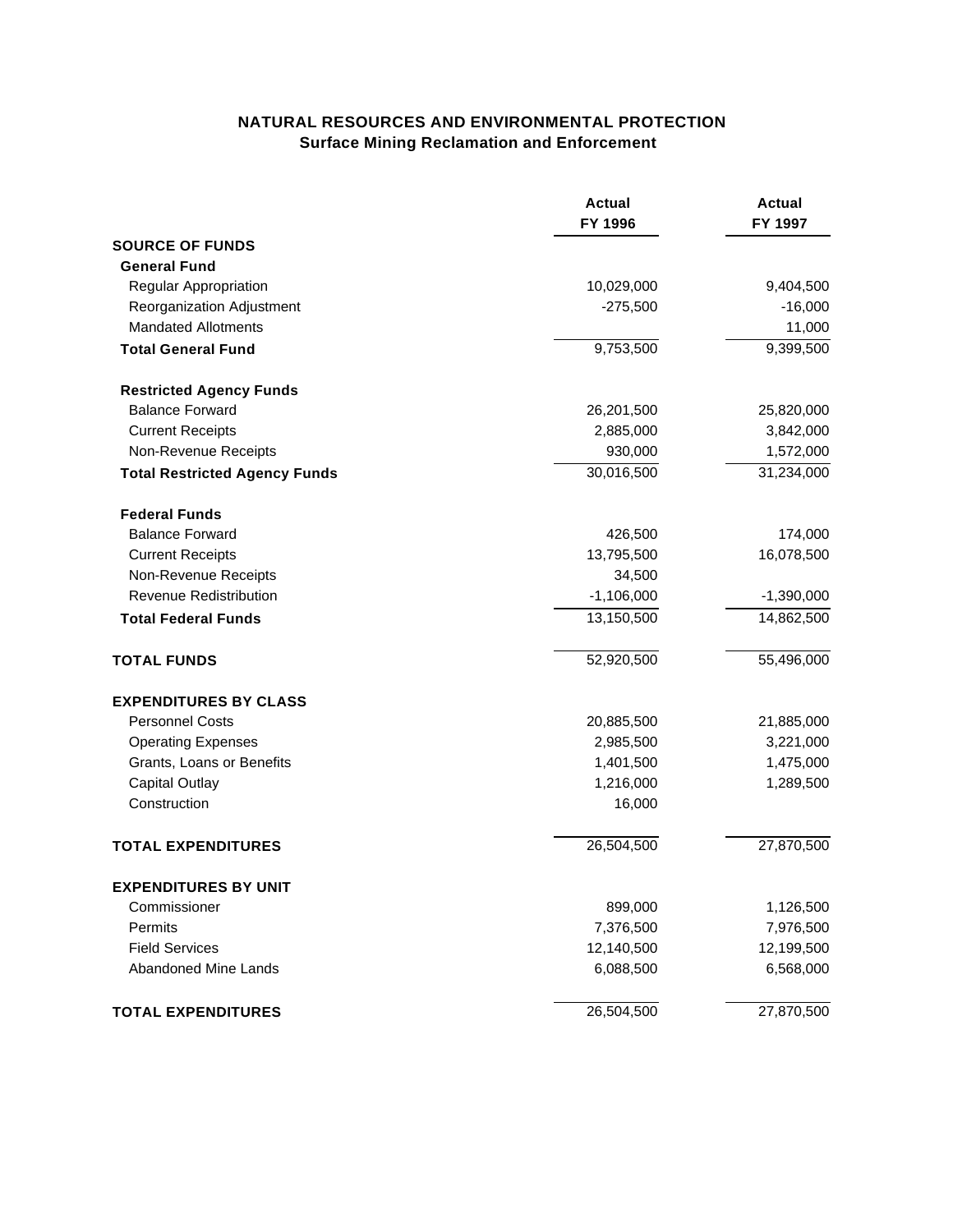### **NATURAL RESOURCES AND ENVIRONMENTAL PROTECTION Abandoned Mine Lands Reclamation Projects**

|                              | Actual<br>FY 1996 | Actual<br>FY 1997 |
|------------------------------|-------------------|-------------------|
| <b>SOURCE OF FUNDS</b>       |                   |                   |
| <b>Federal Funds</b>         |                   |                   |
| <b>Balance Forward</b>       | 257,500           | 1,500             |
| <b>Current Receipts</b>      | 7,161,000         | 5,364,000         |
| Non-Revenue Receipts         | 71,500            | $-48,500$         |
| <b>Total Federal Funds</b>   | 7,490,000         | 5,317,000         |
| <b>TOTAL FUNDS</b>           | 7,490,000         | 5,317,000         |
| <b>EXPENDITURES BY CLASS</b> |                   |                   |
| <b>Personnel Costs</b>       | 206,000           | 17,000            |
| <b>Operating Expenses</b>    | -500              |                   |
| Grants, Loans or Benefits    | 2,516,500         | 690,000           |
| <b>Capital Outlay</b>        | $-23,000$         |                   |
| Construction                 | 4,789,500         | 4,516,500         |
| <b>TOTAL EXPENDITURES</b>    | 7,488,500         | 5,223,500         |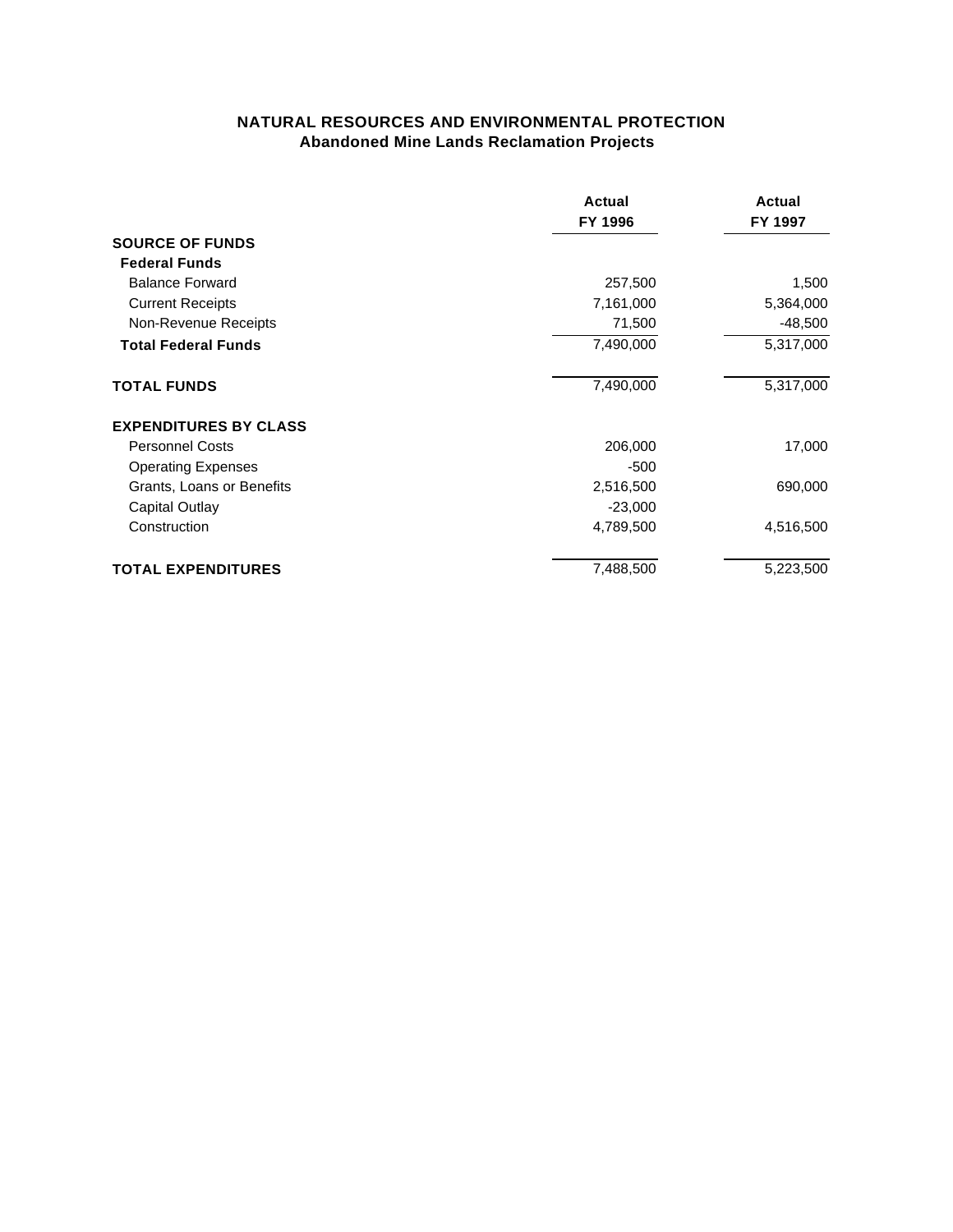# **NATURAL RESOURCES AND ENVIRONMENTAL PROTECTION Environmental Quality Commission**

|                                      | Actual<br>FY 1996 | Actual<br>FY 1997 |
|--------------------------------------|-------------------|-------------------|
| <b>SOURCE OF FUNDS</b>               |                   |                   |
| <b>General Fund</b>                  |                   |                   |
| <b>Regular Appropriation</b>         | 208,500           | 211,000           |
| <b>Restricted Agency Funds</b>       |                   |                   |
| <b>Balance Forward</b>               | 8,000             | 13,500            |
| <b>Current Receipts</b>              | 5,500             | 11,500            |
| <b>Total Restricted Agency Funds</b> | 13,500            | 25,000            |
| <b>TOTAL FUNDS</b>                   | 222,000           | 236,000           |
| <b>EXPENDITURES BY CLASS</b>         |                   |                   |
| <b>Personnel Costs</b>               | 144,500           | 167,000           |
| <b>Operating Expenses</b>            | 42,500            | 51,000            |
| <b>TOTAL EXPENDITURES</b>            | 187,000           | 218,000           |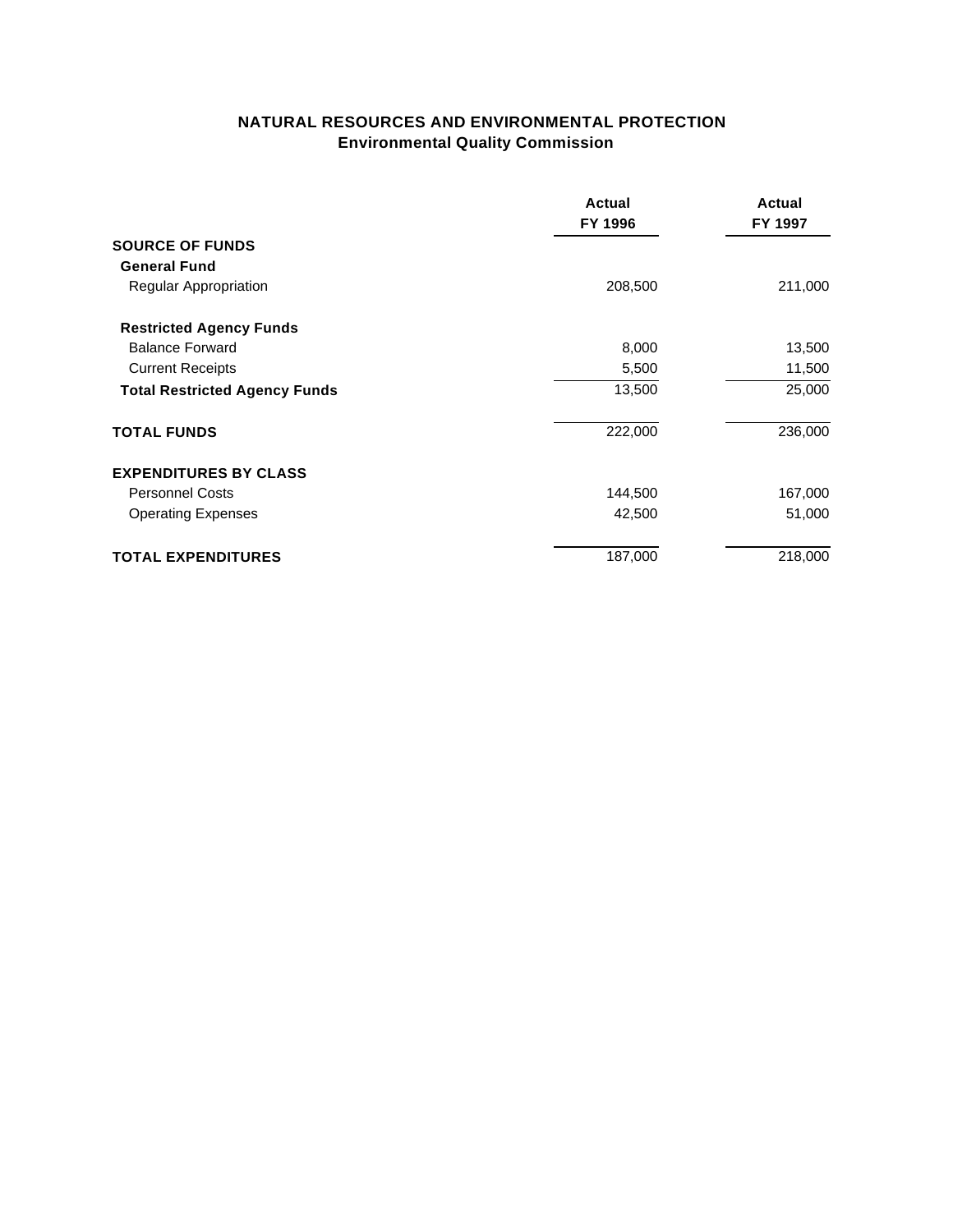### **NATURAL RESOURCES AND ENVIRONMENTAL PROTECTION Kentucky Nature Preserves Commission**

|                                      | <b>Actual</b><br>FY 1996 | <b>Actual</b><br>FY 1997 |
|--------------------------------------|--------------------------|--------------------------|
| <b>SOURCE OF FUNDS</b>               |                          |                          |
| <b>General Fund</b>                  |                          |                          |
| Regular Appropriation                | 677,000                  | 701,500                  |
| <b>Restricted Agency Funds</b>       |                          |                          |
| <b>Balance Forward</b>               | 775,000                  | 770,500                  |
| <b>Current Receipts</b>              | 108,000                  | 127,500                  |
| Non-Revenue Receipts                 | 122,500                  | 375,000                  |
| <b>Total Restricted Agency Funds</b> | 1,005,500                | 1,273,000                |
| <b>Federal Funds</b>                 |                          |                          |
| <b>Balance Forward</b>               |                          |                          |
| <b>Current Receipts</b>              | 32,000                   | 82,000                   |
| Non-Revenue Receipts                 | 52,500                   | $-62,000$                |
| Revenue Redistribution               | $-7,000$                 | $-2,500$                 |
| <b>Total Federal Funds</b>           | 77,500                   | 17,500                   |
| <b>TOTAL FUNDS</b>                   | 1,760,000                | 1,992,000                |
| <b>EXPENDITURES BY CLASS</b>         |                          |                          |
| <b>Personnel Costs</b>               | 696,000                  | 811,000                  |
| <b>Operating Expenses</b>            | 193,000                  | 292,000                  |
| Grants, Loans or Benefits            | 10,500                   | 1,500                    |
| <b>Capital Outlay</b>                | 82,000                   | 121,500                  |
| Construction                         | 8,000                    |                          |
| <b>TOTAL EXPENDITURES</b>            | 989,500                  | 1,226,000                |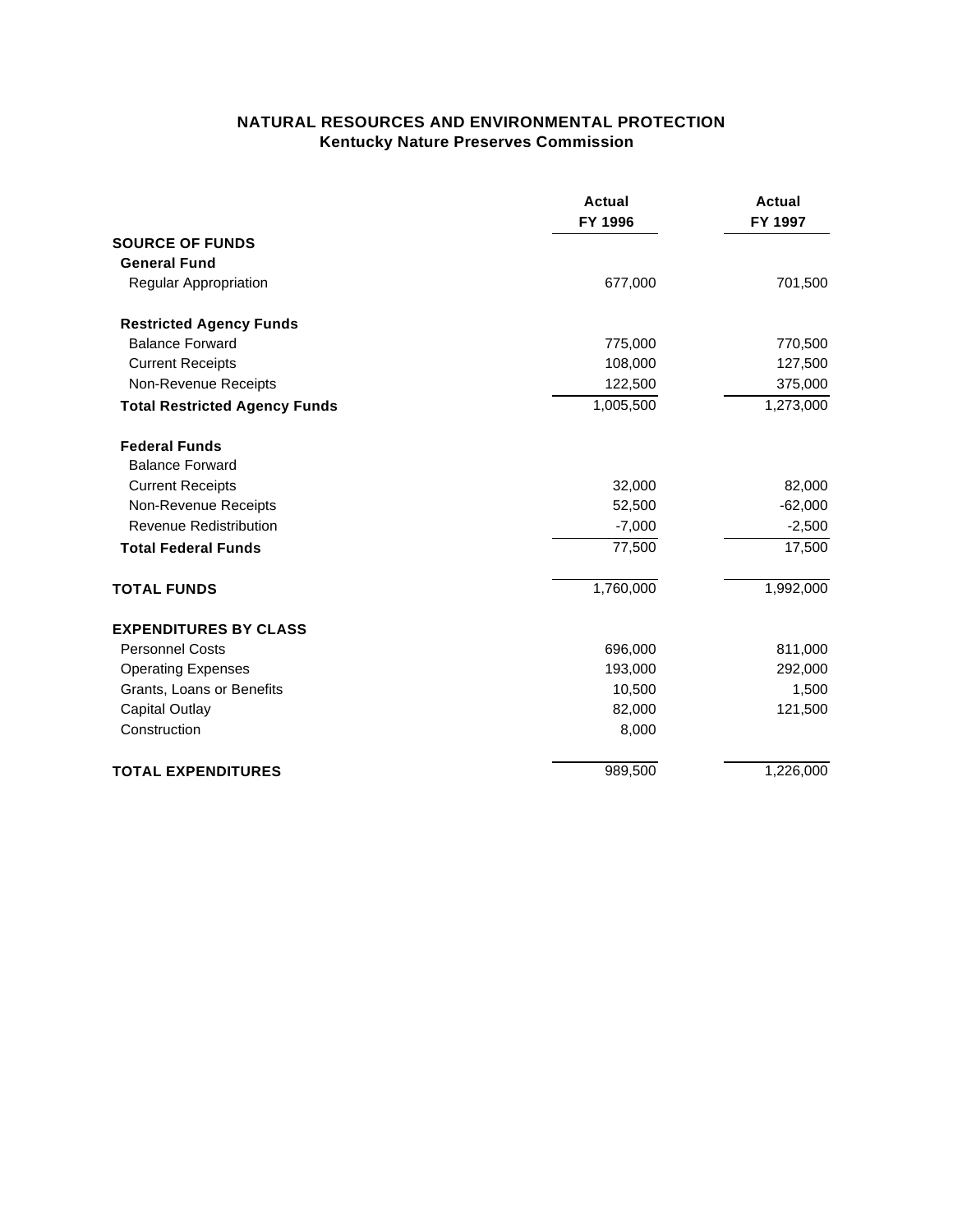# **NATURAL RESOURCES AND ENVIRONMENTAL PROTECTION Kentucky River Authority**

|                                | Actual<br>FY 1996 | Actual<br>FY 1997 |
|--------------------------------|-------------------|-------------------|
| <b>SOURCE OF FUNDS</b>         |                   |                   |
| <b>Restricted Agency Funds</b> |                   | 1,115,000         |
| <b>Balance Forward</b>         | 1,011,500         |                   |
| <b>Current Receipts</b>        | 1,327,500         | 1,343,000         |
| Non-Revenue Receipts           | $-417,000$        | $-151,000$        |
| <b>TOTAL FUNDS</b>             | 1,922,000         | 2,307,000         |
| <b>EXPENDITURES BY CLASS</b>   |                   |                   |
| <b>Personnel Costs</b>         | 382,000           | 357,000           |
| <b>Operating Expenses</b>      | 48,500            | 52,500            |
| Grants, Loans or Benefits      | 368,500           | 260,500           |
| Capital Outlay                 | 8,000             | 9,500             |
| <b>TOTAL EXPENDITURES</b>      | 807,000           | 679,500           |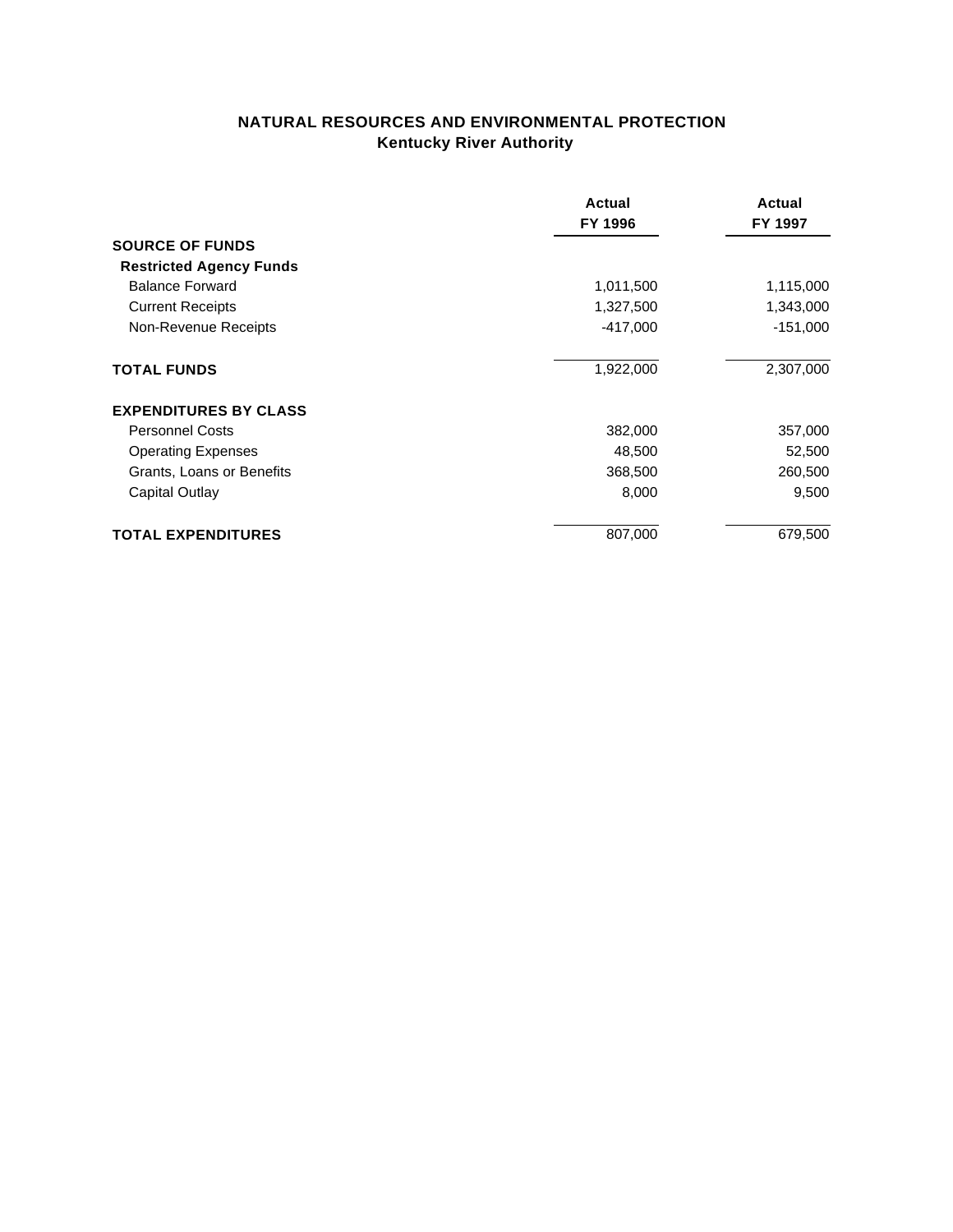#### **PERSONNEL**

|                                        | <b>Actual</b> | <b>Actual</b> |
|----------------------------------------|---------------|---------------|
|                                        | FY 1996       | FY 1997       |
| <b>SOURCE OF FUNDS</b>                 |               |               |
| <b>General Fund</b>                    |               |               |
| Regular Appropriation                  | 4,262,500     | 4,702,000     |
| Special Appropriation                  | 100,000       |               |
| Reorganization Adjustment              |               | 75,000        |
| <b>Total General Fund</b>              | 4,262,500     | 4,877,000     |
| <b>Restricted Agency Funds</b>         |               |               |
| <b>Balance Forward</b>                 | 2,358,000     | 3,295,000     |
| <b>Current Receipts</b>                | 2,749,000     | 4,950,500     |
| Non-Revenue Receipts                   | 14,253,000    | 15,652,500    |
| <b>Total Restricted Agency Funds</b>   | 19,360,000    | 23,898,000    |
| <b>TOTAL FUNDS</b>                     | 23,622,500    | 28,775,000    |
| <b>EXPENDITURES BY CLASS</b>           |               |               |
| <b>Personnel Costs</b>                 | 18,372,000    | 20,895,500    |
| <b>Operating Expenses</b>              | 1,695,500     | 2,221,000     |
| <b>Capital Outlay</b>                  | 249,500       | 84,000        |
| <b>TOTAL EXPENDITURES</b>              | 20,317,000    | 23,200,500    |
| <b>EXPENDITURES BY UNIT</b>            |               |               |
| Secretary                              | 798,500       | 919,000       |
| <b>Employee Relations</b>              | 1,321,500     | 1,673,500     |
| <b>Personnel Administration</b>        | 4,115,500     | 4,337,000     |
| <b>Workers' Compensation</b>           | 12,442,500    | 13,578,500    |
| <b>Deferred Compensation Authority</b> | 1,639,000     | 2,692,500     |
| <b>TOTAL EXPENDITURES</b>              | 20,317,000    | 23,200,500    |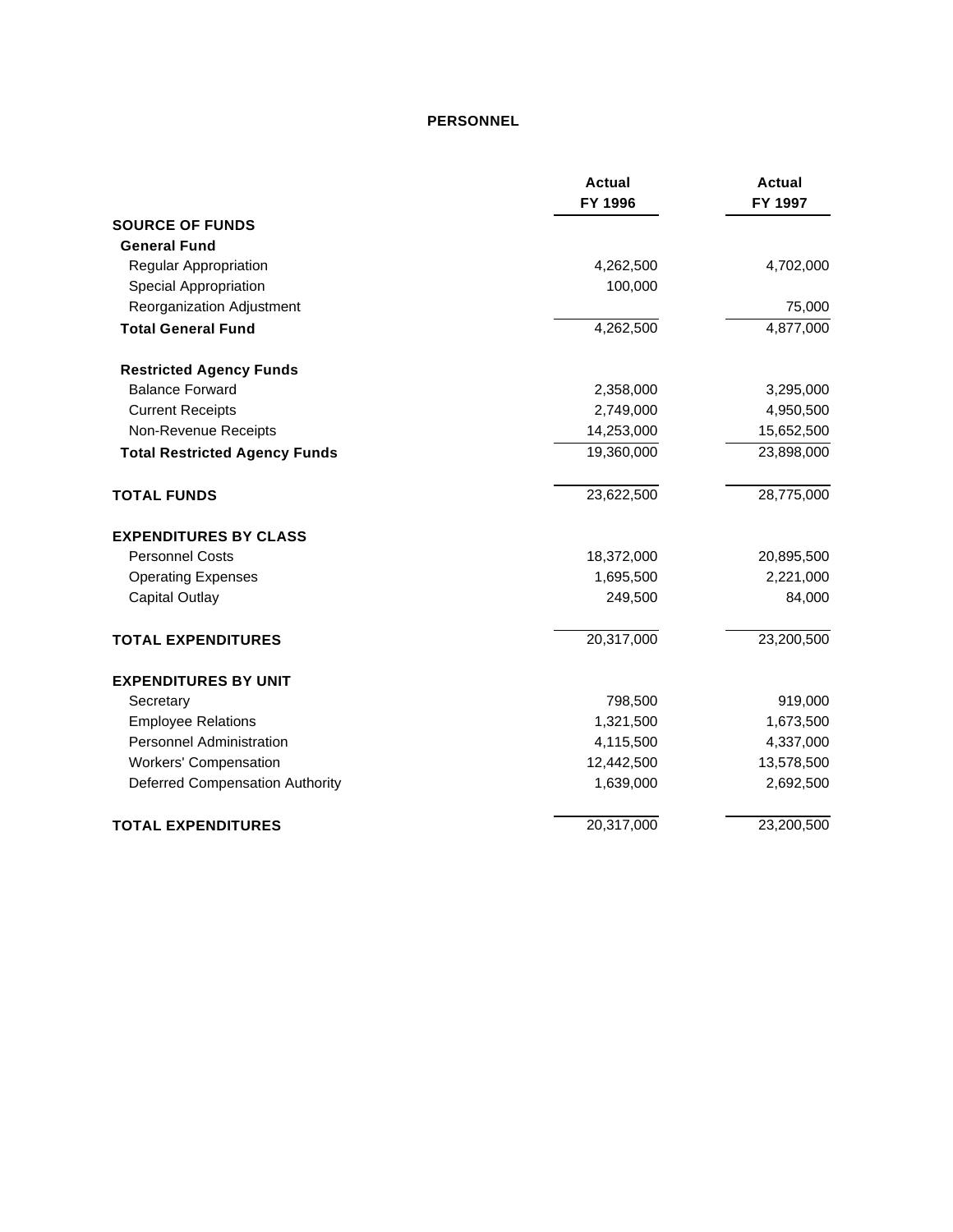### **POSTSECONDARY EDUCATION Council on Postsecondary Education**

|                                    | <b>Actual</b><br>FY 1996 | <b>Actual</b><br>FY 1997 |
|------------------------------------|--------------------------|--------------------------|
| <b>SOURCE OF FUNDS</b>             |                          |                          |
| <b>General Fund</b>                |                          |                          |
| Regular Appropriation              | 10,123,100               | 8,766,300                |
| <b>Federal Funds</b>               |                          |                          |
| <b>Current Receipts</b>            | 2,696,500                | 3,594,500                |
| Non-Revenue Receipts               | 300,500                  | $-331,500$               |
| <b>Revenue Redistribution</b>      | $-15,000$                |                          |
| <b>Total Federal Funds</b>         | 2,982,000                | 3,263,000                |
| <b>TOTAL FUNDS</b>                 | 13,105,100               | 12,029,300               |
| <b>EXPENDITURES BY CLASS</b>       |                          |                          |
| <b>Personnel Costs</b>             | 2,350,500                | 2,167,200                |
| <b>Operating Expenses</b>          | 651,800                  | 750,500                  |
| Grants, Loans or Benefits          | 8,477,500                | 8,747,600                |
| Debt Service                       | 1,273,000                |                          |
| <b>Capital Outlay</b>              | 86,900                   | 22,000                   |
| <b>TOTAL EXPENDITURES</b>          | 12,839,700               | 11,687,300               |
| <b>EXPENDITURES BY UNIT</b>        |                          |                          |
| <b>Agency Operations</b>           | 2,818,700                | 2,637,700                |
| Pass-Through Programs              | 7,039,000                | 5,658,600                |
| Eisenhower Mathematics and Science | 730,000                  | 820,000                  |
| Community Volunteerism and Service | 2,226,300                | 2,571,000                |
| Program Integrity                  | 25,700                   |                          |
| <b>TOTAL EXPENDITURES</b>          | 12,839,700               | 11,687,300               |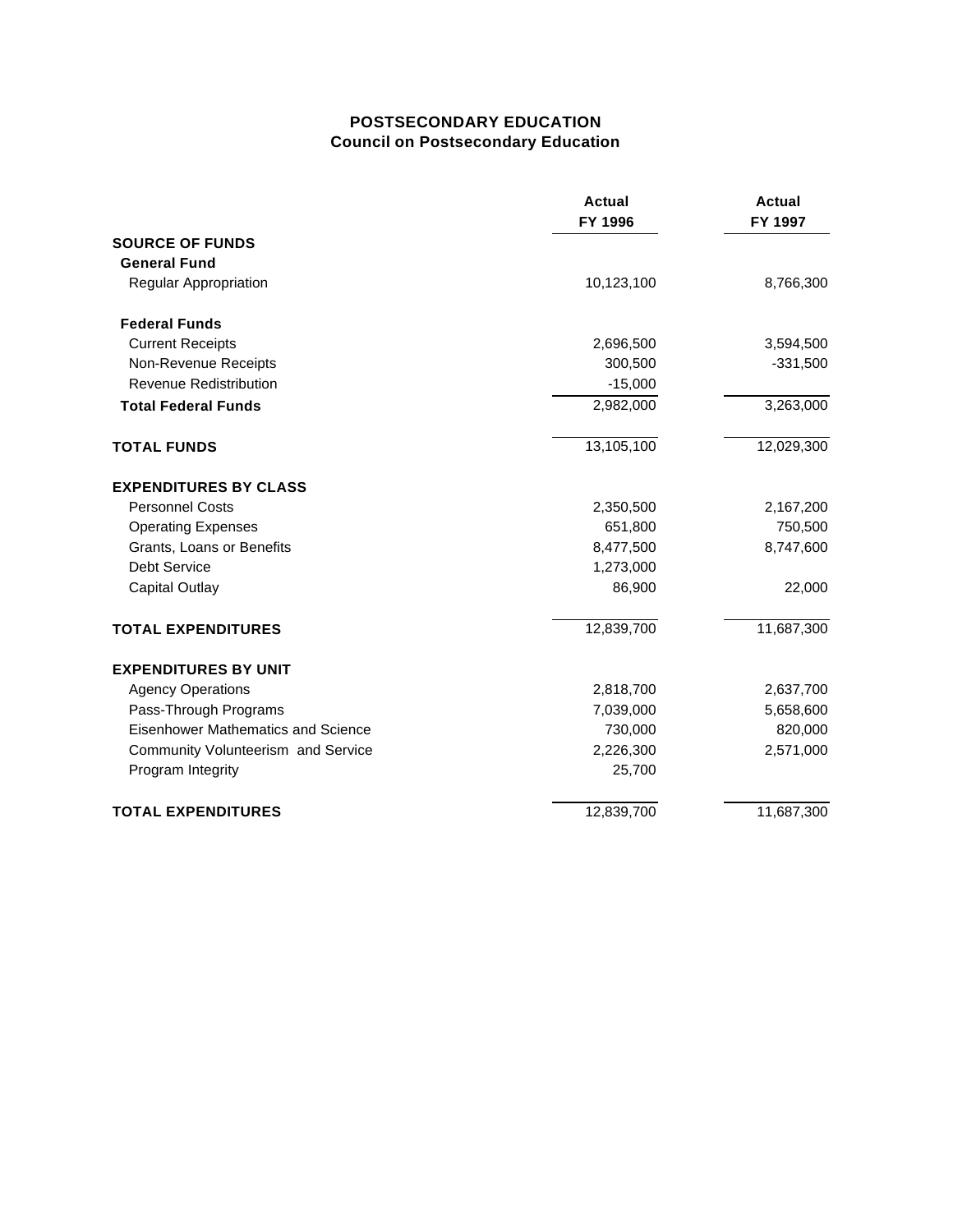# **POSTSECONDARY EDUCATION Kentucky Higher Education Assistance Authority**

|                                      | <b>Actual</b><br>FY 1996 | <b>Actual</b><br>FY 1997 |
|--------------------------------------|--------------------------|--------------------------|
| <b>SOURCE OF FUNDS</b>               |                          |                          |
| <b>General Fund</b>                  |                          |                          |
| Regular Appropriation                | 27,168,500               | 28,505,500               |
| <b>Continuing Appropriation</b>      | 1,208,000                | 1,717,000                |
| <b>Total General Fund</b>            | 28,376,500               | 30,222,500               |
| <b>Restricted Agency Funds</b>       |                          |                          |
| <b>Balance Forward</b>               | 1,108,000                | 769,000                  |
| <b>Current Receipts</b>              | 10,067,000               | 11,676,000               |
| Non-Revenue Receipts                 | 108,500                  | 612,000                  |
| <b>Total Restricted Agency Funds</b> | 11,283,500               | 13,057,000               |
| <b>Federal Funds</b>                 |                          |                          |
| <b>Current Receipts</b>              | 776,000                  | 389,500                  |
| <b>TOTAL FUNDS</b>                   | 40,436,000               | 43,669,000               |
| <b>EXPENDITURES BY CLASS</b>         |                          |                          |
| <b>Personnel Costs</b>               | 6,040,500                | 5,969,500                |
| <b>Operating Expenses</b>            | 3,104,000                | 3,511,500                |
| Grants, Loans or Benefits            | 27,780,000               | 32,323,500               |
| <b>Capital Outlay</b>                | 600,500                  | 666,500                  |
| Construction                         | 425,000                  | 421,000                  |
| <b>TOTAL EXPENDITURES</b>            | 37,950,000               | 42,892,000               |
| <b>EXPENDITURES BY UNIT</b>          |                          |                          |
| <b>Expenditure by Unit Name</b>      | 9,193,500                | 10,568,500               |
| <b>KHEAA</b>                         | 28,756,500               | 32,323,500               |
| <b>TOTAL EXPENDITURES</b>            | 37,950,000               | 42,892,000               |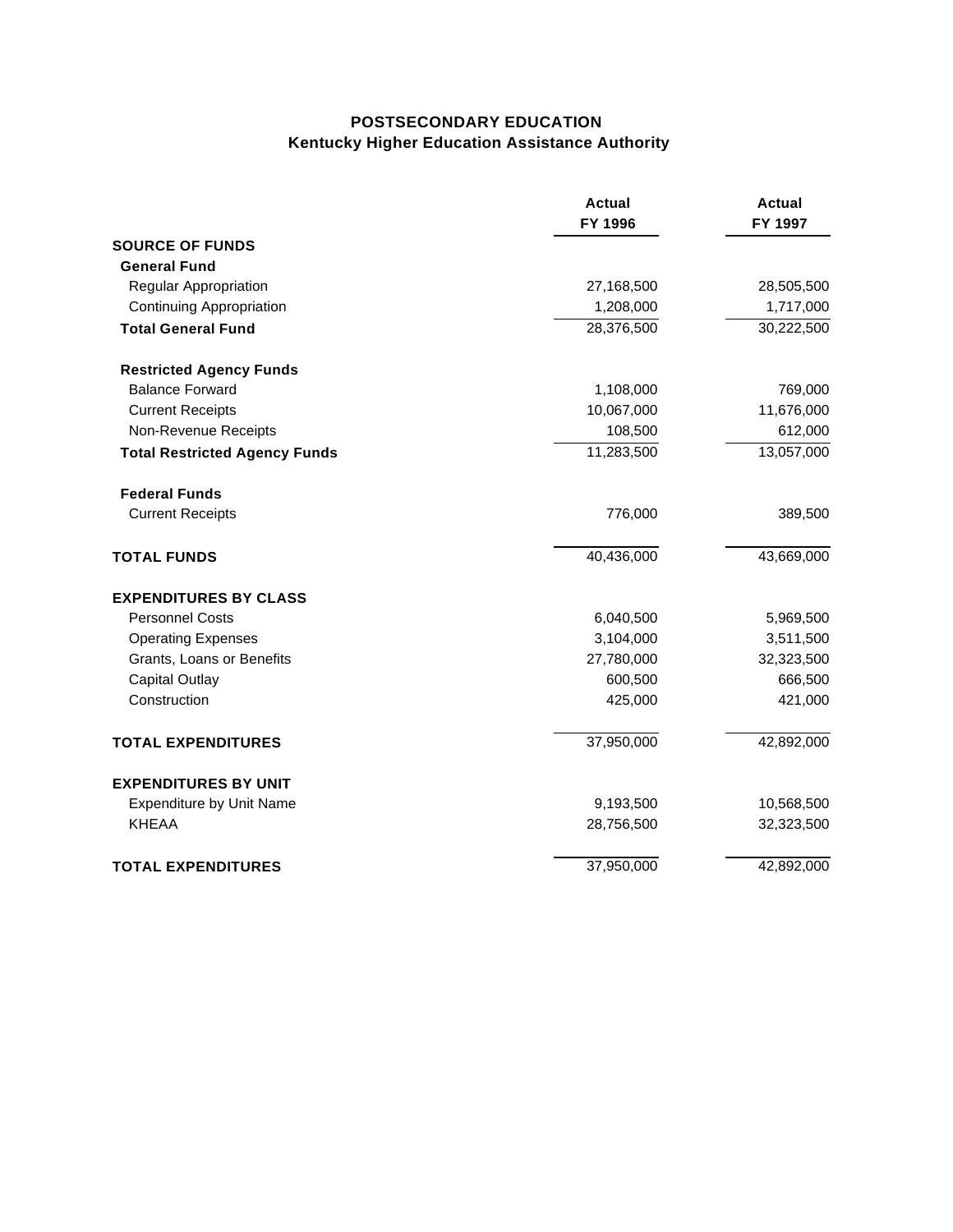### **POSTSECONDARY EDUCATION Eastern Kentucky University**

|                                    | <b>Actual</b><br>FY 1996 | <b>Actual</b><br>FY 1997 |
|------------------------------------|--------------------------|--------------------------|
| <b>SOURCE OF FUNDS</b>             |                          |                          |
| <b>General Fund</b>                |                          |                          |
| Regular Appropriation              | 55,351,200               | 57,991,400               |
| Surplus Plan                       | 479,600                  |                          |
| <b>Total General Fund</b>          | 55,830,800               | 57,991,400               |
| <b>Restricted Agency Funds</b>     |                          |                          |
| <b>Current Receipts</b>            | 76,495,300               | 77,063,600               |
| <b>Federal Funds</b>               |                          |                          |
| <b>Current Receipts</b>            | 19,238,600               | 21,088,200               |
| <b>TOTAL FUNDS</b>                 | 151,564,700              | 156,143,200              |
| <b>EXPENDITURES BY CLASS</b>       |                          |                          |
| <b>Personnel Costs</b>             | 82,807,600               | 87,037,500               |
| <b>Operating Expenses</b>          | 23,559,200               | 25,727,000               |
| Grants, Loans or Benefits          | 13,891,500               | 14,031,000               |
| Debt Service                       | 8,580,100                | 8,391,200                |
| <b>Capital Outlay</b>              | 8,237,700                | 8,054,100                |
| <b>TOTAL EXPENDITURES</b>          | 137,076,100              | 143,240,800              |
| <b>EXPENDITURES BY UNIT</b>        |                          |                          |
| Instruction                        | 46,628,500               | 48,022,200               |
| Research                           | 456,100                  | 468,100                  |
| <b>Public Service</b>              | 3,497,700                | 8,850,100                |
| Libraries                          | 3,460,000                | 3,678,100                |
| Academic Support                   | 20,314,100               | 18,078,600               |
| <b>Student Services</b>            | 7,061,300                | 7,336,400                |
| <b>Institutional Support</b>       | 10,020,400               | 10,428,700               |
| Operation and Maintenance of Plant | 10,580,600               | 11,281,700               |
| Scholarships and Fellowships       | 13,442,600               | 14,031,000               |
| <b>Mandatory Transfers</b>         | 5,300,400                | 4,845,600                |
| Non-Mandatory Transfers            | 789,000                  |                          |
| <b>Auxiliary Enterprises</b>       | 15,525,400               | 16,220,300               |
| <b>TOTAL EXPENDITURES</b>          | 137,076,100              | 143,240,800              |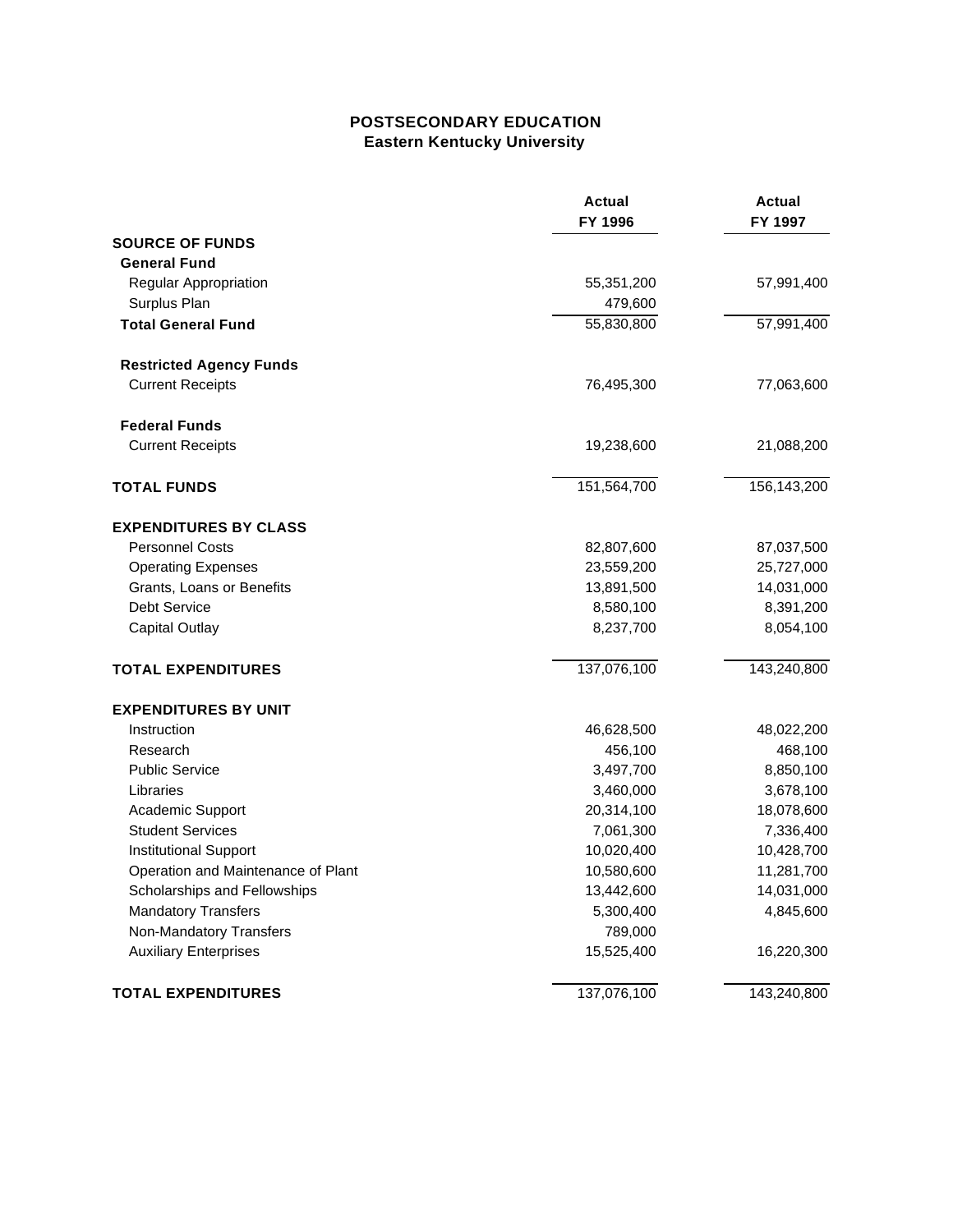# **POSTSECONDARY EDUCATION Kentucky State University**

|                                    | <b>Actual</b><br>FY 1996 | <b>Actual</b><br>FY 1997 |
|------------------------------------|--------------------------|--------------------------|
| <b>SOURCE OF FUNDS</b>             |                          |                          |
| <b>General Fund</b>                |                          |                          |
| Regular Appropriation              | 18,957,800               | 19,578,900               |
| Surplus Plan                       | 159,100                  |                          |
| <b>Total General Fund</b>          | 19,116,900               | 19,578,900               |
| <b>Restricted Agency Funds</b>     |                          |                          |
| <b>Current Receipts</b>            | 9,161,500                | 9,277,600                |
| <b>Federal Funds</b>               |                          |                          |
| <b>Current Receipts</b>            | 10,358,600               | 11,594,500               |
| <b>TOTAL FUNDS</b>                 | 38,637,000               | 40,451,000               |
| <b>EXPENDITURES BY CLASS</b>       |                          |                          |
| <b>Personnel Costs</b>             | 22,143,400               | 23,221,200               |
| <b>Operating Expenses</b>          | 7,597,000                | 8,491,300                |
| Grants, Loans or Benefits          | 3,835,000                | 3,902,000                |
| Debt Service                       | 3,141,300                | 2,833,200                |
| <b>Capital Outlay</b>              | 1,920,300                | 2,003,300                |
| <b>TOTAL EXPENDITURES</b>          | 38,637,000               | 40,451,000               |
| <b>EXPENDITURES BY UNIT</b>        |                          |                          |
| Instruction                        | 9,545,700                | 10,228,900               |
| Research                           | 2,772,700                | 3,456,000                |
| <b>Public Service</b>              | 3,094,500                | 2,952,900                |
| Libraries                          | 781,300                  | 763,200                  |
| Academic Support                   | 1,161,500                | 1,592,000                |
| <b>Student Services</b>            | 2,955,400                | 3,750,100                |
| <b>Institutional Support</b>       | 4,829,500                | 4,334,200                |
| Operation and Maintenance of Plant | 3,425,400                | 3,416,300                |
| Scholarships and Fellowships       | 3,742,700                | 3,865,000                |
| <b>Mandatory Transfers</b>         | 2,476,200                | 2,177,200                |
| <b>Auxiliary Enterprises</b>       | 3,852,100                | 3,915,200                |
| <b>TOTAL EXPENDITURES</b>          | 38,637,000               | 40,451,000               |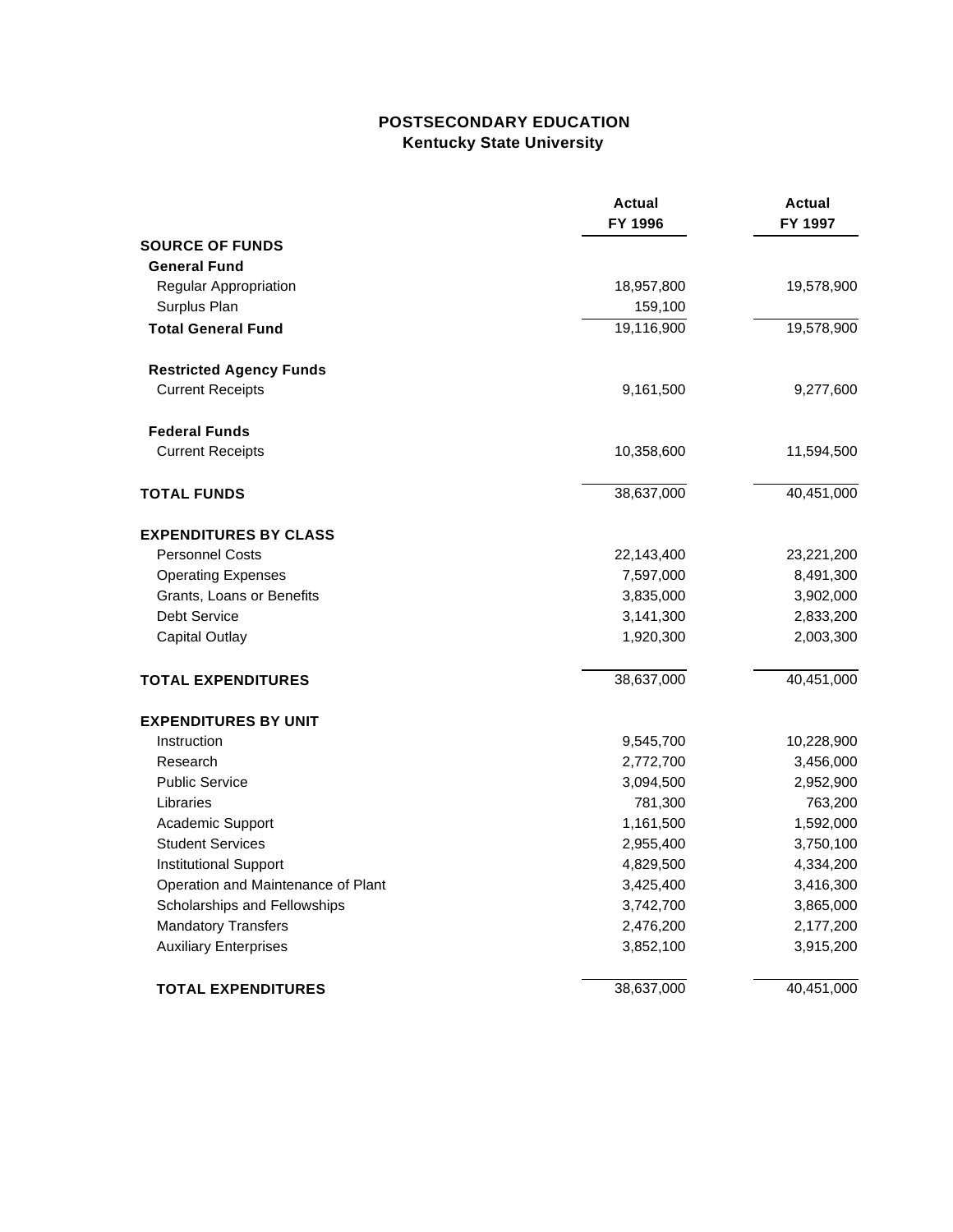# **POSTSECONDARY EDUCATION Morehead State University**

|                                    | <b>Actual</b><br>FY 1996 | <b>Actual</b><br>FY 1997 |
|------------------------------------|--------------------------|--------------------------|
| <b>SOURCE OF FUNDS</b>             |                          |                          |
| <b>General Fund</b>                |                          |                          |
| Regular Appropriation              | 33,904,500               | 34,610,500               |
| Surplus Plan                       | 285,700                  |                          |
| <b>Total General Fund</b>          | 34,190,200               | 34,610,500               |
| <b>Restricted Agency Funds</b>     |                          |                          |
| <b>Current Receipts</b>            | 31,096,300               | 31,369,000               |
| <b>Federal Funds</b>               |                          |                          |
| <b>Current Receipts</b>            | 26,947,500               | 29,432,000               |
| <b>TOTAL FUNDS</b>                 | 92,234,000               | 95,411,500               |
| <b>EXPENDITURES BY CLASS</b>       |                          |                          |
| <b>Personnel Costs</b>             | 43,224,000               | 45,055,500               |
| <b>Operating Expenses</b>          | 14,585,500               | 14,327,000               |
| Grants, Loans or Benefits          | 23,819,000               | 26,093,000               |
| Debt Service                       | 7,132,000                | 5,568,500                |
| <b>Capital Outlay</b>              | 3,473,500                | 2,625,500                |
| <b>TOTAL EXPENDITURES</b>          | 92,234,000               | 93,669,500               |
| <b>EXPENDITURES BY UNIT</b>        |                          |                          |
| Instruction                        | 25,364,500               | 25,979,000               |
| Research                           | 313,000                  | 275,500                  |
| <b>Public Service</b>              | 3,945,000                | 4,291,000                |
| Libraries                          | 2,147,500                | 2,085,500                |
| Academic Support                   | 3,605,000                | 4,252,000                |
| <b>Student Support</b>             | 6,137,500                | 6,663,500                |
| <b>Institutional Support</b>       | 6,773,000                | 6,875,000                |
| Operation and Maintenance of Plant | 4,798,500                | 4,645,500                |
| Scholarships and Fellowships       | 23,576,500               | 25,797,500               |
| <b>Mandatory Transfers</b>         | 4,813,500                | 3,376,500                |
| Non-Mandatory Transfers            |                          | 56,500                   |
| <b>Auxiliary Enterprises</b>       | 10,760,000               | 9,372,000                |
| <b>TOTAL EXPENDITURES</b>          | 92,234,000               | 93,669,500               |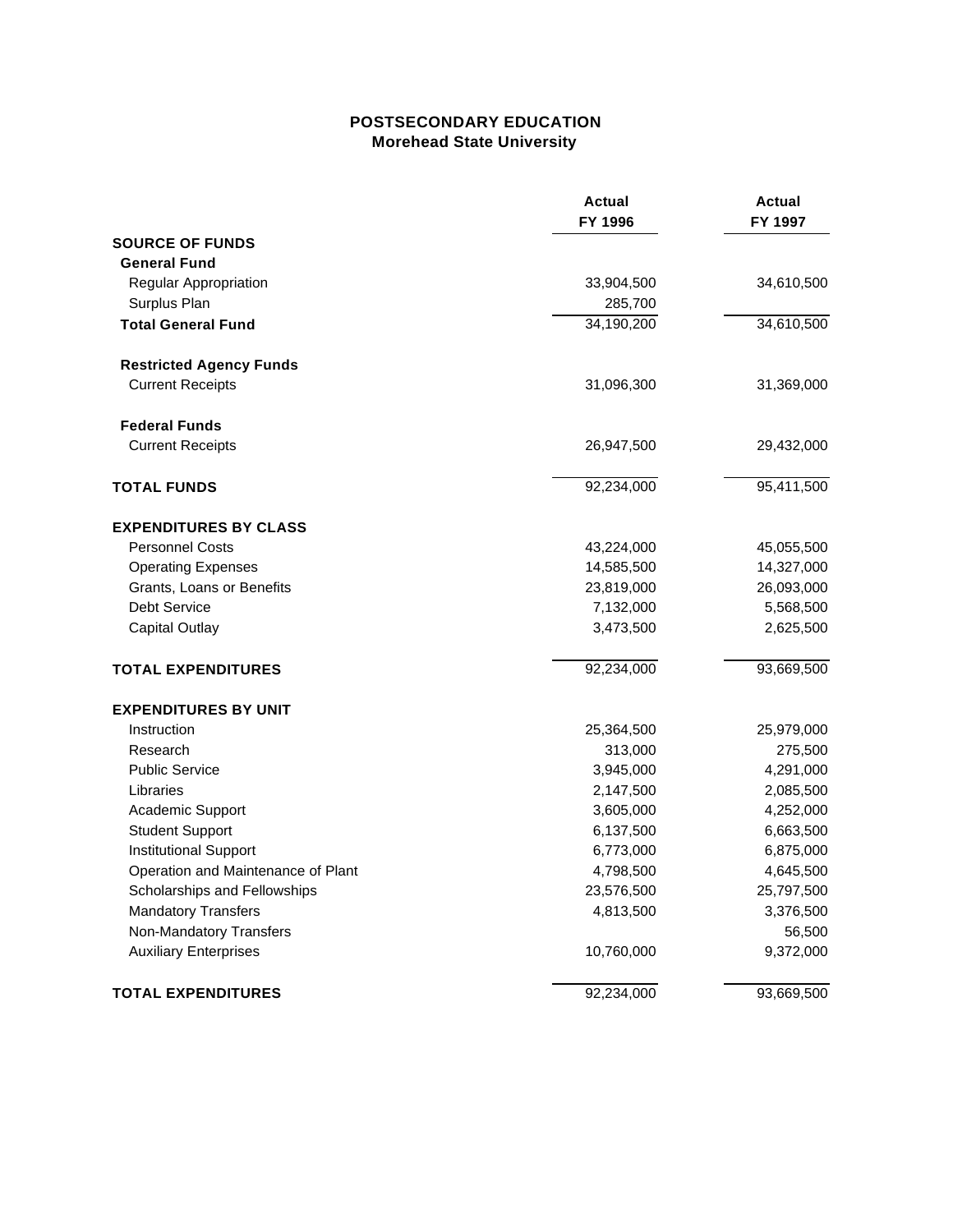# **POSTSECONDARY EDUCATION Murray State University**

|                                    | <b>Actual</b><br>FY 1996 | <b>Actual</b><br>FY 1997 |
|------------------------------------|--------------------------|--------------------------|
| <b>SOURCE OF FUNDS</b>             |                          |                          |
| <b>General Fund</b>                |                          |                          |
| Regular Appropriation              | 39,596,700               | 41,700,200               |
| Surplus Plan                       | 348,900                  |                          |
| <b>Total General Fund</b>          | 39,945,600               | 41,700,200               |
| <b>Restricted Agency Funds</b>     |                          |                          |
| <b>Current Receipts</b>            | 42,087,400               | 48,876,300               |
| <b>Federal Funds</b>               |                          |                          |
| <b>Current Receipts</b>            | 7,435,500                | 7,354,000                |
| <b>TOTAL FUNDS</b>                 | 89,468,500               | 97,930,500               |
| <b>EXPENDITURES BY CLASS</b>       |                          |                          |
| <b>Personnel Costs</b>             | 50,229,000               | 53,723,000               |
| <b>Operating Expenses</b>          | 21,904,500               | 25,325,000               |
| Grants, Loans or Benefits          | 9,886,000                | 11,664,500               |
| Debt Service                       | 4,303,000                | 4,351,000                |
| <b>Capital Outlay</b>              | 3,146,000                | 2,867,000                |
| <b>TOTAL EXPENDITURES</b>          | 89,468,500               | 97,930,500               |
| <b>EXPENDITURES BY UNIT</b>        |                          |                          |
| Instruction                        | 29,196,000               | 31,909,500               |
| Research                           | 1,183,500                | 1,467,500                |
| <b>Public Service</b>              | 3,758,500                | 3,790,000                |
| Libraries                          | 2,325,500                | 2,433,000                |
| Academic Support                   | 4,269,500                | 4,186,500                |
| <b>Student Services</b>            | 6,545,000                | 6,306,500                |
| <b>Institutional Support</b>       | 6,665,000                | 7,284,000                |
| Operation and Maintenance of Plant | 8,458,000                | 8,557,500                |
| Scholarships and Fellowships       | 9,921,500                | 11,700,500               |
| <b>Mandatory Transfers</b>         | 3,708,500                | 3,756,500                |
| Non-Mandatory Transfers            | 871,500                  | 3,096,000                |
| <b>Auxiliary Enterprises</b>       | 12,566,000               | 13,443,000               |
| <b>TOTAL EXPENDITURES</b>          | 89,468,500               | 97,930,500               |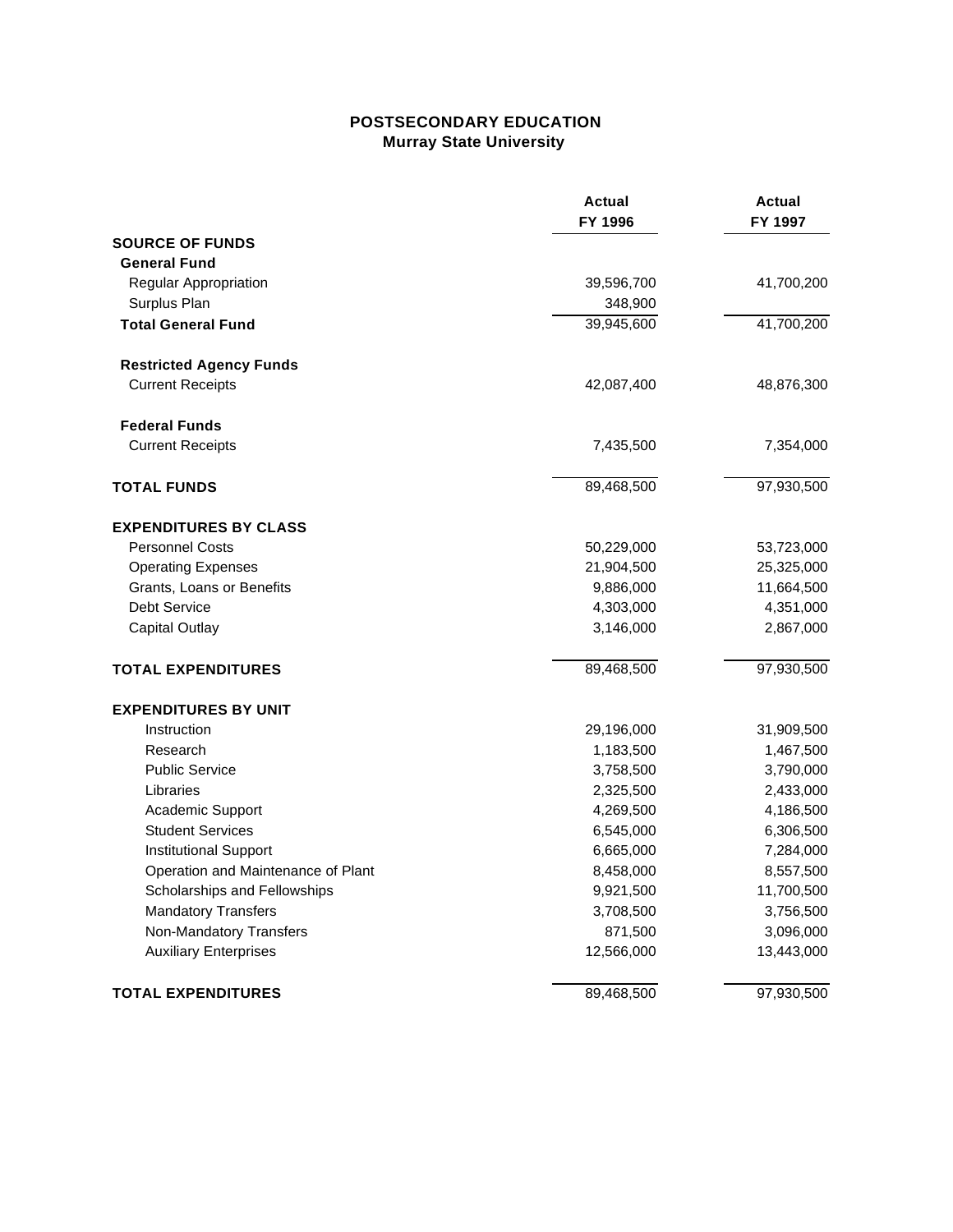# **POSTSECONDARY EDUCATION Northern Kentucky University**

|                                      | <b>Actual</b><br>FY 1996 | <b>Actual</b><br>FY 1997 |
|--------------------------------------|--------------------------|--------------------------|
| <b>SOURCE OF FUNDS</b>               |                          |                          |
| <b>General Fund</b>                  |                          |                          |
| Regular Appropriation                | 30,310,100               | 31,566,100               |
| Surplus Plan                         | 243,900                  |                          |
| <b>Total General Fund</b>            | 30,554,000               | 31,566,100               |
| <b>Restricted Agency Funds</b>       |                          |                          |
| <b>Current Receipts</b>              | 40,231,500               | 39,425,000               |
| Non-Revenue Receipts                 | 1,517,000                | 1,620,000                |
| <b>Total Restricted Agency Funds</b> | 41,748,500               | 41,045,000               |
| <b>Federal Funds</b>                 |                          |                          |
| <b>Current Receipts</b>              | 4,650,500                | 4,761,500                |
| <b>TOTAL FUNDS</b>                   | 76,953,000               | 77,372,600               |
| <b>EXPENDITURES BY CLASS</b>         |                          |                          |
| <b>Personnel Costs</b>               | 47,136,000               | 47,730,100               |
| <b>Operating Expenses</b>            | 10,945,000               | 10,865,500               |
| Grants, Loans or Benefits            | 7,960,000                | 8,505,500                |
| Debt Service                         | 6,584,500                | 6,555,500                |
| <b>Capital Outlay</b>                | 4,327,500                | 3,716,000                |
| <b>TOTAL EXPENDITURES</b>            | 76,953,000               | 77,372,600               |
| <b>EXPENDITURES BY UNIT</b>          |                          |                          |
| Instruction                          | 25,699,000               | 26,563,100               |
| Research                             | 284,000                  | 349,000                  |
| <b>Public Service</b>                | 2,051,000                | 1,914,000                |
| Libraries                            | 3,285,000                | 3,416,000                |
| Academic Support                     | 4,540,000                | 4,474,000                |
| <b>Student Services</b>              | 5,115,000                | 5,497,000                |
| <b>Institutional Support</b>         | 9,791,000                | 9,722,000                |
| Operation and Maintenance of Plant   | 6,071,000                | 5,892,000                |
| Scholarships and Fellowships         | 7,426,000                | 7,981,000                |
| <b>Mandatory Transfers</b>           | 5,119,000                | 5,091,000                |
| Non-Mandatory Transfers              | 1,844,000                | 446,000                  |
| <b>Auxiliary Enterprises</b>         | 5,728,000                | 6,027,500                |
| <b>TOTAL EXPENDITURES</b>            | 76,953,000               | 77,372,600               |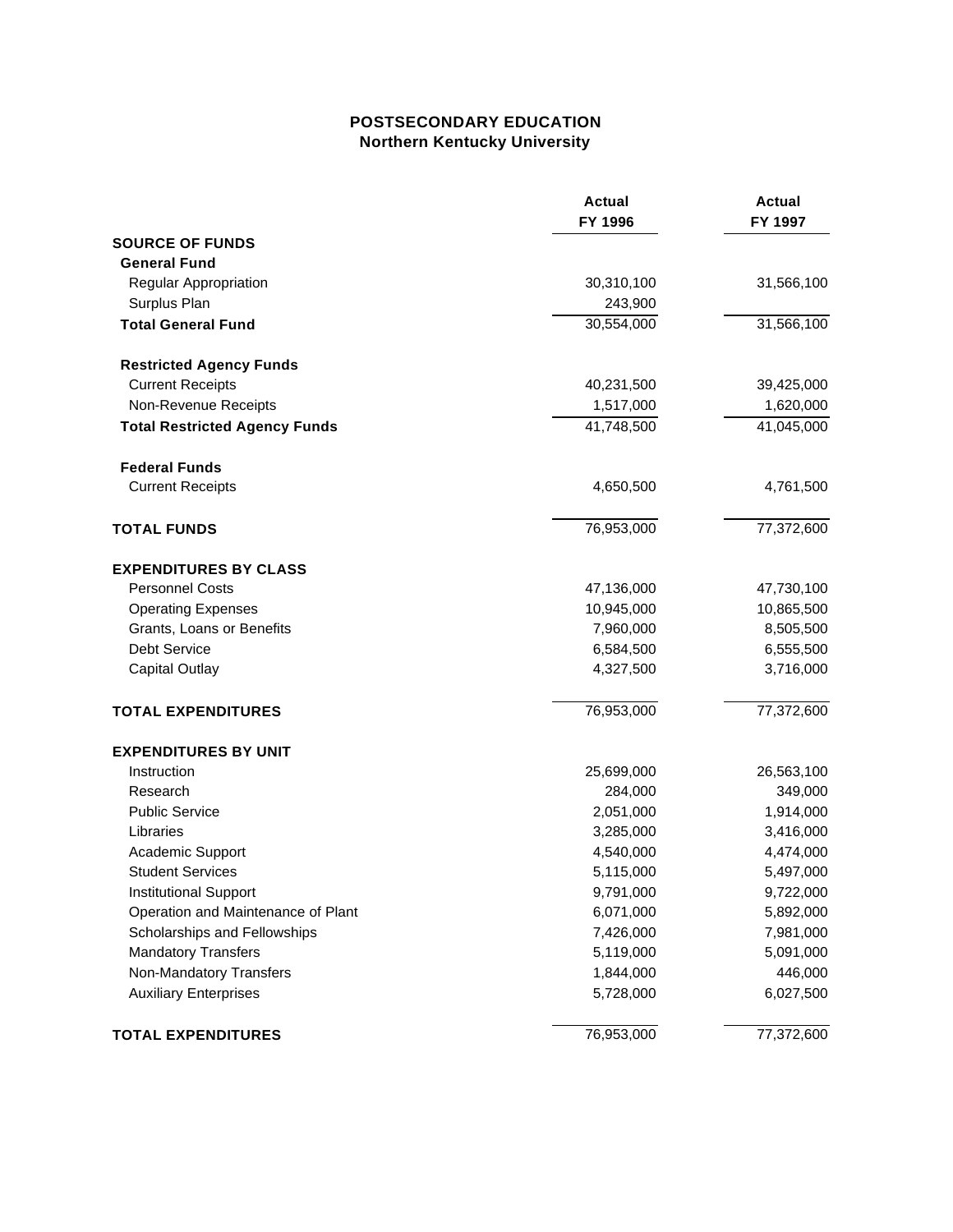# **POSTSECONDARY EDUCATION University of Kentucky University System**

|                                    | <b>Actual</b><br>FY 1996 | <b>Actual</b><br>FY 1997 |
|------------------------------------|--------------------------|--------------------------|
| <b>SOURCE OF FUNDS</b>             |                          |                          |
| <b>General Fund</b>                |                          |                          |
| Regular Appropriation              | 250,194,200              | 263,336,400              |
| Surplus Plan                       | 3,780,500                |                          |
| <b>Total General Fund</b>          | 253,974,700              | 263,336,400              |
| <b>Restricted Agency Funds</b>     |                          |                          |
| <b>Current Receipts</b>            | 499,175,500              | 605,012,500              |
| <b>Federal Funds</b>               |                          |                          |
| <b>Current Receipts</b>            | 72,788,500               | 76,402,000               |
| <b>TOTAL FUNDS</b>                 | 825,938,700              | 944,750,900              |
| <b>EXPENDITURES BY CLASS</b>       |                          |                          |
| <b>Personnel Costs</b>             | 476,709,500              | 541,573,000              |
| <b>Operating Expenses</b>          | 231,919,100              | 284,320,700              |
| Grants, Loans or Benefits          | 33,467,500               | 33,567,000               |
| <b>Debt Service</b>                | 24,035,500               | 26,423,000               |
| <b>Capital Outlay</b>              | 59,703,500               | 58,860,000               |
| <b>TOTAL EXPENDITURES</b>          | 825,835,100              | 944,743,700              |
| <b>EXPENDITURES BY UNIT</b>        |                          |                          |
| Instruction                        | 164,276,500              | 188,053,000              |
| Research                           | 113,496,500              | 119,273,200              |
| <b>Public Service</b>              | 81,537,000               | 121,597,000              |
| Libraries                          | 16,967,100               | 18,672,000               |
| Academic Support                   | 31,140,500               | 32,690,000               |
| <b>Student Services</b>            | 16,132,000               | 16,787,000               |
| <b>Institutional Support</b>       | 29,346,500               | 32,537,000               |
| Operation and Maintenance of Plant | 30,081,500               | 27,970,500               |
| Scholarships and Fellowships       | 26,518,000               | 26,907,500               |
| <b>Mandatory Transfers</b>         | 18,611,500               | 20,688,000               |
| Non-Mandatory Transfers            | $-9,228,000$             | 10,116,000               |
| <b>Auxiliary Enterprises</b>       | 54,143,500               | 54,010,000               |
| Hospitals                          | 252,812,500              | 275,442,500              |
| <b>TOTAL EXPENDITURES</b>          | 825,835,100              | 944,743,700              |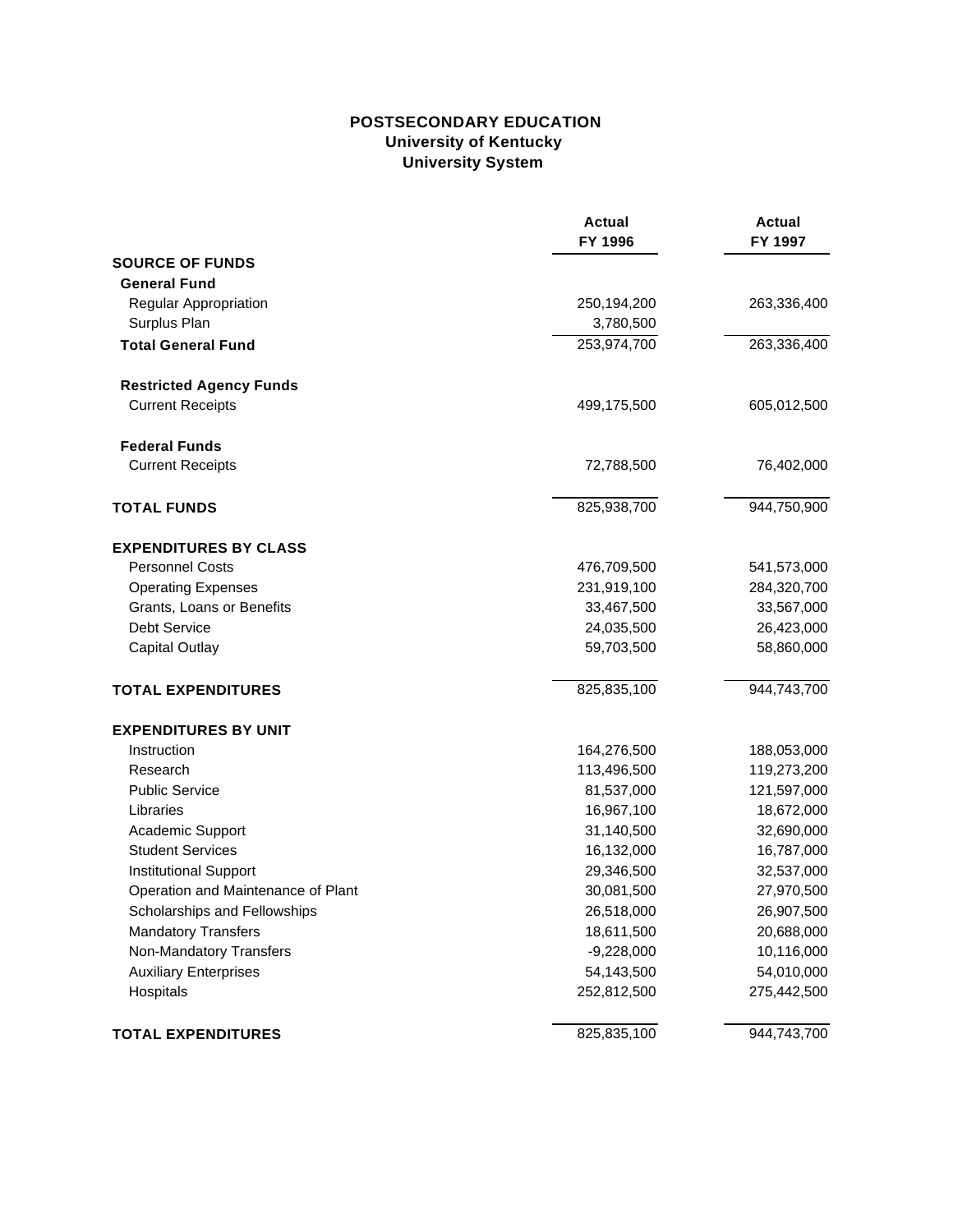# **POSTSECONDARY EDUCATION University of Kentucky Community College System**

|                                    | <b>Actual</b><br>FY 1996 | <b>Actual</b><br>FY 1997 |
|------------------------------------|--------------------------|--------------------------|
| <b>SOURCE OF FUNDS</b>             |                          |                          |
| <b>General Fund</b>                |                          |                          |
| Regular Appropriation              | 75,739,900               | 82,609,500               |
| Surplus Plan                       | 623,200                  |                          |
| <b>Total General Fund</b>          | 76,363,100               | 82,609,500               |
| <b>Restricted Agency Funds</b>     |                          |                          |
| <b>Current Receipts</b>            | 60,978,000               | 67,895,500               |
| <b>Federal Funds</b>               |                          |                          |
| <b>Current Receipts</b>            | 27,701,500               | 31,217,000               |
| <b>TOTAL FUNDS</b>                 | 165,042,600              | 181,722,000              |
| <b>EXPENDITURES BY CLASS</b>       |                          |                          |
| <b>Personnel Costs</b>             | 89,293,000               | 102,193,000              |
| <b>Operating Expenses</b>          | 28,694,300               | 28,810,500               |
| Grants, Loans or Benefits          | 30,290,000               | 33,284,500               |
| Debt Service                       | 10,593,500               | 11,199,000               |
| <b>Capital Outlay</b>              | 5,992,000                | 6,235,000                |
| <b>TOTAL EXPENDITURES</b>          | 164,862,800              | 181,722,000              |
| <b>EXPENDITURES BY UNIT</b>        |                          |                          |
| Instruction                        | 65,624,300               | 75,015,000               |
| Research                           |                          |                          |
| <b>Public Service</b>              | 6,995,500                | 6,730,000                |
| Libraries                          | 4,276,500                | 4,836,000                |
| Academic Support                   | 5,460,000                | 7,738,500                |
| <b>Student Services</b>            | 7,944,500                | 9,456,000                |
| <b>Institutional Support</b>       | 12,190,000               | 13,102,000               |
| Operation and Maintenance of Plant | 10,732,000               | 11,295,500               |
| Scholarships and Fellowships       | 30,270,000               | 33,599,000               |
| <b>Mandatory Transfers</b>         | 10,593,500               | 11,199,000               |
| Non-Mandatory Transfers            | 2,291,500                | 915,000                  |
| <b>Auxiliaries Enterprises</b>     | 8,485,000                | 7,836,000                |
| <b>TOTAL EXPENDITURES</b>          | 164,862,800              | 181,722,000              |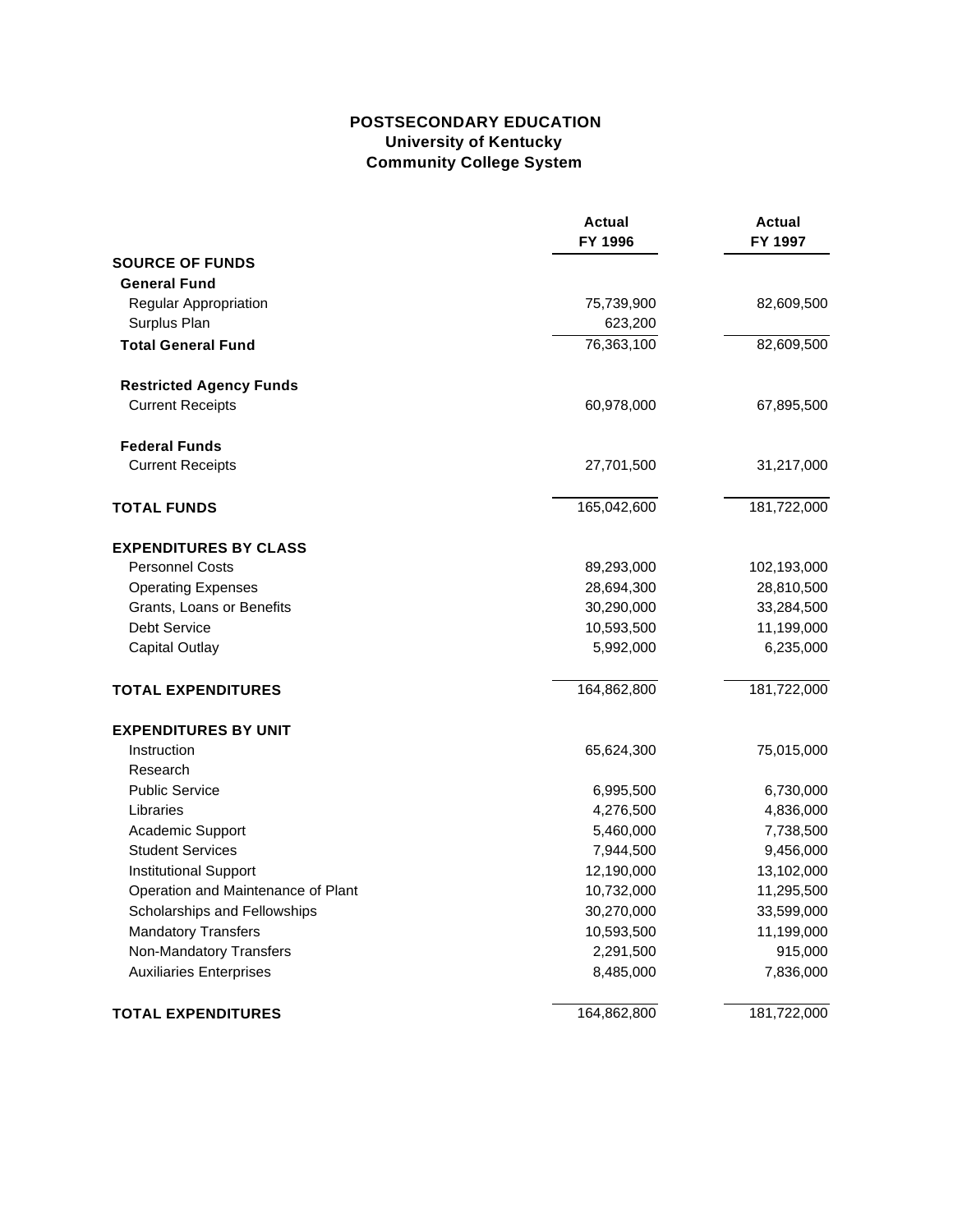# **POSTSECONDARY EDUCATION University of Louisville**

|                                    | <b>Actual</b><br>FY 1996 | <b>Actual</b><br>FY 1997 |
|------------------------------------|--------------------------|--------------------------|
| <b>SOURCE OF FUNDS</b>             |                          |                          |
| <b>General Fund</b>                |                          |                          |
| Regular Appropriation              | 141,656,800              | 147,843,200              |
| Surplus Plan                       | 1,111,600                |                          |
| Continuing Appropriation           | 68,497                   |                          |
| <b>Total General Fund</b>          | 142,836,897              | 147,843,200              |
| <b>Restricted Agency Funds</b>     |                          |                          |
| <b>Current Receipts</b>            | 239,686,000              | 264,784,000              |
| <b>Federal Funds</b>               |                          |                          |
| <b>Current Receipts</b>            | 26,308,000               | 23,925,000               |
| <b>TOTAL FUNDS</b>                 | 408,830,897              | 436,552,200              |
| <b>EXPENDITURES BY CLASS</b>       |                          |                          |
| <b>Personnel Costs</b>             | 215,094,000              | 228,515,500              |
| <b>Operating Expenses</b>          | 118,896,000              | 113,232,000              |
| Grants, Loans or Benefits          | 23,568,000               | 24,124,000               |
| Debt Service                       | 14,468,000               | 15,144,000               |
| <b>Capital Outlay</b>              | 9,539,000                | 17,959,500               |
| <b>TOTAL EXPENDITURES</b>          | 381,565,000              | 398,975,000              |
| <b>EXPENDITURES BY UNIT</b>        |                          |                          |
| Instruction                        | 124,750,000              | 130,366,000              |
| Research                           | 24,422,000               | 26,574,000               |
| <b>Public Service</b>              | 46,289,000               | 50,716,000               |
| Libraries                          | 9,972,000                | 11,037,000               |
| Academic Support                   | 27,189,000               | 27,904,000               |
| <b>Student Services</b>            | 9,863,000                | 10,074,000               |
| <b>Institutional Support</b>       | 25,330,000               | 27,781,000               |
| Operation and Maintenance of Plant | 18,028,000               | 18,361,000               |
| Scholarships and Fellowships       | 20,479,000               | 20,697,000               |
| <b>Mandatory Transfers</b>         | 13,078,000               | 13,744,000               |
| <b>Other Transfers</b>             | 17,231,000               | 19,052,000               |
| <b>Auxilliary Enterprises</b>      | 25,348,000               | 22,680,000               |
| Hospitals                          | 19,586,000               | 19,989,000               |
| <b>TOTAL EXPENDITURES</b>          | 381,565,000              | 398,975,000              |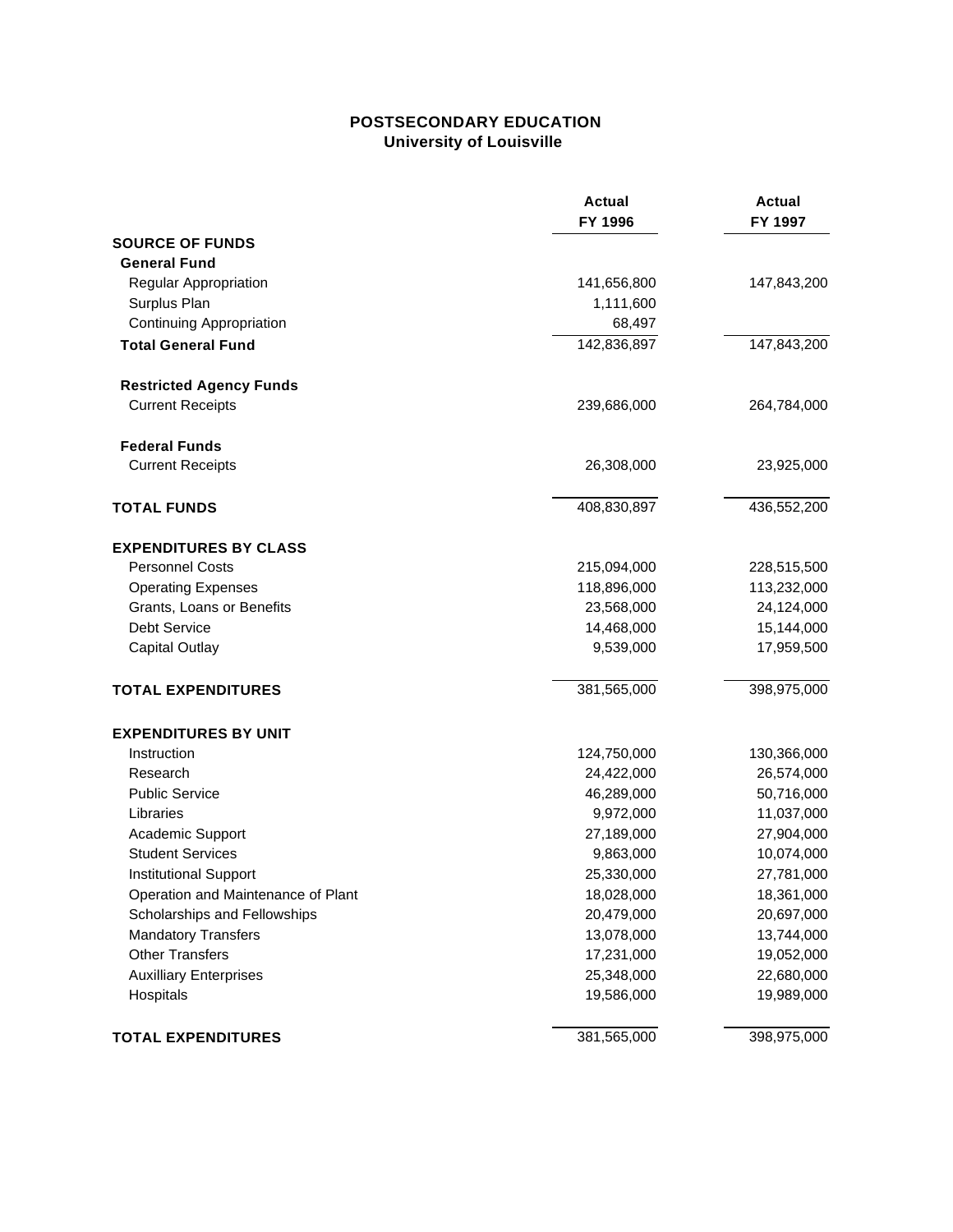## **POSTSECONDARY EDUCATION Western Kentucky University**

|                                      | <b>Actual</b><br>FY 1996 | <b>Actual</b><br>FY 1997 |
|--------------------------------------|--------------------------|--------------------------|
| <b>SOURCE OF FUNDS</b>               |                          |                          |
| <b>General Fund</b>                  |                          |                          |
| Regular Appropriation                | 52,535,800               | 54,649,100               |
| Surplus Plan                         | 467,500                  |                          |
| <b>Total General Fund</b>            | 53,003,300               | 54,649,100               |
| <b>Restricted Agency Funds</b>       |                          |                          |
| <b>Current Receipts</b>              | 54,969,200               | 55,849,400               |
| Non-Revenue Receipts                 | 2,543,000                | 3,033,000                |
| <b>Total Restricted Agency Funds</b> | 57,512,200               | 58,882,400               |
| <b>Federal Funds</b>                 |                          |                          |
| <b>Current Receipts</b>              | 12,610,500               | 13,405,500               |
| Non-Revenue Receipts                 | 1,089,500                | 1,616,000                |
| <b>Total Federal Funds</b>           | 13,700,000               | 15,021,500               |
| <b>TOTAL FUNDS</b>                   | 124,215,500              | 128,553,000              |
| <b>EXPENDITURES BY CLASS</b>         |                          |                          |
| <b>Personnel Costs</b>               | 74,145,500               | 77,739,000               |
| <b>Operating Expenses</b>            | 22,505,500               | 24,550,000               |
| Grants, Loans or Benefits            | 13,663,000               | 13,995,000               |
| <b>Debt Service</b>                  | 6,763,500                | 6,945,000                |
| <b>Capital Outlay</b>                | 5,775,000                | 5,324,000                |
| <b>TOTAL EXPENDITURES</b>            | 122,852,500              | 128,553,000              |
| <b>EXPENDITURES BY UNIT</b>          |                          |                          |
| Instruction                          | 44,013,500               | 46,221,500               |
| Research                             | 2,326,500                | 2,898,000                |
| <b>Public Service</b>                | 8,437,000                | 8,072,500                |
| Libraries                            | 4,317,500                | 4,789,500                |
| Academic Support                     | 4,295,500                | 5,012,000                |
| <b>Student Services</b>              | 9,315,000                | 9,511,000                |
| <b>Institutional Support</b>         | 10,827,000               | 11,990,000               |
| Operation and Maintenance of Plant   | 9,586,000                | 9,263,000                |
| Scholarships and Fellowships         | 11,822,000               | 12,243,000               |
| <b>Mandatory Transfers</b>           | 4,289,000                | 4,283,000                |
| Non-Mandatory Transfers              | 1,203,000                | 1,888,000                |
| <b>Auxiliary Enterprises</b>         | 12,420,500               | 12,381,500               |
| <b>TOTAL EXPENDITURES</b>            | 122,852,500              | 128,553,000              |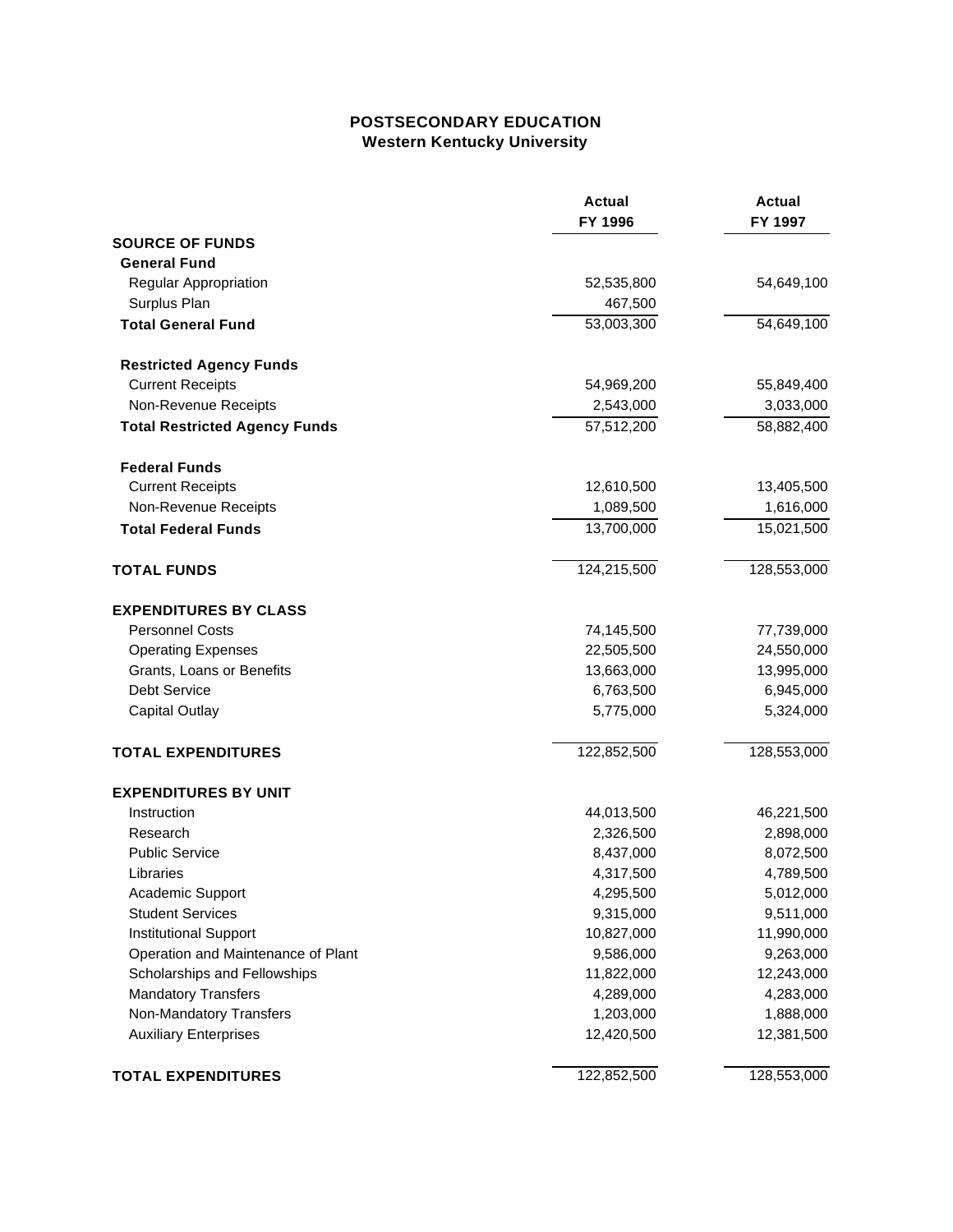# **PUBLIC PROTECTION AND REGULATION**

|                                          | <b>Actual</b><br>FY 1996 | <b>Actual</b><br>FY 1997 |
|------------------------------------------|--------------------------|--------------------------|
| <b>SOURCE OF FUNDS</b>                   |                          |                          |
| <b>General Fund</b>                      |                          |                          |
| Regular Appropriation                    | 35,075,000               | 33,924,500               |
| <b>Special Appropriation</b>             | 181,500                  |                          |
| Continuing Appropriation                 | 403,000                  | 918,000                  |
| <b>Mandated Allotments</b>               | 27,000                   |                          |
| <b>Total General Fund</b>                | 35,686,500               | 34,842,500               |
| <b>Restricted Agency Funds</b>           |                          |                          |
| <b>Balance Forward</b>                   | 72,908,500               | 104,695,000              |
| <b>Current Receipts</b>                  | 32,865,000               | 40,806,000               |
| Non-Revenue Receipts                     | 66,155,000               | 61,138,500               |
| <b>Total Restricted Agency Funds</b>     | 171,928,500              | 206,639,500              |
| <b>Federal Funds</b>                     |                          |                          |
| <b>Balance Forward</b>                   | 105,500                  | 110,000                  |
| <b>Current Receipts</b>                  | 1,952,500                | 2,211,500                |
| Non-Revenue Receipts                     | 68,000                   | $-12,500$                |
| <b>Revenue Redistribution</b>            | 128,500                  |                          |
| <b>Total Federal Funds</b>               | 2,254,500                | 2,309,000                |
| <b>TOTAL FUNDS</b>                       | 209,869,500              | 243,791,000              |
| <b>EXPENDITURES BY CLASS</b>             |                          |                          |
| <b>Personnel Costs</b>                   | 44,742,500               | 53,230,500               |
| <b>Operating Expenses</b>                | 33,789,000               | 47,925,500               |
| Grants, Loans or Benefits                | 30,703,000               | 28,386,000               |
| <b>Capital Outlay</b>                    | 995,500                  | 620,000                  |
| Construction                             | 43,000                   | 766,000                  |
| <b>TOTAL EXPENDITURES</b>                | 110,273,000              | 130,928,000              |
| <b>EXPENDITURES BY UNIT</b>              |                          |                          |
| Claims/Crime Victims' Compensation Board | 1,532,500                | 1,363,500                |
| Alcoholic Beverage Control               | 2,056,000                | 2,394,500                |
| <b>Financial Institutions</b>            | 6,550,500                | 9,186,500                |
| Racing Commission                        | 15,141,000               | 12,285,000               |
| Housing, Buildings and Construction      | 28,269,000               | 30,250,000               |
| Insurance                                | 6,252,000                | 13,228,000               |
| <b>Mines and Minerals</b>                | 9,629,000                | 10,385,000               |
| Public Advocacy                          | 15,442,500               | 17,166,000               |
| <b>Public Service Commission</b>         | 6,549,000                | 7,421,500                |
| Secretary                                | 18,534,500               | 26,913,500               |
| <b>Tax Appeals</b>                       | 317,000                  | 334,500                  |
| <b>TOTAL EXPENDITURES</b>                | 110,273,000              | 130,928,000              |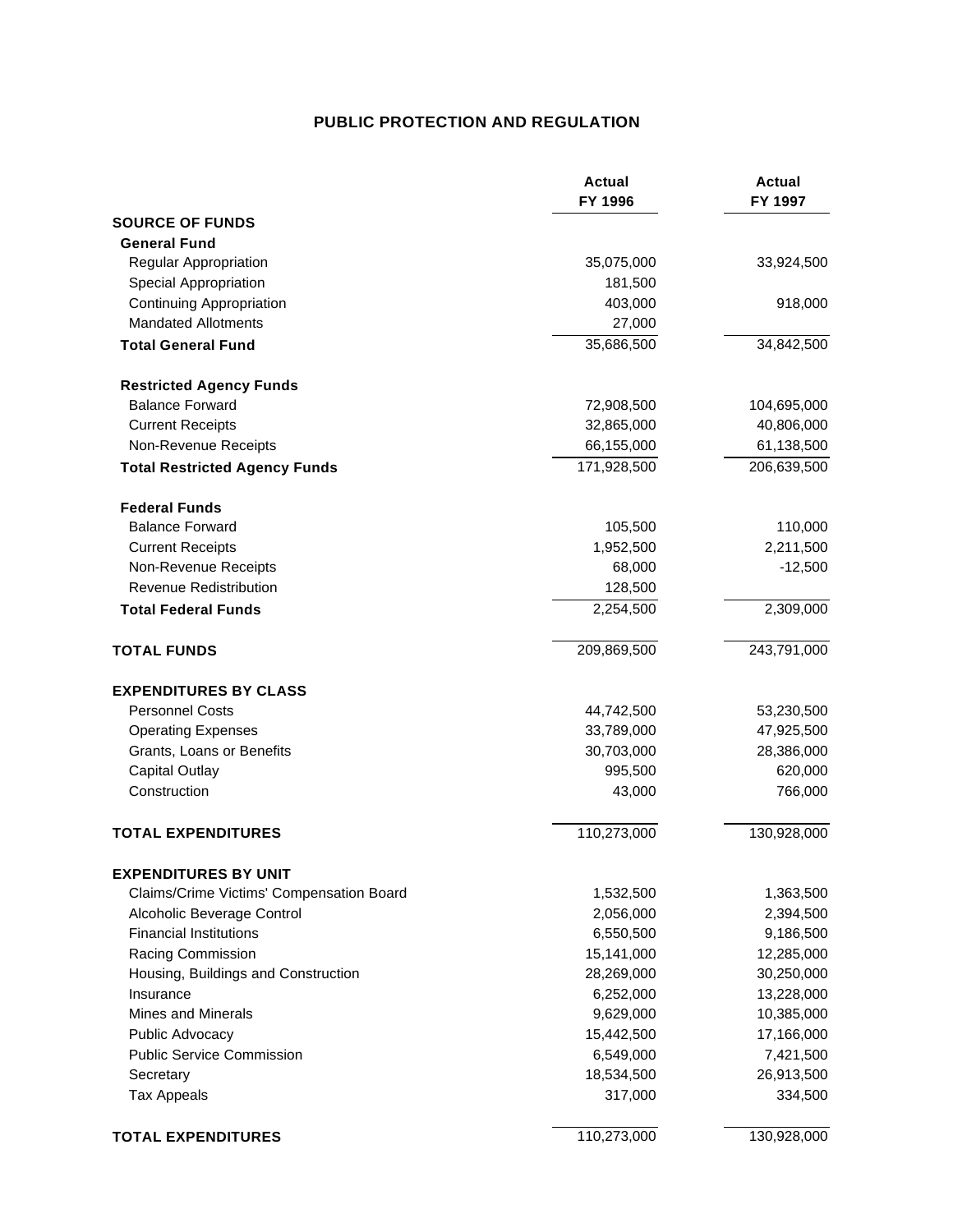# **PUBLIC PROTECTION AND REGULATION Claims/Crime Victims' Compensation**

|                                      | <b>Actual</b><br>FY 1996 | <b>Actual</b><br>FY 1997 |
|--------------------------------------|--------------------------|--------------------------|
| <b>SOURCE OF FUNDS</b>               |                          |                          |
| <b>General Fund</b>                  |                          |                          |
| Regular Appropriation                | 459,000                  | 444,000                  |
| <b>Restricted Agency Funds</b>       |                          |                          |
| <b>Balance Forward</b>               | 331,500                  | 412,000                  |
| <b>Current Receipts</b>              | 961,000                  | 1,005,000                |
| Non-Revenue Receipts                 | $-61,000$                | 61,000                   |
| <b>Total Restricted Agency Funds</b> | 1,231,500                | 1,478,000                |
| <b>Federal Funds</b>                 |                          |                          |
| <b>Balance Forward</b>               | 4,500                    |                          |
| <b>Current Receipts</b>              | 219,000                  | 323,000                  |
| Non-Revenue Receipts                 | 61,000                   | $-61,000$                |
| <b>Total Federal Funds</b>           | 284,500                  | 262,000                  |
| <b>TOTAL FUNDS</b>                   | 1,975,000                | 2,184,000                |
| <b>EXPENDITURES BY CLASS</b>         |                          |                          |
| <b>Personnel Costs</b>               | 565,000                  | 571,000                  |
| <b>Operating Expenses</b>            | 964,500                  | 792,500                  |
| <b>Capital Outlay</b>                | 3,000                    |                          |
| <b>TOTAL EXPENDITURES</b>            | 1,532,500                | 1,363,500                |
| <b>EXPENDITURES BY UNIT</b>          |                          |                          |
| Claims                               | 625,000                  | 632,500                  |
| Crime Victims' Compensation          | 907,500                  | 731,000                  |
| <b>TOTAL EXPENDITURES</b>            | 1,532,500                | 1,363,500                |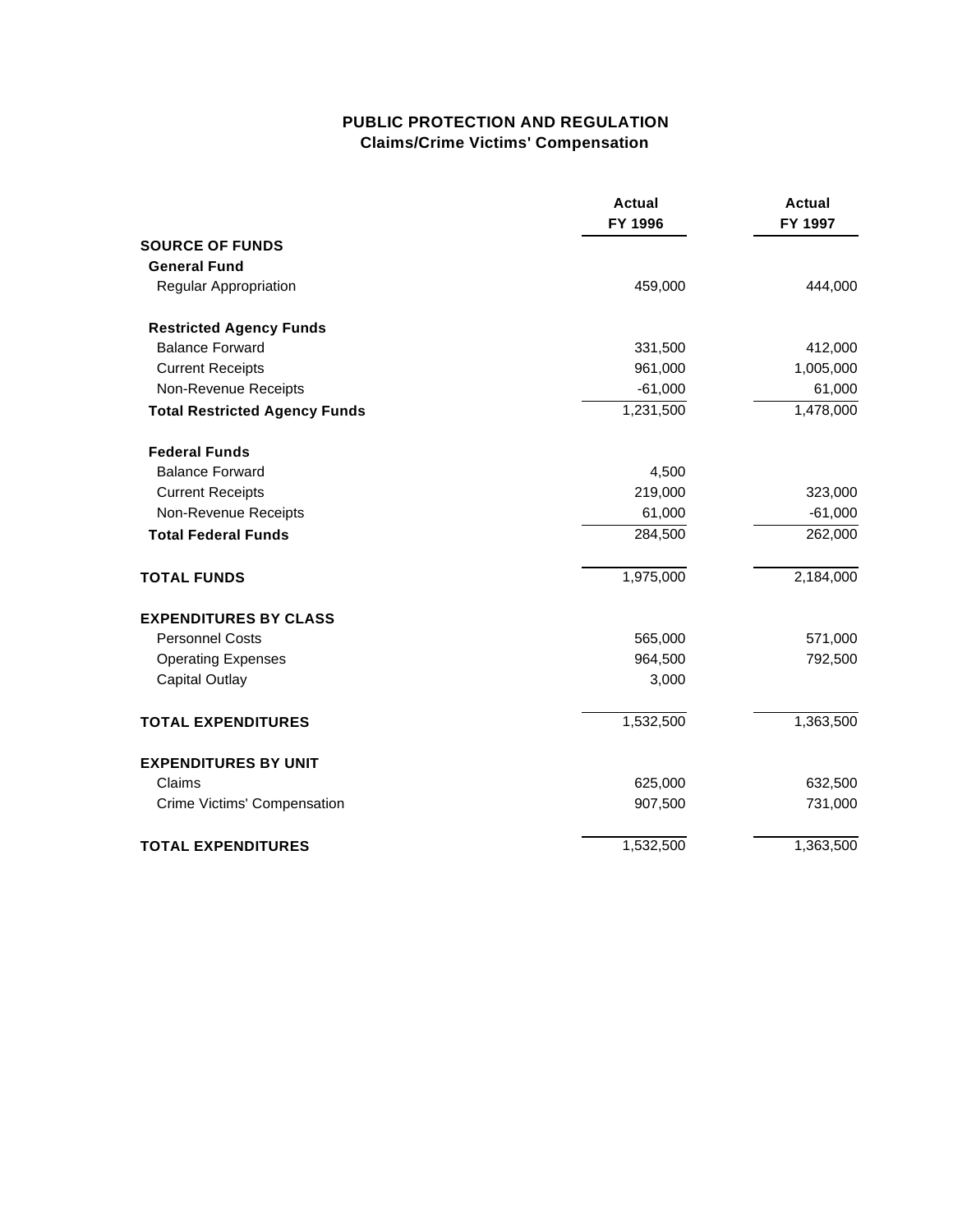# **PUBLIC PROTECTION AND REGULATION Alcoholic Beverage Control**

|                                       | <b>Actual</b><br>FY 1996 | <b>Actual</b><br>FY 1997 |
|---------------------------------------|--------------------------|--------------------------|
| <b>SOURCE OF FUNDS</b>                |                          |                          |
| <b>General Fund</b>                   |                          |                          |
| Regular Appropriation                 | 1,547,000                | 1,411,000                |
| <b>Restricted Agency Funds</b>        |                          |                          |
| <b>Balance Forward</b>                | 373,500                  | 408,000                  |
| <b>Current Receipts</b>               | 545,500                  | 465,000                  |
| Non-Revenue Receipts                  |                          | 248,500                  |
| <b>Total Restricted Agency Funds</b>  | 919,000                  | 1,121,500                |
| <b>TOTAL FUNDS</b>                    | 2,466,000                | 2,532,500                |
| <b>EXPENDITURES BY CLASS</b>          |                          |                          |
| <b>Personnel Costs</b>                | 1,601,500                | 1,870,500                |
| <b>Operating Expenses</b>             | 418,000                  | 524,000                  |
| Grants, Loans or Benefits             | $-1,000$                 |                          |
| <b>Capital Outlay</b>                 | 37,500                   |                          |
| <b>TOTAL EXPENDITURES</b>             | 2,056,000                | 2,394,500                |
| <b>EXPENDITURES BY UNIT</b>           |                          |                          |
| Administration, Enforcement & License | 1,926,000                | 2,131,000                |
| <b>Tobacco Enforcement</b>            | 130,000                  | 263,500                  |
| <b>TOTAL EXPENDITURES</b>             | 2,056,000                | 2,394,500                |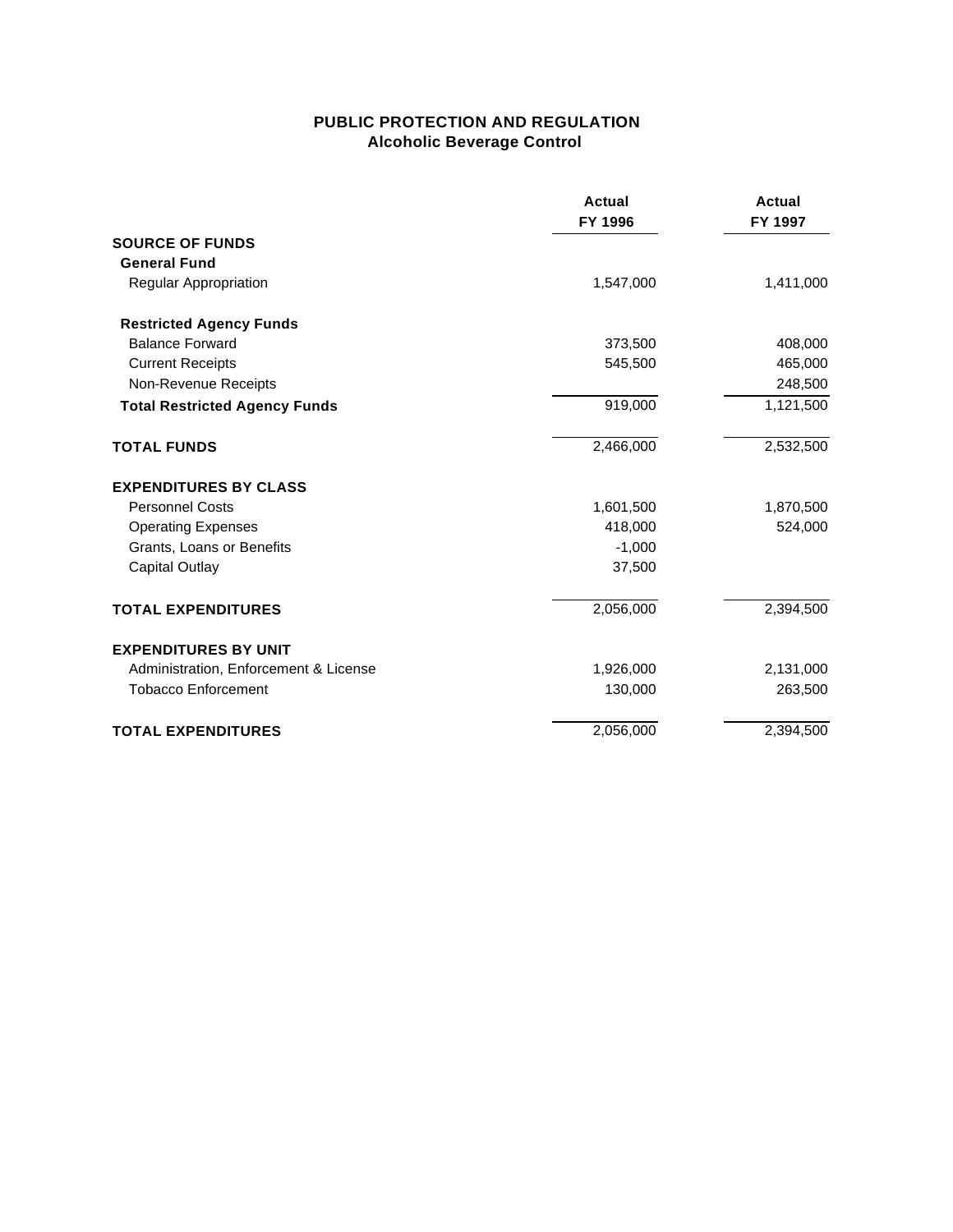# **PUBLIC PROTECTION AND REGULATION Financial Institutions**

|                                | <b>Actual</b><br>FY 1996 | Actual<br>FY 1997 |
|--------------------------------|--------------------------|-------------------|
|                                |                          |                   |
| <b>SOURCE OF FUNDS</b>         |                          |                   |
| <b>Restricted Agency Funds</b> |                          |                   |
| <b>Balance Forward</b>         | 4,433,000                | 4,635,000         |
| <b>Current Receipts</b>        | 6,751,500                | 7,670,500         |
| Non-Revenue Receipts           | $-1,375,000$             | $-3,375,000$      |
| <b>TOTAL FUNDS</b>             | 9,809,500                | 8,930,500         |
| <b>EXPENDITURES BY CLASS</b>   |                          |                   |
| <b>Personnel Costs</b>         | 4,177,500                | 4,419,000         |
| <b>Operating Expenses</b>      | 2,243,500                | 4,626,500         |
| <b>Capital Outlay</b>          | 129,500                  | 141,000           |
| <b>TOTAL EXPENDITURES</b>      | 6,550,500                | 9,186,500         |
| <b>EXPENDITURES BY UNIT</b>    |                          |                   |
| Planning and Management        | 1,365,500                | 2,186,500         |
| Supervision                    | 3,948,500                | 5,069,500         |
| Law and Regulatory Compliance  | 1,236,500                | 1,930,500         |
| <b>TOTAL EXPENDITURES</b>      | 6,550,500                | 9,186,500         |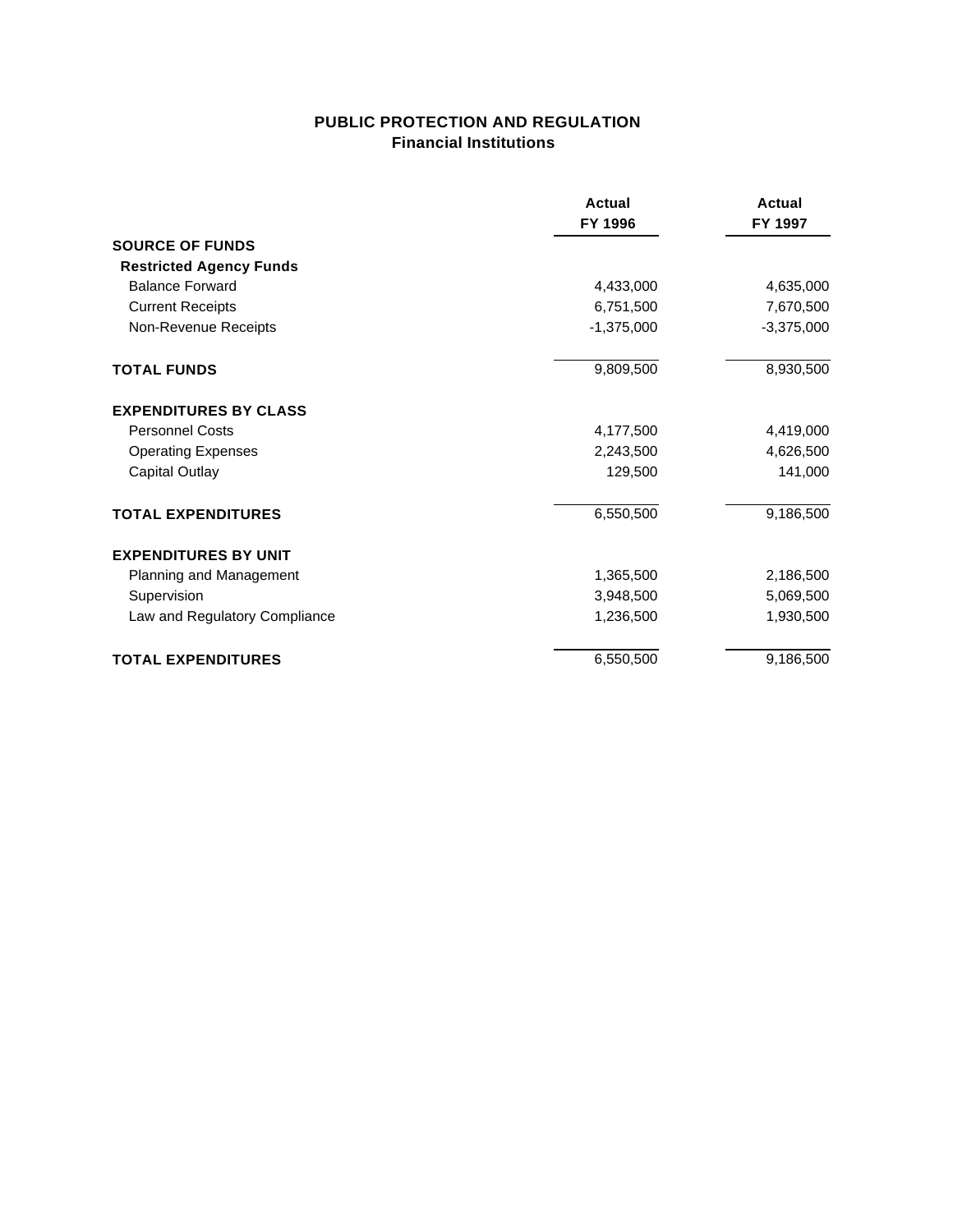# **PUBLIC PROTECTION AND REGULATION Racing Commission**

|                                         | <b>Actual</b><br>FY 1996 | <b>Actual</b><br>FY 1997 |
|-----------------------------------------|--------------------------|--------------------------|
| <b>SOURCE OF FUNDS</b>                  |                          |                          |
| <b>General Fund</b>                     |                          |                          |
| Regular Appropriation                   | 845,500                  | 856,500                  |
| <b>Restricted Agency Funds</b>          |                          |                          |
| <b>Balance Forward</b>                  | 4,056,500                | 3,676,500                |
| <b>Current Receipts</b>                 | 1,071,500                | 1,350,500                |
| Non-Revenue Receipts                    | 12,859,000               | 11,611,500               |
| <b>Total Restricted Agency Funds</b>    | 17,987,000               | 16,638,500               |
| <b>TOTAL FUNDS</b>                      | 18,832,500               | 17,495,000               |
| <b>EXPENDITURES BY CLASS</b>            |                          |                          |
| <b>Personnel Costs</b>                  | 1,201,000                | 1,406,500                |
| <b>Operating Expenses</b>               | 413,000                  | 474,500                  |
| Grants, Loans or Benefits               | 13,518,000               | 10,397,500               |
| <b>Capital Outlay</b>                   | 9,000                    | 6,500                    |
| <b>TOTAL EXPENDITURES</b>               | 15,141,000               | 12,285,000               |
| <b>EXPENDITURES BY UNIT</b>             |                          |                          |
| Administration and Regulation of Racing | 1,799,500                | 1,931,000                |
| <b>Breeders Award Fund</b>              | 1,710,000                | 115,000                  |
| Equine Drug Research Council            | 1,050,500                | 31,500                   |
| Standardbred Development Fund           | 346,000                  | 480,500                  |
| Thoroughbred Development Fund           | 9,995,500                | 9,525,000                |
| <b>Backside Improvement Commission</b>  | 106,500                  | 50,500                   |
| <b>County Fair Purses</b>               | 44,000                   | 47,000                   |
| Standardbred Horsemen Fees              | 89,000                   | 104,500                  |
| <b>TOTAL EXPENDITURES</b>               | 15,141,000               | 12,285,000               |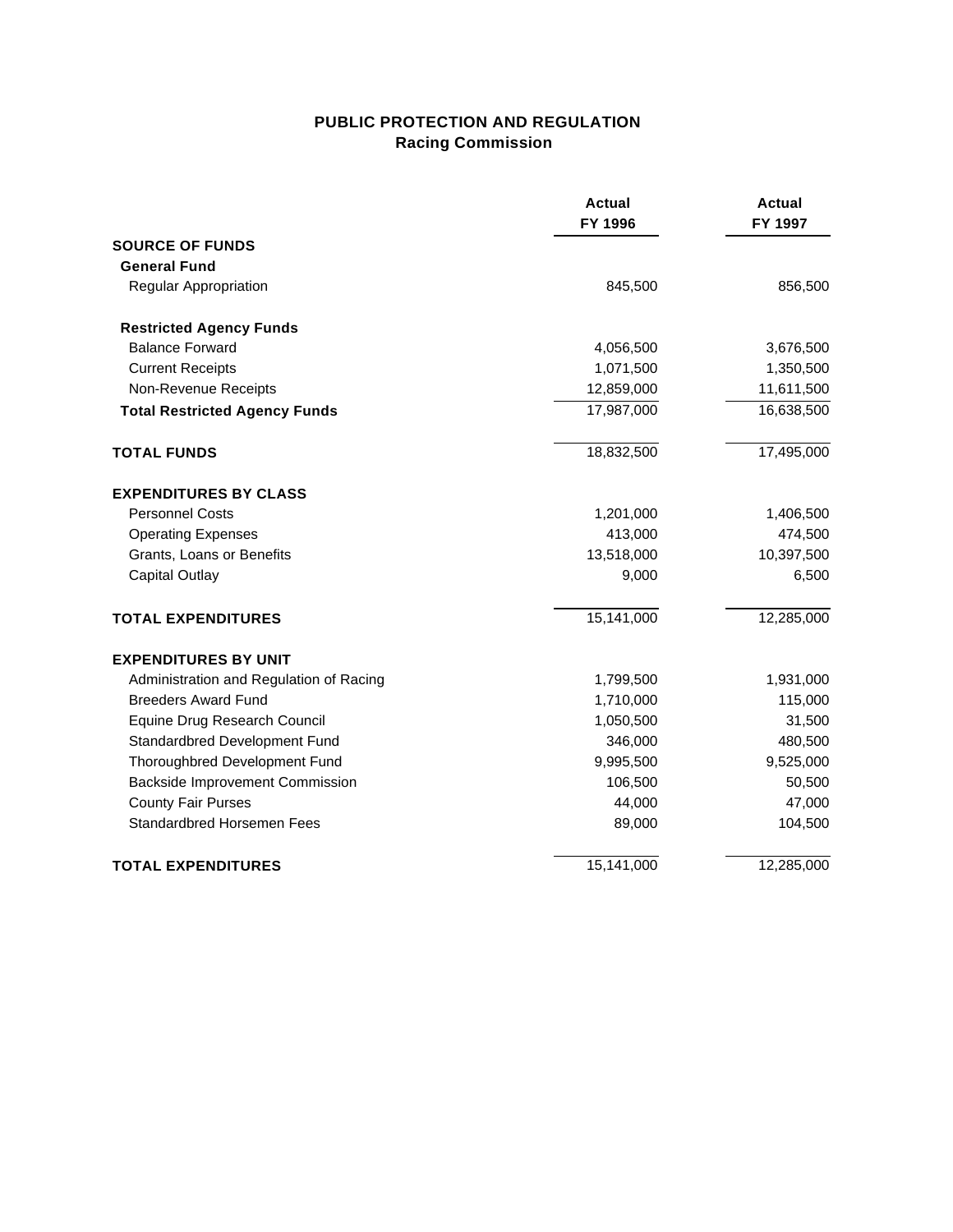# **PUBLIC PROTECTION AND REGULATION Housing, Buildings and Construction**

|                                        | <b>Actual</b><br>FY 1996 | <b>Actual</b><br>FY 1997 |
|----------------------------------------|--------------------------|--------------------------|
| <b>SOURCE OF FUNDS</b>                 |                          |                          |
| <b>General Fund</b>                    |                          |                          |
| <b>Regular Appropriation</b>           | 3,066,000                | 3,291,000                |
| <b>Restricted Agency Funds</b>         |                          |                          |
| <b>Balance Forward</b>                 | 4,614,000                | 5,192,000                |
| <b>Current Receipts</b>                | 6,625,500                | 7,465,500                |
| Non-Revenue Receipts                   | 13,912,000               | 20,538,500               |
| <b>Total Restricted Agency Funds</b>   | 25,151,500               | 33,196,000               |
| <b>TOTAL FUNDS</b>                     | 28,217,500               | 36,487,000               |
| <b>EXPENDITURES BY CLASS</b>           |                          |                          |
| <b>Personnel Costs</b>                 | 9,425,500                | 9,124,000                |
| <b>Operating Expenses</b>              | 7,661,500                | 9,500,000                |
| Grants, Loans or Benefits              | 11,182,000               | 11,626,000               |
| <b>TOTAL EXPENDITURES</b>              | 28,269,000               | 30,250,000               |
| <b>EXPENDITURES BY UNIT</b>            |                          |                          |
| General Administration and Support     | 942,500                  | 978,000                  |
| Plumbing                               | 2,719,000                | 2,924,500                |
| <b>Building Codes Enforcement</b>      | 1,600,500                | 1,647,500                |
| <b>Firefighters Foundation Fund</b>    | 19,164,000               | 20,538,500               |
| Regulation of Minimum Safety Standards | 3,737,000                | 3,893,500                |
| <b>HVAC</b>                            | 106,000                  | 268,000                  |
| <b>TOTAL EXPENDITURES</b>              | 28,269,000               | 30,250,000               |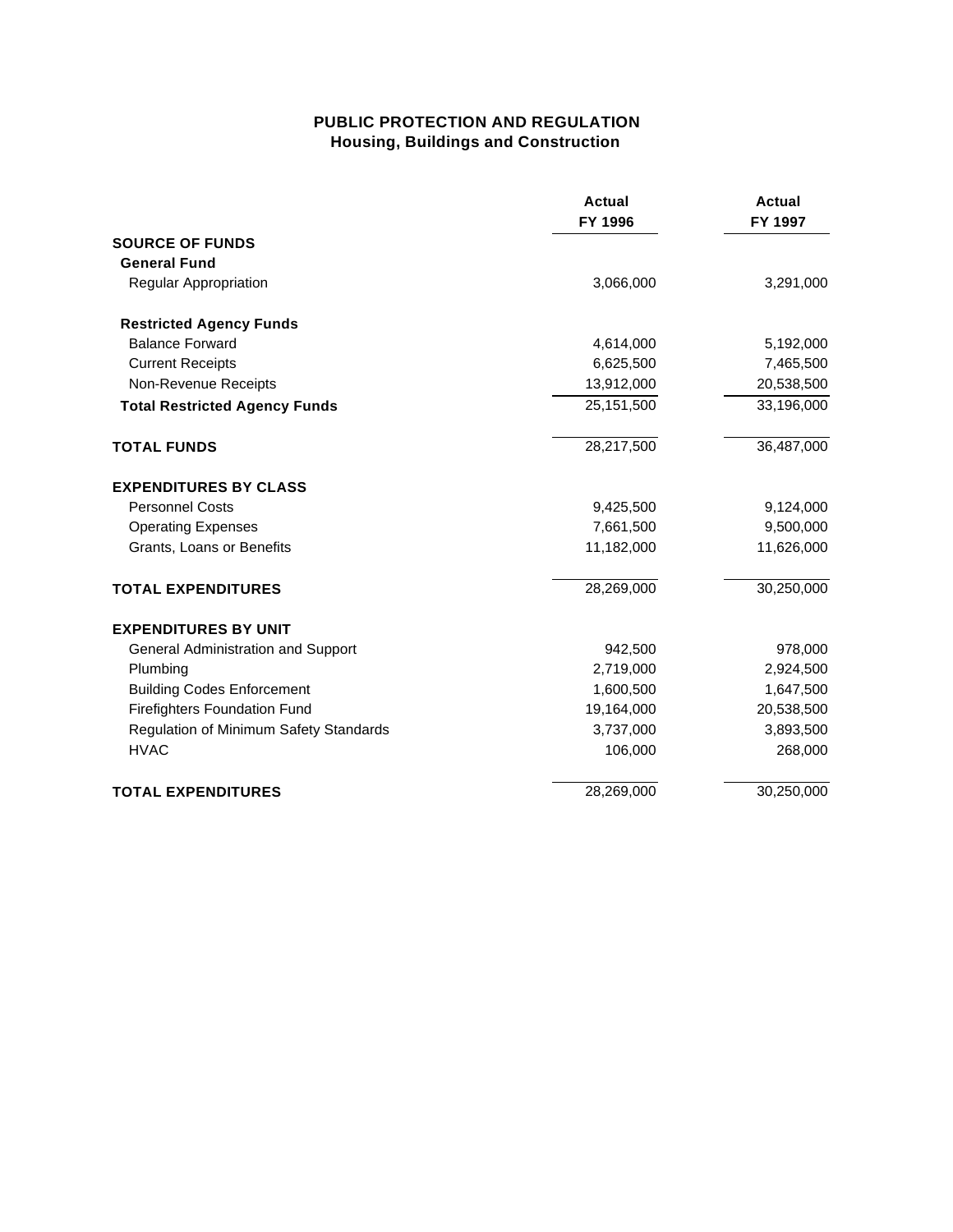# **PUBLIC PROTECTION AND REGULATION Insurance**

|                                      | Actual<br>FY 1996 | Actual<br>FY 1997 |
|--------------------------------------|-------------------|-------------------|
| <b>SOURCE OF FUNDS</b>               |                   |                   |
| <b>Restricted Agency Funds</b>       |                   |                   |
| <b>Balance Forward</b>               | 2,016,000         | 6,470,000         |
| <b>Current Receipts</b>              | 11,507,000        | 15,912,000        |
| Non-Revenue Receipts                 | $-800,000$        | $-2,545,000$      |
| <b>Total Restricted Agency Funds</b> | 12,723,000        | 19,837,000        |
| <b>TOTAL FUNDS</b>                   | 12,723,000        | 19,837,000        |
| <b>EXPENDITURES BY CLASS</b>         |                   |                   |
| <b>Personnel Costs</b>               | 5,313,000         | 11,628,000        |
| <b>Operating Expenses</b>            | 897,500           | 1,481,500         |
| Capital Outlay                       | 41,500            | 118,500           |
| <b>TOTAL EXPENDITURES</b>            | 6,252,000         | 13,228,000        |
| <b>EXPENDITURES BY UNIT</b>          |                   |                   |
| <b>Administrative Services</b>       | 1,090,500         | 1,220,000         |
| Agent Licensing                      | 681,500           | 697,500           |
| <b>Health Purchasing Alliance</b>    | 2,331,500         | 6,928,500         |
| Commissioner                         | 261,500           | 365,500           |
| <b>General Counsel</b>               | 1,365,500         | 1,938,500         |
| Fraud Investigation                  | 135,000           | 560,000           |
| <b>Consumer Information</b>          | 3,500             | 14,000            |
| Life and Health                      | 383,000           | 1,504,000         |
| <b>TOTAL EXPENDITURES</b>            | 6,252,000         | 13,228,000        |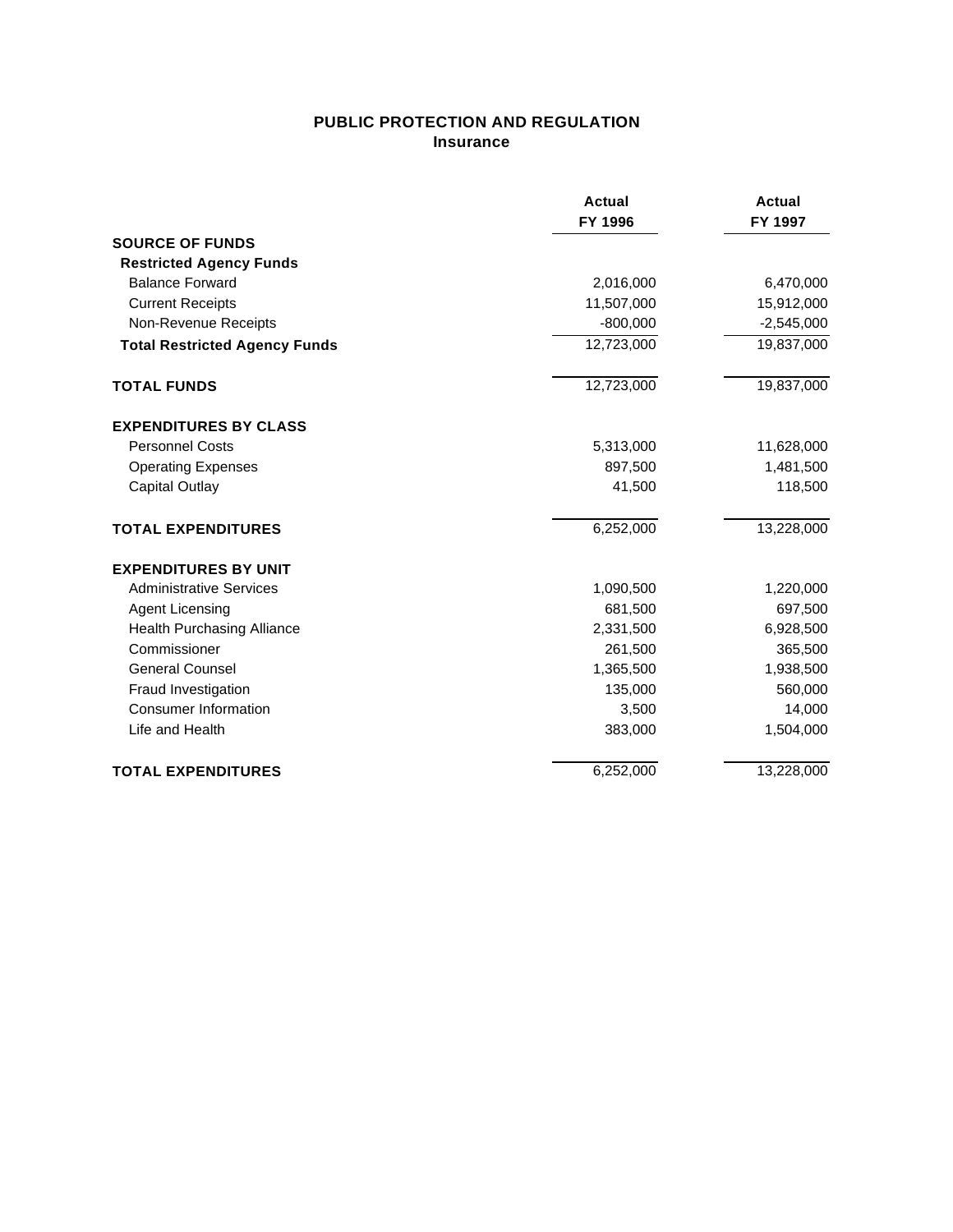## **PUBLIC PROTECTION AND REGULATION Mines and Minerals**

|                                       | <b>Actual</b><br>FY 1996 | <b>Actual</b><br>FY 1997 |
|---------------------------------------|--------------------------|--------------------------|
| <b>SOURCE OF FUNDS</b>                |                          |                          |
| <b>General Fund</b>                   |                          |                          |
| <b>Regular Appropriation</b>          | 9,040,500                | 7,913,500                |
| <b>Restricted Agency Funds</b>        |                          |                          |
| <b>Balance Forward</b>                | 1,226,500                | 1,777,000                |
| <b>Current Receipts</b>               | 709,000                  | 803,000                  |
| Non-Revenue Receipts                  | $-4,000$                 | 5,000                    |
| <b>Total Restricted Agency Funds</b>  | 1,931,500                | 2,585,000                |
| <b>Federal Funds</b>                  |                          |                          |
| <b>Current Receipts</b>               | 577,000                  | 766,000                  |
| Non-Revenue Receipts                  | 5,000                    | $-5,000$                 |
| <b>Total Federal Funds</b>            | 582,000                  | 761,000                  |
| <b>TOTAL FUNDS</b>                    | 11,554,000               | 11,259,500               |
| <b>EXPENDITURES BY CLASS</b>          |                          |                          |
| <b>Personnel Costs</b>                | 7,896,500                | 8,664,000                |
| <b>Operating Expenses</b>             | 1,381,000                | 1,622,000                |
| Capital Outlay                        | 351,500                  | 99,000                   |
| <b>TOTAL EXPENDITURES</b>             | 9,629,000                | 10,385,000               |
| <b>EXPENDITURES BY UNIT</b>           |                          |                          |
| General Administration and Support    | 1,381,000                | 1,387,500                |
| <b>Explosives and Blasting</b>        | 574,000                  | 551,000                  |
| Mine Safety Analysis                  | 1,550,500                | 1,700,000                |
| Training, Education and Certification | 873,500                  | 1,039,500                |
| Mine Safety and Health                | 4,119,000                | 4,550,500                |
| Oil and Gas Conservation              | 1,131,000                | 1,156,500                |
| <b>TOTAL EXPENDITURES</b>             | 9,629,000                | 10,385,000               |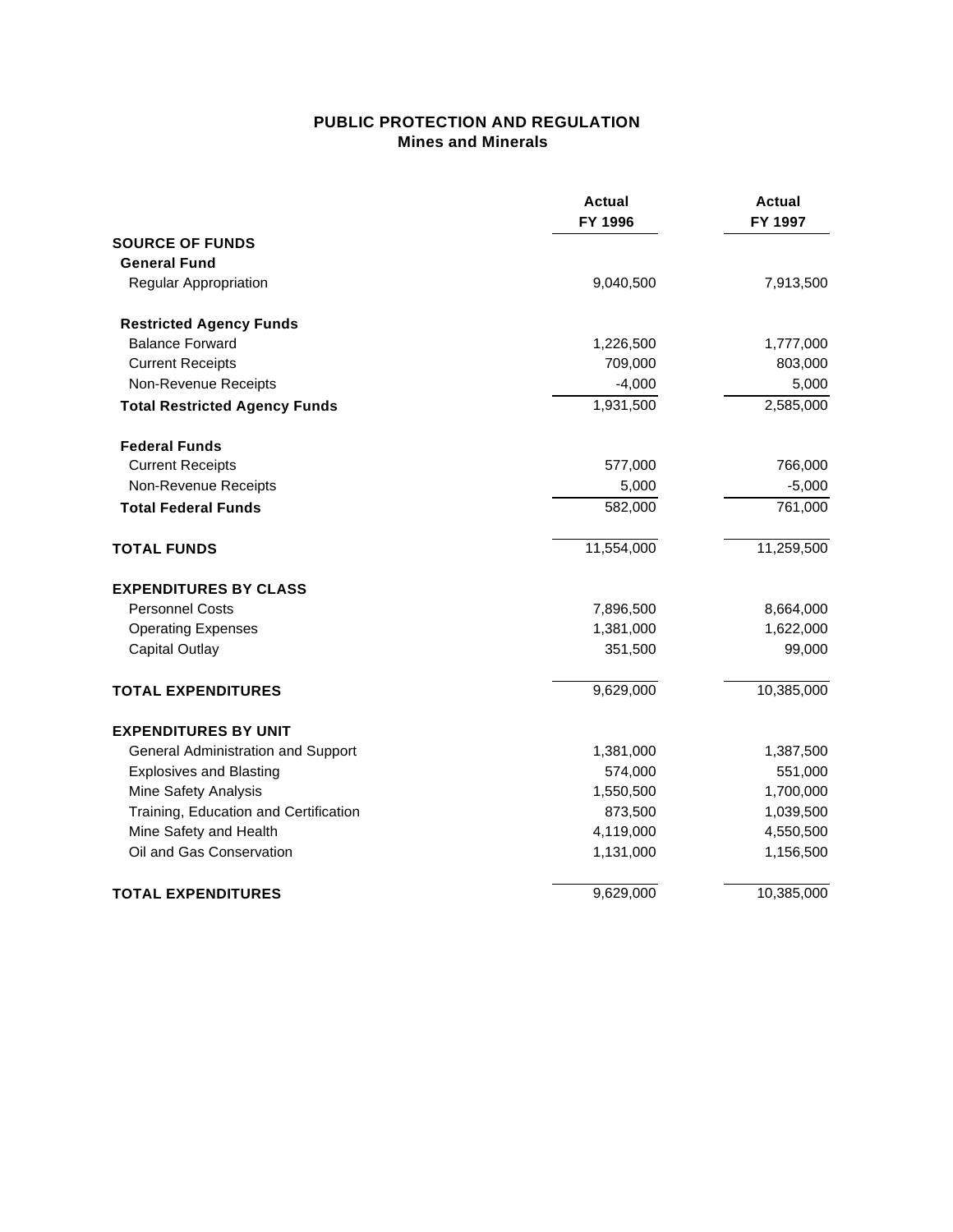# **PUBLIC PROTECTION AND REGULATION Public Advocacy**

|                                      | Actual<br>FY 1996 | Actual<br>FY 1997 |
|--------------------------------------|-------------------|-------------------|
| <b>SOURCE OF FUNDS</b>               |                   |                   |
| <b>General Fund</b>                  |                   |                   |
| Regular Appropriation                | 12,728,500        | 13,225,500        |
| <b>Mandated Allotments</b>           | 27,000            |                   |
| <b>Total General Fund</b>            | 12,755,500        | 13,225,500        |
| <b>Restricted Agency Funds</b>       |                   |                   |
| <b>Balance Forward</b>               | 1,435,000         | 2,197,000         |
| <b>Current Receipts</b>              | 1,513,500         | 1,610,500         |
| Non-Revenue Receipts                 | 1,101,000         | 1,441,500         |
| <b>Total Restricted Agency Funds</b> | 4,049,500         | 5,249,000         |
| <b>Federal Funds</b>                 |                   |                   |
| <b>Balance Forward</b>               | 52,500            | 49,000            |
| <b>Current Receipts</b>              | 910,500           | 897,000           |
| Non-Revenue Receipts                 | 2,000             | 53,500            |
| <b>Revenue Redistribution</b>        | 128,500           |                   |
| <b>Total Federal Funds</b>           | 1,093,500         | 999,500           |
| <b>TOTAL FUNDS</b>                   | 17,898,500        | 19,474,000        |
| <b>EXPENDITURES BY CLASS</b>         |                   |                   |
| <b>Personnel Costs</b>               | 7,769,500         | 8,567,500         |
| <b>Operating Expenses</b>            | 1,584,000         | 2,226,000         |
| Grants, Loans or Benefits            | 5,977,500         | 6,362,500         |
| <b>Capital Outlay</b>                | 111,500           | 10,000            |
| <b>TOTAL EXPENDITURES</b>            | 15,442,500        | 17,166,000        |
| <b>EXPENDITURES BY UNIT</b>          |                   |                   |
| Law Operations                       | 1,095,500         | 1,113,500         |
| <b>Defense Services</b>              | 13,145,000        | 14,750,500        |
| Protection and Advocacy              | 1,202,000         | 1,302,000         |
| <b>TOTAL EXPENDITURES</b>            | 15,442,500        | 17,166,000        |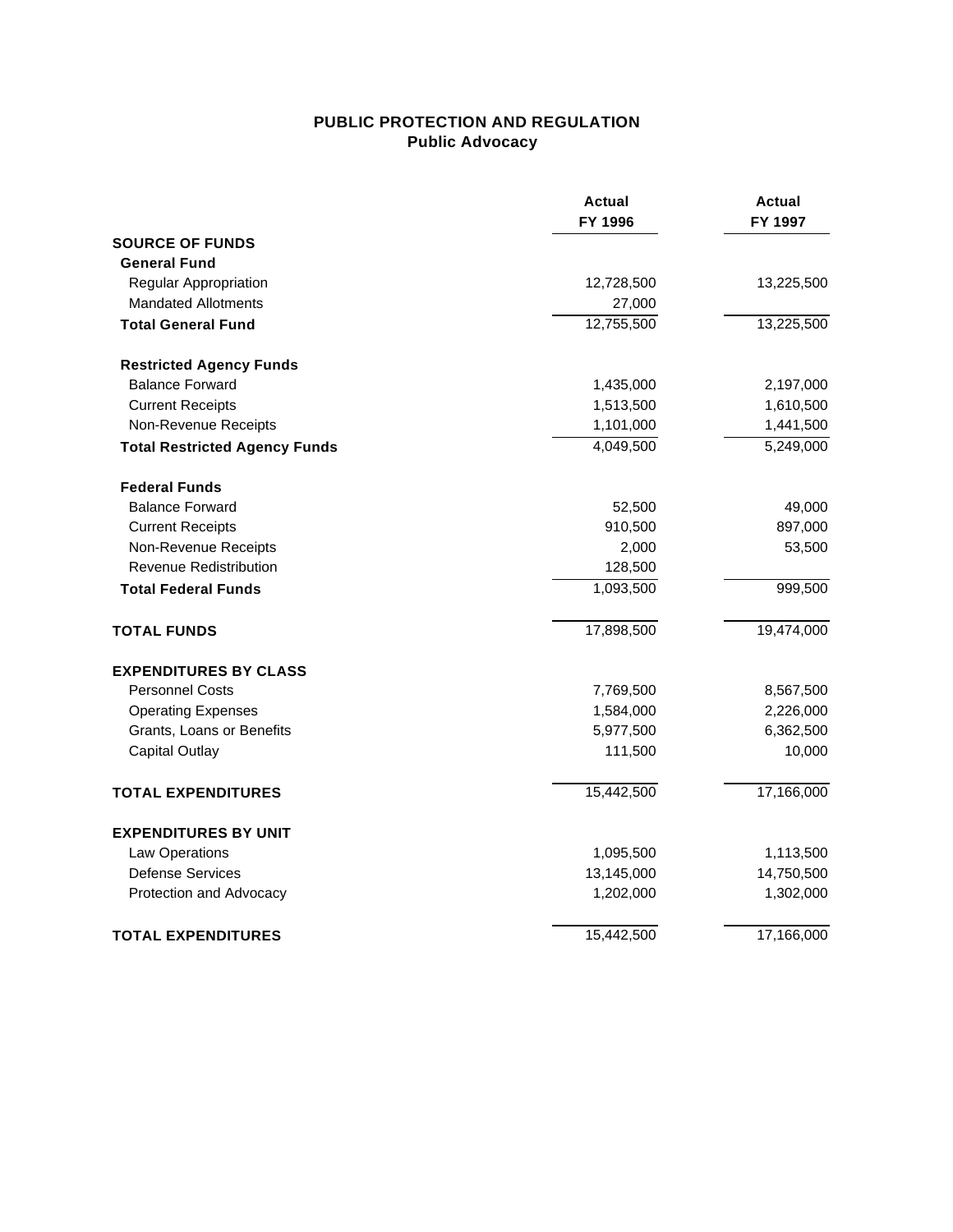## **PUBLIC PROTECTION AND REGULATION Public Service Commission**

|                                      | <b>Actual</b><br>FY 1996 | <b>Actual</b><br>FY 1997 |
|--------------------------------------|--------------------------|--------------------------|
| <b>SOURCE OF FUNDS</b>               |                          |                          |
| <b>General Fund</b>                  |                          |                          |
| Regular Appropriation                | 6,819,500                | 5,934,000                |
| Continuing Appropriation             | 403,000                  | 918,000                  |
| <b>Total General Fund</b>            | 7,222,500                | 6,852,000                |
| <b>Restricted Agency Funds</b>       |                          |                          |
| <b>Balance Forward</b>               | 775,000                  | 779,000                  |
| <b>Current Receipts</b>              | 14,500                   | 26,500                   |
| <b>Total Restricted Agency Funds</b> | 789,500                  | 805,500                  |
| <b>Federal Funds</b>                 |                          |                          |
| <b>Balance Forward</b>               | 48,500                   | 61,000                   |
| <b>Current Receipts</b>              | 246,000                  | 225,500                  |
| <b>Total Federal Funds</b>           | 294,500                  | 286,500                  |
| <b>TOTAL FUNDS</b>                   | 8,306,500                | 7,944,000                |
| <b>EXPENDITURES BY CLASS</b>         |                          |                          |
| <b>Personnel Costs</b>               | 5,397,000                | 5,490,500                |
| <b>Operating Expenses</b>            | 939,000                  | 1,091,000                |
| <b>Capital Outlay</b>                | 213,000                  | 74,000                   |
| Construction                         |                          | 766,000                  |
| <b>TOTAL EXPENDITURES</b>            | 6,549,000                | 7,421,500                |
| <b>EXPENDITURES BY UNIT</b>          |                          |                          |
| <b>Executive Director</b>            | 1,319,000                | 1,445,000                |
| <b>Administrative Services</b>       | 779,000                  | 751,500                  |
| Legal Counsel                        | 509,000                  | 553,000                  |
| <b>Financial Analysis</b>            | 871,000                  | 913,500                  |
| <b>Gas Pipeline Safety</b>           | 424,000                  | 397,000                  |
| Research                             | 951,500                  | 889,000                  |
| <b>Building</b>                      |                          | 766,000                  |
| Operations                           | 545,000                  | 530,000                  |
| <b>Engineering Administration</b>    | 263,000                  | 268,000                  |
| <b>Engineering Services</b>          | 887,500                  | 908,500                  |
| <b>TOTAL EXPENDITURES</b>            | 6,549,000                | 7,421,500                |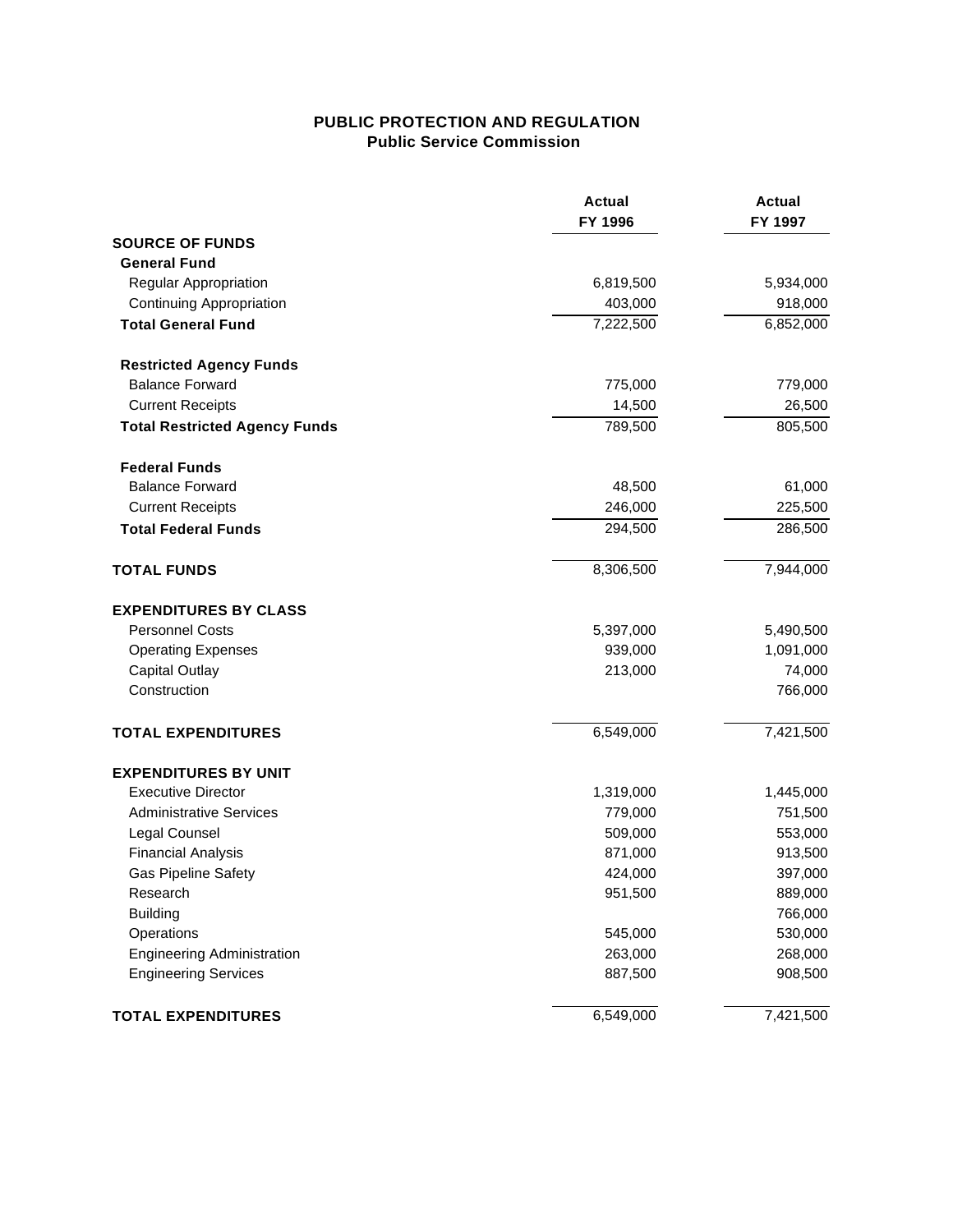# **PUBLIC PROTECTION AND REGULATION Secretary**

|                                      | <b>Actual</b><br>FY 1996 | <b>Actual</b><br>FY 1997 |
|--------------------------------------|--------------------------|--------------------------|
| <b>SOURCE OF FUNDS</b>               |                          |                          |
| <b>General Fund</b>                  |                          |                          |
| Regular Appropriation                | 303,500                  | 319,000                  |
| <b>Restricted Agency Funds</b>       |                          |                          |
| <b>Balance Forward</b>               | 53,647,500               | 79,148,500               |
| <b>Current Receipts</b>              | 3,166,000                | 4,497,500                |
| Non-Revenue Receipts                 | 40,523,000               | 33,152,500               |
| <b>Total Restricted Agency Funds</b> | 97,336,500               | 116,798,500              |
| <b>TOTAL FUNDS</b>                   | 97,640,000               | 117,117,500              |
| <b>EXPENDITURES BY CLASS</b>         |                          |                          |
| <b>Personnel Costs</b>               | 1,143,500                | 1,216,000                |
| <b>Operating Expenses</b>            | 17,243,000               | 25,526,500               |
| Grants, Loans or Benefits            | 26,500                   |                          |
| <b>Capital Outlay</b>                | 78,500                   | 171,000                  |
| Construction                         | 43,000                   |                          |
| <b>TOTAL EXPENDITURES</b>            | 18,534,500               | 26,913,500               |
| <b>EXPENDITURES BY UNIT</b>          |                          |                          |
| <b>General Operations</b>            | 303,500                  | 319,000                  |
| Petroleum Storage Tank Environmental |                          |                          |
| <b>Assurance Fund</b>                | 18,231,000               | 26,594,500               |
| <b>TOTAL EXPENDITURES</b>            | 18,534,500               | 26,913,500               |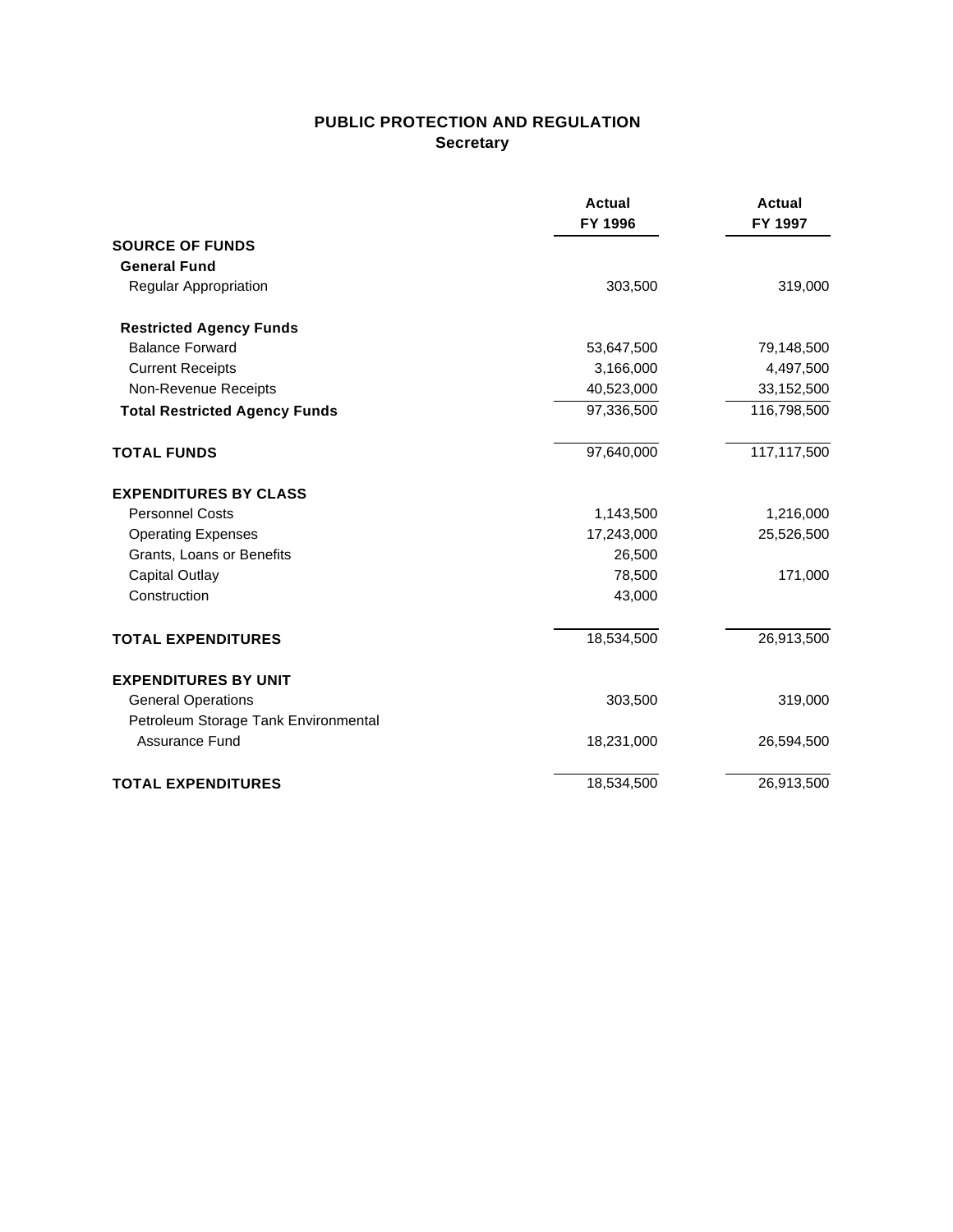# **PUBLIC PROTECTION AND REGULATION Tax Appeals**

|                                                                                     | Actual<br>FY 1996<br>265,500<br>181,500 | Actual<br>FY 1997<br>530,000 |                              |         |         |
|-------------------------------------------------------------------------------------|-----------------------------------------|------------------------------|------------------------------|---------|---------|
| <b>SOURCE OF FUNDS</b>                                                              |                                         |                              |                              |         |         |
| <b>General Fund</b><br><b>Regular Appropriation</b><br><b>Special Appropriation</b> |                                         |                              |                              |         |         |
|                                                                                     |                                         |                              | <b>TOTAL FUNDS</b>           | 447,000 | 530,000 |
|                                                                                     |                                         |                              | <b>EXPENDITURES BY CLASS</b> |         |         |
| <b>Personnel Costs</b>                                                              | 252,500                                 | 273,500                      |                              |         |         |
| <b>Operating Expenses</b>                                                           | 44,000                                  | 61,000                       |                              |         |         |
| Capital Outlay                                                                      | 20,500                                  |                              |                              |         |         |
| <b>TOTAL EXPENDITURES</b>                                                           | 317,000                                 | 334,500                      |                              |         |         |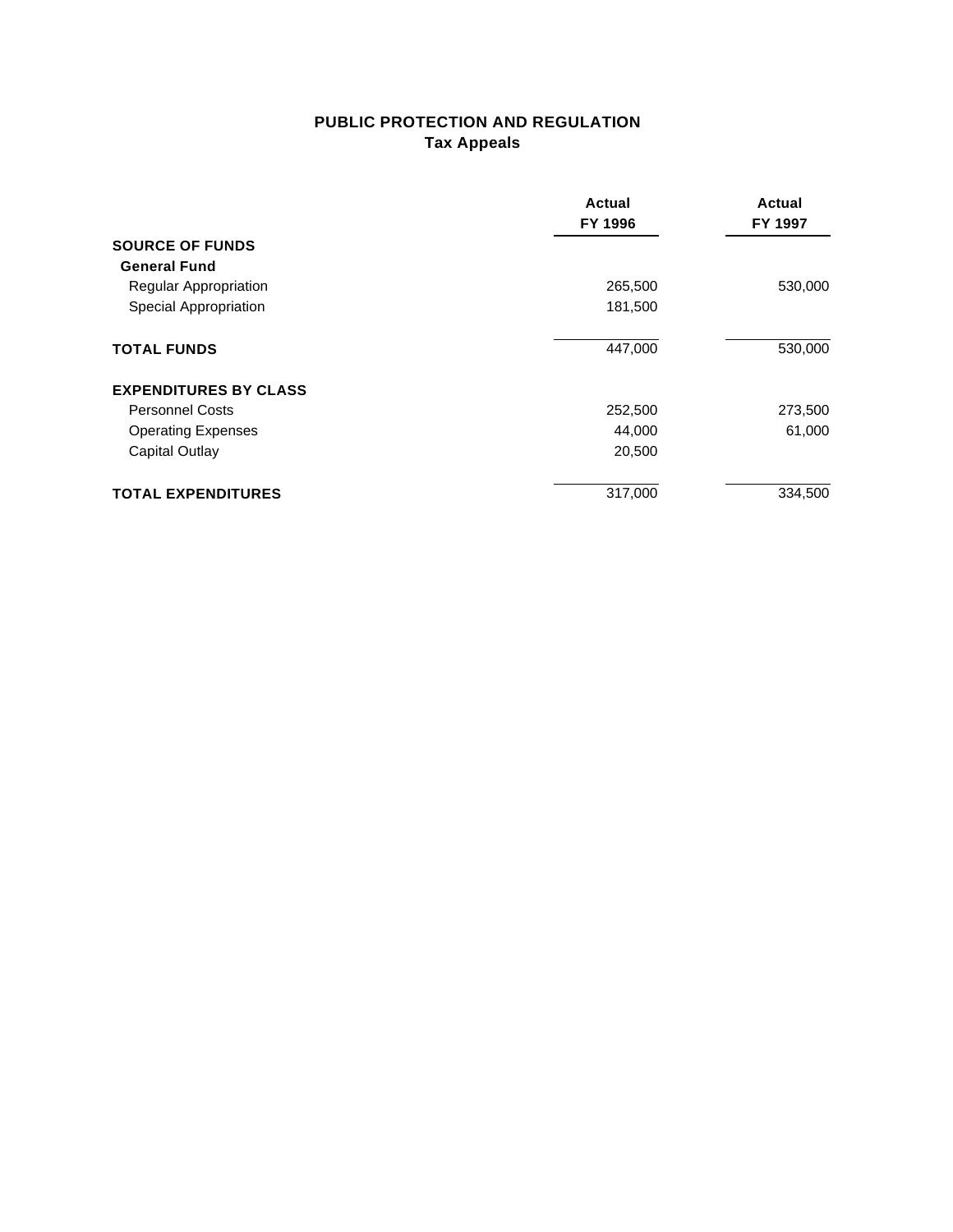# **REVENUE CABINET**

|                                      | <b>Actual</b><br>FY 1996 | <b>Actual</b><br>FY 1997 |
|--------------------------------------|--------------------------|--------------------------|
| <b>SOURCE OF FUNDS</b>               |                          |                          |
| <b>General Fund</b>                  |                          |                          |
| <b>Regular Appropriation</b>         | 48,747,000               | 54,592,500               |
| <b>Special Appropriation</b>         | 2,047,000                |                          |
| <b>Total General Fund</b>            | 50,794,000               | 54,592,500               |
| <b>Restricted Agency Funds</b>       |                          |                          |
| <b>Balance Forward</b>               | 1,741,000                | 1,958,500                |
| <b>Current Receipts</b>              | 3,337,500                | 2,315,000                |
| <b>Total Restricted Agency Funds</b> | 5,078,500                | 4,273,500                |
| <b>Federal Funds</b>                 |                          |                          |
| <b>Current Receipts</b>              | 50,000                   | 44,000                   |
| <b>Road Fund</b>                     |                          |                          |
| Regular Appropriation                | 1,352,000                | 1,352,000                |
| <b>TOTAL FUNDS</b>                   | 57,274,500               | 60,262,000               |
| <b>EXPENDITURES BY CLASS</b>         |                          |                          |
| <b>Personnel Costs</b>               | 36,844,000               | 39,346,000               |
| <b>Operating Expenses</b>            | 17,146,500               | 19,192,000               |
| <b>Capital Outlay</b>                | 627,500                  | 126,000                  |
| <b>TOTAL EXPENDITURES</b>            | 54,618,000               | 58,664,000               |
| <b>EXPENDITURES BY UNIT</b>          |                          |                          |
| Secretary                            | 16,884,500               | 18,398,500               |
| <b>Tax Administration</b>            | 23,166,500               | 23,814,500               |
| <b>Property Valuation</b>            | 5,354,500                | 6,071,000                |
| Law                                  | 7,204,500                | 8,053,500                |
| Information Technology               | 2,008,000                | 2,326,500                |
| <b>TOTAL EXPENDITURES</b>            | 54,618,000               | 58,664,000               |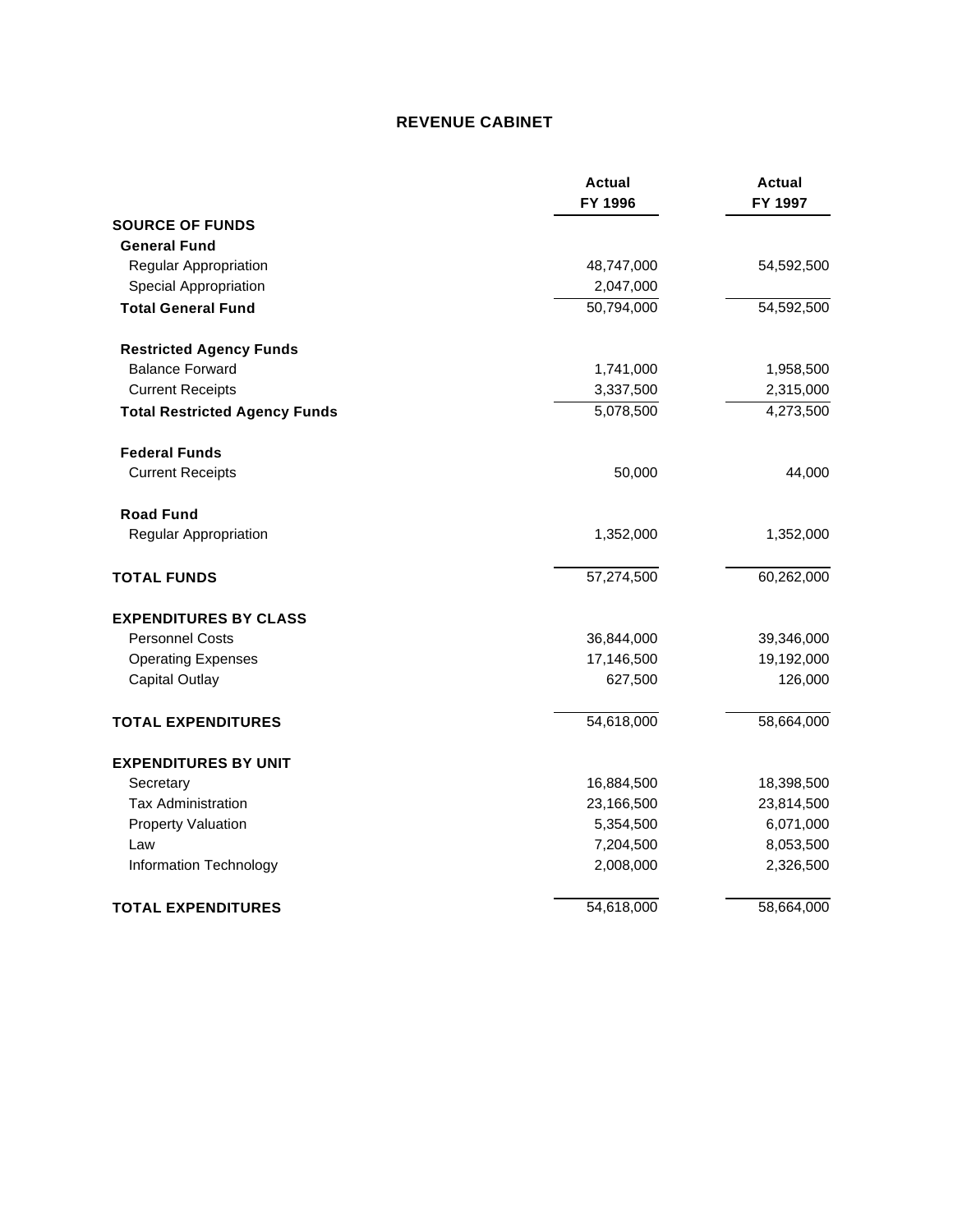#### **REVENUE Property Valuation Administrators**

|                                          | Actual<br>FY 1996 | <b>Actual</b><br>FY 1997 |
|------------------------------------------|-------------------|--------------------------|
| <b>SOURCE OF FUNDS</b>                   |                   |                          |
| <b>General Fund</b>                      |                   |                          |
| <b>Regular Appropriation</b>             | 17,954,500        | 19,433,000               |
| <b>Restricted Agency Funds</b>           |                   |                          |
| <b>Balance Forward</b>                   | 1,275,000         | 2,235,500                |
| <b>Current Receipts</b>                  | 2,411,500         | 1,933,500                |
| Non-Revenue Receipts                     | 50,000            |                          |
| <b>Total Restricted Agency Funds</b>     | 3,736,500         | 4,169,000                |
| <b>TOTAL FUNDS</b>                       | 21,691,000        | 23,602,000               |
| <b>EXPENDITURES BY CLASS</b>             |                   |                          |
| <b>Personnel Costs</b>                   | 18,708,000        | 20,714,000               |
| <b>Operating Expenses</b>                | 529,000           | 434,000                  |
| <b>TOTAL EXPENDITURES</b>                | 19,237,000        | 21,148,000               |
| <b>EXPENDITURES BY UNIT</b>              |                   |                          |
| <b>Property Valuation Administration</b> | 17,736,000        | 19,067,500               |
| Personnel Hiring Program                 | 1,471,000         | 2,050,500                |
| <b>Operating Expense</b>                 | 30,000            | 30,000                   |
| <b>TOTAL EXPENDITURES</b>                | 19,237,000        | 21,148,000               |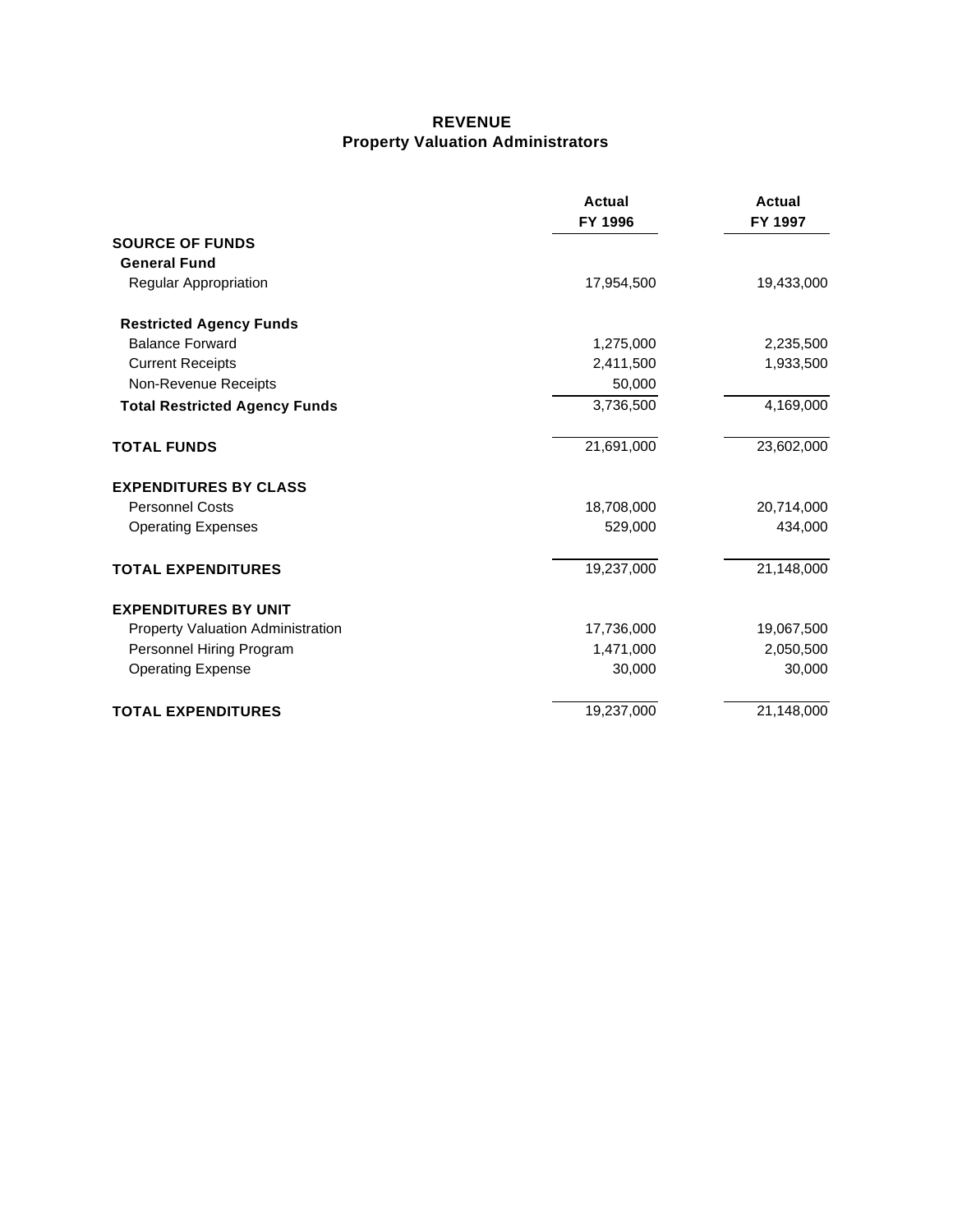# **TOURISM**

|                                      | <b>Actual</b><br>FY 1996 | <b>Actual</b><br>FY 1997 |
|--------------------------------------|--------------------------|--------------------------|
| <b>SOURCE OF FUNDS</b>               |                          |                          |
| <b>General Fund</b>                  |                          |                          |
| Regular Appropriation                | 50,524,500               | 57,351,500               |
| Surplus Plan                         | 260,000                  |                          |
| Special Appropriation                | 975,000                  |                          |
| <b>Total General Fund</b>            | 51,759,500               | 57,351,500               |
| <b>Restricted Agency Funds</b>       |                          |                          |
| <b>Balance Forward</b>               | 11,643,000               | 14,330,000               |
| <b>Current Receipts</b>              | 88,738,500               | 89,760,400               |
| Non-Revenue Receipts                 | 3,636,000                | $-1,390,500$             |
| <b>Total Restricted Agency Funds</b> | 104,017,500              | 102,699,900              |
| <b>Federal Funds</b>                 |                          |                          |
| <b>Balance Forward</b>               | 34,500                   | 1,000                    |
| <b>Current Receipts</b>              | 490,500                  | 7,081,500                |
| Non-Revenue Receipts                 | 4,500                    | 676,500                  |
| <b>Total Federal Funds</b>           | 529,500                  | 7,759,000                |
| <b>TOTAL FUNDS</b>                   | 156,306,500              | 167,810,400              |
| <b>EXPENDITURES BY CLASS</b>         |                          |                          |
| <b>Personnel Costs</b>               | 74,824,000               | 79,891,400               |
| <b>Operating Expenses</b>            | 40,167,500               | 42,288,000               |
| Grants, Loans or Benefits            | 2,387,000                | 2,506,000                |
| Debt Service                         | 17,787,000               | 21,953,000               |
| Capital Outlay                       | 2,624,500                | 2,678,500                |
| <b>TOTAL EXPENDITURES</b>            | 137,790,000              | 149,316,900              |
| <b>EXPENDITURES BY UNIT</b>          |                          |                          |
| Secretary                            | 1,207,000                | 1,266,000                |
| <b>Breaks Interstate Park</b>        | 153,000                  | 170,000                  |
| <b>Travel Development</b>            | 6,122,500                | 6,245,000                |
| Parks                                | 67,219,500               | 73,561,900               |
| Kentucky Horse Park                  | 6,475,000                | 6,638,000                |
| Kentucky State Fair Board            | 31,454,000               | 35,017,000               |
| <b>Fish and Wildlife Resources</b>   | 25,159,000               | 26,419,000               |
| <b>TOTAL EXPENDITURES</b>            | 137,790,000              | 149,316,900              |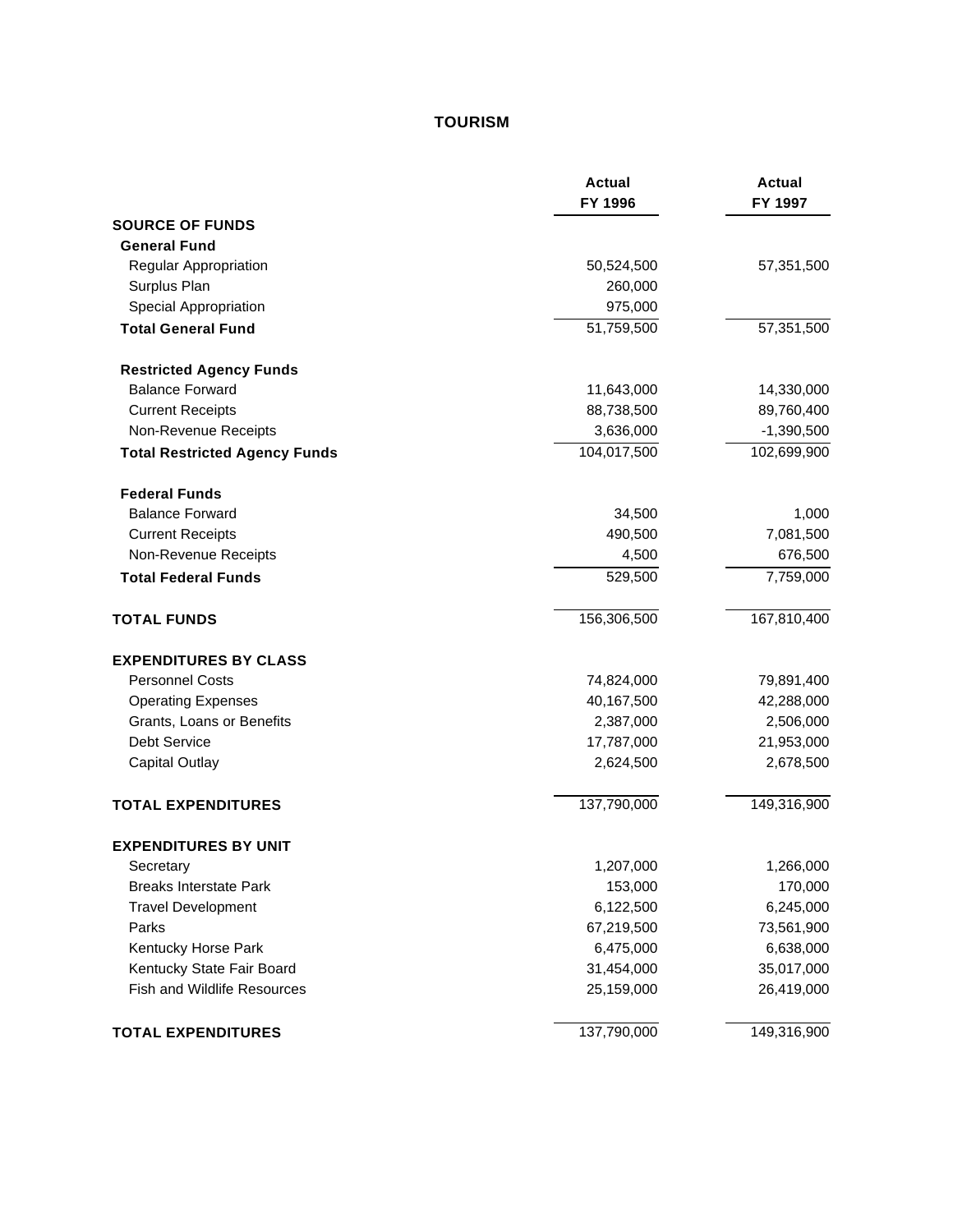# **TOURISM Secretary**

|                                        | <b>Actual</b><br>FY 1996 | <b>Actual</b><br>FY 1997 |
|----------------------------------------|--------------------------|--------------------------|
| <b>SOURCE OF FUNDS</b>                 |                          |                          |
| <b>General Fund</b>                    |                          |                          |
| Regular Appropriation                  | 1,189,000                | 1,224,000                |
| <b>Federal Funds</b>                   |                          |                          |
| <b>Balance Forward</b>                 | 18,500                   |                          |
| <b>Current Receipts</b>                | 50,000                   | 85,000                   |
| <b>Total Federal Funds</b>             | 68,500                   | 85,000                   |
| <b>TOTAL FUNDS</b>                     | 1,257,500                | 1,309,000                |
| <b>EXPENDITURES BY CLASS</b>           |                          |                          |
| <b>Personnel Costs</b>                 | 820,500                  | 863,000                  |
| <b>Operating Expenses</b>              | 165,000                  | 153,000                  |
| Grants, Loans or Benefits              | 200,000                  | 250,000                  |
| <b>Capital Outlay</b>                  | 21,500                   |                          |
| <b>TOTAL EXPENDITURES</b>              | 1,207,000                | 1,266,000                |
| <b>EXPENDITURES BY UNIT</b>            |                          |                          |
| <b>Executive Policy and Management</b> | 838,500                  | 1,066,500                |
| <b>Administrative Services</b>         | 191,500                  | 159,000                  |
| <b>Film Promotion</b>                  | 177,000                  | 40,500                   |
| <b>TOTAL EXPENDITURES</b>              | 1,207,000                | 1,266,000                |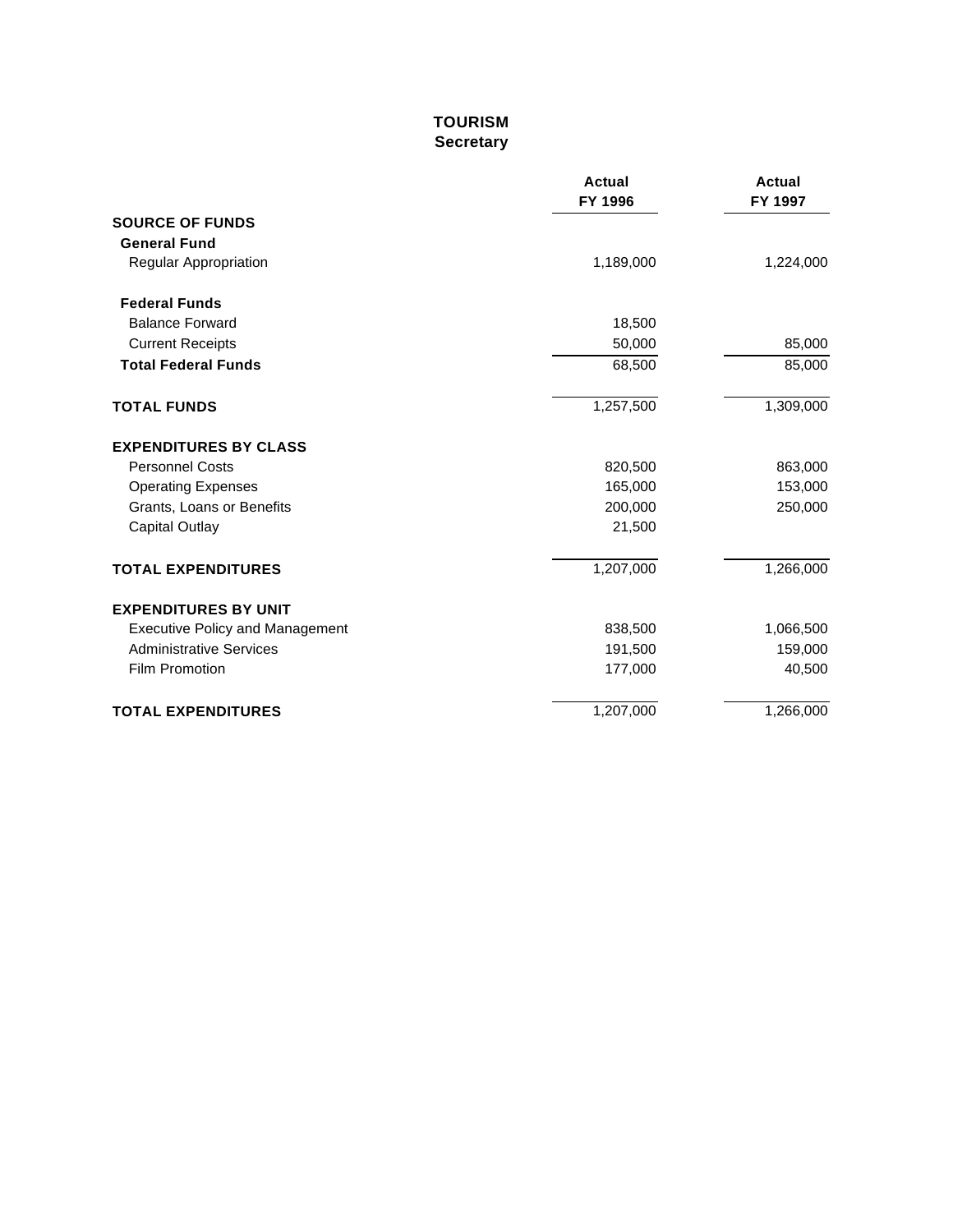#### **TOURISM Breaks Interstate Park**

|                                                           | Actual<br>FY 1996 | Actual<br>FY 1997 |
|-----------------------------------------------------------|-------------------|-------------------|
| <b>SOURCE OF FUNDS</b>                                    |                   |                   |
| <b>General Fund</b><br><b>Regular Appropriation</b>       | 170,000           | 170,000           |
| <b>EXPENDITURES BY CLASS</b><br>Grants, Loans or Benefits | 153,000           | 170,000           |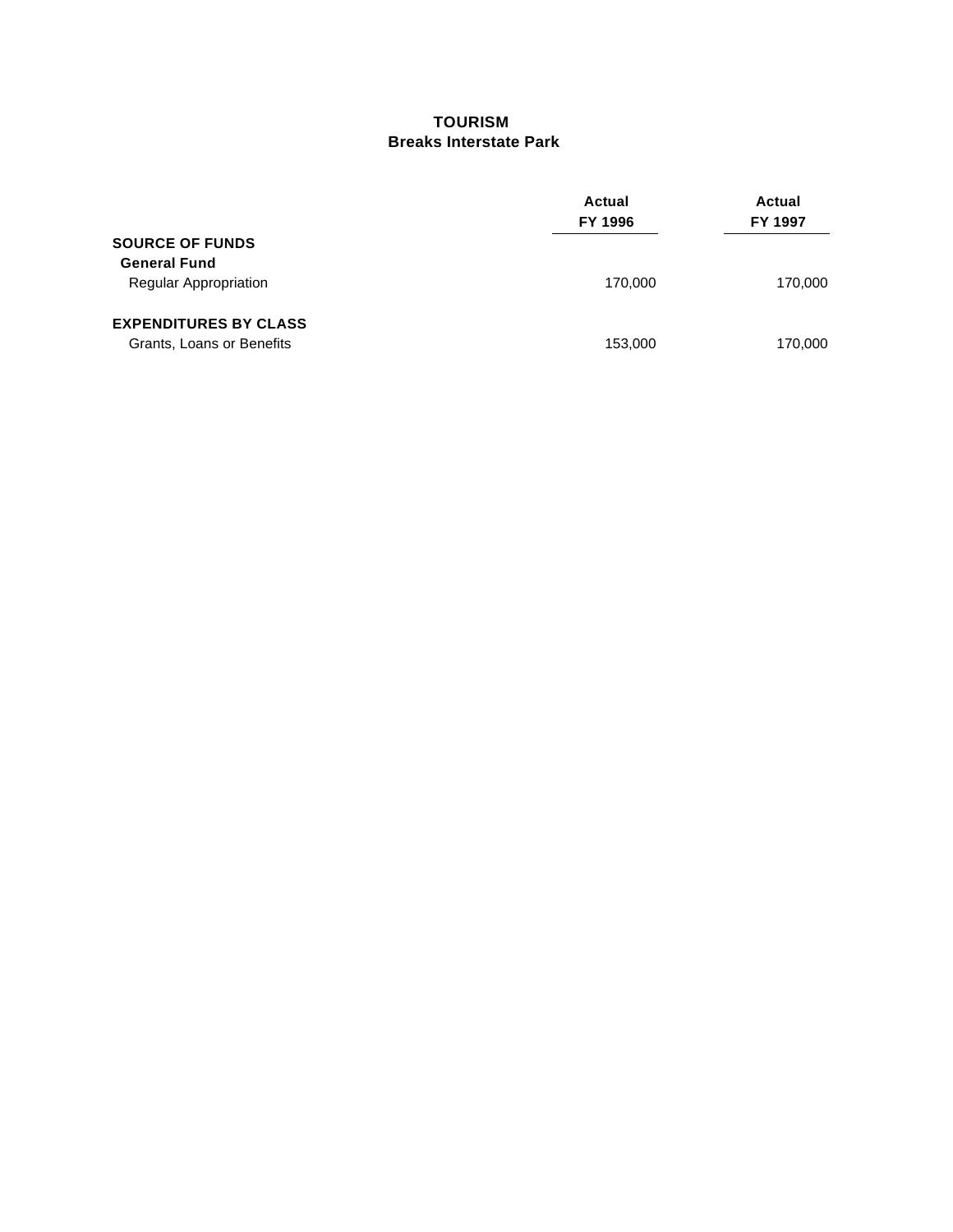#### **TOURISM Travel Development**

|                                        | Actual<br>FY 1996 | <b>Actual</b><br>FY 1997 |
|----------------------------------------|-------------------|--------------------------|
| <b>SOURCE OF FUNDS</b>                 |                   |                          |
| <b>General Fund</b>                    |                   |                          |
| <b>Regular Appropriation</b>           | 6,188,000         | 6,273,000                |
| <b>Restricted Agency Funds</b>         |                   |                          |
| <b>Balance Forward</b>                 | 8,000             | 2,500                    |
| <b>Current Receipts</b>                | 1,000             | 6,400                    |
| <b>Total Restricted Agency Funds</b>   | 9,000             | 8,900                    |
| <b>Federal Funds</b>                   |                   |                          |
| <b>Current Receipts</b>                | 22,500            | 31,500                   |
| <b>TOTAL FUNDS</b>                     | 6,219,500         | 6,313,400                |
| <b>EXPENDITURES BY CLASS</b>           |                   |                          |
| <b>Personnel Costs</b>                 | 3,799,000         | 3,885,000                |
| <b>Operating Expenses</b>              | 1,486,500         | 1,531,500                |
| Grants, Loans or Benefits              | 830,000           | 828,500                  |
| <b>Capital Outlay</b>                  | 7,000             |                          |
| <b>TOTAL EXPENDITURES</b>              | 6,122,500         | 6,245,000                |
| <b>EXPENDITURES BY UNIT</b>            |                   |                          |
| <b>Executive Policy and Management</b> | 288,500           | 339,500                  |
| <b>Tourism Services</b>                | 1,608,000         | 1,650,000                |
| Marketing and Advertising              | 4,226,000         | 4,255,500                |
| <b>TOTAL EXPENDITURES</b>              | 6,122,500         | 6,245,000                |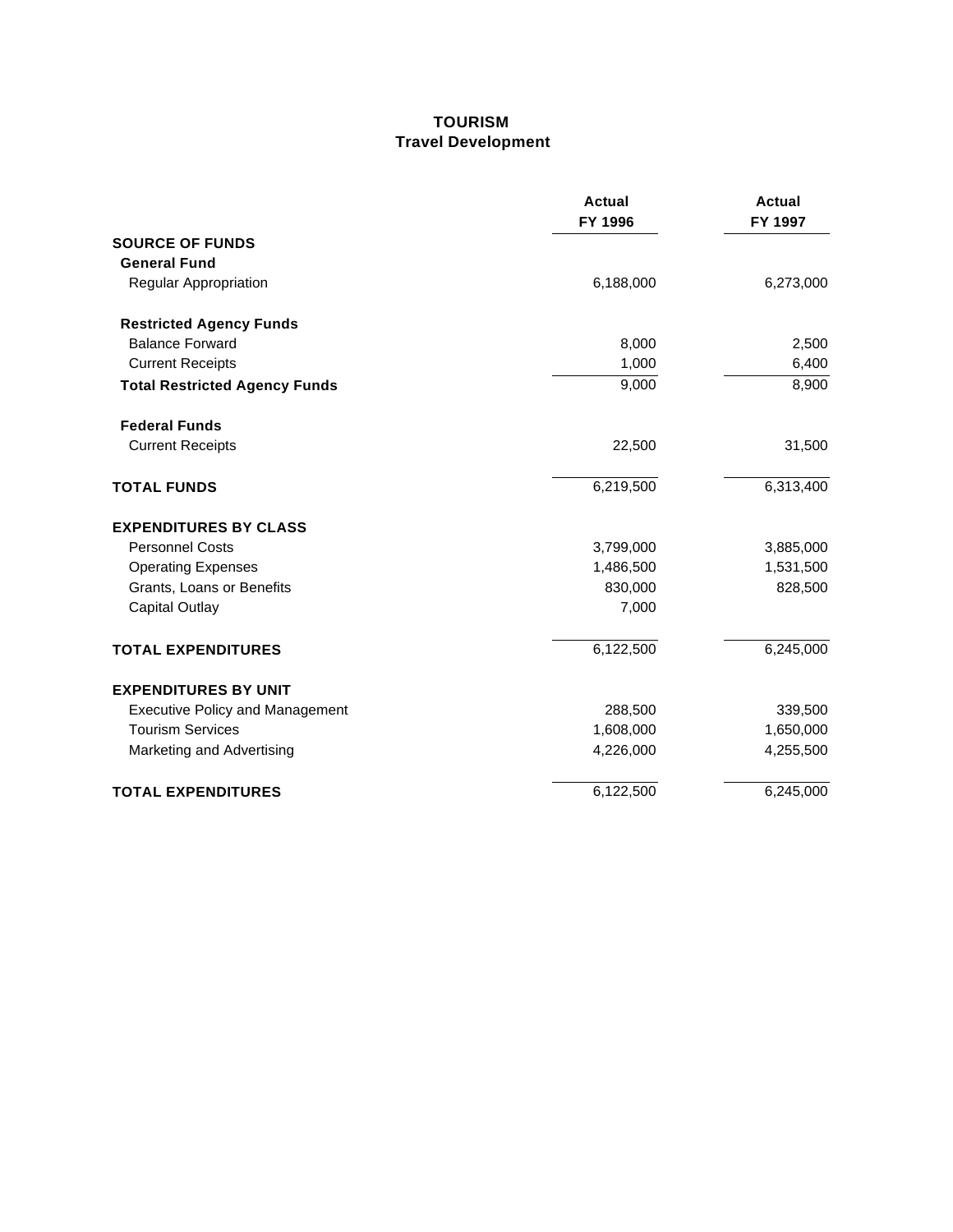# **TOURISM Parks**

|                                            | Actual<br>FY 1996 | <b>Actual</b><br>FY 1997 |
|--------------------------------------------|-------------------|--------------------------|
| <b>SOURCE OF FUNDS</b>                     |                   |                          |
| <b>General Fund</b>                        |                   |                          |
| Regular Appropriation                      | 29,551,500        | 35,149,500               |
| Surplus Plan                               | 260,000           |                          |
| Special Appropriation                      | 975,000           |                          |
| <b>Total General Fund</b>                  | 30,786,500        | 35,149,500               |
| <b>Restricted Agency Funds</b>             |                   |                          |
| <b>Balance Forward</b>                     | 1,575,000         | 1,268,500                |
| <b>Current Receipts</b>                    | 38,501,500        | 38,370,500               |
| Non-Revenue Receipts                       | 585,500           | 243,000                  |
| <b>Total Restricted Agency Funds</b>       | 40,662,000        | 39,882,000               |
| <b>Federal Funds</b>                       |                   |                          |
| <b>Balance Forward</b>                     | 14,000            | 1,000                    |
| <b>Current Receipts</b>                    |                   | 19,500                   |
| Non-Revenue Receipts                       |                   | $-1,000$                 |
| <b>Total Federal Funds</b>                 | 14,000            | 19,500                   |
| <b>TOTAL FUNDS</b>                         | 71,462,500        | 75,051,000               |
| <b>EXPENDITURES BY CLASS</b>               |                   |                          |
| <b>Personnel Costs</b>                     | 37,289,000        | 40,239,900               |
| <b>Operating Expenses</b>                  | 22,848,500        | 24, 161, 500             |
| Grants, Loans or Benefits                  |                   | 25,000                   |
| Debt Service                               | 6,557,000         | 8,844,000                |
| Capital Outlay                             | 525,000           | 291,500                  |
| <b>TOTAL EXPENDITURES</b>                  | 67,219,500        | 73,561,900               |
| <b>EXPENDITURES BY UNIT</b>                |                   |                          |
| General Administration and Support         | 8,205,000         | 8,471,000                |
| <b>Resort Parks</b>                        | 40,801,000        | 44,343,000               |
| <b>Recreation Parks and Historic Sites</b> | 10,672,500        | 10,994,400               |
| Cafeterias                                 | 984,000           | 909,500                  |
| <b>Debt Service</b>                        | 6,557,000         | 8,844,000                |
| <b>TOTAL EXPENDITURES</b>                  | 67,219,500        | 73,561,900               |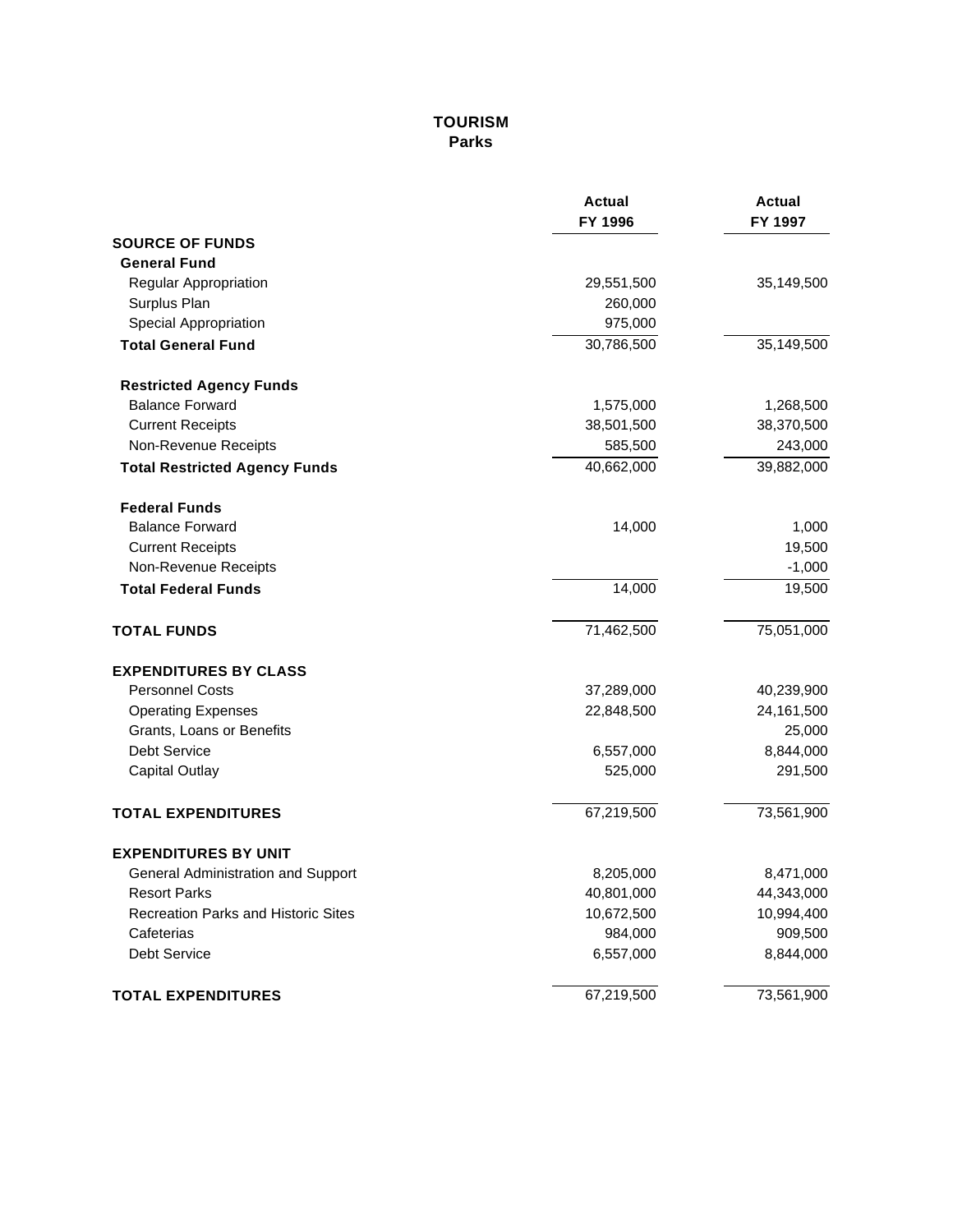#### **TOURISM Kentucky Horse Park**

|                                      | <b>Actual</b><br>FY 1996 | <b>Actual</b><br>FY 1997 |
|--------------------------------------|--------------------------|--------------------------|
| <b>SOURCE OF FUNDS</b>               |                          |                          |
| <b>General Fund</b>                  |                          |                          |
| Regular Appropriation                | 2,466,000                | 2,740,000                |
| <b>Restricted Agency Funds</b>       |                          |                          |
| <b>Balance Forward</b>               | 187,000                  | 62,500                   |
| <b>Current Receipts</b>              | 3,875,500                | 3,933,000                |
| Non-Revenue Receipts                 | 9,000                    | 17,500                   |
| <b>Total Restricted Agency Funds</b> | 4,071,500                | 4,013,000                |
| <b>TOTAL FUNDS</b>                   | 6,537,500                | 6,753,000                |
| <b>EXPENDITURES BY CLASS</b>         |                          |                          |
| <b>Personnel Costs</b>               | 3,200,500                | 3,313,500                |
| <b>Operating Expenses</b>            | 1,876,500                | 1,969,500                |
| <b>Debt Service</b>                  | 1,356,000                | 1,350,000                |
| <b>Capital Outlay</b>                | 42,000                   | 5,000                    |
| <b>TOTAL EXPENDITURES</b>            | 6,475,000                | 6,638,000                |
| <b>EXPENDITURES BY UNIT</b>          |                          |                          |
| Administration                       | 5,119,000                | 5,288,000                |
| <b>Debt Service</b>                  | 1,356,000                | 1,350,000                |
| <b>TOTAL EXPENDITURES</b>            | 6,475,000                | 6,638,000                |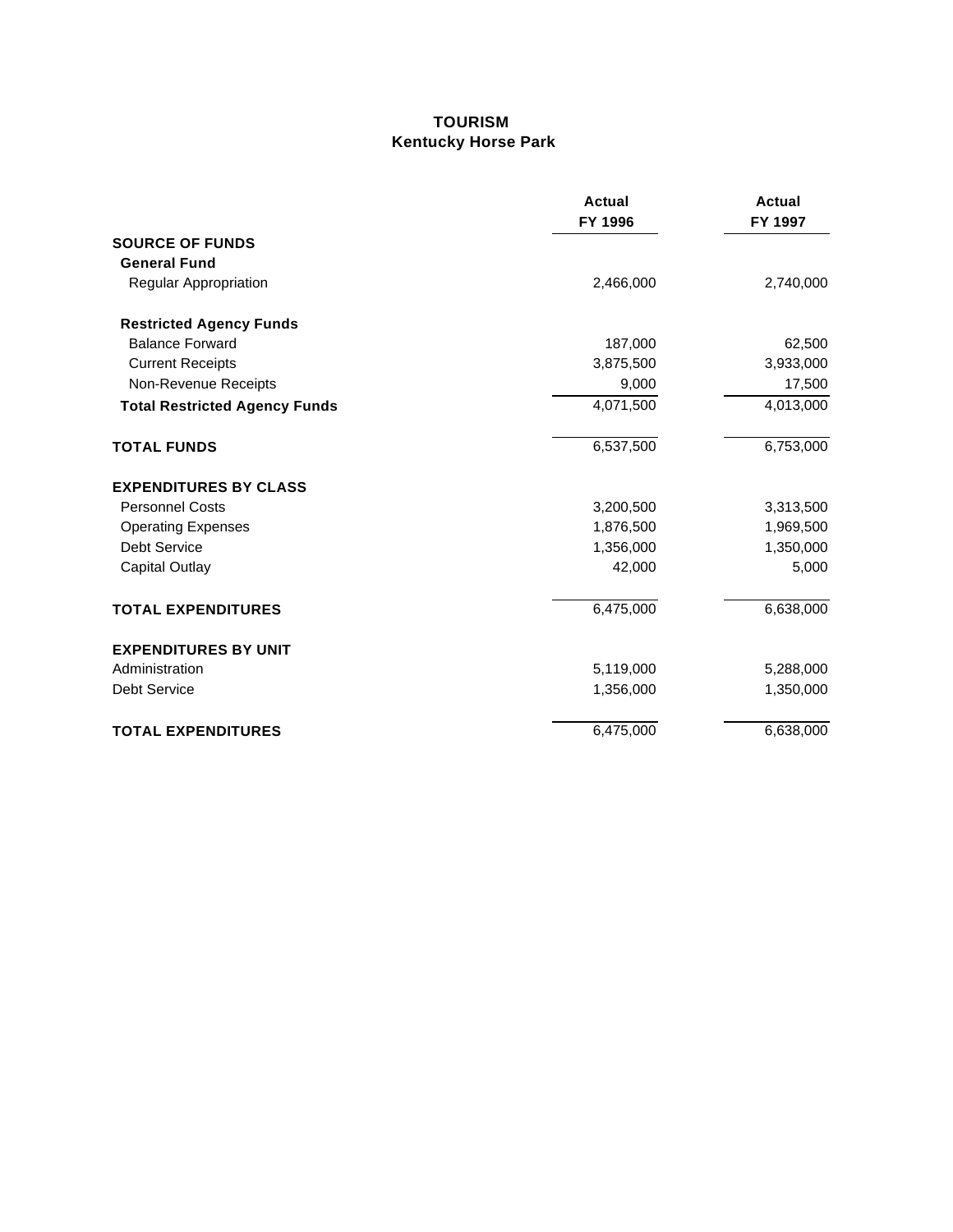## **TOURISM Kentucky State Fair Board**

|                                       | <b>Actual</b><br>FY 1996 | <b>Actual</b><br>FY 1997 |
|---------------------------------------|--------------------------|--------------------------|
| <b>SOURCE OF FUNDS</b>                |                          |                          |
| <b>General Fund</b>                   |                          |                          |
| Regular Appropriation                 | 10,960,000               | 11,795,000               |
| <b>Restricted Agency Funds</b>        |                          |                          |
| <b>Balance Forward</b>                | 2,918,000                | 3,016,000                |
| <b>Current Receipts</b>               | 23,147,000               | 24,958,500               |
| Non-Revenue Receipts                  | $-1,505,000$             | $-1,659,000$             |
| <b>Total Restricted Agency Funds</b>  | 24,560,000               | 26,315,500               |
| <b>TOTAL FUNDS</b>                    | 35,520,000               | 38,110,500               |
| <b>EXPENDITURES BY CLASS</b>          |                          |                          |
| <b>Personnel Costs</b>                | 12,011,000               | 13,056,500               |
| <b>Operating Expenses</b>             | 8,297,500                | 8,742,500                |
| Grants, Loans or Benefits             | 1,204,000                | 1,223,000                |
| <b>Debt Service</b>                   | 9,874,000                | 11,759,000               |
| <b>Capital Outlay</b>                 | 67,500                   | 236,000                  |
| <b>TOTAL EXPENDITURES</b>             | 31,454,000               | 35,017,000               |
| <b>EXPENDITURES BY UNIT</b>           |                          |                          |
| Kentucky Fair and Exposition Center   | 19,135,500               | 20,584,000               |
| <b>Commonwealth Convention Center</b> | 2,444,500                | 2,674,000                |
| <b>Debt Service</b>                   | 9,874,000                | 11,759,000               |
| <b>TOTAL EXPENDITURES</b>             | 31,454,000               | 35,017,000               |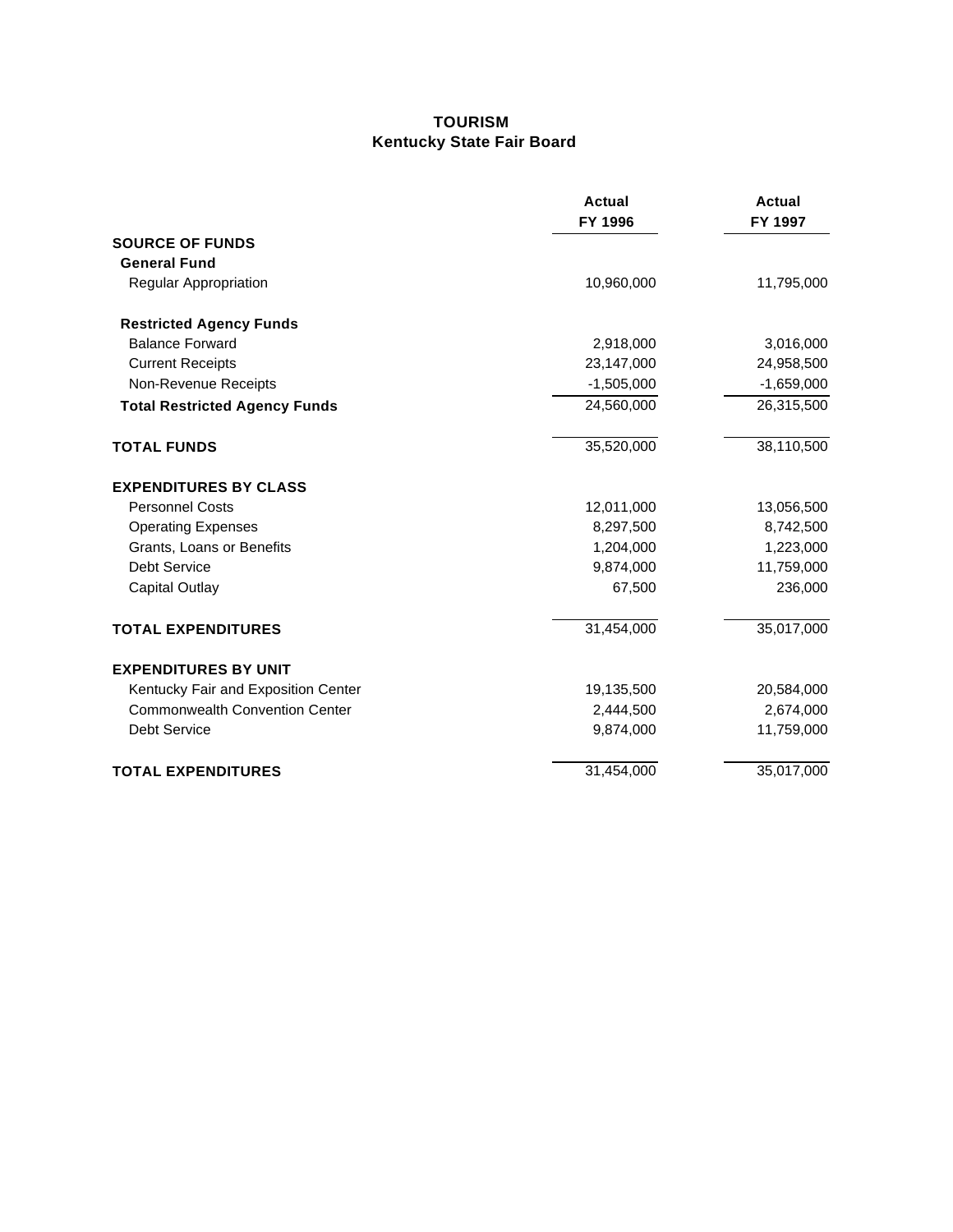#### **TOURISM Fish and Wildlife Resources**

|                                      | <b>Actual</b><br>FY 1996 | <b>Actual</b><br>FY 1997 |
|--------------------------------------|--------------------------|--------------------------|
| <b>SOURCE OF FUNDS</b>               |                          |                          |
| <b>Restricted Agency Funds</b>       |                          |                          |
| <b>Balance Forward</b>               | 6,955,000                | 9,980,500                |
| <b>Current Receipts</b>              | 23,213,500               | 22,492,000               |
| Non-Revenue Receipts                 | 4,546,500                | 8,000                    |
| <b>Total Restricted Agency Funds</b> | $\overline{34,}715,000$  | 32,480,500               |
| <b>Federal Funds</b>                 |                          |                          |
| <b>Balance Forward</b>               | 2,000                    |                          |
| <b>Current Receipts</b>              | 418,000                  | 6,945,500                |
| Non-Revenue Receipts                 | 4,500                    | 677,500                  |
| <b>Total Federal Funds</b>           | 424,500                  | 7,623,000                |
| <b>TOTAL FUNDS</b>                   | 35,139,500               | 40,103,500               |
| <b>EXPENDITURES BY CLASS</b>         |                          |                          |
| <b>Personnel Costs</b>               | 17,704,000               | 18,533,500               |
| <b>Operating Expenses</b>            | 5,493,500                | 5,730,000                |
| Grants, Loans or Benefits            |                          | 9,500                    |
| <b>Capital Outlay</b>                | 1,961,500                | 2,146,000                |
| <b>TOTAL EXPENDITURES</b>            | 25,159,000               | 26,419,000               |
| <b>EXPENDITURES BY UNIT</b>          |                          |                          |
| General Administration and Support   | 3,206,000                | 3,590,500                |
| Wildlife Management                  | 5,260,500                | 5,719,000                |
| <b>Fisheries Mangement</b>           | 3,628,500                | 3,823,500                |
| Information and Education            | 3,833,500                | 3,681,000                |
| <b>Law Enforcement</b>               | 6,838,000                | 9,605,000                |
| <b>Water Patrol</b>                  | 2,392,500                |                          |
| <b>TOTAL EXPENDITURES</b>            | 25,159,000               | 26,419,000               |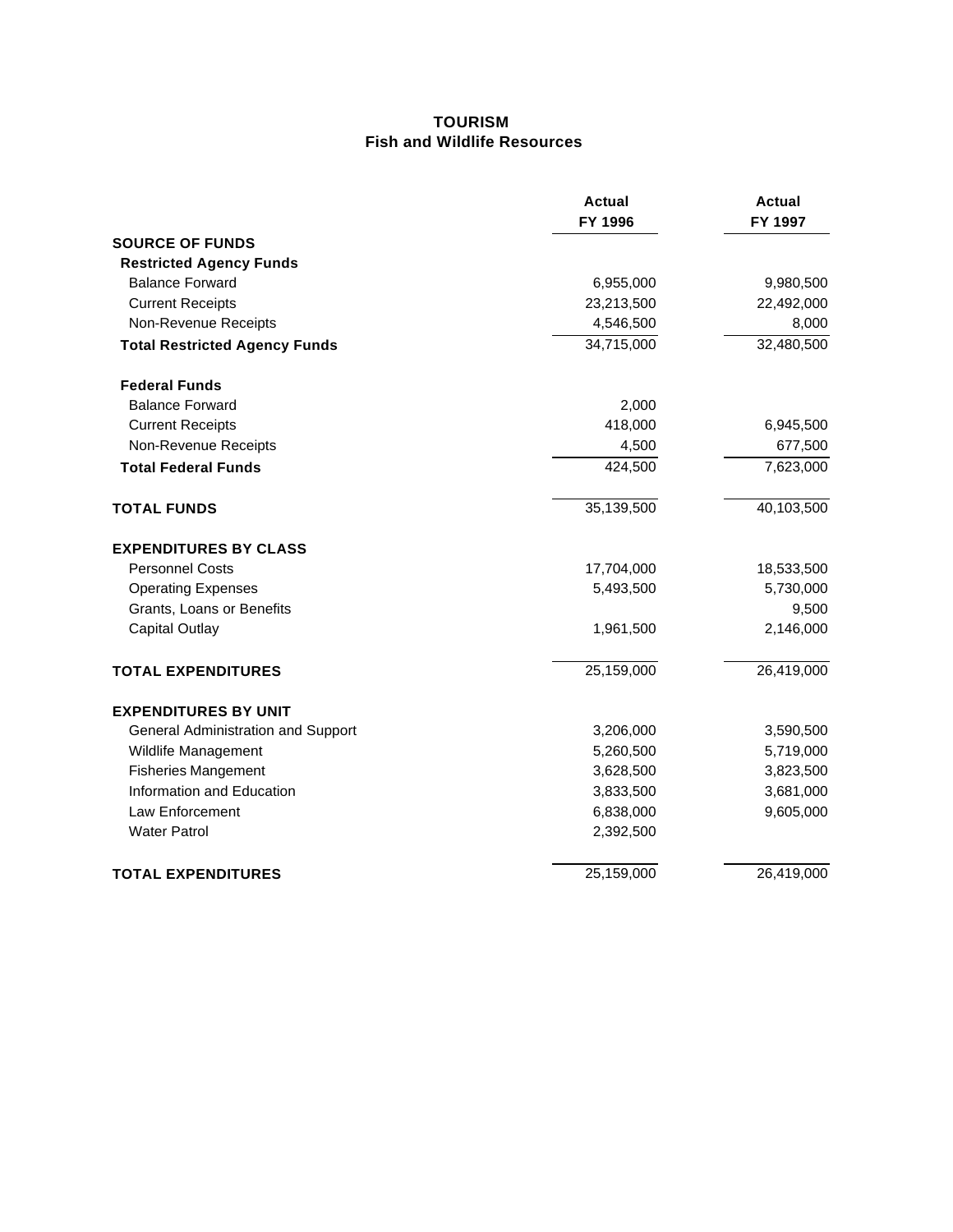## **TRANSPORTATION**

|                                      | <b>Actual</b><br>FY 1996 | <b>Actual</b><br>FY 1997 |
|--------------------------------------|--------------------------|--------------------------|
| <b>SOURCE OF FUNDS</b>               |                          |                          |
| <b>General Fund</b>                  |                          |                          |
| Regular Appropriation                | 4,664,000                | 6,162,000                |
| <b>Continuing Appropriation</b>      | 642,300                  | 391,300                  |
| <b>Total General Fund</b>            | 5,306,300                | 6,553,300                |
| <b>Restricted Agency Funds</b>       |                          |                          |
| <b>Balance Forward</b>               | 284,171,000              | 229,304,500              |
| <b>Current Receipts</b>              | 27,942,500               | 29,282,500               |
| Non-Revenue Receipts                 | 17,458,500               | 19,705,000               |
| <b>Total Restricted Agency Funds</b> | 329,572,000              | 278,292,000              |
| <b>Federal Funds</b>                 |                          |                          |
| <b>Balance Forward</b>               | $-2,174,500$             | $-356,000$               |
| <b>Current Receipts</b>              | 266,660,000              | 291,790,000              |
| Non-Revenue Receipts                 | 25,500                   | 37,000                   |
| <b>Total Federal Funds</b>           | 264,511,000              | 291,471,000              |
| <b>Road Fund</b>                     |                          |                          |
| Regular Appropriation                | 885,771,000              | 889,197,500              |
| <b>TOTAL FUNDS</b>                   | 1,485,160,300            | 1,465,513,800            |
| <b>EXPENDITURES BY CLASS</b>         |                          |                          |
| <b>Personnel Costs</b>               | 260,977,500              | 280,907,500              |
| <b>Operating Expenses</b>            | 143,813,000              | 166,574,000              |
| Grants, Loans or Benefits            | 109,260,000              | 109,793,000              |
| <b>Debt Service</b>                  | 155,650,000              | 163,069,000              |
| <b>Capital Outlay</b>                | 13,691,500               | 13,700,000               |
| Construction                         | 572,487,500              | 551,321,000              |
| <b>TOTAL EXPENDITURES</b>            | 1,255,879,500            | 1,285,364,500            |
| <b>EXPENDITURES BY UNIT</b>          |                          |                          |
| General Administration and Support   | 65,244,500               | 73,504,000               |
| Air Transportation                   | 2,339,500                | 2,458,000                |
| Rail Transportation                  | 183,500                  | 340,000                  |
| <b>Public Transportation</b>         | 7,769,000                | 8,229,500                |
| Revenue Sharing                      | 219,530,500              | 195,729,000              |
| Highways                             | 766,755,000              | 790,587,500              |
| <b>Vehicle Regulation</b>            | 25,155,000               | 26,935,500               |
| Debt Service                         | 155,650,000              | 160,963,500              |
| Judgements                           | 13,252,500               | 26,617,500               |
| <b>TOTAL EXPENDITURES</b>            | 1,255,879,500            | 1,285,364,500            |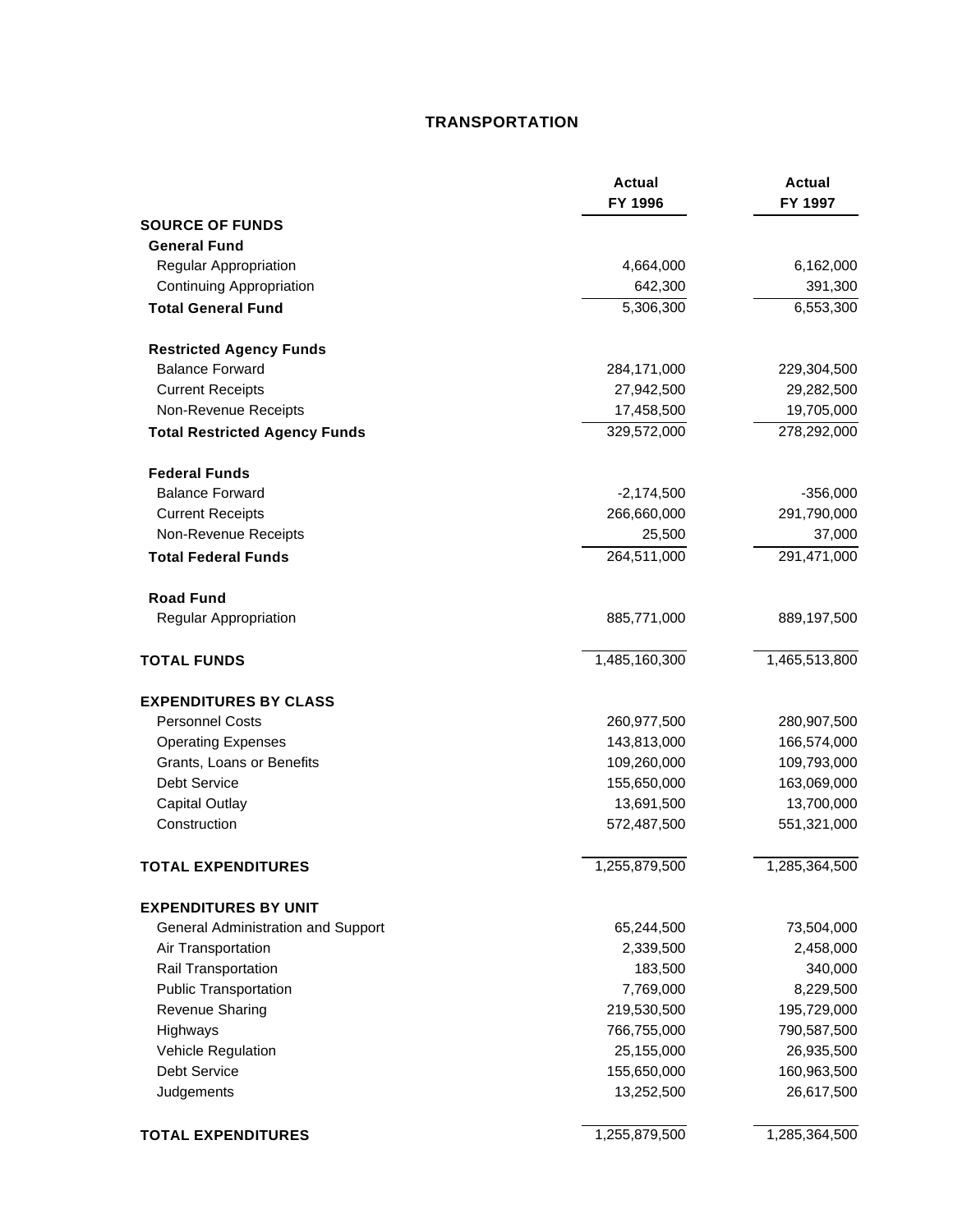# **TRANSPORTATION General Administration and Support**

|                                      | <b>Actual</b><br>FY 1996 | <b>Actual</b><br>FY 1997 |
|--------------------------------------|--------------------------|--------------------------|
| <b>SOURCE OF FUNDS</b>               |                          |                          |
| <b>Restricted Agency Funds</b>       |                          |                          |
| <b>Balance Forward</b>               | 2,703,000                | 3,298,500                |
| Non-Revenue Receipts                 | 17,458,500               | 19,705,000               |
| <b>Total Restricted Agency Funds</b> | 20,161,500               | 23,003,500               |
| <b>Road Fund</b>                     |                          |                          |
| Regular Appropriation                | 48,751,500               | 53,194,000               |
| Reorganization Adjustment            | $-370,000$               | $-488,000$               |
| <b>Total Road Fund</b>               | 48,381,500               | 52,706,000               |
| <b>TOTAL FUNDS</b>                   | 68,543,000               | 75,709,500               |
| <b>EXPENDITURES BY CLASS</b>         |                          |                          |
| <b>Personnel Costs</b>               | 27,500,500               | 27,898,000               |
| <b>Operating Expenses</b>            | 24,427,500               | 30,610,500               |
| Grants, Loans or Benefits            | 15,000                   | 21,500                   |
| <b>Debt Service</b>                  |                          | 2,105,500                |
| <b>Capital Outlay</b>                | 12,672,000               | 12,565,500               |
| Construction                         | 629,500                  | 303,000                  |
| <b>TOTAL EXPENDITURES</b>            | 65,244,500               | 73,504,000               |
| <b>EXPENDITURES BY UNIT</b>          |                          |                          |
| Secretary                            | 10,500,500               | 9,845,000                |
| <b>Administrative Services</b>       | 45,568,000               | 54,218,000               |
| <b>Fiscal Management</b>             | 9,176,000                | 9,441,000                |
| <b>TOTAL EXPENDITURES</b>            | 65,244,500               | 73,504,000               |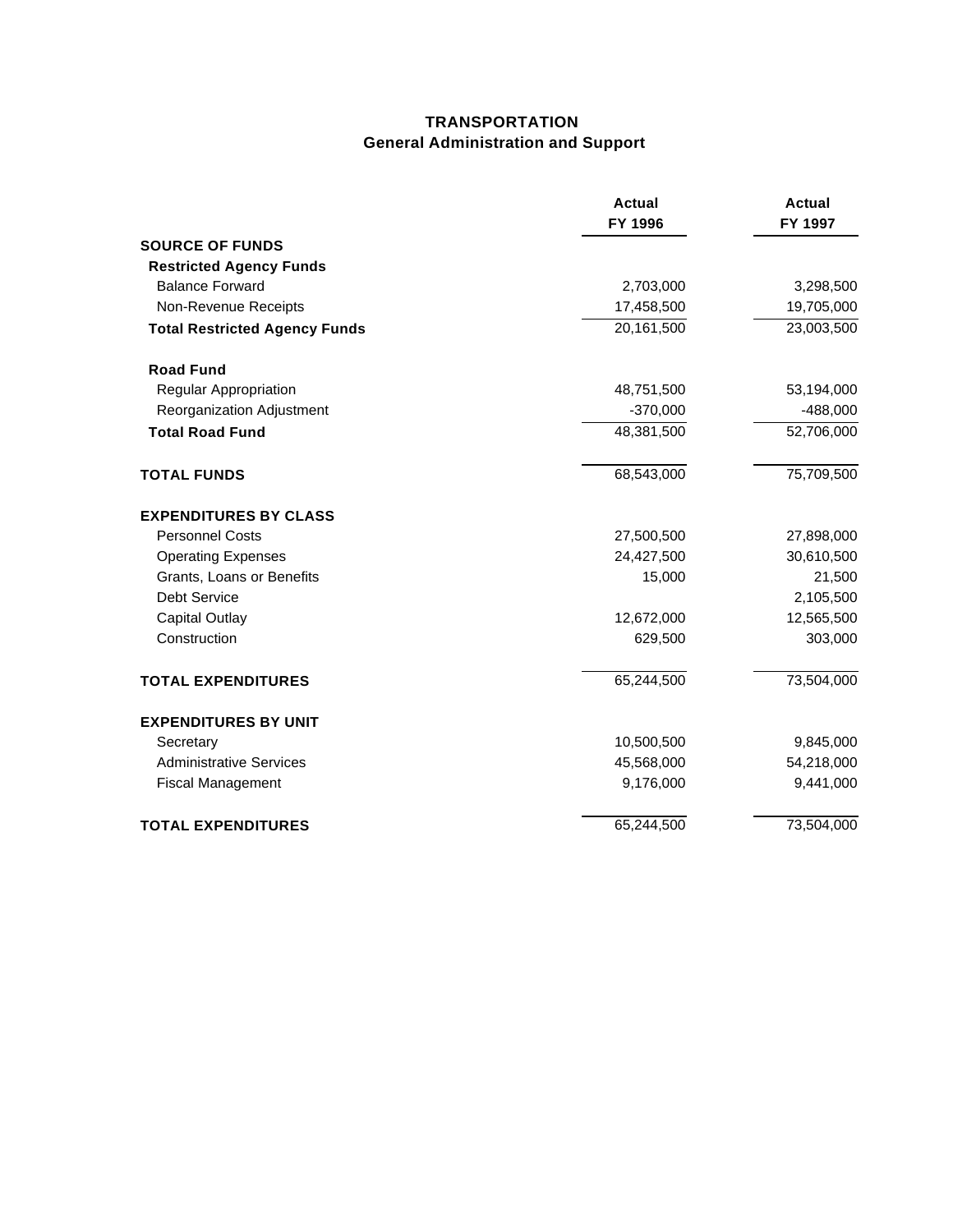# **TRANSPORTATION Air Transportation**

|                                      | <b>Actual</b><br>FY 1996 | <b>Actual</b><br>FY 1997 |
|--------------------------------------|--------------------------|--------------------------|
| <b>SOURCE OF FUNDS</b>               |                          |                          |
| <b>General Fund</b>                  |                          |                          |
| Regular Appropriation                | 2,103,000                | 2,116,000                |
| <b>Restricted Agency Funds</b>       |                          |                          |
| <b>Balance Forward</b>               | 39,000                   | 60,500                   |
| <b>Current Receipts</b>              | 77,000                   | 1,000                    |
| <b>Total Restricted Agency Funds</b> | 116,000                  | 61,500                   |
| <b>Federal Funds</b>                 |                          |                          |
| <b>Current Receipts</b>              | 181,000                  | 314,500                  |
| <b>TOTAL FUNDS</b>                   | 2,400,000                | 2,492,000                |
| <b>EXPENDITURES BY CLASS</b>         |                          |                          |
| <b>Personnel Costs</b>               | 641,500                  | 934,500                  |
| <b>Operating Expenses</b>            | 222,500                  | 209,000                  |
| Grants, Loans or Benefits            | 1,262,000                | 966,000                  |
| Construction                         | 213,500                  | 348,500                  |
| <b>TOTAL EXPENDITURES</b>            | 2,339,500                | 2,458,000                |
| <b>EXPENDITURES BY UNIT</b>          |                          |                          |
| Airport Inspections                  | 25,000                   | 1,500                    |
| Air Regulatory Administration        | 97,000                   | 75,500                   |
| <b>Airport Striping</b>              | 55,500                   | 27,500                   |
| Air Development Construction         | 1,656,500                | 1,755,000                |
| Aeronautics                          | 442,500                  | 514,000                  |
| <b>Flight Services</b>               | 63,000                   | 84,500                   |
| <b>TOTAL EXPENDITURES</b>            | 2,339,500                | 2,458,000                |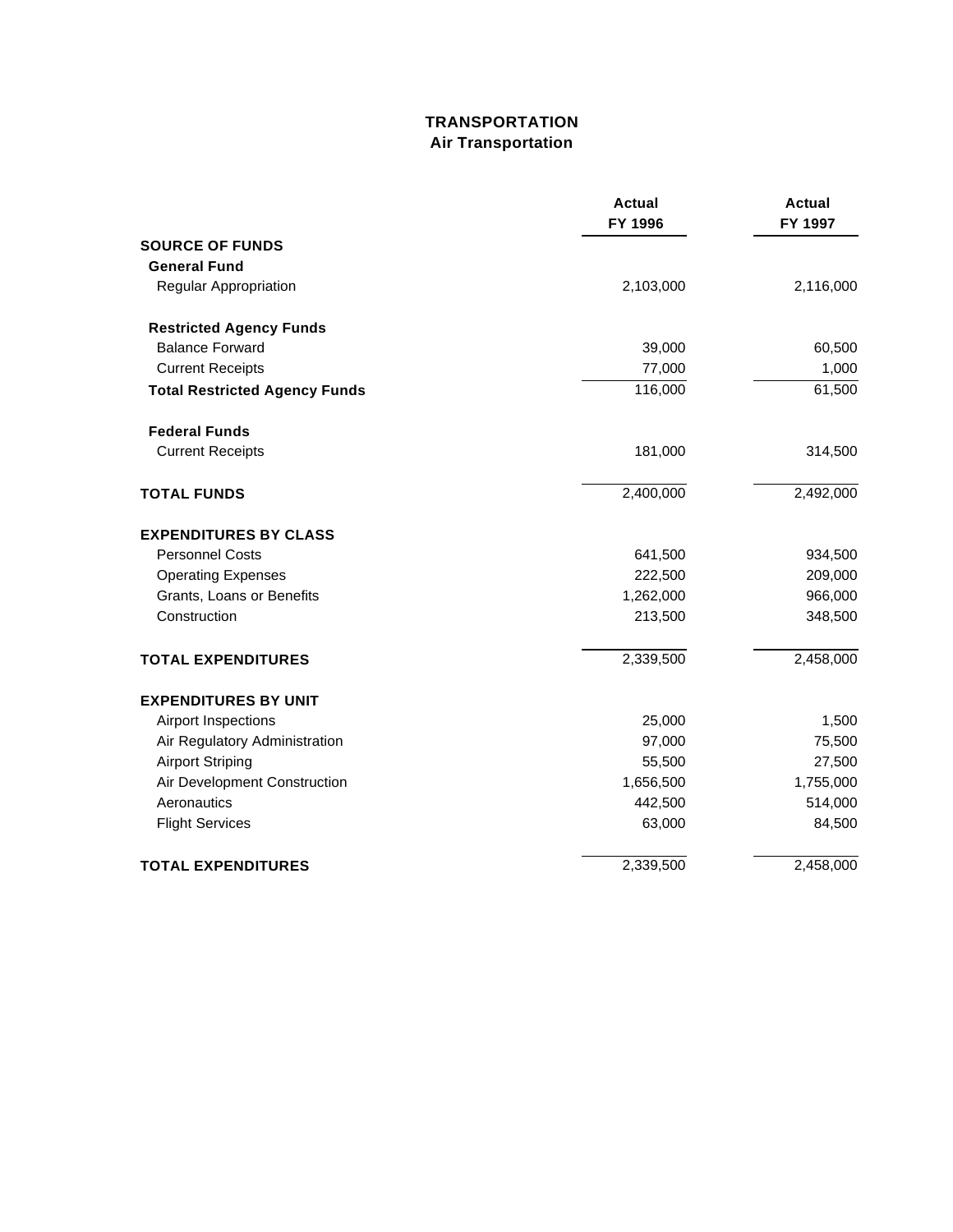# **TRANSPORTATION Rail Transportation**

|                              | <b>Actual</b><br>FY 1996 | <b>Actual</b><br>FY 1997 |
|------------------------------|--------------------------|--------------------------|
| <b>SOURCE OF FUNDS</b>       |                          |                          |
| <b>General Fund</b>          |                          |                          |
| Regular Appropriation        | 62,000                   | 59,500                   |
| <b>Federal Funds</b>         |                          |                          |
| <b>Balance Forward</b>       | 121,500                  | 280,500                  |
| <b>TOTAL FUNDS</b>           | 183,500                  | 340,000                  |
| <b>EXPENDITURES BY CLASS</b> |                          |                          |
| <b>Personnel Costs</b>       | 53,500                   | 52,000                   |
| <b>Operating Expenses</b>    | 9,000                    | 7,500                    |
| Grants, Loans or Benefits    | 121,000                  | 280,500                  |
| <b>TOTAL EXPENDITURES</b>    | 183,500                  | 340,000                  |
| <b>EXPENDITURES BY UNIT</b>  |                          |                          |
| <b>Railroad Commission</b>   | 62,000                   | 59,500                   |
| Rail Development             | 121,500                  | 280,500                  |
| <b>TOTAL EXPENDITURES</b>    | 183,500                  | 340,000                  |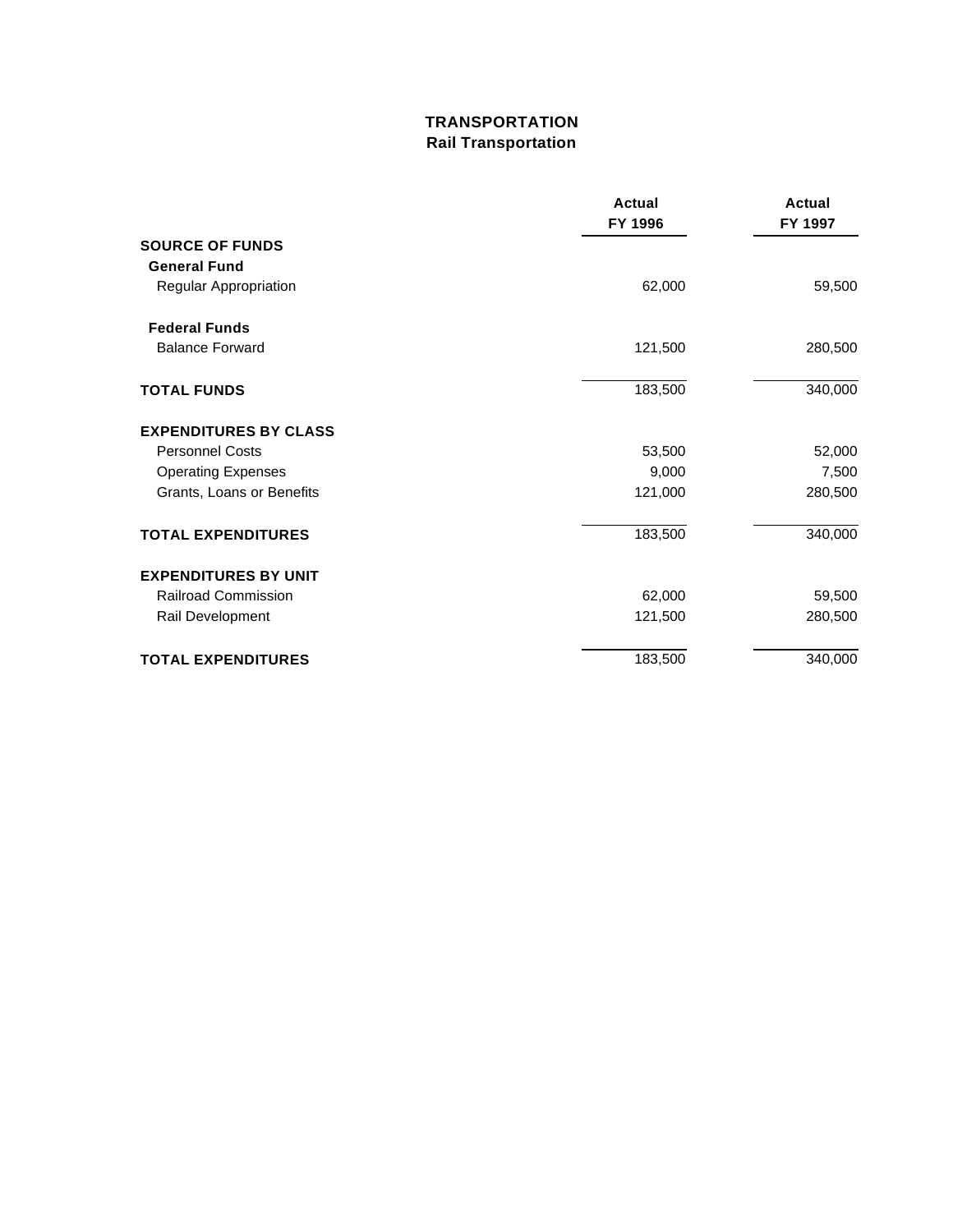# **TRANSPORTATION Public Transportation**

|                                 | <b>Actual</b><br>FY 1996 | Actual<br>FY 1997 |
|---------------------------------|--------------------------|-------------------|
| <b>SOURCE OF FUNDS</b>          |                          |                   |
| <b>General Fund</b>             |                          |                   |
| Regular Appropriation           | 2,499,000                | 3,986,500         |
| <b>Continuing Appropriation</b> | 642,300                  | 391,300           |
| <b>Total General Fund</b>       | 3,141,300                | 4,377,800         |
| <b>Federal Funds</b>            |                          |                   |
| <b>Balance Forward</b>          | $-62,000$                | $-215,000$        |
| <b>Current Receipts</b>         | 4,865,000                | 5,329,000         |
| <b>Total Federal Funds</b>      | 4,803,000                | 5,114,000         |
| <b>TOTAL FUNDS</b>              | 7,944,300                | 9,491,800         |
| <b>EXPENDITURES BY CLASS</b>    |                          |                   |
| <b>Personnel Costs</b>          | 658,000                  | 685,000           |
| <b>Operating Expenses</b>       | 53,000                   | 31,500            |
| Grants, Loans or Benefits       | 7,058,000                | 7,513,000         |
| <b>TOTAL EXPENDITURES</b>       | 7,769,000                | 8,229,500         |
| <b>EXPENDITURES BY UNIT</b>     |                          |                   |
| <b>Public Transportation</b>    | 5,282,500                | 5,754,000         |
| Multi-Modal Planning            | 2,486,500                | 2,475,500         |
| <b>TOTAL EXPENDITURES</b>       | 7,769,000                | 8,229,500         |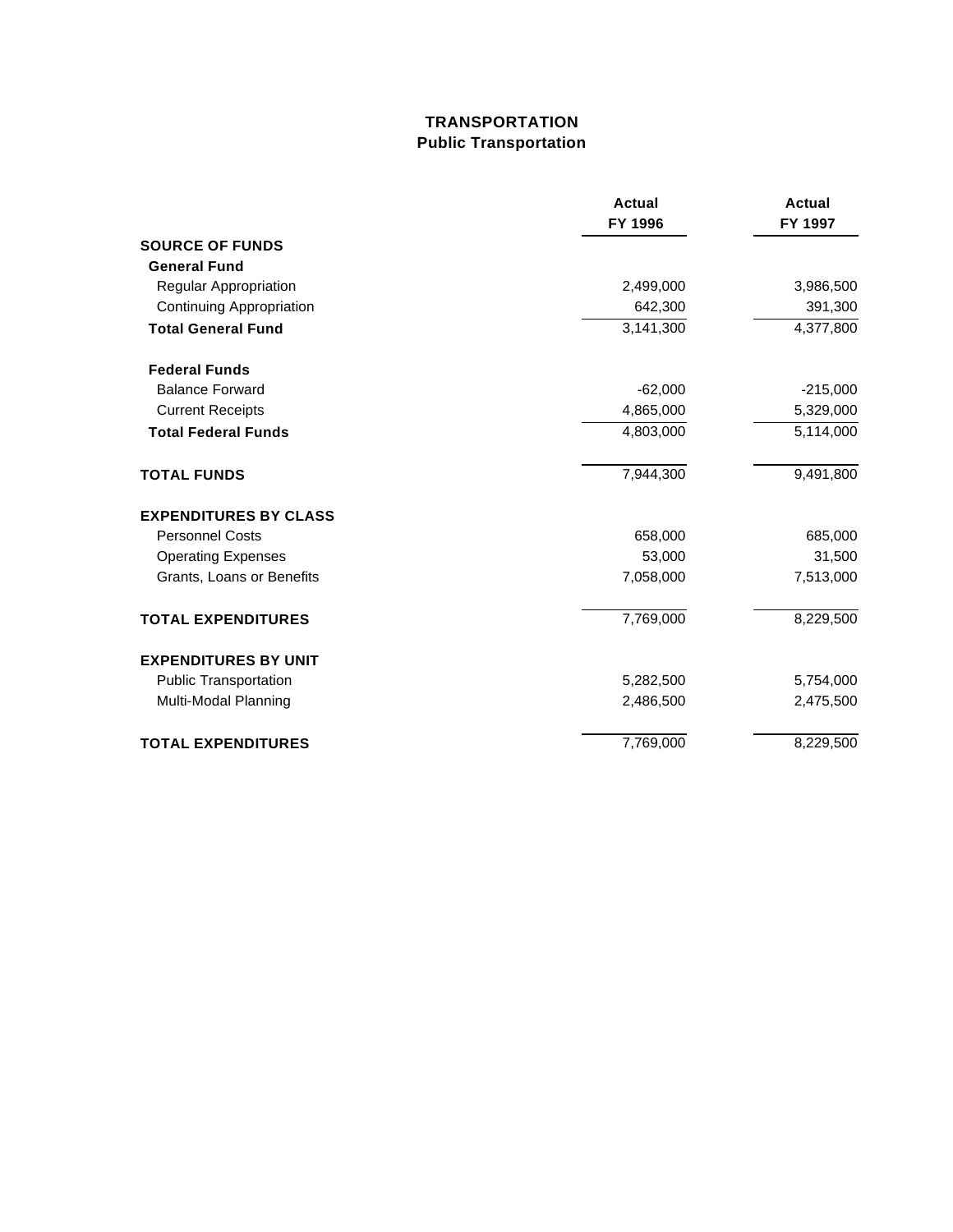# **TRANSPORTATION Revenue Sharing**

|                              | <b>Actual</b> | Actual      |
|------------------------------|---------------|-------------|
|                              | FY 1996       | FY 1997     |
| <b>SOURCE OF FUNDS</b>       |               |             |
| <b>Road Fund</b>             |               |             |
| Regular Appropriation        | 219,527,500   | 195,727,500 |
| Reorganization Adjustment    | 3,000         | 1,500       |
| <b>TOTAL FUNDS</b>           | 219,530,500   | 195,729,000 |
| <b>EXPENDITURES BY CLASS</b> |               |             |
| <b>Personnel Costs</b>       | 15,419,500    | 16,145,000  |
| <b>Operating Expenses</b>    | 28,322,500    | 26,589,000  |
| Grants, Loans or Benefits    | 99,949,500    | 99,737,000  |
| Construction                 | 75,839,000    | 53,258,000  |
| <b>TOTAL EXPENDITURES</b>    | 219,530,500   | 195,729,000 |
| <b>EXPENDITURES BY UNIT</b>  |               |             |
| County Road Aid              | 73,415,500    | 67,908,000  |
| <b>Rural Secondary</b>       | 119,000,500   | 94,764,500  |
| Municipal Aid                | 26,534,000    | 31,829,000  |
| <b>Energy Recovery Road</b>  | 517,000       | 1,227,500   |
| <b>Energy Recovery Co-op</b> | 63,500        |             |
| <b>TOTAL EXPENDITURES</b>    | 219,530,500   | 195,729,000 |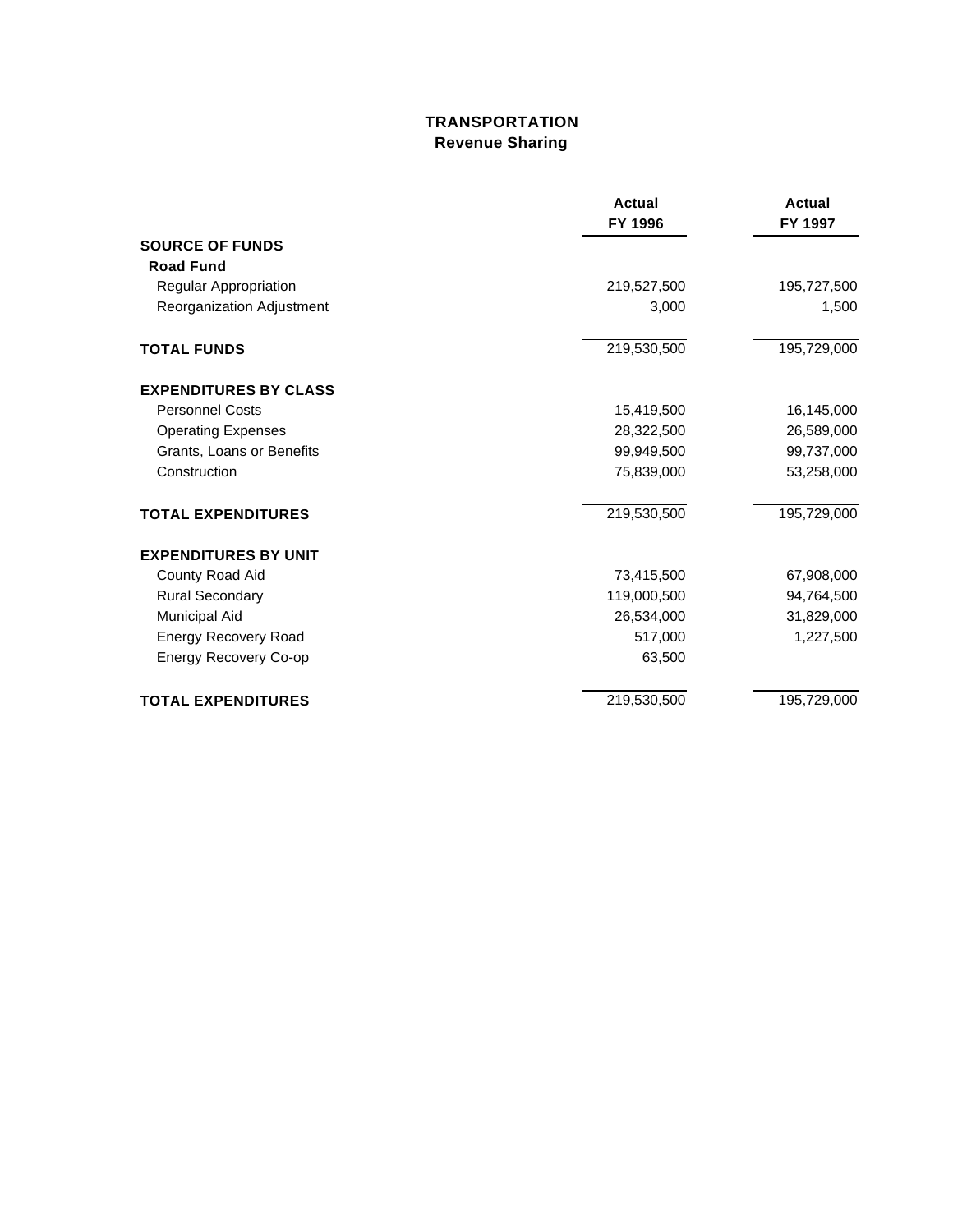# **TRANSPORTATION Highways**

|                                      | <b>Actual</b><br>FY 1996 | <b>Actual</b><br>FY 1997 |
|--------------------------------------|--------------------------|--------------------------|
| <b>SOURCE OF FUNDS</b>               |                          |                          |
| <b>Restricted Agency Funds</b>       |                          |                          |
| <b>Balance Forward</b>               | 279,428,500              | 223,775,000              |
| <b>Current Receipts</b>              | 25,727,500               | 26,265,000               |
| <b>Total Restricted Agency Funds</b> | 305,156,000              | 250,040,000              |
| <b>Federal Funds</b>                 |                          |                          |
| <b>Balance Forward</b>               | $-1,900,000$             | $-487,500$               |
| <b>Current Receipts</b>              | 259,323,000              | 285,729,000              |
| Non-Revenue Receipts                 | 25,500                   | 37,000                   |
| <b>Total Federal Funds</b>           | 257,448,500              | 285,278,500              |
| <b>Road Fund</b>                     |                          |                          |
| Regular Appropriation                | 427,041,500              | 430,428,500              |
| Reorganization Adjustment            | 397,500                  | 355,500                  |
| <b>Total Road Fund</b>               | 427,439,000              | 430,784,000              |
| <b>TOTAL FUNDS</b>                   | 990,043,500              | 966,102,500              |
| <b>EXPENDITURES BY CLASS</b>         |                          |                          |
| <b>Personnel Costs</b>               | 198,906,000              | 216,344,000              |
| <b>Operating Expenses</b>            | 70,643,500               | 74,670,000               |
| Grants, Loans or Benefits            | 854,500                  | 1,275,000                |
| <b>Capital Outlay</b>                | 545,500                  | 887,000                  |
| Construction                         | 495,805,500              | 497,411,500              |
| <b>TOTAL EXPENDITURES</b>            | 766,755,000              | 790,587,500              |
| <b>EXPENDITURES BY UNIT</b>          |                          |                          |
| Research                             | 1,776,000                | 1,938,500                |
| Construction                         | 573,304,500              | 607,267,000              |
| Maintenance                          | 158,420,000              | 157,303,000              |
| Engineering                          | 5,506,000                | 5,583,000                |
| Planning                             | 4,867,000                | 5,179,000                |
| <b>Highway Operations</b>            | 15,326,500               | 16,564,000               |
| <b>Equipment Services</b>            | 7,555,000                | $-3,247,000$             |
| <b>TOTAL EXPENDITURES</b>            | 766,755,000              | 790,587,500              |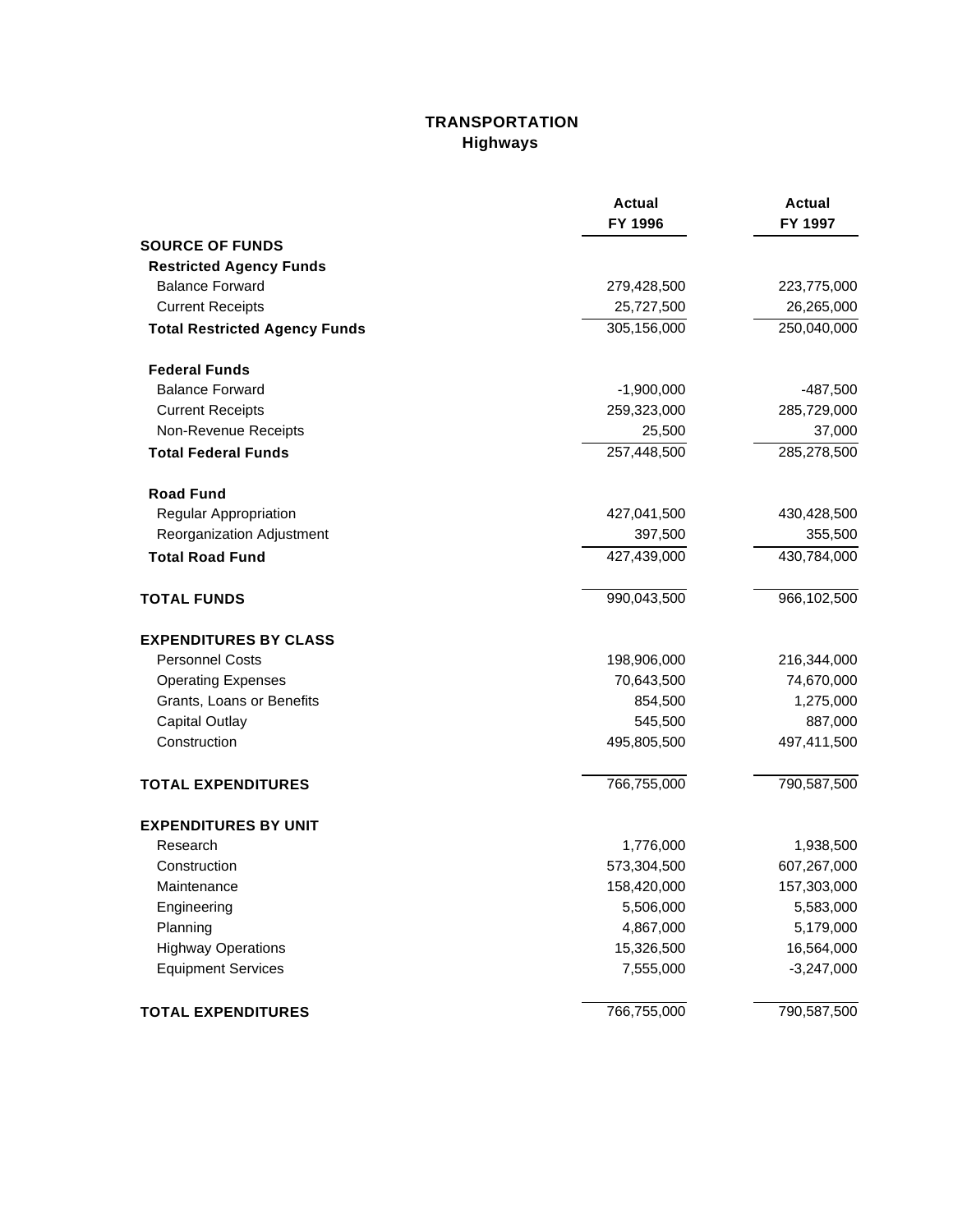# **TRANSPORTATION Vehicle Regulation**

|                                      | Actual<br>FY 1996 | Actual<br>FY 1997 |
|--------------------------------------|-------------------|-------------------|
| <b>SOURCE OF FUNDS</b>               |                   |                   |
| <b>Restricted Agency Funds</b>       |                   |                   |
| <b>Balance Forward</b>               | 2,000,500         | 2,170,500         |
| <b>Current Receipts</b>              | 2,138,000         | 3,016,500         |
| <b>Total Restricted Agency Funds</b> | 4,138,500         | 5,187,000         |
| <b>Federal Funds</b>                 |                   |                   |
| <b>Balance Forward</b>               | $-334,000$        | 66,000            |
| <b>Current Receipts</b>              | 2,291,000         | 417,500           |
| <b>Total Federal Funds</b>           | 1,957,000         | 483,500           |
| <b>Road Fund</b>                     |                   |                   |
| Regular Appropriation                | 21,548,000        | 22,266,500        |
| Reorganization Adjustment            | $-30,500$         | 131,000           |
| <b>Total Road Fund</b>               | 21,517,500        | 22,397,500        |
| <b>TOTAL FUNDS</b>                   | 27,613,000        | 28,068,000        |
| <b>EXPENDITURES BY CLASS</b>         |                   |                   |
| <b>Personnel Costs</b>               | 17,798,500        | 18,849,000        |
| <b>Operating Expenses</b>            | 6,882,500         | 7,839,000         |
| <b>Capital Outlay</b>                | 474,000           | 247,500           |
| <b>TOTAL EXPENDITURES</b>            | 25,155,000        | 26,935,500        |
| <b>EXPENDITURES BY UNIT</b>          |                   |                   |
| Commissioner                         | 469,500           | 925,000           |
| <b>Driver Licensing</b>              | 6,104,000         | 6,511,000         |
| <b>Motor Carriers</b>                | 1,503,500         | 1,558,000         |
| Motor Vehicle Licensing              | 5,495,500         | 4,902,500         |
| Motor Vehicle Enforcement            | 10,874,000        | 12,349,000        |
| Motor Vehicle Commission             | 708,500           | 690,000           |
| <b>TOTAL EXPENDITURES</b>            | 25,155,000        | 26,935,500        |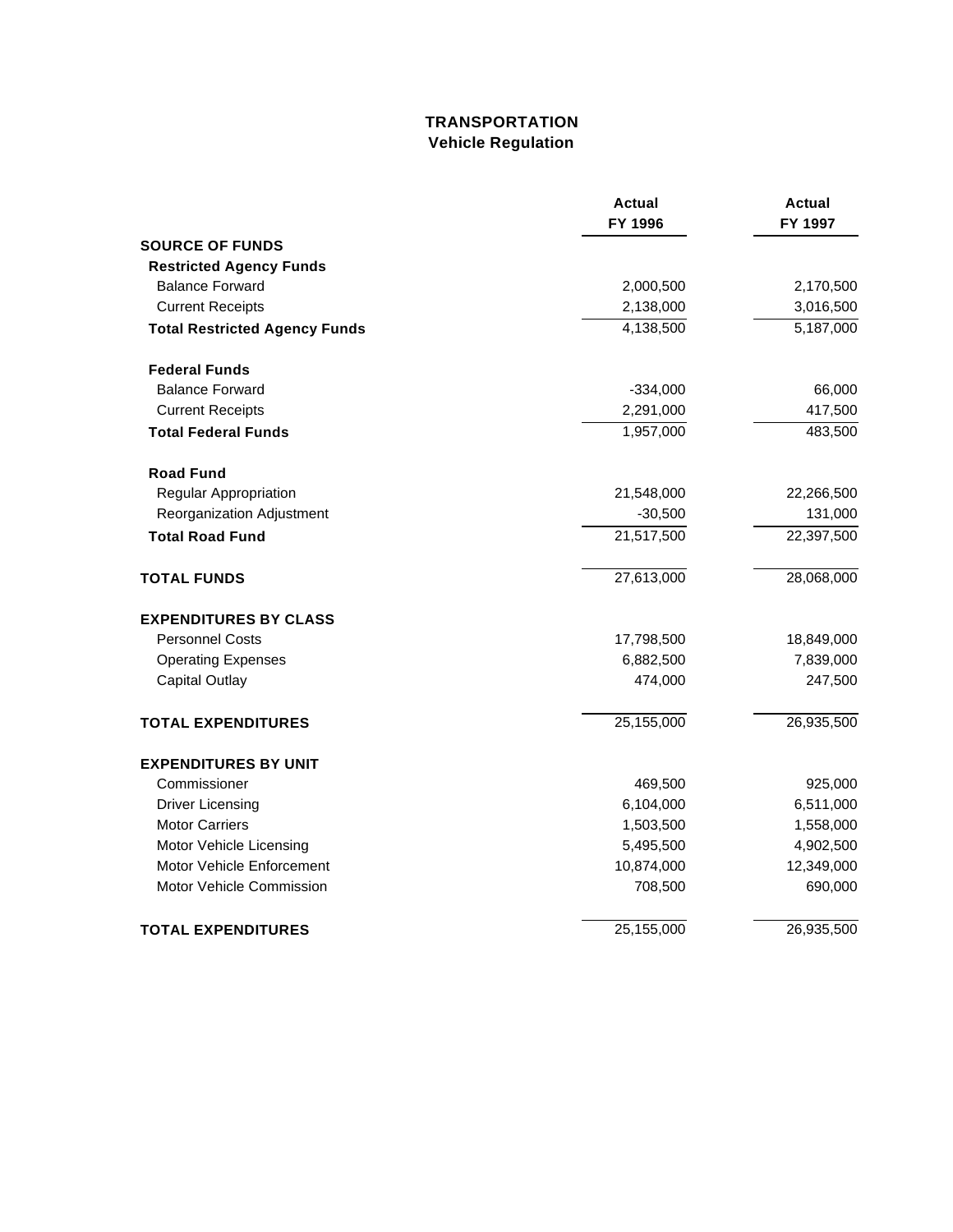## **TRANSPORTATION Debt Service**

|                                   | Actual      | Actual<br>FY 1997 |
|-----------------------------------|-------------|-------------------|
|                                   | FY 1996     |                   |
| <b>SOURCE OF FUNDS</b>            |             |                   |
| <b>Road Fund</b>                  |             |                   |
| <b>Regular Appropriation</b>      | 155,650,000 | 160,963,500       |
| <b>EXPENDITURES BY CLASS</b>      |             |                   |
| Debt Service                      | 155,650,000 | 160,963,500       |
| <b>EXPENDITURES BY UNIT</b>       |             |                   |
| Toll Roads Lease Rental           | 68,939,000  | 24,425,500        |
| Resource Recovery Lease Rental    | 44,945,500  | 76,066,500        |
| Economic Development Lease Rental | 41,765,500  | 60,471,500        |
| <b>TOTAL EXPENDITURES</b>         | 155,650,000 | 160,963,500       |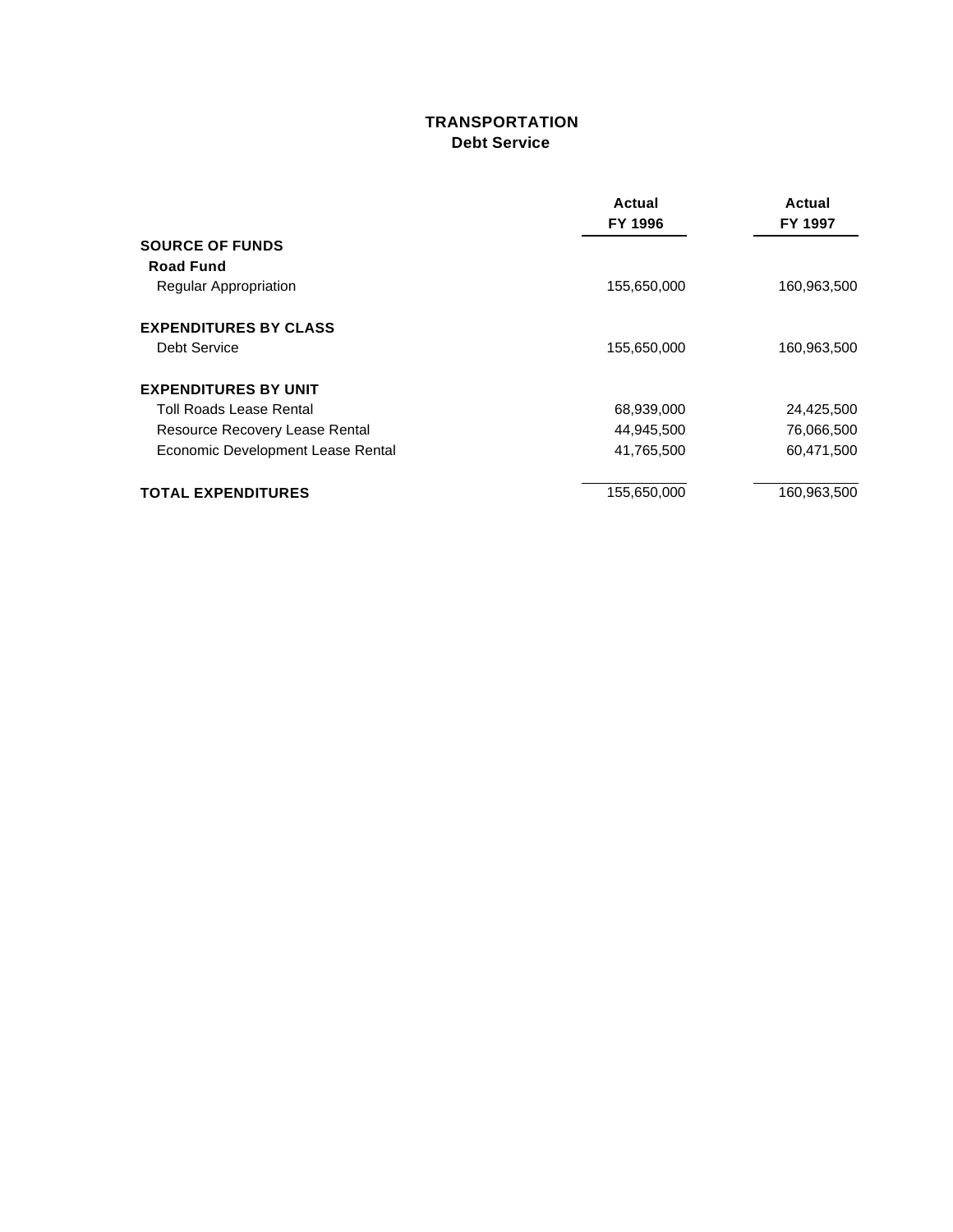# **TRANSPORTATION Judgments**

|                                                     | Actual<br>FY 1996 | Actual<br>FY 1997 |
|-----------------------------------------------------|-------------------|-------------------|
| <b>SOURCE OF FUNDS</b>                              |                   |                   |
| <b>Road Fund</b>                                    |                   |                   |
| Regular Appropriation                               | 13,252,500        | 26,617,500        |
| <b>EXPENDITURES BY CLASS</b>                        |                   |                   |
| <b>Operating Expenses</b>                           | 13,252,500        | 26,617,500        |
| <b>EXPENDITURES BY UNIT</b>                         |                   |                   |
| Thomas Heavy Hauling Inc. v. Transportation Cabinet | 6,196,000         | 804,500           |
| Usher Transport Inc. v. Transportation Cabinet      | 6,952,000         |                   |
| Miscellaneous Settlements                           | 104,500           | 111,500           |
| American Trucking Assoc. v. Transportation Cabinet  |                   | 15,900,000        |
| Paschall Inc. v. Transportation<br>Cabinet          |                   | 1,580,000         |
| Thornton Oil and Kocolene v. Revenue Cabinet        |                   | 8,221,500         |
| <b>TOTAL EXPENDITURES</b>                           | 13,252,500        | 26,617,500        |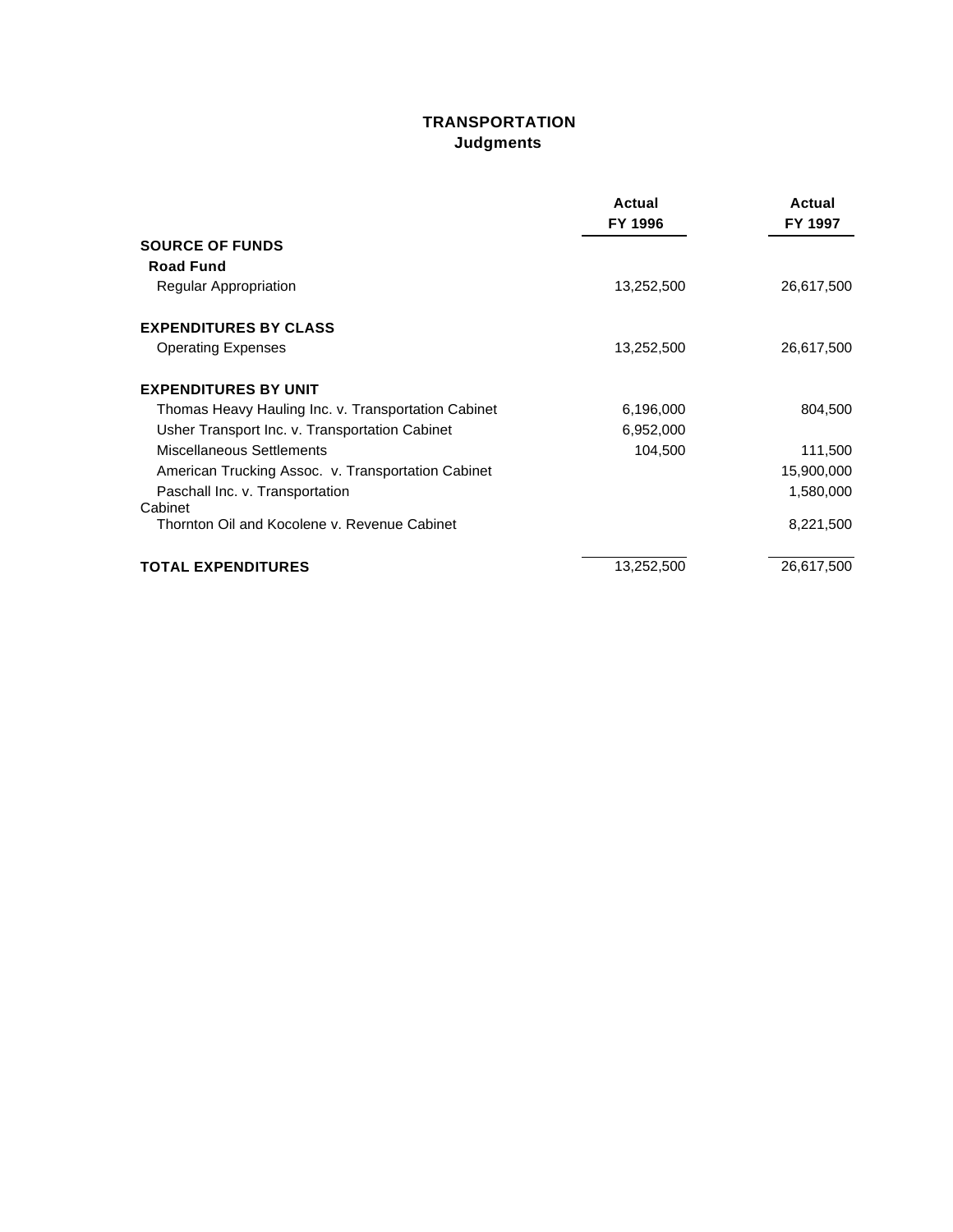### **WORKFORCE DEVELOPMENT**

|                                               | <b>Actual</b><br>FY 1996 | <b>Actual</b><br>FY 1997 |
|-----------------------------------------------|--------------------------|--------------------------|
| <b>SOURCE OF FUNDS</b>                        |                          |                          |
| <b>General Fund</b>                           |                          |                          |
| Regular Appropriation                         | 102,175,500              | 104,553,400              |
| <b>Restricted Agency Funds</b>                |                          |                          |
| <b>Balance Forward</b>                        | 5,450,900                | 5,615,300                |
| <b>Current Receipts</b>                       | 24,540,500               | 26,972,300               |
| Non-Revenue Receipts                          | 22,657,500               | 20,795,200               |
| <b>Total Restricted Agency Funds</b>          | 52,648,900               | 53,382,800               |
| <b>Federal Funds</b>                          |                          |                          |
| <b>Balance Forward</b>                        | 2,227,500                | 1,936,100                |
| <b>Current Receipts</b>                       | 452,925,800              | 449,753,500              |
| Non-Revenue Receipts                          | $-36,427,100$            | $-64,441,200$            |
| <b>Revenue Redistribution</b>                 | $-7,913,400$             | $-3,920,800$             |
| <b>Total Federal Funds</b>                    | 410,812,800              | 383,327,600              |
| <b>TOTAL FUNDS</b>                            | 565,637,200              | 541,263,800              |
| <b>EXPENDITURES BY CLASS</b>                  |                          |                          |
| <b>Personnel Costs</b>                        | 150,904,900              | 155,775,900              |
| <b>Operating Expenses</b>                     | 39,127,100               | 43,098,900               |
| Grants, Loans or Benefits                     | 354,579,200              | 328,020,400              |
| Debt Service                                  | 3,637,000                | 3,643,000                |
| <b>Capital Outlay</b>                         | 8,662,300                | 3,826,600                |
| Construction                                  | 570,000                  | 170,000                  |
| <b>TOTAL EXPENDITURES</b>                     | 557,480,500              | 534,534,800              |
| <b>EXPENDITURES BY UNIT</b>                   |                          |                          |
| General Administration and Program Support    | 19,365,000               | 20,414,500               |
| State Board for Adult and Technical Education | 22,800                   | 28,600                   |
| <b>Technical Education</b>                    | 117,146,200              | 121,357,400              |
| Adult Education and Literacy                  | 19,844,500               | 17,419,100               |
| <b>Vocational Rehabilitation</b>              | 45,681,600               | 40,707,200               |
| Department for the Blind                      | 11,054,600               | 10,909,900               |
| Governor's Council on Vocational Education    | 130,600                  | 140,000                  |
| State Board for Proprietary Education         | 101,900                  | 102,100                  |
| <b>Job Training Coordinating Council</b>      | 139,000                  | 139,000                  |
| Teachers' Retirement - Employer Contribution  | 8,322,200                | 8,822,200                |
| Training and Reemployment                     | 30,707,600               | 30,677,400               |
| <b>Employment Services</b>                    | 304,964,500              | 283,817,400              |
| <b>TOTAL EXPENDITURES</b>                     | 557,480,500              | 534,534,800              |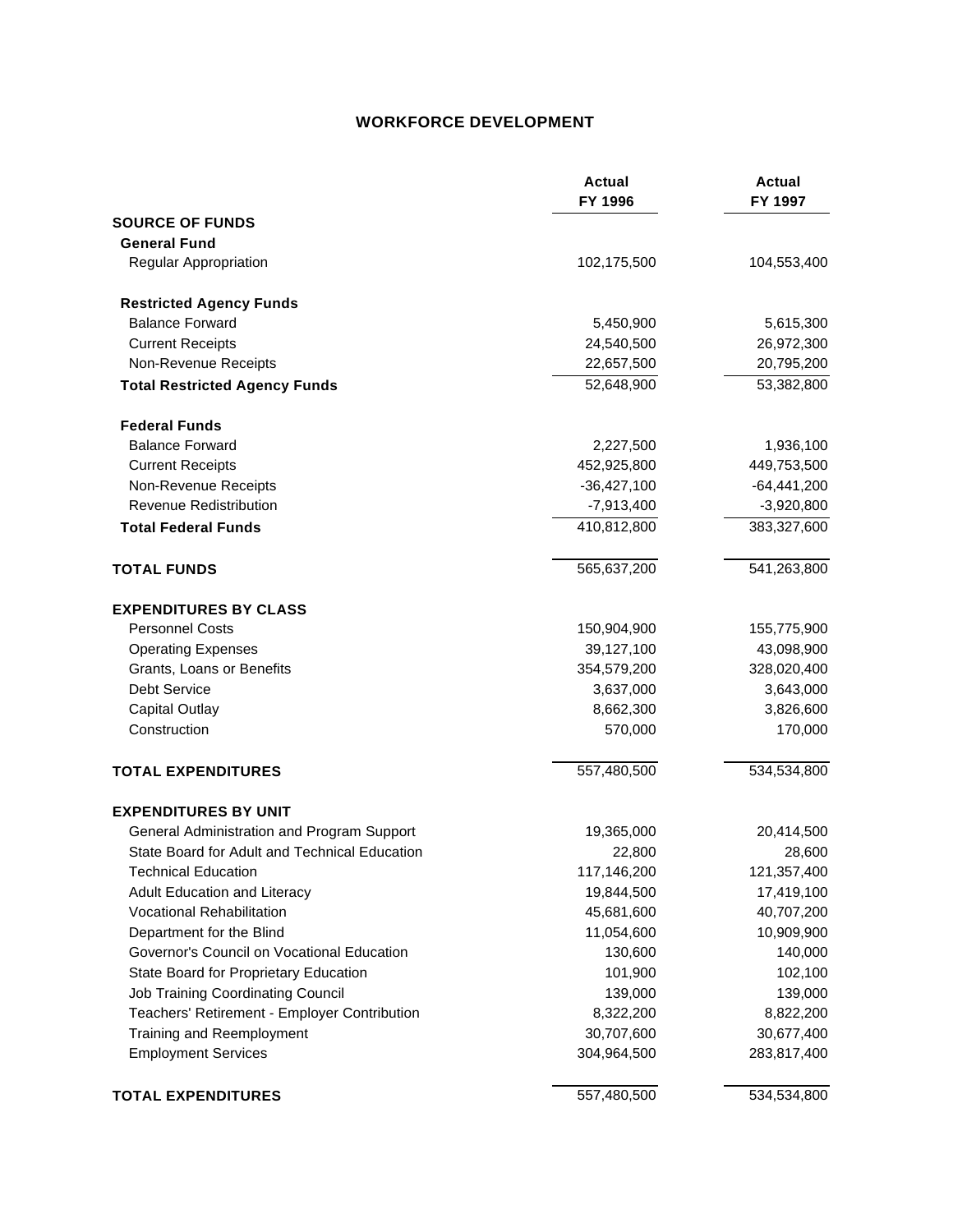### **WORKFORCE DEVELOPMENT General Administration and Program Support**

|                                            | <b>Actual</b><br>FY 1996 | <b>Actual</b><br>FY 1997 |
|--------------------------------------------|--------------------------|--------------------------|
| <b>SOURCE OF FUNDS</b>                     |                          |                          |
| <b>General Fund</b>                        |                          |                          |
| <b>Regular Appropriation</b>               | 7,318,800                | 7,357,700                |
| <b>Restricted Agency Funds</b>             |                          |                          |
| <b>Balance Forward</b>                     | 283,600                  | 380,900                  |
| <b>Current Receipts</b>                    | 20,800                   | 36,600                   |
| Non-Revenue Receipts                       | 4,535,000                | 4,891,500                |
| <b>Total Restricted Agency Funds</b>       | 4,839,400                | 5,309,000                |
| <b>Federal Funds</b>                       |                          |                          |
| <b>Balance Forward</b>                     | 51,900                   | 19,400                   |
| <b>Current Receipts</b>                    | 6,674,800                | 7,413,000                |
| Non-Revenue Receipts                       | $-74,500$                | $-6,500$                 |
| <b>Revenue Redistribution</b>              | 969,900                  | 1,260,000                |
| <b>Total Federal Funds</b>                 | 7,622,100                | 8,685,900                |
| <b>TOTAL FUNDS</b>                         | 19,780,300               | 21,352,600               |
| <b>EXPENDITURES BY CLASS</b>               |                          |                          |
| <b>Personnel Costs</b>                     | 5,540,500                | 5,934,000                |
| <b>Operating Expenses</b>                  | 3,572,000                | 3,403,000                |
| Grants, Loans or Benefits                  | 6,428,500                | 7,386,000                |
| <b>Debt Service</b>                        | 3,637,000                | 3,643,000                |
| <b>Capital Outlay</b>                      | 187,000                  | 48,500                   |
| <b>TOTAL EXPENDITURES</b>                  | 19,365,000               | 20,414,500               |
| <b>EXPENDITURES BY UNIT</b>                |                          |                          |
| Secretary                                  | 454,500                  | 506,500                  |
| <b>General Counsel</b>                     | 352,000                  | 379,500                  |
| Communications                             | 222,500                  | 238,000                  |
| Development and Industry Relations         | 113,500                  | 87,500                   |
| Workforce Analysis and Research            | 132,000                  | 98,500                   |
| School-to-Work                             | 5,406,000                | 5,939,500                |
| One Stop Career Centers                    | 90,500                   | 1,518,000                |
| Policy Budget/Office of Personnel Services | 3,446,000                | 2,528,000                |
| <b>Administrative Services</b>             | 3,992,500                | 3,943,000                |
| <b>Facilities Maintenance</b>              | 1,518,500                | 1,533,000                |
| Debt Service                               | 3,637,000                | 3,643,000                |
| <b>TOTAL EXPENDITURES</b>                  | 19,365,000               | 20,414,500               |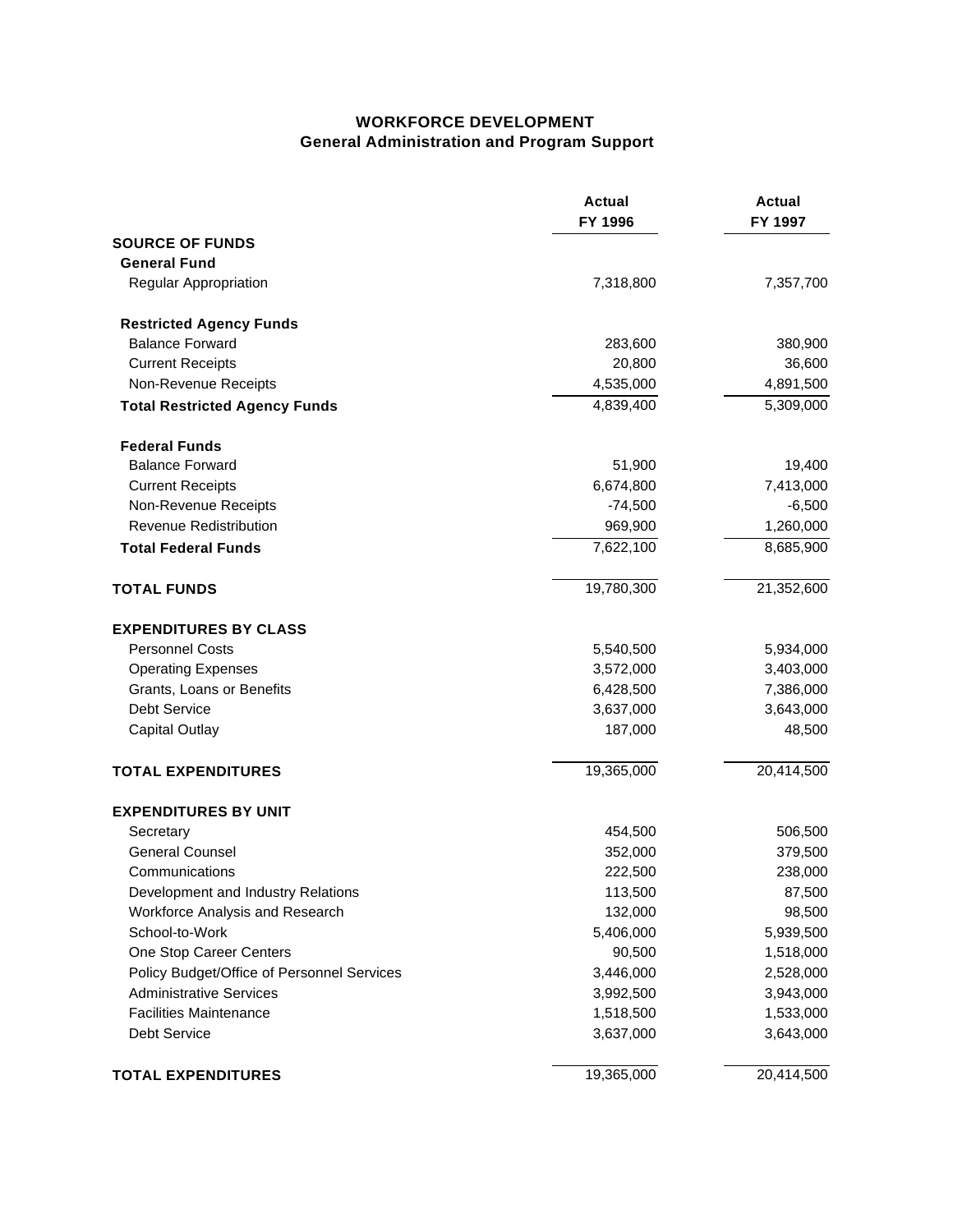#### **WORKFORCE DEVELOPMENT State Board For Adult and Technical Education**

|                              | Actual<br>FY 1996 | Actual<br>FY 1997 |
|------------------------------|-------------------|-------------------|
| <b>SOURCE OF FUNDS</b>       |                   |                   |
| <b>General Fund</b>          |                   |                   |
| <b>Regular Appropriation</b> | 33,600            | 33,600            |
| <b>EXPENDITURES BY CLASS</b> |                   |                   |
| <b>Personnel Costs</b>       | 10,200            | 12,500            |
| <b>Operating Expenses</b>    | 12,600            | 16,100            |
| <b>TOTAL EXPENDITURES</b>    | 22,800            | 28,600            |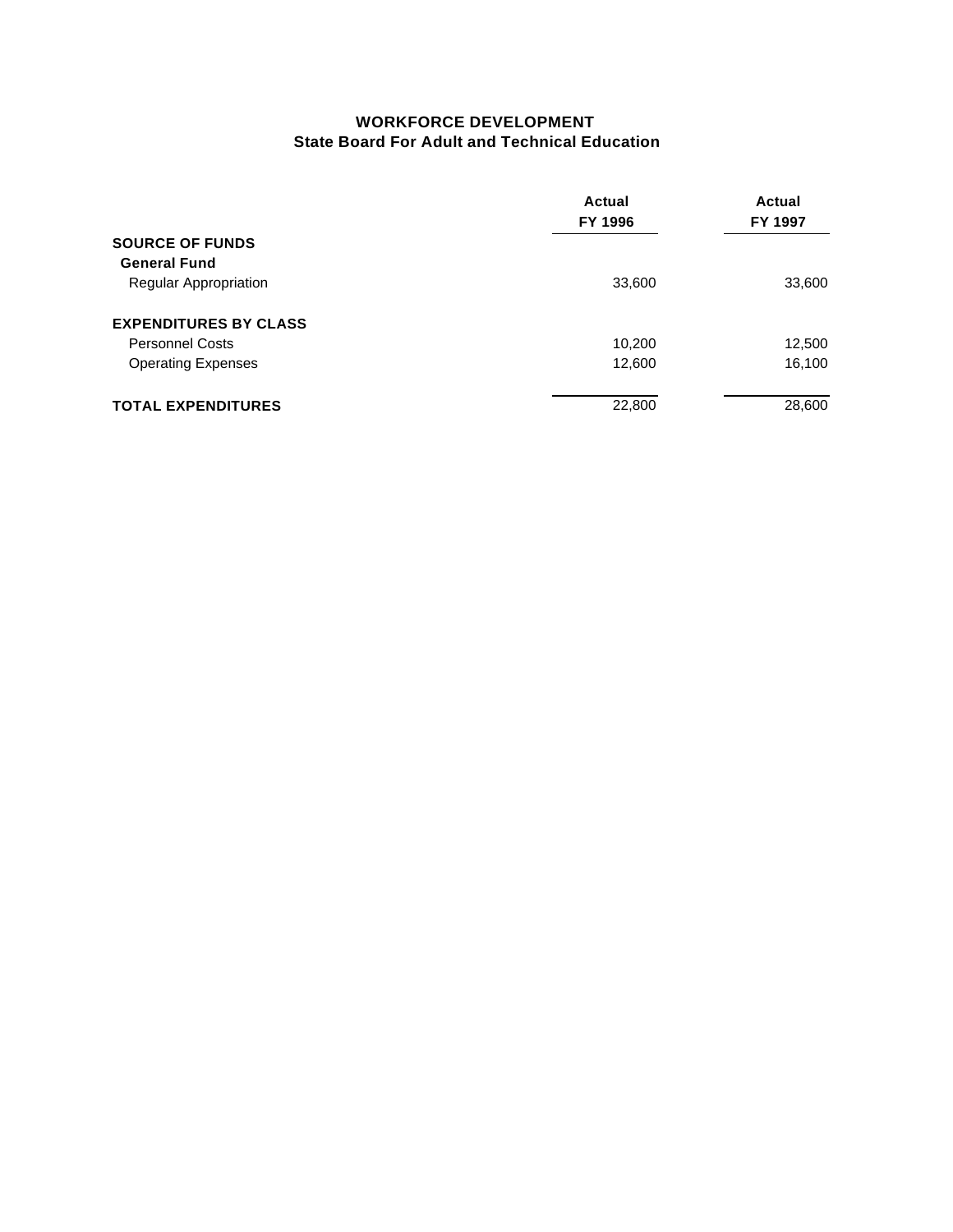### **WORKFORCE DEVELOPMENT Technical Education**

|                                      | <b>Actual</b><br>FY 1996 | <b>Actual</b><br>FY 1997 |
|--------------------------------------|--------------------------|--------------------------|
| <b>SOURCE OF FUNDS</b>               |                          |                          |
| <b>General Fund</b>                  |                          |                          |
| Regular Appropriation                | 63,619,300               | 67,218,700               |
| <b>Restricted Agency Funds</b>       |                          |                          |
| <b>Balance Forward</b>               | 2,865,300                | 3,758,900                |
| <b>Current Receipts</b>              | 18,699,000               | 18,858,500               |
| Non-Revenue Receipts                 | 15,486,500               | 14,424,700               |
| <b>Total Restricted Agency Funds</b> | 37,050,800               | 37,042,100               |
| <b>Federal Funds</b>                 |                          |                          |
| <b>Balance Forward</b>               | 354,700                  | 291,200                  |
| <b>Current Receipts</b>              | 26,552,200               | 23,722,900               |
| Non-Revenue Receipts                 | 867,500                  | 1,125,100                |
| <b>Revenue Redistribution</b>        | $-7,148,200$             | $-5,885,100$             |
| <b>Total Federal Funds</b>           | 20,626,200               | 19,254,100               |
| <b>TOTAL FUNDS</b>                   | 121,296,300              | 123,514,900              |
| <b>EXPENDITURES BY CLASS</b>         |                          |                          |
| <b>Personnel Costs</b>               | 76,119,200               | 79,749,400               |
| <b>Operating Expenses</b>            | 21,053,500               | 24,770,800               |
| Grants, Loans or Benefits            | 14,280,200               | 13,714,600               |
| <b>Capital Outlay</b>                | 5,693,300                | 2,952,600                |
| Construction                         |                          | 170,000                  |
| <b>TOTAL EXPENDITURES</b>            | 117,146,200              | 121,357,400              |
| <b>EXPENDITURES BY UNIT</b>          |                          |                          |
| Kentucky Tech System                 | 107,830,500              | 114,281,800              |
| <b>Federal and Support Programs</b>  | 9,315,700                | 7,075,600                |
| <b>TOTAL EXPENDITURES</b>            | 117,146,200              | 121,357,400              |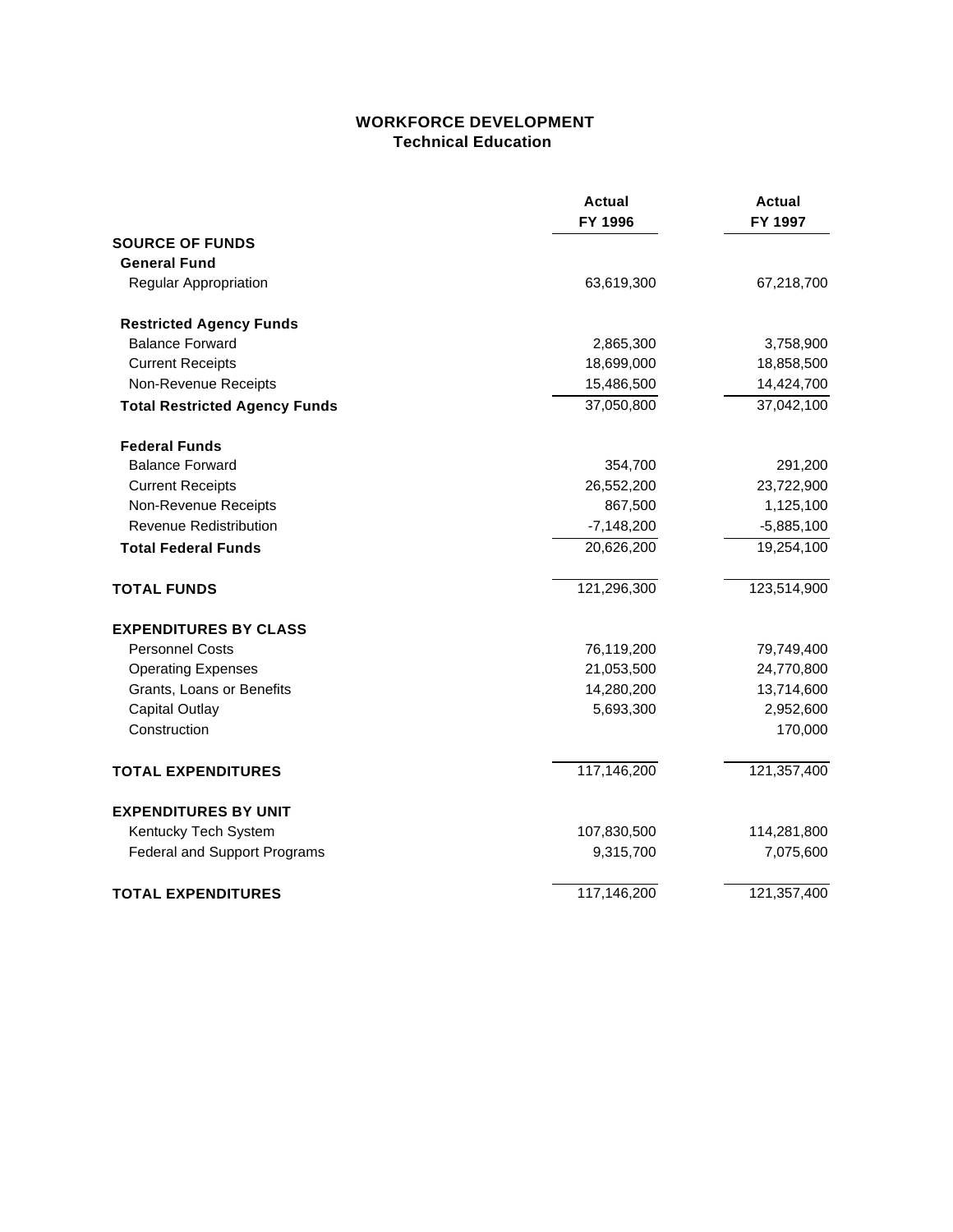### **WORKFORCE DEVELOPMENT Adult Education and Literacy**

|                                      | <b>Actual</b><br>FY 1996 | <b>Actual</b><br>FY 1997 |
|--------------------------------------|--------------------------|--------------------------|
| <b>SOURCE OF FUNDS</b>               |                          |                          |
| <b>General Fund</b>                  |                          |                          |
| Regular Appropriation                | 10,529,800               | 10,090,300               |
| <b>Restricted Agency Funds</b>       |                          |                          |
| <b>Balance Forward</b>               | 140,400                  | 188,000                  |
| <b>Current Receipts</b>              | 1,075,400                | 1,021,100                |
| <b>Total Restricted Agency Funds</b> | 1,215,800                | 1,209,100                |
| <b>Federal Funds</b>                 |                          |                          |
| <b>Balance Forward</b>               | 72,500                   | 499,000                  |
| <b>Current Receipts</b>              | 6,408,500                | 4,675,700                |
| Non-Revenue Receipts                 | 2,354,800                | 1,334,300                |
| <b>Total Federal Funds</b>           | 8,835,800                | 6,509,000                |
| <b>TOTAL FUNDS</b>                   | 20,581,400               | 17,808,400               |
| <b>EXPENDITURES BY CLASS</b>         |                          |                          |
| <b>Personnel Costs</b>               | 1,787,500                | 1,815,300                |
| <b>Operating Expenses</b>            | 1,051,500                | 783,500                  |
| Grants, Loans or Benefits            | 16,349,000               | 14,686,800               |
| <b>Capital Outlay</b>                | 656,500                  | 133,500                  |
| <b>TOTAL EXPENDITURES</b>            | 19,844,500               | 17,419,100               |
| <b>EXPENDITURES BY UNIT</b>          |                          |                          |
| Management and Support Services      | 1,096,100                | 998,600                  |
| Program Services                     | 18,748,400               | 16,420,500               |
| <b>TOTAL EXPENDITURES</b>            | 19,844,500               | 17,419,100               |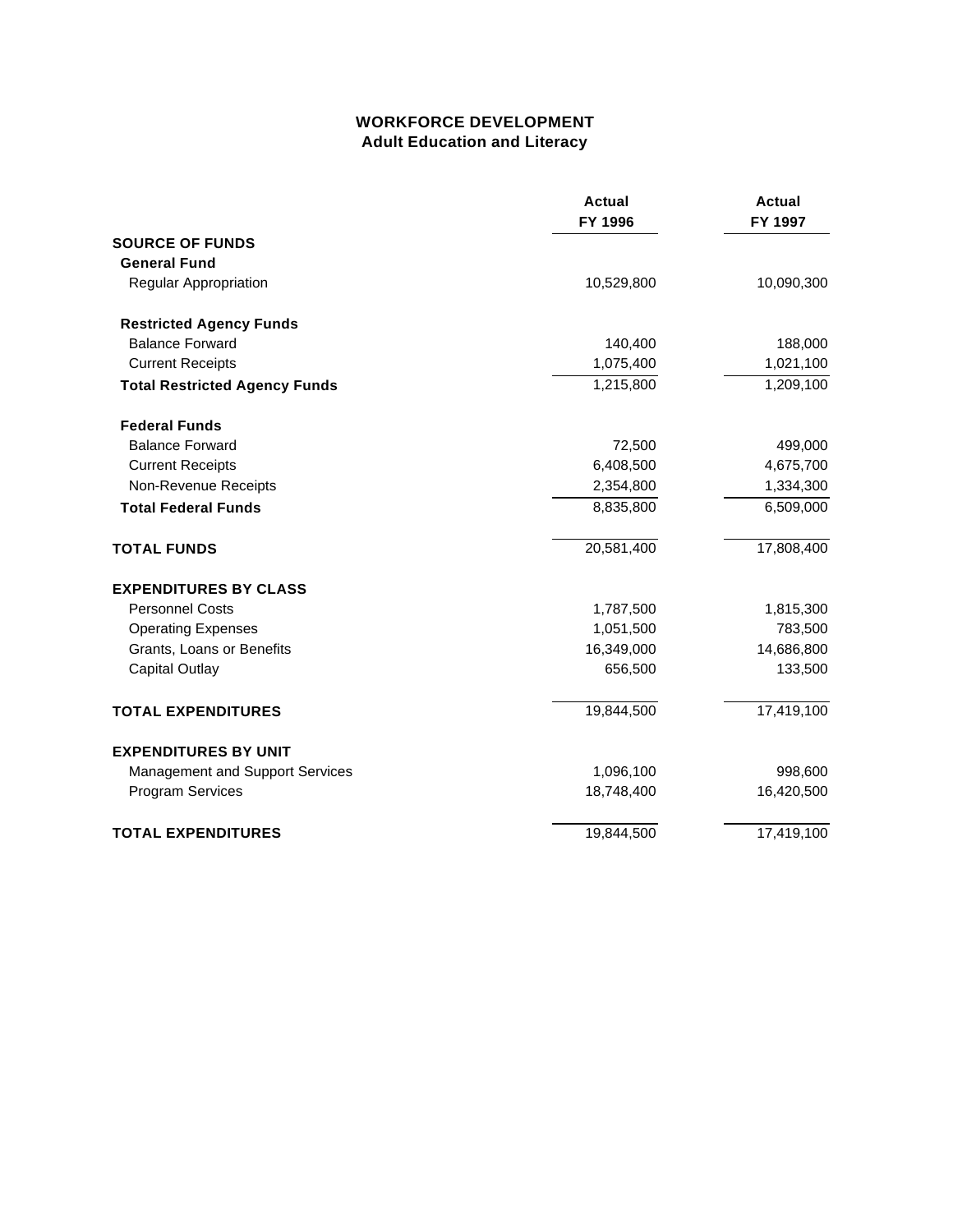### **WORKFORCE DEVELOPMENT Vocational Rehabilitation**

|                                                     | <b>Actual</b><br>FY 1996 | <b>Actual</b><br>FY 1997 |
|-----------------------------------------------------|--------------------------|--------------------------|
| <b>SOURCE OF FUNDS</b>                              |                          |                          |
| <b>General Fund</b>                                 |                          |                          |
| Regular Appropriation                               | 8,260,900                | 8,735,900                |
| <b>Restricted Agency Funds</b>                      |                          |                          |
| <b>Balance Forward</b>                              | 1,208,500                | 780,000                  |
| <b>Current Receipts</b>                             | 1,654,500                | 2,157,500                |
| Non-Revenue Receipts                                | 94,000                   | 107,000                  |
| <b>Total Restricted Agency Funds</b>                | 2,957,000                | 3,044,500                |
| <b>Federal Funds</b>                                |                          |                          |
| <b>Balance Forward</b>                              | 621,500                  | 589,000                  |
| <b>Current Receipts</b>                             | 37,419,500               | 31,354,500               |
| Non-Revenue Receipts                                | 45,000                   | 32,000                   |
| Revenue Redistribution                              | $-2,203,500$             | $-1,340,000$             |
| <b>Total Federal Funds</b>                          | 35,882,500               | 30,635,500               |
| <b>TOTAL FUNDS</b>                                  | 47,100,400               | 42,415,900               |
| <b>EXPENDITURES BY CLASS</b>                        |                          |                          |
| <b>Personnel Costs</b>                              | 16,199,600               | 16,769,200               |
| <b>Operating Expenses</b>                           | 3,533,000                | 4,103,000                |
| Grants, Loans or Benefits                           | 25,125,500               | 19,502,000               |
| <b>Capital Outlay</b>                               | 823,500                  | 333,000                  |
| <b>TOTAL EXPENDITURES</b>                           | 45,681,600               | 40,707,200               |
| <b>EXPENDITURES BY UNIT</b>                         |                          |                          |
| Administrative Management                           | 1,612,000                | 1,616,000                |
| Carl D. Perkins Comprehensive Rehabilitation Center | 5,482,500                | 5,761,500                |
| Program Planning and Development                    | 1,426,500                | 1,426,000                |
| Program Services                                    | 37,160,600               | 31,903,700               |
| <b>TOTAL EXPENDITURES</b>                           | 45,681,600               | 40,707,200               |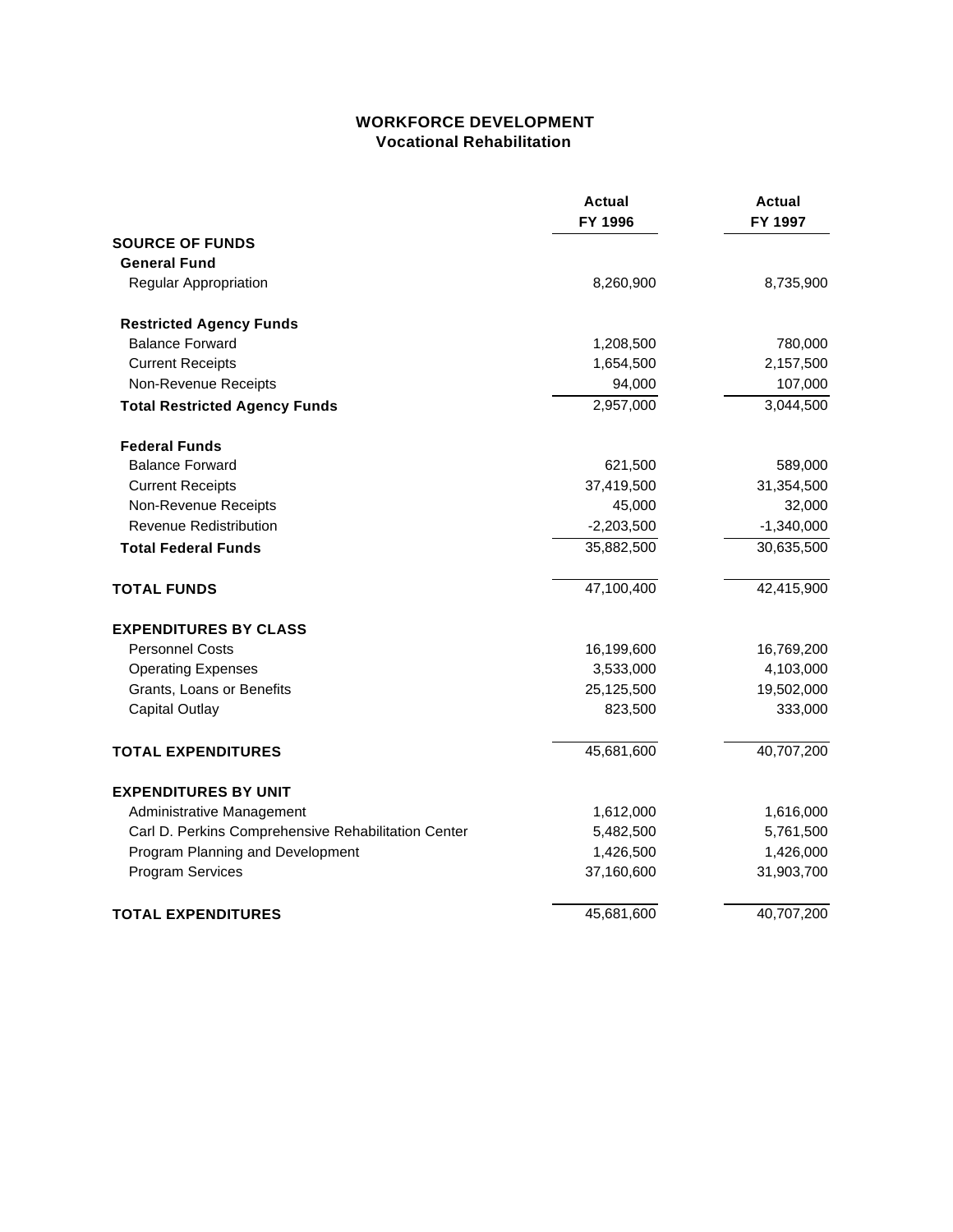## **WORKFORCE DEVELOPMENT Department for the Blind**

|                                      | <b>Actual</b><br>FY 1996 | Actual<br>FY 1997 |
|--------------------------------------|--------------------------|-------------------|
| <b>SOURCE OF FUNDS</b>               |                          |                   |
| <b>General Fund</b>                  |                          |                   |
| Regular Appropriation                | 1,700,600                | 1,743,800         |
| <b>Restricted Agency Funds</b>       |                          |                   |
| <b>Balance Forward</b>               | 562,500                  | 253,000           |
| <b>Current Receipts</b>              | 2,891,500                | 2,905,500         |
| Non-Revenue Receipts                 | 17,000                   | 19,000            |
| <b>Total Restricted Agency Funds</b> | 3,471,000                | 3,177,500         |
| <b>Federal Funds</b>                 |                          |                   |
| <b>Balance Forward</b>               | 59,500                   | 57,800            |
| <b>Current Receipts</b>              | 6,262,800                | 6,503,200         |
| Non-Revenue Receipts                 | $-500$                   | $-7,400$          |
| <b>Revenue Redistribution</b>        | $-118,000$               |                   |
| <b>Total Federal Funds</b>           | 6,203,800                | 6,553,600         |
| <b>TOTAL FUNDS</b>                   | 11,375,400               | 11,474,900        |
| <b>EXPENDITURES BY CLASS</b>         |                          |                   |
| <b>Personnel Costs</b>               | 5,380,100                | 5,368,900         |
| <b>Operating Expenses</b>            | 2,492,500                | 2,475,500         |
| Grants, Loans or Benefits            | 2,933,500                | 3,058,500         |
| <b>Capital Outlay</b>                | 248,500                  | 7,000             |
| <b>TOTAL EXPENDITURES</b>            | 11,054,600               | 10,909,900        |
| <b>EXPENDITURES BY UNIT</b>          |                          |                   |
| Assistive Technology                 | 847,000                  | 913,600           |
| <b>Business Enterprises Program</b>  | 1,093,000                | 1,043,500         |
| Industries for the Blind             | 2,388,100                | 2,346,600         |
| Independent Living                   | 640,000                  | 524,800           |
| <b>General Blind Services</b>        | 6,086,500                | 6,081,400         |
| <b>TOTAL EXPENDITURES</b>            | 11,054,600               | 10,909,900        |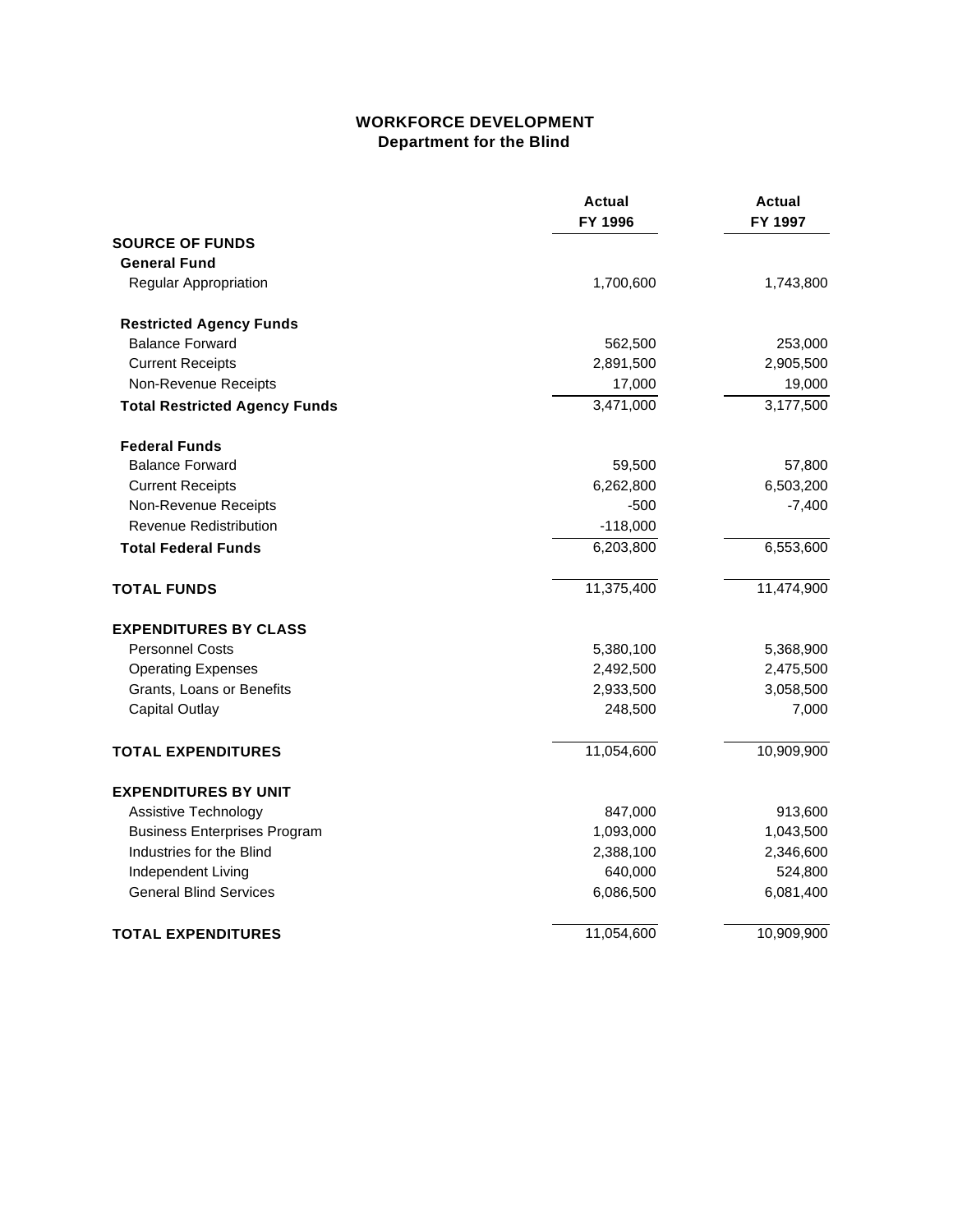#### **WORKFORCE DEVELOPMENT Governor's Council on Vocational Education**

|                                                                       | Actual<br>FY 1996                                                    | Actual<br>FY 1997                                           |                              |         |
|-----------------------------------------------------------------------|----------------------------------------------------------------------|-------------------------------------------------------------|------------------------------|---------|
| <b>SOURCE OF FUNDS</b>                                                | 3,600<br>135,400<br>$-8,400$<br>130,600<br>89,600<br>37,000<br>4,000 | 154,500<br>$-6,500$<br>148,000<br>96,500<br>39,500<br>4,000 |                              |         |
| <b>Federal Funds</b>                                                  |                                                                      |                                                             |                              |         |
| <b>Balance Forward</b>                                                |                                                                      |                                                             |                              |         |
| <b>Current Receipts</b><br>Non-Revenue Receipts<br><b>TOTAL FUNDS</b> |                                                                      |                                                             |                              |         |
|                                                                       |                                                                      |                                                             | <b>EXPENDITURES BY CLASS</b> |         |
|                                                                       |                                                                      |                                                             | <b>Personnel Costs</b>       |         |
| <b>Operating Expenses</b><br><b>Capital Outlay</b>                    |                                                                      |                                                             |                              |         |
|                                                                       |                                                                      |                                                             | <b>TOTAL EXPENDITURES</b>    | 130,600 |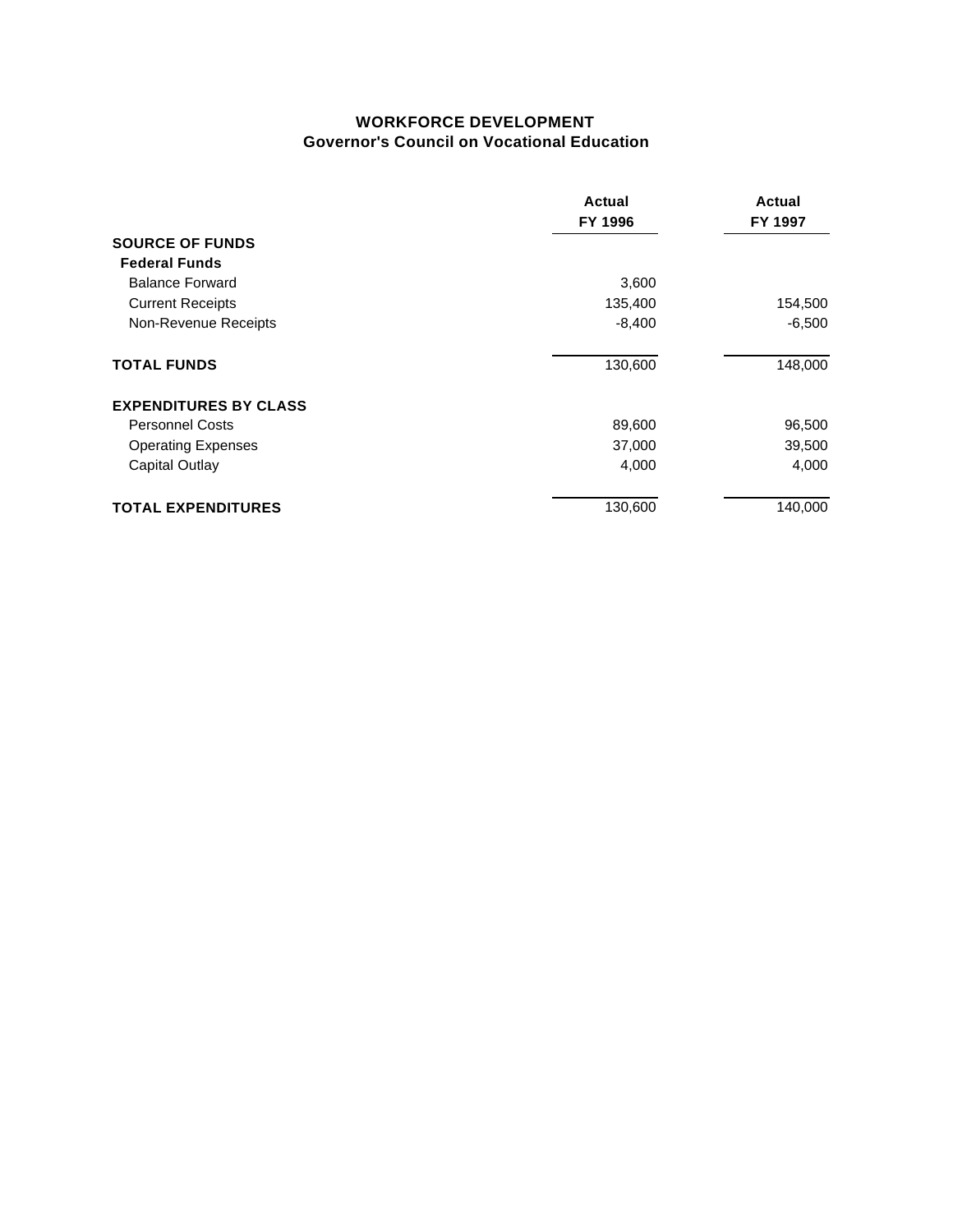## **WORKFORCE DEVELOPMENT State Board for Proprietary Education**

|                                                   | Actual<br>FY 1996<br>125,700<br>105,300 | Actual<br>FY 1997  |
|---------------------------------------------------|-----------------------------------------|--------------------|
| <b>SOURCE OF FUNDS</b>                            |                                         |                    |
| <b>Restricted Agency Funds</b>                    |                                         |                    |
| <b>Balance Forward</b><br><b>Current Receipts</b> |                                         | 129,100<br>107,400 |
|                                                   |                                         |                    |
| <b>EXPENDITURES BY CLASS</b>                      |                                         |                    |
| <b>Personnel Costs</b>                            | 95,900                                  | 96,100             |
| <b>Operating Expenses</b>                         | 6,000                                   | 6,000              |
| <b>TOTAL EXPENDITURES</b>                         | 101,900                                 | 102,100            |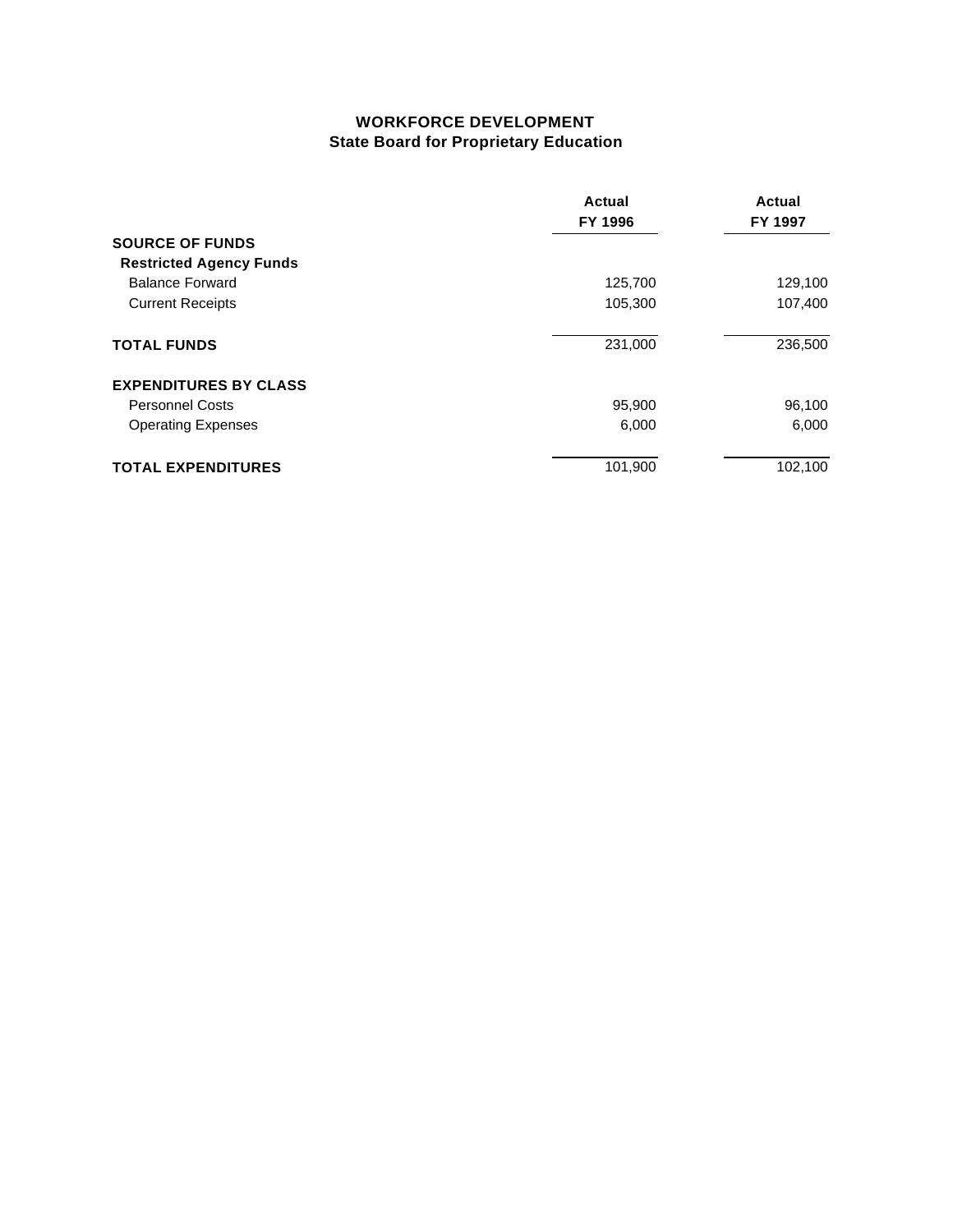## **WORKFORCE DEVELOPMENT Job Training Coordinating Council**

|                               | Actual<br>FY 1996 | Actual<br>FY 1997 |
|-------------------------------|-------------------|-------------------|
| <b>SOURCE OF FUNDS</b>        |                   |                   |
| <b>Federal Funds</b>          |                   |                   |
| <b>Revenue Redistribution</b> | 139,000           | 139,000           |
| <b>EXPENDITURES BY CLASS</b>  |                   |                   |
| <b>Personnel Costs</b>        | 123,000           | 127,000           |
| <b>Operating Expenses</b>     | 16,000            | 12,000            |
| <b>TOTAL EXPENDITURES</b>     | 139,000           | 139,000           |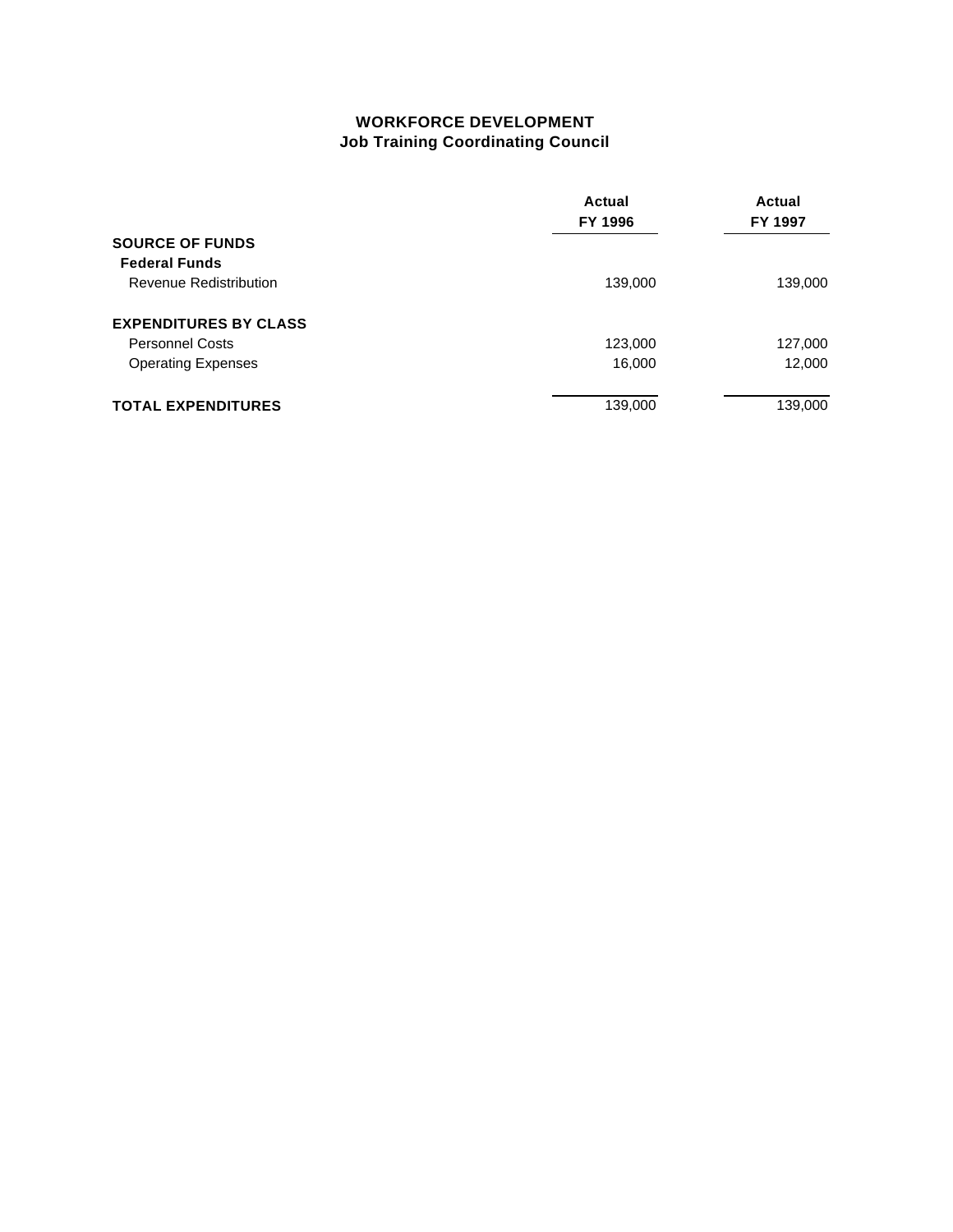### **WORKFORCE DEVELOPMENT Teachers' Retirement - Employer Contribution**

|                              | Actual<br>FY 1996 | Actual<br>FY 1997 |
|------------------------------|-------------------|-------------------|
| <b>SOURCE OF FUNDS</b>       |                   |                   |
| <b>General Fund</b>          |                   |                   |
| <b>Regular Appropriation</b> | 8,652,000         | 8,822,500         |
| <b>EXPENDITURES BY CLASS</b> |                   |                   |
| <b>Personnel Costs</b>       | 8,322,200         | 8,655,200         |
| Grants, Loans or Benefits    |                   | 167,000           |
| <b>TOTAL EXPENDITURES</b>    | 8,322,200         | 8,822,200         |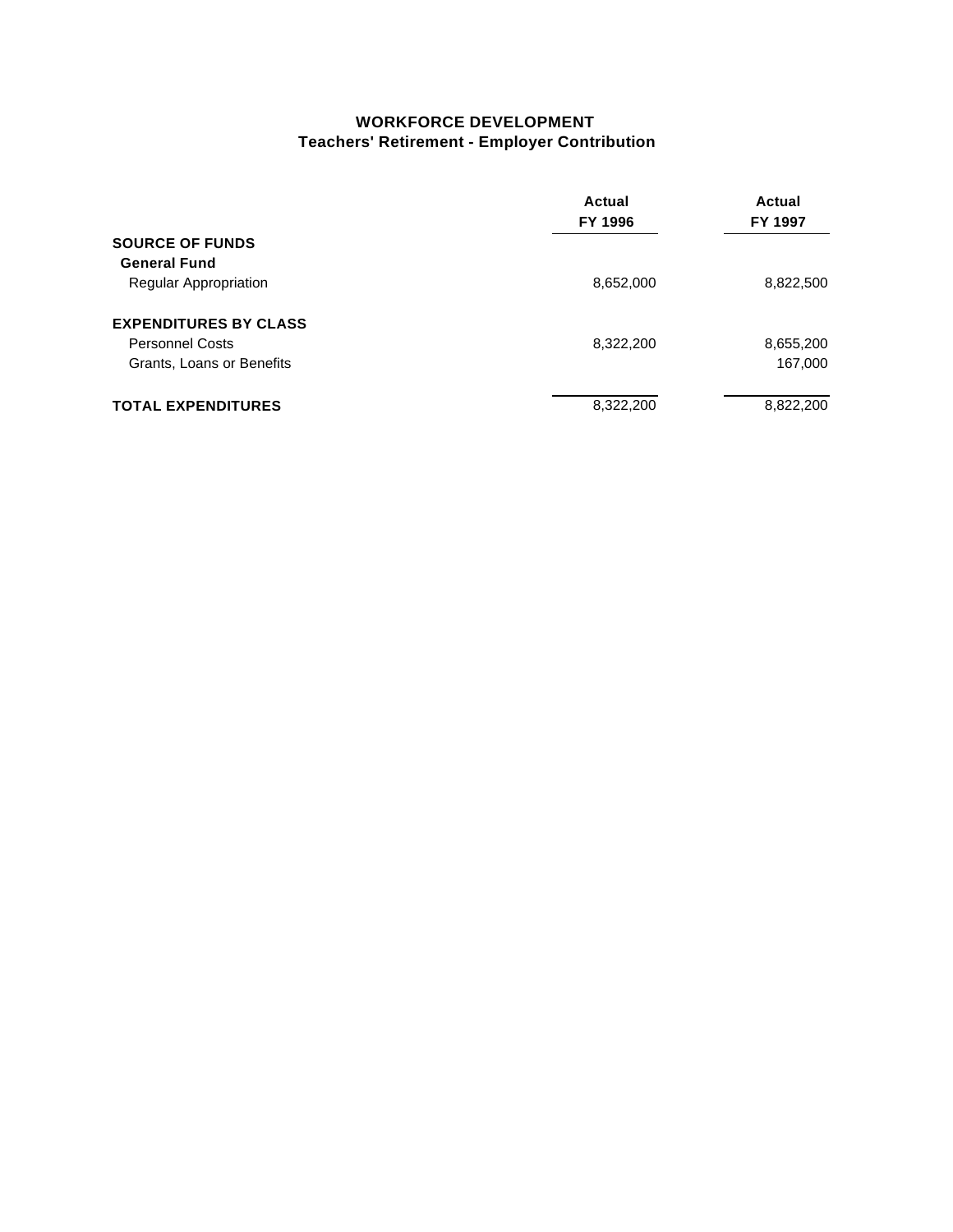## **WORKFORCE DEVELOPMENT Training and Reemployment**

|                                      | <b>Actual</b><br>FY 1996 | Actual<br>FY 1997 |
|--------------------------------------|--------------------------|-------------------|
| <b>SOURCE OF FUNDS</b>               |                          |                   |
| <b>General Fund</b>                  |                          |                   |
| Regular Appropriation                | 100,000                  |                   |
| <b>Restricted Agency Funds</b>       |                          |                   |
| <b>Balance Forward</b>               | 2,500                    |                   |
| <b>Current Receipts</b>              | 2,500                    |                   |
| <b>Total Restricted Agency Funds</b> | 5,000                    |                   |
| <b>Federal Funds</b>                 |                          |                   |
| <b>Balance Forward</b>               | 81,900                   | 159,400           |
| <b>Current Receipts</b>              | 39,181,500               | 36,450,200        |
| <b>Revenue Redistribution</b>        | $-8,501,400$             | $-5,884,100$      |
| <b>Total Federal Funds</b>           | 30,762,000               | 30,725,500        |
| <b>TOTAL FUNDS</b>                   | 30,867,000               | 30,725,500        |
| <b>EXPENDITURES BY CLASS</b>         |                          |                   |
| <b>Personnel Costs</b>               | 1,231,100                | 1,125,900         |
| <b>Operating Expenses</b>            | 424,000                  | 261,500           |
| Grants, Loans or Benefits            | 29,027,000               | 29,290,000        |
| <b>Capital Outlay</b>                | 25,500                   |                   |
| <b>TOTAL EXPENDITURES</b>            | 30,707,600               | 30,677,400        |
| <b>EXPENDITURES BY UNIT</b>          |                          |                   |
| Title II                             | 29,481,100               | 23,751,100        |
| Title III                            | 1,226,500                | 6,926,300         |
| <b>TOTAL EXPENDITURES</b>            | 30,707,600               | 30,677,400        |